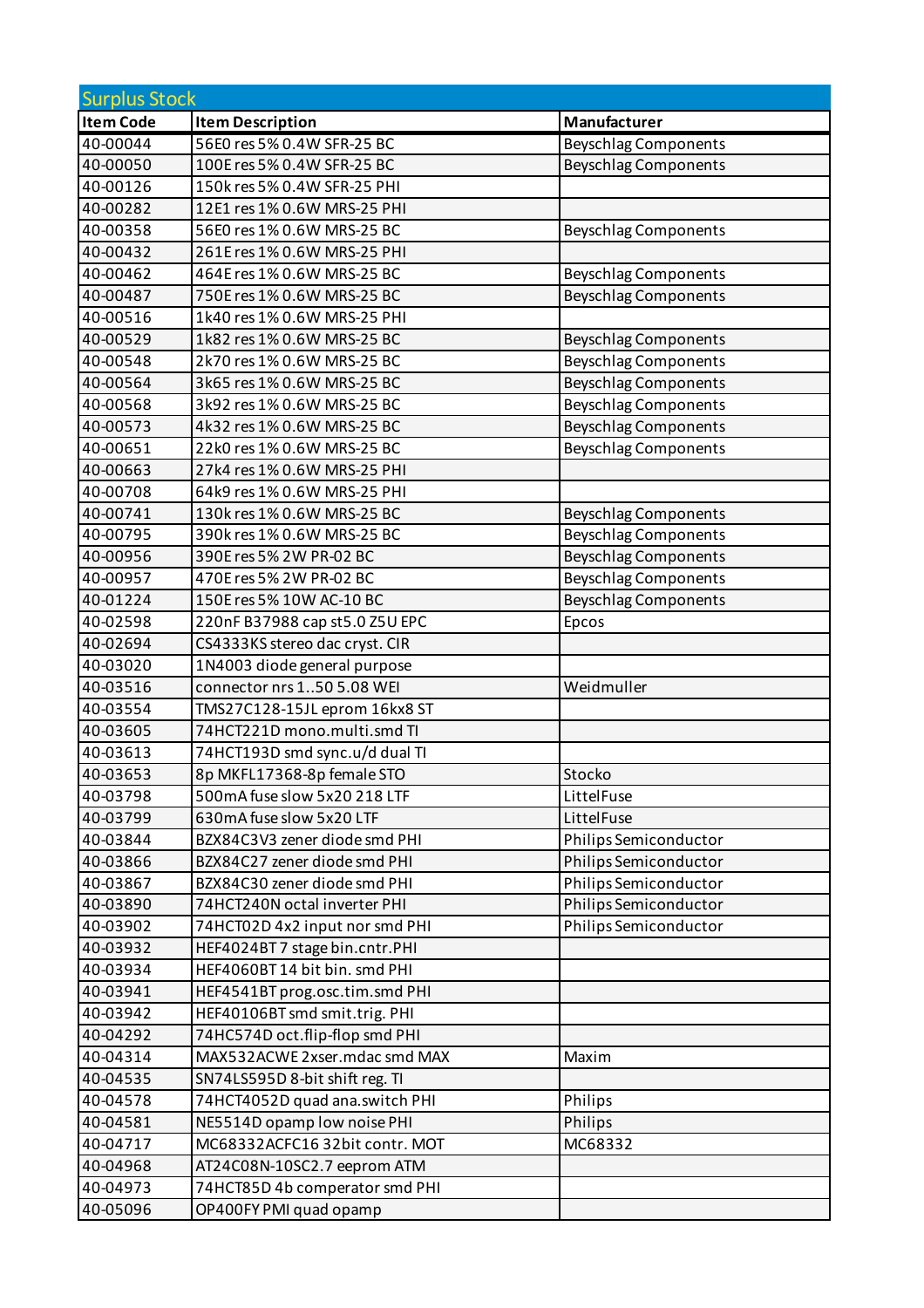| 40-05100 | minimodule FSI                                     |                                |
|----------|----------------------------------------------------|--------------------------------|
| 40-05167 | MAX480CSA smd op-amp MAX                           | MAX480                         |
| 40-05183 | SN74LS30N 8-inp nand TI                            | SN74LS30                       |
| 40-05250 | wire 2.5qmm H07V-K brown BEL                       | Belden                         |
| 40-05283 | SN74LS373 octal tr. latch TI                       |                                |
| 40-05303 | KM416S1120AG10 sdram cmos SAM                      | <b>NEC</b>                     |
| 40-05400 | CA3162E AD converter HAR                           |                                |
| 40-05535 | LTC1148CS-3.3 volt.reg.hig LT                      | Linear Technology              |
| 40-05546 | 74F08D smd 2-input and quad TI                     |                                |
| 40-05549 | SI9433DY transistor VSL                            | Siliconix                      |
| 40-05550 | SI9410DY transistor VSL                            | Siliconix                      |
| 40-05551 | ICT74FCT3244ASO smd oct.b.                         |                                |
| 40-05554 | PC16552DV smd rec/trans NSC                        | <b>National Semiconductors</b> |
| 40-05564 | EPM7160ELC84-10 smd ALT                            |                                |
| 40-05575 | 7406M hex inverter smd                             | <b>Texas Instruments</b>       |
| 40-05576 | IDT7201LA35J smd IDT                               | IDT                            |
| 40-05666 | 698E res.1% MBB20725 25ppm BC                      |                                |
| 40-05706 | BS170 n-channel jfets junc.FCH                     | Fairchild                      |
| 40-05815 | N82C55A2 pio smd INT                               |                                |
| 40-05822 | HA1-4741-5 opamp                                   | Intersil                       |
| 40-05877 | LG5360GK led green 5mm                             |                                |
| 40-05936 | LT1305CS8 DC/DC-conv. smd LT                       |                                |
| 40-05962 | H1337C 4digit lcd-display HIT                      |                                |
| 40-05983 | BC847A npn-transistor smd PHI                      | Philips Semiconductor          |
| 40-05991 | PGA204AU instr. ampl. smd BB                       |                                |
| 40-06113 | LT1301CS8 DC/DC-conv. smd LT                       |                                |
| 40-06172 | relay TC12-720 12V MED                             |                                |
| 40-06187 | TEA1104T batt.char.smd SO8 ** OBSOLETE**           | Philips Semiconductor          |
| 40-06189 | ICM7211AMIQH Icd control MAX                       |                                |
| 40-06339 | case alu 160x160x90 ROS                            |                                |
| 40-06791 | PC74HC153D dual multip.smd PHI                     |                                |
| 40-06867 | 74HCT30D 8-input nand smd PHI                      |                                |
| 40-07067 | case alu 01082505 ROS                              |                                |
| 40-07235 | 74HC251D keyb.controll.smd PHI                     |                                |
| 40-07241 | LT1026CS8 volt. conv. smd LT                       |                                |
| 40-07242 | LT1054CS8 sw.volt.reg. smd LT                      |                                |
| 40-07257 | P80C528FBP microcontroller PHI                     |                                |
| 40-07270 | LM336M25 voltage ref. smd TI                       |                                |
| 40-07284 | MC74ACT573DW oct.d-ype lat.FCH                     |                                |
| 40-07287 | MAX690ACSA watchdog smd MAX                        |                                |
| 40-07288 | CD74HCT93M smd PHI                                 |                                |
| 40-07296 | LST670 red 6mCd/10mA smd INF                       | Infineon / Osram               |
| 40-07297 | LGT670HK led green smd INF                         | Infineon / OSRAM               |
| 40-07320 | FM24C04S4k electric smd RAM                        |                                |
| 40-07413 | AD7890AR10 8-chan 12 bit AD                        |                                |
| 40-07456 | P89C557E4EFB/018-bit cpu PHI                       | Philips                        |
| 40-07472 | BZV55C15 zener diode smd PHI                       | Philips Semiconductor          |
| 40-07530 | BZG03C51 vol.reg.diode smd PHI                     |                                |
| 40-07566 | ADM232LJR RS232 rec. smd AD                        |                                |
| 40-07766 | LM258D smd dual opamp NSC                          | National Semiconductor         |
| 40-07865 |                                                    |                                |
| 40-07866 | Z86E08 controller ZIL<br>93LCS56I/SN eeprom 2K MCH |                                |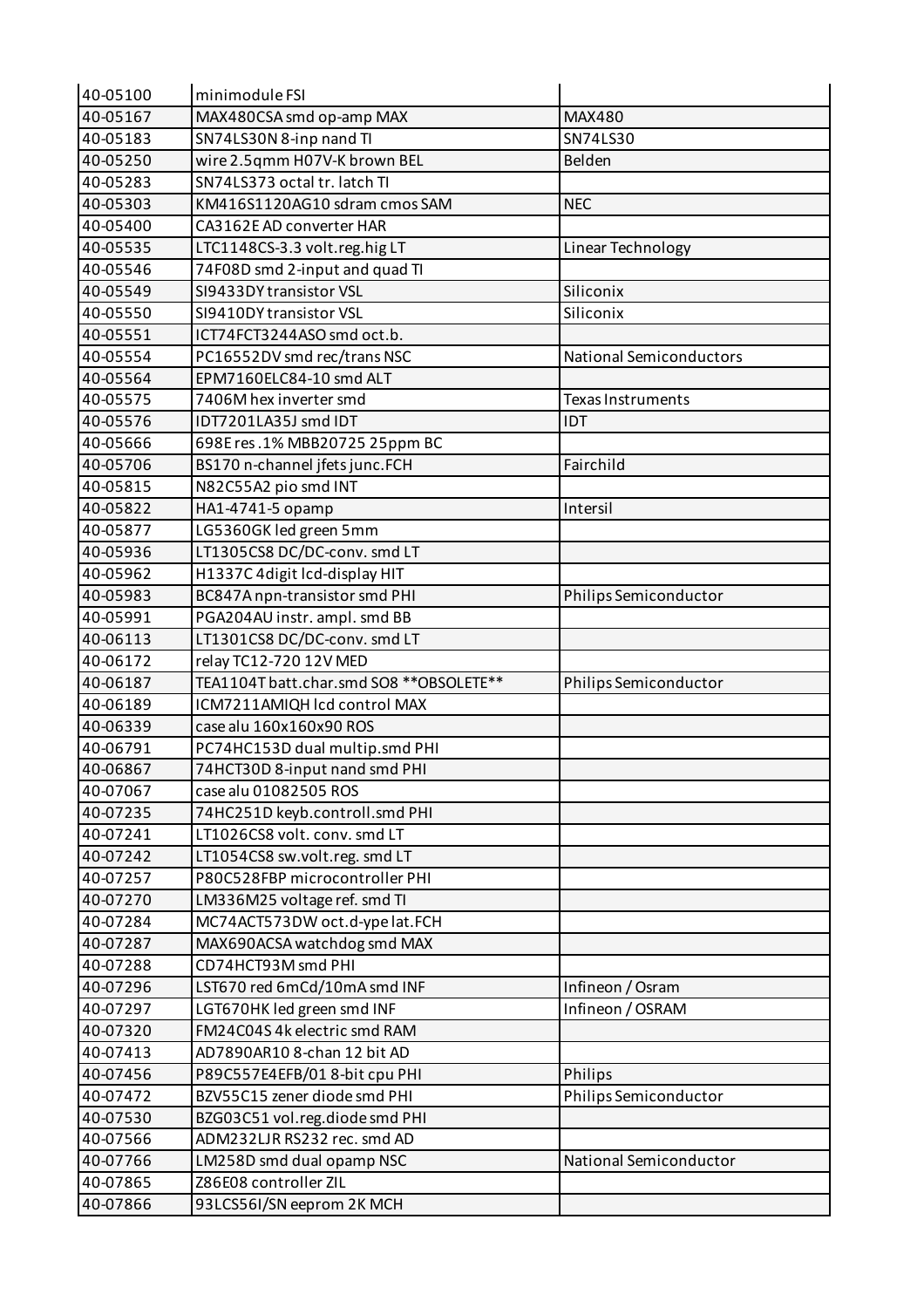| 40-07873 | LT1183CS smd dual sw. reg. LT   |                            |
|----------|---------------------------------|----------------------------|
| 40-08015 | HEF4001BT smd 4x 2-inp.nor PHI  |                            |
| 40-08020 | LM324D smd quad opamp PHI       | Philips Semiconductor      |
| 40-08247 | 24LC04B 4k eeprom MCH           |                            |
| 40-08587 | TLC272ID dual opamp smd TI      |                            |
| 40-08596 | AT29C512-90JC 64kx8 flash ATM   |                            |
| 40-08597 | AT89C51-16JC cpu plcc ATM       |                            |
| 40-08600 | 74HCT08D smd so-14 PHI          | Philips Semiconductor      |
| 40-08663 | SAA7167H yuv-rgb convert PHI    | Philips                    |
| 40-08694 | ispLSI1032E-100LT smd LAT       |                            |
| 40-08697 | TL16C554FN 4xuart smd PLCC68 TI |                            |
| 40-08698 | UM611024BSW-15 sram128 soj32 U  |                            |
| 40-08750 | AT24C64N-10SC I2C eep. smd MCH  |                            |
| 40-08843 | 2.7uH B82422 choke SMD1210 SIE  | Siemens                    |
| 40-08854 | 400uH common mode choke EPC     | Epcos                      |
| 40-08880 | TL064CD quad op-amp smd TI      |                            |
| 40-08915 | MB81F643242B-70FN 64Mbit sdram  |                            |
| 40-08947 | 74HC4514D 4-16 decod+latch PH   |                            |
| 40-09066 | UA78L06ACD volt.regulator smd   | <b>Texas Instruments</b>   |
| 40-09158 | power suppl. 710408964292       |                            |
| 40-09187 | OP27EJ 710408845071 ITE         |                            |
| 40-09191 | AD678JD 710409921531 ITE        |                            |
| 40-09192 | AD565AJD 710409923391 ITE       |                            |
| 40-09193 | MC1595L710409932161 ITE         |                            |
| 40-09194 | 74HCT648N3 710409933691 ITE     |                            |
| 40-09197 | 7400 933176000602 ITE           |                            |
| 40-09293 | EPF8636ALC84-4 epld ALT         | Altera                     |
| 40-09331 | PDI1394P11 1394 phy PHI         | Philips                    |
| 40-09362 | AM29LV040B-90JC 512kx8 plc AMD  | AMD                        |
| 40-09364 | AD536AJD true rms-dc conv. AD   |                            |
| 40-09411 | 15uH B82422 choke SMD1210 EPC   | Epcos                      |
| 40-09439 | FM24C16 16Kb ser. smd fram RAM  | FM24C16 FRAM Serial Memory |
| 40-09441 | SP720 ESD protect.arry smd HAR  | SP 720                     |
| 40-09462 | W83C553F enhanced sio WIN       | Winbond                    |
| 40-09481 | PZ5128CS7BP pld PHI             | Philips                    |
| 40-09620 | 33.000MHz SG615PHC smd EPS      | <b>EPS</b>                 |
| 40-09644 | ADG407BP multiplex ic smd AD    | <b>Analog Devices</b>      |
| 40-09766 | MAX232CWE RS232 driver smd MAX  |                            |
| 40-09769 | MAX543ACWE smd MAX              |                            |
| 40-09770 | MC34063D smd MOT                | Motorola                   |
| 40-09771 | MAX637ACSA smd MAX              |                            |
| 40-09774 | TL072CD dual fet opamp smd TI   | Texas Instruments          |
| 40-09777 | SN75176BT smd diff. bustr. TI   |                            |
| 40-09786 | DAC312HS smd AD                 |                            |
| 40-09799 | SCANPSC100FSC dip NSC           | National Semiconductor     |
| 40-09803 | AT29C010A-12JC f.mem. smd ATM   |                            |
| 40-09885 | IDT7202LA35J smd IDT            |                            |
| 40-09911 | SM4001PH gen.pur.diode smd PHI  | Philips Semiconductor      |
| 40-09912 | SM4007 smd diode                |                            |
| 40-09935 | AT89C52-24JC cpu plcc ATM       |                            |
| 40-09963 | BC848B npn-transistor smd PHI   | Philips Semiconductors     |
| 40-10039 | MAX797CSE step down ctrl.MAX    | Maxim                      |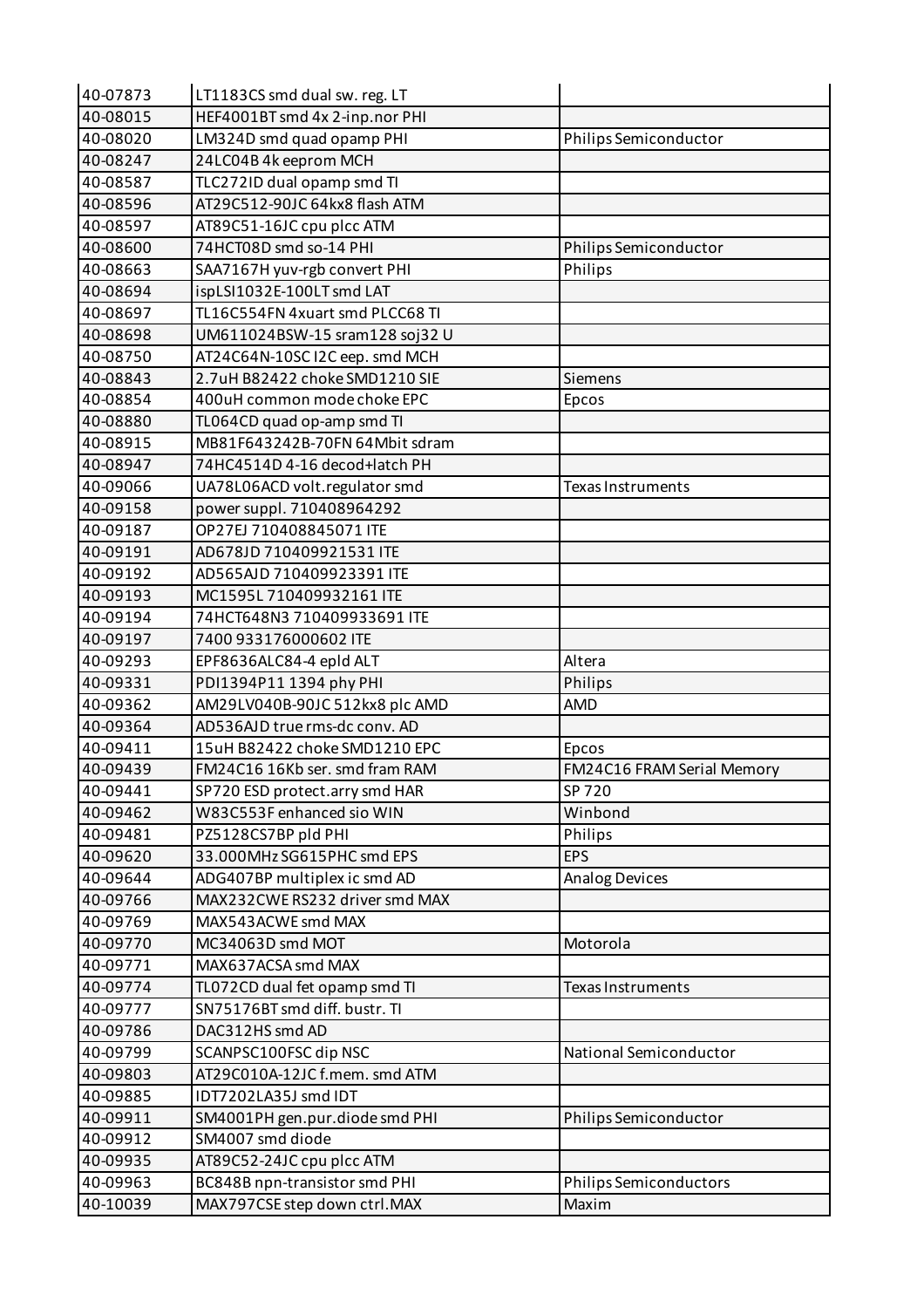| 40-10044 | SAA7113H/V2 video inp.proc.PHI                         | <b>Philips Semiconductors</b>       |
|----------|--------------------------------------------------------|-------------------------------------|
| 40-10050 | 74LVT125D quad buffer PHI                              | Philips                             |
| 40-10073 | AD7531KN 710408845401 ITE                              |                                     |
| 40-10075 | led 242254901111 MC                                    | Multicomp                           |
| 40-10092 | OP16FJ 710408845411 AD                                 |                                     |
| 40-10094 | DAC80.CBI.V710408845631 ITE                            |                                     |
| 40-10097 | ISO100AP 710408846611 ITE                              |                                     |
| 40-10103 | 2N2894A933146370112 ITE                                |                                     |
| 40-10120 | NE5535N933439450602 ITE                                |                                     |
| 40-10123 | <b>BC179B transistor PHI</b>                           |                                     |
| 40-10167 | AD835AR 250MHz multipl. smd AD                         | Analog Devices                      |
| 40-10418 | OP43EJ 710409928971 ITE                                |                                     |
| 40-10420 | LM358A933641570602 ITE                                 |                                     |
| 40-10450 | 74LS20 933287030602 ITE                                |                                     |
| 40-10453 | 74LS192 933287530602 ITE                               |                                     |
| 40-10467 | 2N930 npn 933017510112 ITE                             |                                     |
| 40-10502 | 16.777216MHz 641602480111 ITE                          |                                     |
| 40-10612 | 74LVT244AD open col.buffer PHI                         | Philips                             |
| 40-10629 | LM224D quad opamp smd PHI                              | Texas Instruments                   |
| 40-10630 | HEF4049BT hex inv.buff.smd PHI                         | Philips Semiconductor               |
| 40-10700 | PALCE22V80 710409931891 ITE                            |                                     |
| 40-10723 | PAL20V8ACNS 710408846371 ITE                           |                                     |
| 40-10740 | PAL16R6CN 710408846431 ITE AMD                         |                                     |
| 40-10753 | 74F283N 710409923401 ITE                               |                                     |
| 40-10755 | AD847 710409923421 ITE                                 |                                     |
| 40-10759 | 74LS375N933384520602 ITE                               |                                     |
| 40-10764 | 74HCT174P 933670060112 ITE                             |                                     |
| 40-10766 | 74F296N 933769290602 ITE                               |                                     |
| 40-10802 | led green 3mm 933201862682 ITE                         |                                     |
| 40-10826 | AM29809PC 710409931061 AMD                             |                                     |
| 40-10833 | BCY71 933044110112 ITE                                 |                                     |
| 40-10839 | BDV65C933428390127 ITE                                 |                                     |
| 40-10850 | LGT679CO gr. 6mCd/10mA smd INF                         | Infineon / Osram                    |
| 40-10879 | LM2903D dual comperat.smd NSC                          | National Semiconductor              |
| 40-10896 | LF351D single opamp. smd TI                            | Texas Instruments                   |
| 40-10941 | BTS621L1 power switch smd SIE                          | BTS 611L1 Smart Two Channel HighSid |
| 40-10949 | ICS502 pll clk multiplier MIC                          | ICS                                 |
| 40-10970 | UDA1341TS audio codec smd PHI                          | Philips                             |
| 40-11221 | SMBYW02-200 ufast diode smd ST                         | ST Microelectronics                 |
| 40-11332 | BAT17 schottky diode smd PHI                           |                                     |
| 40-11369 | DS3695AM diff.bus.trans. smd NSC                       |                                     |
| 40-11474 | BZV55C3V0 zener diode smd PHI                          |                                     |
| 40-11575 | OPA2277U prec. opamp smd BB                            |                                     |
| 40-11668 | M24C02-MN6 smd ST ** OBSOLETE **                       | ST Microelectronics                 |
| 40-11675 | TLC2272ID dip-8 TI                                     |                                     |
| 40-11676 | TLC2274CD so-14 smd TI                                 |                                     |
| 40-11739 | 74HC75D smd PHI                                        |                                     |
|          | TLC274CD smd TI                                        |                                     |
| 40-11743 |                                                        |                                     |
| 40-11768 | 74HC32D quad 2-input or smd PHI<br>LF353D dual fet smd | Philips Semiconductor               |
| 40-11844 |                                                        |                                     |
| 40-11951 | MAX3237CAI smd MAX                                     |                                     |
| 40-11953 | 74LV373D 3.3V smd PHI                                  |                                     |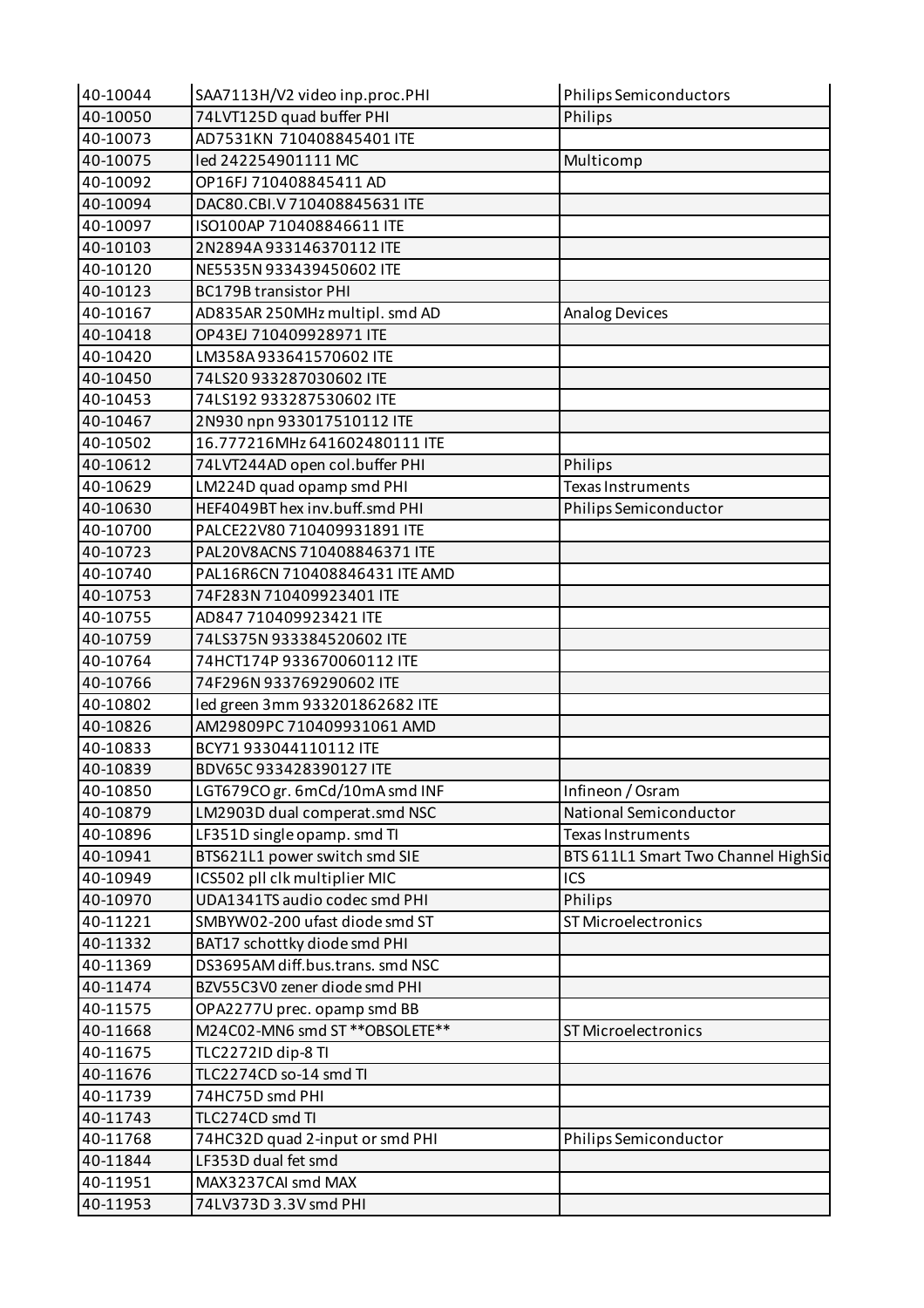| 40-12029 | PGA204BU instr. ampl. smd BB        |                                |
|----------|-------------------------------------|--------------------------------|
| 40-12200 | MOCD217 dual optocoupler MOT        |                                |
| 40-12261 | 1p fas 2.8x0.8 silver pl. AMP       |                                |
| 40-12287 | 0E47 res 5% 1W PR-01 BC             | <b>Beyschlag Components</b>    |
| 40-12561 | EPM7096LC68-15 smd ALT              |                                |
| 40-12587 | HEF4052BT 2x4ch multip.smd PHI      |                                |
| 40-12749 | case shell 138x190 V-190 OKW        |                                |
| 40-12895 | CD4053BM/BC 3x2 ch. smd TI          |                                |
| 40-12903 | SN74HC08D quad and gate smd TI      |                                |
| 40-12926 | SI4112KTIF freq. synth. VSL         | Vishay Siliconix               |
| 40-13044 | AT43301-B smd ATM                   | Atmel                          |
| 40-13049 | ispLSI2032VE-110LT44 smd LAT        | Lattice                        |
| 40-13050 | BLM31P500S smd ferr.bead 1206 MUR   | Murata                         |
| 40-13065 | 74HCT4020 8bit reg. smd PHI         |                                |
| 40-13098 | M24LC02B/SN 2k eeprom smd MCH       | Microchip                      |
| 40-13102 | TN87C52 8b microcomp smd INT        |                                |
| 40-13105 | AD620AR instrument amp smd AD       | <b>Analog Devices</b>          |
| 40-13107 | DG444DY cmos an.spst switch         |                                |
| 40-13125 | AM79C960KC/W PQFP120 AMD            |                                |
| 40-13138 | SG8002JA crystal progr.smd EPS      |                                |
| 40-13170 | LM2575S 5V step down volt smd NSC   | National Semiconductor         |
| 40-13198 | MMBT3904 g.p.npn-trans.smd FCH      | <b>Fairchild Semiconductor</b> |
| 40-13288 | MURS120T3 diode MOT                 |                                |
| 40-13295 | 74HCT4066D smd so-14 PHI            |                                |
| 40-13296 | 74ALS00D smd so-14 TI               |                                |
| 40-13298 | SN75179BD smd so-8 TI               |                                |
| 40-13299 | SN74ALS273D smd so-20 TI            |                                |
| 40-13314 | SM6T15CA smd diode ST               |                                |
| 40-13344 | mask:G20R1 MC145574APB smd MOT      |                                |
| 40-13352 | SN75ALS180 smd so-14 TI             |                                |
| 40-13402 | HCF4556BM smd so-8 ST               |                                |
| 40-13657 | RF2464 vhf quad mod smd MDV         | <b>Micro Devices</b>           |
| 40-13831 | TLC27L9CD smd TI                    | Texas Instruments              |
| 40-13834 | LM1973M volume control NSC          |                                |
| 40-13853 | LM1117DT(X)-ADJ smd linear reg. NSC | National Semiconductor         |
| 40-13857 | LM339AD dual comp. smd NSC          |                                |
| 40-13884 | CY7C109-12VC smd CYP                |                                |
| 40-14044 | DS90CF386MTD luds rec. fpd smd      |                                |
| 40-14108 | BQ2018SN smd BEN                    | Benchmarq                      |
| 40-14109 | EFOS8004E5 oscilator PAN            | Panasonic                      |
| 40-14133 | SN74AC00D smd TI                    | Texas Instruments              |
| 40-14134 | uPD43256BGU-70LL smd NEC            | <b>NEC</b>                     |
| 40-14136 | LT1181ACSW smd switch reg. LT       |                                |
| 40-14151 | 25.175MHz smd progr.crys.osc.EPS    |                                |
| 40-14162 | IRF7307 transistor smd IR           | <b>International Rectifier</b> |
| 40-14184 | 74AHC1G04BVR smd TI                 | <b>Texas Instruments</b>       |
| 40-14277 | BAW156 smd diode                    |                                |
| 40-14379 | 74HCT151D smd PHI                   |                                |
| 40-14439 | 74HC4046AD smd ph.lck, loop PHI     | Philips Semiconductor          |
| 40-14452 | <b>BSR15 transistor smd PHI</b>     |                                |
| 40-14474 | MAX666CSA low pow.reg. smd MAX      |                                |
| 40-14475 | HEF4025BT smd PHI                   |                                |
|          |                                     |                                |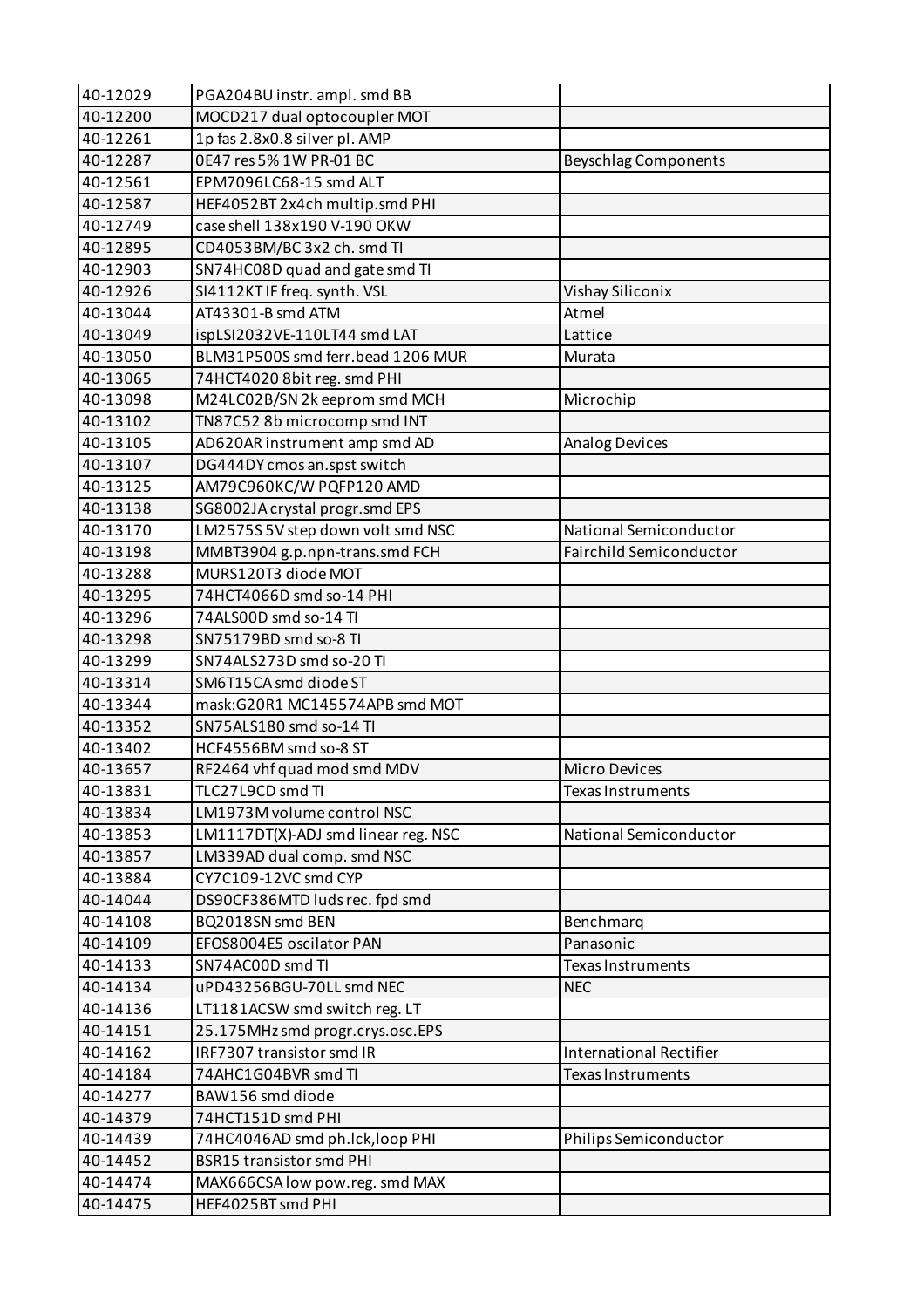| 40-14476 | MAX934CSE smd MAX                  |                                |
|----------|------------------------------------|--------------------------------|
| 40-14481 | 74HC4538D smd PHI                  |                                |
| 40-14486 | 74HCT7245D so20L smd PHI           |                                |
| 40-14487 | DS26LS32CM smd DAL                 | <b>Dallas</b>                  |
| 40-14510 | 74HC573DB smd SSOP20 PHI           |                                |
| 40-14615 | 5p B5B-PH-SM3-TB smd connector JST | <b>JST</b>                     |
| 40-14654 | fuse 1A multifuse MFSM100 smd BRN  | <b>Bourns</b>                  |
| 40-14705 | SN74LS138D smd 3to8 line dec. TI   | <b>Texas Instruments</b>       |
| 40-14707 | DS1706PESA smd DAL                 | <b>Dallas</b>                  |
| 40-14769 | 5082-7650 display red dil14 HP     |                                |
| 40-14790 | BAT41 100mA 100V do-35 ST          | <b>ST Microelectronics</b>     |
| 40-14960 | HEF4081BT smd PHI                  |                                |
| 40-14961 | MAX883CSA smd MAX                  |                                |
| 40-14963 | UPD75P308GF MCU smd NEC            |                                |
| 40-14964 | TL7757CD smd TI                    |                                |
| 40-14965 | HEF4073BT smd PHI                  |                                |
| 40-14969 | MTD5P06V mosfet smd                |                                |
| 40-14970 | STD16NE06L transistor ST           |                                |
| 40-15024 | LTC1473CGN switch driv.smd LT      |                                |
| 40-15025 | LTC1625CGN switch. reg. smd LT     |                                |
| 40-15096 | M95020-WMN6 smd ST                 |                                |
| 40-15098 | display ME-1033-1 MS               |                                |
| 40-15112 | WAP 2.5/10 10500 end plate WEI     | Weidmuller                     |
| 40-15116 | EW 35 038356 end bracket WEI       | Weidmuller                     |
| 40-15117 | DLD term. rail clip WEI            | Weidmuller                     |
| 40-15118 | AP end plate WEI                   | Weidmuller                     |
| 40-15186 | UDA1320ATS/N2 smd filter PHI       |                                |
| 40-15191 | PZT2222 smd sot-223                |                                |
| 40-15224 | MXED102A driver smd BGA CLA        |                                |
| 40-15231 | LMS1587CS-3.3 regulat. smd NSC     |                                |
| 40-15281 | LM2596S-5.0 volt regulator smd NSC | National Semiconductor         |
| 40-15368 | MJD45H11 transistor ON             |                                |
| 40-15412 | LT1112S8 hi.prec. opamp smd LT     | Linear Technology              |
| 40-15443 | SN74LVC4245ADW smd TI              |                                |
| 40-15492 | 20KMX7-06-801 dc/dc conv. POW      |                                |
| 40-15493 | 24KMS7-08-08-601 dc/dc con.POW     |                                |
| 40-15545 | HEF4514BT4 to 6 dec smd PHI        | Philips Semiconductor          |
| 40-15564 | IR2110S smd IR                     | <b>International Rectifier</b> |
| 40-15579 | TEA1102T battery charger smd       |                                |
| 40-15605 | X9C103SI smd XCR                   | Xicor                          |
| 40-15631 | ATTiny15L-1SC microcon.smd ATM     |                                |
| 40-15642 | PCF8575TS smd PHI                  |                                |
| 40-15668 | LM2676S-ADJ smd regulator TI       | <b>Texas Instruments</b>       |
| 40-15721 | SN65C1406D RS232 driv. smd TI      |                                |
| 40-15737 | LM809M3-4.63 smd reset chip NSC    | National Semiconductor         |
| 40-15753 | relay T92S11D1224 24V 25A EPC      | Epcos                          |
| 40-15945 | 74HC238D 3 to 8 dec. smd PHI       | Philips Semiconductor          |
| 40-15964 | 4p T01-0570-S04 fem triad01 T&B    | Thomas & Betts / Tyco          |
| 40-15979 | HCPL073A optocoupler smd AGI       |                                |
| 40-16115 | 470uH PISR-471M-04 smd ind.FAS     |                                |
| 40-16198 | IMBD4148 smd diode sot-23 GS       |                                |
| 40-16199 | Si4982DY dual nmos fet smd VIS     |                                |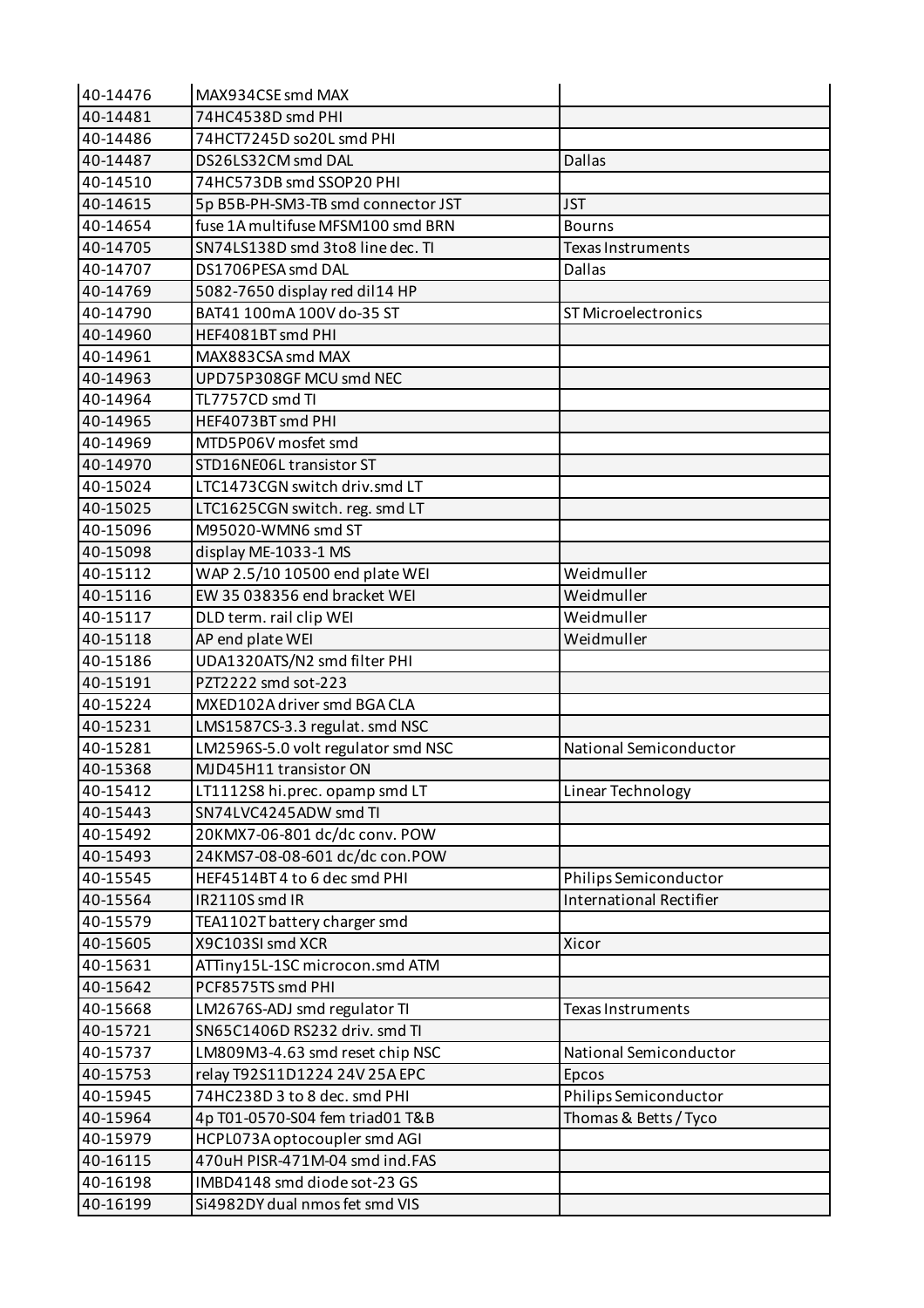| 40-16292 | BAS385 smd micromelf diode PHI         | Philips Semiconductor         |
|----------|----------------------------------------|-------------------------------|
| 40-16293 | 65MHz smd progr.crystal osc.EPS        |                               |
| 40-16352 | THS3122IDDA smd TI                     |                               |
| 40-16358 | INA126UA smd instr. ampl. BB           | <b>Burr Brown</b>             |
| 40-16364 | LM2662M smd NSC                        | <b>National Semiconductor</b> |
| 40-16378 | LT1223CS8 smd hispeed curr.feedback LT | Linear Technology             |
| 40-16437 | BZD27-C27 zener diode smd PHI          |                               |
| 40-16494 | SMBJ33A trns.sup.diode smd VIS         | Vishay                        |
| 40-16508 | MC34064D5 reset circ. smd ON           | ON-Semiconductor              |
| 40-16515 | M93C86-MN6 4k eeprom smd ST            | ST-Microelectronics           |
| 40-16595 | TL5001ACD smd TI                       | <b>Texas Instruments</b>      |
| 40-16720 | ES3C ultra fast smd diode VGS          | Vishay General Semiconductor  |
| 40-16742 | 24LC04B/SN ser eeprom smd MIC          | Microchip                     |
| 40-16810 | LT1491ACS smd LT                       | Linear Technology Components  |
| 40-16826 | MAX5436EUB 50k dig.ptm.smd MAX         | Maxim                         |
| 40-16861 | TLGU1102 green smd domed led TOS       | Toshiba                       |
| 40-16910 | 18nF 250V cap MKT370 st5 5% BC         | <b>Beyschlag Components</b>   |
| 40-16918 | 10uF 63V elco radial 030 ser. BC       | <b>Beyschlag Components</b>   |
| 40-17047 | XCR3032XL-10VQ44C smd XIL              | Xilinx                        |
| 40-17144 | 4MHz CSTCC4M00G53-R0 smd MUR           | Murata                        |
| 40-17181 | BC337-40 45V 800mA trans. VGS          | General Semiconductor         |
| 40-17332 | M74HC155M1R dual cmos smd ST           | ST Microelectronics           |
| 40-17338 | sticker THT-102-422-10 BRA             | <b>Brady</b>                  |
| 40-17431 | HSMM-A101-R00J1 topled smd AGI         | Agilent Technologies          |
| 40-17432 | HSMS-A100-J00J1 topled smd AGI         | Agilent                       |
| 40-17435 | 470uH B82442 coil SMD2220 EPC          | Epcos                         |
| 40-17471 | LP3961EMP-2.5/3.3 vreg.smd NSC         | National Semiconductor        |
| 40-17472 | 74LVC06AD 6x hex.inv.smd PHI           | Philips Semiconductor         |
| 40-17473 | 30MHz VX3MH 3.3V 50ppm smd JAU         | Jauch                         |
| 40-17474 | IDT74FCT3807APY clkbuf.smd IDT         | <b>IDT</b>                    |
| 40-17477 | PCI9052 32bit 33MHz smd 5V PLX         | PLX Technology                |
| 40-17481 | LM1881M vs-hs detector smd NSC         | National Semiconductor        |
| 40-17482 | AD9200JRS 10bit adc smd AD             | Analog Devices                |
| 40-17676 | PIC16F84-SO smd processor MCH          | Microchip                     |
| 40-17695 | uPD78F9136BMC-5A4 flsh.smd NEC         | <b>NEC</b>                    |
| 40-17711 | 74F573SC smd ic FCH                    | Fairchild                     |
| 40-17720 | ADS831E smd ic BB                      | <b>Burr Brown</b>             |
| 40-17727 | 74HC597D smd ic PHI ** OBSOLETE**      | Philips Semiconductor         |
| 40-17745 | LMV751M5 smd ic NSC                    | National Semiconductor        |
| 40-17785 | XR-2206D smd funct. gen. EXR           | Exar                          |
| 40-17812 |                                        |                               |
|          | 1A fuse fast acting smd BUS            | Bussmann                      |
| 40-17813 | LM2941S LDO regulator smd NSC          | National Semiconductor        |
| 40-17814 | DS21S07AS SCSI term. smd DAL           | Dallas Semiconductor          |
| 40-18027 | 2x20p smd female connector SMT         | Samtec                        |
| 40-18031 | 4.7uH ISC1210 5% smd ind. VDL          | <b>Vishay Dale</b>            |
| 40-18033 | 1.2uH ISC1210 5% smd ind. VDL          | <b>Vishay Dale</b>            |
| 40-18039 | MM74HC123AM smd mono.multi.FCH         | Fairchild                     |
| 40-18046 | ZR78L05G smd voltage reg. ZTX          | Zetex                         |
| 40-18109 | SMCJ5.0A supp. diode smd FCH           | Fairchild                     |
| 40-18177 | LT1021DCS8-10 smd volt.ref. LT         | Linear Technologies           |
| 40-18178 | LT1019CS8-2.5 smd LT                   | Linear Techologies            |
| 40-18354 | SI9976DY smd gate driver VSI           | Vishay Siliconix              |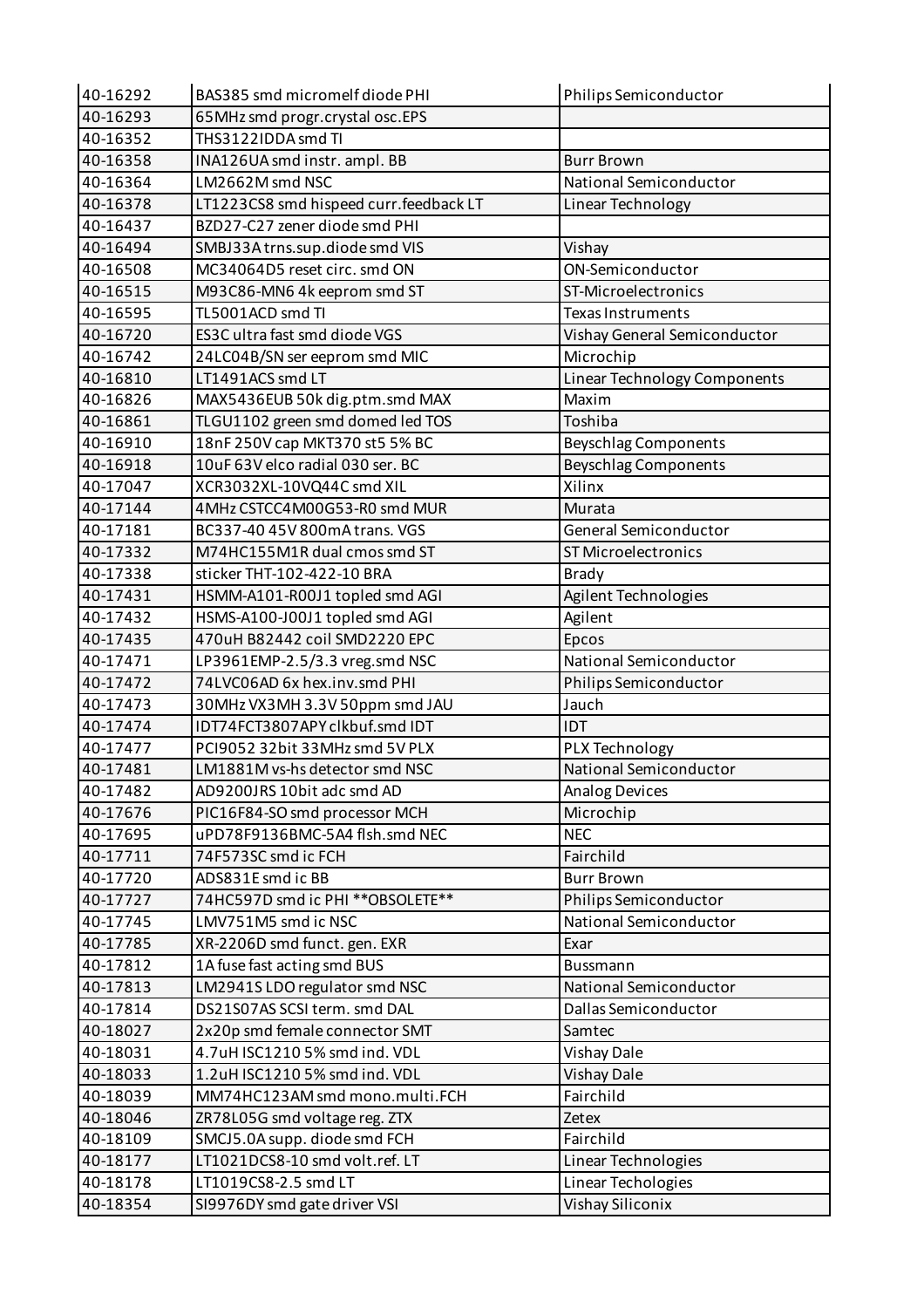| 40-18359 | OPA2350UA smd 2x cmos opamp BB                    | <b>Burr Brown</b>              |
|----------|---------------------------------------------------|--------------------------------|
| 40-18362 | 74AHCT1G08GW smd and gate PHI                     | Philips Semiconductor          |
| 40-18363 | LP3964ES-ADJ smd pos.reg. NSC                     | National Semiconductor         |
| 40-18383 | FDV303N smd n-channel fet FCH                     | Fairchild                      |
| 40-18424 | BSR18A pnp transistor smd PHI                     | Philips Semiconductor          |
| 40-18443 | 220nF B32520 MKT 100V s7.5 EPC                    | Epcos                          |
| 40-18539 | 100mH inductor SMD0805 TDK                        | <b>TDK</b>                     |
| 40-18674 | 470uF 16V smd elco 153 ser. BC                    | <b>Beyschlag Components</b>    |
| 40-18740 | SMBJ9.0CA tvs diode smd FCH                       | Fairchild                      |
| 40-18805 | OPA2228UA opamp smd BB                            | <b>Burr Brown</b>              |
| 40-18815 | DM03S2P on/off switch ZIP                         |                                |
| 40-18832 | NFW31 smd filter 10MHz MUR                        | Murata                         |
| 40-18867 | ISL6291-2CR smd battery charger ISL               | Intersil                       |
| 40-18870 | XC62FP5002PR smd Ido regulator TOR                | <b>Torex</b>                   |
| 40-18872 | SMBJ5.0CA smd diode FCH                           | Fairchild                      |
| 40-18873 | fuse 1.5A slow 728 SMD1210 WIC                    | Wickmann                       |
| 40-18887 | 3300uF 6.3V I.ESR smd NACZ NIC                    | <b>NIC</b>                     |
| 40-18950 | PZT2222A npn-transistor smd FCH                   | Fairchild                      |
| 40-18969 | ferrite bead 120E 500mA smd WUR                   | Würth Elektronik               |
| 40-19008 | M25P16-VMF6P smd ser.flash mem. ST                | <b>ST Microelectronics</b>     |
| 40-19018 | MC9S12DG256B cpu smd MOT                          | Motorola                       |
| 40-19026 | 74LVC00AD smd PHI                                 | Philips Semiconductor          |
| 40-19027 | SN74LVC126AD smd TI                               | <b>Texas Instruments</b>       |
| 40-19028 | 74LV4053D 3x hs. cmos sw.smd PHI                  | Philips Semiconductor          |
| 40-19029 | 74LVC273D smd PHI                                 | Philips Semiconductor          |
| 40-19307 | 1uF 20V tant. elco smd size-A AVX                 | <b>AVX</b>                     |
| 40-19309 | led red/green KM23ESGW smd KNB                    | Kingbright                     |
| 40-19382 | relay TQ2SA-L2 12V dpdt smd latch.NAI             | <b>Naïs</b>                    |
| 40-19386 | AU5790D single wire can transc. smd PHI           | Philips Semiconductor          |
| 40-19462 | FDS5670 smd n-channel mosfet FCH                  | Fairchild                      |
| 40-19500 | LM2931AD voltage regulator smd NSC                | National Semiconductor         |
| 40-19513 | 1SMB5913BT3 smd zener diode ON                    | ON Semiconductor               |
| 40-19515 | 4.7uH NLC453232T-4R7JK smd TDK                    | <b>TDK</b>                     |
| 40-19533 | 742 792 63 inductor SMD0603 WUR                   | Würth Elektronik               |
| 40-19553 | 500mA fuse smd slow 430 ser. LTF                  | LittelFuse                     |
| 40-19564 | IP101A smd IC+                                    | $IC+$                          |
| 40-19565 | MM74HC123AMTC smd FCH                             | Fairchild                      |
| 40-19575 | 1N5819HW smd schottky diode FCH                   | Fairchild                      |
| 40-19647 | 220uH 5.5A choke dia30 NEW                        | Newport                        |
| 40-19708 | MC14538BD smd MOT                                 | Motorola                       |
| 40-19803 | black PUR-sensor cable 934402201 HRS              | Hirschmann                     |
| 40-19808 |                                                   | Framatome                      |
| 40-19813 | 24p 71609-312 smd header FCI<br>GTL2002DP smd PHI |                                |
|          |                                                   | Philips Semiconductor<br>Maxim |
| 40-19963 | MAX749CSA smd MAX                                 |                                |
| 40-19970 | M27C256B-12C6 smd ST                              | <b>ST Microelectronics</b>     |
| 40-19983 | BZV55-C27 zener diode smd PHI                     | Philips Semiconductor          |
| 40-20049 | S87C751-1A28 smd 8b otp eprom PHI                 | Philips Semiconductor          |
| 40-20054 | X9313WS smd XIC                                   | Xicor                          |
| 40-20062 | ADR381ART smd 2.5V AD                             | <b>Analog Devices</b>          |
| 40-20124 | P89LPC935FDH microcontroller smd PHI              | Philips Semiconductor          |
| 40-20175 | PIC12F508ISN smd MCH                              | Microchip                      |
| 40-20196 | DS1804X-010 smd 10k dig.pot. DAL                  | Dallas / Maxim                 |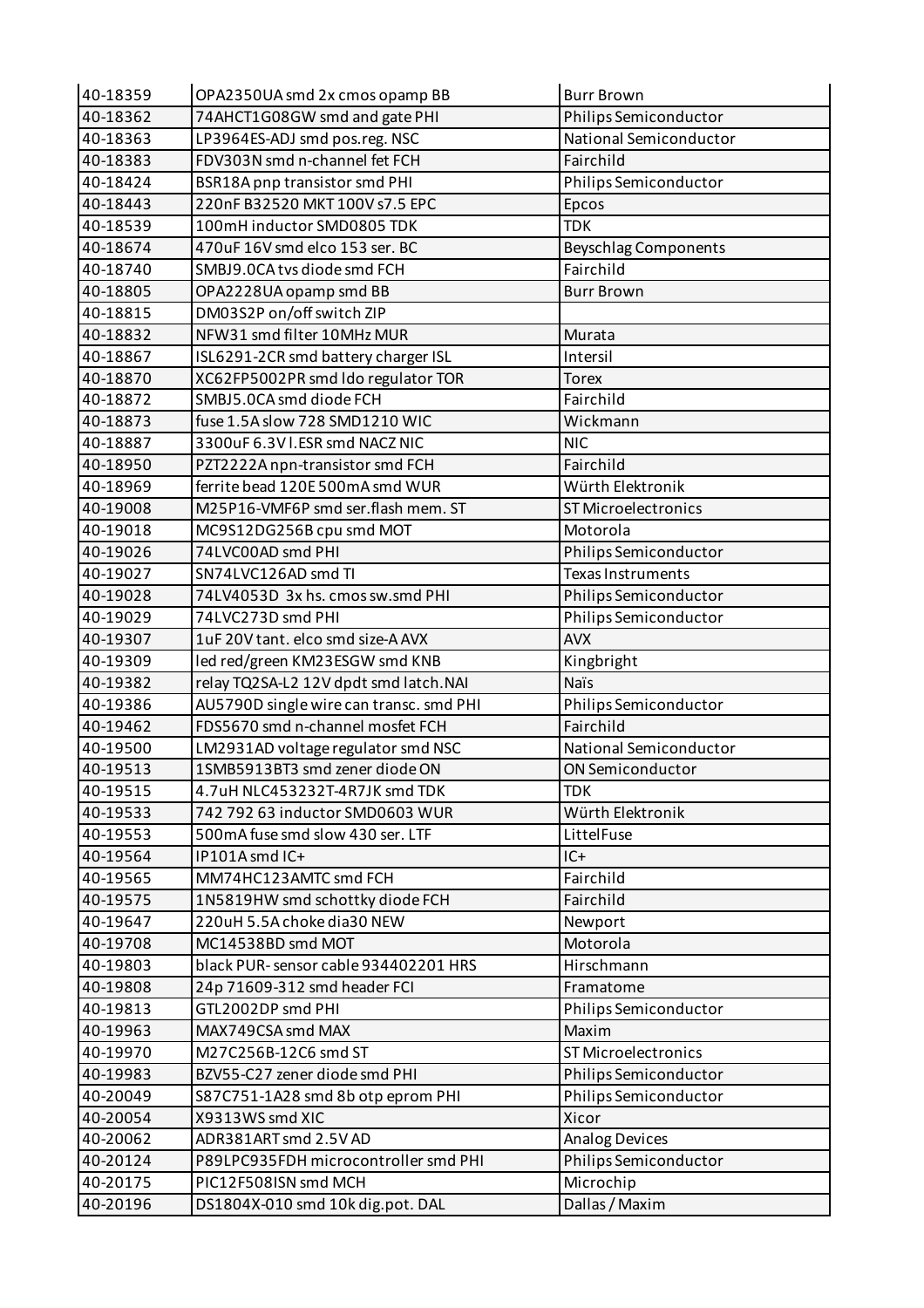| 40-20245 | AT28C256-15JI smd eeprom ATM                                        | Atmel                  |
|----------|---------------------------------------------------------------------|------------------------|
| 40-20264 | TN2510N8 fet smd SUP                                                | Supertex               |
| 40-20282 | 2.2uH 744 764 02 smd coil WUR                                       | Würth Elektronik       |
| 40-20283 | 1.2uH 744 762 312 smd coil WUR                                      | Würth Elektronik       |
| 40-20284 | 4.7uH 744 764 04 smd coil WUR                                       | Würth Elektronik       |
| 40-20293 | CY7C4261V-15JC smd CYP                                              | Cypress                |
| 40-20420 | SI9948AEY smd mosfet p-chan VSL                                     | Vishay Siliconix       |
| 40-20427 | EPC2LI20 flashrom smd ALT                                           | Altera                 |
| 40-20439 | 1p SKRPACE010 tact pushb.smd ALP                                    | Alps                   |
| 40-20440 | 10uH 1210-103J smd RFSH 5% coil DLV                                 | <b>API Delevan</b>     |
| 40-20448 | 16MHz HC49/4HSMX xtal smd CMC                                       | C-Mac                  |
| 40-20458 | led SML-512MW green smd ROH                                         | Rohm                   |
| 40-20503 | 4p DF3-4P-2V-20 2mm smd HIR                                         | Hirose                 |
| 40-20529 | 52p 69802-152 PLCC smd skt. FCI                                     | Berg / Framatome       |
| 40-20813 | BFT46 smd jfet n transistor PHI                                     | Philips Semiconductor  |
| 40-20970 | 3.3uH low profile smd inductor VIS                                  | Vishay                 |
| 40-20971 | 6.4uH smd toroidal inductor PAN                                     | Panasonic              |
| 40-20975 | SI4850EY smd n-chan.power mosfet VSI                                | Vishay Siliconix       |
| 40-20997 | LT1934IS6 smd step down volt.reg.LT                                 | Linear Technology      |
| 40-20998 | LTC1149CS-5 smd dc-dc contr. LT                                     | Linear Technology      |
| 40-21001 | LT1510CGN smd batt charg./contr. LT                                 | Linear Technology      |
| 40-21033 | CY25245PVC spread spec.osc.smd CYP                                  | Cypress                |
| 40-21035 | LM2937ES-2.5 fixed regulator smd NSC                                | National Semiconductor |
| 40-21036 | LM2937ES-3.3 fixed regulator smd NSC                                | National Semiconductor |
| 40-21043 | 50p smc type-B ang.male smd ERN                                     | Erni                   |
| 40-21149 | MT48LC4M32B2F5-7 smd sdram MCR                                      | Micron                 |
| 40-21151 | MAX6133AASA25 smd Ido volt.ref.MAX                                  | Maxim                  |
| 40-21207 | fuse 2.0A smd 3216CP-2A BUS                                         | <b>Bussmann</b>        |
| 40-21221 | NC7S04P5 Single inverter FCH                                        | Fairchild              |
| 40-21231 | NC7WZ04P6X smd dual inverter FCH                                    | Fairchild              |
| 40-21408 | PIC16C64A-20PQ smd MCH                                              | Microchip              |
| 40-21433 | 10p M22-6340522 smd 4.5mm HRW                                       | Harwin                 |
| 40-21474 | MCP41010ISN smd MCH                                                 | Microchip              |
| 40-21604 | led KP-1608PBC blue ang.smd KNB                                     | Kingbright             |
| 40-21611 | RTL8201CP ethernet smd REA                                          | Realtek                |
| 40-21612 | K4S641632H-TC60 smd SAM                                             | Samsung                |
| 40-21632 | 180nH 744 760 218 smd cer.ind. WUR                                  | Würth Elektronik       |
| 40-21634 | 68nH 744 760 16 smd cer.ind. WUR                                    | Würth Elektronik       |
| 40-21635 | 2.7uH 744 762 327 smd cer.ind. WUR                                  | Würth Elektronik       |
| 40-21636 | 4.7uH 744 762 6 smd cer.ind. WUR                                    | Würth Elektronik       |
| 40-21845 | 8p MSTBA2.5/8-G5.08 conn PHO                                        | <b>Phoenix Contact</b> |
| 40-21910 | 100uH DS5022P-104 smd coil COI                                      | Coilcraft              |
| 40-21953 | BAT54T1 smd schottky diode ON                                       | ON Semiconductor       |
| 40-22019 | fuse 1A minismd polyfuse WIC                                        | Wickmann               |
| 40-22036 | MLS0603-4S7-121 smd supp.ind.FRX                                    | Ferroxcube             |
| 40-22074 | SI2305DS smd pmosfet VSL                                            | Vishay Siliconix       |
| 40-22105 |                                                                     |                        |
|          | HCPL-060L smd opto AGI                                              | Agilent                |
| 40-22145 | TLE6228GP smd smart lowside sw. INF                                 | Infineon               |
| 40-22151 | SN75LVDS84ADDG smd flatlink transm.TI                               | Texas Instruments      |
| 40-22152 | 2x60p smd free height plug 179031-5 AMP                             | AMP                    |
| 40-22277 | MLS0603-4S7-600 smd inductor FRX<br>32.768kHz MC406 smd crystal EPS | Ferroxcube             |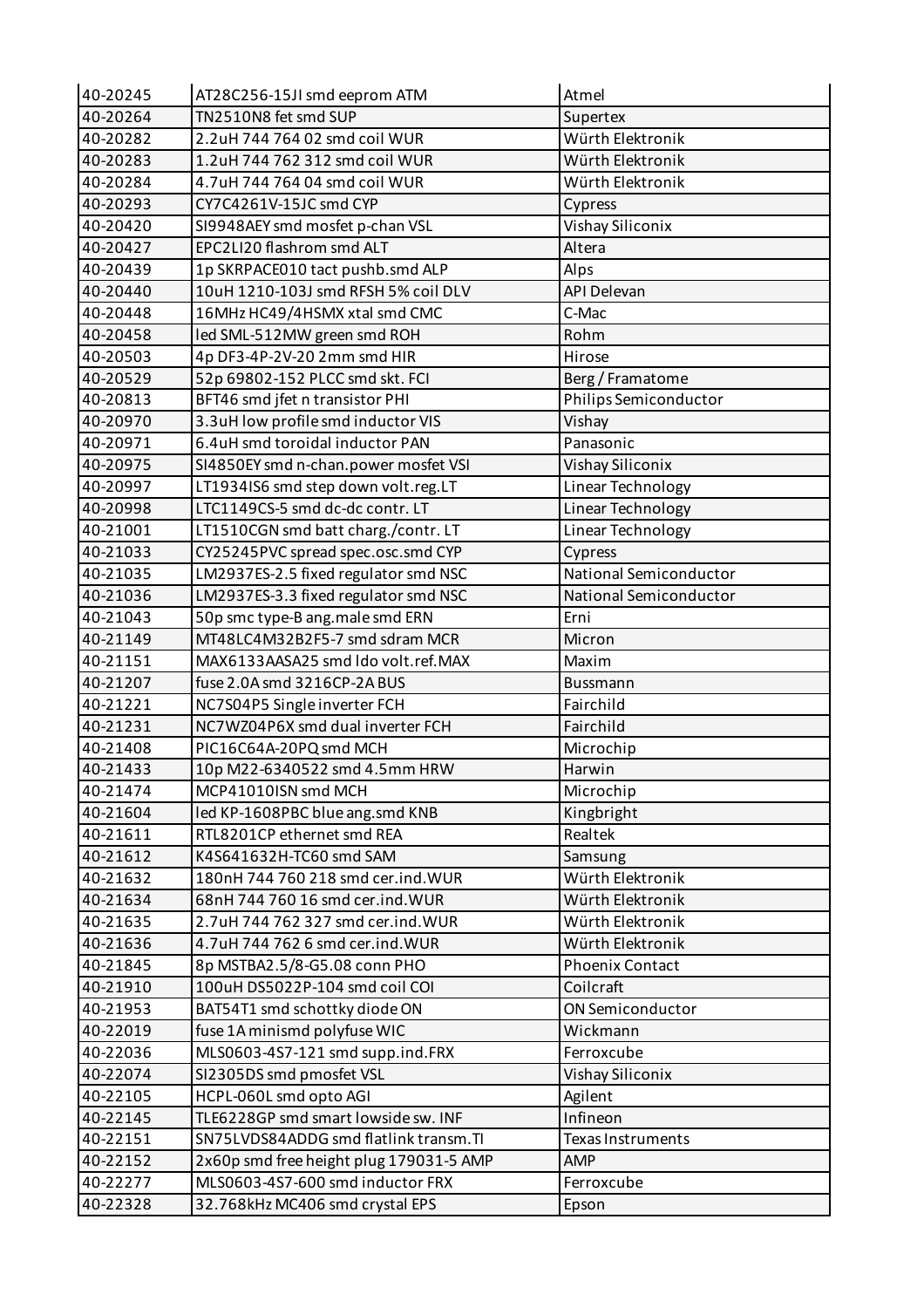| 40-22334 | TLYU1008 yellow smd led TOS           | Toshiba                     |
|----------|---------------------------------------|-----------------------------|
| 40-22418 | MM74HC594M shift regulator smd FCH    | Fairchild                   |
| 40-22900 | BLM21BB201SN1 suppr. SMD0805 MUR      | Murata                      |
| 40-23002 | MM74HC573MTC smd FCH                  | Fairchild                   |
| 40-23308 | AD8221ARM smd instr. ampl. AD         | <b>Analog Devices</b>       |
| 40-24325 | PCA9555D I2C GPIO w/interrupt smd PHI | NPX / Philips Semiconductor |
| 40-25053 | CY7C425-15PC fifo mem. 1k*9 CYP       | Cypress                     |
| 41-00010 | 2E20 res 5% 0.4W SFR-25 PHI           | Philips                     |
| 41-00034 | 22E0 res 5% 0.4W SFR-25 BC            | <b>Beyschlag Components</b> |
| 41-00052 | 120E res 5% 0.4W SFR-25 PHI           | Philips                     |
| 41-00058 | 220E res 5% 0.4W SFR-25 BC            | <b>Beyschlag Components</b> |
| 41-00068 | 560E res 5% 0.4W SFR-25 BC            | <b>Beyschlag Components</b> |
| 41-00074 | 1k00 res 5% 0.4W SFR-25 BC            | <b>Beyschlag Components</b> |
| 41-00086 | 3k30 res 5% 0.4W SFR-25 BC            | <b>Beyschlag Components</b> |
| 41-00090 | 4k70 res 5% 0.4W SFR-25 BC            | <b>Beyschlag Components</b> |
| 41-00096 | 8k20 res 5% 0.4W SFR-25 BC            | <b>Beyschlag Components</b> |
| 41-00108 | 27k0 res 5% 0.4W SFR-25 BC            | <b>Beyschlag Components</b> |
| 41-00132 | 270k res 5% 0.4W SFR-25 YAG           | Yageo                       |
| 41-00146 | 1M00 res 5% 0.4W SFR-25 BC            | <b>Beyschlag Components</b> |
| 41-00195 | 2E20 res 1% 0.6W MRS-25 BC            | <b>Beyschlag Components</b> |
| 41-00273 | 10E0 res 1% 0.6W MRS-25 VIS           | Vishay                      |
| 41-00310 | 22E1 res 1% 0.6W MRS-25 PHI           |                             |
| 41-00352 | 49E9 res 1% 0.6W MRS-25 BC            | <b>Beyschlag Components</b> |
| 41-00368 | 68E0 res 1% 0.6W MRS-25 VIS           | Vishay                      |
| 41-00396 | 121E res 1% 0.6W MRS-25 BC            | <b>Beyschlag Components</b> |
| 41-00445 | 332E res 1% 0.6W MF0207 (MRS25) YAG   | Yageo                       |
| 41-00446 | 340E res 1% 0.6W MRS-25 PHI           | Philips                     |
| 41-00453 | 390E res 1% 0.6W MRS-25 BC            | <b>Beyschlag Components</b> |
| 41-00466 | 499E res 1% 0.6W MRS-25 BC            | Beyschlag Components        |
| 41-00468 | 511E res 1% 0.6W MRS-25 VIS           | Vishay                      |
| 41-00482 | 680E res 1% 0.6W MRS-25 BC            | <b>Beyschlag Components</b> |
| 41-00491 | 820E res 1% 0.6W MF0207 (MRS25) YAG   | Yageo                       |
| 41-00492 | 825E res 1% 0.6W MRS-25 PHI           | <b>BC</b>                   |
| 41-00497 | 910E res 1% 0.6W MRS-25 VIS           | Vishay                      |
| 41-00505 | 1k10 res 1% 0.6W MRS-25 PHI           | Philips                     |
| 41-00509 | 1k20 res 1% 0.6W MRS-25 BC            | <b>Beyschlag Components</b> |
| 41-00516 | 1k40 res 1% 0.6W MRS-25 VIS           | Vishay                      |
| 41-00519 | 1k50 res 1% 0.6W MF0207 (MRS25) YAG   | Yageo                       |
| 41-00520 | 1k54 res 1% 0.6W MRS-25 VIS           | Vishay                      |
| 41-00523 | 1k62 res 1% 0.6W MRS-25 VIS           | Vishay                      |
| 41-00527 | 1k78 res 1% 0.6W MRS-25 PHI           |                             |
| 41-00528 | 1k80 res 1% 0.6W MF0207 (MRS25) YAG   | Yageo                       |
| 41-00530 | 1k87 res 1% 0.6W MRS-25 VIS           | Vishay                      |
| 41-00532 | 1k96 res 1% 0.6W MRS-25 PHI           | Philips                     |
| 41-00536 | 2k15 res 1% 0.6W MRS-25 BC            | <b>Beyschlag Components</b> |
| 41-00542 | 2k40 res 1% 0.6W MRS-25 VIS           | Vishay                      |
| 41-00548 | 2k70 res 1% 0.6W MRS-25 BC            | <b>Beyschlag Components</b> |
| 41-00551 | 2k87 res 1% 0.6W MRS-25 VIS           | <b>VISHAY</b>               |
| 41-00554 | 3k01 res 1% 0.6W MRS-25 BC            | <b>Beyschlag Components</b> |
| 41-00559 | 3k32 res 1% 0.6W MRS-25 BC            | <b>Beyschlag Components</b> |
| 41-00561 | 3k48 res 1% 0.6W MRS-25 PHI           |                             |
| 41-00568 | 3k92 res 1% 0.6W MRS-25 VIS           | Vishay                      |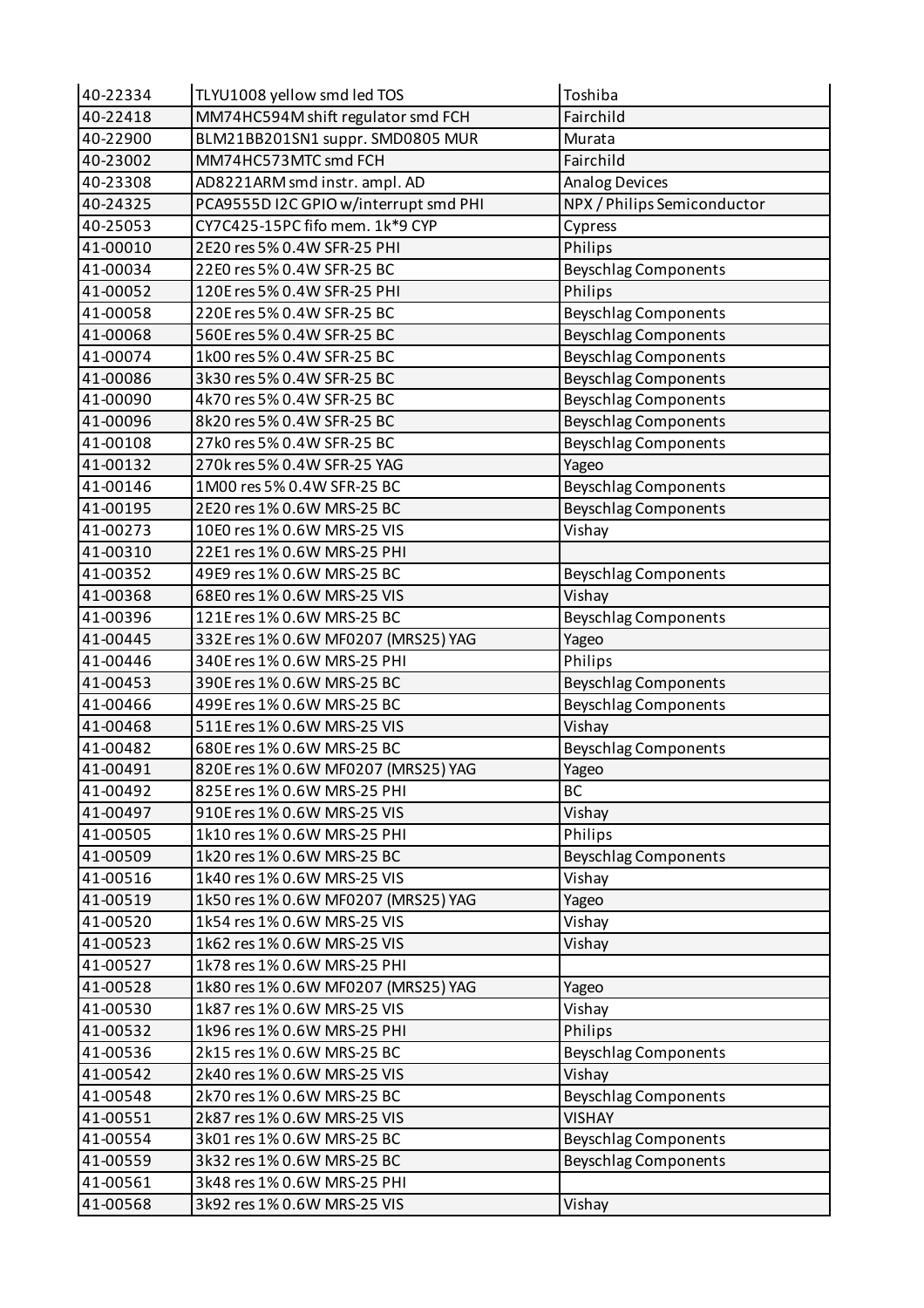| 41-00569 | 4k02 res 1% 0.6W MRS-25 VIS  | Vishay                      |
|----------|------------------------------|-----------------------------|
| 41-00571 | 4k22 res 1% 0.6W MRS-25 PHI  | Philips                     |
| 41-00579 | 4k87 res 1% 0.6W MRS-25 VIS  | Vishay                      |
| 41-00582 | 5k11 res 1% 0.6W MRS-25 VIS  | <b>VISHAY</b>               |
| 41-00586 | 5k60 res 1% 0.6W MRS-25 BC   | <b>Beyschlag Components</b> |
| 41-00587 | 5k62 res 1% 0.6W MRS-25 VIS  | Vishay                      |
| 41-00597 | 6k81 res 1% 0.6W MRS-25 BC   | <b>Beyschlag Components</b> |
| 41-00603 | 7k87 res 1% 0.6W MRS-25 VIS  | Vishay                      |
| 41-00613 | 9k53 res 1% 0.6W MRS-25 BC   | <b>Beyschlag Components</b> |
| 41-00624 | 12k1 res 1% 0.6W MRS-25 BC   | <b>Beyschlag Components</b> |
| 41-00628 | 13k3 res 1% 0.6W MRS-25 VIS  | Vishay                      |
| 41-00634 | 15k4 res 1% 0.6W MRS-25 VIS  | Vishay                      |
| 41-00646 | 19k6 res 1% 0.6W MRS-25 VIS  | Vishay                      |
| 41-00648 | 20k5 res 1% 0.6W MRS-25 VIS  | Vishay                      |
| 41-00650 | 21k5 res 1% 0.6W MRS-25 VIS  | Vishay                      |
| 41-00651 | 22k0 res 1% 0.6W MRS-25 BC   | <b>Beyschlag Components</b> |
| 41-00653 | 22k6 res 1% 0.6W MRS-25 VIS  | Vishay                      |
| 41-00658 | 24k9 res 1% 0.6W MRS-25 VIS  | Vishay                      |
| 41-00660 | 26k1 res 1% 0.6W MRS-25 VIS  | Vishay                      |
| 41-00663 | 27k4 res 1% 0.6W MRS-25 VIS  | Vishay BC Components        |
| 41-00668 | 30k1 res 1% 0.6W MRS-25 VIS  | Vishay                      |
| 41-00673 | 33k2 res 1% 0.6W MRS-25 BC   | <b>Beyschlag Components</b> |
| 41-00678 | 36k5 res 1% 0.6W MRS-25 PHI  |                             |
| 41-00682 | 39k2 res 1% 0.6W MRS-25 BC   | <b>Beyschlag Components</b> |
| 41-00688 | 44k2 res 1% 0.6W MRS-25 VIS  | Vishay                      |
| 41-00696 | 51k1 res 1% 0.6W MRS-25 VIS  | Vishay                      |
| 41-00701 | 56k2 res 1% 0.6W MRS-25 VIS  | Vishay                      |
| 41-00720 | 82k5 res 1% 0.6W MRS-25 VIS  | Vishay                      |
| 41-00722 | 86k6 res 1% 0.6W MRS-25 VIS  | Vishay                      |
| 41-00733 | 110k res 1% 0.6W MRS-25 VIS  | Vishay                      |
| 41-00738 | 121k res 1% 0.6W MRS-25 VIS  | Vishay                      |
| 41-00740 | 127k res 1% 0.6W MRS-25 PHI  |                             |
| 41-00741 | 130k res 1% 0.6W MRS-25 BC   | <b>Beyschlag Components</b> |
| 41-00746 | 147k res 1% 0.6W MRS-25 VIS  | Vishay                      |
| 41-00747 | 150k res 1% 0.6W MRS-25 BC   | <b>Beyschlag Components</b> |
| 41-00751 | 162k res 1% 0.6W MRS-25 VIS  | <b>VISHAY SFERNICE</b>      |
| 41-00755 | 178k res 1% 0.6W MRS-25 VIS  | Vishay                      |
| 41-00760 | 196k res 1% 0.6W MRS-25 PHI  | Vishay BC Components        |
| 41-00761 | 200k res 1% 0.6W MRS-25 VIS  | Vishay                      |
| 41-00781 | 300k res 1% 0.6W MRS-25 VIS  | Vishay                      |
| 41-00794 | 383k res 1% 0.6W MRS-25 VIS  |                             |
| 41-00796 | 392k res 1% 0.6W MRS-25 PHI  |                             |
| 41-00810 | 511k res 1% 0.6W MRS-25 VIS  | Vishay                      |
| 41-00825 | 681k res 1% 0.6W MRS-25 VIS  | Vishay                      |
| 41-00829 | 750k res 1% 0.6W MRS-25 VIS  | Vishay                      |
| 41-00838 | 909k res 1% 0.6W MRS-25 VIS  | Vishay                      |
| 41-00864 | 10E0 res 1% 1W PR01 NXP      |                             |
| 41-00870 | 33E0 res 5% 1W PR-01 BC      | <b>Beyschlag Components</b> |
| 41-00876 | 100E res 5% 1W PR-01 VIS     | Vishay                      |
| 41-00882 | 330E res 5% 1W PR-01 BC      | <b>Beyschlag Components</b> |
| 41-00885 | 560E res 5% 1W PR-01 BC      | <b>Beyschlag Components</b> |
| 41-00888 | 1k00 res 5% 0207 1W PR-01 BC | <b>Beyschlag Components</b> |
|          |                              |                             |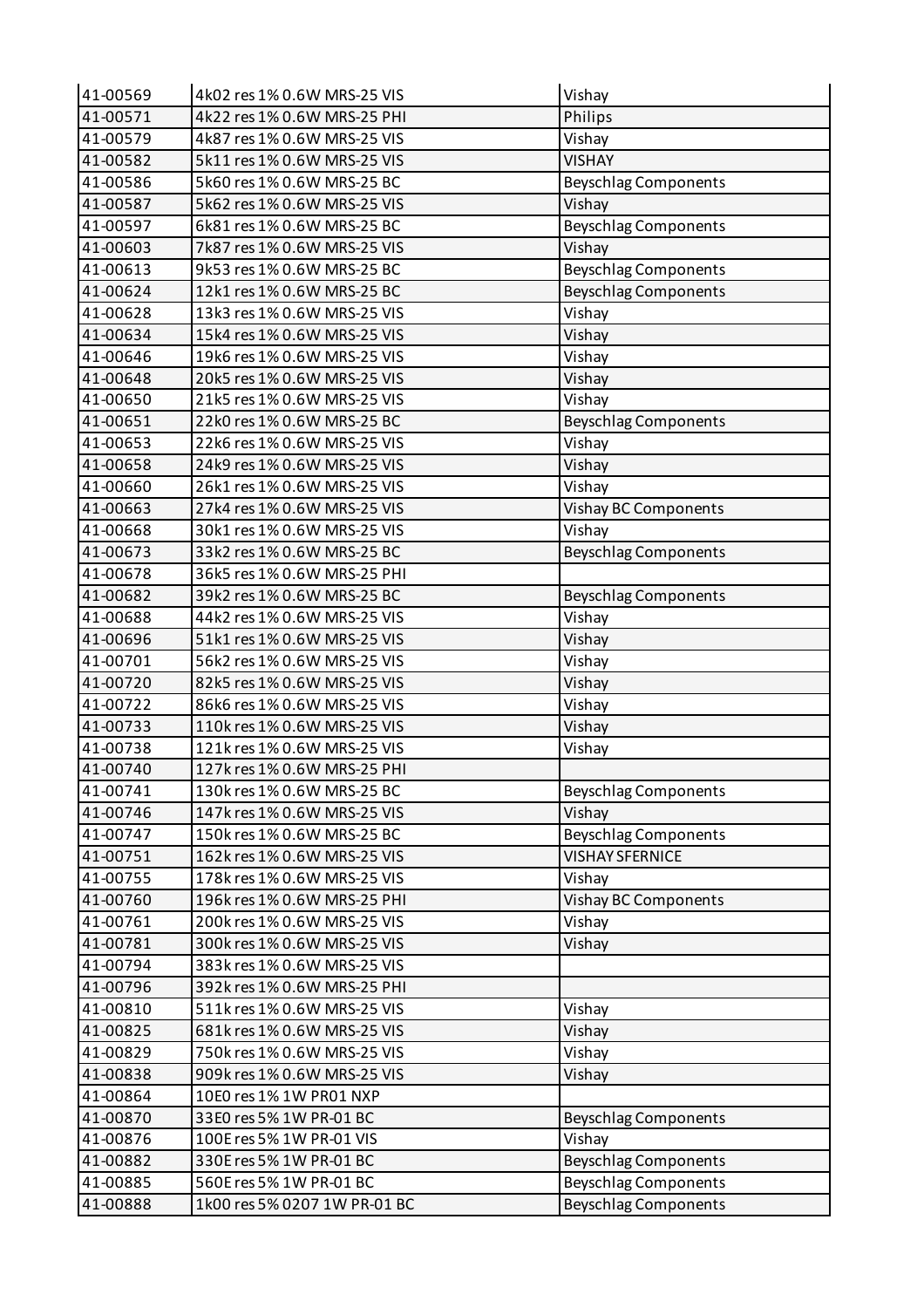| 41-00900 | 10k0 res 5% 1W PR-01 PHI           |                             |
|----------|------------------------------------|-----------------------------|
| 41-00912 | 100k res 5% 1W PR-01 BC            | <b>Beyschlag Components</b> |
| 41-00927 | 1E50 res 5% 2W PR-02 VIS           | Vishay                      |
| 41-00949 | 100E res 5% 2W PR-02 BC            | <b>Vishay Beyschlag</b>     |
| 41-00950 | 120E res 5% 2W PR-02 PHI           | PR02000201200JR500          |
| 41-00985 | 100k res 5% 2W PR-02 BC            | <b>Beyschlag Components</b> |
| 41-01103 | 47E0 res 5% 3W AC-03 BCC           | <b>BCC</b>                  |
| 41-01160 | 47E0 res 5% 5W AC-05 PHI           | Vishay                      |
| 41-01252 | 1E20 res 5% 0.25W SMD1206 BRN      | <b>Bourns</b>               |
| 41-01258 | 2E20 res 5% 0.25W SMD1206 BRN      | <b>Bourns</b>               |
| 41-01259 | 2E40 res 1% 0.25W SMD1206 BRN      | <b>Bourns</b>               |
| 41-01260 | 2E70 res 1% 0.25W SMD1206 YAG      | Yageo                       |
| 41-01262 | 3E30 res 1% 0.25W SMD1206 YAG      | Yageo                       |
| 41-01284 | 27E0 res 1% 0.25W SMD1206 YAG      | Yageo                       |
| 41-01301 | 130E res 5% 0.25W SMD1206 BRN      | <b>Bourns</b>               |
| 41-01317 | 620E res 5% 0.25W SMD1206 WW       |                             |
| 41-01324 | 1k20 res 5% 0.25W SMD1206 YAG      | Yageo                       |
| 41-01339 | 5k10 res 5% 0.25W SMD1206 BRN      | Multicomp                   |
| 41-01362 | 47k0 res 5% 0.25W SMD1206 PHY      | Phycomp                     |
| 41-01400 | 3M30 res 1% 0.25W SMD1206 YAG      | Yageo                       |
| 41-01406 | 10M0 res 5% 0.25W 200V SMD1206 BRN | <b>Bourns</b>               |
| 41-01474 | 49E9 res 1% 0.25W SMD1206 YAG      | Yageo                       |
| 41-01500 | 90E9 res 1% 0.25W SMD1206 YAG      | Yageo                       |
| 41-01537 | 221E res 1% 0.25W SMD1206 YAG      | Yageo                       |
| 41-01550 | 301E res 1% 0.25W SMD1206 YAG      | Yageo                       |
| 41-01568 | 464E res 1% 0.25W SMD1206 BC       | <b>Beyschlag Components</b> |
| 41-01569 | 475E res 1% 0.25W SMD1206 YAG      | Yageo                       |
| 41-01576 | 562E res 1% 0.25W SMD1206 MJB      | Major Brand                 |
| 41-01593 | 825E res 1% 0.25W SMD1206 BRN      |                             |
| 41-01601 | 1k00 res 1% 0.25W SMD1206 BRN      | <b>Bourns</b>               |
| 41-01609 | 1k21 res 1% 0.25W SMD1206 YAG      | Yageo                       |
| 41-01629 | 1k96 res 1% 0.25W SMD1206 YAG      | Yageo                       |
| 41-01643 | 2k74 res 1% 0.25W SMD1206 BC       | <b>Beyschlag Components</b> |
| 41-01647 | 3k01 res 1% 0.25W SMD1206 BRN      |                             |
| 41-01665 | 4k64 res 1% 0.25W SMD1206 BC       | <b>Beyschlag Components</b> |
| 41-01673 | 5k62 res 1% 0.25W SMD1206 BRN      | Yageo                       |
| 41-01678 | 6k20 res 1% 0.25W SMD1206 VIS      | Vishay                      |
| 41-01694 | 9k09 res 1% 0.25W SMD1206 YAG      | Yageo                       |
| 41-01706 | 12k1 res 1% 0.25W SMD1206 BRN      | Yageo                       |
| 41-01722 | 17k8 res 1% 0.25W SMD1206 BRN      | 17k8                        |
| 41-01727 | 20k0 res 1% 0.25W SMD1206 BC       | <b>Beyschlag Components</b> |
| 41-01731 | 22k1 res 1% 0.25W SMD1206 DRA      | <b>Vishay Draloric</b>      |
| 41-01739 | 26k7 res 1% 0.25W SMD1206 DRA      | Vishay Draloric             |
| 41-01741 | 28k0 res 1% 0.25W SMD1206 YAG      | Yageo                       |
| 41-01744 | 30k1 res 1% 0.25W SMD1206 YAG      | Yageo                       |
| 41-01755 | 39k2 res 1% 0.25W SMD1206 YAG      | Yageo                       |
| 41-01773 | 60k4 res 1% 0.25W SMD1206 YAG      | Yageo                       |
| 41-01775 | 62k0 res 1% 0.25W SMD1206 VIS      | <b>VISHAY DRALORIC</b>      |
| 41-01811 | 147k res 1% 0.25W SMD1206 YAG      | Yageo                       |
| 41-01812 | 150k res 1% 0.25W SMD1206 YAG      | Yageo                       |
| 41-01820 | 182k res 1% 0.25W SMD1206 YAG      | Yageo                       |
| 41-01824 | 200k res 1% 0.25W SMD1206 YAG      | Yageo                       |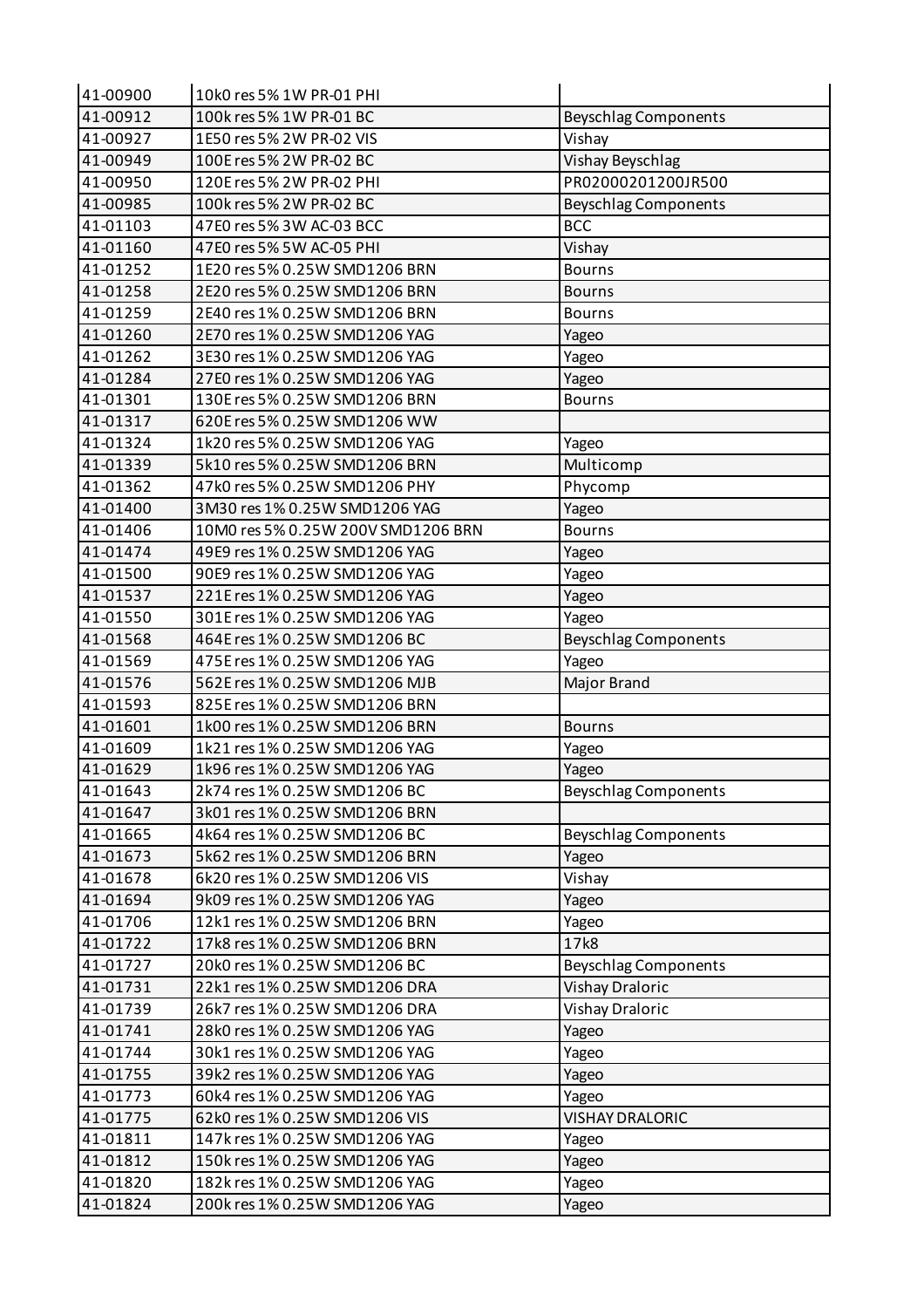| 41-01845             | 332k res 1% 0.25W SMD1206 YAG                             | Yageo                       |
|----------------------|-----------------------------------------------------------|-----------------------------|
| 41-01892             | 1M00 res 1% 0.25W SMD1206 VIS                             | Vishay                      |
| 41-02043             | res.array 4x1k 4605-X BRN                                 | <b>Bourns</b>               |
| 41-02050             | res.array 4x10k 4605-X BRN                                | <b>Bourns</b>               |
| 41-02154             | res.array 8x4k7 4609-X BRN                                | <b>Bourns</b>               |
| 41-02190             | res.array 9x4k7 4610-X BRN                                | <b>Bourns</b>               |
| 41-02194             | res.array 9x10k 4610-X BRN                                | <b>Bourns</b>               |
| 41-02282             | 7p 3500 07 K00 edge conn. LUM                             | Lumberg                     |
| 41-02291             | 3p 3500 03 K00 edge conn. LUM                             | Lumberg                     |
| 41-02301             | potmeter 50E 3006P-1 BRN                                  | <b>Bourns</b>               |
| 41-02303             | potmeter 200E 3006P-1 BRN                                 | <b>Bourns</b>               |
| 41-02388             | potmeter 20k 3296Y-1 BRN                                  | <b>Bourns</b>               |
| 41-02462             | 10nF mon cap st2.5 K1400 BC                               | <b>Beyschlag Components</b> |
| 41-02463             | 22nF cer cap st2.5 NPO BC                                 | <b>Beyschlag Components</b> |
| 41-02596             | 100nF B37982 cap st5.0 Z5U EPC                            | Epcos                       |
| 41-02618             | 100nF B32529 MKT cap st5.0 63V EPC                        | Epcos                       |
| 41-02624             | 1uF 63V MKT cap st 5.0 EPC                                | Epcos                       |
| 41-02639             | 33pF cer cap SMD1206 NP0 BC                               | <b>Beyschlag Components</b> |
| 41-02642             | 100pF cer cap SMD1206 NP0 50V 5% YAG                      | Yageo                       |
| 41-02649             | 1.5nF cer cap SMD1206 NP0 PHY                             | Phycomp                     |
| 41-02650             | 1.5nF cer cap SMD1206 X7R PHY                             | Phycomp                     |
| 41-02651             | 2.2nF cer cap SMD1206 X7R BC                              | <b>Beyschlag Components</b> |
| 41-02657             | 22nF cer cap SMD1206 50V X7R PHI                          | Phycomp                     |
| 41-02661             | 1pF cer cap SMD0805 COG KEM                               | <b>KEMET</b>                |
| 41-02669             | 4.7pF cer cap SMD0805 COG 50V PHY                         | Phycomp                     |
| 41-02671             | 6.8pF B37940 SMD0805 COG EPC                              | Epcos                       |
| 41-02674             | 12pF cap B37940 50V 5% SMD0805 COG EPC                    | Epcos                       |
| 41-02675             | 15pF cer cap SMD0805 5% 50V COG/NPO EPC                   | Epcos                       |
| 41-02678             | 27pF B37940 SMD0805 COG EPC                               | Epcos                       |
| 41-02682             | 56pF B37940 SMD0805 COG EPC                               | Epcos                       |
| 41-02683             | 68pF B37940 SMD0805 COG SIE                               | Siemens                     |
| 41-02684             | 82pF B37940 SMD0805 COG EPC                               | Epcos                       |
| 41-02687             | 150pF B37940 cap SMD0805 COG EPC                          | Epcos                       |
| 41-02690             | 270pF cer cap SMD0805 COG AVX                             | <b>AVX</b>                  |
| 41-02702             | 22uF 50V elco radial 038 st2.5 BC                         | <b>Beyschlag Components</b> |
| 41-02710             | 47uF 50V radial elco RSM037 MC                            | Multicomp                   |
| 41-02711             | 47uF 63V elco RSM038 rad. VIS                             | Vishay                      |
| 41-02717             | 100uF 25V elco RSM037 rad. st2.5 VIS                      | <b>Beyschlag Components</b> |
| 41-02733             | 680pF cer cap SMD0805 NP0 PHY                             | Phycomp                     |
| 41-02744             | 1000uF 25V elco RSM037 rad PHI                            | PHI                         |
| 41-02746             | 47uF 6V3 tant elco size-C smd VIS                         | Vishay                      |
| 41-02749             | 1.8nF cer cap SMD0805 X7R PHY                             | <b>AVX</b>                  |
| 41-02777             | 3p angled 2mm header HRW                                  | Harwin                      |
| 41-02836             | 470uF 40V elco axial 021 PHI                              | Vishay BCcomponents         |
| 41-02881             | 100nF B45196 35V smd tant size A EPC                      | Epcos                       |
| 41-02894             | 2.2uF 20V B45196 tant smd sizeB EPC                       | Epcos                       |
| 41-02908             | 33uF 10V tant elco smd size-C EPC                         | Epcos                       |
| 41-02919             | BAS16 high speed smd diode NXP                            | <b>NXP</b>                  |
| 41-02926             | 100nF B37987 X7R 100V 10% ST2.5 EPC                       | Epcos                       |
| 41-02945             |                                                           |                             |
|                      | 4.7uF 25V tantal elco MC                                  | Multicomp                   |
| 41-02946<br>41-02956 | 4.7uF 35V tant elco st2.5 KEM<br>22uF 25V tantal elco VSP | Kemet<br><b>VSP</b>         |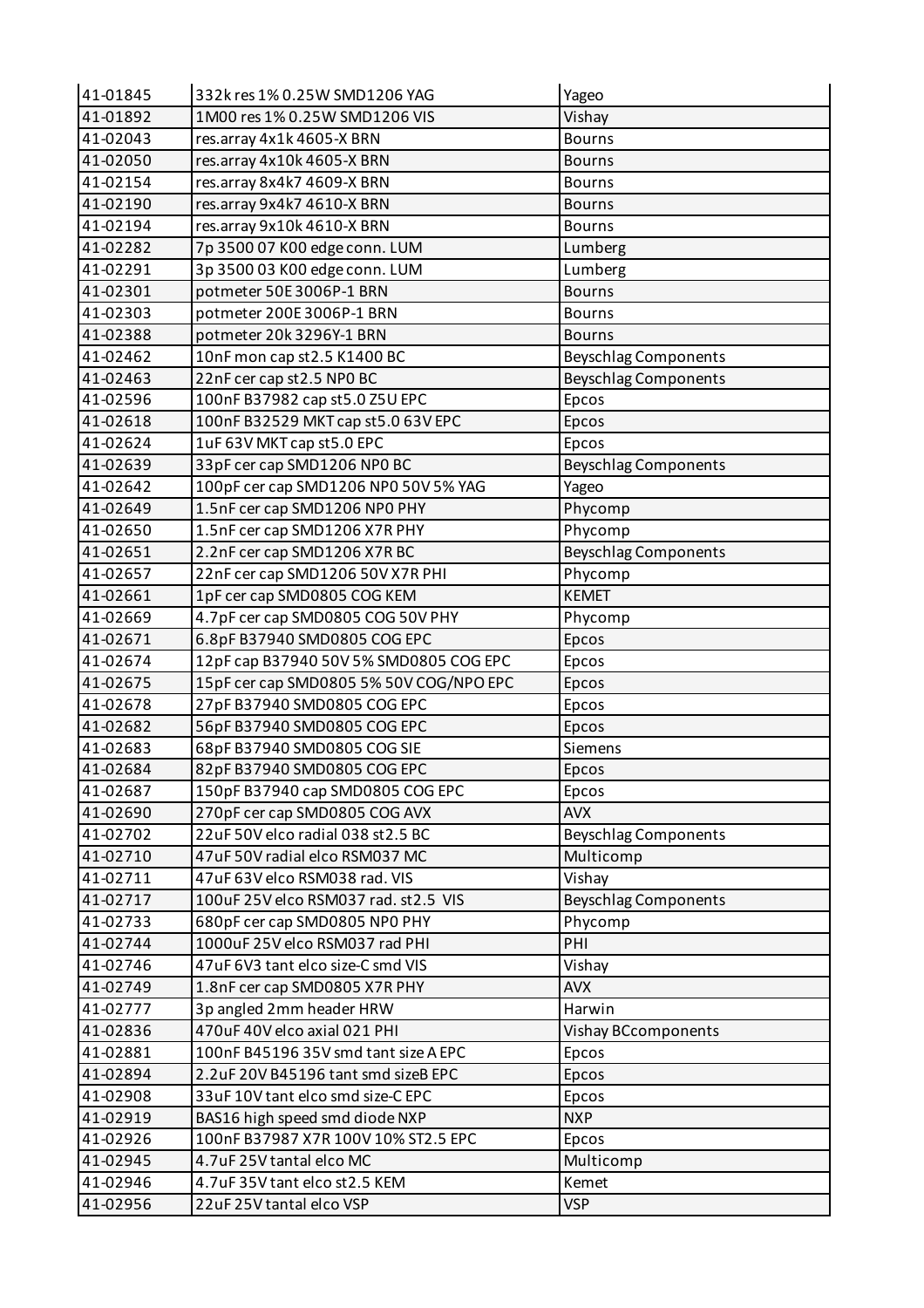| 41-02957 | 22uF 35V tantal elco st5.0 VSP     | <b>VSP</b>               |
|----------|------------------------------------|--------------------------|
| 41-02970 | 100uF 16V tantal elco st5 AVX      | <b>AVX</b>               |
| 41-02983 | LTL4251-N led yellow 3mm LPS       | Lite-On                  |
| 41-02987 | BZX79C3V0 zener diode NXP          | <b>NXP</b>               |
| 41-02992 | BZX79C4V7 zener diode PHI          | Philips Semiconductor    |
| 41-02995 | BZX79C6V2 zener diode PHI          | Philips Semiconductor    |
| 41-02998 | BZX79C8V2 zener diode NXP          | <b>NXP</b>               |
| 41-03000 | BZX79C10 zener diode PHI           | Philips Semiconductor    |
| 41-03004 | BZX79C15 diode zener NXP           | <b>NXP</b>               |
| 41-03025 | 1N4148 diode general purp. PHI     | Philips Semiconductor    |
| 41-03031 | 2.4576MHz crystal HC-49/U CMC      | C-Mac                    |
| 41-03044 | 18p socket dil prec. AMP           | <b>AMP</b>               |
| 41-03062 | 8p DS-08 dipswitch DIP             | Diptronics               |
| 41-03063 | 10p dipswitch DIP                  | Dipswitch                |
| 41-03070 | SN75176BP diff. bustr. TI          | Texas Instruments        |
| 41-03097 | nut M6 steel zinc plated           | <b>Fabory Centre</b>     |
| 41-03109 | screw M2.5x12 cheese head ch       | <b>Fabory Centre</b>     |
| 41-03110 | screw M3x4 cheese head ch          | <b>Fabory Centre</b>     |
| 41-03121 | screw M4x16 cheese head ch         | <b>Fabory Centre</b>     |
| 41-03130 | screw M5x10 cheese head ch         | <b>Fabory Centre</b>     |
| 41-03144 | screw M6x16 cheese head ch         | Fabory                   |
| 41-03156 | screw M3x12 cheese head ch         | <b>Fabory Centre</b>     |
| 41-03159 | screw M3x8 countersunk head ch     | <b>Fabory Centre</b>     |
| 41-03161 | screw M3x12 countersnk head ch     | Fabori                   |
| 41-03162 | screw M3x16 countersnk head sh     |                          |
| 41-03203 | screw M2.5x6 cheese head           | <b>Fabory Centre</b>     |
| 41-03214 | screw M3x8 cheese head             | <b>Fabory Centre</b>     |
| 41-03229 | screw M4x8 cheese head             |                          |
| 41-03319 | screw M4x16 countersunk head       | <b>Fabory Centre</b>     |
| 41-03367 | washer M2.5 serrated lock          | <b>Fabory Centre</b>     |
| 41-03376 | washer M5 plain                    | <b>Fabory Centre</b>     |
| 41-03377 | washer M6 plain DIN125A            | <b>Fabory Centre</b>     |
| 41-03382 | spacer M3x15x5.5 2xint steel       | <b>Fabory Centre</b>     |
| 41-03391 | spacer M4x15x7 2xint steel         | Fabory                   |
| 41-03405 | spacer M3x20x5.5 int\ext steel     | <b>Fabory Centre</b>     |
| 41-03408 | spacer M3x35x5.5 int\ext steel     | Fabory                   |
| 41-03449 | spacer M3x5x5 2x int brass         | Ettinger                 |
| 41-03455 | spacer M3x20x5 2xint brass         |                          |
| 41-03467 | spacer M3x20x5 int\ext brass       | Alutronic / Assmann      |
| 41-03561 | LM334Z adj.curr.source TO92 ST     | <b>Texas Instruments</b> |
| 41-03590 | 100nF B37950 cap SMD1210 X7R EPC   | Epcos                    |
| 41-03603 | SN74HCT00D 4x2 inp.nand smd TI     | Texas Instruments        |
| 41-03616 | 1nF cer cap SMD1206 COG 50V 5% AVX | <b>AVX</b>               |
| 41-03638 | 5p MKS3735-5p male str STO         | Stocko                   |
| 41-03639 | 6p MKS3736-6-0-606 male str STO    | Stocko                   |
| 41-03640 | 7p MKS3737-1-6-707 male str STO    | Stocko                   |
| 41-03641 | 8p MKS3738-8p male str. STO        | Stocko                   |
| 41-03644 | 12p MKS3742-1-0-1212 male str.STO  | Stocko                   |
| 41-03648 | 3p MKFL17363-3p female STO         | Stocko                   |
| 41-03652 | 7p 17367-1-0-707 female STO        | Stocko                   |
| 41-03656 | 12p MKFL17372-1-0-121 female STO   | Stocko                   |
| 41-03658 | 16p female connector STO           | Stocko                   |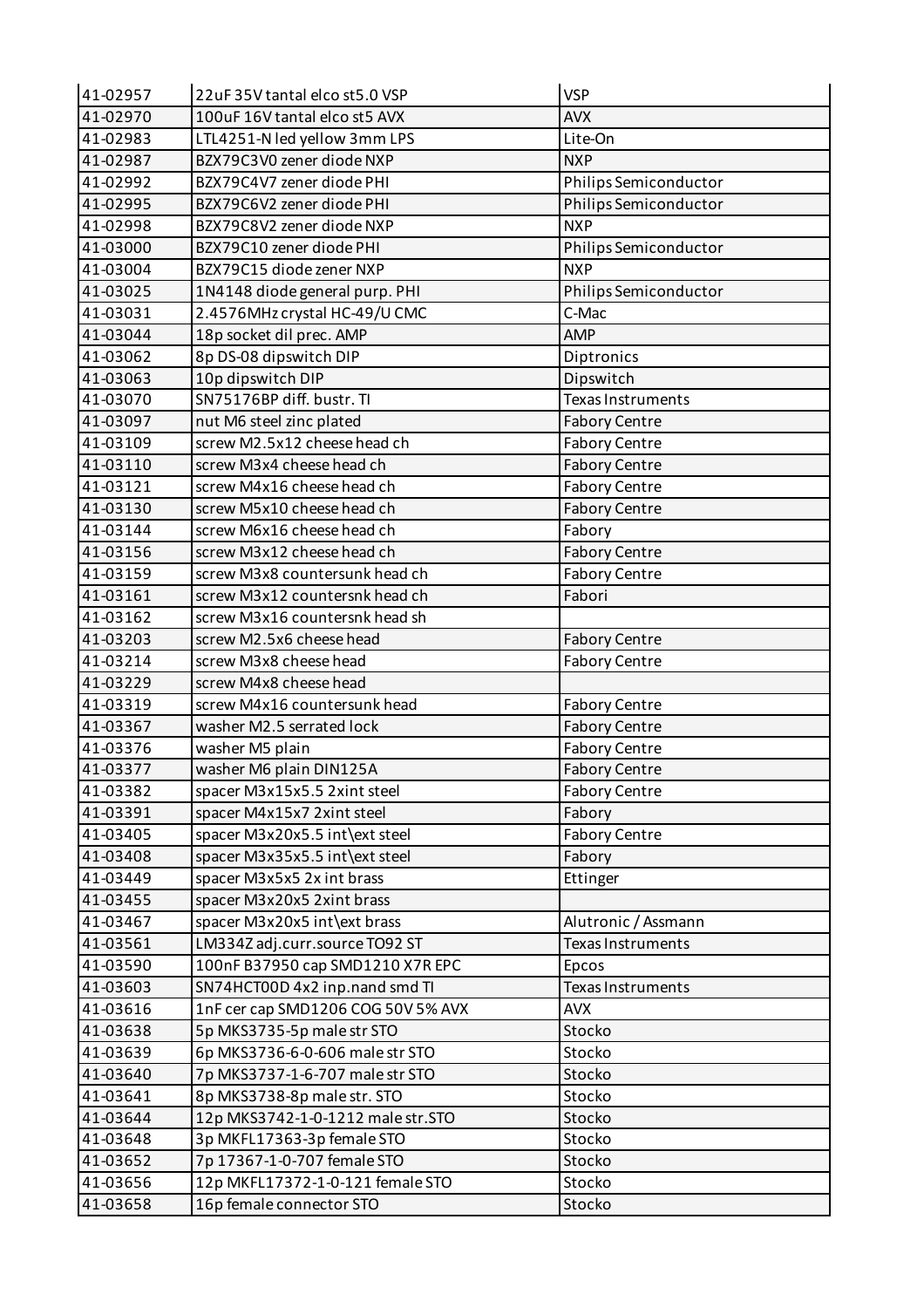| 41-03690 | 6p 22-27-2061 str. st2.54 MOL                | Molex                   |
|----------|----------------------------------------------|-------------------------|
| 41-03719 | 15p 4-1393483-8 sub-D male sold TYC          | <b>Tyco Electronics</b> |
| 41-03723 | 9p 3-1393483-8 sub-D female sold.cup TYC     | <b>Tyco Electronics</b> |
| 41-03728 | 9p sub-D male pcb angled MOL                 | Multicomp               |
| 41-03735 | 25p SDBS25SNT sub-D f.pcb ang. ITW           | <b>ITW MCMURDO</b>      |
| 41-03773 | 500mA fuse fast 5x20 BUS                     | Bussmann                |
| 41-03804 | 2A fuse slow 5x20 LTF                        | LittelFuse              |
| 41-03805 | 2.5A fuse slow 5x20 LTF                      | LittelFuse              |
| 41-03817 | 650mA multifuse MFR type 1 BRN               | <b>Bourns</b>           |
| 41-03821 | 1.35A multifuse MFR type 2 BRN               | <b>Bourns</b>           |
| 41-03827 | 4A multifuse MFR type 3 BRN                  | <b>Bourns</b>           |
| 41-03847 | BZX84C4V3 zener diode smd PHI                | Philips Semiconductor   |
| 41-03852 | BZX84C6V8 zener diode smd NXP                | <b>NXP</b>              |
| 41-03855 | BZX84-C9V1 zener diode smd PHI               | <b>NXP</b>              |
| 41-03859 | BZX84C13 zener diode smd PHI                 | Philips                 |
| 41-03862 | BZX84C18 zener diode smd NXP                 | <b>NXP</b>              |
| 41-03863 | BZX84C20 zener diode smd PHI                 | Philips                 |
| 41-03864 | BZX84C22 zener diode smd NXP                 | <b>NXP</b>              |
| 41-03866 | BZX84C27 zener diode smd PHI                 | Philips Semiconductor   |
| 41-03867 | BZX84C30 zener diode smd PHI                 | Philips Semiconductor   |
| 41-03883 | BGX50A bridge rectifier INF                  | Infineon                |
| 41-03887 | 74HCT14N hex schm trig dil PHI               | Philips Semiconductor   |
| 41-03889 | 74HCT138N 3-8 line dec/mul. NXP              | <b>NXP</b>              |
| 41-03891 | 74HCT244N octal driver dil NXP               | <b>NXP</b>              |
| 41-03894 | 74HCT373N oct.transp.latch NXP               | <b>NXP</b>              |
| 41-03901 | res.array 330E ARC241 smd PHI                |                         |
| 41-03905 | 74HCT138D3 to 8 dec smd PHI                  | Philips Semiconductor   |
| 41-03907 | 74HCT244D octal driver smd NXP               | <b>NXP</b>              |
| 41-03913 | 74HCT574D octal d-ff smd PHI                 | Philips Semiconductor   |
| 41-03914 | 74HCT688D 8bit magn. comp. smd PHI           | Philips Semiconductor   |
| 41-03915 | 74HCT4060D 14 st.bin.smd PHI                 | Philips                 |
| 41-03933 | HEF4040BT 12-stage binary ripple counter NXP | <b>NXP</b>              |
| 41-03971 | 22uH B78108 choke 560mA SIE                  |                         |
| 41-03975 | 47uH B78108 choke 450mA EPC                  | Epcos                   |
| 41-03983 | 220uH B78108 choke 250mA EPC                 | Epcos                   |
| 41-04009 | 2.2uH B82412 choke SMD1206 EPC               | Epcos                   |
| 41-04041 | 36k0 res 1% 0.125W SMD0805 YAG               | Yageo                   |
| 41-04067 | spacer/washer 3.1x10x5 nylon SKI             | Skiffy                  |
| 41-04088 | spacer/washer M3.6x3x6 nylon SKI             | Skiffy                  |
| 41-04089 | spacer/washer M3.6x5x6 nylon SKI             | Skiffy                  |
| 41-04091 | spacer/washer 3.6x10x6 nylon                 | Skiffy                  |
| 41-04098 | spacer/washer 4.2x7.5x8 nylon                | Skiffy                  |
| 41-04099 | spacer/washer M4.2x10x8 nylon SKI            | Skiffy                  |
| 41-04105 | anti-loss washer M3.2x1.4 SKI                | Skiffy                  |
| 41-04111 | washer anti-loss M4.3x2 SKI                  | Skiffy                  |
| 41-04239 | B59965-C120-A70 ptc SIE                      | <b>Tyco Electronics</b> |
| 41-04242 | 10p 1-828582-0 header str. AMP               | AMP                     |
| 41-04246 | 4p conn. BL4 5.0 beige WEI                   | Weidmuller              |
| 41-04249 | 12p conn. BL12 5.0 oranje WEI                | Weidmuller              |
| 41-04251 | 4p conn. SL4 5.0 beige WEI                   | Weidmuller              |
| 41-04263 | TIP121 npn-darlington trans.ST               | ST Microelectronics     |
| 41-04270 | 360E res 1% 0.125W SMD0805 YAG               | Yageo                   |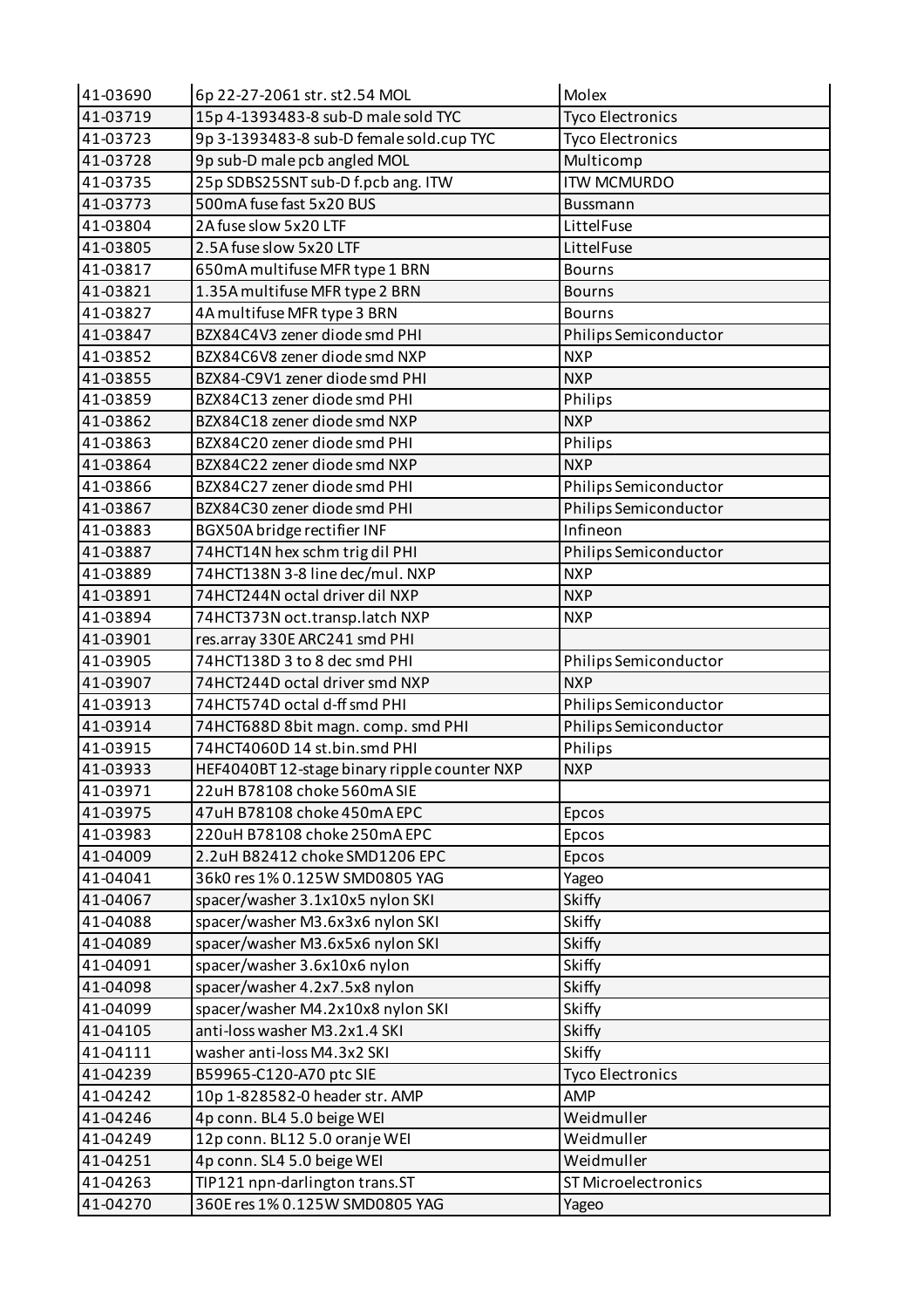| 41-04282 | 4.7nF B37872 SMD1206 X7R VIS               | Vishay             |
|----------|--------------------------------------------|--------------------|
| 41-04285 | HLMP3301 led red 5mm AVG                   | Avago Technologies |
| 41-04328 | HEF4051BP 8-ch. anal. mult.PHI             | Philips            |
| 41-04332 | 6p 22-05-7068 male ang.pcb MOL             | Molex              |
| 41-04344 | HEF4013BP dual d-flip-flop NXP             | <b>NNXP</b>        |
| 41-04351 | 2M70 res 1% 0.125W SMD0805 YAG             | Yageo              |
| 41-04370 | 8p SL3.5/180 connector WEI                 | Weidmuller         |
| 41-04404 | 32.768kHz crystal TC-38 C-002RX EPS        | Epson              |
| 41-04424 | acrodisc non-steril filter 5um dia 25      |                    |
| 41-04455 | 100pF B37871 SMD1206 COG EPC               | Epcos              |
| 41-04473 | 22nF cer cap SMD1206 X7R 50V EPC           | Epcos              |
| 41-04482 | 100nF B37872 SMD1206 X7R EPC               | Epcos              |
| 41-04491 | ZHCS1000 diode smd ZTX                     | Zetex              |
| 41-04520 | 4.7nF X7R 50V SMD0805 PHY                  | Phycomp            |
| 41-04524 | 22nF B37941 SMD0805 X7R 50V EPC            | Epcos              |
| 41-04539 | 33E0 res 1% 0.125W SMD0805 YAG             | Yageo              |
| 41-04551 | 10uF 25V tantal elco st2.5 VSP             | Vishay Sprague     |
| 41-04563 | 270k res 1% 0.125W SMD0805 YAG             | Yageo              |
| 41-04566 | 620E res 1% 0.125W SMD0805 YAG             | Yageo              |
| 41-04569 | 4k30 res 1% 0.125W SMD0805 YAG             | Yageo              |
| 41-04576 | 1nF B37940 SMD0805 50V COG EPC             | Epcos              |
| 41-04597 | 1N5404 rectifier PHI                       | Philips            |
| 41-04652 | isolation plate to 220 mica FIS (41-07753) | Fischer Elektronik |
| 41-04660 | wire enameled copper 0.2mm                 | ProPower           |
| 41-04675 | flatcable 16p 28AWG MC                     | Multicomp          |
| 41-04718 | 74HCT125D bus 4xbuffer smd NXP             | <b>NXP</b>         |
| 41-04725 | SN7407N hex buffer driver TI               | Texas Instruments  |
| 41-04759 | dustfilter 070860                          |                    |
| 41-04809 | gland PG7 nylon WIS                        | Wiska              |
| 41-04814 | gland nut PG7 nylon WIS                    | Wiska              |
| 41-04854 | HEF4071BP quad 2-inp.or gate PHI           | Philips            |
| 41-04943 | 470nF film MKS2 cap st5.0 WIM              | Wima               |
| 41-04980 | TIP42C pnp-trans. TO-220 ST                |                    |
| 41-05016 | 220nF film cap st7.5 100V EPC              | Epcos              |
| 41-05036 | 22uF 10V B45196 smd tant size-C EPC        | Epcos              |
| 41-05039 | 220uF 10V tant.elco smd size-C KEM OBS     | Kemet              |
| 41-05092 | 1p fas 6.3x0.8red ins.3-1.5qm AMP          | <b>AMP</b>         |
| 41-05117 | 1p fas 6.3x0.8blu ins 1-2.5qmm             | <b>AMP</b>         |
| 41-05124 | 75E0 res 1% 0.125W SMD0805 YAG             | Yageo              |
| 41-05127 | wire 0.15qmm 350V blue BEL                 | Belden             |
| 41-05130 | wire 0.15qmm 350V brown BEL                | Belden             |
| 41-05137 | conn nrs 11-20 st5.08 (1=12) PHO           | Phoenix Contact    |
| 41-05161 | wire 0.75qmm 1000V blue LAP                | <b>LAPP</b>        |
| 41-05169 | teflon wire 1x0.05qmm red MC               | Multicomp          |
| 41-05170 | teflon wire 1x0.05qmm white MC             | Multicomp          |
| 41-05171 | teflon wire 1x0.05qmm green MC             | Multicomp          |
| 41-05197 | 33k2 res 1% 0.125W SMD0805 YAG             | Yageo              |
| 41-05200 | wire 0.15qmm 350V yellow BEL               | Belden             |
| 41-05205 | wire 0.15qmm (reel 200mtr) 350V pink BEL   | Belden             |
| 41-05206 | wire 0.15qmm 350V purple BEL               | Belden             |
| 41-05207 | wire 0.15qmm 350V BE41258 white BEL        | Belden             |
| 41-05219 | wire 0.44qmm 500V yellow BEL               | Belden             |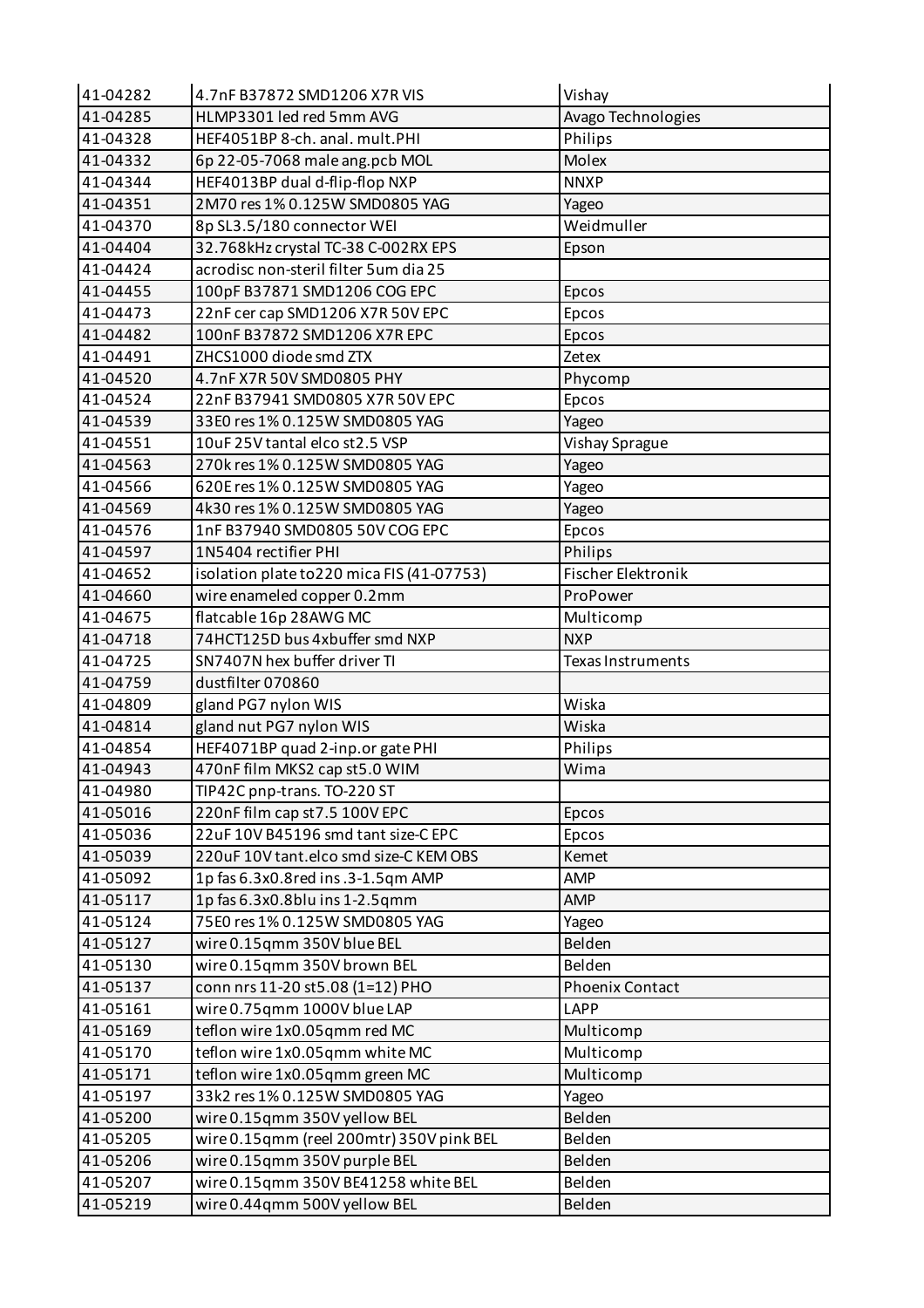| 41-05221 | wire 0.44qmm 500V BE41206 grey BEL           | Belden                      |
|----------|----------------------------------------------|-----------------------------|
| 41-05223 | wire 0.44qmm 500V red BEL                    | Belden                      |
| 41-05224 | wire 0.44qmm 500V purple BEL                 | Belden                      |
| 41-05225 | wire 0.44qmm 500V white BEL                  | Belden                      |
| 41-05226 | wire VDS 0.44qmm 500V BE41206 black BEL      | Belden                      |
| 41-05227 | wire 0.75qmm 1000V brown LAP                 | <b>LAPP Kabel</b>           |
| 41-05229 | wire 0.75qmm 1000V green LAP                 | <b>LAPP Kabel</b>           |
| 41-05232 | wire 0.75qmm 1000V red LAP                   | <b>LAPP Kabel</b>           |
| 41-05234 | wire 0.75qmm 500V white                      | Belden                      |
| 41-05235 | wire 0.75qmm 1000V 4510 black LAP            | <b>LAPP</b>                 |
| 41-05241 | wire 1qmm 500V red BEL                       | Belden                      |
| 41-05310 | wire 0.2qmm 1000V blue                       | Belden                      |
| 41-05311 | wire 0.2qmm 1000V brown                      | Belden                      |
| 41-05312 | wire 0.2qmm 1000V yellow                     | Belden                      |
| 41-05313 | wire 0.2qmm 1000V green                      | Belden                      |
| 41-05316 | wire 0.2qmm 1000V red                        | Belden                      |
| 41-05317 | wire 0.2qmm 1000V purple                     | Belden                      |
| 41-05318 | wire 0.2qmm 1000V white                      | Belden                      |
| 41-05332 | 96p 3-1393641-1 DIN41612 fem.st. TYC         | Tyco                        |
| 41-05343 | 600x800mm isol.paper Niet bestellen MC       | Multicomp                   |
| 41-05370 | UPD8279C2 keybrd/disp.intf.PHI               | Philips                     |
| 41-05402 | MC6840P progr.timer module MOT               | Motorola                    |
| 41-05403 | EF6850P acia MOT                             | Motorola                    |
| 41-05426 | 74HCT32N quad 2-input or PHI                 | Philips Semiconductor       |
| 41-05434 | 74HCT365N hex bus dr.nonin PHI               | Philips                     |
| 41-05445 | 330nF film cap MKT st7.5 EPC                 | Epcos                       |
| 41-05529 | EF6809P microprocessor ST                    | <b>ST Microelectronics</b>  |
| 41-05530 | CY62128ELL-70SXC smd CYP                     | Cypress                     |
| 41-05547 | BLM31AJ601SN1L smd 200mA MUR                 | Murata                      |
| 41-05569 | 30E0 res 1% 0.125W SMD0805 YAG               | Yageo                       |
| 41-05571 | 910E res 1% 0.125W SMD0805 YAG               | Yageo                       |
| 41-05600 | LM340AT-5 voltage regulator ST               | ST Microelectronics         |
| 41-05605 | varistor S10-K30 metal oxide EPC             | Epcos                       |
| 41-05609 | 50p male breakheader angled                  | Schukat                     |
| 41-05613 | 4700uF 63V elco radial 056 BC                | <b>Beyschlag Components</b> |
| 41-05615 | relay V23057 1x24V DC TYC                    | <b>Tyco Electronics</b>     |
| 41-05616 | 20p 2-828582-0 boxheader str.AMP             | <b>AMP</b>                  |
| 41-05617 | 12p header ang.st5.08 SL12 WEI               | Weidmuller                  |
| 41-05618 | 8p header angled SL8 st5.0 WEI               |                             |
| 41-05620 | BZX79C5V1 zener diode NXP                    | <b>NXP</b>                  |
| 41-05621 | 14 segm.display SRD CAKB 2 dig KNB           | Kingbright                  |
| 41-05628 | 2p header angled st5 WEI                     | Weidmuller                  |
| 41-05629 | 2p pin-upclamp st5 dr1.5 WEI                 | Weidmuller                  |
| 41-05634 | clip-heatsink 18K/W black KUN                |                             |
| 41-05635 | tule chloropren 600-25250 HT2 3,0x0,6x25 HEL | Hellermann                  |
| 41-05640 | 4p MC 1.5/4-ST-3.81 PHO                      |                             |
| 41-05645 | 40p IC socket double AMP                     | <b>Tyco Electronics AMP</b> |
| 41-05646 | 8p IC socket double AMP                      | <b>Tyco Electronics AMP</b> |
| 41-05647 | 28p IC socket double AMP                     | <b>Tyco Electronics AMP</b> |
| 41-05651 | 1N827A diode ref. 6V2 10ppm                  | <b>NXP</b>                  |
| 41-05665 | 200E res.5% MBB20750 50ppm BC                |                             |
| 41-05669 | 100nF film cap st7.5 100V EPC                | Epcos                       |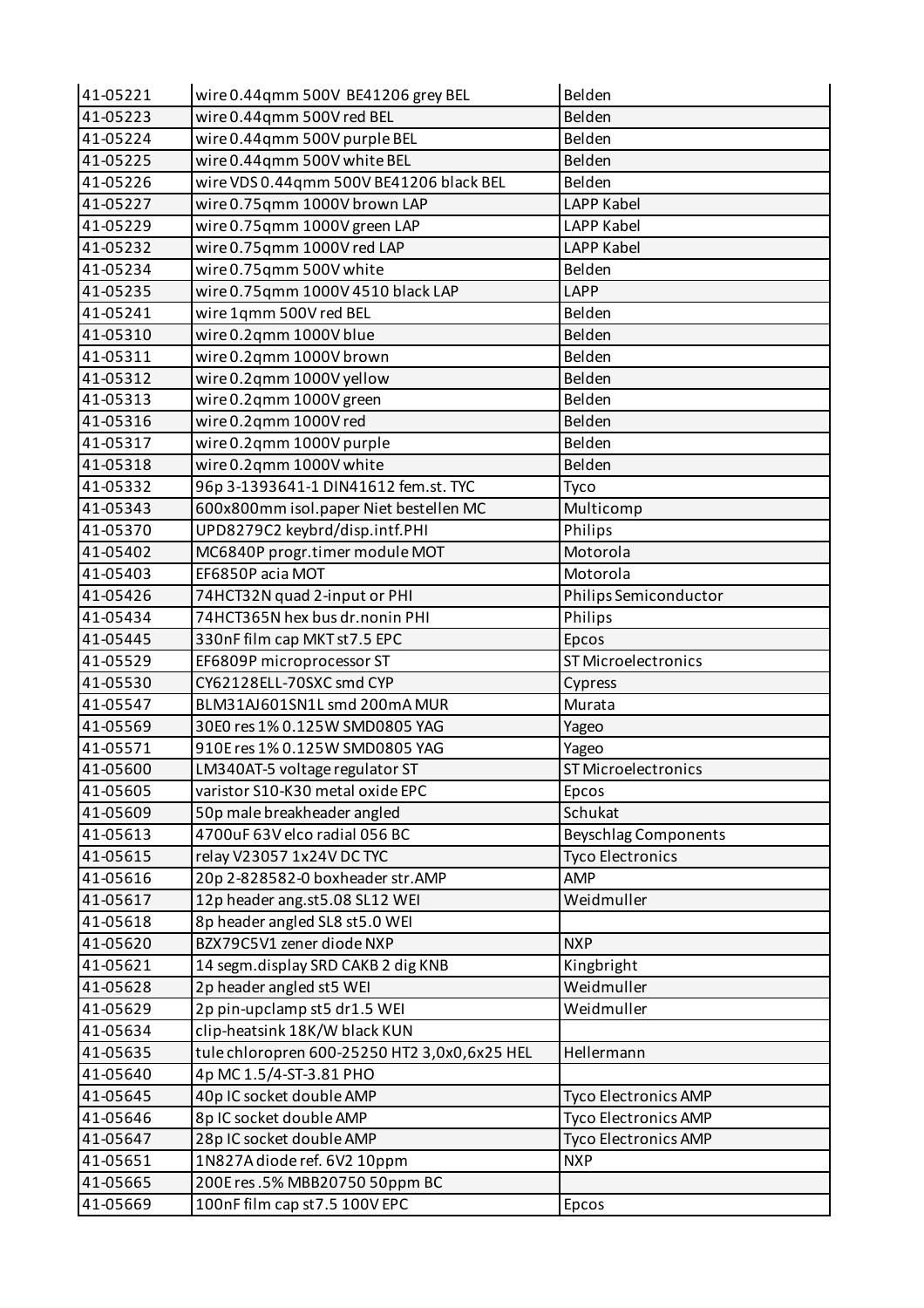| 41-05677 | 5p headers angled SL5 st.5 WEI        | Weidmuller                  |
|----------|---------------------------------------|-----------------------------|
| 41-05678 | 5p pin-upclamp BL5 st2.5 WEI          | Weidmuller                  |
| 41-05680 | 3p din female angled C91 AMP          | Amphenol                    |
| 41-05685 | screw M3x11.3 milled edge 7mm         |                             |
| 41-05686 | treaded bus M3 TB                     |                             |
| 41-05689 | wire 0.75qmm 1000V yell/green LAP     | <b>LAPP Kabel</b>           |
| 41-05690 | 1p wire end terminal blue 0.75qmm WEI | Weidmuller                  |
| 41-05698 | 20p 2-215882-0 flatcab.con.AMP        | <b>AMP</b>                  |
| 41-05708 | BC327B low pow.silicon pnp PHI        | Philips                     |
| 41-05709 | BC337B low pow.silicon npn PHI        | Philips                     |
| 41-05711 | BC556B low pow. silic. pnp FCH        | Fairchild                   |
| 41-05742 | 8p mountclip st5.0 1.5dr WEI          |                             |
| 41-05768 | 1000uF16V elco radial 038 VIS         | Vishay                      |
| 41-05772 | screw st2.9x9.5 DIN7971C zinc         |                             |
| 41-05773 | nut M4 locking                        | <b>Fabory Centre</b>        |
| 41-05791 | wire 0.44qmm 500V yellow/green BEL    | Belden                      |
| 41-05819 | M27C64A-15F1 eprom 8Kx8 ST            | <b>ST Microelectronics</b>  |
| 41-05846 | LM555CN adjustable timer ST           | <b>ST Microelectronics</b>  |
| 41-05873 | HLMP-1301 led red 3mm low cur. AVG    | Avago                       |
| 41-05934 | BZV85C33 zener diode NXP              | <b>NXP</b>                  |
| 41-06002 | switch B3F-1020 OMR                   | Omron                       |
| 41-06017 | BC846 npn-transistor smd PHI          | Philips Semiconductor       |
| 41-06090 | spacer/washer 3.1x8x5 nylon           |                             |
| 41-06102 | 56k0 res 1% 0.25W SMD1206 MC          | Multicomp                   |
| 41-06107 | 6p MC1.5/6-ST-3.81 str. PHO           | <b>Phoenix Contact</b>      |
| 41-06148 | washer M4x1 HD PE antiloss            | Skiffy                      |
| 41-06201 | 1uF 20V smd tant. elco size-A 10% VSP | <b>Vishay Sprague</b>       |
| 41-06206 | washer M6 plain RVS                   | <b>Fabory Centre</b>        |
| 41-06215 | insert M3 brass type c                | <b>Fabory Centre</b>        |
| 41-06280 | DS1232LPS-2+umon. smd chip DAL        | DS1232                      |
| 41-06338 | 3.6864MHz crystal HC-49/S XTC         | Taiwan X'tal Corporation    |
| 41-06341 | screw M4x8 cheeseh. cros.RVS A2 FAB   | Fabory Centre               |
| 41-06354 | washer M5 plain A2                    | Fabory                      |
| 41-06366 | tapp.screw M2.9x4.5 panhead ch        |                             |
| 41-06373 | screw M4x10 cheeseh. cros. RVS A2 FAB | <b>Fabory Centre</b>        |
| 41-06374 | screw M4x16 cheese head RVS A2        | M4x16                       |
| 41-06380 | screw M4x12 countersnk RVS A2         | Fabory                      |
| 41-06397 | nut M10 Hexagon RVS A2                | Fabory                      |
| 41-06408 | B3F-1050 switch OMR                   | Omron                       |
| 41-06464 | 150E res 1% 0.125W SMD0805 YAG        | Yageo                       |
| 41-06498 | LM258P dual opamp TI                  | <b>Texas Instruments</b>    |
| 41-06502 | 120k res 1% 0.25W SMD1206 BC          |                             |
|          |                                       | <b>Beyschlag Components</b> |
| 41-06562 | 3k90 res 1% 0.25W SMD1206 YAG         | Yageo                       |
| 41-06566 | 47k0 res 1% 0.25W SMD1206 YAG         | Yageo                       |
| 41-06568 | 820k res 1% 0.25W SMD1206 PHY         | Phycomp                     |
| 41-06571 | 3k30 res 1% 0.25W SMD1206 BRN         | <b>Bourns</b>               |
| 41-06573 | 470k res 1% 0.25W SMD1206 PHY         | Phycomp                     |
| 41-06647 | BAW56 dual schottky smd PHI           | Philips Semiconductor       |
| 41-06694 | REF01CP volt.reference 10V PHI        | Philips Semiconductor       |
| 41-06774 | 1k80 res 1% 0.25W SMD1206 YAG         | PhyComp                     |
| 41-06782 | 220E res 5% 0.25W SMD1206 PHI         | PHYCOMP                     |
| 41-06783 | 560E res 1% 0.25W SMD1206 BC          | <b>Beyschlag Components</b> |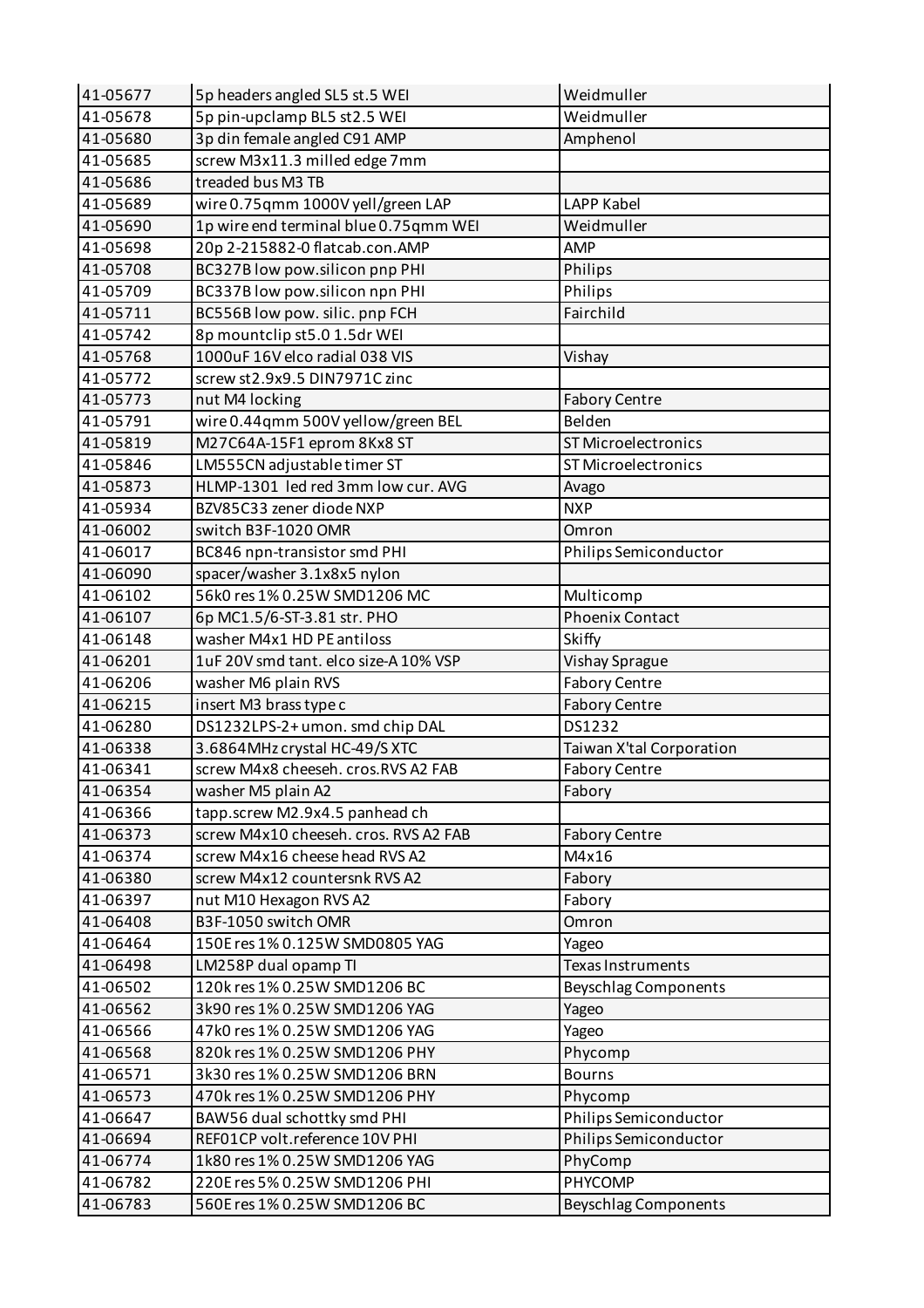| 41-06788 | wire enameled copper 0.5mm PRO       | PRO POWER                   |
|----------|--------------------------------------|-----------------------------|
| 41-06829 | ext/compens cable th.couple (=10m)   | Labfacility                 |
| 41-06854 | buzzer SMA-21L                       | Elproma B.V.                |
| 41-06898 | 74HCT540N buffer bus or. PHI         | Philips Semiconductor       |
| 41-06952 | 2N3904 npn gen.purpose trans.MC      | Multicomp                   |
| 41-06996 | 47uH B82432 choke SMD1812 EPC        | Epcos                       |
| 41-07059 | NIET GEBRUIKEN 41-14457              | Multicomp                   |
| 41-07074 | 74HC14D smd hex schm.trigg.NXP       | <b>NXP</b>                  |
| 41-07106 | DS1220Y non-volatile ram DAL         | <b>Dallas</b>               |
| 41-07107 | 24p 2-1571552-8 dil socket AMP       | AMP                         |
| 41-07108 | B80C7000B bridge rectifier           | Diotec                      |
| 41-07156 | BC850C npn-transistor smd PHI        | Philips Semiconductor       |
| 41-07210 | 1nF B37872 cap SMD1206 X7R EPC       | Epcos                       |
| 41-07228 | 3p 22-01-2035 con. housing MOL       | Molex                       |
| 41-07236 | MAX232D RS232 driv/rec.smd TI        | Texas Instruments           |
| 41-07315 | BLM31AJ601SN1L choke 200mA smd MUR   | Murata                      |
| 41-07425 | 1p faston 2.8x0.5red ins.<1mmq       | AMP                         |
| 41-07454 | varistor S10K25 25V SIE              | Epcos                       |
| 41-07461 | MAX705CSA+ uP reset circuit MAX      | Maxim                       |
| 41-07560 | MB3773PF watchdog timer smd MO       |                             |
| 41-07571 | 27k0 res 1% 0.25W SMD1206 YAG        | Yageo                       |
| 41-07573 | 39k0 res 1% 0.25W SMD1206 YAG        | Yageo                       |
| 41-07574 | 24k0 res 1% 0.25W SMD1206 YAG        | Yageo                       |
| 41-07580 | HEF4013BT dual d-fl.fl.smd NXP       | <b>NXP</b>                  |
| 41-07589 | LGS260 led green smd SIE             |                             |
| 41-07594 | 1p SR3045B snap rivet RIC            | Richco                      |
| 41-07598 | 220k res 1% 0.25W SMD1206 YAG        | Yageo                       |
| 41-07661 | 39k0 res 1% .125W 50ppm smd1206 VIK  | Viking                      |
| 41-07686 | spacer M3x6.4x6.4 CPVC RIC           | Richco                      |
| 41-07695 | 1p faston ring M4 4-6qmm yel MC      | Multicomp                   |
| 41-07698 | washer M3 antiloss SKI               | Skiffy                      |
| 41-07712 | BC635 npn-transistor 1A PHI          | MJB                         |
| 41-07741 | 11k5 res 1% 0.125W SMD0805 YAG       | Yageo                       |
| 41-07742 | 18.432MHz xtal 32pF HC49/U MC        | Multicomp                   |
| 41-07774 | 68k0 res 1% 0.125W SMD0805 YAG       | Yageo                       |
| 41-07795 | 4.7uH B82432 ch. 390mA smd EPC       | Epcos                       |
| 41-07878 | 120E res 1% 0.25W SMD1206 YAG        | <b>Beyschlag Components</b> |
| 41-07880 | SM4004 smd diode PHI                 | Diversen                    |
| 41-07886 | 390k res 1% 0.25W SMD1206 YAG        | Yageo                       |
| 41-07887 | 33k0 res 1% 0.25W SMD1206 YAG        | Yageo                       |
| 41-07939 | PMA5D15 pow.sup.230V->+-15V 5W       |                             |
| 41-07946 | L59EGW/CAR/G bicol CA5mm KNB         | Kingbright                  |
| 41-07963 | 3p pcb socket pwr supply CLI (10pak) |                             |
| 41-07968 | 1M80 res 5% 0.125W SMD0805 YAG       | Yageo                       |
| 41-07995 | 330E res 1% 0.25W SMD1206 YAG        | Yageo                       |
| 41-08017 | 2k21 res 1% 0.125W SMD0805 YAG       | Yageo                       |
| 41-08036 | BYM 10-1000 gen. pur. smd PHI        |                             |
| 41-08062 | SRHR3045 snap rivet h.res. RIC       | Richco                      |
| 41-08064 | 330nF cer cap SMD1206 PHI            | Phycomp                     |
| 41-08066 | 470nF B37873 SMD1206 Z5U EPC         | Epcos                       |
| 41-08079 | LM339D smd quad comparator PHI       | Philips Semiconductor       |
| 41-08121 | AD680JR smd 2.5V reference AD        | <b>Analog Devices</b>       |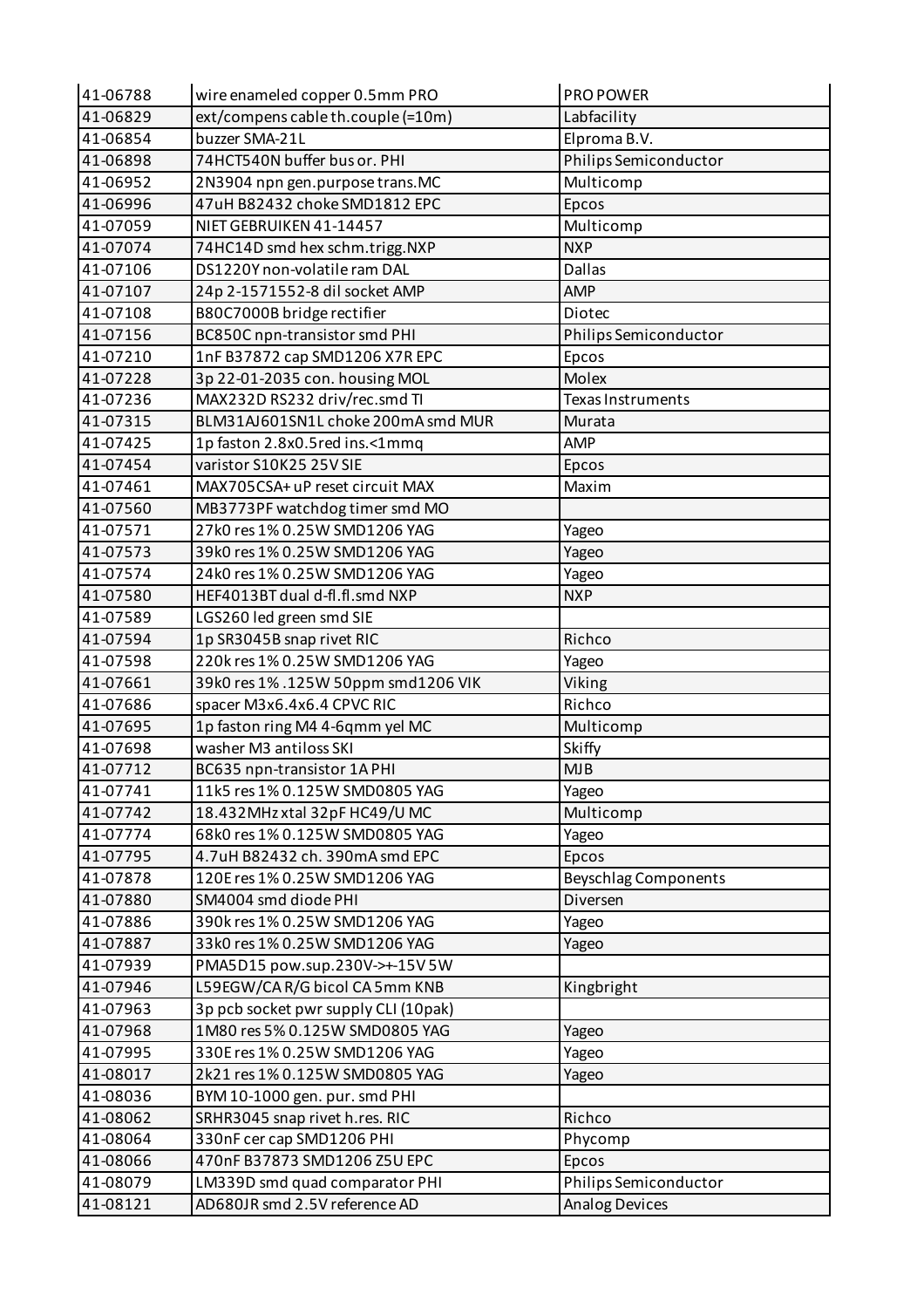| 41-08130 | spacer/washer 3.2x1x6 nylon                | Skiffy                  |
|----------|--------------------------------------------|-------------------------|
| 41-08151 | 1N4148 diode general purp.PHI              | <b>NXP</b>              |
| 41-08220 | 3p audio con.male metal LUM                |                         |
| 41-08287 | 2p 640456-2 male str. MTA100 AMP           | AMP                     |
| 41-08320 | BLM41P800SPT filter smd 1A MUR             | Murata                  |
| 41-08387 | 2x3p hdr fem.2.54 dual row INK             | Interkontakt            |
| 41-08399 | INA128UA opamp IA prec. smd BB             | <b>Burr Brown</b>       |
| 41-08417 | AM26LS31CD smd driver RS422 TI             | Texas Instruments       |
| 41-08445 | plasticplate PG7 1285070018 RIT            | Rital                   |
| 41-08447 | heatsink UK35 TO220                        | Fischer                 |
| 41-08449 | serial cable m/f 9p. 1:1 3m JES            | Jeslink                 |
| 41-08510 | BZV55C8V2 zener diode smd PHI              | Philips Semiconductor   |
| 41-08538 | 1p fas 6.3x0.8 red ins.<1mmq               | <b>ROT TYC</b>          |
| 41-08564 | 47nF B37941 SMD0805 X7R 50V EPC            | Epcos                   |
| 41-08584 | 5E60 res 1% 0.125W SMD0805 YAG             | Yageo                   |
| 41-08592 | HSK-flex gland PG7 grey HUM                | Hummel                  |
| 41-08599 | UM62256EM-70LL 32Kx8 smd NEC               |                         |
| 41-08606 | 10A fuse fast automotive 287 serie ATO LTF | Littlefuse              |
| 41-08610 | 100pF film cap SMD0805 PAN                 | Panasonic               |
| 41-08611 | 33uF 16V tant elco size-D smd KEM          | Kemet                   |
| 41-08613 | 100uH B82422 choke SMD1210 EPC             | Epcos                   |
| 41-08615 | 17k8 res 1% 0.125W SMD0805 YAG             | Yageo                   |
| 41-08617 | 32k4 res 1% 0.125W SMD0805 YAG             | Yageo                   |
| 41-08620 | 20Mhz crystal smd MA-505 EPS               | Epson Seiko             |
| 41-08634 | B80C3700 bridge rectifier VGS              | General Instruments     |
| 41-08650 | 47uF 16V B45196 tant size-D smd EPC        | Epcos                   |
| 41-08651 | 100uF 10V smd tant elco size-D VSP         | Vishay Sprague          |
| 41-08673 | 1nF 100V X7R st5.08 MC                     | Multicomp               |
| 41-08684 | TL750L08CD 8V reg. I.d. smd TI             | Texas Instruments       |
| 41-08687 | screw M2.2x4.5 DIN7971BZ                   | <b>Fabory Centre</b>    |
| 41-08715 | LPC662IM lp cmos smd opamp NSC             |                         |
| 41-08722 | 24k9 res 1% 0.125W SMD0805 YAG             | Yageo                   |
| 41-08794 | 3p jack chassis 2.35mm FRI                 | Friwo / Lumberg         |
| 41-08847 | 39E0 res 1% 0.125W SMD0805 YAG             | Yageo                   |
| 41-08850 | 470k res 1% 0.125W SMD0805 YAG             | Yageo                   |
| 41-08873 | 1p crimp.KK4 08-50-0106 MOL (100pack)      | <b>Molex</b>            |
| 41-08876 | TL084CD quad opamp smd TI                  | Texas Instruments       |
| 41-08887 | 2M00 res 1% 0.125W SMD0805 YAG             | Yageo                   |
| 41-08922 | DG212BDY-E3 analog sw. smd TEM             | Vishay / Temic          |
| 41-08950 | 3k00 res 1% 0.25W SMD1206 VIS              | Vishay                  |
| 41-08991 | 10M0 res 1% 0.6W MF0207 (MRS25) YAG        | Yageo                   |
| 41-09043 | MMON 638 black moulding mat.               | Optimel                 |
| 41-09045 | 47uF 50V elco size-G smd PAN               | Panasonic               |
| 41-09046 | 300mA MFSM030 multfuse smd BRN             |                         |
| 41-09069 | M3 insert brass FAB                        | <b>Fabory Centre</b>    |
| 41-09076 | 4p dipswitch smd TYC                       | <b>Tyco Electronics</b> |
| 41-09096 | 2p MSTB 2.5/2-GF-5.08 con PHO              | <b>Phoenix Contact</b>  |
| 41-09222 | 74HCT541D octal bus driver smd NXP         | <b>NXP</b>              |
| 41-09232 | 2x40p pinheader st.2mm FIS                 | Fischer Elektronik      |
| 41-09329 | 74HC132D smd quad 2-inp nand NXP           | <b>NXP</b>              |
| 41-09334 | 3E60 res 1% 0.125W SMD0805 YAG             | Yageo                   |
| 41-09335 | 5k11 res 1% 0.125W SMD0805 YAG             | Yageo                   |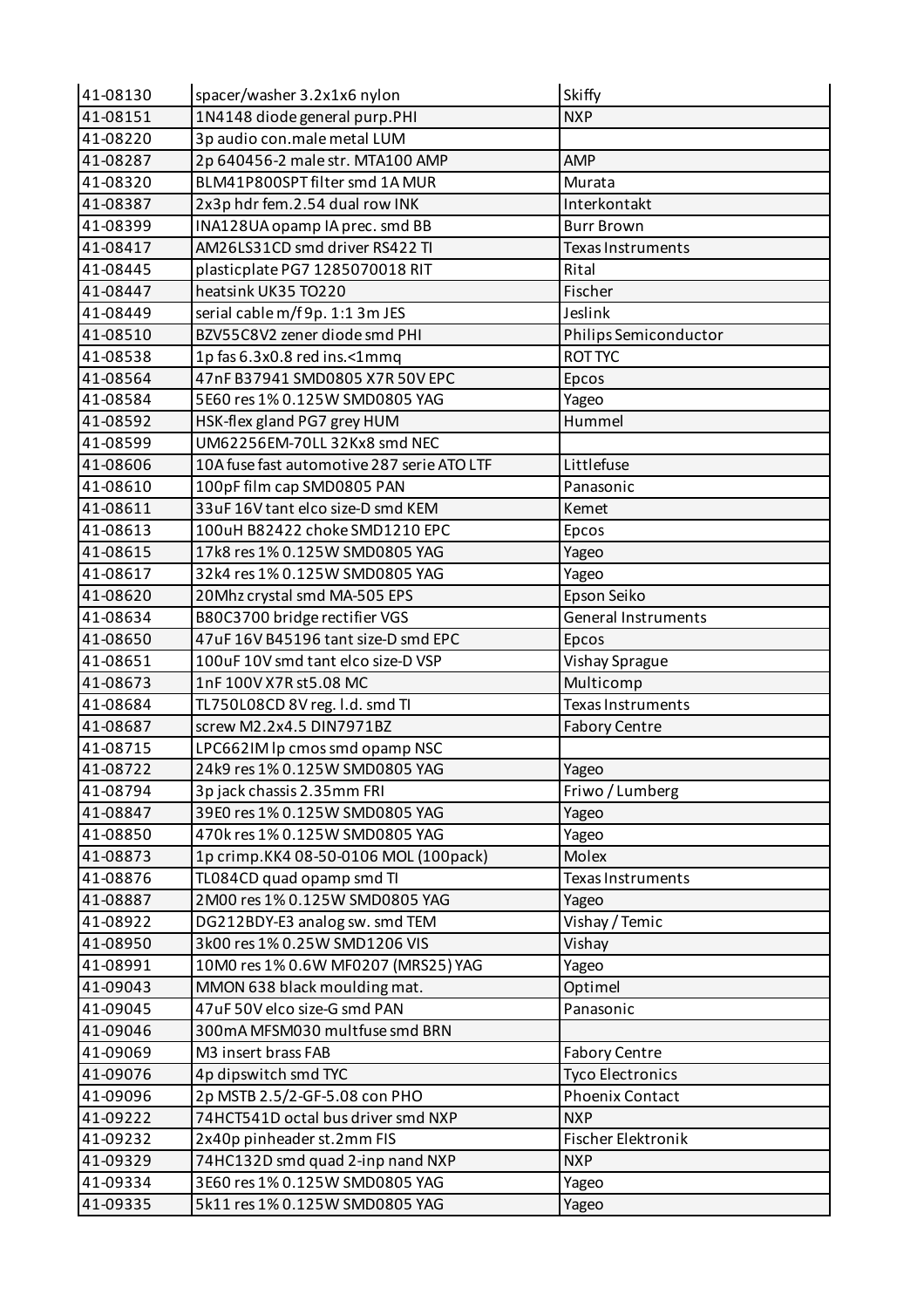| 41-09349 | 28A-2025-OA0 s.ferrite STW         | Steward                      |
|----------|------------------------------------|------------------------------|
| 41-09392 | 180k res 1% 0.25W SMD1206 BC       | <b>Beyschlag Components</b>  |
| 41-09393 | 1E00 res 1% 0.25W SMD1206 YAG      | Yageo                        |
| 41-09394 | 18E0 res 1% 0.25W SMD1206 PHI      |                              |
| 41-09411 | 15uH B82422 choke SMD1210 EPC      | Epcos                        |
| 41-09412 | 10nF cap X7R 100V st5.0 MC         | Multicomp                    |
| 41-09420 | 2p MCV1.5/2-GF-3.81 PHO            | <b>Phoenix Contact</b>       |
| 41-09429 | 1p EHR conn. crimp contact JST     | <b>JST</b>                   |
| 41-09432 | 4p B4B EH-A (LF)(SN) JST           | <b>JST</b>                   |
| 41-09433 | 4p EHR connector housing JST       | <b>JST</b>                   |
| 41-09434 | SA56-11SRWA led display KNB        | Kingbright                   |
| 41-09437 | NC7S86M5 smd tinylog. xor gate FCH | Fairchild                    |
| 41-09445 | 2.7nF CER CAP SMD0805 X7R 50V EPC  | Epcos                        |
| 41-09447 | 310p trimmer smd MUR               | Murata                       |
| 41-09448 | SM6T15A transient supr. smd ST     | SGS-Thomson                  |
| 41-09485 | BD139-16 transistor ST             | ST-Microelectronics          |
| 41-09553 | MB2S diode to-269AA smd VIS        | Vishay                       |
| 41-09563 | 82E0 res 1% 0.125W SMD0805 YAG     | Yageo                        |
| 41-09566 | 13k0 res 1% 0.125W SMD0805 YAG     | Yageo                        |
| 41-09578 | 300E res 1% 0.25W SMD1206 YAG      | Yageo                        |
| 41-09591 | double sided adhesive tape MC      | Multicomp                    |
| 41-09593 | 470pF cer cap SMD0805 COG KEM      | Kemet                        |
| 41-09691 | gland PG11 HSK-K grey long HUM     | Hummel                       |
| 41-09692 | gland PG7 HSK-K grey long HUM      | Hummel                       |
| 41-09693 | gland PG7 brass Hugro              | Hugro                        |
| 41-09694 | gland nut PG11 HUM                 | Hummel                       |
| 41-09695 | gland nut PG7 HUM                  | Hummel                       |
| 41-09696 | gland nut PG7 brass Hugro          | Hugro                        |
| 41-09697 | gland ring PG11 HUM                | Hummel                       |
| 41-09698 | gland ring PG7 HUM                 | Hummel                       |
| 41-09699 | 2p conn. MKDS 1.5/2-5.08 PHO       | <b>Phoenix Contact</b>       |
| 41-09776 | LM337LM neg.adj.volt.reg.smd NSC   | National semiconductor       |
| 41-09789 | 15uF 25V elco radial PAN           | Panasonic                    |
| 41-09790 | 412k res 1% .125W SMD0805 YAG      | Yageo                        |
| 41-09792 | 402k res 1% .125W SMD0805 YAG      | Yageo                        |
| 41-09794 | 2p connector pcb-mount st10        | Tyco                         |
| 41-09795 | jam nut bnc-con 1-329631-2 AMP     | <b>AMP</b>                   |
| 41-09894 | 4N32 opto coupler FCH              | Fairchild                    |
| 41-09942 | BAS116 smd diode PHI               | Philips Semiconductor        |
| 41-10015 | 39E0 res 1% 0.25W SMD1206 YAG      | Yageo                        |
| 41-10019 | OP200GP dual opamp AD              | <b>Analog Devices</b>        |
| 41-10021 | TPS3823-3.3 mpu superv. smd TI     | Texas Instruments            |
| 41-10043 | LM2937IMP-3.3 volt.reg.smd NSC     | National Semiconductor       |
| 41-10046 | 56E0 res 1% 0.125W SMD0805 YAG     | Yageo                        |
| 41-10111 | 604k res 1% 0.125W SMD0805 YAG     | Yageo                        |
| 41-10149 | varistor V33ZA70 27/33v HAR        | Harris                       |
| 41-10152 | 150E res 1% 1W SMD1218 PHY         | Phycomp                      |
| 41-10164 | AD7248AAR 12b dacport smd AD       |                              |
| 41-10169 | AD8079ARZ d.buff. 260Mhz smd AD    | <b>Analog Devices</b>        |
| 41-10170 | AD8174ARZ 250Mhz multipl.smd AD    | <b>Analog Devices</b>        |
| 41-10247 | 1p test/solderpin 402200745420     | <b>MULTICOMP</b>             |
| 41-10514 | 4k99 res 0.1% 0.1W SMD0805 MEG     | Meggit Electronic Components |
|          |                                    |                              |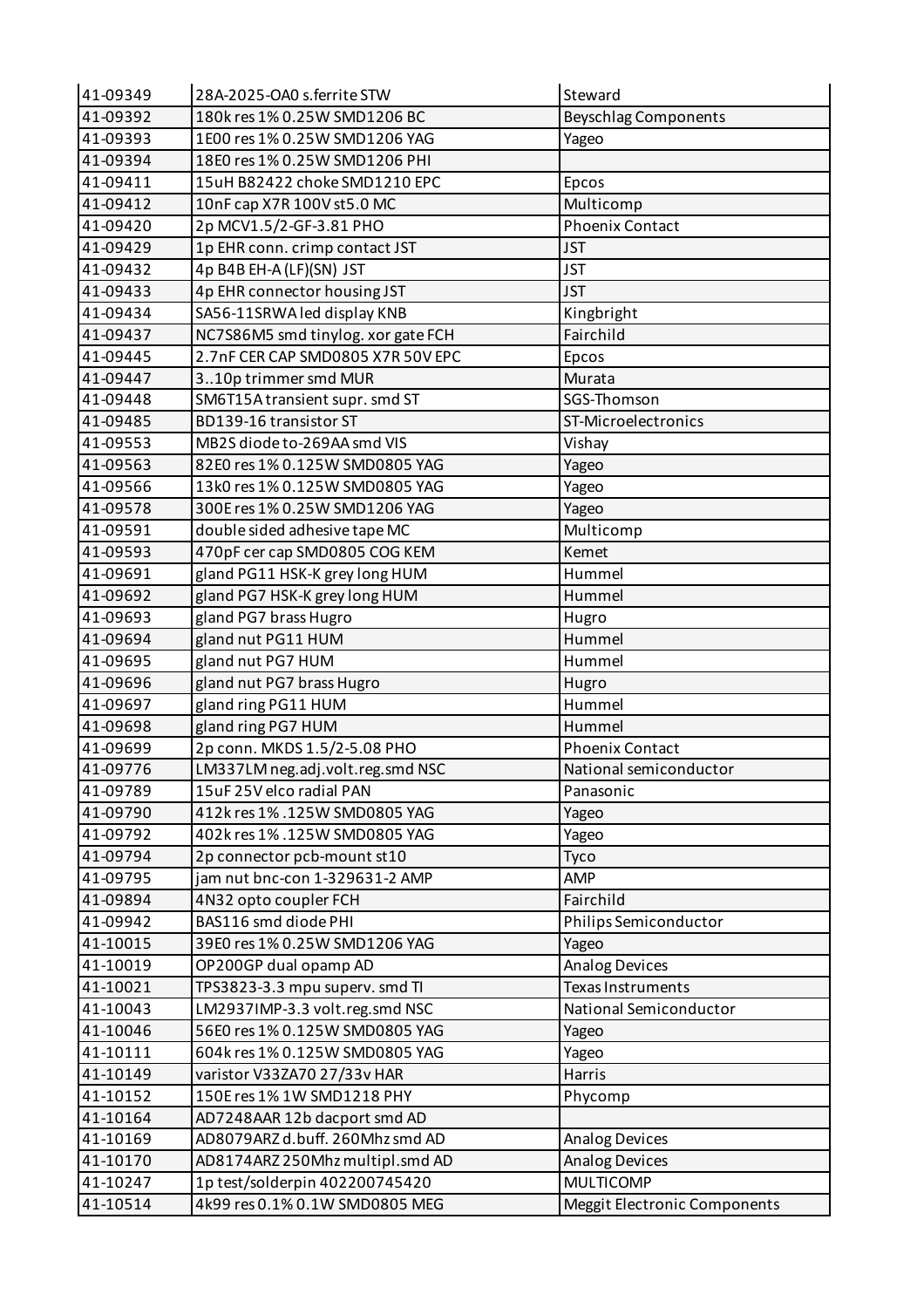| 41-10519 | 10k5 res 1% 0.125W SMD0805 YAG      | Yageo                       |
|----------|-------------------------------------|-----------------------------|
| 41-10521 | 2k55 res 1% 0.125W SMD0805 YAG      | Yageo                       |
| 41-10616 | 1uF 63V film cap MKT st7.5 EPC      | Epcos                       |
| 41-10622 | 2p SL 5.08/2/180 3.2SN or WEI       | Weidmuller                  |
| 41-10633 | 82k0 res 1% 0.125W SMD0805 YAG      | Yageo                       |
| 41-10648 | 12p SL5.08/12/180 3.2SN or WEI      | Weidmuller                  |
| 41-10649 | 2p BL2 SN OR conn. st5.08 WEI       | Weidmuller                  |
| 41-10652 | BZX84C11 zener diode smd PHI        | <b>NXP</b>                  |
| 41-10653 | L78L05ACD +5V regulator smd ST      | <b>ST Microelectronics</b>  |
| 41-10670 | 10k0 res 1% 0.4W MRS-16 BC          | <b>Beyschlag Components</b> |
| 41-10685 | gland nut PG16 brass HUM            | Hummel                      |
| 41-10773 | 74HCT4538D multivibr. smd PHI       |                             |
| 41-10815 | <b>BST50 transistor smd PHI</b>     | Philips Semiconductor       |
| 41-10880 | HEF4071BT quad 2-input or smd PHI   |                             |
| 41-10884 | 39k0 res 1% 0.125W SMD0805 YAG      | Yageo                       |
| 41-10885 | 33k0 res 1% 0.125W SMD0805 YAG      | Yageo                       |
| 41-10888 | 820k res 1% 0.125W SMD0805 YAG      | Yageo                       |
| 41-10895 | LM4040DIM3-2.5 voltage ref. smd NSC | National Semiconductor      |
| 41-11016 | SA39-11SRWA led display KNB         | Kingbright                  |
| 41-11088 | TL431CLP volt. ref. TI              | Texas Instruments           |
| 41-11106 | 2k49 res 1% 0.125W SMD0805 YAG      | Yageo                       |
| 41-11146 | MAX770CSA+ smd step-up contr. MAX   | Maxim                       |
| 41-11166 | 1M10 res 1% 0.125W SMD0805 YAG      | Yageo                       |
| 41-11167 | 2M20 res 1% 0.125W SMD0805 YAG      | <b>Beyschlag Components</b> |
| 41-11168 | 6k81 res 1% 0.125W SMD0805 YAG      | Yageo                       |
| 41-11169 | 1k69 res 1% 0.125W SMD0805 YAG      | Yageo                       |
| 41-11170 | 6k98 res 1% 0.125W SMD0805 YAG      | Yageo                       |
| 41-11173 | 9k09 res 1% 0.125W SMD0805 YAG      | Yageo                       |
| 41-11211 | 7p MCV1.5/7-GF-3.81 conn. PHO       | Phoenix contact             |
| 41-11212 | 68uF 20V tant. cap. smd size-E AVX  | <b>AVX</b>                  |
| 41-11217 | 22uF 25V tant elco smd size-D AVX   | <b>AVX</b>                  |
| 41-11231 | relay G2R-1-E-24 16A OMR            | Omron                       |
| 41-11311 | 8p MSTBVA 2.5/8G pcb conn. PHO      | PHOENIX CONTACT             |
| 41-11374 | 470uF 63V elec cap st5.0 RUB        | Rubycon                     |
| 41-11377 | 10nF 100V foilcap st7.5 5% WIM      | Wima                        |
| 41-11421 | 10nF cer cap SMD1206 NP0 25V AVX    | <b>AVX</b>                  |
| 41-11434 | 6p MSTBVA2.5/6-5.08 con PHO         | Phoenix Contact             |
| 41-11529 | 1uF cer cap SMD0805 16V 20% Y5V KEM | Kemet                       |
| 41-11573 | push-pull elbow Festo               | Festo                       |
| 41-11600 | B3F-3100 spno pushbutton OMR        | Omron                       |
| 41-11690 | screw M6x12 hexagon socket RVS      | <b>Fabory Centre</b>        |
| 41-11707 | 160k res 1% 0.125W SMD0805 YAG      | Yageo                       |
| 41-11717 | 120k res 1% 0.125W SMD0805 YAG      | Yageo                       |
| 41-11736 | 240k res 1% 0.125W SMD0805 YAG      | Yageo                       |
| 41-11741 | BC859B transistor smd PHI           |                             |
| 41-11787 | screw M6x20 hexagon socket RVS      | <b>Fabory Centre</b>        |
| 41-11790 | dowel H6 M6x16 RVS                  | <b>Fabory Centre</b>        |
| 41-11806 | LM78L05ACZ volt. regulator NSC      | National Semiconductor      |
| 41-11824 | 470uF 35V low ESR elco RUB          | Rubycon                     |
| 41-11925 | 1k60 res 1% 0.125W SMD0805 YAG      | Yageo                       |
| 41-12090 | screw M6x16 hex.socket RVS A4 Fab   | <b>Fabory Centre</b>        |
| 41-12099 | set screw M5x6 hex.socket RVS       | <b>Fabory Centre</b>        |
|          |                                     |                             |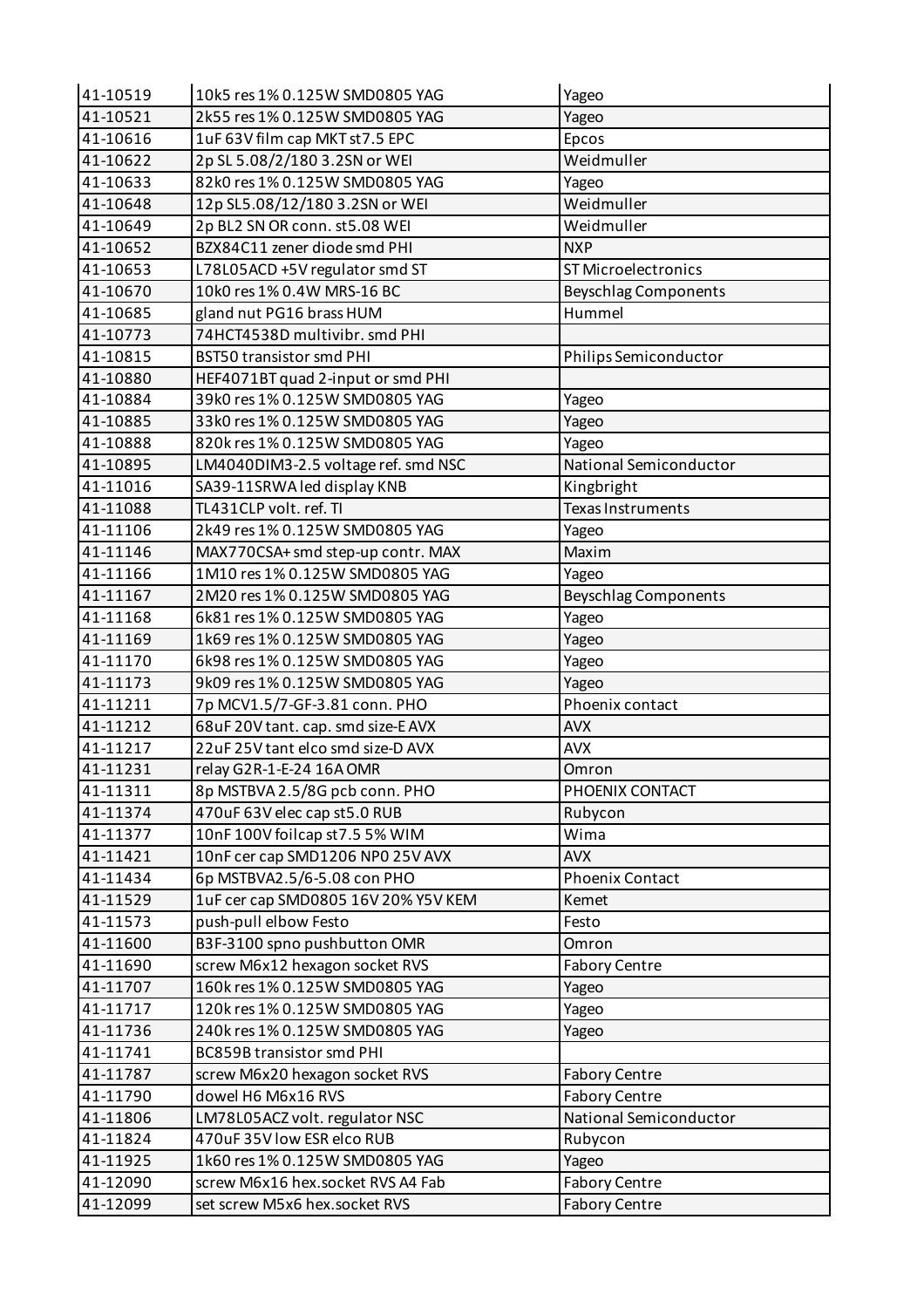| 41-12118 | 499k res 1% 0.125W SMD0805 YAG               | Yageo                       |
|----------|----------------------------------------------|-----------------------------|
| 41-12123 | 909k res 1% 0.125W SMD0805 YAG               | Yageo                       |
| 41-12126 | BTS409L1-E3062A smd hs sw. INF               | Infineon                    |
| 41-12137 | 20p 39-28-1203 minifit con. MOL              | Molex                       |
| 41-12153 | screw M5x16 hex.socket RVS A4                | <b>Fabory Centre</b>        |
| 41-12166 | washer M10 spring lock                       | <b>Fabory Centre</b>        |
| 41-12176 | screw M5x8 scros.reces.count.s               | Fabory                      |
| 41-12177 | screw M5x8 hex.socket RVS A4 FAB             | <b>Fabory Centre</b>        |
| 41-12219 | screw M4x12 hex. sock. RVS A4                | <b>Fabory Centre</b>        |
| 41-12261 | 1p fas 2.8x0.8 silver pl. AMP                | <b>Tyco Electronics</b>     |
| 41-12304 | wire 0.5qmm 300/500V red BEL                 | Lapp Kabel                  |
| 41-12305 | wire 0.5qmm 300/500V yell. BEL               | Lapp Kabel                  |
| 41-12315 | wire 0.5qmm 300/500V black BEL               | Lapp Kabel                  |
| 41-12319 | screw M4x8 hexagon socket cone               |                             |
| 41-12320 | dowelpin M4x12                               |                             |
| 41-12321 | 11K0 res 1% 0.125W SMD0805 YAG               | Yageo                       |
| 41-12358 | gripnut M3                                   | <b>Fabory Centre</b>        |
| 41-12491 | BZV55C5V1 smd zener diode PHI                | Philips Semiconductor       |
| 41-12522 | wire 0.5qmm 300/500V grey BEL                | Lapp Kabel                  |
| 41-12560 | LM311M voltage comp. smd NSC                 | National Semiconductor      |
| 41-12609 | INA117KU diff. amplifier SMD BB              | <b>Texas Instruments</b>    |
| 41-12637 | screw M4x8 hexagon socket RVS A4 FAB         | <b>Fabory Centre</b>        |
| 41-12829 | PMBT2222A npn-sw. 250mW smd PHI              | Philips Semiconductor       |
| 41-12843 | screw M3x4 cross. recess. RVS A4 FAB         | <b>Fabory Centre</b>        |
| 41-12871 | 220uF 35V 10x16 elco radial st5.0 136rvi BC  | <b>Beyschlag Components</b> |
| 41-12910 | <b>BST61 transistor smd PHI</b>              |                             |
| 41-12933 | 3k32 res 0.1% 0.1W SMD0805 WW                | WELWYN                      |
| 41-13022 | 22uF 6V3 elco smd size-B PAN                 | Panasonic                   |
| 41-13058 | 1uF 50V cap smd size-B HB PAN                | Panasonic                   |
| 41-13094 | 21101-705 front panel EMC shield (1=10) SHO  | Schroff                     |
| 41-13110 | res.array 4x470E ARC241 smd BC               | Yageo                       |
| 41-13132 | 1k21 res 1% 0.125W SMD0805 YAG               | Yageo                       |
| 41-13180 | 13k3 res 1% 0.063W SMD0603 200ppm MC         | Multicomp                   |
| 41-13195 | HD64F2357TE20IV smd U-processor HIT          | Hitachi                     |
| 41-13278 | BZT03C150 zener diode PHI                    | Philips                     |
| 41-13354 | KTY83/120 sil. temp.sensor NXP               | <b>NXP</b>                  |
| 41-13419 | OPA277UA opamp smd BB                        | <b>Burr Brown</b>           |
| 41-13429 | BCP53-16 npn-trans. smd INF                  | Infineon                    |
| 41-13478 | RS3K diode smd VGS                           | Vishay General Semi         |
| 41-13482 | TMA0515D dual DC/DC conv.TRA                 | <b>Traco Power</b>          |
| 41-13492 | SMA-24L-P17.5 15V buzzer SNT                 | Sonitron                    |
| 41-13527 | 330E res 5% 0.5W SFR16S VIS                  | Vishay                      |
| 41-13546 | MAX232AESE+driv./rec.smd RS232 MAX           | Maxim                       |
| 41-13586 | 2x2p 39-01-2040 conn.housing MOL             | Molex                       |
| 41-13588 | 2x3p 39-01-2060 conn housing MOL             | Molex                       |
| 41-13651 | TFDU4100 IrDA compl. trans. smd VTF obsolete | Vishay                      |
| 41-13663 | 200mA fuse RXEF020 RAY                       | Raychem                     |
| 41-13714 | 2.2nF cer cap SMD0805 50V COG 5% AVX         | <b>AVX</b>                  |
| 41-13715 | LM338T positive adj.regulator NSC            | National Semiconductor      |
| 41-13726 | 0E33 res 1% SMD2512 YAG                      | Yageo                       |
| 41-13737 | 680k res 1% 0.1W SMD0603 YAG                 | Yageo                       |
| 41-13756 | OPA2277UA prec. opamp smd BB                 | <b>Burr Brown</b>           |
|          |                                              |                             |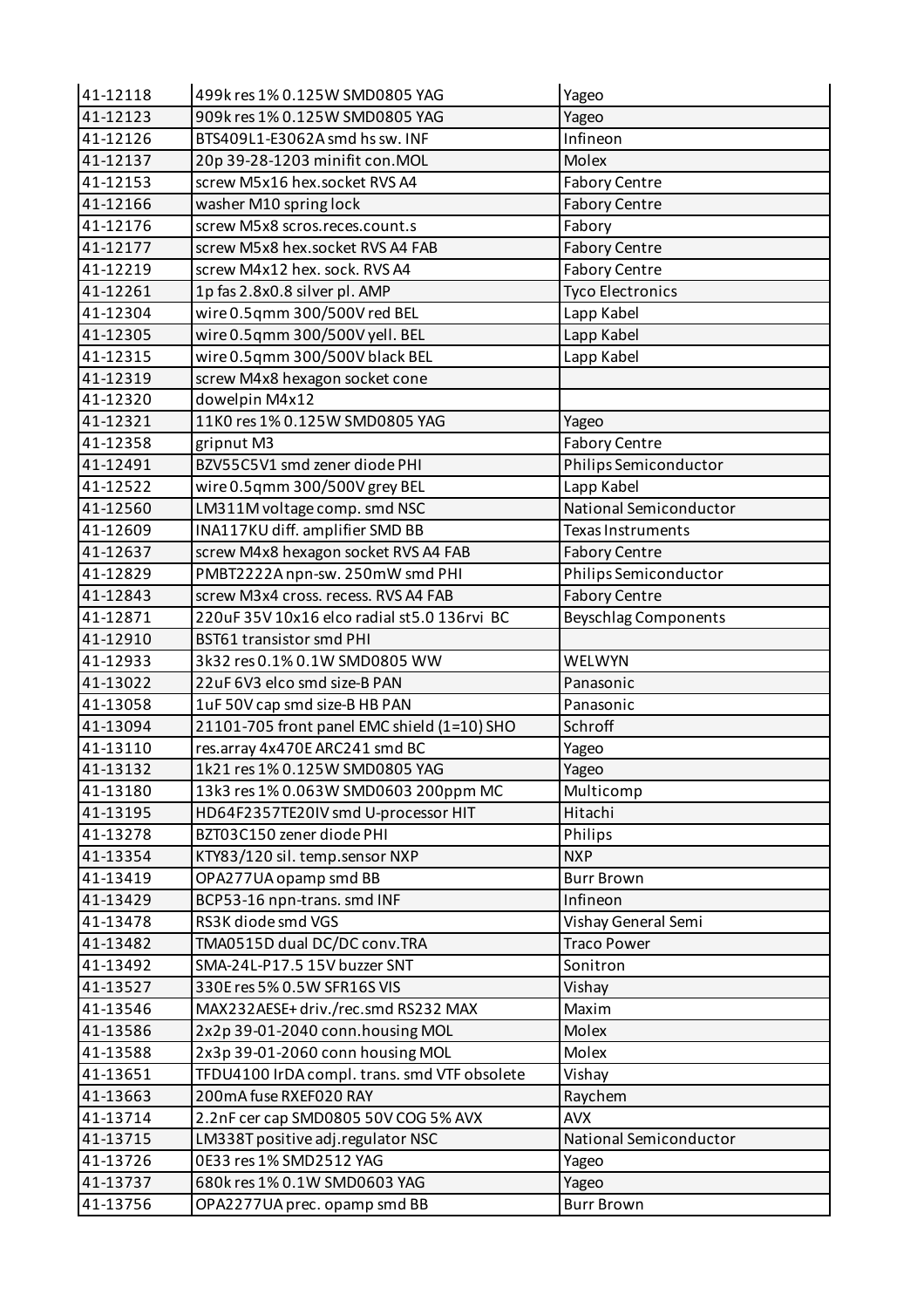| 41-13783 | 750mA miniSMDC075 fuse smd RAY             | Raychem                     |
|----------|--------------------------------------------|-----------------------------|
| 41-13841 | 24p male smd connector ELP                 | Elproma                     |
| 41-13881 | EPC2LC20N smd config eprom ALT             | Altera                      |
| 41-13895 | MAX485CSA+ smd MAX                         | Maxim                       |
| 41-13917 | 20p 636-2024ES (5499922-4) ansley con. T&B | Thomas & Betts (AMP)        |
| 41-13924 | 16MHz PBRC1600B crystal smd MUR (41-13648) | Murata                      |
| 41-13966 | OPA241UA opamp smd BB                      | <b>Burr Brown</b>           |
| 41-13970 | 4700uF 50V elco TSHA snap PAN              | Panasonic                   |
| 41-13975 | ADG509AKNZAD                               | Analog Devices              |
| 41-13976 | 4.096MHz cryst.osc. HC49/U CMC             | C-Mac                       |
| 41-13987 | 2p 43045-0200 micro-fit conn. MOL          | Molex                       |
| 41-13991 | 150E res 1% 50ppm smd MMU0102 BC           | <b>Beyschlag Components</b> |
| 41-13995 | 160k res 1% 50ppm smd MMU0102 BC           | <b>Beyschlag Components</b> |
| 41-13997 | 220E res 1% 50ppm smd MMU0102 BC           | <b>Beyschlag Components</b> |
| 41-14002 | 18E0 res 1% 50ppm smd MMA0204 BC           | <b>Beyschlag Components</b> |
| 41-14003 | 2E20 res 1% 50ppm smd MMA0204 BC           | <b>Beyschlag Components</b> |
| 41-14004 | 5k60 res 1% 50ppm smd MMU0102 BC           | <b>Beyschlag Components</b> |
| 41-14005 | 47k0 res 1% 50ppm smd MMU0102 BC           | <b>Beyschlag Components</b> |
| 41-14006 | 270E res 1% 50ppm smd MMU0102 BC           | <b>Beyschlag Components</b> |
| 41-14008 | 2p 43045-0212 microfit 3mm pitch MOL       | Molex                       |
| 41-14009 | washer M2.7x5x1 anti-loss SKI              | Skiffy                      |
| 41-14018 | 1M10 res 1% 50ppm smd MMU0102 BC           | <b>Beyschlag Components</b> |
| 41-14026 | U486 switch cap red APE                    | Apem                        |
| 41-14029 | 2x5p 43025-1000 ufit female MOL            | Molex                       |
| 41-14030 | 20p 39-01-2200 minifit MOL                 | Molex                       |
| 41-14033 | 1p 43030-0010 crimp term. 26-30AWG MOL     | Molex                       |
| 41-14036 | LT1019CN8-2.5 volt. ref. LT                | Linear Technology           |
| 41-14037 | 560E res 1% 50ppm smd MMU0102 BC           | <b>Beyschlag Components</b> |
| 41-14045 | 38p 767054-1 smd connector AMP             | <b>Tyco Electronics</b>     |
| 41-14051 | 74HCT153D smd PHI                          | Philips Semiconductor       |
| 41-14052 | 1k80 res 1% 50ppm MMA0204 smd BC           | Vishay                      |
| 41-14131 | ICL7660ACBAZA volt.doubl.smd INT           | Intersil                    |
| 41-14132 | miniwrap terminals                         | Vero                        |
| 41-14147 | PBRC-4.00HR 4.0MHz resonator. smd KYO      | Kyocera                     |
| 41-14153 | 8p dipswitch low profile smd DIP           | Diptronic                   |
| 41-14156 | HSDL7001 SIR IrDA endec smd AVA            | Avago Technologies          |
| 41-14161 | SN74HC1G32DBV smd TI                       | Texas Instruments           |
| 41-14165 | MAX492CSA+ smd MAX                         | Maxim                       |
| 41-14180 | MAX700CSA+ smd MAX                         | Maxim                       |
| 41-14189 | 360k res 1% 0.063W SMD0603 YAG             | Yageo                       |
| 41-14192 | 360E res 1% 0.063W SMD0603 YAG             | Yageo                       |
| 41-14221 | 6M80 res 1% 0.125W SMD0805 YAG             | Yageo                       |
| 41-14238 | thermally conductive sheet LAI             | Laird Technologies          |
| 41-14264 | 47E0 res 1% 0.25W SMD1206 VTO (41-24661)   | Vishay Vitramon             |
| 41-14276 | 1p faston 6.3mm blue KLE                   | Klemko                      |
| 41-14290 | 680k res 1% 50ppm smd MMU0102 BC           | <b>Beyschlag Components</b> |
| 41-14292 | 51E0 res 1% 0.1W SMD0603 YAG               | Yageo                       |
| 41-14293 | 4700uF 25V elco low ESR 058 BC             | <b>Beyschlag Components</b> |
| 41-14298 | threaded bar M6 x 1m FAB                   | <b>Fabory Centre</b>        |
| 41-14330 | 2p B2B-EH-A connector JST                  | <b>JST</b>                  |
| 41-14345 | 2p 22-05-7028 angled conn. MOL             | Molex                       |
| 41-14348 | DAC1220E smd BB                            | <b>Burr Brown</b>           |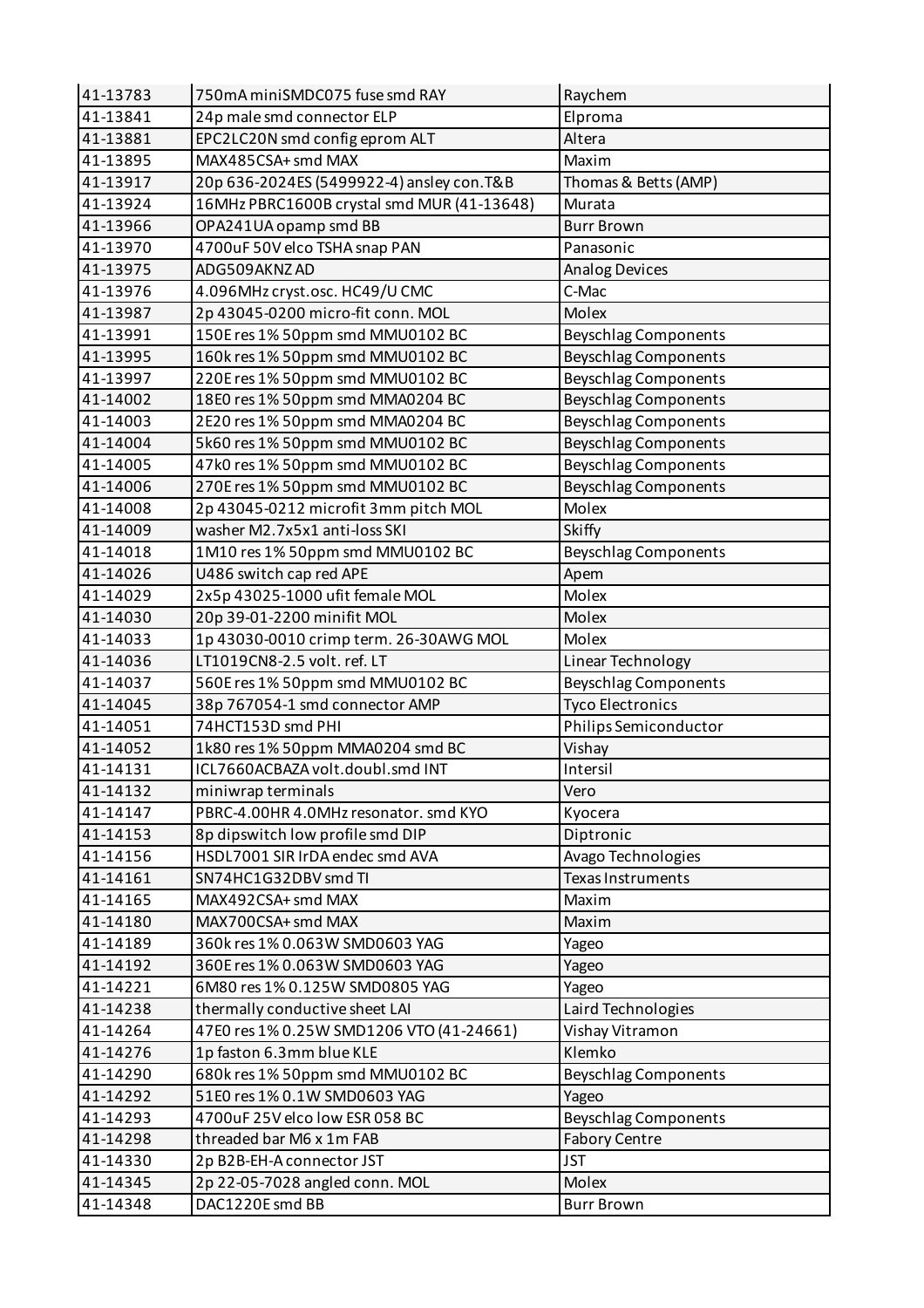| 41-14387 | 4.7uF 25V tant elco smd size-B AVX     | <b>AVX</b>                  |
|----------|----------------------------------------|-----------------------------|
| 41-14453 | SMBJ30A diode smd FCH                  | Fairchild                   |
| 41-14457 | 22E0 res 1% 0.25W SMD1206 YAG          | Yageo                       |
| 41-14461 | 680k res 1% 0.25W SMD1206 YAG          | Yageo                       |
| 41-14466 | 100uH SIMID05 SMD2220 coil EPC         | Epcos                       |
| 41-14469 | NDT2955 transistor smd FCH             | Fairchild                   |
| 41-14484 | MIC6211YM5 g.p. opamp smd MIC          | Micrel                      |
| 41-14498 | 4k70 res 1% 0.063W SMD0603 MC          | Multicomp                   |
| 41-14503 | HCPL0720 optocoupler smd AGI           | Agilent                     |
| 41-14615 | 5p B5B-PH-SM4-TB smd connector JST     | <b>JST</b>                  |
| 41-14627 | OPA2277PAG4 precision opamp BB         | <b>Burr Brown</b>           |
| 41-14674 | 390E res 1% 0.063W SMD0603 YAG         | Yageo                       |
| 41-14701 | 74HC1G00GW picogate smd NXP            | <b>NXP</b>                  |
| 41-14702 | 74LS245D oct.bus trans.smd TI          | Texas Instruments           |
| 41-14834 | screw M3x12 cheeseh. cros. RVS A2 FAB  | <b>Fabory Centre</b>        |
| 41-14846 | 36p AW140-11.2-G36 hdrMale ASS         | Assmann                     |
| 41-14853 | TEN4-2421 dual +-5V TRA                | <b>Traco Power</b>          |
| 41-14856 | AD7846JP 16b dacport smd AD            | <b>Analog Devices</b>       |
| 41-14860 | DG211BDY analog switch smd SLX         | Vishay Siliconix            |
| 41-14897 | STD12NF06LT4 n-chann.fet smd ST        | <b>ST Microelectronics</b>  |
| 41-14903 | 100uF 50V 136 VL-esr BCC               | <b>BCComponents</b>         |
| 41-14905 | poprivet 3.2x6mm alu FAB               | <b>Fabory Centre</b>        |
| 41-14912 | 0E10 res 1% 1W SMD1218 PHY             | <b>Beyschlag Components</b> |
| 41-14917 | washer M3 nylon th=2mm FAB             | <b>Fabory Centre</b>        |
| 41-14976 | 0E10 power res 5% 1W SMD LR2010 WW     | Welwyn                      |
| 41-14983 | 1p 77138-001LF crimpterm. 30-26AWG FCI | FCI / Framatome             |
| 41-14984 | 2p SPPH210100 latch. sw. MC            | <b>ALPS</b>                 |
| 41-14990 | BCV47 npn-transistor smd darl.         | <b>NXP</b>                  |
| 41-15009 | MURS160T3G smd diode MOT               | Motorola                    |
| 41-15029 | 74HCT1G04GW smd inverter PHI           | Philips Semiconductor       |
| 41-15045 | 332k res 1% 0.125W SMD0805 YAG         | Yageo                       |
| 41-15055 | 121k res 1% 0.125W SMD0805 YAG         | Yageo                       |
| 41-15056 | 68k1 res 1% 0.125W SMD0805 YAG         | Yageo                       |
| 41-15058 | 73k2 res 1% 0.125W SMD0805 YAG         | Yageo                       |
| 41-15062 | 681k res 1% 0.125W SMD0805 YAG         | Yageo                       |
| 41-15142 |                                        |                             |
|          | 10nF B37981 X7R st2.5 EPC              | Multicomp                   |
| 41-15144 | ACT-IR220L ir-port for RS232 MC        | Multicomp                   |
| 41-15148 | 1p faston 0.5x4.5 MC (100 pack)        | Multicomp                   |
| 41-15149 | guard metal 80mm PAP                   | Papst                       |
| 41-15155 | 5E00 5W NTC APL                        | Amplimo                     |
| 41-15157 | MTP10N10EL fet MOT (EOL)               | On Semiconductor            |
| 41-15158 | 15k0 res 5% 1W PRC-201 SMD1218 YAG     | Yageo                       |
| 41-15168 | 2x6p 43045-1200 micro-fit conn. ra MOL | Molex                       |
| 41-15173 | 12p screw terminal block 4mm           | Elkay                       |
| 41-15187 | MAX823LEUK smd MAX                     |                             |
| 41-15202 | spacer M4.2x8x20 nylon SKI             | Skiffy                      |
| 41-15204 | screw M4x30 cross. recess. RVS A4 FAB  | <b>Fabory Centre</b>        |
| 41-15261 | 40p 39-51-2403 flatcable socket MOL    | Molex                       |
| 41-15281 | LM2596S-5.0/NOPB volt reg smd NSC      | National Semiconductor      |
| 41-15288 | 220nF cap SMD0603 16V Y5V PHY          | Phycomp                     |
| 41-15294 | LM2936M-5.0 smd 5.0V NSC               | National Semiconductor      |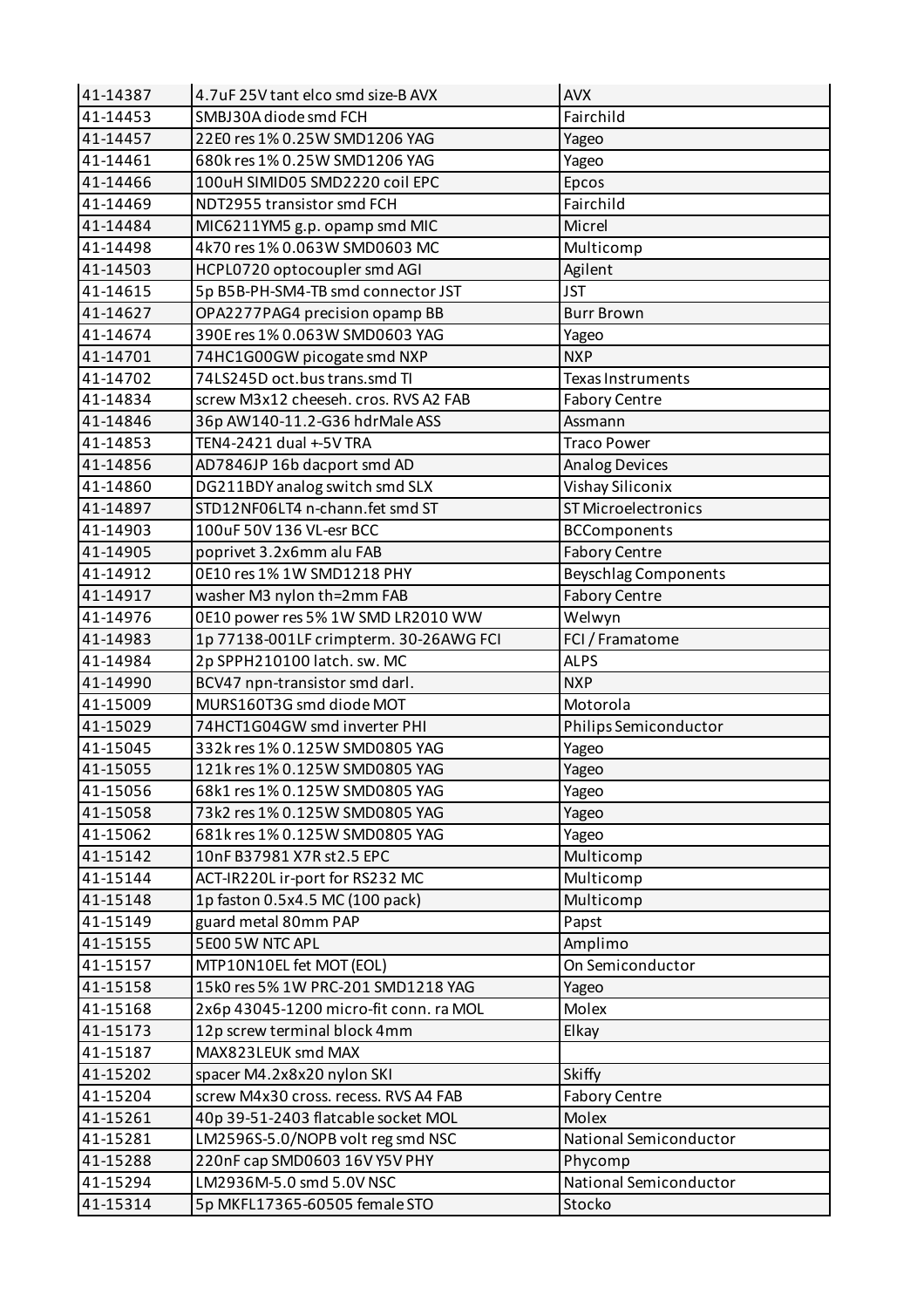| 41-15318 | SN74LVC2244ADW smd TI                  | Texas instruments           |
|----------|----------------------------------------|-----------------------------|
| 41-15330 | BAT754 smd diode PHI                   | Philips Semiconductor       |
| 41-15340 | CV9162E-NN-SR-N6 display CLO           | <b>Clover Displays</b>      |
| 41-15341 | ATMEGA128L-8AU smd ATM                 | Atmel                       |
| 41-15343 | 74LV573D smd 3.3V PHI                  |                             |
| 41-15345 | 91k0 res 1% 0.125W SMD0805 YAG         | Yageo                       |
| 41-15348 | 6p boxhdr male long latch HRT          | Harting                     |
| 41-15376 | 620k res 1% 0.063W SMD0402 BC          |                             |
| 41-15402 | MAX242CAP+driver smd MAX               | Maxim                       |
| 41-15405 | 4.096MHz crystal HC49/4H CMC           | C-Mac                       |
| 41-15406 | 18.432MHz crystal HC49/S MC            | Multicomp                   |
| 41-15407 | LQH55DN100M03L10u SMD2220 MUR          | Murata                      |
| 41-15410 | 16k2 res 0.1% 0.25W RC55 WW            | Welwyn                      |
| 41-15411 | 1uF cer cap 10V SMD0603 Y5V PHY        | Phycomp                     |
| 41-15419 | 53k6 res 1% 0.063W SMD0603 YAG         | Yageo                       |
| 41-15421 | 2p 171825-2 keyed pinh.str.AMP         | <b>AMP</b>                  |
| 41-15424 | 27k4 res 0.1% 15ppm RC55 WW            | Welwyn                      |
| 41-15425 | 3.3nF cap SMD1206 5% NP0 50V PHY       | Phycomp                     |
| 41-15467 | 6k20 res 1% 0.125W SMD0805 YAG         | Yageo                       |
| 41-15469 | MC78M05CDT volt reg smd ON             | ON Semiconductor            |
| 41-15494 | 5p TO1-0570-S05 fem. str. T&B          | Thomas & Betts / Tyco       |
| 41-15497 | 3p T01-0570-S03 fem. str. T&B          | T&B                         |
| 41-15498 | 5p TO1-0570-P05 male str. T&B          | Tyco / Thomas& Betts        |
| 41-15536 | 6p 09185067813 flatcab.con.HRT         | Harting                     |
| 41-15537 | cable 9p sub-D m/f 1:1 1.0m INR        | Intronics                   |
| 41-15584 | 100uF 10V tant elco smd size-C AVX     | <b>AVX</b>                  |
| 41-15587 | 220uF 10V tant elco smd size-D AVX     | <b>AVX</b>                  |
| 41-15617 | BZV85C15 zener diode 15V PHI           | Philips Semiconductor       |
| 41-15643 | 20p 2-100103-0 strain rel. AMP         | <b>AMP</b>                  |
| 41-15732 | SSR CPC1035N optomos smd CLA           | CP-Clare                    |
| 41-15766 | 10uF 25V tant low esr smd size-C MC    | Multicomp                   |
| 41-15773 | 100E res 1% 1W SMD1218 BC              | <b>Beyschlag Components</b> |
| 41-15832 | 22uF 20V tant elco smd size-C AVX      | <b>AVX</b>                  |
| 41-15837 | 2.2uF 40V solid alu elco st5 BC        | Beyschlag                   |
| 41-15840 | TLHG4405 3mm green led VIS             | Vishay                      |
| 41-15841 | DS26LS32CN 4xdiff.line rec.NSC         | National semiconductor      |
| 41-15848 | 9p male sub-D conn. str. HRT           | Harting                     |
| 41-15856 | relay G6H-2100 24Vdc OMR               | Omron                       |
| 41-15861 | 3p 171825-3 male fric.lock AMP         | <b>AMP</b>                  |
| 41-15862 | 8p 171825-8 male fric.lock AMP         | <b>AMP</b>                  |
| 41-15878 | TEN5-2423 dcdc conv. 5W TRA            | <b>Traco Power</b>          |
| 41-15890 | 47uF 20v smd tant elco size-D AVX      | <b>AVX</b>                  |
| 41-15911 | 22uF 10V tant elco smd size-B AVX      | <b>AVX</b>                  |
| 41-15919 | 32.768kHz 85SMX +/-20ppm cryst smd IQD | <b>IQD</b>                  |
| 41-15947 | snapbolt 6.5mm 4-40unc FCT             | <b>JCT</b>                  |
| 41-15964 | 4p T01-0570S04 fem triad01 T&B         | Thomas & Betts / Tyco       |
| 41-15967 | CSV50 slide lock f.hd subD DEL         | Deltron                     |
| 41-15968 | ZRC400F03TA volt.ref.smd ZTX           | Zetex                       |
| 41-15980 | 10p 2-1761603-3 IDC male AMP           | AMP                         |
| 41-15989 | 4.7uF 35V tant elco smd size-B AVX     | <b>AVX</b>                  |
| 41-15999 | 47uF 16V elco size-D can smd PAN       | Panasonic                   |
| 41-16000 | 470uF 50V elco smd size-J NCH          | Nichicon                    |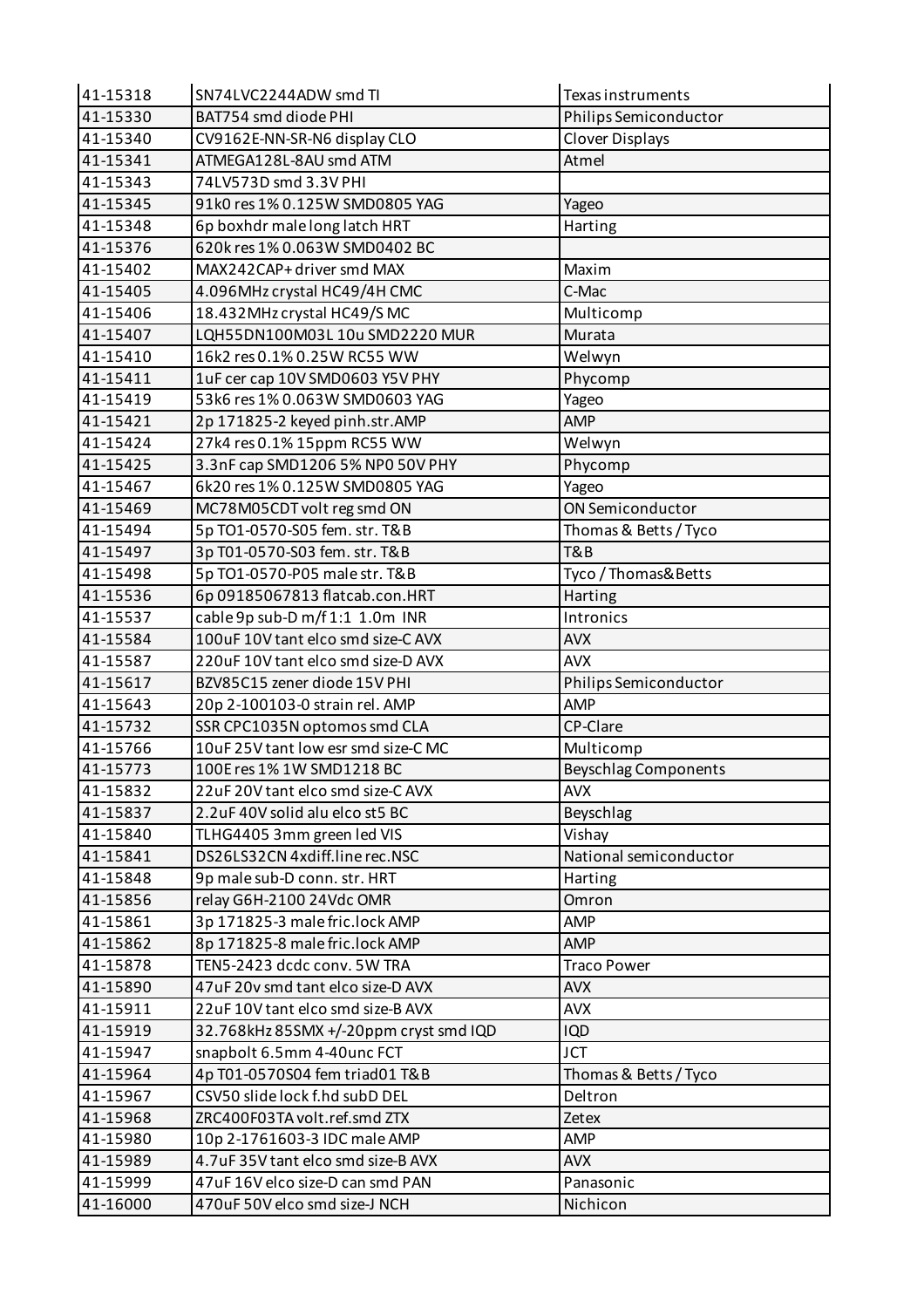| 41-16028 | 33uF 25V elco EEE1A size-D smd PAN         | Panasonic                    |
|----------|--------------------------------------------|------------------------------|
| 41-16029 | F-SGV-1/5 K180 (set of 2) fixing scr.FCT   | <b>FCT</b>                   |
| 41-16030 | spacer M3x9 hex metal FIS                  | <b>Fisher Electronic</b>     |
| 41-16077 | BAS40 Single diode smd PHI                 | Philips Semiconductor        |
| 41-16082 | AD7568BSZ smd AD                           | <b>Analog Devices</b>        |
| 41-16167 | 1.8nF cer cap SMD0603 10% X7R 50V PHY      | Phycomp                      |
| 41-16171 | 1M20 res 1% 0.063W SMD0603 YAG             | Yageo                        |
| 41-16259 | 680uH coil SMD2220 SIMID EPC               | Epcos                        |
| 41-16271 | pcb ejectors 2712-028-90122                | Multicomp                    |
| 41-16272 | felsbus 2522-642-08086 pak=100             | Multicomp                    |
| 41-16302 | SMCJ33A transil 1500W smd FCH              | Fairchild                    |
| 41-16328 | 4.7uF cer cap SMD1206 Y5V 16V PHY          | PhyComp                      |
| 41-16352 | THS3122IDDA smd TI                         | Texas Instruments            |
| 41-16360 | AD7896ARZ smd ad converter AD              | <b>Analog Devices</b>        |
| 41-16361 | AD5323BRUZ smd AD                          | <b>Analog Devices</b>        |
| 41-16362 | REF03GSZ-2.5V smd prec.vlt.ref.AD          | <b>Analog Devices</b>        |
| 41-16364 | LM2662M smd NSC                            | National Semiconductor       |
| 41-16365 | CDC208DW smd clock driver TI               | <b>Texas Instruments</b>     |
| 41-16385 | 22k6 res 1% 0.125W SMD0805 YAG             | Yageo                        |
| 41-16386 | 82k5 res 1% 0.125W SMD0805 YAG             | Yageo                        |
| 41-16387 | 4k75 res 1% 0.125W SMD0805 YAG             | Yageo                        |
| 41-16392 | 7k87 res 1% 0.125W SMD0805 YAG             | Yageo                        |
| 41-16397 | 47k5 res 1% 0.125W SMD0805 YAG             | Yageo                        |
| 41-16399 | 1p 360322 wire screw con. RIA              | <b>RIACON</b>                |
| 41-16414 | LHN974 red smd led OSR                     | Osrom / Infineon             |
| 41-16439 | 12p MSTBA2.5/12-G-5.08 con.PHO             | Phoenix                      |
| 41-16441 | SMBJ24A diode smd FCH                      | Fairchild                    |
| 41-16482 | 47uF 35V radial elco ZA RUB                | Rubycon                      |
| 41-16494 | SMBJ33A trns.sup.diode smd VIS             | Vishay                       |
| 41-16495 | led LYR976-Z smd yellow INF                | Infineon                     |
| 41-16500 | 1uH coil SIMID05 SMD2220 EPC               | Epcos                        |
| 41-16509 | MM74HC574WM smd widebody FCH               | Fairchild Semiconductor      |
| 41-16510 | MM74HC541WM smd widebody FCH               | Fairchild Semiconductor      |
| 41-16512 | ST232CD smd ST                             | ST-Microelectronics          |
| 41-16513 | MM74HC157M smd multiplexer FCH             | Fairchild Semiconductor      |
| 41-16514 | ULN2003AFW smd oct.dar.buf.TOS             | Toshiba                      |
| 41-16522 | HIN211ECBZ rs232 smd dr/rc INS             | Intersil                     |
| 41-16525 | SMBJ9.0A smd supp.diode FCH                | Fairchild                    |
| 41-16527 | jumper short.link gold pl. HRW             | Harwin                       |
| 41-16539 | 1.2nF cap SMD0603 50V NP0 BC               | <b>Beyschlag Components</b>  |
| 41-16546 | 332E res 1% 0.063W SMD0603 YAG             | Yageo                        |
| 41-16549 | 221E res 1% 0.063W SMD0603 YAG             | Yageo                        |
| 41-16558 | 43k2 res 1% 0.1W SMD0603 YAG               | Yageo                        |
| 41-16560 | 499E res 1% 0.063W SMD0603 YAG             | Yageo                        |
| 41-16579 | ZTE 2.0 zener diode 2V0 VIS                | Vishay                       |
| 41-16720 | ES3C ultra fast smd diode VGS              | Vishay General Semiconductor |
| 41-16753 | led MV5353 5mm yellow 333-2UYD/S530-A3 QTC | <b>Quality Technologies</b>  |
| 41-16817 | 1k00 res 1% 1W SMD1218 YAG                 | Yageo                        |
| 41-16826 | MAX5436EUB 50k dig.ptm.smd MAX             | Maxim                        |
| 41-16886 | relay G2R-1-E-12Vdc OMR                    | Omron                        |
| 41-16893 | LM393D dual comparator smd ON              | ON-Semiconductor             |
| 41-16894 | LM358DG smd dual opamp l.p. ON             | ON-Semiconductor             |
|          |                                            |                              |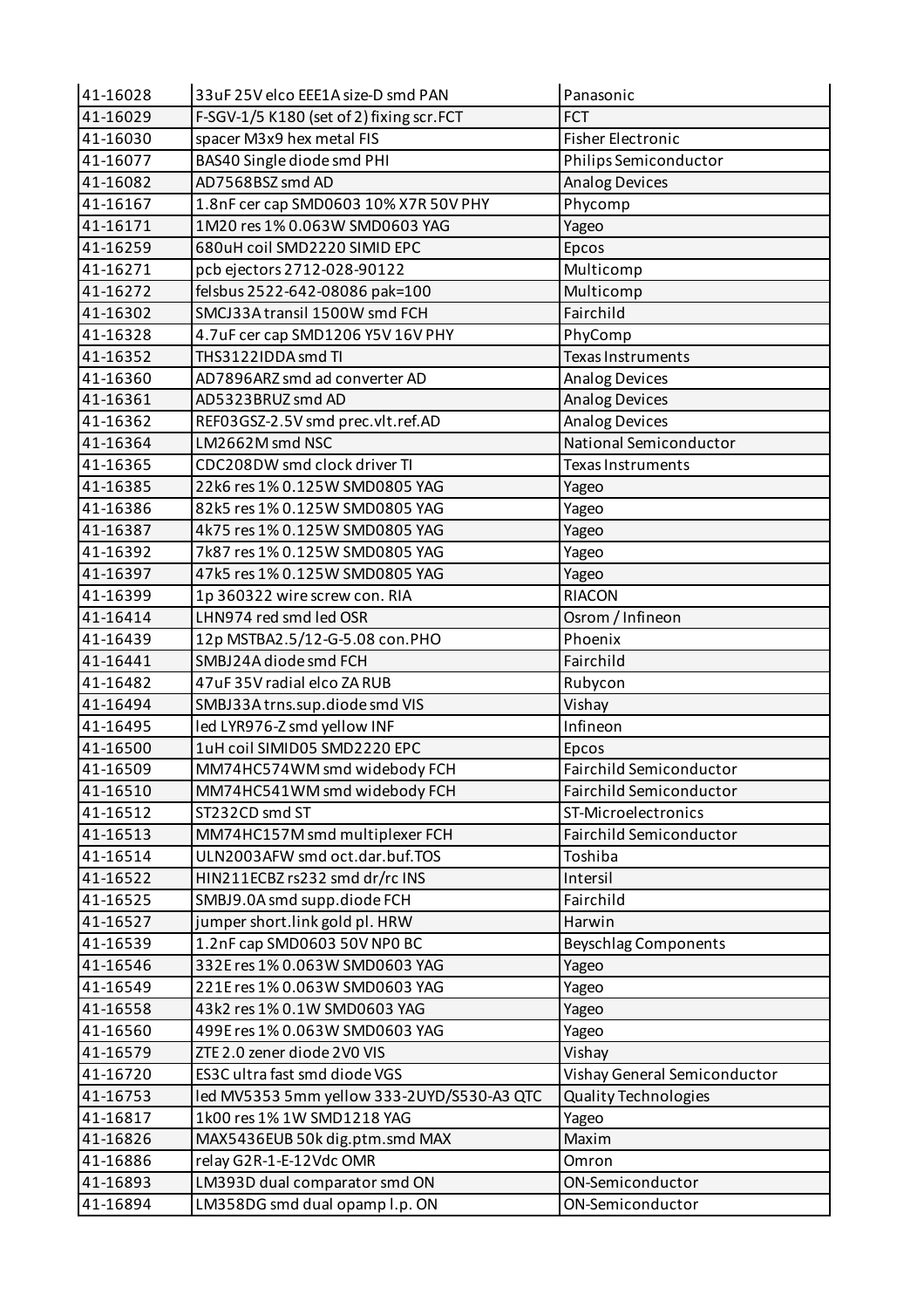| 41-16895 | LM339D smd quad comparator ON      | ON-Semiconductor            |
|----------|------------------------------------|-----------------------------|
| 41-16904 | led 17-21SYGC green SMD0805 EVE    | Everlight                   |
| 41-16907 | LGT670-K1L2-1 green smd INF        | Infineon OSRAM              |
| 41-16918 | 10uF 63V elco radial 030 ser. BC   | <b>VISHAY BC COMPONENTS</b> |
| 41-16923 | 1A fuse TR5 slow blow WIC          | Wickmann                    |
| 41-16927 | spacer M3x5x5 nylon                | Duratool                    |
| 41-17031 | 2p 42819-2222 minifit sr MOL       | Molex                       |
| 41-17071 | CD4066BCM NL 4x bi-lat.sw.smd FCH  | Fairchild                   |
| 41-17091 | LM1117DT-5.0 lin.drop. smd NSC     | National Semiconductor      |
| 41-17099 | res.array 4x560E ARC241 smd BC     | Yageo                       |
| 41-17106 | 78k7 res 1% 0.125W SMD0805 YAG     | Yageo                       |
| 41-17111 | 2.2uF cer cap SMD0805 Y5V 16V PHY  | PhyComp                     |
| 41-17112 | 1uF cer cap SMD0805 16V Y5V PHY    | PhyComp                     |
| 41-17142 | 6p 826646-6 pinhdr st2.54 AMP      | <b>AMP</b>                  |
| 41-17147 | OPA690ID opamp w.disabl.smd BB     | <b>Burr Brown</b>           |
| 41-17155 | LM224N quad opamp TI               | Texas Instruments           |
| 41-17214 | 3k74 res 0.1% 0.06W SMD0603 WW     | Welwyn                      |
| 41-17239 | 33uH B82442 SMD2220H choke EPC     | Epcos                       |
| 41-17251 | spacer M3x12x5 int\ext SKI         | <b>Skiffy</b>               |
| 41-17257 | 20p 52610-2071 FFC con.smd MOL     | Molex                       |
| 41-17313 | INA126U smd instr. ampl. BB        | <b>Burr Brown</b>           |
| 41-17322 | LM358M smd dual opamp NSC          | National Semiconductor      |
| 41-17330 | L297D step.motor contr. smd ST     | ST Microelectronics         |
| 41-17331 | M74HC05M1R smd hex. inv. ST        | <b>ST Microelectronics</b>  |
| 41-17332 | M74HC155M1R dual cmos smd ST       | <b>ST Microelectronics</b>  |
| 41-17336 | 22k0 res 0.1% 0.06W SMD0603 HOL    | Holsworthy                  |
| 41-17339 | ATMEGA8515-16AU smd ATM            | Atmel                       |
| 41-17397 | L7812ABV regulator 12V 1AST        | <b>ST Microelectronics</b>  |
| 41-17403 | 4.7uF cer cap SMD1206 Y5V 16V TDK  | <b>TDK</b>                  |
| 41-17415 | 1p pushbutton tact switch MEC      | <b>MEC Switches</b>         |
| 41-17417 | IRFBG30 fet n-channel IR           | VISHAY FORMERLY I.R.        |
| 41-17463 | 100uF 16V smd elco size-D NIC      | <b>NIC</b>                  |
| 41-17525 | 47uF 16V tant elco smd size-C AVX  | <b>AVX</b>                  |
| 41-17527 | 47uF 16V tant elco smd size-D AVX  | <b>AVX</b>                  |
| 41-17546 | fuse 2A smd 154t sloblo LTF        | LittelFuse                  |
| 41-17571 | 4k99 res 1% 0.063W SMD0603 YAG     | Yageo                       |
| 41-17576 | 3p 640456-3 male str. MTA-100 AMP  | <b>AMP</b>                  |
| 41-17621 | wire end term. 1.5mm black TLM     | Telemecanique               |
| 41-17635 | 100nF MCRR-Series X7R st2.5 50V MC | Multicomp                   |
| 41-17694 | 10nF B37941 SMD0805 X7R 50V EPC    | Epcos                       |
| 41-17699 | 220nF cer cap 16V SMD0805 X7R AVX  | <b>AVX</b>                  |
| 41-17730 | AD694ARZ smd ic AD                 | Analog Devices              |
| 41-17742 | 75k0 res 1% 0.125W SMD0805 YAG     |                             |
| 41-17750 | 10nF cer cap SMD1206 NP0 MC        | Yageo<br>Multicomp          |
| 41-17790 |                                    | PRO POWER                   |
|          | wire 2p 0.22qmm unscreened MC      |                             |
| 41-17847 | 6.8pF 50V cap SMD0603 COG PHY      | Phycomp                     |
| 41-17848 | 28k0 res 1% 0.063W SMD0603 YAG     | Yageo                       |
| 41-17869 | 1M00 res 0.1% 0.1W SMD0805 WW      | Welwyn                      |
| 41-17882 | 20846-362 plug-in 3HE/14TE SHO     | Schroff                     |
| 41-17885 | 1uF 35V tant. elco st5.0 AVX       | <b>AVX</b>                  |
| 41-17914 | 2.2uH 10% SMD0805 inductor CNT     | Central Technologies        |
| 41-17945 | TMMBAT48 schottky diode smd ST     | ST Microelectronics         |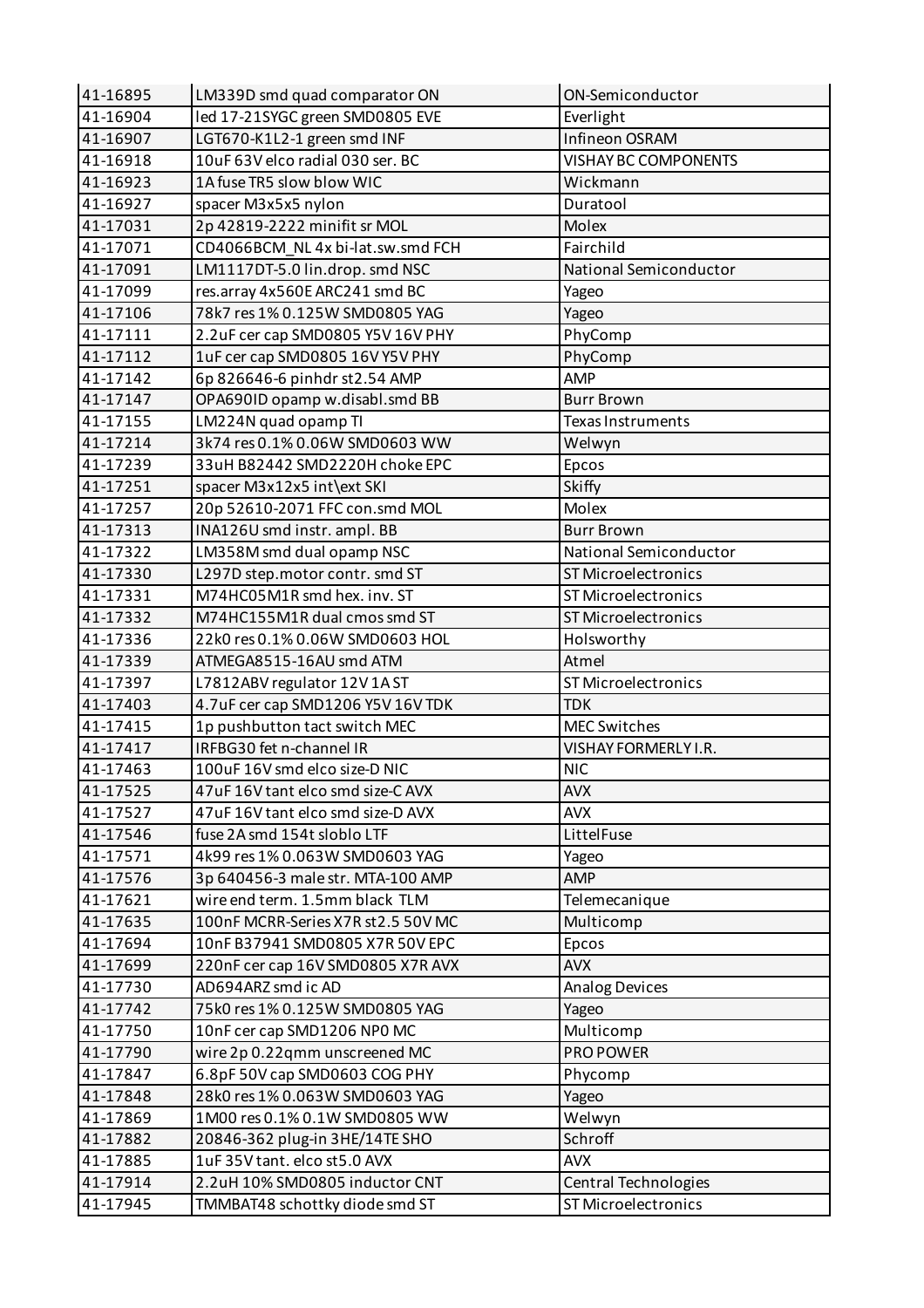| 41-17954 | 2k74 res 1% 0.063W SMD0603 ASJ        | <b>ASJ</b>                     |
|----------|---------------------------------------|--------------------------------|
| 41-17959 | 5k62 res 1% 0.063W SMD0603 YAG        | Yageo                          |
| 41-17964 | IRF7103PBF dual nn smd mosfet IR      | <b>International Rectifier</b> |
| 41-17971 | 74HC377D smd cmos logic PHI           | Philips Semiconductor          |
| 41-17989 | 44p PLS-44SM-0000 smd socket INK      | Interkontakt                   |
| 41-18027 | 2x20p smd female connector SMT        | Samtec                         |
| 41-18032 | 5.6uH ISC1210 5% smd ind. VDL         | Vishay Dale                    |
| 41-18036 | SMCJ24A smd trans.volt.sup LTF        | LittleFuse                     |
| 41-18040 | EL298P smd dual bridge driv. ST       | <b>ST Microelectronics</b>     |
| 41-18055 | 100nF cap SMD1206 X7R 100V KEM        | Kemet                          |
| 41-18061 | 100uF 16V tant elco size-D smd VIS    | Vishay                         |
| 41-18084 | 5p BL5 5.0 free socket WEI            | Weidmuller                     |
| 41-18101 | 8p MC1.5/8-GF-3.81 ang.scr.PHO        | <b>Phoenix Contact</b>         |
| 41-18111 | 3p BL3 5.0 free socket WEI            | Weidmuller                     |
| 41-18126 | SMBJ15CA tvs diode smd FCH            | Fairchild                      |
| 41-18138 | wire end term. 0.75mm blue TLM (pack) | Telemecanique                  |
| 41-18163 | LM2590HVS-ADJ smd NSC                 | National Semiconductor         |
| 41-18173 | 9p sub-D angled female HRT            | Harting                        |
| 41-18201 | 680uH B82432 smd ind. SMD1812A EPC    | Epcos                          |
| 41-18210 | 220uF 63V smd elco size-H PAN         | Panasonic                      |
| 41-18212 | 74HCT4094D smd cmos logic PHI         | Philips Semiconductor          |
| 41-18213 | 47uH B82442 ind. SMD2220 EPC          | Epcos                          |
| 41-18215 | 4-25pF trimcap TZBX4 smd MUR          | Murata                         |
| 41-18220 | 10p 2" nomex ribbon cable l=50.8 T&B  | Thomas & Betts                 |
| 41-18229 | MSCBST-M3-10-01 nylon spac.RIC        | Richco                         |
| 41-18298 | 330pF cap SMD0603 NP0 50V PHY         | Yageo                          |
| 41-18407 | varistor S14K25 EPC                   | Epcos                          |
| 41-18410 | #Tube mid                             | Boers&Co FMI                   |
| 41-18411 | #Tubeleft + right                     | Boers&Co FMI                   |
|          |                                       |                                |
| 41-18423 | 74HCT1G14GW smd cmos logic PHI        | Philips Semiconductor          |
| 41-18452 | BCP56-16 transistor smd PHI           | Philips Semiconductor          |
| 41-18524 | 1N5819 diode PHI                      | Philips Semiconductor          |
| 41-18549 | 4k02 res 0.1% 0.06W SMD0603 TYC       | Tyco / Holsworthy              |
| 41-18676 | 2.7nF cap SMD0603 50V X7R PHY         | Phycomp                        |
| 41-18683 | 8E20 res 1% 0.063W SMD0603 YAG        | Yageo                          |
| 41-18702 | LM7805CT volt.regulator NSC           | National Semiconductor         |
| 41-18739 | washer M3 brass 3,2x6x1mm SKI         | Skiffy                         |
| 41-18740 | SMBJ9.0CA tvs diode smd FCH           | Fairchild                      |
| 41-18741 | IRFR5505PBF mosfet smd IR             | <b>International Rectifier</b> |
| 41-18744 | frontfoil WCM-Control                 | Metafas B.V.                   |
| 41-18745 | printing window WGM-H asic mod        | Metafas B.V.                   |
| 41-18753 | 7k50 res 1% 0.125W SMD0805 YAG        | Yageo                          |
| 41-18792 | PG29 gland skintop LAP                | Lappkabel                      |
| 41-18797 | <b>Back Plate Power Supply</b>        | Boers&Co PWI                   |
| 41-18809 | CT10-1530-G4 sensor smd COT           | Coto                           |
| 41-18816 | Niet gebruiken = $>41-14195$          | Multicomp                      |
| 41-18817 | 100nF cer cap SMD0603 5% 16V AVX      | <b>AVX</b>                     |
| 41-18822 | 15nF cer cap SMD0603 X7R 50V 10% YAG  | Yageo                          |
| 41-18839 | 249k res 1% 0.063W SMD0603 YAG        | Yageo                          |
| 41-18874 | 45k3 res 1% 0.063W SMD0603 YAG        | Yageo                          |
| 41-18880 | 261E res 1% 0.063W SMD0603 YAG        | Yageo                          |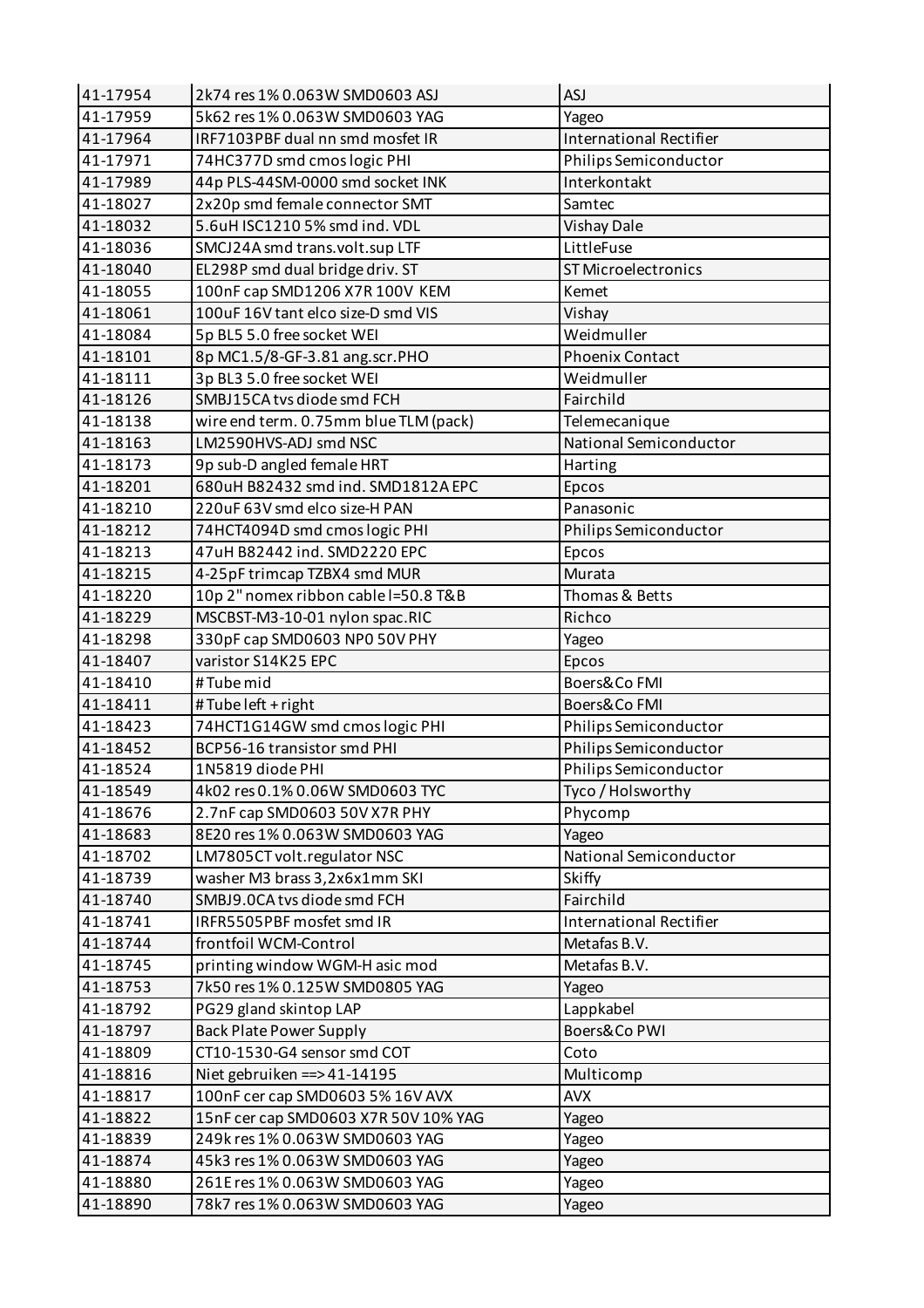| 41-18895 | 30AWG wrap.wire green 150Vrms/0.4A KYN     | Kynar                         |
|----------|--------------------------------------------|-------------------------------|
| 41-18904 | 750k res 1% 0.125W SMD0805 YAG             | Yageo                         |
| 41-18952 | 1nF cer cap SMD1206 100V X7R VTR           | Vishay Vitramon               |
| 41-18960 | res.array 15x100k 4816P smd BRN            | <b>Bourns</b>                 |
| 41-18971 | 3p MDSTB2.5/3-G1-5.08 conn. PHO            | <b>Phoenix Contact</b>        |
| 41-18978 | 330uF 35V smd elco EEV-series PAN          | Panasonic                     |
| 41-18983 | FQP17P06 mostfet FCH                       | Fairchild                     |
| 41-19031 | 10uF 50V smd elco EEEFK ser. PAN           | Panasonic                     |
| 41-19050 | LP3966ES-ADJ 3A Ido regulator smd NSC      | National Semiconductor        |
| 41-19058 | 68uF 25V tant elco size-V smd AVX          | <b>AVX</b>                    |
| 41-19102 | 100nF MKT cap B32620 st 7.5 160V EPC       | Epcos                         |
| 41-19103 | 330nF MKT cap B32622 160V st15 EPC         | Epcos                         |
| 41-19112 | 55p 828763-1 ang.maletabhdr. AMP           | AMP                           |
| 41-19114 | isolatieplaatje TO-126 KU620/3 KUN         | Kunze                         |
| 41-19120 | BC846B npn-transistor smd NXP              | <b>NXP</b>                    |
| 41-19122 | 1nF cap B37941 SMD0805 X7R 50V EPC         | <b>Epcos</b>                  |
| 41-19124 | 47nF B37942 SMD0805 Z5U 50V EPC            | Epcos                         |
| 41-19125 | 470nF B37873 SMD1206 Z5U 50V EPC           | Epcos                         |
| 41-19127 | 510k res 1% 0.125W SMD0805 YAG             | Yageo                         |
| 41-19135 | M3 pcb snap-support L=12mm SKI             | Skiffy                        |
| 41-19139 | 5.6pF cer cap SMD0603 50V NP0 PHY          | Phycomp                       |
| 41-19140 | 1pF cer cap SMD0603 50V NP0 PHY            | Phycomp                       |
| 41-19201 | insert M4 type E brass FAB                 | <b>Fabory Centre</b>          |
| 41-19233 | 51E0 res 1% 0.063W SMD0603 YAG             | Yageo                         |
| 41-19258 | 10k0 res 0.1% 0.6W 141 ser BC              | <b>Beyschlag Components</b>   |
| 41-19260 | 1k00 res 0.1% 0.6W 141-ser. BC             | <b>Beyschlag Components</b>   |
| 41-19261 | res.array 8x100E 4116-R dil BRN            | <b>Bourns</b>                 |
| 41-19262 | potmeter 50E 3329H BRN                     | <b>Bourns</b>                 |
| 41-19264 | 100nF cer cap dipguard 50V X7R AVX         | <b>AVX</b>                    |
| 41-19265 | 10x 100nF cap.array 4610M BRN              | <b>Bourns</b>                 |
| 41-19272 | 28p 1571539-2 PLCC socket AMP              | <b>TYCO ELECTRONICS / AMP</b> |
| 41-19273 | 18p 818-AG11D-ESL-LF ic socket AMP         | AMP                           |
| 41-19274 | 2p KB2 pcb terminal block LUM              | Lumberg                       |
| 41-19275 | 4p KB4 pcb terminal block LUM              | Lumberg                       |
| 41-19291 | 10uF 35V tant elco smd size-C TAJ 10% AVX  | <b>AVX</b>                    |
| 41-19308 | 4.7uF 20V tant elco smd size-A AVX         | <b>AVX</b>                    |
| 41-19352 | 330nF cer cap SMD1210 X7RVTR               | Vitramon                      |
| 41-19356 | #Sensor holder block WGM-H                 | Boers&Co                      |
| 41-19369 | 1.5A fuse 154 01.5 with holder smd LTF     | LittelFuse                    |
| 41-19382 | relay TQ2SA-L2 12V dpdt smd latch.NAI      | Naïs                          |
| 41-19384 | TJA1054AT fault-tol. can transc. smd PHI   | Philips Semiconductor         |
| 41-19391 | NIET GEBRUIKEN (41-04520)                  | Phycomp                       |
| 41-19395 | 68pF cer cap SMD0805 NP0 PHY               | Phycomp                       |
| 41-19398 | 1uF 25V B45196 smd elco size-A EPC         | Kemet / Epcos                 |
| 41-19420 | TLE4267G smd voltage regulator INF         | Infineon                      |
| 41-19422 | 62E0 res 1% 0.125W SMD0805 YAG             | Yageo                         |
| 41-19423 | 1k30 res 1% 0.125W SMD0805 YAG             | Yageo                         |
| 41-19457 | 1p red test term 2.5mm MC (100pak)         | Multicomp                     |
| 41-19461 | 0E04 res +/-1% 1W SMD2010 WW               | Welwyn                        |
| 41-19476 | 300k res 1% 0.125W SMD0805 YAG             | Yageo                         |
| 41-19484 | screw M2.5x8 pozidrive count.sunk(100) SHO | Schroff                       |
| 41-19487 | 27pF cer cap st5 100V 683 ser. BC          | Vishay BC-Components          |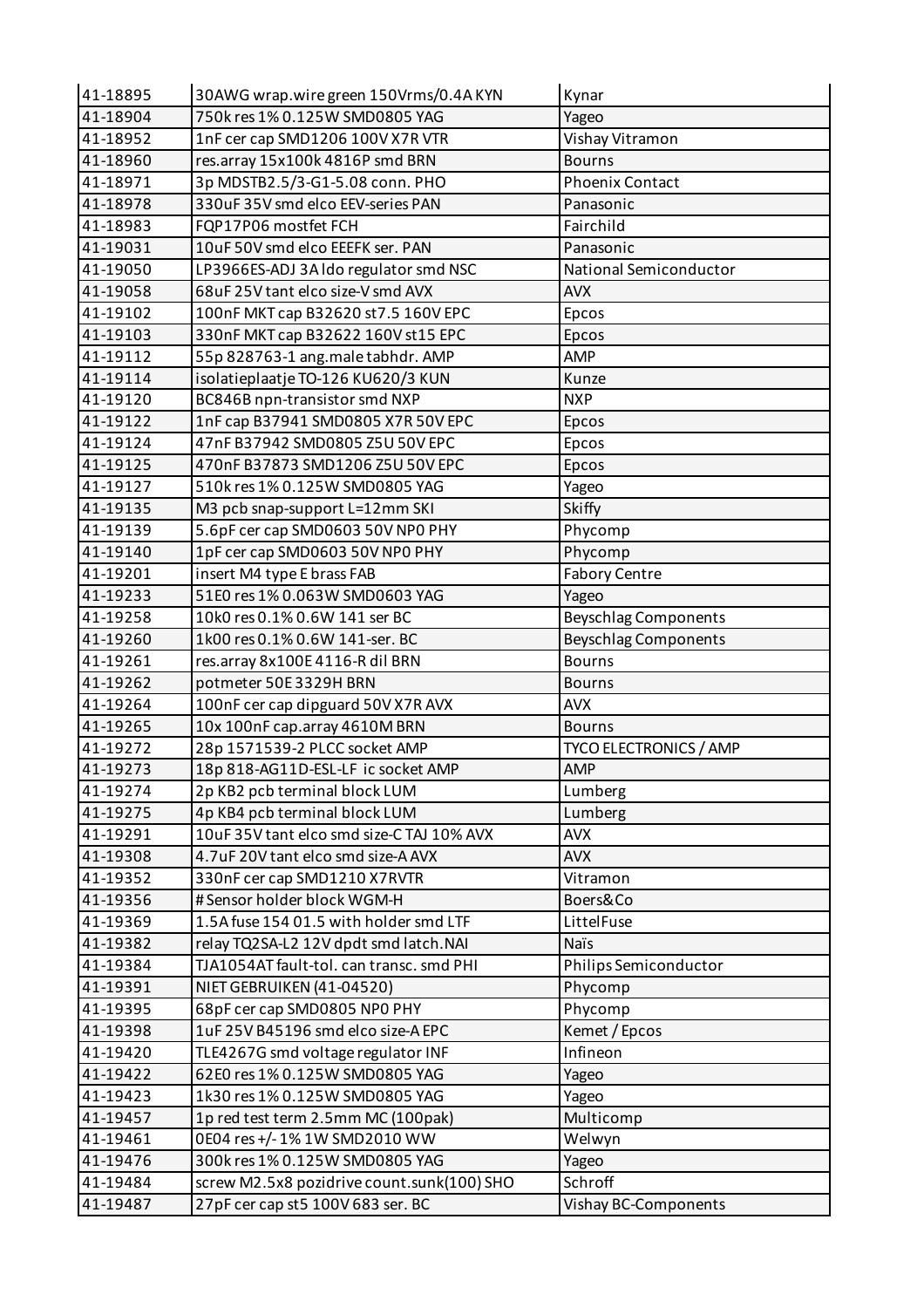| 41-19496<br>8MHz smd crystal quarz_smu3 JAU<br>Jauch<br>LM2931AD voltage regulator smd ON<br>On Semiconductor<br>41-19500<br>fuse LVR008NS ptc RAY<br>41-19514<br>Raychem<br><b>AVX</b><br>41-19529<br>470nF cap SMD1206 25V X7R reel AVX<br>742 792 63 inductor SMD0603 WUR<br>Würth Elektronik<br>41-19533<br>41-19594<br>potmeter 10k 3314J smd BRN<br><b>Bourns</b><br>41-19615<br>143k res 1% 0.063W SMD0603 YAG<br>Yageo<br>41-19656<br>2E00 res 1% 0.25W SMD1206 PHY<br>Phycomp<br>On Semiconductor<br>41-19660<br>MBR0540T1G diode schottky smd ON<br>41-19697<br>adhesive foil type 9183<br>Lohmann Klebebandsysteme<br>BOS902 case+ batt+ treatment<br>41-19712<br>PM Komponenten<br>41-19717<br>cable assy EC-FS4.5-0.5/16 ESC<br>Escha<br>FM24C04A-G smd ser eeprom RAM<br>41-19719<br>Ramtron<br>10nF cer cap SMD1210 50V BC<br>41-19734<br><b>Beyschlag Components</b><br>51E0 res 1% 0.125W SMD0805 YAG<br>41-19736<br>Yageo<br>41-19737<br>47k5 res 1% 0.1W SMD0603 PHY<br>Phycomp<br><b>Molex</b><br>41-19751<br>1p 08-50-0185 terminal MOL<br>2200uF35V axial elco TVX NCH<br>Nichicon<br>41-19783<br>41-19786<br>BPT14-8423-2.5(t) component stick.BRA<br><b>Brady</b><br>1p 43031-0007 crimp terminal ufit MOL<br>Molex<br>41-19852<br>QTLP630C-B smd clear blue led FCH<br>41-19853<br>Fairchild<br>3E30 res 5% 1W PRC201 smd PHY<br>41-19899<br>Phycomp<br>National Semiconductor<br>LM324N quad opamp NSC<br>41-19905<br>41-19926<br>1M50 res 1% 0.6W MRS-25 BC<br>Vishay BC Components<br>41-19945<br>EPM7160SLC84-10N smd ALT<br>Altera<br>41-19952<br>16p socket dil prec. AUG<br>Augat<br>nut M16 metal h=2.8mm<br>41-19953<br><b>Turck</b><br>Epson<br>41-19959<br>S1D13305F00A200 smd EPS<br>41-19961<br>HCPL-0601 optocoupler smd AVA<br>Avago<br>M27C512-12C6 smd ST<br><b>ST Microelectronics</b><br>41-19968<br>41-19971<br>GAL16V8D-15QJN smd LAT<br>Lattice<br>9p sub-D 87135-1062 brd-/scr.lock MOL<br>Molex<br>41-19973<br>41-19979<br>1uF cer cap SMD1206 20% 25V KEM<br>Kemet<br>41-19988<br>17k8 res 1% 0.25W SMD1206 BC<br><b>Beyschlag Components</b><br>1M80 res 1% 0.25W SMD1206 VIS<br>Vishay<br>41-19989<br><b>ASJ</b><br>41-19996<br>2k61 res 1% 0.25W SMD1206 ASJ<br>41-20003<br>Cardinal<br>11.059MHz field programmable SMD CAR<br>74HC243D smd PHI<br><b>NXP</b><br>41-20025<br>41-20050<br>LM393AD smd dual volt.compensa.PHI<br>Philips Semiconductor<br>41-20053<br>12k1 res 1% 0.125W SMD0805 YAG<br>Yageo<br>41-20056<br>40k2 res 1% 0.125W SMD0805 YAG<br>Yageo<br>41-20078<br>Procell MN2400 battery 1.5V AAA DUR<br>Duracel<br>41-20087<br>2x10p SLY2/85-20G male 2mm hdr FIS<br>Fischer Elektronik<br>41-20101<br>12k0 res 1% 0.25W SMD1206 BC<br><b>Beyschlag Components</b><br>Omron<br>41-20150<br>D2F-01L switch OMR<br>41-20159<br>8p MCVR1.5/8-STF-3.81 female PHO<br><b>Phoenix Contact</b><br>41-20173<br>1SMB5915BT3 smd zener diode ON<br>ON Semiconductor<br>41-20180<br>100uF 63V smd elco EEVFK size-G PAN<br>Panasonic<br>41-20184<br>battery clip set BOP<br><b>Bopla</b><br>0E00 res 5% 1W SMD2512 PRC221 YAG<br>41-20199<br>Yageo<br>41-20211<br>Thomas & Betts / Tyco<br>3p T01-0570-P03 male triad conn. T&B | 41-19493 | 100uH CM453232-101K 10% smd BRN | <b>Bourns</b> |
|---------------------------------------------------------------------------------------------------------------------------------------------------------------------------------------------------------------------------------------------------------------------------------------------------------------------------------------------------------------------------------------------------------------------------------------------------------------------------------------------------------------------------------------------------------------------------------------------------------------------------------------------------------------------------------------------------------------------------------------------------------------------------------------------------------------------------------------------------------------------------------------------------------------------------------------------------------------------------------------------------------------------------------------------------------------------------------------------------------------------------------------------------------------------------------------------------------------------------------------------------------------------------------------------------------------------------------------------------------------------------------------------------------------------------------------------------------------------------------------------------------------------------------------------------------------------------------------------------------------------------------------------------------------------------------------------------------------------------------------------------------------------------------------------------------------------------------------------------------------------------------------------------------------------------------------------------------------------------------------------------------------------------------------------------------------------------------------------------------------------------------------------------------------------------------------------------------------------------------------------------------------------------------------------------------------------------------------------------------------------------------------------------------------------------------------------------------------------------------------------------------------------------------------------------------------------------------------------------------------------------------------------------------------------------------------------------------------------------------------------------------------------------------------------------------------------------------------------------------------------------------------------------------------------------------------------------------------------------------------------------------------------------------------------------------------------------------------------------------------------------------------------------------------------------------------------|----------|---------------------------------|---------------|
|                                                                                                                                                                                                                                                                                                                                                                                                                                                                                                                                                                                                                                                                                                                                                                                                                                                                                                                                                                                                                                                                                                                                                                                                                                                                                                                                                                                                                                                                                                                                                                                                                                                                                                                                                                                                                                                                                                                                                                                                                                                                                                                                                                                                                                                                                                                                                                                                                                                                                                                                                                                                                                                                                                                                                                                                                                                                                                                                                                                                                                                                                                                                                                                             |          |                                 |               |
|                                                                                                                                                                                                                                                                                                                                                                                                                                                                                                                                                                                                                                                                                                                                                                                                                                                                                                                                                                                                                                                                                                                                                                                                                                                                                                                                                                                                                                                                                                                                                                                                                                                                                                                                                                                                                                                                                                                                                                                                                                                                                                                                                                                                                                                                                                                                                                                                                                                                                                                                                                                                                                                                                                                                                                                                                                                                                                                                                                                                                                                                                                                                                                                             |          |                                 |               |
|                                                                                                                                                                                                                                                                                                                                                                                                                                                                                                                                                                                                                                                                                                                                                                                                                                                                                                                                                                                                                                                                                                                                                                                                                                                                                                                                                                                                                                                                                                                                                                                                                                                                                                                                                                                                                                                                                                                                                                                                                                                                                                                                                                                                                                                                                                                                                                                                                                                                                                                                                                                                                                                                                                                                                                                                                                                                                                                                                                                                                                                                                                                                                                                             |          |                                 |               |
|                                                                                                                                                                                                                                                                                                                                                                                                                                                                                                                                                                                                                                                                                                                                                                                                                                                                                                                                                                                                                                                                                                                                                                                                                                                                                                                                                                                                                                                                                                                                                                                                                                                                                                                                                                                                                                                                                                                                                                                                                                                                                                                                                                                                                                                                                                                                                                                                                                                                                                                                                                                                                                                                                                                                                                                                                                                                                                                                                                                                                                                                                                                                                                                             |          |                                 |               |
|                                                                                                                                                                                                                                                                                                                                                                                                                                                                                                                                                                                                                                                                                                                                                                                                                                                                                                                                                                                                                                                                                                                                                                                                                                                                                                                                                                                                                                                                                                                                                                                                                                                                                                                                                                                                                                                                                                                                                                                                                                                                                                                                                                                                                                                                                                                                                                                                                                                                                                                                                                                                                                                                                                                                                                                                                                                                                                                                                                                                                                                                                                                                                                                             |          |                                 |               |
|                                                                                                                                                                                                                                                                                                                                                                                                                                                                                                                                                                                                                                                                                                                                                                                                                                                                                                                                                                                                                                                                                                                                                                                                                                                                                                                                                                                                                                                                                                                                                                                                                                                                                                                                                                                                                                                                                                                                                                                                                                                                                                                                                                                                                                                                                                                                                                                                                                                                                                                                                                                                                                                                                                                                                                                                                                                                                                                                                                                                                                                                                                                                                                                             |          |                                 |               |
|                                                                                                                                                                                                                                                                                                                                                                                                                                                                                                                                                                                                                                                                                                                                                                                                                                                                                                                                                                                                                                                                                                                                                                                                                                                                                                                                                                                                                                                                                                                                                                                                                                                                                                                                                                                                                                                                                                                                                                                                                                                                                                                                                                                                                                                                                                                                                                                                                                                                                                                                                                                                                                                                                                                                                                                                                                                                                                                                                                                                                                                                                                                                                                                             |          |                                 |               |
|                                                                                                                                                                                                                                                                                                                                                                                                                                                                                                                                                                                                                                                                                                                                                                                                                                                                                                                                                                                                                                                                                                                                                                                                                                                                                                                                                                                                                                                                                                                                                                                                                                                                                                                                                                                                                                                                                                                                                                                                                                                                                                                                                                                                                                                                                                                                                                                                                                                                                                                                                                                                                                                                                                                                                                                                                                                                                                                                                                                                                                                                                                                                                                                             |          |                                 |               |
|                                                                                                                                                                                                                                                                                                                                                                                                                                                                                                                                                                                                                                                                                                                                                                                                                                                                                                                                                                                                                                                                                                                                                                                                                                                                                                                                                                                                                                                                                                                                                                                                                                                                                                                                                                                                                                                                                                                                                                                                                                                                                                                                                                                                                                                                                                                                                                                                                                                                                                                                                                                                                                                                                                                                                                                                                                                                                                                                                                                                                                                                                                                                                                                             |          |                                 |               |
|                                                                                                                                                                                                                                                                                                                                                                                                                                                                                                                                                                                                                                                                                                                                                                                                                                                                                                                                                                                                                                                                                                                                                                                                                                                                                                                                                                                                                                                                                                                                                                                                                                                                                                                                                                                                                                                                                                                                                                                                                                                                                                                                                                                                                                                                                                                                                                                                                                                                                                                                                                                                                                                                                                                                                                                                                                                                                                                                                                                                                                                                                                                                                                                             |          |                                 |               |
|                                                                                                                                                                                                                                                                                                                                                                                                                                                                                                                                                                                                                                                                                                                                                                                                                                                                                                                                                                                                                                                                                                                                                                                                                                                                                                                                                                                                                                                                                                                                                                                                                                                                                                                                                                                                                                                                                                                                                                                                                                                                                                                                                                                                                                                                                                                                                                                                                                                                                                                                                                                                                                                                                                                                                                                                                                                                                                                                                                                                                                                                                                                                                                                             |          |                                 |               |
|                                                                                                                                                                                                                                                                                                                                                                                                                                                                                                                                                                                                                                                                                                                                                                                                                                                                                                                                                                                                                                                                                                                                                                                                                                                                                                                                                                                                                                                                                                                                                                                                                                                                                                                                                                                                                                                                                                                                                                                                                                                                                                                                                                                                                                                                                                                                                                                                                                                                                                                                                                                                                                                                                                                                                                                                                                                                                                                                                                                                                                                                                                                                                                                             |          |                                 |               |
|                                                                                                                                                                                                                                                                                                                                                                                                                                                                                                                                                                                                                                                                                                                                                                                                                                                                                                                                                                                                                                                                                                                                                                                                                                                                                                                                                                                                                                                                                                                                                                                                                                                                                                                                                                                                                                                                                                                                                                                                                                                                                                                                                                                                                                                                                                                                                                                                                                                                                                                                                                                                                                                                                                                                                                                                                                                                                                                                                                                                                                                                                                                                                                                             |          |                                 |               |
|                                                                                                                                                                                                                                                                                                                                                                                                                                                                                                                                                                                                                                                                                                                                                                                                                                                                                                                                                                                                                                                                                                                                                                                                                                                                                                                                                                                                                                                                                                                                                                                                                                                                                                                                                                                                                                                                                                                                                                                                                                                                                                                                                                                                                                                                                                                                                                                                                                                                                                                                                                                                                                                                                                                                                                                                                                                                                                                                                                                                                                                                                                                                                                                             |          |                                 |               |
|                                                                                                                                                                                                                                                                                                                                                                                                                                                                                                                                                                                                                                                                                                                                                                                                                                                                                                                                                                                                                                                                                                                                                                                                                                                                                                                                                                                                                                                                                                                                                                                                                                                                                                                                                                                                                                                                                                                                                                                                                                                                                                                                                                                                                                                                                                                                                                                                                                                                                                                                                                                                                                                                                                                                                                                                                                                                                                                                                                                                                                                                                                                                                                                             |          |                                 |               |
|                                                                                                                                                                                                                                                                                                                                                                                                                                                                                                                                                                                                                                                                                                                                                                                                                                                                                                                                                                                                                                                                                                                                                                                                                                                                                                                                                                                                                                                                                                                                                                                                                                                                                                                                                                                                                                                                                                                                                                                                                                                                                                                                                                                                                                                                                                                                                                                                                                                                                                                                                                                                                                                                                                                                                                                                                                                                                                                                                                                                                                                                                                                                                                                             |          |                                 |               |
|                                                                                                                                                                                                                                                                                                                                                                                                                                                                                                                                                                                                                                                                                                                                                                                                                                                                                                                                                                                                                                                                                                                                                                                                                                                                                                                                                                                                                                                                                                                                                                                                                                                                                                                                                                                                                                                                                                                                                                                                                                                                                                                                                                                                                                                                                                                                                                                                                                                                                                                                                                                                                                                                                                                                                                                                                                                                                                                                                                                                                                                                                                                                                                                             |          |                                 |               |
|                                                                                                                                                                                                                                                                                                                                                                                                                                                                                                                                                                                                                                                                                                                                                                                                                                                                                                                                                                                                                                                                                                                                                                                                                                                                                                                                                                                                                                                                                                                                                                                                                                                                                                                                                                                                                                                                                                                                                                                                                                                                                                                                                                                                                                                                                                                                                                                                                                                                                                                                                                                                                                                                                                                                                                                                                                                                                                                                                                                                                                                                                                                                                                                             |          |                                 |               |
|                                                                                                                                                                                                                                                                                                                                                                                                                                                                                                                                                                                                                                                                                                                                                                                                                                                                                                                                                                                                                                                                                                                                                                                                                                                                                                                                                                                                                                                                                                                                                                                                                                                                                                                                                                                                                                                                                                                                                                                                                                                                                                                                                                                                                                                                                                                                                                                                                                                                                                                                                                                                                                                                                                                                                                                                                                                                                                                                                                                                                                                                                                                                                                                             |          |                                 |               |
|                                                                                                                                                                                                                                                                                                                                                                                                                                                                                                                                                                                                                                                                                                                                                                                                                                                                                                                                                                                                                                                                                                                                                                                                                                                                                                                                                                                                                                                                                                                                                                                                                                                                                                                                                                                                                                                                                                                                                                                                                                                                                                                                                                                                                                                                                                                                                                                                                                                                                                                                                                                                                                                                                                                                                                                                                                                                                                                                                                                                                                                                                                                                                                                             |          |                                 |               |
|                                                                                                                                                                                                                                                                                                                                                                                                                                                                                                                                                                                                                                                                                                                                                                                                                                                                                                                                                                                                                                                                                                                                                                                                                                                                                                                                                                                                                                                                                                                                                                                                                                                                                                                                                                                                                                                                                                                                                                                                                                                                                                                                                                                                                                                                                                                                                                                                                                                                                                                                                                                                                                                                                                                                                                                                                                                                                                                                                                                                                                                                                                                                                                                             |          |                                 |               |
|                                                                                                                                                                                                                                                                                                                                                                                                                                                                                                                                                                                                                                                                                                                                                                                                                                                                                                                                                                                                                                                                                                                                                                                                                                                                                                                                                                                                                                                                                                                                                                                                                                                                                                                                                                                                                                                                                                                                                                                                                                                                                                                                                                                                                                                                                                                                                                                                                                                                                                                                                                                                                                                                                                                                                                                                                                                                                                                                                                                                                                                                                                                                                                                             |          |                                 |               |
|                                                                                                                                                                                                                                                                                                                                                                                                                                                                                                                                                                                                                                                                                                                                                                                                                                                                                                                                                                                                                                                                                                                                                                                                                                                                                                                                                                                                                                                                                                                                                                                                                                                                                                                                                                                                                                                                                                                                                                                                                                                                                                                                                                                                                                                                                                                                                                                                                                                                                                                                                                                                                                                                                                                                                                                                                                                                                                                                                                                                                                                                                                                                                                                             |          |                                 |               |
|                                                                                                                                                                                                                                                                                                                                                                                                                                                                                                                                                                                                                                                                                                                                                                                                                                                                                                                                                                                                                                                                                                                                                                                                                                                                                                                                                                                                                                                                                                                                                                                                                                                                                                                                                                                                                                                                                                                                                                                                                                                                                                                                                                                                                                                                                                                                                                                                                                                                                                                                                                                                                                                                                                                                                                                                                                                                                                                                                                                                                                                                                                                                                                                             |          |                                 |               |
|                                                                                                                                                                                                                                                                                                                                                                                                                                                                                                                                                                                                                                                                                                                                                                                                                                                                                                                                                                                                                                                                                                                                                                                                                                                                                                                                                                                                                                                                                                                                                                                                                                                                                                                                                                                                                                                                                                                                                                                                                                                                                                                                                                                                                                                                                                                                                                                                                                                                                                                                                                                                                                                                                                                                                                                                                                                                                                                                                                                                                                                                                                                                                                                             |          |                                 |               |
|                                                                                                                                                                                                                                                                                                                                                                                                                                                                                                                                                                                                                                                                                                                                                                                                                                                                                                                                                                                                                                                                                                                                                                                                                                                                                                                                                                                                                                                                                                                                                                                                                                                                                                                                                                                                                                                                                                                                                                                                                                                                                                                                                                                                                                                                                                                                                                                                                                                                                                                                                                                                                                                                                                                                                                                                                                                                                                                                                                                                                                                                                                                                                                                             |          |                                 |               |
|                                                                                                                                                                                                                                                                                                                                                                                                                                                                                                                                                                                                                                                                                                                                                                                                                                                                                                                                                                                                                                                                                                                                                                                                                                                                                                                                                                                                                                                                                                                                                                                                                                                                                                                                                                                                                                                                                                                                                                                                                                                                                                                                                                                                                                                                                                                                                                                                                                                                                                                                                                                                                                                                                                                                                                                                                                                                                                                                                                                                                                                                                                                                                                                             |          |                                 |               |
|                                                                                                                                                                                                                                                                                                                                                                                                                                                                                                                                                                                                                                                                                                                                                                                                                                                                                                                                                                                                                                                                                                                                                                                                                                                                                                                                                                                                                                                                                                                                                                                                                                                                                                                                                                                                                                                                                                                                                                                                                                                                                                                                                                                                                                                                                                                                                                                                                                                                                                                                                                                                                                                                                                                                                                                                                                                                                                                                                                                                                                                                                                                                                                                             |          |                                 |               |
|                                                                                                                                                                                                                                                                                                                                                                                                                                                                                                                                                                                                                                                                                                                                                                                                                                                                                                                                                                                                                                                                                                                                                                                                                                                                                                                                                                                                                                                                                                                                                                                                                                                                                                                                                                                                                                                                                                                                                                                                                                                                                                                                                                                                                                                                                                                                                                                                                                                                                                                                                                                                                                                                                                                                                                                                                                                                                                                                                                                                                                                                                                                                                                                             |          |                                 |               |
|                                                                                                                                                                                                                                                                                                                                                                                                                                                                                                                                                                                                                                                                                                                                                                                                                                                                                                                                                                                                                                                                                                                                                                                                                                                                                                                                                                                                                                                                                                                                                                                                                                                                                                                                                                                                                                                                                                                                                                                                                                                                                                                                                                                                                                                                                                                                                                                                                                                                                                                                                                                                                                                                                                                                                                                                                                                                                                                                                                                                                                                                                                                                                                                             |          |                                 |               |
|                                                                                                                                                                                                                                                                                                                                                                                                                                                                                                                                                                                                                                                                                                                                                                                                                                                                                                                                                                                                                                                                                                                                                                                                                                                                                                                                                                                                                                                                                                                                                                                                                                                                                                                                                                                                                                                                                                                                                                                                                                                                                                                                                                                                                                                                                                                                                                                                                                                                                                                                                                                                                                                                                                                                                                                                                                                                                                                                                                                                                                                                                                                                                                                             |          |                                 |               |
|                                                                                                                                                                                                                                                                                                                                                                                                                                                                                                                                                                                                                                                                                                                                                                                                                                                                                                                                                                                                                                                                                                                                                                                                                                                                                                                                                                                                                                                                                                                                                                                                                                                                                                                                                                                                                                                                                                                                                                                                                                                                                                                                                                                                                                                                                                                                                                                                                                                                                                                                                                                                                                                                                                                                                                                                                                                                                                                                                                                                                                                                                                                                                                                             |          |                                 |               |
|                                                                                                                                                                                                                                                                                                                                                                                                                                                                                                                                                                                                                                                                                                                                                                                                                                                                                                                                                                                                                                                                                                                                                                                                                                                                                                                                                                                                                                                                                                                                                                                                                                                                                                                                                                                                                                                                                                                                                                                                                                                                                                                                                                                                                                                                                                                                                                                                                                                                                                                                                                                                                                                                                                                                                                                                                                                                                                                                                                                                                                                                                                                                                                                             |          |                                 |               |
|                                                                                                                                                                                                                                                                                                                                                                                                                                                                                                                                                                                                                                                                                                                                                                                                                                                                                                                                                                                                                                                                                                                                                                                                                                                                                                                                                                                                                                                                                                                                                                                                                                                                                                                                                                                                                                                                                                                                                                                                                                                                                                                                                                                                                                                                                                                                                                                                                                                                                                                                                                                                                                                                                                                                                                                                                                                                                                                                                                                                                                                                                                                                                                                             |          |                                 |               |
|                                                                                                                                                                                                                                                                                                                                                                                                                                                                                                                                                                                                                                                                                                                                                                                                                                                                                                                                                                                                                                                                                                                                                                                                                                                                                                                                                                                                                                                                                                                                                                                                                                                                                                                                                                                                                                                                                                                                                                                                                                                                                                                                                                                                                                                                                                                                                                                                                                                                                                                                                                                                                                                                                                                                                                                                                                                                                                                                                                                                                                                                                                                                                                                             |          |                                 |               |
|                                                                                                                                                                                                                                                                                                                                                                                                                                                                                                                                                                                                                                                                                                                                                                                                                                                                                                                                                                                                                                                                                                                                                                                                                                                                                                                                                                                                                                                                                                                                                                                                                                                                                                                                                                                                                                                                                                                                                                                                                                                                                                                                                                                                                                                                                                                                                                                                                                                                                                                                                                                                                                                                                                                                                                                                                                                                                                                                                                                                                                                                                                                                                                                             |          |                                 |               |
|                                                                                                                                                                                                                                                                                                                                                                                                                                                                                                                                                                                                                                                                                                                                                                                                                                                                                                                                                                                                                                                                                                                                                                                                                                                                                                                                                                                                                                                                                                                                                                                                                                                                                                                                                                                                                                                                                                                                                                                                                                                                                                                                                                                                                                                                                                                                                                                                                                                                                                                                                                                                                                                                                                                                                                                                                                                                                                                                                                                                                                                                                                                                                                                             |          |                                 |               |
|                                                                                                                                                                                                                                                                                                                                                                                                                                                                                                                                                                                                                                                                                                                                                                                                                                                                                                                                                                                                                                                                                                                                                                                                                                                                                                                                                                                                                                                                                                                                                                                                                                                                                                                                                                                                                                                                                                                                                                                                                                                                                                                                                                                                                                                                                                                                                                                                                                                                                                                                                                                                                                                                                                                                                                                                                                                                                                                                                                                                                                                                                                                                                                                             |          |                                 |               |
|                                                                                                                                                                                                                                                                                                                                                                                                                                                                                                                                                                                                                                                                                                                                                                                                                                                                                                                                                                                                                                                                                                                                                                                                                                                                                                                                                                                                                                                                                                                                                                                                                                                                                                                                                                                                                                                                                                                                                                                                                                                                                                                                                                                                                                                                                                                                                                                                                                                                                                                                                                                                                                                                                                                                                                                                                                                                                                                                                                                                                                                                                                                                                                                             |          |                                 |               |
|                                                                                                                                                                                                                                                                                                                                                                                                                                                                                                                                                                                                                                                                                                                                                                                                                                                                                                                                                                                                                                                                                                                                                                                                                                                                                                                                                                                                                                                                                                                                                                                                                                                                                                                                                                                                                                                                                                                                                                                                                                                                                                                                                                                                                                                                                                                                                                                                                                                                                                                                                                                                                                                                                                                                                                                                                                                                                                                                                                                                                                                                                                                                                                                             |          |                                 |               |
|                                                                                                                                                                                                                                                                                                                                                                                                                                                                                                                                                                                                                                                                                                                                                                                                                                                                                                                                                                                                                                                                                                                                                                                                                                                                                                                                                                                                                                                                                                                                                                                                                                                                                                                                                                                                                                                                                                                                                                                                                                                                                                                                                                                                                                                                                                                                                                                                                                                                                                                                                                                                                                                                                                                                                                                                                                                                                                                                                                                                                                                                                                                                                                                             |          |                                 |               |
|                                                                                                                                                                                                                                                                                                                                                                                                                                                                                                                                                                                                                                                                                                                                                                                                                                                                                                                                                                                                                                                                                                                                                                                                                                                                                                                                                                                                                                                                                                                                                                                                                                                                                                                                                                                                                                                                                                                                                                                                                                                                                                                                                                                                                                                                                                                                                                                                                                                                                                                                                                                                                                                                                                                                                                                                                                                                                                                                                                                                                                                                                                                                                                                             |          |                                 |               |
|                                                                                                                                                                                                                                                                                                                                                                                                                                                                                                                                                                                                                                                                                                                                                                                                                                                                                                                                                                                                                                                                                                                                                                                                                                                                                                                                                                                                                                                                                                                                                                                                                                                                                                                                                                                                                                                                                                                                                                                                                                                                                                                                                                                                                                                                                                                                                                                                                                                                                                                                                                                                                                                                                                                                                                                                                                                                                                                                                                                                                                                                                                                                                                                             |          |                                 |               |
|                                                                                                                                                                                                                                                                                                                                                                                                                                                                                                                                                                                                                                                                                                                                                                                                                                                                                                                                                                                                                                                                                                                                                                                                                                                                                                                                                                                                                                                                                                                                                                                                                                                                                                                                                                                                                                                                                                                                                                                                                                                                                                                                                                                                                                                                                                                                                                                                                                                                                                                                                                                                                                                                                                                                                                                                                                                                                                                                                                                                                                                                                                                                                                                             |          |                                 |               |
|                                                                                                                                                                                                                                                                                                                                                                                                                                                                                                                                                                                                                                                                                                                                                                                                                                                                                                                                                                                                                                                                                                                                                                                                                                                                                                                                                                                                                                                                                                                                                                                                                                                                                                                                                                                                                                                                                                                                                                                                                                                                                                                                                                                                                                                                                                                                                                                                                                                                                                                                                                                                                                                                                                                                                                                                                                                                                                                                                                                                                                                                                                                                                                                             |          |                                 |               |
|                                                                                                                                                                                                                                                                                                                                                                                                                                                                                                                                                                                                                                                                                                                                                                                                                                                                                                                                                                                                                                                                                                                                                                                                                                                                                                                                                                                                                                                                                                                                                                                                                                                                                                                                                                                                                                                                                                                                                                                                                                                                                                                                                                                                                                                                                                                                                                                                                                                                                                                                                                                                                                                                                                                                                                                                                                                                                                                                                                                                                                                                                                                                                                                             |          |                                 |               |
|                                                                                                                                                                                                                                                                                                                                                                                                                                                                                                                                                                                                                                                                                                                                                                                                                                                                                                                                                                                                                                                                                                                                                                                                                                                                                                                                                                                                                                                                                                                                                                                                                                                                                                                                                                                                                                                                                                                                                                                                                                                                                                                                                                                                                                                                                                                                                                                                                                                                                                                                                                                                                                                                                                                                                                                                                                                                                                                                                                                                                                                                                                                                                                                             |          |                                 |               |
|                                                                                                                                                                                                                                                                                                                                                                                                                                                                                                                                                                                                                                                                                                                                                                                                                                                                                                                                                                                                                                                                                                                                                                                                                                                                                                                                                                                                                                                                                                                                                                                                                                                                                                                                                                                                                                                                                                                                                                                                                                                                                                                                                                                                                                                                                                                                                                                                                                                                                                                                                                                                                                                                                                                                                                                                                                                                                                                                                                                                                                                                                                                                                                                             |          |                                 |               |
|                                                                                                                                                                                                                                                                                                                                                                                                                                                                                                                                                                                                                                                                                                                                                                                                                                                                                                                                                                                                                                                                                                                                                                                                                                                                                                                                                                                                                                                                                                                                                                                                                                                                                                                                                                                                                                                                                                                                                                                                                                                                                                                                                                                                                                                                                                                                                                                                                                                                                                                                                                                                                                                                                                                                                                                                                                                                                                                                                                                                                                                                                                                                                                                             |          |                                 |               |
|                                                                                                                                                                                                                                                                                                                                                                                                                                                                                                                                                                                                                                                                                                                                                                                                                                                                                                                                                                                                                                                                                                                                                                                                                                                                                                                                                                                                                                                                                                                                                                                                                                                                                                                                                                                                                                                                                                                                                                                                                                                                                                                                                                                                                                                                                                                                                                                                                                                                                                                                                                                                                                                                                                                                                                                                                                                                                                                                                                                                                                                                                                                                                                                             |          |                                 |               |
|                                                                                                                                                                                                                                                                                                                                                                                                                                                                                                                                                                                                                                                                                                                                                                                                                                                                                                                                                                                                                                                                                                                                                                                                                                                                                                                                                                                                                                                                                                                                                                                                                                                                                                                                                                                                                                                                                                                                                                                                                                                                                                                                                                                                                                                                                                                                                                                                                                                                                                                                                                                                                                                                                                                                                                                                                                                                                                                                                                                                                                                                                                                                                                                             |          |                                 |               |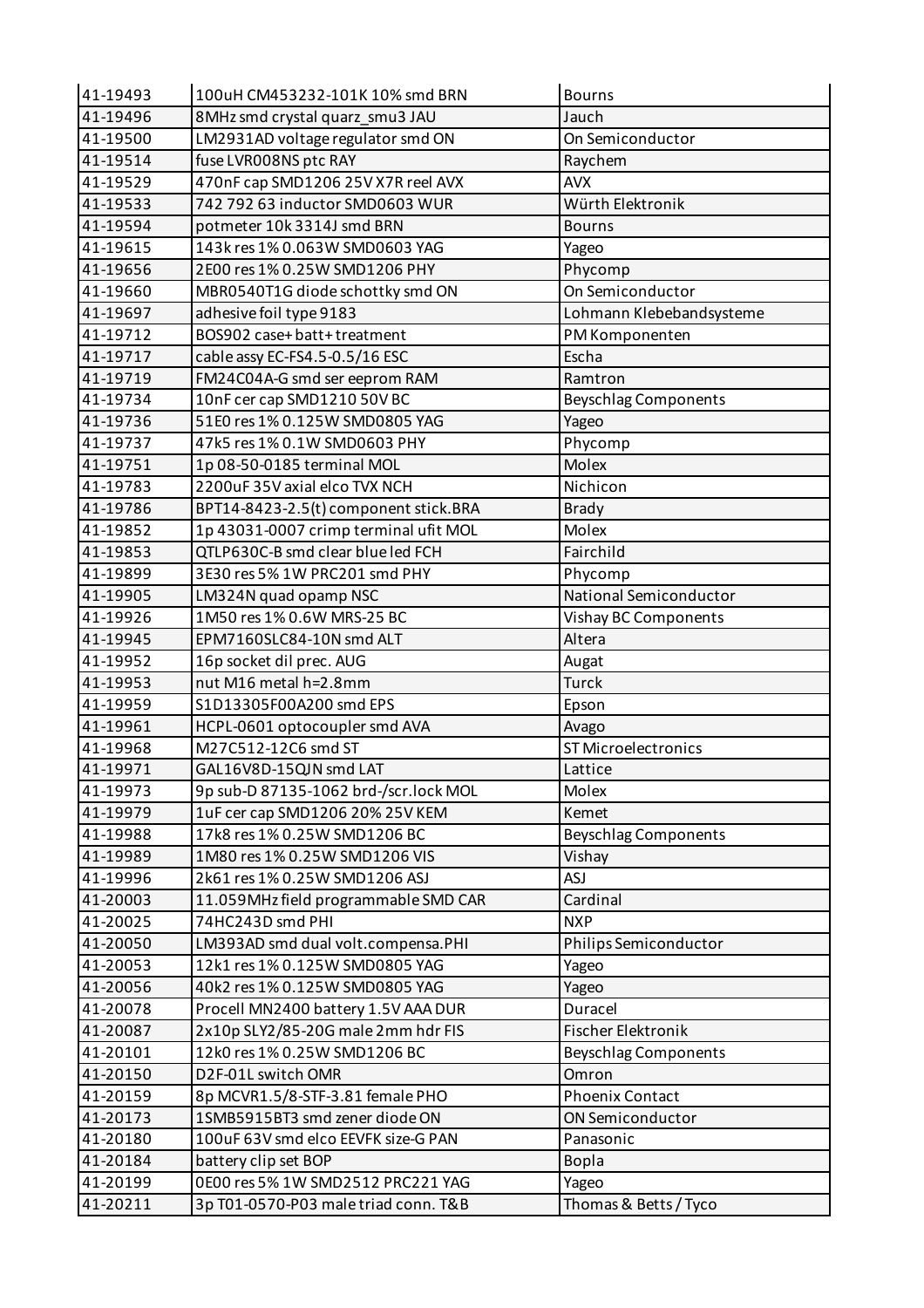| 41-20241 | 7p 22-27-2071 connector MOL               | Molex                       |
|----------|-------------------------------------------|-----------------------------|
| 41-20257 | 270pF cer cap SMD0603 50V NP0 PHY         | Phycomp                     |
| 41-20259 | M25P10-AVMN6 smd ST                       | ST Microelectronics         |
| 41-20281 | 16p 52207-1690 FFC/FPC smd con.MOL        | Molex                       |
| 41-20305 | 10uF cer cap SMD0805 6.3V X5R AVX         | <b>AVX</b>                  |
| 41-20307 | 33pF cer cap SMD0402 50V NP0 PHY          | Phycomp                     |
| 41-20309 | 27pF cer cap SMD0402 50V % NP0 MUR        | Murata                      |
| 41-20312 | 220pF cer cap SMD0402 50V X7R 10% PHY     | Phycomp                     |
| 41-20324 | 475E res 1% 0.062W SMD0402 YAG            | Yageo                       |
| 41-20329 | 110k0 res 1% 0.4W MMB0207 smd BC          | <b>Beyschlag Components</b> |
| 41-20337 | 10uF 35V tant elco smd size-D AVX         | <b>AVX</b>                  |
| 41-20358 | 1p white test term. 2.5mm MC (100pak)     | Multicomp                   |
| 41-20366 | 10E0 res 0.1% 0.06W SMD0603 TYC           | Tyco                        |
| 41-20408 | SN74LVC1G125DCKR smd buf/line dr TI       | <b>Texas Instruments</b>    |
| 41-20442 | 649E res 1% 0.125W SMD0805 YAG            | Yageo                       |
| 41-20444 | 4k75 res 1% 0.063W SMD0603 YAG            | Yageo                       |
| 41-20445 | 294E res 1% 0.063W SMD0603 YAG            | Yageo                       |
| 41-20448 | 16MHz HC49/4HSMX xtal smd CMC             | C-Mac                       |
| 41-20454 | PKLCS1212E piezo buzzer smd MUR           | Murata                      |
| 41-20455 | HEF4053BT smd PHI                         | Philips Semiconductor       |
| 41-20456 | 18pF cap SMD0603 5% NP0 63V PHY           | Phycomp                     |
| 41-20487 | 82pF cer cap SMD0603 NP0 50V PHY          | Phycomp                     |
| 41-20503 | 4p DF3-4P-2V-20 2mm smd HIR               | Hirose                      |
| 41-20512 | 210k res 1% 0.063W SMD0603 YAG            | Yageo                       |
| 41-20525 | 8.2pF cer cap SMD0603 NP0 50V AVX         | <b>AVX</b>                  |
| 41-20529 | 52p 822516-4 PLCC smd skt. TYC            | <b>TYC</b>                  |
| 41-20534 | 5p MCVR1.5/5-STF-3.81 free recept.PHO     | <b>Phoenix Contact</b>      |
| 41-20543 | 27MHz CFPS-73-B smd crystal CMC           | C-Mac                       |
| 41-20598 | MC68HC711E9CFN2 smd mcu MOT               | Motorola                    |
| 41-20612 | 1mH inductor 744 772 102 WUR              | Würth Elektronik            |
| 41-20618 | B340B schottky diode smd DIO              | Diodes Inc.                 |
| 41-20622 | slidelock F-SGV-1/5-K360SN RSB (set of 2) | Rosenberger                 |
| 41-20628 | 1M20 res 1% 0.125W SMD0805 YAG            | Yageo                       |
| 41-20653 | 33pF cer cap SMD0603 COG 250V 5% MUR      | Murata                      |
| 41-20658 | 1nF cer cap SMD0603 X7R 50V EPC           | Epcos                       |
| 41-20677 | 1M80 res 1% 0.063W SMD0603 YAG            | Yageo                       |
| 41-20680 | 18k2 res 1% 0.063W SMD0603 YAG            | Yageo                       |
| 41-20684 | 10pF cer cap SMD0603 COG 50V AVX          | <b>AVX</b>                  |
| 41-20694 | 100nF cer cap SMD0805 X7R 50V 10% EPC     | Epcos                       |
| 41-20726 | 470E res 1% 0.5W SMD2010 PRC111 PHY       | Phycomp                     |
| 41-20781 | wire 1x 2.5qmm red tri-rated PPW          | Pro Power                   |
| 41-20795 | 6.8uH 744 772 068 inductor WUR            | Wurth Elektronik            |
| 41-20805 | MM74HC14M smd FCH                         | Fairchild                   |
| 41-20819 | 36E0 res 1% 0.063W SMD0603 YAG            | Yageo                       |
| 41-20831 | 634k res 1% 0.063W SMD0603 VIS            | Vishay Draloric             |
| 41-20839 | 17k4 res 0.1% 0.06W SMD0603 WW            | Welwyn                      |
| 41-20908 | 910E res 1% 0.063W SMD0603 YAG            | Yageo                       |
| 41-20948 | 1k10 res 1% 0.25W SMD1206 DRA             | <b>Vishay Draloric</b>      |
| 41-20960 | 68nF cer cap SMD0603 X7R 16V PHY          | Phycomp                     |
| 41-20967 | 100uF 6.3V smd oscon cap SAN              | Sanyo                       |
| 41-20974 | BSS138N smd n-channel mosfet INF          | Infineon                    |
| 41-20976 | SI9407AEY-E3 smd p-channel mosfet VSL     | Vishay Siliconix            |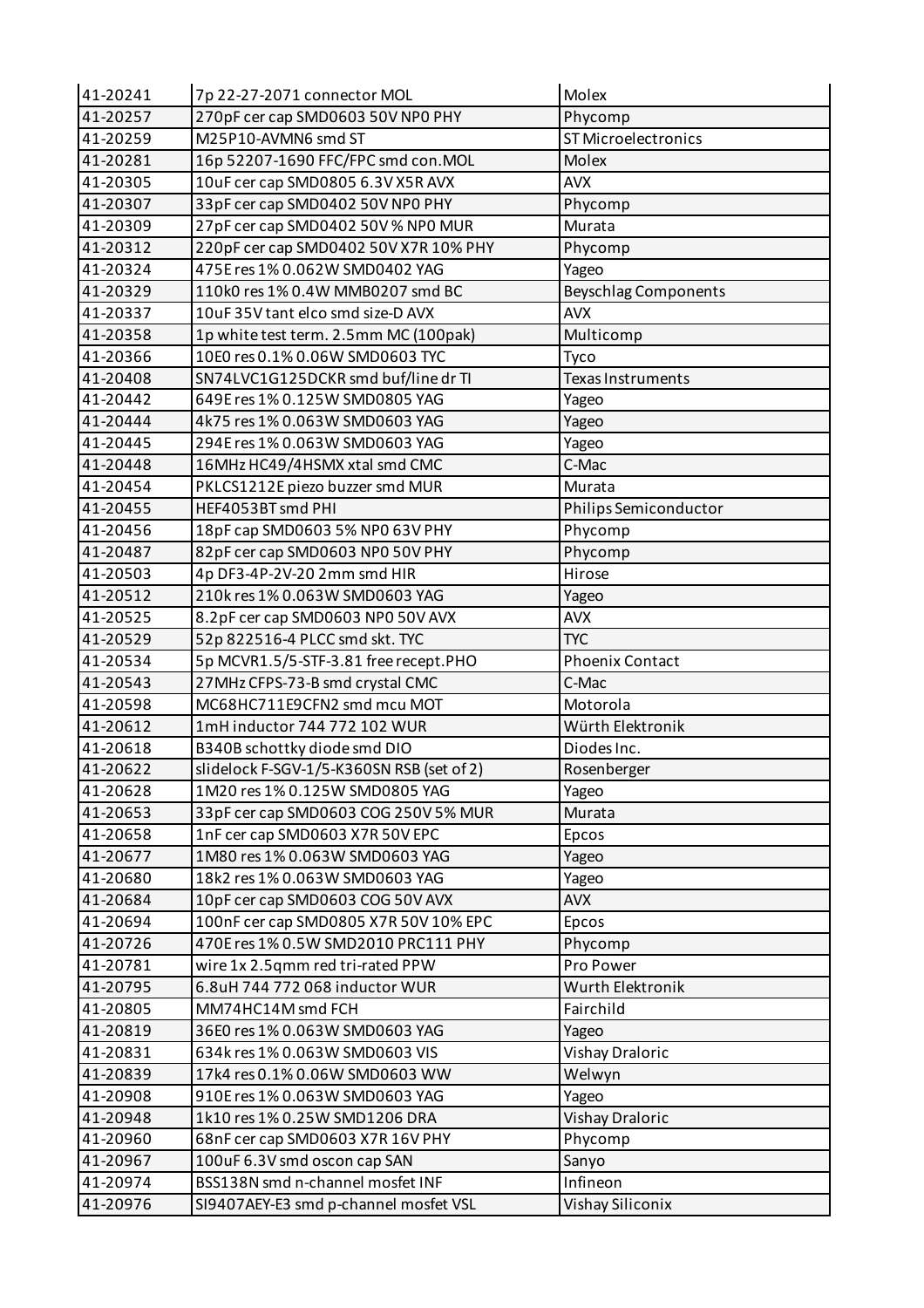| 41-20983 | 1p black test term. 2.5mm MC          | Multicomp                    |
|----------|---------------------------------------|------------------------------|
| 41-20984 | TPS62046DGQ smd volt reg. 3.3V TI     | <b>Texas Instruments</b>     |
| 41-21006 | RS2G smd fast recovery diode VGS      | Vishay General Semiconductor |
| 41-21010 | 100uH LQH32CN101K23 SMD1210 MUR       | Murata                       |
| 41-21012 | BC847C npn transistor smd FCH         | Fairchild                    |
| 41-21026 | 10uH MLF1608E100K ind.SMD0603 TDK     | <b>TDK</b>                   |
| 41-21028 | 1uF16V tant elco smd size-AVSP        | Vishay Sprague               |
| 41-21032 | 47nF cer cap SMD0603 Y5V 50V MUR      | Murata                       |
| 41-21035 | LM2937ES-2.5 fixed regulator smd NSC  | National Semiconductor       |
| 41-21037 | LM78L12ACM fix.volt.reg. smd NSC      | National Semiconductor       |
| 41-21038 | LM79L12ACM fix.volt.reg. smd NSC      | National Semiconductor       |
| 41-21039 | MAX1247ACEE 4x 12bit ADC smd MAX      | Maxim                        |
| 41-21043 | 50p smc type-B ang.male smd ERN       | Erni                         |
| 41-21059 | 10uH CM322522-100k ind.SMD1206 BRN    | <b>Bourns</b>                |
| 41-21061 | 1N4007 power diode MC                 | Multicomp                    |
| 41-21063 | 30E0 res 1% 0.25W SMD1206 YAG         | Phycomp                      |
| 41-21066 | 680nF cer cap SMD1206 Y5V 50V YAG     | Yageo                        |
| 41-21068 | 7k50 res 1% 0.25W SMD1206 YAG         | Yageo                        |
| 41-21076 | 10uH CV201210-100K ind.SMD0805 BRN    | <b>Bourns</b>                |
| 41-21082 | 330nF cer cap SMD1206 16V 10% MUR     | Murata                       |
| 41-21087 | 442k res 1% 0.125W SMD0805 YAG        | Yageo                        |
| 41-21092 | 10uH LQH32CN100K11 SMD1210 MUR        | Murata                       |
| 41-21093 | 4.7uH CL160808T-4R7M-N SMD0603 YAG    | Yageo                        |
| 41-21105 | 1uF 25V tant elco smd size-A AVX      | <b>AVX</b>                   |
| 41-21106 | 4.7uF 20V tant elco smd size-A AVX    | <b>AVX</b>                   |
| 41-21109 | potmeter 5k 3224G BRN                 | <b>Bourns</b>                |
| 41-21110 | potmeter 50k 3224G BRN                | <b>Bourns</b>                |
| 41-21112 | LM6142 smd NSC                        | National Semiconductor       |
| 41-21153 | 1.5uF cer cap X7R 16V 10% SMD1206 MUR | Murata                       |
| 41-21155 | 0E01 res 1% 0.25W SMD1206 MEG         | Meggit                       |
| 41-21158 | 330pF cer cap SMD0603 X7R 50V YAG     | Yageo                        |
| 41-21165 | 7p MC1.5/74-GF-3.81 pcb conn.PHO      | <b>Phoenix Contact</b>       |
| 41-21166 | 7p MCVR1.5/7-STF-3.81 free recp.PHO   | <b>Phoenix Contact</b>       |
| 41-21198 | 10nF cer cap SMD0603 X7R EPC          | Epcos                        |
| 41-21202 | 2x3p CLP-103-02-L-D pld conn. smd SMT | Samtec                       |
| 41-21204 | 10p HLE-105-02-S-DV smd conn. SMT     | Samtec                       |
| 41-21207 | fuse 2.0A smd 3216CP-2A BUS           | Bussmann                     |
| 41-21208 | fuse 250mA smd 3216CP BUS             | <b>Bussmann</b>              |
| 41-21209 | 10uH WE-LQ-10uH inductor smd WUR      | Coilcraft                    |
| 41-21212 | 1000uH 1812LS-105XKBC smd COI         | Coilcraft                    |
| 41-21213 | FDC6305N smd dual n-mosfet FCH        | Fairchild                    |
|          |                                       |                              |
| 41-21218 | LP3470M5X-3.08 smd pwr-on reset NSC   | National Semiconductor       |
| 41-21220 | DS1305E smd real time clock DAL       | Dallas / Maxim               |
| 41-21225 | BQ24003PWP smd LiBat. charger TI      | <b>Texas Instruments</b>     |
| 41-21226 | UCC3952PW-3 Li-ion batt.prot.smd TI   | <b>Texas Instruments</b>     |
| 41-21227 | NC7WZ02K8X smd dual NOR FCH           | Fairchild                    |
| 41-21231 | NC7WZ04P6X smd dual inverter FCH      | Fairchild                    |
| 41-21235 | 74LCX16373MTD smd 16b d-latch FCH     | Fairchild                    |
| 41-21236 | NC7WZ08K8X sual 2-inp.AND smd FCH     | Fairchild                    |
| 41-21238 | TPS2211AIDB smd PC-card pwr int.TI    | Texas Instruments            |
| 41-21240 | LTC1473LCGN smd power path sw.LT      | Linear Technology            |
| 41-21243 | 3.6864MHz 86SMX smd A169B CMC         | C-Mac                        |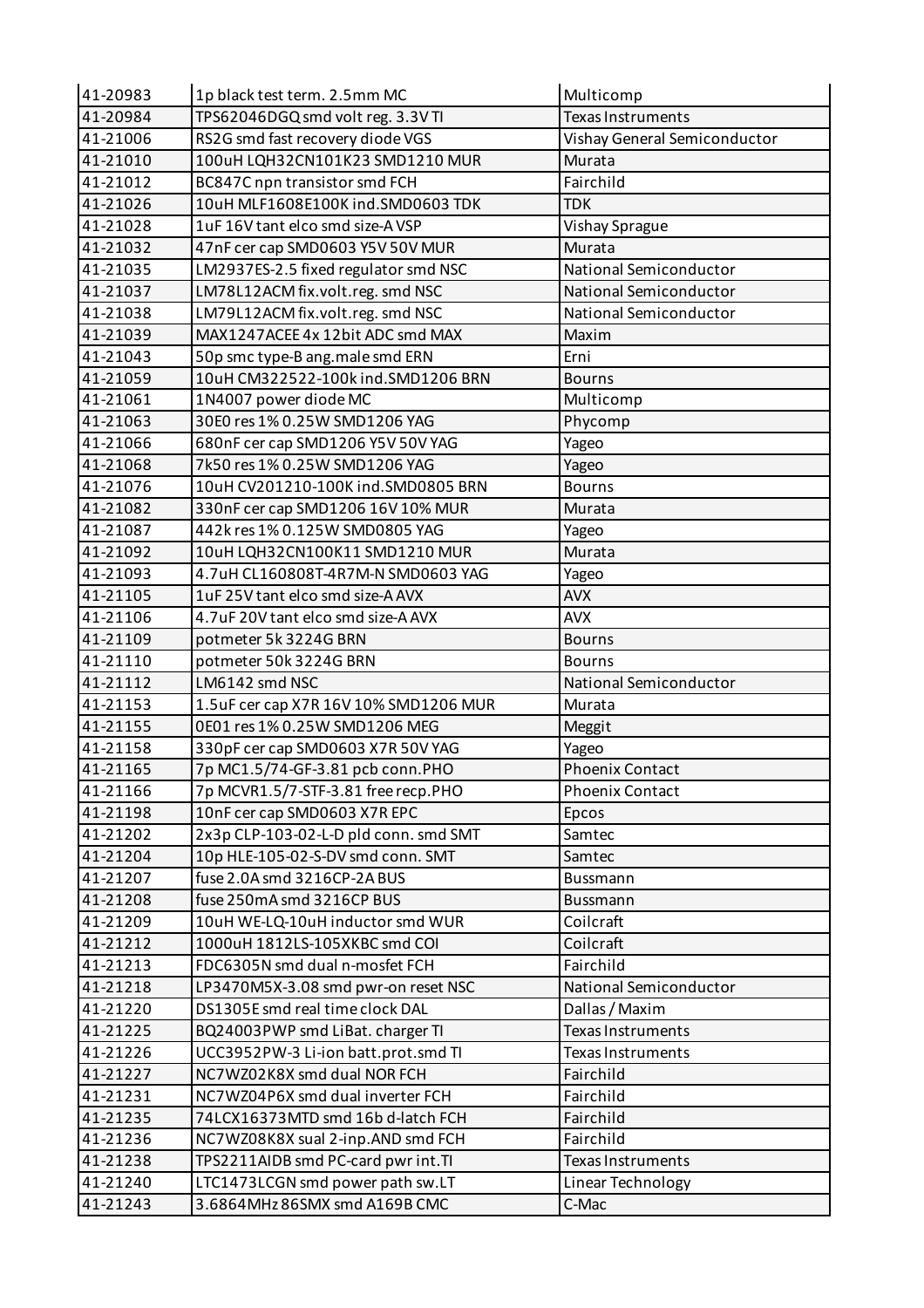| 41-21251 | 2M00 res 1% 0.063W SMD0603 YAG          | Yageo                       |
|----------|-----------------------------------------|-----------------------------|
| 41-21295 | 590k res 1% 0.063W SMD0603 YAG          | Yageo                       |
| 41-21314 | 10uF 35V smd elco size-B FK ser.PAN     | Panasonic                   |
| 41-21315 | 33uF 35V smd elco size-D FK ser.PAN     | Panasonic                   |
| 41-21320 | 2.7uH 1210-272J smd RFSH 5% DLV         | Api Delevan                 |
| 41-21357 | 22uF 35V tant elco smd size-D AVX       | <b>AVX</b>                  |
| 41-21376 | 68E1 res 1% 0.06W SMD0603 50ppm MCT     | Microtech                   |
| 41-21384 | 4k22 res 1% 0.06W SMD0603 50ppm BC      | <b>Beyschlag Components</b> |
| 41-21395 | 10M0 res 1% 0.1W SMD0603 YAG (41-25993) | Yageo                       |
| 41-21407 | 169k res 1% 0.125W SMD0805 YAG          | Yageo                       |
| 41-21419 | 2p BL3.5/2 SN OR socket WEI             | Weidmuller                  |
| 41-21455 | 72p SL22-112-72G st2.54 brkhdr FIS      | Fischer Elektronik          |
| 41-21489 | 100nF cer cap SMD0603 25V 10% PHY       | Phycomp                     |
| 41-21521 | SP232ECT-L smd RS232 transc. SIP        | Sipex                       |
| 41-21553 | panelmount coupling 6mm pom blue RCT    | Rectus                      |
| 41-21587 | BZX284-C33 smd zener diode PHI          | Philips Semiconductor       |
| 41-21613 | SST39VF1681-70-4C-EK smd SST            | <b>SST</b>                  |
| 41-21616 | NC7SZ125M5 smd FCH                      | Fairchild                   |
| 41-21637 | 0E00 res 5% 0.5W SMD2010 KOA            | KOA                         |
| 41-21638 | 2M00 res 5% 0.5W SMD2010 KOA            | <b>KOA</b>                  |
| 41-21639 | 390k res 5% 0.5W SMD2010 KOA            | <b>KOA</b>                  |
| 41-21644 | 330uF 6V smd elco size-E NCH            | Nichicon                    |
| 41-21645 | 330uF 25V smd elco size-E NCH           | Nichicon                    |
| 41-21647 | BAS16W schottky diode smd PHI           | Philips Semiconductor       |
| 41-21648 | 2p 39-29-1028 connector MOL             | Molex                       |
| 41-21704 | ZJYS51R5-2PT-01 com.mode smd TDK        | <b>TDK</b>                  |
| 41-21746 | 14p 87831-1420 2mm boxedhdr MOL         | Molex                       |
| 41-21748 | wire 1x 0.22qmm red BEL                 | Belden                      |
| 41-21749 | wire 1x0.22qmm black BEL                | Belden                      |
| 41-21750 | wire 1x0.5qmm red BEL                   | Belden                      |
| 41-21754 | 2x7p 43025-1400 free receptacle MOL     | Molex                       |
| 41-21756 | 2x5p 69307-010LF minitek crimp hous.FCI | FCI / Framatome             |
| 41-21797 | 15p sub-D male flatcable MC             | Multicomp                   |
| 41-21804 | 2x7p 69307-014LF minitek crimp hous.FCI | FCI / Framatome             |
| 41-21812 | wire 1x1.31qmm red 16AWG BEL            | Belden                      |
| 41-21813 | wire 1x1.31qmm brown 16AWG BEL          | Belden                      |
| 41-21833 | AD8031ARTZ smd opamp AD                 | <b>Analog Devices</b>       |
| 41-21834 | ADG426BRSZ smd multiplexer AD           | <b>Analog Devices</b>       |
| 41-21871 | fuseholder 5x20 panelmount radial SHR   | Schurter                    |
| 41-21903 | 10uF 25V smd elco size-B EEVFK PAN      | Panasonic                   |
| 41-21905 | 100nF 35V smd tant elco size-A AVX      | <b>AVX</b>                  |
| 41-21918 | TLHR4205 led 3mm red clear VIS          | Vishay                      |
| 41-21925 | 10p MCV1.5/10-GF-3.81 PHO               | Phoenix Contact             |
| 41-21926 | 6p MCV1.5/6-GF-3.81 PHO                 | Phoenix Contact             |
| 41-21932 | 470E res 1% 1W SMD2512 YAG              | Yageo                       |
| 41-21933 | 1N4448W-V gen.purp.smd diode VIS        | Vishay                      |
| 41-21934 | ZMY15 smd zener diode VIS               | Vishay                      |
| 41-21940 | 22uF 16V tant elco smd size-B AVX       | <b>AVX</b>                  |
| 41-21948 | 22uF cer cap SMD1812 16V X5R PHY        | Phycomp                     |
| 41-21949 | 180pF cer cap SMD0603 X7R 50V PHY       | Phycomp                     |
| 41-21950 | 62pF cer cap SMD0603 NP0 50V AVX        | <b>AVX</b>                  |
| 41-21953 | BAT54T1G smd schottky diode ON          | ON Semiconductor            |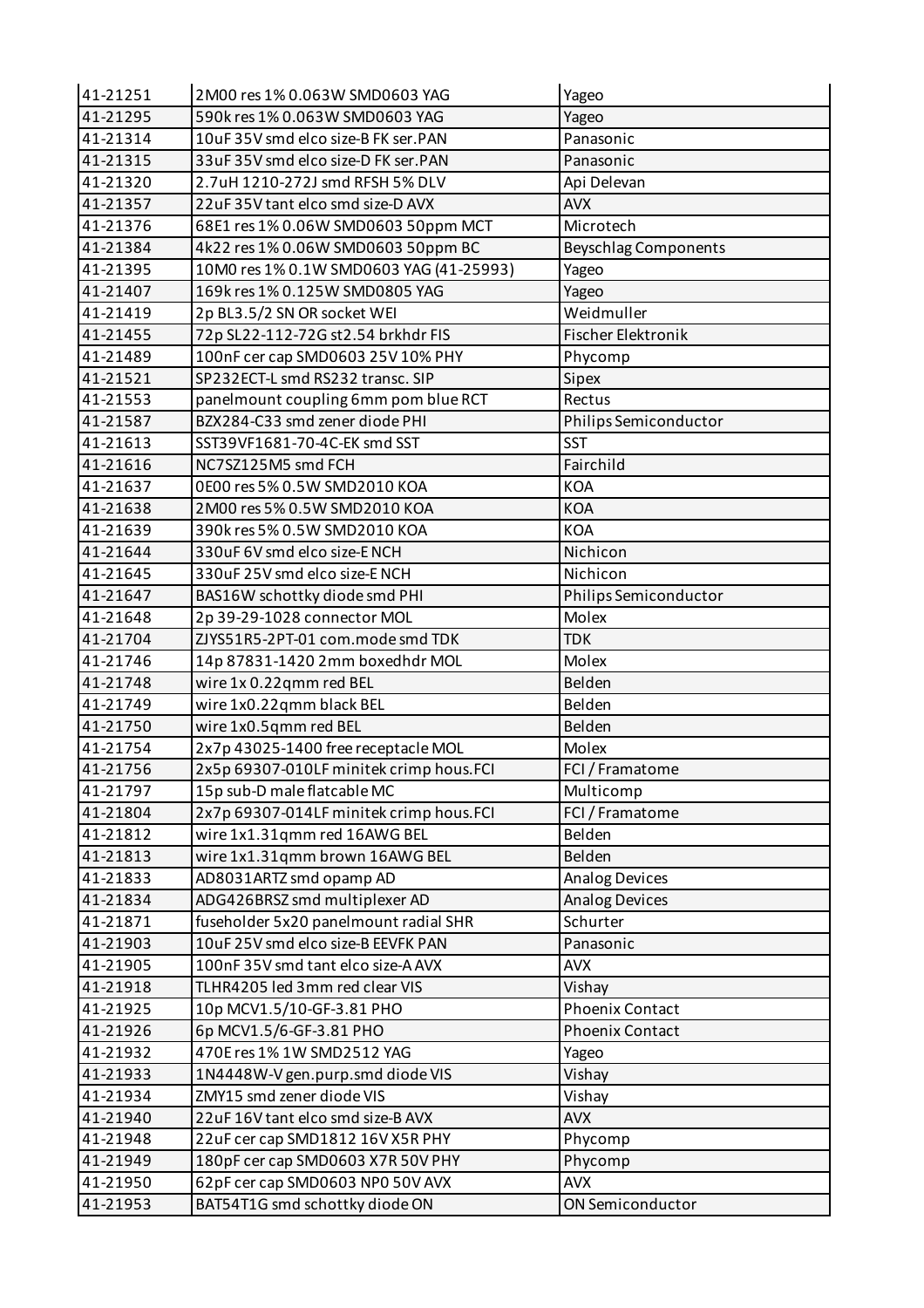| 41-21958 | TPS62040DGQ smd sd converter TI                   | <b>Texas Instruments</b>       |
|----------|---------------------------------------------------|--------------------------------|
| 41-21965 | 390nH 744 760 239 smd ind. WUR                    | Würth Elektronik               |
| 41-21966 | 22uH 744 760 12 smd inductor WUR                  | Würth Elektronik               |
| 41-21967 | 820nH 744 760 282 smd inductor WUR                | Würth Elektronik               |
| 41-21968 | 680nH 744 760 4 smd inductor WUR                  | Würth Elektronik               |
| 41-21973 | 698E res 1% 0.063W SMD0603 YAG                    | Yageo                          |
| 41-21988 | 10uF 6.3V smd tant elco size-B AVX                | <b>AVX</b>                     |
| 41-21992 | OPA2357AIDGS smd cmos opamp BB                    | <b>Burr Brown</b>              |
| 41-21996 | LMV358MM smd g.p. opamp NSC                       | National Semiconductor         |
| 41-22009 | lens/mount red panel ARC                          | <b>Arcolectric Switches</b>    |
| 41-22010 | 2p 43640-0200 plug panel mount MOL                | Molex                          |
| 41-22025 | 22nF cer cap SMD1206 X7R 200V PHY                 | Phycomp                        |
| 41-22036 | MLS0603-4S7-121 smd supp.ind.FRX                  | Ferroxcube                     |
| 41-22040 | SI1013R smd p-channel mosfet VSX                  | Vishay Siliconix               |
| 41-22042 | NC7SZ125P5 smd buf./line driver FCH               | <b>Fairchild Semiconductor</b> |
| 41-22079 | 10uF cer cap SMD0805 Y5V 10V TDK                  | <b>TDK</b>                     |
| 41-22081 | 82pF cer cap SMD0402 NP0 50V MUR                  | Murata                         |
| 41-22082 | 47nH 744 762 147 ind SMD1008 WUR                  | Würth Elektronik               |
| 41-22083 | 390nH 744 763 93 ind. SMD1008 WUR                 | Würth Elektronik               |
| 41-22109 | SR4-D4024 safety relay SHK                        | Schrack / Tyco                 |
| 41-22129 | 499k res 1% 0.063W SMD0603 YAG                    | Yageo                          |
| 41-22133 | 6k81 res 1% 0.063W SMD0603 YAG                    | Yageo                          |
| 41-22134 | 1k21 res 1% 0.063W SMD0603 YAG                    | Yageo                          |
| 41-22140 | 16p 38-00-1346 angled pcb con.MOL                 | Molex                          |
| 41-22153 | 150k res 0.1% 0.1W SMD0805 TYC                    | Tyco /Holsworthy               |
| 41-22178 | LM339M quad smd comparator NSC                    | National Semiconductor         |
| 41-22233 | FCN-3PK-6 barbed T-connector FES                  | Festo                          |
| 41-22243 | hose connector for tube 6mm brass                 | Serto                          |
| 41-22245 | hose ID 5x1.5 (50mtr) reinforced red silicone SLB | Silibar                        |
| 41-22253 | regulat.panelmount elbow shut off SER             | Serto                          |
| 41-22260 | screw M3x8 mushroom head RVS A2                   | <b>Fabory Centre</b>           |
| 41-22283 | screw M6x10 cross. recess. RVS A4 FAB             | Fabory Centre                  |
| 41-22296 | power cable 2.5m US SHR                           | Schurter                       |
| 41-22300 | MAX563CWN+ smd transceiver MAX                    | Maxim                          |
| 41-22329 | ISP1582 peripheral controller smd PHI             | Philips Semiconductor          |
| 41-22332 | TJA1020T transciever smd PHI                      | Philips Semiconductor          |
| 41-22341 | 4.7uF cer cap SMD1206 X5R 25V KEM                 | Kemet                          |
| 41-22347 | 8p BL3.5/8/270 SN OR free plug WEI                | Weidmuller                     |
| 41-22373 | 46k4 res 1% 0.125W SMD0805 YAG                    |                                |
| 41-22377 | AD8014ARZ smd ic AD                               | Yageo                          |
|          | 62405-003 285mm dinrail SHO                       | Analog Devices<br>Schroff      |
| 41-22378 |                                                   |                                |
| 41-22388 | BAS21 high voltage smd diode NXP                  | <b>NXP</b>                     |
| 41-22389 | BAV199 dual diode smd NXP                         | <b>NXP</b>                     |
| 41-22403 | 82k0 res 1% 0.062W SMD0402 YAG                    | Yageo                          |
| 41-22404 | 27k0 res 1% 0.062W SMD0402 YAG                    | Yageo                          |
| 41-22405 | res.array 4x15k ARC241 smd YAG                    | Yageo                          |
| 41-22406 | 18k0 res 1% 0.062W SMD0402 YAG                    | Yageo                          |
| 41-22407 | 33k0 res 1% 0.062W SMD0402 YAG                    | Yageo                          |
| 41-22413 | LYT676-R1S2-26-Z topled smd yellow INF            | Infineon / Osram               |
| 41-22420 | XC6219B252MRN smd volt.reg. TOR                   | <b>Torex</b>                   |
| 41-22423 | res.array 4x220E ARC241 smd YAG                   | Yageo                          |
| 41-22425 | 600R@100MHz smd ferrite bead ind.NIC              | <b>NIC</b>                     |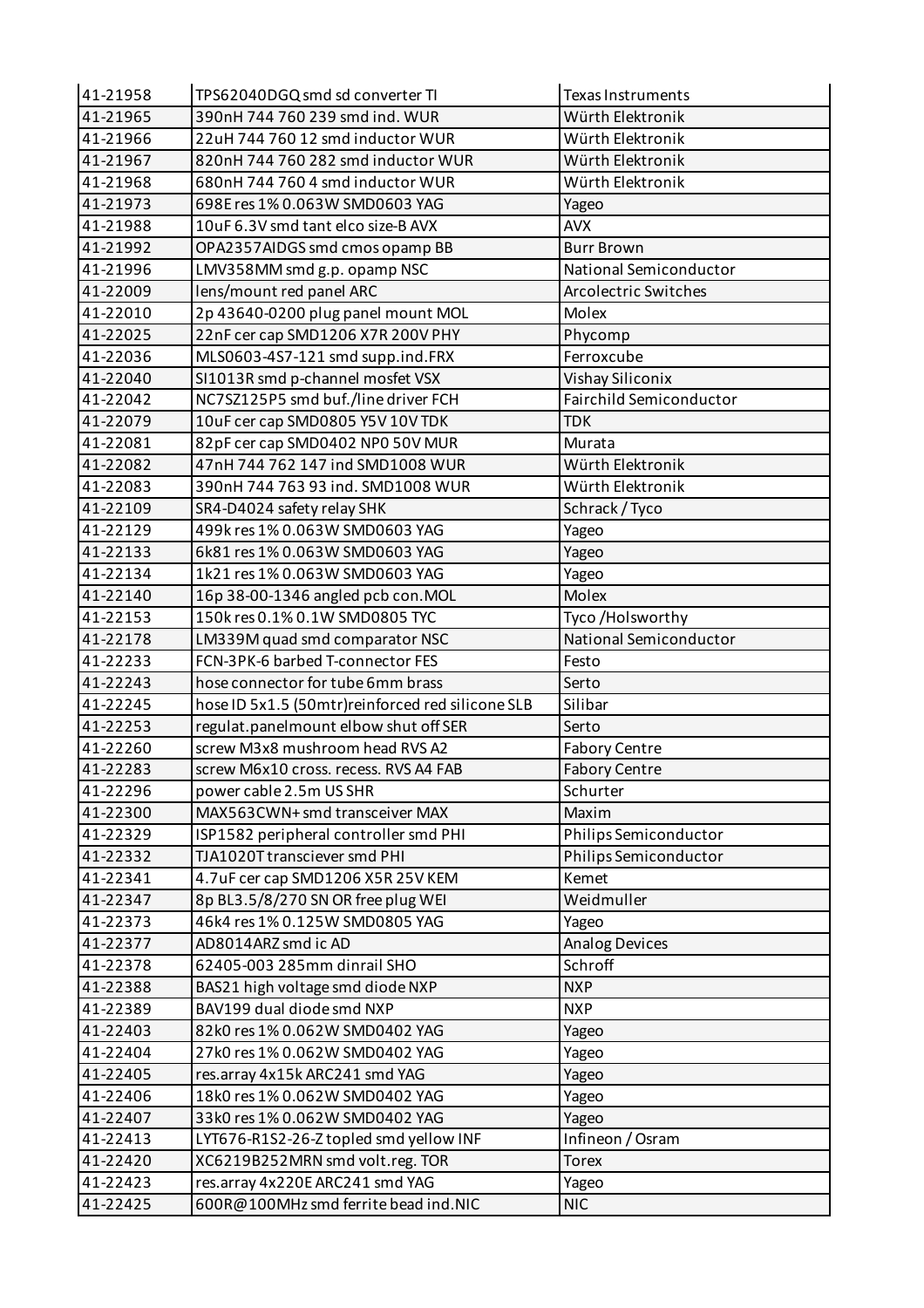| 41-22438 | 4p/4c pcb jack con. RJ10/RJ22 IMP           | Imperial                       |
|----------|---------------------------------------------|--------------------------------|
| 41-22442 | ZR431FTA 2.5V 2% smd shunt adj. reg. ZTX    | Zetex                          |
| 41-22447 | NC7SZ00M5X smd 1x nand gate FCH             | Fairchild                      |
| 41-22448 | XC6201P302MRN smd Id volt reg. TOR          | <b>Torex</b>                   |
| 41-22449 | XC6201P182MRN smd ld volt reg. TOR          | <b>Torex</b>                   |
| 41-22450 | MSPM-14-01 mini spacer single lock RIC      | Richco                         |
| 41-22453 | 2200uF 16V radial elco +/-20% st5 PAN       | Panasonic                      |
| 41-22455 | 10uF 16V tant elco smd size-A 10% AVX       | <b>AVX</b>                     |
| 41-22459 | 4.7pF cer cap SMD0402 50V +/-0.25pF NP0 PHY | Phycomp                        |
| 41-22463 | 12p SL3.5/12/90G conn. WEI                  | Weidmuller                     |
| 41-22464 | 4p LSF-SMT3.5/4/180 1.5 conn. WEI           | Weidmuller                     |
| 41-22466 | 8p SL3.5/8/90G conn. WEI                    | Weidmuller                     |
| 41-22469 | 1p crimp contact 0.08 to 0.21mm2 JST        | <b>JST</b>                     |
| 41-22485 | yellow emergency stop label EAO             | EAO                            |
| 41-22497 | 4.7uH 744 764 904 smd inductor WUR          | Würth Elektronik               |
| 41-22499 | 470nH 744 790 32 smd ind WUR                | Würth Elektronik               |
| 41-22515 | 110E res 1% 0.062W SMD0402 YAG              | Yageo                          |
| 41-22518 | 75E0 res 1% 0.062W SMD0402 YAG              | Yageo                          |
| 41-22528 | 2.2nF B37931 cap SMD0603 X7R 50V 10% EPC    | Epcos                          |
| 41-22544 | 976k res 0.1% 0.1W SMD0805 WW               | Welwyn                         |
| 41-22556 | OP2177ARZ smd AD                            | <b>Analog Devices</b>          |
| 41-22557 | INA2133UAE4 smd BB (ALLOCATIE ARTIKEL)      | Burr Brown / TI                |
| 41-22559 | ADG604YRUZ smd AD                           | Analog Devices                 |
| 41-22565 | CMP402GSZ smd AD                            | <b>Analog Devices</b>          |
| 41-22568 | LE33CD smd Ido voltage regulator ST         | <b>ST Microelectronics</b>     |
| 41-22570 | LM337D2TG adj.smd volt.regulator ON         | ON Semiconductor               |
| 41-22578 | potmeter 1k smd TSM4YJ VSF                  | Vishay Sfernice                |
| 41-22579 | potmeter 500k smd TSM4YJ VSF                | Vishay Sfernice                |
| 41-22758 | SN74HCT244PW smd TI                         | Texas Instruments              |
| 41-22774 | 2x8p 43045-1612 micro-fit conn. MOL         | <b>Molex</b>                   |
| 41-22783 | 10p PHR-10 socket housing JST               | <b>JST</b>                     |
| 41-22788 | 3k65 res 0.1% 0.06W SMD0603 WW              | Welwyn                         |
| 41-22789 | 86E6 res 0.1% 0.06W SMD0603 WW              | Welwyn                         |
| 41-22791 | 4k22 res 0.1% 0.06W SMD0603 WW              | Welwyn                         |
| 41-22794 | 26k1 res 1% 0.063W SMD0603 YAG              | Yageo                          |
| 41-22796 | 30M0 res 5% 0.125W SMD0805 PHY              | Yageo                          |
| 41-22797 | 14k0 res 1% 0.063W SMD0603 YAG              | Yageo                          |
| 41-22810 | 15p male sub-D conn. str. HRT               | Harting                        |
| 41-22814 | pan screw M2.5x8 ST.Zn ISO 7045 MC          | Multicomp                      |
| 41-22815 | insulating kit case style TO-220 MC         | Unbranded                      |
| 41-22816 | 12E0 res 5% 7W wirewound WW                 | Welwyn                         |
| 41-22817 | 68E0 res 5% 7W wirewound WW                 | Welwyn                         |
| 41-22828 | IR05H40CSP Schottky diode smd 40VIR         | <b>International Recitfier</b> |
| 41-22848 | SMCJ33CA tvs diode smd FCH                  | Fairchild                      |
| 41-22853 | 11.0592MHz crystal smd MA-406 EPS           | Epson                          |
| 41-22856 | L78M05ACDT+5V smd volt.regulator ON         | ST Microelectronics            |
| 41-22893 | TNY266GN smd off-line switcher PNT          | Power Integrations             |
| 41-22895 | 33uH 2.3A smd inductor WUR                  | Wurth                          |
| 41-22900 | BLM21BB201SN1 suppr. SMD0805 MUR            | Murata                         |
| 41-22902 | potmeter 500E smd 3314J BRN                 | <b>Bourns</b>                  |
| 41-22906 | 10uH 744 551 0 smd inductor WUR             | Würth Elektronik               |
| 41-22924 | res.array 4x15k CAT16 smd BRN               | <b>Bourns</b>                  |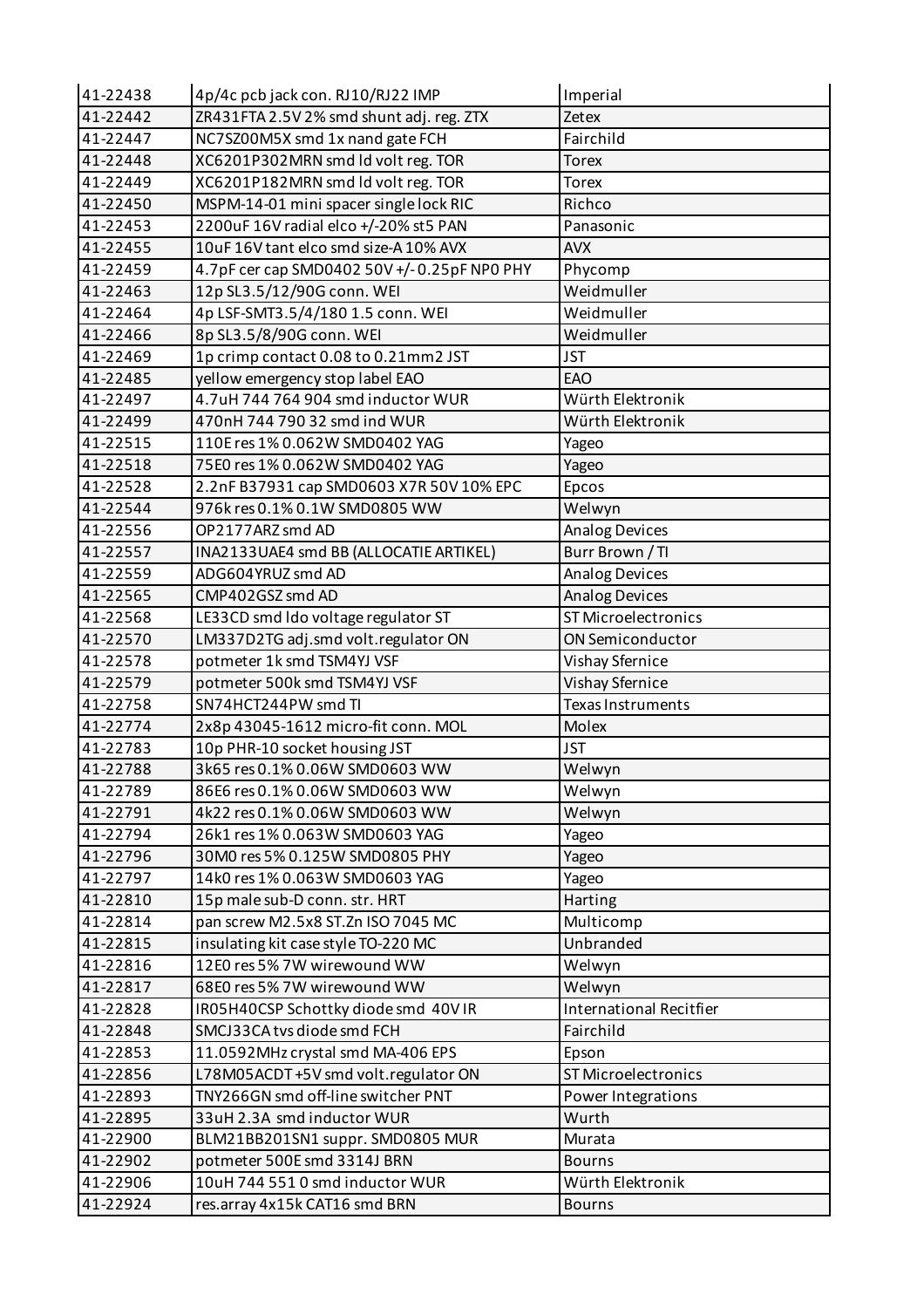| 41-22934 | 70p 1mm smd 2row fem. hdr. SMT         | Samtec                   |
|----------|----------------------------------------|--------------------------|
| 41-22954 | QS-1/4-6 male connector 153003 FES     | Festo BV                 |
| 41-22993 | potmeter 10k 25T 3296P BRN             | <b>Bourns</b>            |
| 41-23045 | 2p 90120-0762 breakheader MOL          | Molex                    |
| 41-23047 | KA-3022SGC-4.5SF led green smd KNB     | Kingbright               |
| 41-23050 | 32p SIL ic socket D01-9973242 HRW      | Harwin                   |
| 41-23061 | 10uF cer cap SMD1210 X5R 10V MUR       | Murata                   |
| 41-23062 | 100uF 10V smd tant elco size-D AVX     | <b>AVX</b>               |
| 41-23070 | SN74LVC4245ADBR smd translator TI      | <b>Texas Instruments</b> |
| 41-23071 | AD5551BRZ smd 1x output DAC AD         | <b>Analog Devices</b>    |
| 41-23073 | PC355NTJ000F smd optocoupler SHA       | Sharp                    |
| 41-23078 | ADG609BRUZ smd analog multipl.AD       | <b>Analog Devices</b>    |
| 41-23080 | IDTQS3861PAG smd 10-b.bus switch IDT   | IDT                      |
| 41-23085 | AD8529ARZ smd dual opamp AD            | Analog Devices           |
| 41-23119 | MBR0530T1G smd schottky diode ON       | ON Semiconductor         |
| 41-23161 | parralel key 2x2x8 high type steel     | <b>Fabory Centre</b>     |
| 41-23162 | parralel key 2x2x20 high type steel    | <b>Fabory Centre</b>     |
| 41-23181 | retaining ring for shaft 8mm steel     | <b>Fabory Centre</b>     |
| 41-23199 | 294k res 1% 0.063W SMD0603 MC          | Multicomp                |
| 41-23233 | ADG419DY smd analog switch spdt AD     | <b>Analog Devices</b>    |
| 41-23240 | 10uF cer cap SMD2220 X7R 50V 20% TDK   | <b>TDK</b>               |
| 41-23242 | 220uF 35V radial elco EEUFC PAN        | Panasonic                |
| 41-23244 | 22uF cer cap SMD2220 X7R 50V TDK       | <b>TDK</b>               |
| 41-23248 | 4k12 res 0.1% 0.06W SMD0603 TYC        | Tyco / Holsworthy        |
| 41-23255 | LTC3704EMS smd inv.dc/dc conv. LT      | Linear Technology        |
| 41-23256 | LT3431IFE smd s.d. volt. regulator LT  | Linear Technology        |
| 41-23258 | MBRB1060 smd schottky diode VIS        | Vishay                   |
| 41-23261 | washer M12 DIN125-A RVS                | <b>Fabory Centre</b>     |
| 41-23264 | washer 8mm shaft spring retaining RVS  | <b>Fabory Centre</b>     |
| 41-23266 | screw M10x25 hexagon sock RVS A2       | <b>Fabory Centre</b>     |
| 41-23267 | screw M12x40 hexagon socket RVS A2     | <b>Fabory Centre</b>     |
| 41-23269 | screw M4x10 hexagon socket RVS A2      | <b>Fabory Centre</b>     |
| 41-23271 | screw M6x25 hexagon socket RVS A2      | <b>Fabory Centre</b>     |
| 41-23272 | screw M8x12 hexagon socket RVS A2      | <b>Fabory Centre</b>     |
| 41-23274 | screw M8x25 hexagon socket RVS A2      | <b>Fabory Centre</b>     |
| 41-23275 | set screw M3x3 hexagon socket RVS A2   | <b>Fabory Centre</b>     |
| 41-23278 | parallel pin M3x16 steel               | <b>Fabory Centre</b>     |
| 41-23282 | 1k00 res 0.1% 0.25W YR1B1K0CC TYC      | Tyco                     |
| 41-23341 | 10uF 50V smd tant elco size-E AVX      | <b>AVX</b>               |
| 41-23350 | 74LVXC4245WM smd volt.interface FCH    | Fairchild                |
| 41-23352 | 74HC1G14GW smd schmitt trig. PHI       | Philips Semiconductor    |
| 41-23360 | DG419DY smd analog switch spdt VSL     | Vishay Siliconix         |
| 41-23363 | washer 19mm shaft spring retaining RVS | <b>Fabory Centre</b>     |
| 41-23373 | wire 9x0.1qmm screened PPW             | Pro Power                |
| 41-23413 | 5p 39-01-4050 minifit jr MOL           | Molex                    |
| 41-23418 | 8p SL5.08/8/90B pcb plug WEI           | Weidmuller               |
| 41-23433 | XC3S2000-4FGG456I smd syst.gate XIL    | Xilinx                   |
| 41-23459 | 330pF cer cap SMD0805 100V NP0 AVX     | <b>AVX</b>               |
| 41-23466 | 4.7uH inductor SMD1210 MUR             | Murata                   |
| 41-23470 | SN74HC14D smd hex schmit.trig.TI       | Texas Instruments        |
| 41-23481 | tower lamp 24-30V AA VEZA010 MC        | Multicomp                |
| 41-23501 | fuseholder smd OMH 125 SHR             | Schurter                 |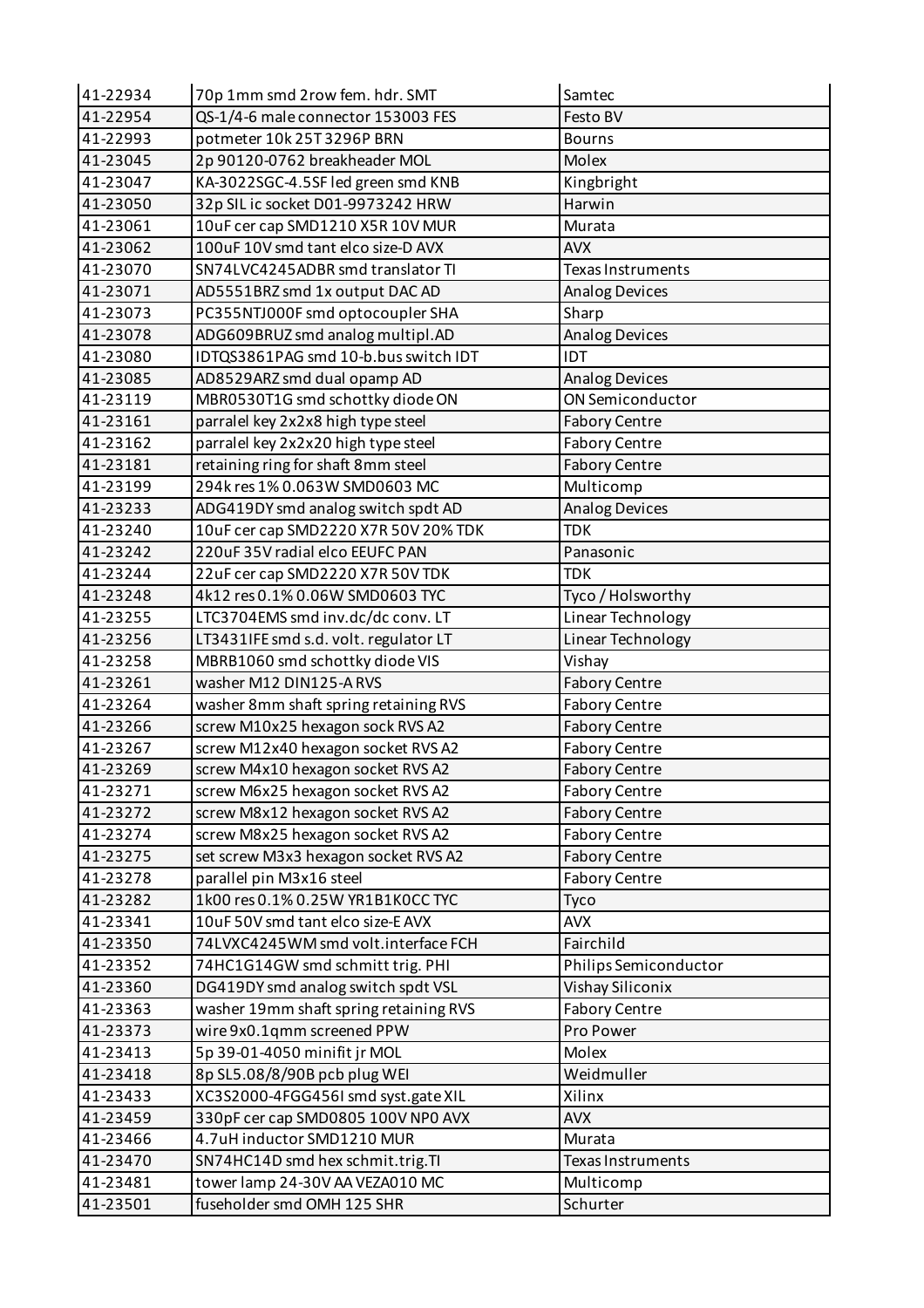| 41-23504 | 120E3A742792023 ferrite bead smd WUR         | Würth Elektronik             |
|----------|----------------------------------------------|------------------------------|
| 41-23527 | 10uH B82477 smd shielded inductor EPC        | Epcos                        |
| 41-23538 | insert M6 brass type d                       | <b>Fabory Centre</b>         |
| 41-23556 | 0E10 res 1% 0.25W SMD1206 WW                 | Welwyn                       |
| 41-23563 | bearing SKF 635=R 5 MC                       | Multicomp                    |
| 41-23625 | 50WQ06FNPBF smd schottky diode IR            | <b>Internation Rectifier</b> |
| 41-23626 | 10nH smd inductor SMD0603-A EPC              | Epcos                        |
| 41-23627 | 22nH smd inductor SMD0603-A EPC              | Epcos                        |
| 41-23630 | 0E10 res 1% 0.063W SMD0603 YAG               | Yageo                        |
| 41-23637 | P82B96TD dual smd bus buffer PHI             | NPX / Philips Semiconductor  |
| 41-23644 | 33nH smd inductor LQW18A ser.MUR             | Murata                       |
| 41-23647 | 220uF 16V smd tant elco size-E EPC           | Epcos                        |
| 41-23706 | B3FS-1002P smd tact switch OMR               | Omron                        |
| 41-23725 | 74LCX16245TTR smd 16bit transc.ST            | <b>ST Microelectronics</b>   |
| 41-23738 | 5p STLZ950/5G-5.08-V green PMC               | Phoenix Mecano Comp.         |
| 41-23753 | LM2673S-ADJ smd s.d.switch NSC               | National Semiconductor       |
| 41-23754 | LM2731YMF smd boost converter NSC            | National Semiconductor       |
| 41-23768 | hose clamp-ABA 10-12mm steel elpz ABA        | <b>Fabory Centre</b>         |
| 41-23771 | 47E res 1% 0.25W SMD1206 YAG                 | Yageo                        |
| 41-23772 | 8E2 res 1% 0.25W SMD1206 PHY                 | PHYCOMP                      |
| 41-23773 | 14K3 res 1% 0.125W SMD0805 YAG               | Yageo                        |
| 41-23774 | 220nF B37941 SMD0805 X7R 50V KEM             | <b>KEMET</b>                 |
| 41-23777 | 330uF 6.3V smd tant elco size-E AVX          | <b>AVX</b>                   |
| 41-23781 | led 3mm green low current KNB                | Kingbright                   |
| 41-23783 | sim card conn. 00-9162-006-206-175 AVX       | <b>AVX</b>                   |
| 41-23792 | PDTC114YT npn transistor smd PHI             | Philips Semiconductor        |
| 41-23812 | BAS16 high speed smd diode FCH               | Fairchild                    |
| 41-23818 | 2.2uH 7447785002 smd inductor WUR            | Würth Elektronik             |
| 41-23819 | 4.7uH 744 778 5004 smd inductor WUR          | Würth Elektronik             |
| 41-23823 | 2x50p 61082-102400LF socket 0.8mm smd FCI    | <b>FCI</b>                   |
| 41-23827 | 40k2 res 1% 0.1W SMD0603 YAG                 | Yageo                        |
| 41-23839 | 50p 55365-0011 CompactFlash Card Ejector MOL | Molex                        |
| 41-23844 | M25P05-AVMN6P smd ser.flash mem. ST          | ST Microelectronics          |
| 41-23849 | B160 schottky diode smd BRN                  | <b>Bourns</b>                |
| 41-23853 | 150E res 1% 0.062W SMD0402 YAG               | Yageo                        |
| 41-23861 | 2p jack plug straight 35x1.3x9.5mm FRI       | Friwo                        |
| 41-23862 | MPP6 power supply 550mA 9V FRI               | Friwo                        |
| 41-23868 | 100uH 820mA ELC09D101F TH coil PAN           | Panasonic                    |
| 41-23873 | 10P SL1-025-10Z STR BRK HDR 2.54 FIS         | Fischer Elektronik           |
| 41-23874 | 1p testpin 20-313137 RED VER (100pak)        | Vero                         |
| 41-23913 | cable marker 5 2.0-3.5mm TYC                 | Tyco                         |
| 41-23916 | cable marker 8 2.0-3.5mm TYC                 | Tyco                         |
| 41-23922 | washer M4 springlock RVS A2 FAB              | <b>Fabory Centre</b>         |
| 41-23924 | mudwing repair washer M4x20 RVS A2 FAB       | <b>Fabory Centre</b>         |
| 41-23932 | 4p BLZ5.08/180F SN OR WEI                    | Weidmuller                   |
| 41-23933 | 5p BLZ5.08/180F SN OR WEI                    | Weidmuller                   |
| 41-23961 | spacer M4x8x7 int/ext nickel brass HRW       | Harwin                       |
| 41-24007 | MMBZ5V6ALT1 SMD Dual Zenerdiode ON           | On semiconductor             |
| 41-24011 | FDS4435 P-mosfet FCH                         | Fairchild                    |
| 41-24018 | 22uF 35V SMD Size-D EEEFC1V220P PAN          | Panasonic                    |
| 41-24022 | 10p 100V 5% 06031A100JAT2A SMD0603 AVX       | <b>AVX</b>                   |
| 41-24027 | 10P header 87831-1020 MOL                    | Molex                        |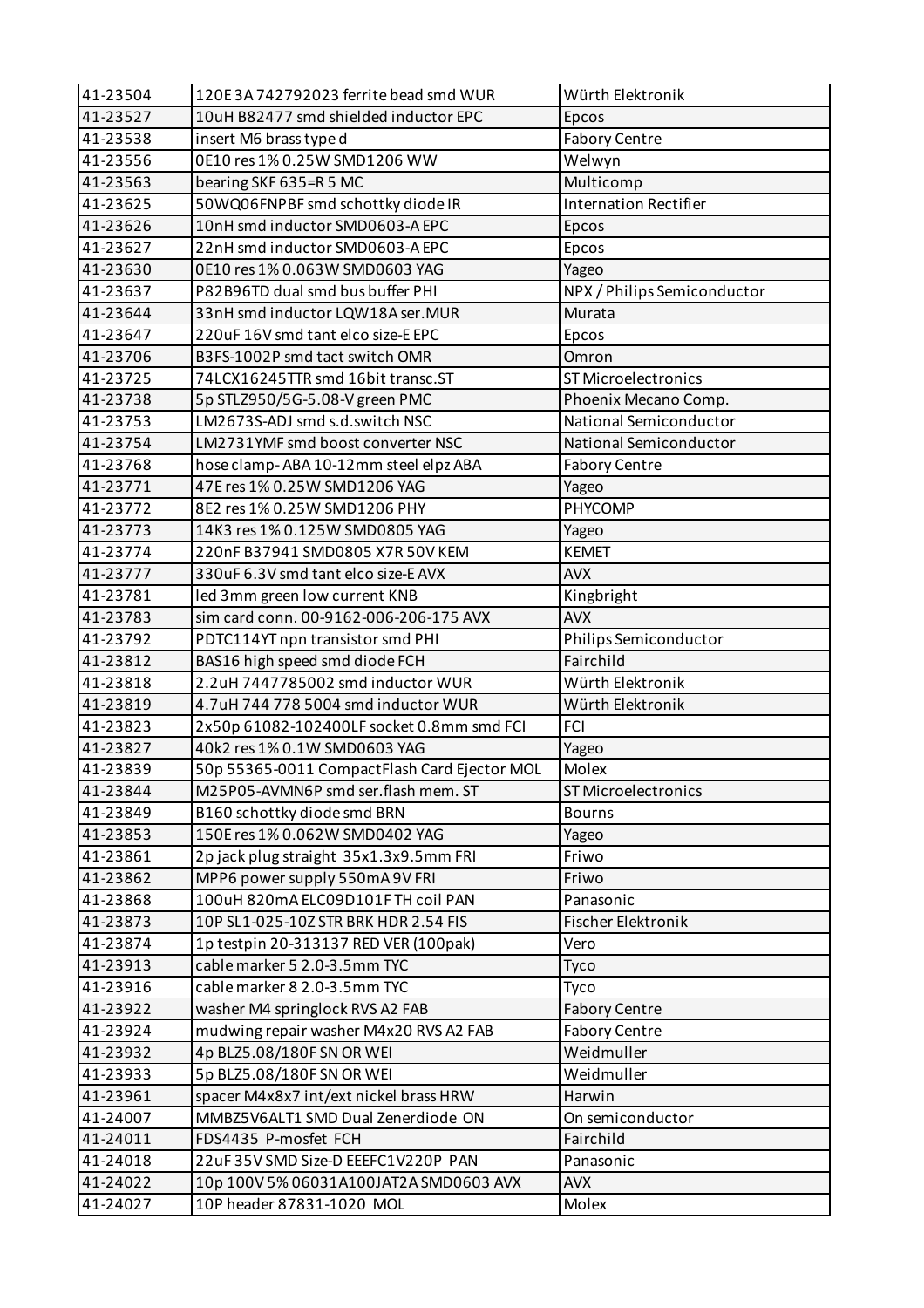| 41-24087             | AT43USB355 USB microcontr smd ATM                                    | Atmel                               |
|----------------------|----------------------------------------------------------------------|-------------------------------------|
| 41-24093             | 62K0 res 1% 0.125W SMD0805 YAG                                       | Yageo                               |
| 41-24202             | MICRF505YML, RF transc. 868MHz, 915MHz MIC                           | Micrel                              |
| 41-24204             | 0603CS-8N7XJB, 0603, 8n7 coil COI                                    | Coilcraft                           |
| 41-24229             | 150nF cap SMD0805 50V X7R VIS                                        | Vishay                              |
| 41-24230             | 4.7uF cer cap SMD0805 16V X5R KEM                                    | Kemet                               |
| 41-24231             | 8.2pF cer cap SMD0805 COG AVX                                        | <b>AVX</b>                          |
| 41-24234             | GSX-333/112NF SM Crystal 9pF                                         | Golledge                            |
| 41-24283             | 12E res W21 12 5% 3W fusible WW                                      | Welwyn / TT                         |
| 41-24285             | 10uH /150mA 74476410 smd inductor WUR                                | Würth Elektronik                    |
| 41-24300             | 680nF cer cap 400V MKT st27.5 VIS                                    | Vishay                              |
| 41-24310             | 47uF 25V tant elco smd size-D AVX                                    | <b>AVX</b>                          |
| 41-24317             | 6p dipswitch smd A6H-6101 / 6102 OMR                                 | <b>OMRON</b>                        |
| 41-24319             | SFH615A-3X006 optocoupler VIS                                        | Vishay                              |
| 41-24331             | TSKS5400S-ASZ infrared diode VIS                                     | <b>Vishay Semiconductors</b>        |
| 41-24332             | 3p S3B-ZR-SM2-TF shrouded header smd JST                             | <b>JST</b>                          |
| 41-24333             | Photodetector holder                                                 | Etna                                |
| 41-24439             | FQA47P06 p-chan mosfet FCH                                           | Fairchild                           |
| 41-24440             | 226k res 1% 0.125W SMD0805 YAG                                       | Yageo                               |
| 41-24443             | nickel plated nut 1/2" npt NPT                                       | <b>NPT</b>                          |
| 41-24517             | 500mA fuse+omniblock 154 serie Slow smd LTF                          | LittelFuse                          |
| 41-24531             | 1uF cer cap 16V SMD0603 Y5V PHY                                      | Phycomp                             |
| 41-24538             | BCX55-16 npn-transistor smd PHI                                      | Philips Semiconductor               |
| 41-24556             | 48.0MHz VX3MH 3.3V 50ppm smd JAU                                     | Jauch                               |
| 41-24636             | 1uF cer cap SMD0402 6,3V X5R MUR                                     | Murata                              |
| 41-24664             | 1p wire end terminal 4mm2 grey MC                                    | Telemecanique                       |
| 41-24673             | 26Mhz NX2520SA smd crystal oscilator NDK                             | <b>NDK</b>                          |
|                      |                                                                      |                                     |
| 41-24679             | 10nF cer cap SMD0402 NP0 16V PHY                                     | Phycomp                             |
| 41-24716             | BYG10M fast rec. diode smd TEM                                       | Temic                               |
| 41-24719             | 2x5p 632-92-05GB00 smd Header PRX                                    | Pinrex Enterprice                   |
| 41-24722             | MAX809R EUR-T smd DAL                                                | Maxim                               |
| 41-24725             | 6E8 res 1% 1W SMD2512 PRC221 PHY                                     | Phycomp                             |
| 41-24726             | 10E res 1% 1W SMD2512 PRC221 PHY                                     | Phycomp                             |
| 41-24727             | SN74HC373PWE4 smd wide TI                                            | Texas Instruments                   |
| 41-24729             | XC6204B332MRN smd ld volt reg. 3.3V TOR                              | <b>Torex</b>                        |
| 41-24741             | HSMF-A201 bi.red/green smd AVG                                       | Avago Technologies                  |
| 41-24753             | 560E res 1% 0.062W SMD0402 YAG                                       | Yageo                               |
| 41-24792             | AT93C46A-10SI-2.7 smd eprom ATM obsolete                             | Atmel                               |
| 41-24804             | Butt splice crimpterminal 22-16AWG TYC                               | Tyco                                |
| 41-24816             | cover plug d=17.5 168 serie black SKI                                | Skiffy                              |
| 41-24820             | cover plug d=9.5 168 serie black SKI                                 | Skiffy                              |
| 41-24828             | 1p wire end term. 1.0qmm yellow MC                                   | Multicomp                           |
| 41-24842             | 220nF cer cap SMD0402 10V X5R MUR                                    | Murata                              |
| 41-24843             | AD780BRZ high prec ref. smd AD                                       | ANALOG DEVICES                      |
| 41-24879             | OPA627BM opamp BB                                                    | <b>Burr Brown</b>                   |
| 41-24884             | 22K0 res 5% 0.063W SMD0402 PHY                                       | Philips                             |
| 41-24900             | 74HCT4066N Quad Bilateral Switch NXP                                 | <b>NXP</b>                          |
| 41-24907             | SFH5140F photo detector OSR                                          | Osram                               |
| 41-24908             | TPS73101DBVTG4 NMOS, 150mA Low Dropout Reg                           | Texas Instruments                   |
| 41-24927             | 33uH 3631B330LL smd tor.ind. TYC                                     | <b>Tyco Electronics</b>             |
| 41-24948<br>41-25007 | LM2576S-5.0TR SMD regulator NSC<br>5p 5004032 AKZ300/5-5.08-grau PMC | National Semiconductor<br>PTR (PMC) |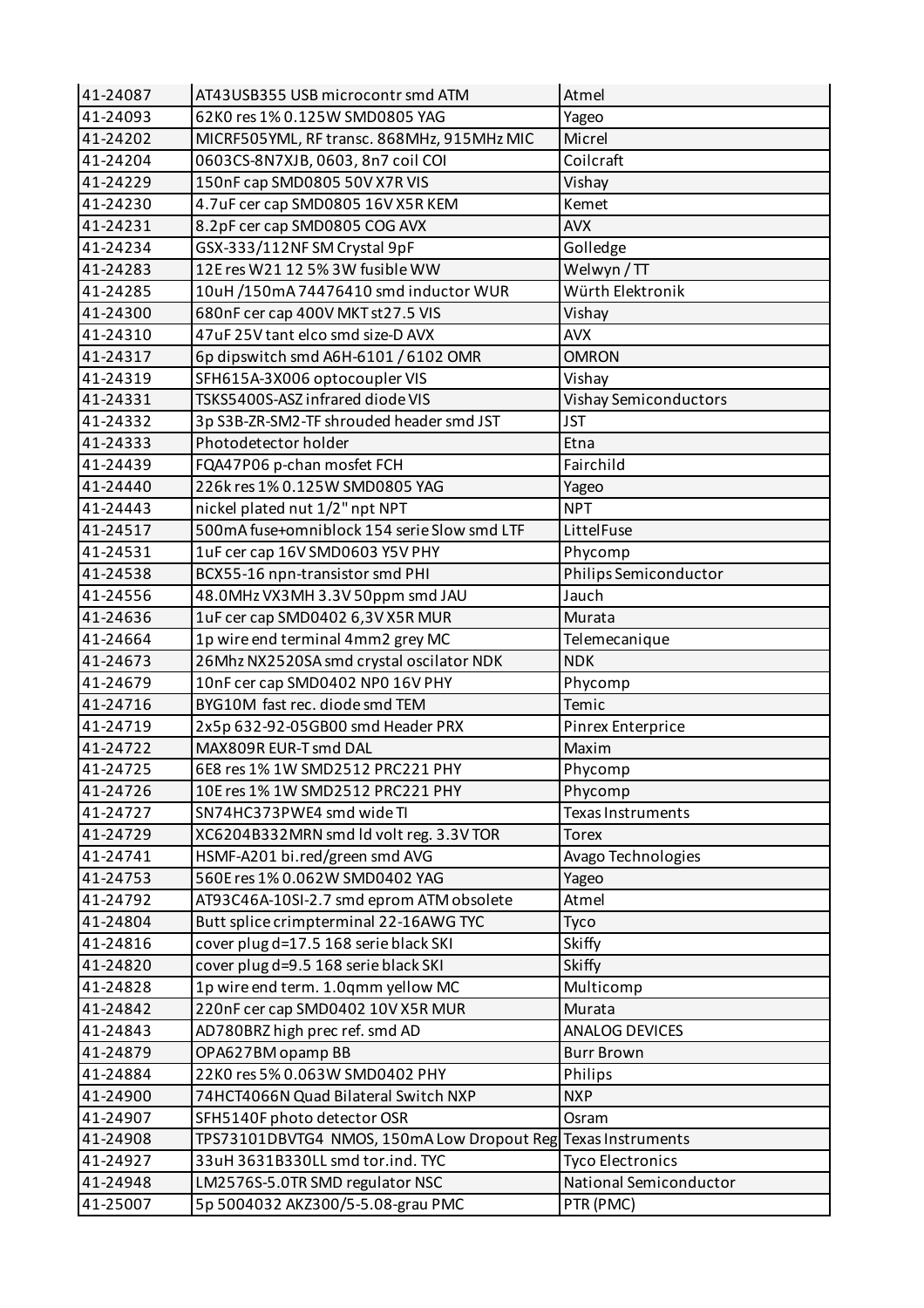| 41-25011 | 20M0 res 5% 0.25W SMD1206 CCP                   | Cal-Chip                          |
|----------|-------------------------------------------------|-----------------------------------|
| 41-25013 | L78M12CDT+12V smd volt.regulator ST             | <b>ST Microelectronics</b>        |
| 41-25014 | LM4040AIM3-4.1 voltage ref. smd NSC             | National Semiconductor            |
| 41-25031 | 7p DIN Male Cable con. C091A APH                | Amphenol                          |
| 41-25033 | 8p Male Cable con. C091A APH                    | Amphenol                          |
| 41-25060 | LM2676S-12 smd regulator NSC                    | National Semiconductor            |
| 41-25111 | IRF520 n-channel enchance. IR                   | <b>International Rectifier</b>    |
| 41-25136 | relay 12V JQX-105F-1/012DT-1HSTF HFA            | <b>HONGFA</b>                     |
| 41-25137 | relay 12V JQX-115F/012-2Z4BF HFA                | <b>HONGFA</b>                     |
| 41-25142 | 1p Vertical Faston 6.3x0.8 1287-STKEY           | Keystone                          |
| 41-25144 | 20A fuse fast automotive 257 serie LTF          | Littlefuse                        |
| 41-25145 | 3A fuse fast automotive 257 serie LTF           | Littlefuse                        |
| 41-25146 | 1p PCB Blade Fuse Clip Holder 3522 KEY          | Keystone                          |
| 41-25147 | wire 8x0.14qmm Unitronic LiYY LAP               | <b>LAPP</b>                       |
| 41-25148 | wire 7x0.5qmm Unitronic LiYY LAP                | <b>LAPP</b>                       |
| 41-25192 | 74HC74PW Dual D-type flip-flop smd NXP          | <b>NXP</b>                        |
| 41-25200 | 1p SPH-004T-P0.5S wire contact 32-28AWG JST     | <b>JST</b>                        |
| 41-25214 | 28p AR28HGL socket dil prec 7,62mm. ASS         | Assmann                           |
| 41-25226 | D2W202F relay solid state 2A 240VAC CRY         | Crydom                            |
| 41-25248 | 100uF 10V SMD Size-E EEEFC1A101P PAN            | Panasonic                         |
| 41-25256 | 750mA polyswitch MINISMDC075F-2 TYC             | Tyco electronics                  |
| 41-25291 | wire 10x0.14qmm Unitronic LiYY LAP              | <b>LAPP</b>                       |
| 41-25299 | 22k0 NTC-Thermistor smd 0603 MUR                | Murata                            |
| 41-25309 | led orange HSML-C150 smd AVG                    | Avago Technologies                |
| 41-25317 | 14p 690157001472 male u-match cablecon. WUR     | Wurth                             |
| 41-25325 | 68nF cer cap SMD0402 X7R MUR                    | Murata                            |
| 41-25326 | 560pF cer cap SMD0402 COG TAI                   | Taiyo Yuden                       |
| 41-25329 | 33nf cer cap SMD0402 10V X7R AVX                | <b>AVX</b>                        |
| 41-25353 | BLM15AG700SN1 ferrite bead SMD MUR              | Murata                            |
| 41-25365 | 390K res 1% 0.062W SMD0402 YAG                  | Yageo                             |
| 41-25367 | 470K res 1% 0.062W SMD0402 YAG                  | Yageo                             |
| 41-25369 | 8K06 res 1% 0.062W SMD0402 YAG                  |                                   |
| 41-25371 | 200K res 0.1% 0.062W SMD0402 YAG                | Yageo<br>Yageo                    |
| 41-25373 | 8E25 res 1% 0.062W SMD0402 YAG                  | Yageo                             |
| 41-25378 | 18K2 res 1% 0.062W SMD0402 YAG                  | Yageo                             |
| 41-25380 | 95k3 res 1% 0.062W SMD0402 YAG                  |                                   |
| 41-25437 | SN74AHC125PW smd TI                             | Yageo<br><b>Texas Instruments</b> |
| 41-25485 | OPA2227UA smd low noise opamp BB                | <b>Texas Instruments</b>          |
| 41-25491 | LM319D dual comperator smd ST                   | ST microelectronics               |
| 41-25495 |                                                 | <b>AVX</b>                        |
|          | 1nF cer cap SMD1206 100V X7R AVX                |                                   |
| 41-25509 | 3p KLDVX-0202-A Vert. mount DC power jack KYC   | Kycon                             |
| 41-25510 | 36p 8280221-36-01 pin header 23.8mm INK         | Interkontakt                      |
| 41-25517 | 500mA fuse+omniblock 154 serie Fast smd LTF     | LittelFuse                        |
| 41-25518 | 10p 690367281076 smd WR-MM con. WUR             | Wurth                             |
| 41-25531 | 390uH 744 778 9139 smd Choke WUR                | Würth Elektronik                  |
| 41-25538 | 1p PCB pin 60874-1 TYC                          | Tyco                              |
| 41-25572 | 3p MKDSN1.5/3 conn. PHO                         | Phoenix contact                   |
| 41-25582 | 620k res 1% 0.125W SMD0805 YAG                  | Yageo                             |
| 41-25583 | 20p 1-1658526-3 fem str.relief Tyco             | <b>Tyco Electronics</b>           |
| 41-25588 | GBU8B bridge rectifier VIS                      | Vishay                            |
| 41-25594 | 22-16AWG wire marking sleeves white BPSPT-125-1 | <b>Brady</b>                      |
| 41-25596 | wire 8x0.25qmm Unitronic LiYY LAP               | LAPP                              |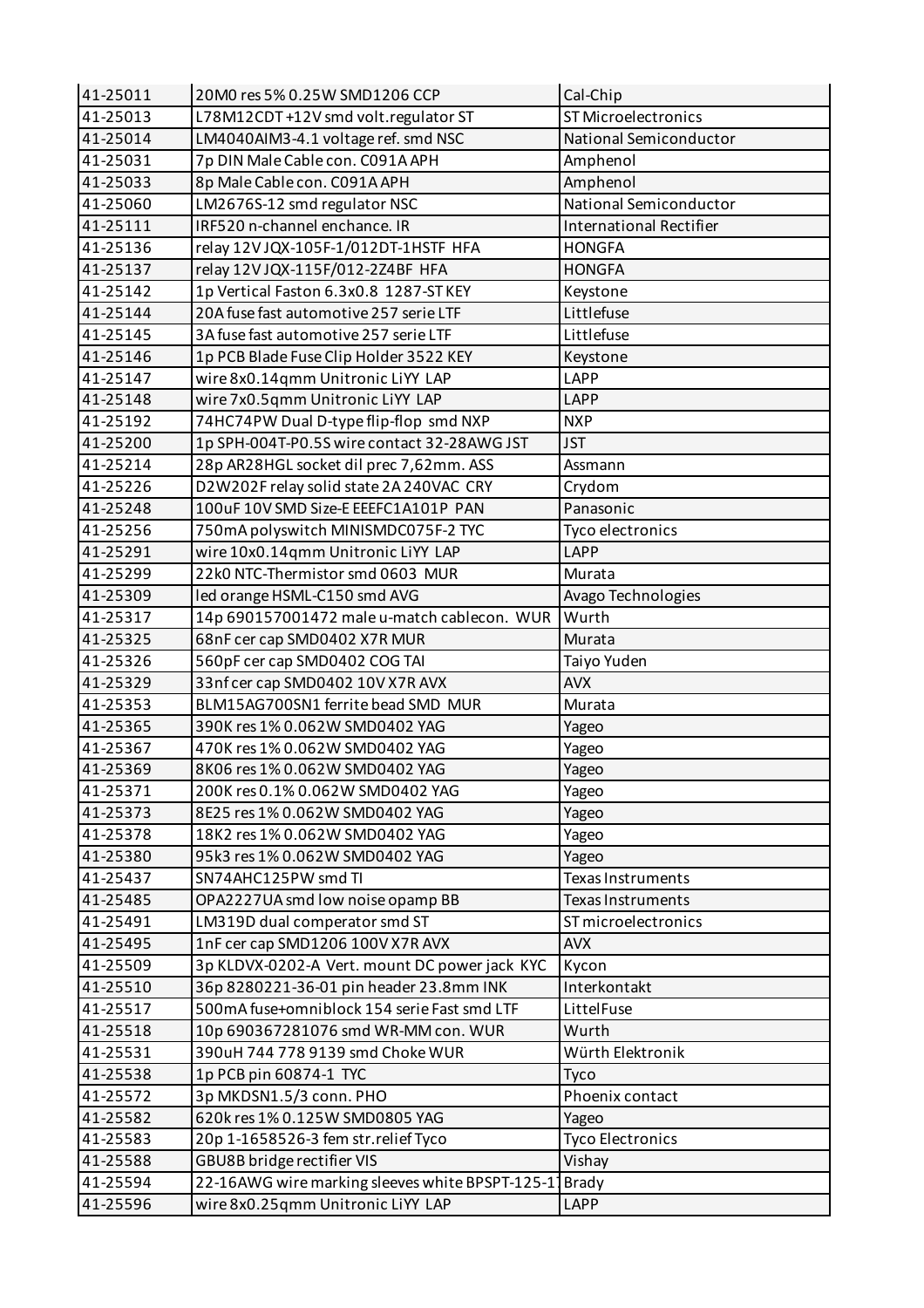| 41-25617 | quick guide WCM-Control ver. 5.0 FR                     | Rockwool/Grodan          |
|----------|---------------------------------------------------------|--------------------------|
| 41-25622 | blindstopper PE 18.3mm SKI                              | Skiffy                   |
| 41-25625 | press nail d4.1 PA6.6 9058 ONK                          | Onkenhout                |
| 41-25629 | TFDU4101-TT3 IrDA compl. trans. smd VIS                 | Vishay Semiconductor     |
| 41-25634 | 15nF cer cap SMD0805 X7R 50V PHY                        | Phycomp                  |
| 41-25638 | wire 1x 0.5mm2 orange JOB                               | Jobarco                  |
| 41-25639 | wire 2x1.5mm2 KVCC 2x1.5 GYJOB                          | Jobarco                  |
| 41-25640 | wire 2x0.75mm2 KVCC 2x0.75 GYJOB                        | Jobarco                  |
| 41-25641 | CPV10P-10-6A-IC-R-Y-6C+9D Sol. valve manif. 12P/2 Festo |                          |
| 41-25666 | SMAJ18A TVS 18V 400W diode smd VIS                      | Vishay Semiconductor     |
| 41-25684 | TS77V accurate current transf. TAE                      | Taehwatrans              |
| 41-25686 | LM3S1133-IQC50 Microcontroller smd LUY                  | Luminary                 |
| 41-25687 | LM3S300-IQN25 Microcontroller smd LUY                   | Luminary                 |
| 41-25691 | 48MHz SG8002CA prg.osc. smd EPS                         | <b>EPSON</b>             |
| 41-25696 | SN74AC04D(R) smd TI                                     | <b>Texas Instruments</b> |
| 41-25699 | 18pF cer cap SMD1206 COG 50V PHY                        | Phycomp                  |
| 41-25702 | 49E9 res 1% 0.25W SMD1206 YAG                           | Yageo                    |
| 41-25735 | RT314F05 8-1393239-5 PCB-Relay 5V 16A TYC               | <b>Tyco Electronics</b>  |
| 41-25745 | LM25576MH buck reg. 42V/3A smd NSC                      | National Semiconductor   |
| 41-25772 | TNY264GN smd off-line switcher PNT                      | Power Integrations       |
| 41-25773 | ADUM1401ARWZ smd 4ch dig. isol. IC AD                   | Analog Devices           |
| 41-25774 | ADUM1301ARWZ smd 3ch dig. isol. IC AD                   | <b>Analog Devices</b>    |
| 41-25821 | 4p con 1-1705949-1 angled RJ10 TYC                      | Tyco Electronics / AMP   |
| 41-25822 | BZG03-C120 zener diode smd VIS                          | Vishay                   |
| 41-25824 | LMV2011MF single opamp smd NSC                          | National Semiconductor   |
| 41-25827 | 8p straight RJ45 con MDP-88DS-0029 INK                  | Interkontakt             |
| 41-25828 | SFH6156-3TX001 optocoupler smd VIS                      | Infineon                 |
| 41-25829 | 422E res 0.1% 0.1W 10PPM SMD0805 VIK                    | Viking                   |
| 41-25832 | 820E res 0.1% 0.1W 10PPM SMD0805 VIK                    | Viking                   |
| 41-25833 | 8K66 res 0.1% 0.1W 10PPM SMD0805 VIK                    | Viking                   |
| 41-25838 | 2k40 res 0.1% 0.1W 10PPM SMD0805 VIK                    | Viking                   |
| 41-25839 | 33k0 res 0.1% 0.1W 10PPM SMD0805 VIK                    | Viking                   |
| 41-25840 | 36k0 res 0.1% 0.1W 10PPM SMD0805 VIK                    | Viking                   |
| 41-25842 | 47nf cer cap SMD1812 10% 630V AVX                       | <b>AVX</b>               |
| 41-25843 | 1PS70SB20 Schottky diode smd NXP                        | <b>NXP</b>               |
| 41-25846 | ZXMN2A01F smd N-mosfet ZTX                              | Zetex                    |
| 41-25867 | 10.000MHz crystal 12SMX-B smd KIT                       | Kitelco                  |
| 41-25868 | 4.7uF cer cap SMD0603 X5R 6V3 10% KEM                   | Kemet                    |
| 41-25881 | 30p 68713014522 WR-FPC smd con. WUR                     | Wurth                    |
| 41-25884 | 100uF 16V SE016 series st2 YAG                          | Yageo                    |
| 41-25893 | 4p 5787834-1 USB Straight TYPE B TYC                    | <b>Tyco Electronics</b>  |
| 41-25895 | 2x17p SQW-117-01-F-D-VS-A socket 2mm SMT                | Samtec                   |
| 41-25935 | 4M7 res 1% 0.062W SMD0402 YAG                           | Yageo                    |
| 41-25936 | 698K res 1% 0.062W SMD0402 YAG                          | Yageo                    |
| 41-25937 | 806K res 1% 0.062W SMD0402 YAG                          | Yageo                    |
| 41-25940 | 10k0 NTC-Thermistor smd 0402 MUR                        | Murata                   |
| 41-25949 | TPS78833DBV smd reg. 150mA3.3VTI                        | Texas Instruments        |
| 41-25958 | 12E0 res 0.1% 0.1W 10PPM SMD0805 VIK                    | Viking                   |
| 41-25963 | fuse 250mA smd 3216FF250-R BUS                          | Bussmann                 |
| 41-25979 | ZXCL330E5TA Low Dropout Volt. Reg. smd ZTX              | Zetex                    |
| 41-26001 | 39K0 res 1% 0.6W MBB0207 VIS                            | Vishay/Beyschlag         |
| 41-26002 | 390K res 1% 0.6W MBB0207 VIS                            | Vishay/Beyschlag         |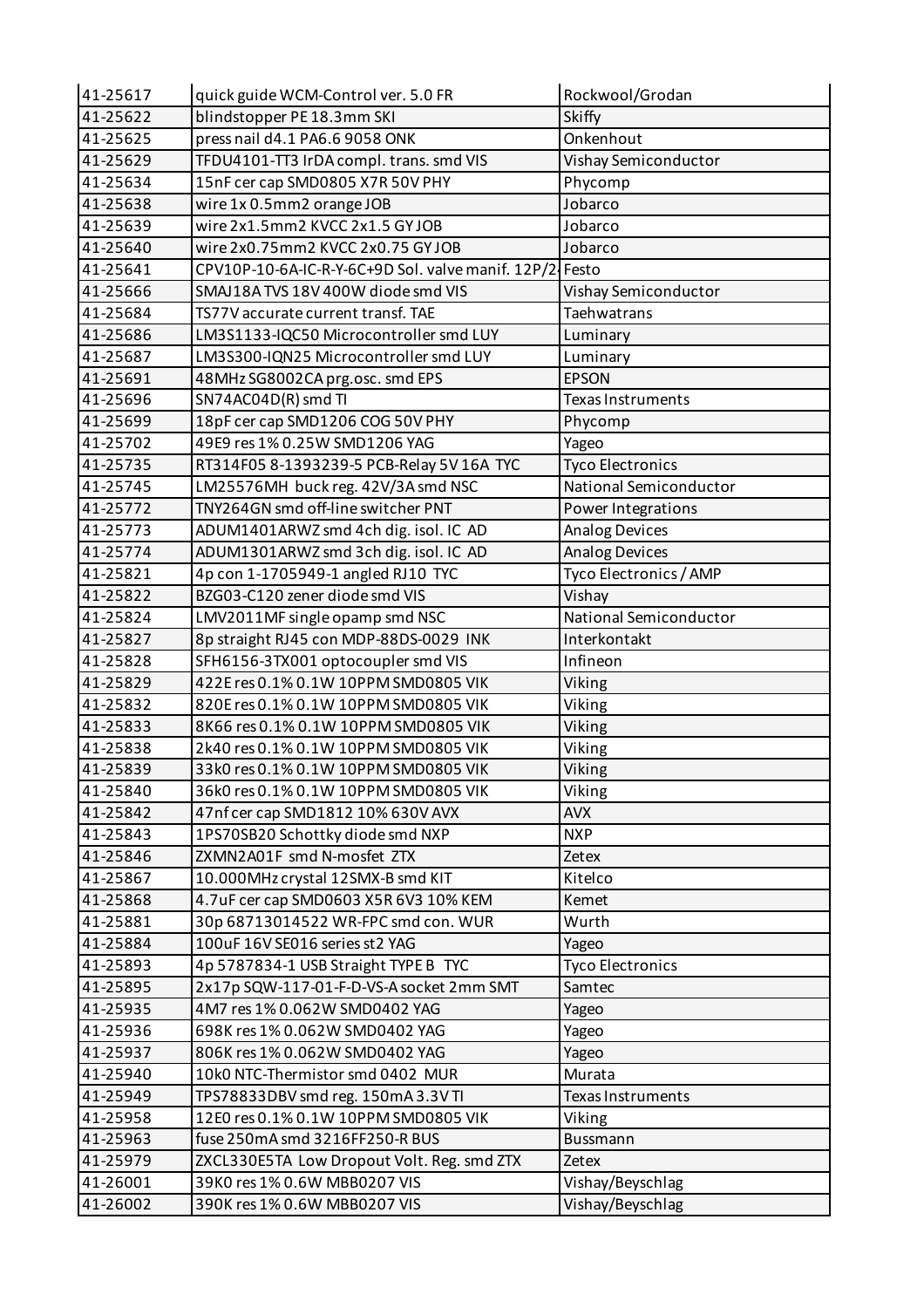| 41-26003 | 4K87 res 1% 0.6W MBB0207 VIS                          | Vishay/Beyschlag       |
|----------|-------------------------------------------------------|------------------------|
| 41-26004 | 374E res 1% 0.6W SMA020750 VIS                        | Vishay/Beyschlag       |
| 41-26015 | led HSMW-C191 smd White SMD0603 AVG                   | Avago Technologies     |
| 41-26024 | 2.2uF 400V elco radial 044 VIS                        | Vishay                 |
| 41-26025 | ATMEGA164PV-10MU 8-bit SMD Mcoctlr QFN-44 AT ATMEL    |                        |
| 41-26029 | 6p break header 2.54mm INK                            | Interkontakt           |
| 41-26031 | 16p rotary switch DRR3016 KNS                         | Knitter switch         |
| 41-26041 | Charging contact spring AAA No. 82 KEY                | Keystone               |
| 41-26043 | 36k5 res 1% 0.063W SMD0603 YAG                        | Yageo                  |
| 41-26044 | 2x5p BL12-762-10 break. bot. entr. female FIS         | Fischer Elektronik     |
| 41-26058 | 4p straight RJ11 con 42878-6362 MOL                   | Molex                  |
| 41-26059 | 8p straight RJ45 con 42878-8410 MOL                   | Molex                  |
| 41-26067 | 74LVC07AD 6x hex.inv.smd NXP                          | <b>NXP</b>             |
| 41-26114 | 10nF B81123 film cap Y1 st22.5 250V EPC               | Epcos                  |
| 41-26131 | 11E5 res 0.1% 0.06W 15PPM SMD0603 VIK                 | Viking                 |
| 41-26133 | 27k4 res 1% 0.125W SMD0805 YAG                        | Yageo                  |
| 41-26141 | 3p DC-con 2mm pcb KLDX-serie KYC                      | Kycon                  |
| 41-26144 | 10nF cer cap SMD1812 X7R 1kV PHY/AVX                  | Phycomp                |
| 41-26145 | 22k0 res 1% 0.25W smd MMA0204 BC                      | Vishay                 |
| 41-26169 | LT1025CS8 Cold junct comp smd LT                      | Linear Technology      |
| 41-26174 | 74600 pulse trafo 4mH MYR                             | Myrra                  |
| 41-26186 | LM4132AMF-4.1 smd NSC                                 | National Semiconductor |
| 41-26189 | 36p break header 2.54mm 8280204 INK                   | Interkontakt           |
| 41-26194 | 47k0 res 5% 1W SMD1218 YAG                            | Yageo                  |
| 41-26213 | 2x36p pinheader right angled 5.80mm INK               | Interkontakt           |
| 41-26215 | 10M0 res HVR25 5% high voltage VIS                    | Vishay                 |
| 41-26218 | 499k0 res 0,1% .25W 25PPM SMD1206 WEL                 | Welwyn                 |
| 41-26224 | 200mA Fuse SMD1206 MF-NSMF020 BRN                     | <b>Bourns</b>          |
| 41-26233 | 12MHz crystal osc. smd CIT                            | Citizen                |
| 41-26237 | TSOP36238TT photo diode IR rec. smd VIS               | Vishay                 |
| 41-26270 | 1k50 res 0.1% 0.06W 15PPM SMD0603 VIK                 | Viking                 |
| 41-26275 | 3p BLZF 5.08/3F SN SW Tens. Clamp WEI                 | Weidmuller             |
| 41-26279 | 4x8p RJ45 jack stacked E5908-57A132-L PUL             | Pulse                  |
| 41-26287 | Clamp OD 14-20mm SK20 PHO                             | Phoenix                |
| 41-26288 | Clipfix 35-5 PHO                                      | Phoenix                |
| 41-26299 | 5p break header 2.54mm INK                            | Interkontakt           |
| 41-26302 | Mounting Bracket H-137-000 BRN                        | <b>Bourns</b>          |
| 41-26305 | 100nF 2000VDC/700VAC cap MKP-10 st37.5 WIM            | Wima                   |
| 41-26307 | 8p 090075-0141 RJ45 moddular jack MOL                 | Molex                  |
| 41-26320 | MDLSP2-16M-01 spacer dual locking RIC                 | Richco                 |
| 41-26321 | MDLSP2-06M-01 spacer dual locking RIC                 | Richco                 |
|          |                                                       |                        |
| 41-26352 | screw M4x16 countersnk RVS A2 (41-31982)              | Fabory                 |
| 41-26353 | Nut M4 Combi with serrated lock ELVZ FAB              | Fabory                 |
| 41-26354 | THT-5-428-10 25.40 x 12.70 mm BRA                     | <b>BRADY</b>           |
| 41-26355 | 3p 03-09-1031 2.36mm Pin/Sock. Recept. Hous. MC Molex |                        |
| 41-26356 | 1p 02-09-1104 Crimp term. 14-20 AWG MOL               | Molex                  |
| 41-26383 | 20p 52030-2029 FFC/FPC con. 1.00mm pitch MOL          | Molex                  |
| 41-26397 | ZT3483LEEN RS485 transc. smd T&R ZYW                  | Zywyn                  |
| 41-26419 | SB190 cable crimp 19.1-9.5 TB                         | Thomas & Betts         |
| 41-26424 | dustfilter 80MM (Per 5 stuks)                         | Multicomp              |
| 41-26469 | 74611 pulse trafo 3.6mH MYR                           | Myrra                  |
| 41-26479 | SB 2402 USB 2.0 cable Type AM-BM INR                  | Intronics              |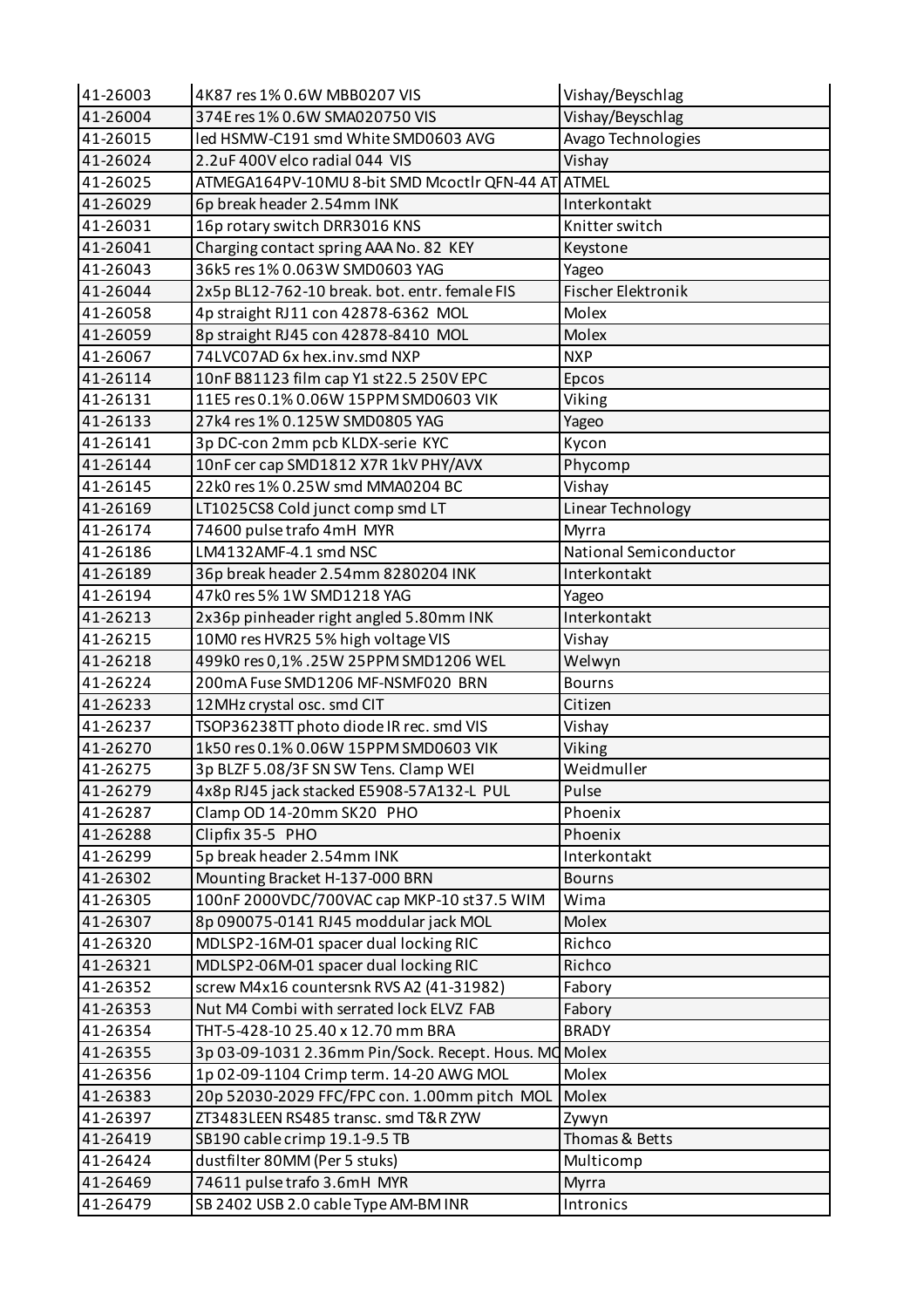| 41-26484 | SI4948BEY Dual p-channel smd mosfet VIS      | Vishay Siliconix          |
|----------|----------------------------------------------|---------------------------|
| 41-26515 | 470nF 300VAC X2 st22.5 ILL                   | Illinois capacitors       |
| 41-26517 | 1p faston tab pcb 6.3mm 63849-1 TYC          | Tyco                      |
| 41-26518 | 100E res 5% 2W High surge RCD                | <b>RCD</b>                |
| 41-26519 | relay T92S7A12-120 120V industrial TYC       | Tyco                      |
| 41-26520 | varistor V150LA10AP 150VAC LTF               | LittelFuse                |
| 41-26521 | wire 1x14AWG black A3079-2 (1=305m) ALW      | Alpha Wire                |
| 41-26522 | wire 1x16AWG orange A3077-3 (1=305m) ALW     | Alpha Wire                |
| 41-26523 | wire 1x16AWG blue A3077-6 (1=305m) ALW       | Alpha Wire                |
| 41-26524 | wire 2x16AWG black/red A5072C (1=305m) ALW   | Alpha Wire                |
| 41-26525 | 1p faston tab pcb 4.75x0.81mm 1024 Zierick   | Zierick                   |
| 41-26527 | 1p faston fem.blue 4.75x0.51 AMP             | AMP                       |
| 41-26545 | mudwing repair washer M5x20 RVS A4 FAB       | <b>Fabory Centre</b>      |
| 41-26555 | CT10-1519-G1 reed switch smd COT             | Coto                      |
| 41-26556 | CT10-2327-G1 reed switch smd COT             | Coto                      |
| 41-26559 | STPS5H100B Hi. Pwr. skty diode smd ST        | ST Microelectronics       |
| 41-26560 | STD10NF10T4 High power mosfet smd ST         | ST Microelectronics       |
| 41-26564 | 4.7nF cap st7.5 X1/Y2 250VAC MUR             | Murata                    |
| 41-26570 | STN3NF06L N-channel power mosfet smd ST      | ST Microelectronics       |
| 41-26574 | ES1A ultra fast smd diode FCH                | Fairchild                 |
| 41-26587 | sticker PESC-H-EC PND (68 p/sheet)           | Panduit                   |
| 41-26592 | potmeter 50k 3386H-1 BRN                     | <b>Bourns</b>             |
| 41-26593 | potmeter 10k 3386H-1 BRN                     | <b>Bourns</b>             |
| 41-26596 | polarisation profile code str. PHO           | <b>Phoenix Contact</b>    |
| 41-26597 | VNP49N04 power mosfet ST                     | ST Microelectronics       |
| 41-26598 | BD139-10 transistor 80V-1,5AST               | ST Microelectronics       |
| 41-26599 | STP75NF75 power mosfet ST                    | ST Microelectronics       |
| 41-26603 | CD40106BE hex schmitt trigger TI             | <b>Texas Instruments</b>  |
| 41-26604 | 1nF B32529 MKT cap st5.0 63V EPC             | Epcos                     |
| 41-26607 | ZTX653 npn-transistor ZTX                    | Zetex                     |
| 41-26612 | screw M3x20 cheeseh. slott. RVS A4 FAB       | <b>Fabory Centre</b>      |
| 41-26613 | screw M3x8 cheeseh. slott. RVS A4 FAB        | <b>Fabory Centre</b>      |
| 41-26614 | washer M3 spring lock RVS A4                 | Fabory                    |
| 41-26616 | screw M3x20 cheeseh. cros. RVS A2 FAB        | <b>Fabory Centre</b>      |
| 41-26619 | spacer M3x30x5.5 2xint brass nickel plated   | <b>Fabory Centre</b>      |
| 41-26623 | 6p 324 STFS/6 depluggable terminal strip WEC | Weco                      |
| 41-26624 | led holder angled 5mm                        | <b>Fischer Elektronik</b> |
| 41-26625 | washer 9x3.2x1.5 antiloss SKI                | Skiffy                    |
| 41-26636 | 12p MSTBW2.5/12-G-5.08 conn ang. PHO         | Phoenix Contact           |
| 41-26640 | 330nF film MKS2 cap st5.0 WIM                | Wima                      |
| 41-26641 | 500mA multifuse Pico II Fast LTF             | LittelFuse                |
| 41-26642 | MPSA92 pnp-transistor ONS                    | ON semiconductor          |
| 41-26643 | screw M3x20 cheese head slot RVS A2 FAB      | <b>Fabory Centre</b>      |
| 41-26645 | IRF2907ZPBF mosfet power N 170AIR            | International rectifier   |
| 41-26646 | screw M3x16 cheeseh. cros. RVS A2 FAB        | <b>Fabory Centre</b>      |
| 41-26668 | wire 1x2.5qmm massive black MC               | Multicomp                 |
| 41-26682 | RTL8306SD-GR eth. sw. ctrllr smd REA         | Realtek                   |
| 41-26689 | PBSS305PD PNP Transistor 3A 100V smd NXP     | <b>NXP</b>                |
| 41-26701 | 2p pcb cage clamp 0.2" 255-402 WAG           | Wago                      |
| 41-26715 | potmeter 10k 3386X-1 (T=with knob) BRN       | <b>Bourns</b>             |
| 41-26726 | GL41Y standard rec. diode smd VIS            | Vishay                    |
| 41-26727 | 4.7uF 400V radial elco YAG                   | Yageo                     |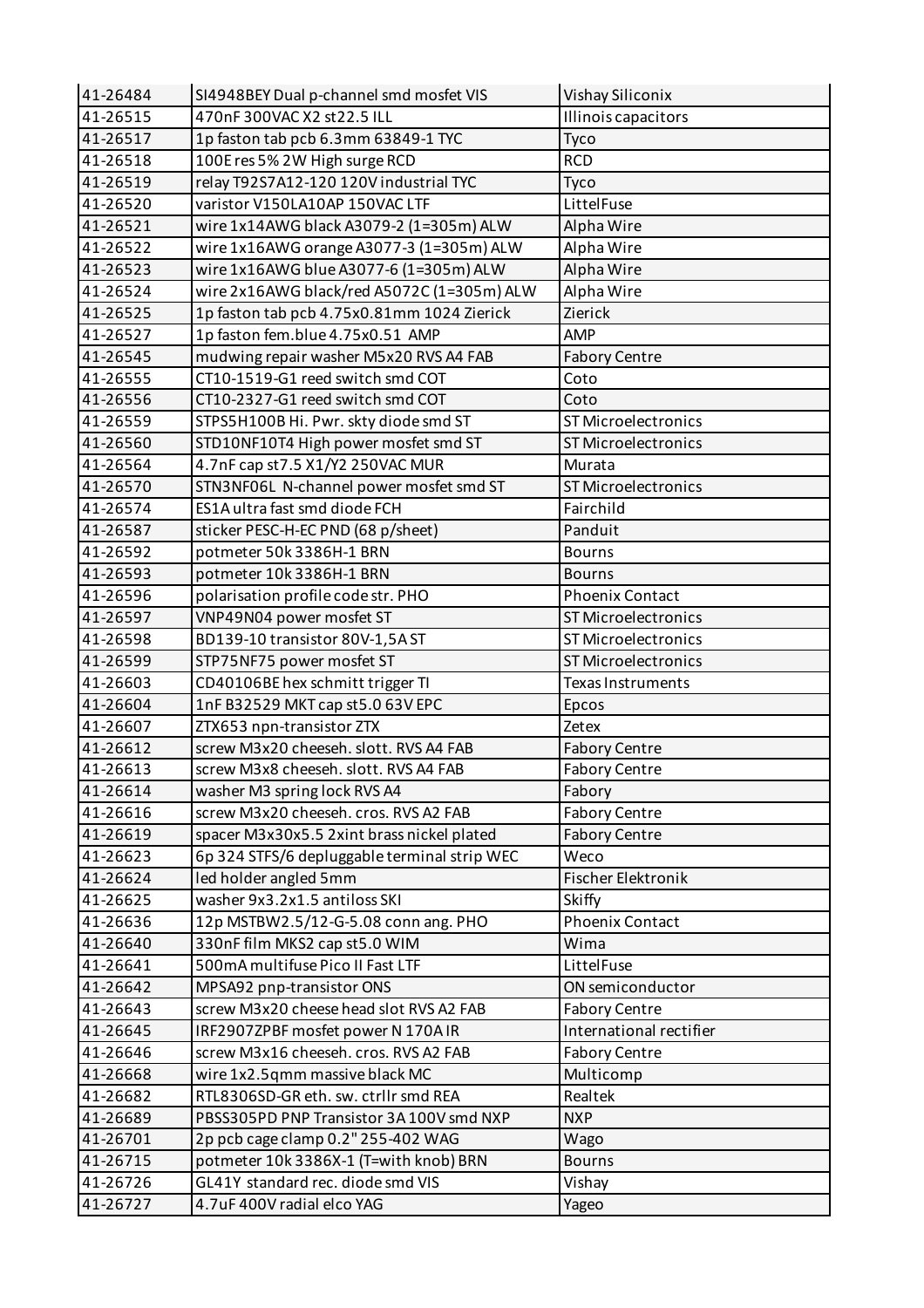| 41-26728 | 744232601 Noise suppression smd WUR                     | Wurth                             |
|----------|---------------------------------------------------------|-----------------------------------|
| 41-26729 | SMD0603 - SMD0805 RESISTOR SHAPE                        |                                   |
| 41-26738 | Icd display WH1601LNBJJT# WST                           | Winstar                           |
| 41-26846 | 74003 Flyback trafo 5W 3.3 + 5V THM                     | Tianjin Huigao Magnetics Co., Ltd |
| 41-26865 | 40p connector DF13A smd pin header HIR                  | Hirose                            |
| 41-26882 | 11k3 res 1% 0.063W SMD0603 YAG                          | Yageo                             |
| 41-26907 | LMV331M5 smd g.p. opamp NSC                             | National Semiconductor            |
| 41-26911 | Attiny261-20SU MCU smd ATM                              | Atmel                             |
| 41-26912 | relay 12V HF41F/012-H8 HFA                              | <b>HONGFA</b>                     |
| 41-26914 | led HSMH-C265 red reverse SMD AVG                       | Avago                             |
| 41-26915 | 2x2p 43045-0418 microfit smd MOL                        | Molex                             |
| 41-26916 | 2x3p 43045-0618 microfit smd MOL                        | <b>Molex</b>                      |
| 41-26923 | BCP55 transistor smd NXP                                | <b>NXP</b>                        |
| 41-26972 | 240k res 1% 0.063W SMD0603 YAG                          | Yageo                             |
| 41-26978 | IRFR120N mosfet smd D-Pak IR                            | <b>International Rectifier</b>    |
| 41-26980 | 2x13p pinheader 8280408-26-02 mm INK                    | Interkontakt                      |
| 41-26982 | BZG03-C47 zener diode smd VIS                           | Vishay                            |
| 41-26984 | NTF5P03T3 p-mosfet 30V ON                               | ON-Semiconductor                  |
| 41-26990 | IRF540ZS n-channel power mosfet IR                      | <b>International Rectifier</b>    |
| 41-27000 | P89V664FA 8-bit cpu NXP                                 | <b>NXP</b>                        |
| 41-27008 | NFM41CC102R2A3L smd 1nF EMC MUR                         | Murata                            |
| 41-27009 | switch 3.14.002.684 smd RAF                             | Rafi                              |
| 41-27010 | Display DA56-11EWA KNB                                  | Kingbright                        |
| 41-27016 | DYSI-97PS/PSK/S Dynapic and Dynasim Interface-Chi Algra |                                   |
| 41-27020 | 10p low profile ic socket INK                           | Interkontakt                      |
| 41-27078 | 15p MCV1.5/15-GF-3.81 PHO                               | <b>Phoenix Contact</b>            |
| 41-27081 | B130-13-F smd schottky diode ZTX                        | Zetex                             |
| 41-27082 | 2x15p connector female SDR INK.                         | Interkontakt                      |
| 41-27083 | LT1677CS8#PBF Low noise OPAMP smd LT                    | Linear Technology                 |
| 41-27084 | TDA8542AT BTL audio amplifier smd NXP                   | <b>NXP</b>                        |
| 41-27088 | TPA3001D1PWP Class-D audio amplifier smd TI             | <b>NXP</b>                        |
| 41-27094 | 2x36p pinheader 8280410-72-02 INK                       | Interkontakt                      |
| 41-27097 | led HSMC-A430-W50M1 RED PLCC4 smd AVG                   | Avago Technologies                |
| 41-27101 | 2x10p pinheader 5.80mm INK                              | Interkontakt                      |
| 41-27113 | 649E res 1% 0.063W SMD0603 YAG                          | Yageo                             |
| 41-27114 | 71k5 res 1% 0.063W SMD0603 YAG                          | Yageo                             |
| 41-27125 | MAX1486CUB+RS485/RS422 smd MAX                          | Maxim                             |
| 41-27153 | HT-159UYG Ultra Bright led Y/G SMD1206 HAV              | Harvatek                          |
| 41-27154 | HT-159USD Ultra Bright led red SMD1206 HAV              | Harvatek                          |
| 41-27155 | HT-T169TW Phospher led PLCC2 smd HAV                    | Harvatek                          |
| 41-27158 | 2x40p 5177983-3 socket 0.8mm smd TYC                    | <b>Tyco Electronics</b>           |
| 41-27159 | spacer M2.5x5x5 int\ext SKI                             | <b>Skiffy</b>                     |
| 41-27164 | M2.5 PEM Moer SMTSO-M25-3ET 3mm SMD ONK                 | Onkenhout                         |
| 41-27168 | 2x36p botom entry con. female ELP                       | Elproma                           |
| 41-27170 | LM3402MR Buck. reg. smd NSC                             | National Semiconductor            |
| 41-27174 | 470uH 74477824 smd Choke WUR                            | Würth Elektronik                  |
| 41-27176 | 12E7 res 1% 0.063W SMD0603 YAG                          | Yageo                             |
| 41-27177 | 62k0 res 1% 0.1W SMD0603 YAG                            | Yageo                             |
| 41-27184 | 8p 43650-0819 microfit 3mm pitch MOL                    | Molex                             |
| 41-27216 | wire 2.5qmm UL(MTW)-CSA Blue LAP                        | Lapp Group                        |
| 41-27226 | 9p sub-D female pcb angl. 1-106505-2 TYC                | Tyco                              |
| 41-27227 | 15p sub-D female pcb angl. 1-106506-2 TYC               | Tyco                              |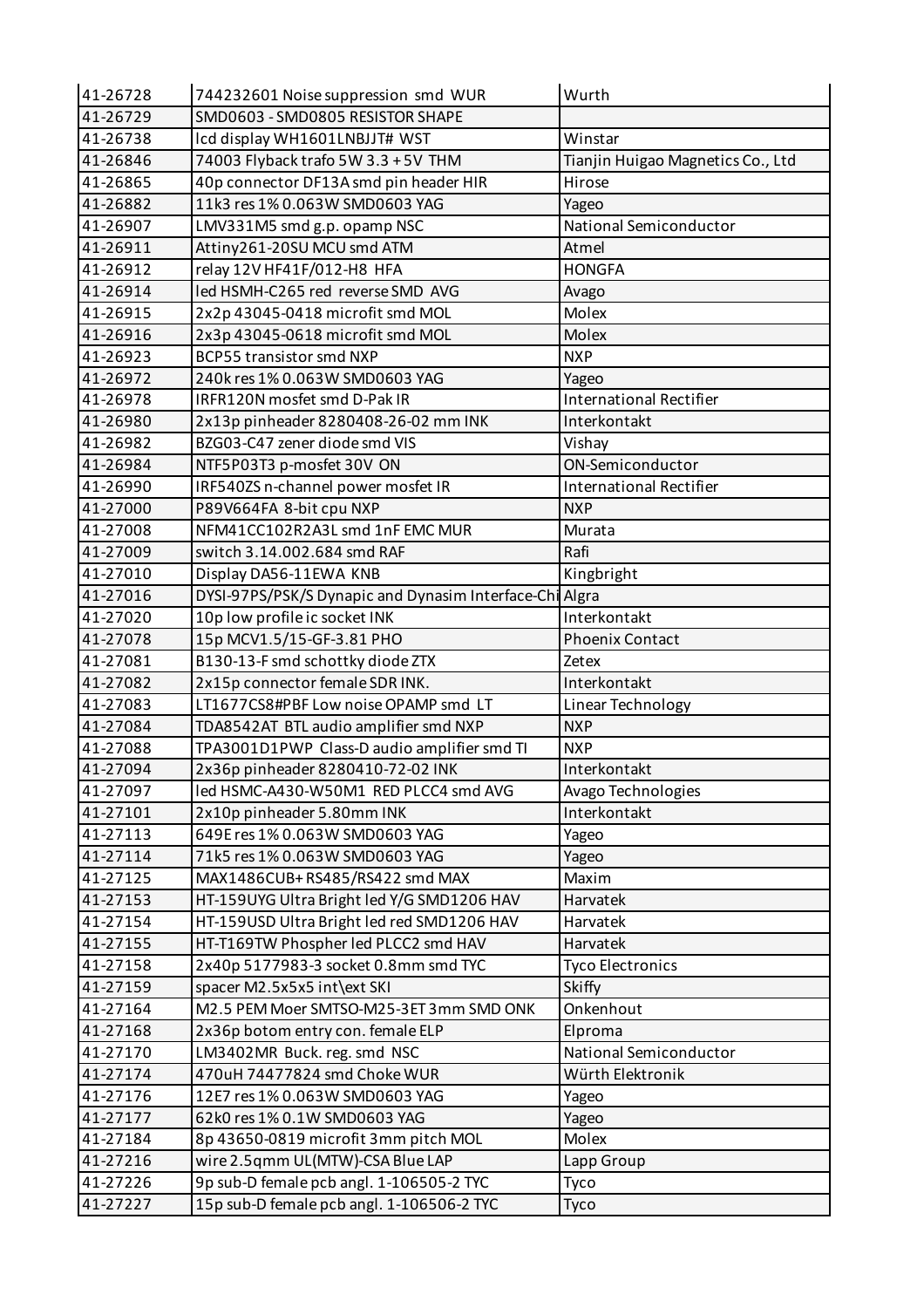| 41-27247 | 6-50pF trimmer TZ03Z500F169B00 MUR                   | Murata                        |
|----------|------------------------------------------------------|-------------------------------|
| 41-27250 | led LGR971 smd green INF                             | Infineon                      |
| 41-27267 | 4.7nF cer cap SMD1206 COG 50V KEM                    | Kemet                         |
| 41-27273 | 62E0 res 1% 0.063W SMD0603 YAG                       | Yageo                         |
| 41-27276 | 5E10 res 1% 0.063W SMD0603 YAG                       | Yageo                         |
| 41-27285 | M24C08-WBN6P STM                                     | <b>ST Microelectronics</b>    |
| 41-27292 | 8p 95503-2881 RJ12 ph.jack MOL                       | Molex                         |
| 41-27297 | MCF52258CAG66 32bit microcontroller FRE              | Freescale                     |
| 41-27313 | 2x3p male 2mm header THD INK                         | Interkontakt                  |
| 41-27337 | LM2671M-ADJ dc/dc converter smd NSC                  | National Semiconductor        |
| 41-27401 | koffer WCM-Contol + printing GRAS1                   | <b>Faes Cases</b>             |
| 41-27425 | 26k1 res 1% 0.125W SMD0805 YAG                       | Yageo                         |
| 41-27429 | 8MHz crystal LF A140K HC49/S IQD                     | <b>IQD FREQUENCY PRODUCTS</b> |
| 41-27430 | 2x50p straight breakheader AMP                       | AMP                           |
| 41-27438 | 59170-1-S-00-D Moulded MDSR-10 Switch smd HAN Hamlin |                               |
| 41-27445 | LTC2641IMS8-16 16-BIT Vout DAC smd LT                | Linear Technology             |
| 41-27452 | fuse 500mA 6.3x32mm 189020.0,5 SIB                   | Siba                          |
| 41-27454 | fuse 25A PASCO DII 1713 612 EAT                      | Eaton-Holec                   |
| 41-27475 | Ethernet cable IB5700 Green 0.5m CAT5E ACT           | <b>ACT</b>                    |
| 41-27493 | 4p MC1.5/4-STF-5.08 cblscrew PHO                     | Phoenix                       |
| 41-27520 | 6p MC1.5/6-STF-5.08 cblscrew PHO                     | Phoenix                       |
| 41-27543 | 33M0 res 5% 0.125W SMD0805 YAG                       | Yageo                         |
| 41-27548 | 6p 825433-6 stripheader st2.54 AMP                   | <b>AMP</b>                    |
| 41-27555 | 2k70 res 1% 50ppm smd MMA0204 VIS                    | Vishay                        |
| 41-27557 | res.array 4x2K20 ARC242 smd YAG                      | Yageo                         |
| 41-27562 | HD64F3687H smd U-processor REN                       | Renesas                       |
| 41-27583 | 2p pin header ang. 82803 INK                         | Interkontakt                  |
| 41-27588 | BAS16LT1G high speed smd diode ON                    | ON Semiconductor              |
| 41-27595 | LM4040C25FTA voltage ref. smd DIO                    | Diodes Incorporated           |
| 41-27598 | 8p 125-40G-8P male straight ELP                      | IC Connectors                 |
| 41-27604 | LM258D(R2)G dual opamp smd ONS                       | On Semiconductor              |
| 41-27605 | 13k3 res 1% 0.125W SMD0805 YAG                       | Yageo                         |
| 41-27606 | 147k res 1% 0.125W SMD0805 YAG                       | Yageo                         |
| 41-27607 | 15k4 res 1% 0.125W SMD0805 YAG                       | Yageo                         |
| 41-27608 | 178k res 1% 0.125W SMD0805 YAG                       | Yageo                         |
| 41-27609 | 1k87 res 1% 0.125W SMD0805 YAG                       | Yageo                         |
| 41-27610 | 205k res 1% 0.125W SMD0805 YAG                       | Yageo                         |
| 41-27611 | 20k5 res 1% 0.125W SMD0805 YAG                       | Yageo                         |
| 41-27612 | 215k res 1% 0.125W SMD0805 YAG                       | Yageo                         |
| 41-27613 | 21k5 res 1% 0.125W SMD0805 YAG                       | Yageo                         |
| 41-27615 | 249k res 1% 0.125W SMD0805 YAG                       | Yageo                         |
| 41-27616 | 25k5 res 1% 0.125W SMD0805 YAG                       | Yageo                         |
| 41-27617 | 44k2 res 1% 0.125W SMD0805 YAG                       | Yageo                         |
| 41-27618 | 4k87 res 1% 0.125W SMD0805 YAG                       | Yageo                         |
| 41-27619 | 51k1 res 1% 0.125W SMD0805 YAG                       | Yageo                         |
| 41-27620 | 1k50 res 1% 1W3 SMD2512 YAG                          | Yageo                         |
| 41-27623 | HEF4011BT 4xnand gate smd NXP                        | <b>NXP</b>                    |
| 41-27626 | 59k0 res 1% 0.125W SMD0805 YAG                       | Yageo                         |
| 41-27631 | 36p 83803 pinheader angled smd INK                   | Interkontakt                  |
| 41-27650 | 0E20 res 1% 2W SMD2512 WW                            | Welwyn                        |
| 41-27652 | 4p 43650-0424 microfit 3mm pitch smd MOL             | Molex                         |
| 41-27654 | 5p 43650-0524 microfit 3mm pitch smd MOL             | Molex                         |
|          |                                                      |                               |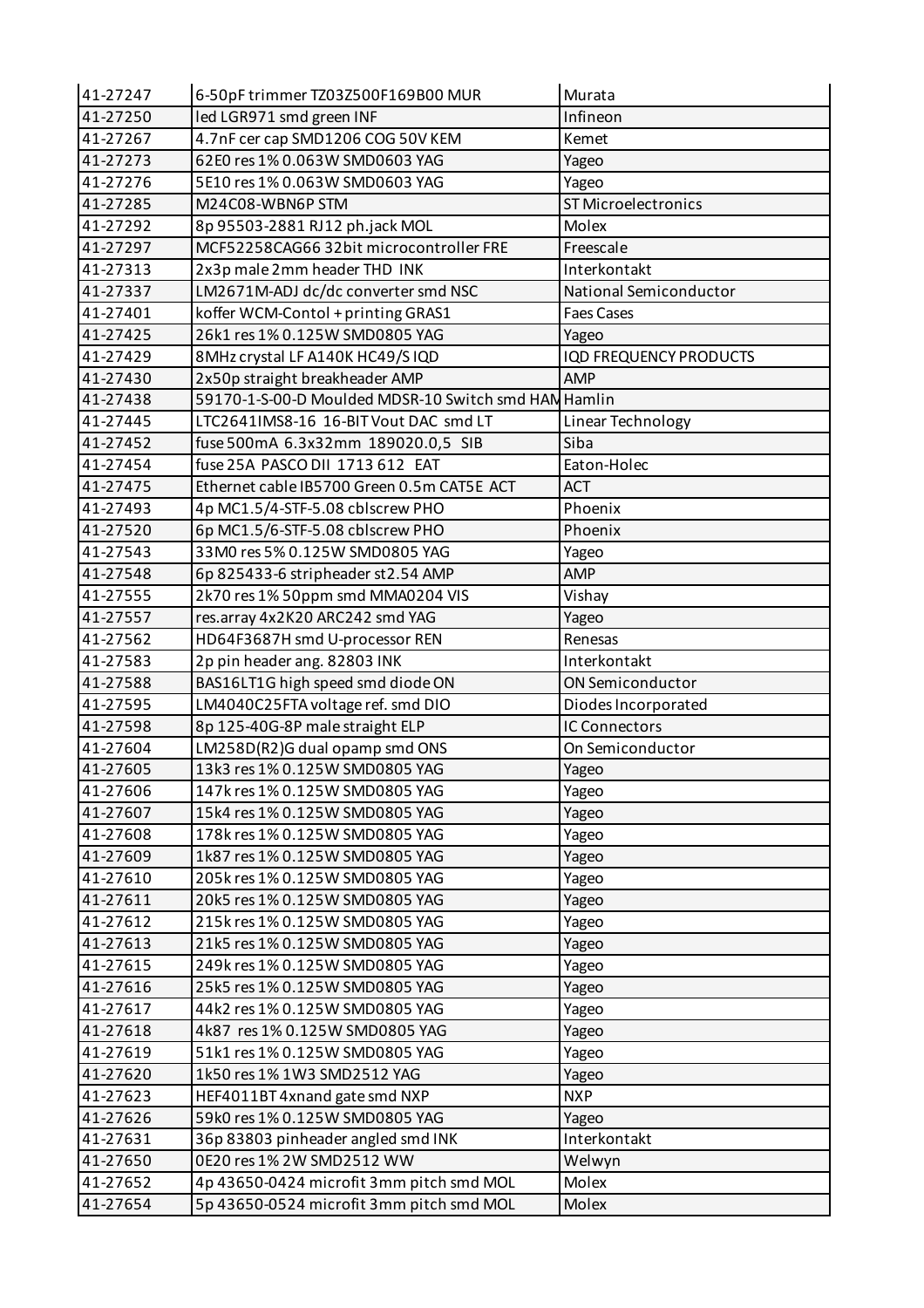| 41-27655 | 6p 43650-0624 microfit 3mm pitch smd MOL                      | Molex                    |
|----------|---------------------------------------------------------------|--------------------------|
| 41-27656 | 7p 43650-0724 microfit 3mm pitch smd MOL                      | Molex                    |
| 41-27657 | 8p 43650-0824 microfit 3mm pitch smd MOL                      | Molex                    |
| 41-27666 | 74LVC244APW buffer/line dr. smd NXP                           | <b>NXP</b>               |
| 41-27669 | AD5160BRJZ100-R dig. potmeter 100k smd AD                     | <b>Analog Devices</b>    |
| 41-27671 | LT3845EFE Controller IC smd LT                                | Linear Technology        |
| 41-27676 | 2x1p 43045-0218 microfit smd MOL                              | Molex                    |
| 41-27677 | 2x5p 43045-1018 microfit smd MOL                              | Molex                    |
| 41-27678 | 2x35p TFM-135-22-S-D-A-P-TR male pci hdr smd SMT Samtec       |                          |
| 41-27679 | 2x35p SFM-135-02-S-D-A-P-TR SMT                               | Samtec                   |
| 41-27682 | 47uH 74435574700 smd pow.choke WUR                            | Würth Elektronik         |
| 41-27690 | 2p SL-SMT3.5/02/180F 3.2SN BK BX WEI                          | Weidmuller               |
| 41-27691 | 1p 39-00-0079 crimpterm. 16AWG MOL                            | Molex                    |
| 41-27695 | 7p 43645-0700 ufit Female MOL                                 | Molex                    |
| 41-27698 | 6p crimp terminal housing MOL                                 | Molex                    |
| 41-27700 | 48V 24W Power supply GE24148-P1J MNW                          | Meanwell                 |
| 41-27701 | AC plug MIX for GE adapter MNW                                | Meanwell                 |
| 41-27705 | MMBTA56LT1G Transistor PNP smd ONS                            | On Semiconductor         |
| 41-27708 | 4p 43645-0400 ufit Female MOL                                 | Molex                    |
| 41-27709 | 6p 43645-0600 ufit Female MOL                                 | <b>Molex</b>             |
| 41-27710 | 7p miniature round conn. fem serie 723 BIN                    | Binder                   |
| 41-27731 | screw M3x12 countersunk ch RVS A2                             | <b>Fabory Centre</b>     |
| 41-27746 | MAX3232EUE+RS232 com.int.smd MAX                              | Maxim                    |
| 41-27748 | PBSS4160T NPN Transistor 1A smd NXP                           | <b>NXP</b>               |
| 41-27749 | fuse 0.5A RXEF050 polysw. resettable RAY                      | Raychem / Tyco           |
| 41-27751 | 4E70 res 5% 7W W22 wirew. WW                                  | Welwyn                   |
| 41-27754 | 100uF 16V smd tant elco size-D AVX                            | <b>AVX</b>               |
| 41-27758 | 2x10p TSW-110-15-L-D pinheader straight SMT                   | Samtec                   |
| 41-27759 | 9p connector B6802650 Right angle 5.08mm OKW                  | <b>OKW</b>               |
| 41-27765 | spacer M3x18x5.5 2xint steel                                  | <b>ETTINGER</b>          |
| 41-27769 | 2x10p 126-80G-20P male straight ELP                           | IC Connectors            |
| 41-27770 | 2x10p SSW-110-01-L-D boxheader SMT                            | Samtec                   |
| 41-27774 | PIC32MX360F512L-80I/PT controller smd MCH                     | Microchip                |
| 41-27775 | ENC624J600-I/PT controller smd MCH                            | Microchip                |
| 41-27788 | AD8606ARZ Dual opamp smd AD                                   | <b>Analog Devices</b>    |
| 41-27790 | LT3505IMS8E Step-Down Regulator smd LT                        | Linear Technology        |
| 41-27791 | REF5040ID-2.5 smd TI                                          | Texas Instruments        |
| 41-27794 | BS62LV4006TIP55 cmos sram smd BSI                             | <b>BSI</b>               |
| 41-27795 | AT24C512BN-SH-B eeprom ATM                                    | Atmel                    |
| 41-27796 | 4MHz CFPS-73-C oscillator smd IQD                             | <b>IQD</b>               |
| 41-27797 | MAX3486EESA+RS485 trans. smd T&R MAX                          | Maxim                    |
| 41-27799 | HDOP Photodiode holder 53201_2003_0                           | Haffmans                 |
| 41-27800 | HDOP Photodiode dist. ring 53201_2008_0                       | Haffmans                 |
| 41-27804 | 15V 24W Power supply GE24I15-P1J MNW                          | Meanwell                 |
| 41-27828 | IGP03N120H2 IGBT1200V INF                                     | Infineon                 |
| 41-27850 | SK110B diode smd TSC                                          | Taiwan Semiconductor     |
| 41-27854 | SPM0408HE5H Mini Sisonic microphone smd KNO Knowles           |                          |
| 41-27866 | CCM03-3013 Smart card connector smd ITT                       | ITT canon                |
| 41-27867 | TPA2010D1YZFT power ampl. smd TI                              | <b>Texas Instruments</b> |
| 41-27874 | PSG01550 2x phono socket conn. PPS                            | Pro signal               |
| 41-27885 | 868Mhz Antenna 0868AT43A0020 SMD1206 JOH                      | Johanson technology      |
| 41-27886 | 896Mhz Antenna 0896BM15A0001E BALUN SMD08 Johanson technology |                          |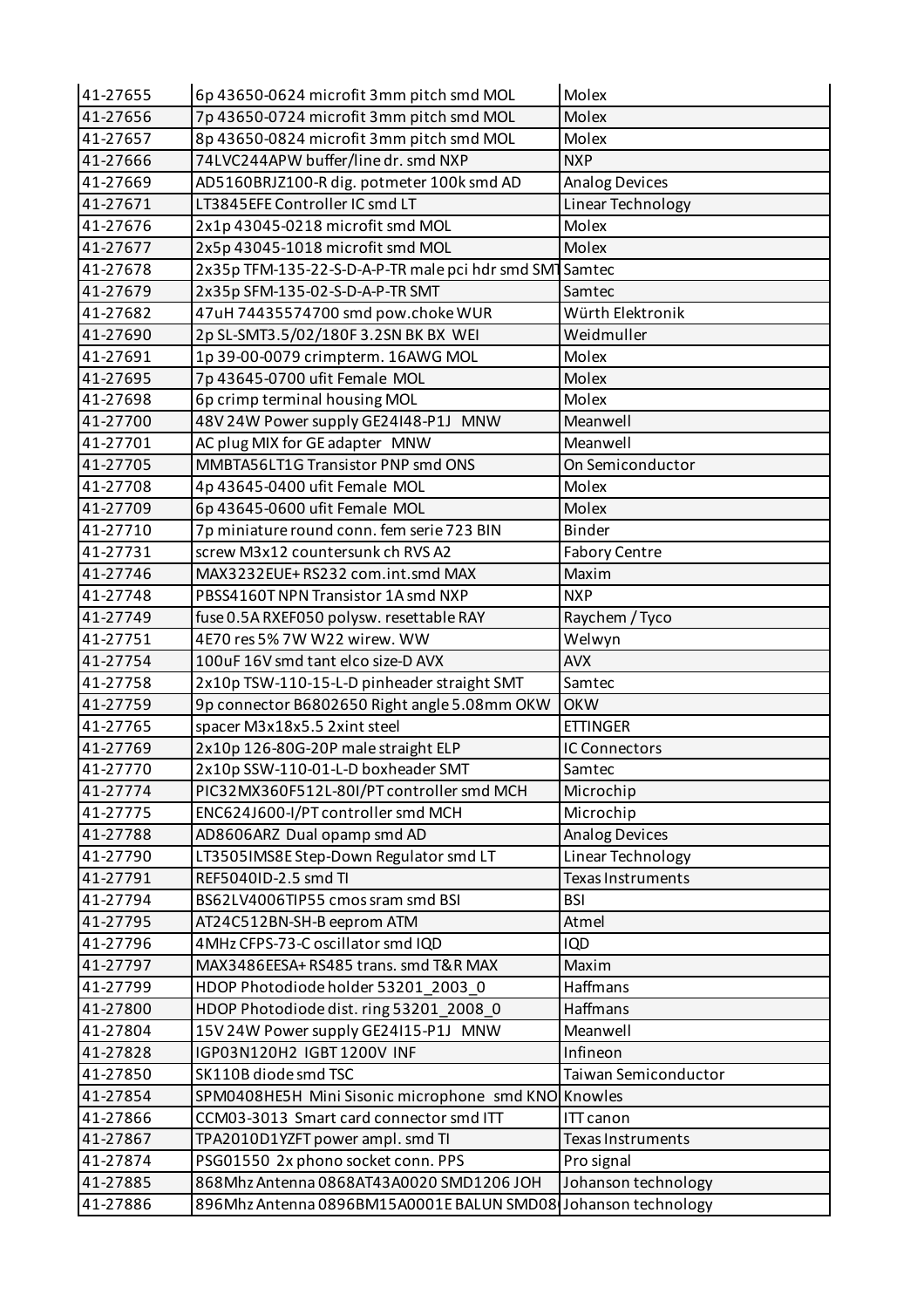| 41-27981 | CC1101RTK RF transiever smd TI                  | <b>Texas Instruments</b>       |
|----------|-------------------------------------------------|--------------------------------|
| 41-27985 | washer M2.5 spring lock zinc (1=100) DRT        | Duratool                       |
| 41-27986 | NAND08GAH0JZC5E 8GBIT52MHZ mem. SMD NUM Numonyx |                                |
| 41-27987 | CLS0401MAE-L152 Speaker CUI                     | CUI Inc.                       |
| 41-28000 | NCV8675DS50G Very-Lo Iq smd ONS                 | On Semiconductor               |
| 41-28009 | 38k3 res 1% 0.125W SMD0805 YAG                  | Yageo                          |
| 41-28045 | ATTINY2313V-10MU smd ATM                        | Atmel                          |
| 41-28079 | 11k5 res 1% 0.063W SMD0603 YAG                  | Yageo                          |
| 41-28082 | 30K9 res 1% 0.063W SMD0603 YAG                  | Yageo                          |
| 41-28085 | 536k res 1% 0.063W SMD0603 YAG                  | Yageo                          |
| 41-28086 | 6k04 res 1% 0.063W SMD0603 YAG                  | Yageo                          |
| 41-28117 | 3E90 res 5% 3W W31-serie WW                     | WelWyn                         |
| 41-28122 | 4.00MHz CSTCR4M00G53-R0 cer. res. smd MUR       | Murata                         |
| 41-28123 | 6p 522070685 FFC 1MM ZIF SMD MOL                | Molex                          |
| 41-28132 | ICnova SAM9G45 SODIMM ICB                       | IC Nova                        |
| 41-28134 | MUR4100E power diode ONS                        | ON-Semiconductor               |
| 41-28140 | 0E15 res 1% 1W 600ppm SMD2512 Yageo             | Yageo                          |
| 41-28142 | pomp SR10/30 angled 24V THO                     | Thomas                         |
| 41-28147 | 100uF 35V axial elco TVX NCH                    | Nichicon                       |
| 41-28149 | EC4A13 dc/dc conv.24V>+15V 400mA CIN            | Cincon                         |
| 41-28150 | 52p 6601-52-PPS-11-F6 PLCC socket MC            | Multicomp                      |
| 41-28192 | 2x40p 54150-0878 0.5mm pitch smd MOL            | Molex                          |
| 41-28193 | 2x100p SO-DIM DDR Socket smd TYC                | Tyco                           |
| 41-28194 | 68uF 100V radial elco EEUFC st5 L15mm PAN       | Panasonic                      |
| 41-28195 | 74HC594DB 8bit reg smd SSOP16 NXP               | <b>NXP</b>                     |
| 41-28204 | 1K res 5% PTC SMD0805 LT73 serie TYC            | <b>TYCO</b>                    |
| 41-28209 | 3E3 res 5% 2W SMD2512 YAG                       | Yageo                          |
| 41-28210 | IPS7091GPBF mosfet smd IR                       | <b>International Rectifier</b> |
| 41-28215 | 3p SL 5.00/03/180 3.2SN OR BX conn. WEI         | Weidmuller                     |
| 41-28216 | 12p SL 5.00/12/180 3.2SN OR BX conn. WEI        | Weidmuller                     |
| 41-28431 | 1k80 res 1% 0.063W SMD0402 YAG                  | Yageo                          |
| 41-28446 | 30K0 res 1% 0.062W SMD0402 YAG                  | Yageo                          |
| 41-28460 | 1000uH B82477 SMD choke EPC                     | Epcos                          |
| 41-28465 | OVSTRGBB1CR8 multicolour led PLCC6 smd OPT      | Optek                          |
| 41-28484 | 250mA fuse fast axial MTC                       | Littelfuse                     |
| 41-28486 | 2N3820 P-JFET TO92 FCH                          | Fairchild                      |
| 41-28487 | 2p switch DPDT 448-0955 RS                      | <b>RS</b>                      |
| 41-28489 | ICL7662CPA volt. converter. MAX                 | <b>MAXIM</b>                   |
| 41-28490 | LP2951CN adj.volt.reg. NSC                      | National Semiconductor         |
| 41-28501 | 3p free cable connector BIN                     | <b>Binder</b>                  |
| 41-28502 | 7p round audio con. male wallmount APH          | Amphenol                       |
| 41-28513 | 2x5p con. 1.27mm header 622 010 211 21 WUR      | Wurth                          |
| 41-28516 | relay MPA-S-112-A 12VDC MSE                     | Meishuo Electric               |
| 41-28518 | 10p turnswitch 1-435097-1 TYC                   | <b>Tyco Electronics</b>        |
| 41-28533 | 6p IMC 1.5/6-G-3.81 PHO                         | Phoenix contact                |
| 41-28545 | 220E res 5% 4W SBCHE TYC                        | Tyco electronics               |
| 41-28548 | 68k0 res 1% 0.4W smd MMB0207 VIS                | <b>Beyschlag Components</b>    |
| 41-28554 | 4p GMSTBA 2,5/4-G-7,62 PHO                      | Phoenix contact                |
| 41-28555 | 4p GMSTB 2,5/4-ST-7,62 PHO                      | Phoenix contact                |
| 41-28557 | 74HC1G02GW smd inverter NXP                     | <b>NXP</b>                     |
| 41-28567 | 16p flatcable socket 1658621-3 TYC              | Tyco                           |
| 41-28568 | 16p Strain relief 499252-8 TYC                  | Tyco                           |
|          |                                                 |                                |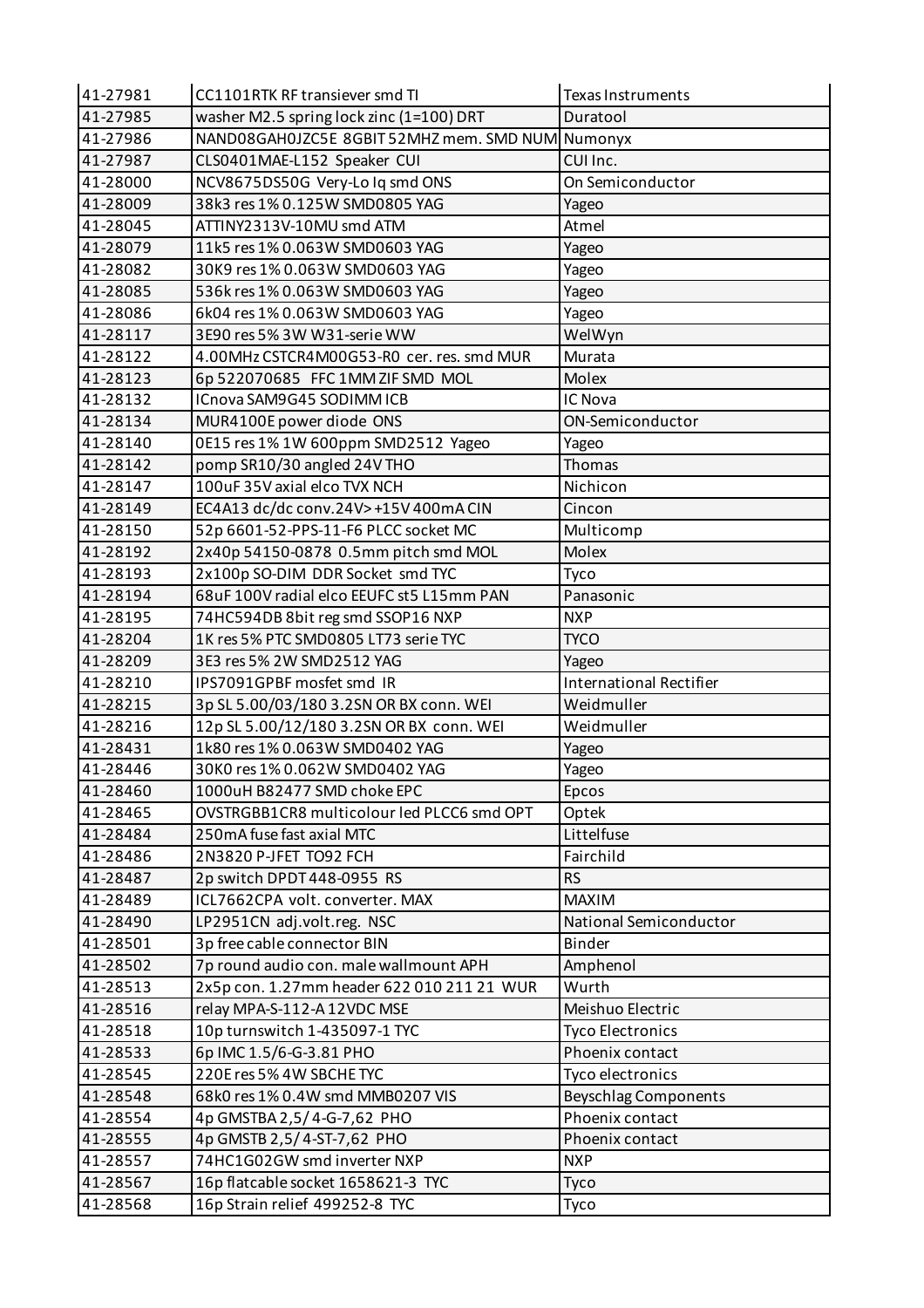| 41-28572 | AD5254BRUZ10 Dig. Quad Pot. smd AD                    | <b>Analog Devices</b>            |
|----------|-------------------------------------------------------|----------------------------------|
| 41-28574 | M24C32-WMN6TP memory smd ST                           | <b>ST</b>                        |
| 41-28575 | TPS2049DR single channel power switch smd TI          | Texas instruments                |
| 41-28580 | 1.8432MHz 3.3V oscillator smd ABR                     | Abracon                          |
| 41-28582 | Antenna 6-BAND PA-25A smd TAO                         | Taoglas                          |
| 41-28589 | M2.5x20 cross.recess.count.sunk RVS A4                | <b>Fabory Centre</b>             |
| 41-28590 | 1p faston tab pcb 6.3mm 42117-2 TYC                   | Tyco                             |
| 41-28615 | Tri color led red/green/blue CRE                      | Cree                             |
| 41-28616 | 2E70 res 1% 0.063W SMD0603 YAG                        | Yageo                            |
| 41-28620 | BZG05-C4V7 zener diode smd VIS                        | Vishay                           |
| 41-28625 | SN74HCT240PW smd TI                                   | Texas Instruments                |
| 41-28628 | FM18W08-SG 256kb smd fram RAM                         | Ramtron                          |
| 41-28629 | washer M4 plain MsNi DIN433/ISO FAB                   | <b>Fabory Centre</b>             |
| 41-28631 | 2x5p 10072354-G01-10ULF R/A PiP connector FCI         | FCI / Framatome                  |
| 41-28635 | TLC2272IPW Dual Opamp smd TI                          | <b>Texas Instruments</b>         |
| 41-28641 | CEP-1126 Piezo buzzer CUI                             | CUI Inc.                         |
| 41-28660 | 35A fuse fast MCATQ serie MC                          | Multicomp                        |
| 41-28662 | Shielding 1500-77-40-5-MC HSS                         | <b>Holland Shielding Systems</b> |
| 41-28675 | SS14 smd schottky diode Multicomp                     | Multicomp                        |
| 41-28681 | 2x3p 662 3.00mm straight header SMD WUR               | Wurth                            |
| 41-28682 | 2x2p 662 3.00mm straight header SMD WUR               | Wurth                            |
| 41-28685 | Calibration time sticker White / Green PPW            | Pro Power                        |
| 41-28695 | ATMEGA88PA-AU smd mcu flash ATM                       | Atmel                            |
| 41-28717 | screw M3x16 countersunk ch RVS A2                     | <b>Fabory Centre</b>             |
| 41-28718 | spacer M3x40x5.5 2xint brass nickel plated            | <b>Fabory Centre</b>             |
| 41-28723 | 6p 615 006 138 421 RJ11 R/A WUR                       | Wurth                            |
| 41-28724 | 1A fuse fast automotive 257 serie LTF                 | Littlefuse                       |
| 41-28746 | SUM110P06-07L-E3 Mosfet P-ch smd VIS                  | Vishay                           |
| 41-28759 | MDLSP2-12M-01 spacer dual locking RIC                 | Richco                           |
| 41-28760 | 221E res 1% 0.125W SMD0805 YAG                        | Yageo                            |
| 41-28762 | 249k0 res.1%.25W 15PPM SMD1206 VIK                    | Viking                           |
| 41-28771 | M50ds Mengbuis Viba                                   | Viba                             |
| 41-28772 | 2x2p con. 2.54mm bot. entry hdr. smd WUR              | Wurth                            |
| 41-28775 | 2p coaxial connector MM9329-2700 smd MUR              | Murata                           |
| 41-28776 | A1324LLHLX-Thall-sensor smd ALL                       | Allegro                          |
| 41-28806 | 4.7nF cer cap 100V 630 st5 AVX                        | <b>AVX</b>                       |
| 41-28820 | 16k0 res 1% 0.062W SMD0402 YAG                        | Yageo                            |
| 41-28830 | OVS9WBCR4 White led PLCC2 smd OPT                     | Optek                            |
| 41-28837 | L3W-N4500-Z1AB Whiteled 3mm DOM                       | Dominant                         |
| 41-28840 | RY-SP190UHR24-5A red LED SMD0603 APX                  | Apex                             |
| 41-28846 | 1p faston tab Horizontal 17128.123.025 pcb 6.3mm Lear |                                  |
| 41-28858 | 9p MCV1.5/9-GF-3.81 PHO                               | <b>Phoenix Contact</b>           |
| 41-28864 | 9p 3-338313-2 subD fem. straight TYC                  | <b>AMP</b>                       |
| 41-28865 | 10p MC1.5/10-STF-3.81 cblscr.PHO                      | Phoenix                          |
| 41-28866 | 12p MC1.5/12-STF-3.81 cblscr.PHO                      | Phoenix                          |
| 41-28868 | 8p MC1.5/8-STF-3.81 cblscr.PHO                        | Phoenix                          |
| 41-28869 | 9p MC1.5/9-STF-3.81 cblscr.PHO                        | Phoenix                          |
| 41-28871 | thermal switch, F20A08005ACFA06E CAN                  | Cantherm                         |
| 41-28884 | 4k70 res 1% 1W3 SMD2512 YAG                           | Yageo                            |
| 41-28912 | Sensor housing black HYG                              |                                  |
|          |                                                       | Hygrosens                        |
| 41-28913 | RJ12-RJ12 wire length 5m TD5705 INR                   | Intronics                        |
| 41-28920 | LiPo battery incl 6 cm wire LP602535 1S1P GE          | <b>GE</b>                        |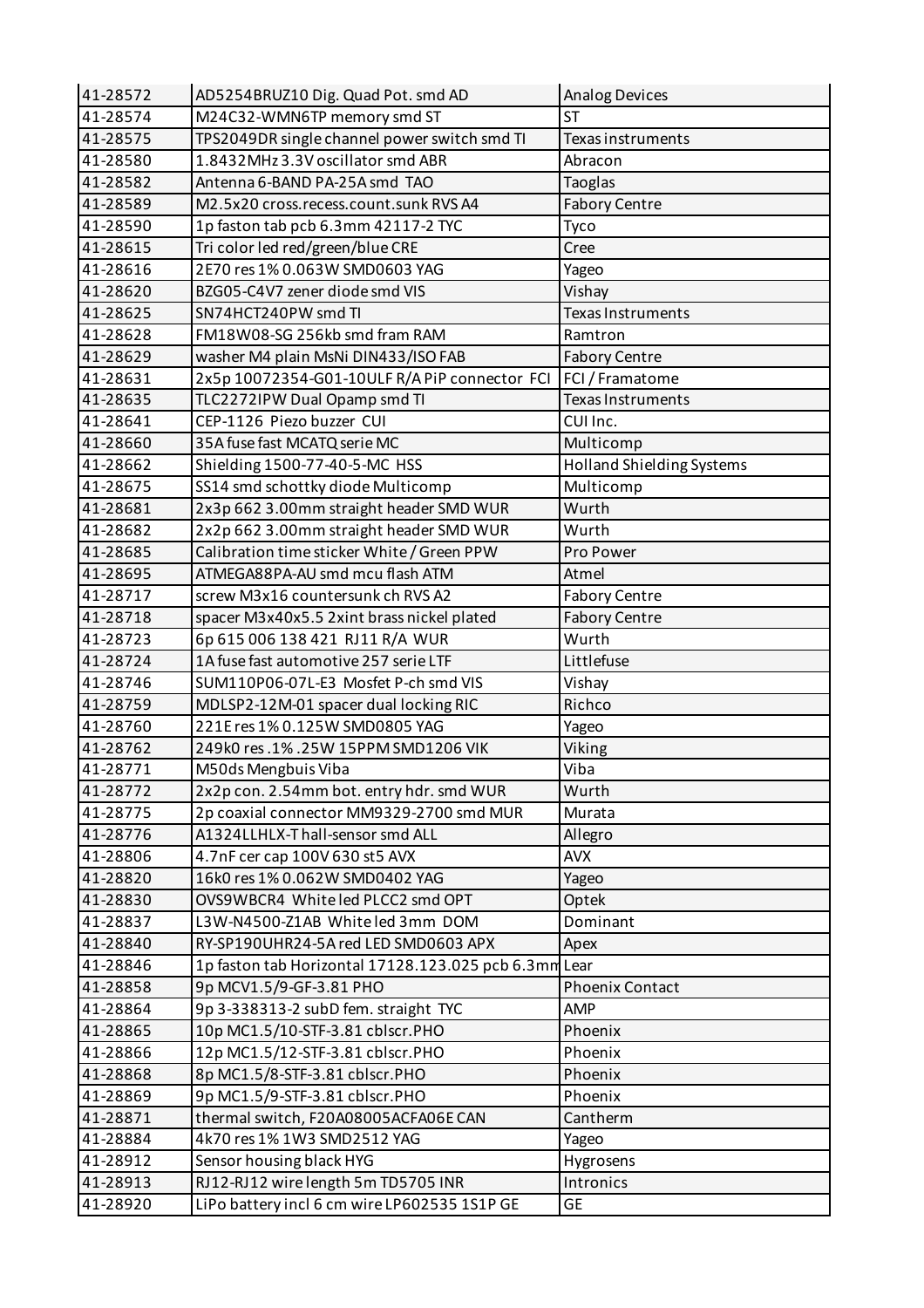| 41-28935 | BNX024H01 EMI 15A MUR                      | Murata                         |
|----------|--------------------------------------------|--------------------------------|
| 41-28946 | LT1490ACMS8 dual opamp smd LT              | Linear Technology              |
| 41-28953 | 150E res 1% 50ppm MMA0204 smd VIS          | Vishay                         |
| 41-28956 | 12K0 res 1% 50ppm MMA0204 smd VIS          | Vishay                         |
| 41-28975 | ty-rap L=71mm W=1.6mm Black PPW (100 BAG)  | Pro Power                      |
| 41-28983 | 4p 3901-4041 conn. housing MOL             | Molex                          |
| 41-28987 | WP154A4SUREQBFZGW tricolor 5mm LED KNB     | Kingbright                     |
| 41-28994 | LM78L05AIMX volt. regulator smd TI         | Texas Instruments              |
| 41-29001 | KSZ8895MQI 5-Port Eth. switch smd MIC      | Micrel                         |
| 41-29023 | TPS60400DBVT smd converter TI              | Texas Instruments              |
| 41-29024 | LM219D dual comparator smd ST              | <b>ST Microelectronics</b>     |
| 41-29025 | LMC6462AIM Dual OPAMP smd NSC              | National Semiconductor         |
| 41-29026 | LP2950CDT-5.0 volt. regulator smd NSC      | National Semiconductor         |
| 41-29027 | 487E res 1% 0.125W SMD0805 YAG             | Yageo                          |
| 41-29028 | 4K64 res 1% 0.125W SMD0805 YAG             | Yageo                          |
| 41-29029 | 23K7 res 1% 0.125W SMD0805 YAG             | Yageo                          |
| 41-29030 | 23K7 res 0.1% 0.125W SMD0805 PAN           | Panasonic                      |
| 41-29031 | 511K res 1% 0.125W SMD0805 YAG             | Yageo                          |
| 41-29032 | 4K87 res 1% 0.125W SMD0805 YAG             | Yageo                          |
| 41-29033 | 3K16 res 1% 0.125W SMD0805 YAG             | Yageo                          |
| 41-29034 | 383K res 1% 0.125W SMD0805 YAG             | Yageo                          |
| 41-29036 | 127E res 0.1% 0.1W SMD0805 YAG             | Multicomp                      |
| 41-29037 | 909K res 0.1% 0.1W SMD0805 YAG             | Multicomp                      |
| 41-29038 | 536K res 0.1% 0.1W SMD0805 YAG             | Multicomp                      |
| 41-29039 | 220K res 0.1% 0.1W SMD0805 YAG             | Panasonic                      |
| 41-29040 | 2K32 res 0.1% 0.1W SMD0805 YAG             | Multicomp                      |
| 41-29054 | LMV324IPWR smd g.p. opamp TI               | Texas Instruments              |
| 41-29058 | CHIPCAP-R humidity sensor SMD GES          | GE sensing                     |
| 41-29059 | UA7824CKCS regulator 24V to-220 TI         | <b>Texas Instruments</b>       |
| 41-29062 | IRL540NPBF n-chan mosfet IR                | <b>International Rectifier</b> |
| 41-29066 | 2x20p SFM-120-02-S-DH-TR smd SMT           | Samtec                         |
| 41-29068 | 17p FFSD-17-D-59-01-N cable assy SMT       | Samtec                         |
| 41-29072 | APIC Standing console plinth RIT           | Rittal                         |
| 41-29084 | Protection cap receptacle shell JAG        | Jaeger                         |
| 41-29086 | 37p connector DSUB IDC CRIMP 3M            | 3M                             |
| 41-29087 | 37p Strain relief for DSUB 3M              | 3M                             |
| 41-29088 | 50p ribbon cable twist/flat APH            | Amphenol                       |
| 41-29089 | 9p male sub-D conn. str. solder cup HRT    | Harting                        |
| 41-29100 | 3p miniature round conn. BIN               | Binder                         |
| 41-29116 | ICnova SAM9G45 Ext. temp. SODIMMICB        | IC Nova                        |
| 41-29117 | 100nF cer cap SMD1206 X7R 200V AVX         | <b>AVX</b>                     |
| 41-29120 | RJ11-RJ11 wire length 5m TD5505 INR        | Intronics                      |
| 41-29132 | Pushbutton switch 704.074.2 EAO            | EAO                            |
| 41-29144 | MCC-USB-4-250 Signal Bulk USB Cable PCC    | Pacific Custom Cable           |
| 41-29145 | HS120 cable crimp 15-5.2 ProPower          | Pro-power                      |
| 41-29146 | YE01962+00B100 - CABLE, CAT5 FTP, 100M PPW | Pro-Power                      |
| 41-29147 | screw M2.5x10mm Taptite JEV                | Jeveka                         |
| 41-29150 | varistor S10K420 EPC                       | Epcos                          |
| 41-29151 | QSS-8 Push-in bulkhead connector FES       | Festo                          |
| 41-29152 | QSS-10 Push-in bulkhead connector FES      | Festo                          |
| 41-29153 | blue air hose PUN-8x1-BL FES               | Festo                          |
| 41-29156 | QS-1/4-8 male connector 153005 FES         | Festo BV                       |
|          |                                            |                                |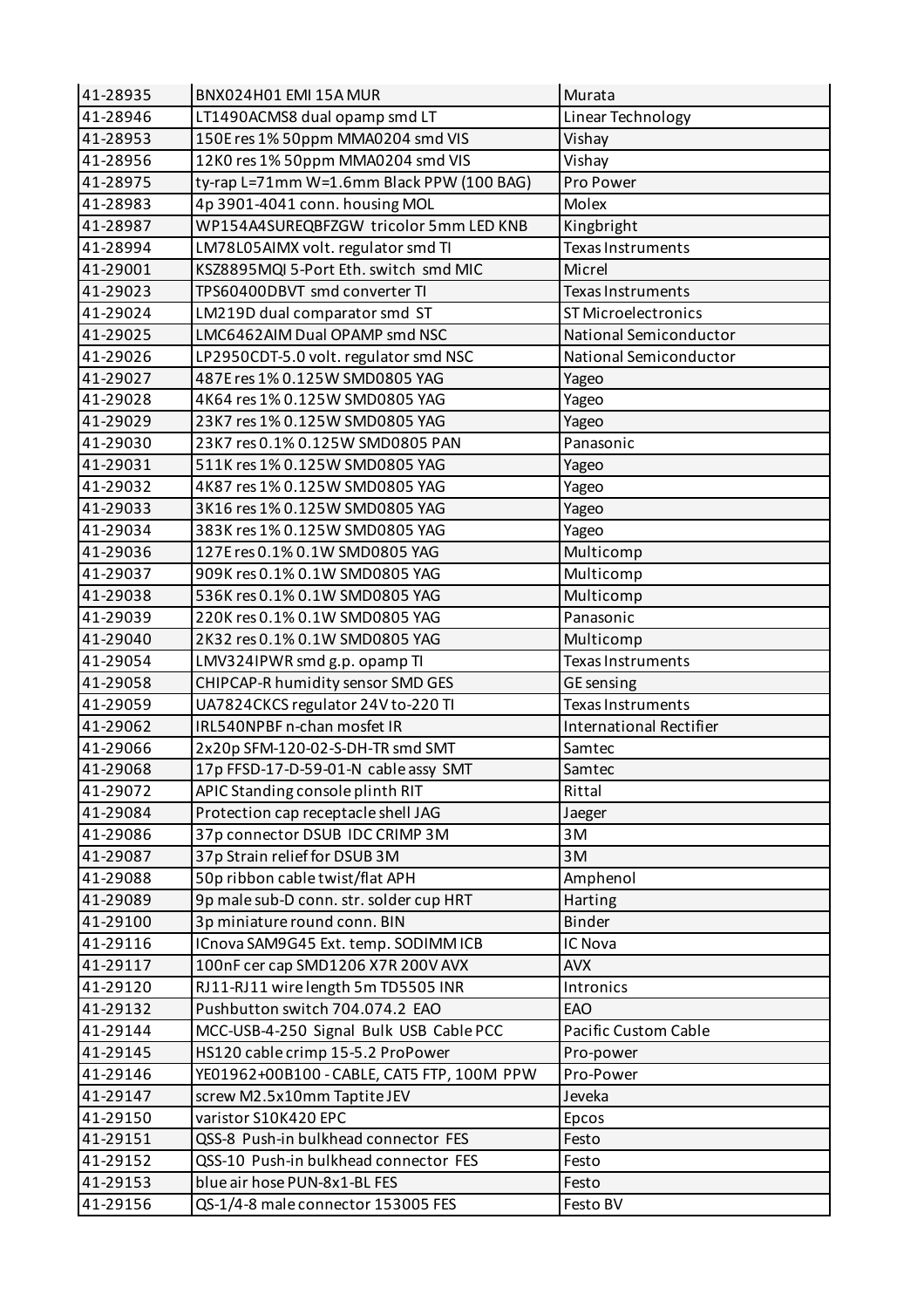| 41-29157 | QS-1/4-10 male connector 153007 FES                | Festo BV                     |
|----------|----------------------------------------------------|------------------------------|
| 41-29175 | 6p miniature round conn. fem serie 423 BIN         | Binder                       |
| 41-29184 | QST-6 T-shape Push-in bulkh. con FES               | Festo                        |
| 41-29187 | 281-334 End Plate WAG                              | Wago                         |
| 41-29195 | 14p MCD1.5/7-G-3.81 conn PHO                       | <b>Phoenix Contact</b>       |
| 41-29196 | 16p MCD1.5/8-G-3.81 conn PHO                       | <b>Phoenix Contact</b>       |
| 41-29197 | 22p MCD1.5/11-G-3.81 conn PHO                      | <b>Phoenix Contact</b>       |
| 41-29205 | ledholder RTF-5010 KNB                             | Kingbright                   |
| 41-29211 | 10p 4.20mm Dual Row RA Header WR-MPC4 con. W Wurth |                              |
| 41-29212 | 12p 4.20mm Dual Row RA Header WR-MPC4 con. W Wurth |                              |
| 41-29213 | 4p 5.00mm Hor. PCB Head. WR-TBL con. WUR           | Wurth                        |
| 41-29214 | 8p WR-MJ RJ45 Shielded connector WUR               | Wurth                        |
| 41-29216 | 2p PCB Blade Fuse Clip Holder 3522-2 KEY           | Keystone                     |
| 41-29217 | CY7C65634-48AXC USB 2.0 ctrlr smd CYP              | Cypress                      |
| 41-29223 | 1591XXDBK ABS box blck HMD                         | Hammond                      |
| 41-29228 | 2x12p con. 2.54mm bot. entry hdr. WUR              | Wurth                        |
| 41-29246 | Pushbutton R13-508A-05-BB SCI                      | Shin Chin                    |
| 41-29248 | 4p con USB Adapter NEU                             | Neutrik                      |
| 41-29266 | 120uF 400V snap-in elco st 10 PAN                  | Panasonic                    |
| 41-29277 | 34p flatcable 28AWG 1mm APH                        | Amphenol                     |
| 41-29285 | 10p MSTBVA 2,5/10-G PHO                            | <b>Phoenix Contact</b>       |
| 41-29288 | heatsink TO220 AAV                                 | <b>AAVID THERMALLOY</b>      |
| 41-29306 | LTC6101HVACS5 current sense amplifier smd LT       | Linear Technology            |
| 41-29308 | 12p 4.20mm Dual Row female con. WUR                | Wurth                        |
| 41-29312 | 4p 4.20mm 5.00mm Cable entry plug WUR              | Wurth                        |
| 41-29313 | 1p crimp contact AWG 24 - 18 WR-MPC4 WUR           | Wurth                        |
| 41-29314 | cable marker "0" 1.0-3.0mm (pack=100) PPW          | Pro Power                    |
| 41-29315 | cable marker "1" 1.0-3.0mm (pack=100) PPW          | Pro Power                    |
| 41-29316 | cable marker "2" 1.0-3.0mm (pack=100) PPW          | Pro Power                    |
| 41-29317 | cable marker "3" 1.0-3.0mm (pack=100) PPW          | Pro Power                    |
| 41-29318 | cable marker "4" 1.0-3.0mm (pack=100) PPW          | Pro Power                    |
| 41-29319 | cable marker "5" 1.0-3.0mm (pack=100) PPW          | Pro Power                    |
| 41-29320 | cable marker "6" 1.0-3.0mm (pack=100) PPW          | Pro Power                    |
| 41-29321 | cable marker "7" 1.0-3.0mm (pack=100) PPW          | Pro Power                    |
|          | cable marker "8" 1.0-3.0mm (pack=100) PPW          |                              |
| 41-29322 | cable marker "9" 1.0-3.0mm (pack=100) PPW          | Pro Power                    |
| 41-29323 |                                                    | Pro Power                    |
| 41-29324 | wire 0,823qmm 18AWG Black UL1007                   | Alpha wire                   |
| 41-29327 | strainrelief SR-6P3 PPW                            | Pro power                    |
| 41-29328 | strainrelief SR-6R3 PPW                            | Pro power                    |
| 41-29336 | Fan MP1K0 / 1EE62410ML04WB79B5 MEA                 | Meanwell                     |
| 41-29343 | heatsink TO220 AAV                                 | AAVID THERMALLOY             |
| 41-29347 | QS-1/8-10 quick connect gas-in FES                 | Festo                        |
| 41-29348 | 281-681 Terminal Blocks 4 mm2 WAG                  | Wago                         |
| 41-29352 | QS-1/8-8 quick connect gas-in FES                  | Festo                        |
| 41-29353 | HA-1/8-QS-8 non-ret. valve 153452 FES              | Festo BV                     |
| 41-29358 | washer M8 serrated lock                            | <b>Fabory Centre</b>         |
| 41-29362 | NTR4171P Mosfet P-ch, 30V, 2.2A, smd ON            | ON Semiconductor             |
| 41-29369 | CPC3703CTR N-ch 250V,360MA smd CLA                 | IXYS / Clare                 |
| 41-29385 | End plate PDU6/10/3AN WEI                          | Weidmuller                   |
| 41-29386 | 2p Jumper bar WEI                                  | Weidmuller                   |
| 41-29396 | 150uF 6V3 low ESR EEEFS-serie SMD PAN              | Panasonic                    |
| 41-29400 | SB550 shottky diode VGS                            | Vishay General Semiconductor |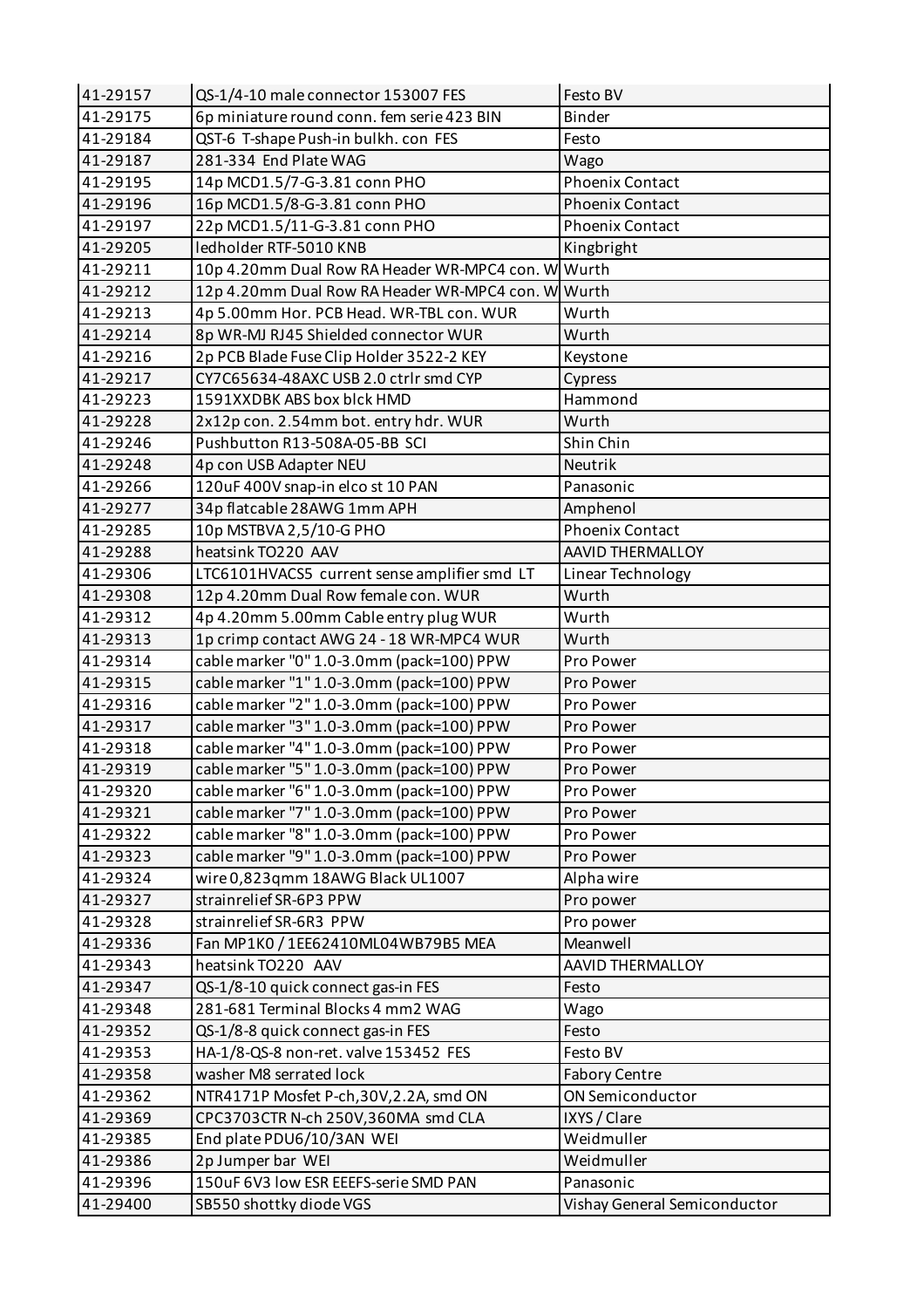| 41-29403 | BAV99WT1G dual smd diode ON                                       | ON semiconductor         |
|----------|-------------------------------------------------------------------|--------------------------|
| 41-29405 | TPS5450DDA 5A, Wide Input Range Step Down Cony Texas Instruments  |                          |
| 41-29406 | TPD12S521DBTR ESD Protection for HDMI smd TI                      | <b>Texas Instruments</b> |
| 41-29407 | TPA2012D2RTJR 2.1W/CH Stereo Class-D Audio Amd Texas Instruments  |                          |
| 41-29412 | OPA452FAKTWT High Volt. Operational Amp. smd TI Texas Instruments |                          |
| 41-29414 | LP2989IM-3.0 uldo pos. reg. smd NSC                               | National Semiconductor   |
| 41-29416 | 5A fuse+omniblock 154 serie Slow smd LTF                          | LittelFuse               |
| 41-29418 | 82uH 744771182 smd inductor WUR                                   | Würth Elektronik         |
| 41-29424 | 2x17p con. 2.54mm bot. entry hdr. WUR                             | Wurth                    |
| 41-29425 | LAN-transformer 749020010 smd WUR                                 | Würth Elektronik         |
| 41-29428 | 68p 5787082-7 .050 Series Board Mount Conn. Tyce Tyco             |                          |
| 41-29429 | 100p 5787082-9 .050 Series Board Mount Conn. Ty Tyco              |                          |
| 41-29434 | 10p G51MA3-P10QC00-A020 MEDI-SNAP Plug RA10ODU                    |                          |
| 41-29437 | 4p 39-53-2044 FFC/FPC 1.25MM ZIF Socket MOL                       | Molex                    |
| 41-29439 | 8p SFMC-104-02-S-D Socket SMD SMT                                 | Samtec                   |
| 41-29440 | 10p SFMC-105-02-S-D Socket SMD SMT                                | Samtec                   |
| 41-29441 | 10p 2510-6002UB Straight Boxed Header 3M                          | 3M                       |
| 41-29443 | OP484FSZ quad opamp F-grade smd BB                                | <b>Analog Devices</b>    |
| 41-29448 | 4k02 res 0.1% 0.1W 25ppm SMD0805 WW                               | Welwyn                   |
| 41-29450 | BC847CM npn-transistor smd NPX                                    | <b>NXP</b>               |
| 41-29451 | BC847T smd dual npn transistor SOT-416 NXP                        | <b>NXP</b>               |
| 41-29456 | MAX7317AEE 10-port SPI Interf. I/O Exp. smd MAX                   | Maxim                    |
| 41-29457 | gas discharge tube TG30-A90XSMD SMD EPC                           | <b>EPCOS</b>             |
| 41-29461 | OP484ESZ quad opamp E-grade smd AD                                | <b>Analog Devices</b>    |
| 41-29473 | Q-BCT MOUNT CP-Overmould FLX                                      | Flex Custom Design       |
| 41-29475 | anti-loss washer 4.3x7x2.2 SKI                                    | <b>Skiffy</b>            |
| 41-29477 | # Q-BCT Housing Back DPI                                          | <b>DPI</b>               |
| 41-29482 | R-7950 (236004) printer ribbon 90mmx300m BRA                      | <b>Brady</b>             |
| 41-29485 | tape tissue 19mmx25m Wurth                                        | Würth Nederland          |
| 41-29487 | C10G4 fuse 10x38 4A BUS                                           | Bussmann                 |
| 41-29490 | 1p crimp term. Ring M3 1.5-2.5mm                                  | <b>RS</b>                |
| 41-29493 | washer M6 serrated lock A4 FAB                                    | <b>Fabory Centre</b>     |
| 41-29495 | 1p testpin 20-313138 GREEN VER (100pak)                           | Vero                     |
| 41-29501 | screw M3x8 low. cyl. head. torx                                   | Jeveka                   |
| 41-29502 | screw M4x10 low. cyl. head. torx                                  | Jeveka                   |
| 41-29503 | screw M4x16 low. cyl. head. torx                                  | Jeveka                   |
| 41-29506 | tape doublesided type 3M nr 467 3M                                | 3M                       |
| 41-29513 | shipping box RPT14 250x150x100mm RAJ                              | Rajapack                 |
| 41-29514 | U-profiel 25x9mm 2meter RAJ                                       | Rajapack                 |
| 41-29515 | GPS module PA6C SMD GLO                                           | Globaltop                |
| 41-29520 | 15uH PIS2816-150M-04 coil smd FAS                                 | Fastron                  |
| 41-29521 | S25FL004K smd AMD                                                 | Spansion                 |
| 41-29525 | tape foam sealer 3x15mm 1m MC                                     | STEINBACH AND VOLLMANN   |
| 41-29526 | Thermal Pad GP1500-0.040-02 (40x20cm) BRQ                         | Bergquist                |
| 41-29529 | 2.2uF 50V tant elco smd Size-C AVX                                | <b>AVX</b>               |
| 41-29540 | OP497GPZ quad opamp Low Bias AD                                   | <b>Analog Devices</b>    |
| 41-29541 | wire 7x0.5qmm Unitronic LiYY LAP                                  | LAPP                     |
| 41-29545 | PCB CASCE0-60244208R0R0 PR(1x1)                                   | Capassy                  |
| 41-29546 | PCB CASCE0-60244203R0R0 PR(1x1)                                   | Capassy                  |
| 41-29550 | 15p female sub-D PCB R/A HRT                                      | Harting                  |
| 41-29560 | 16p ic socket dil prec. FCI                                       | <b>FCI</b>               |
| 41-29567 | 9p male sub-D PCB R/A HRT                                         | Harting                  |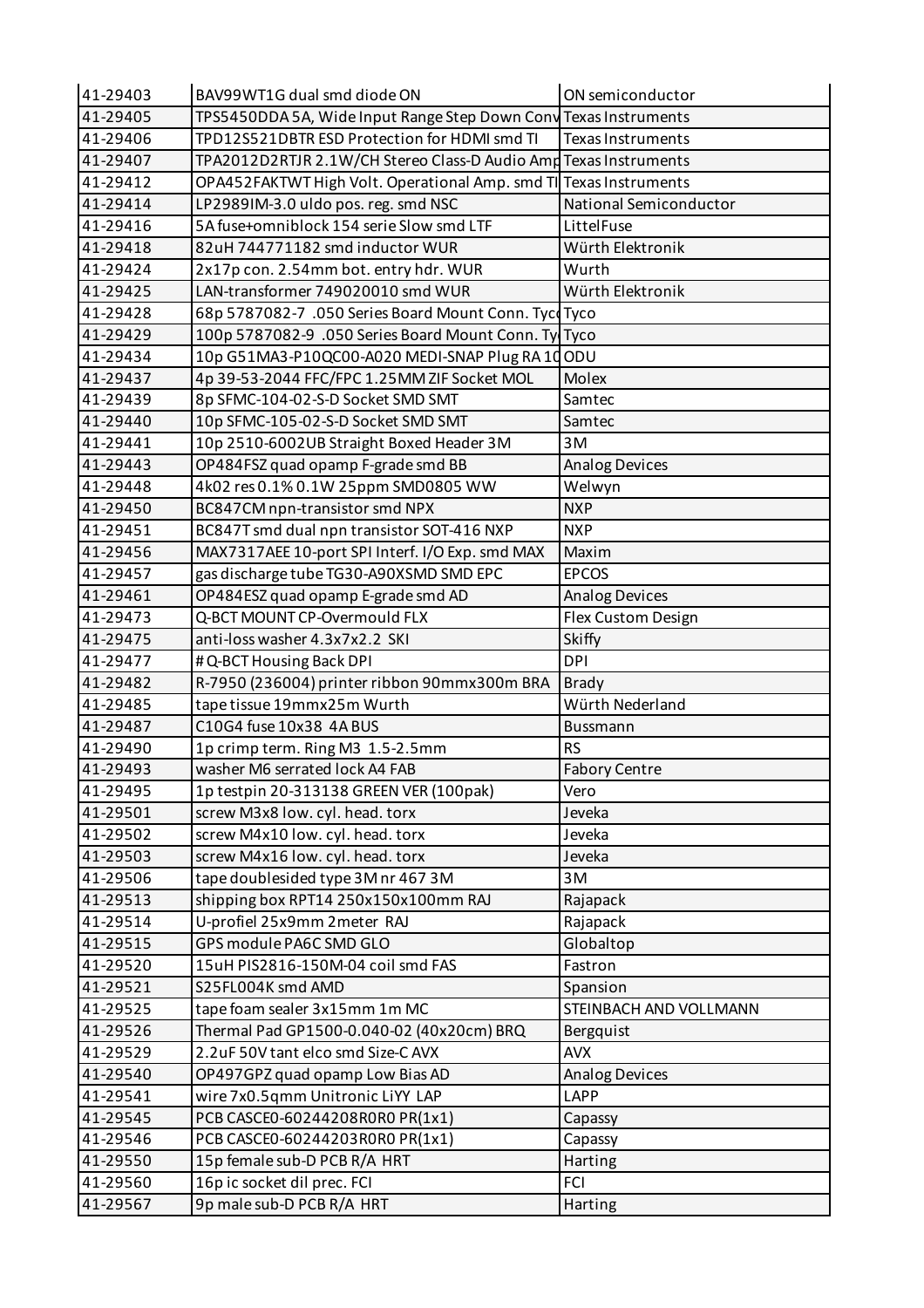| 41-29579             | 220uF 25V elec. cap ZL serie RUB                                                     | Rubycon                         |
|----------------------|--------------------------------------------------------------------------------------|---------------------------------|
| 41-29583             | 120E res 1% 0.25W SMD1206 VIS                                                        | Vishay                          |
| 41-29585             | 1nF cer cap SMD1206 200V NP0 KEM                                                     | <b>KEMET</b>                    |
| 41-29586             | 18E0 res 5% 1W MFP1 WW                                                               | Welwyn                          |
| 41-29588             | 10M0 res 1% 0.25W SMD1206 VIS                                                        | Vishay                          |
| 41-29604             | BLM18TG121TN1 ferrite bead SMD MUR                                                   | Murata                          |
| 41-29607             | 2p conn. 36619 PCB Touch proof White PLO                                             | Plastics One                    |
| 41-29614             | MCP1801T-1802I/OT Low drop reg. smd MCH                                              | Microchip                       |
| 41-29695             | bearing DIN 8x22x7 SKF 608-2RSH SKF                                                  | <b>SKF</b>                      |
| 41-29696             | PMEG4030ER Schottky diode smd NXP                                                    | <b>NXP</b>                      |
| 41-29700             | 2p coaxial connector 73391-0320 MOL                                                  | Molex                           |
| 41-29701             | 2p 5.00mm Hor. PCB Head. WR-TBL con. WUR                                             | Wurth                           |
| 41-29705             | pressure spring DLR006 ALM                                                           | Alcomex                         |
| 41-29706             | pressure spring DLR007 ALM                                                           | Alcomex                         |
| 41-29707             | 2x5p 613 010 216 921 bot. entr. female WUR                                           | Wurth Electronic                |
| 41-29710             | cable 25p sub-D m/f 1:1 10m INR                                                      | Intronics                       |
| 41-29711             | cable 25p sub-D m/f 1:1 15m INR                                                      | Intronics                       |
| 41-29712             | 3p PCB Jack socket 3.5mm smd LUM                                                     | Lumberg                         |
| 41-29730             | wire 0,326qmm 22AWG Yellow UL1007                                                    | Alpha wire                      |
| 41-29737             | # Q-BCT CBX Top Plusbox DPI                                                          | <b>DPI</b>                      |
| 41-29744             | screw M4x25 countersunk ch RVS A4 FAB                                                | <b>Fabory Centre</b>            |
| 41-29748             | Soldertip straight round desoldering 0,8 JBC                                         | <b>JBC</b>                      |
| 41-29749             | 5.6nH smd inductor LQW15A ser.MUR                                                    | Murata                          |
| 41-29750             | 6.8nH smd inductor LQW15A ser.MUR                                                    | Murata                          |
| 41-29755             | B39871B3715U410 signal cond. 869MHz Remote sn Epcos                                  |                                 |
| 41-29758             | 26Mhz NX3225SA smd crystal oscilator NDK                                             | <b>NDK</b>                      |
|                      |                                                                                      |                                 |
| 41-29760             | BLM15AG102SN1D ferrite bead 1 Kohm SMD MUR                                           | Murata                          |
| 41-29761             | Coin cell battery retainer MPD                                                       | MPD (Memory Protection Devices) |
| 41-29768             | wire copper tinned 0.8mm PRO                                                         | PRO POWER                       |
| 41-29773             | 2p 43650-0214 microfit 3mm pitch 30AU MOL                                            | Molex                           |
| 41-29779             | lithium battery 3.0V 540mAh CR2450                                                   | Renata                          |
| 41-29782             | 100007 led red 3mm 34DEG MAR                                                         | Marl                            |
| 41-29794             | 8p 95503-6891 RJ11 Low Profile Jack, SMT Version                                     | Molex                           |
| 41-29798             | SFH4059S High Power Infrared Emitter Led SMD120                                      | Osram OS                        |
| 41-29814             | 220uF 35V elco low imp. 10x12.5 radial st5.0 RUB                                     | Rubycon                         |
| 41-29817             | STP16NF06L n-ch mosfet 60V 16A ST                                                    | ST-microelectronics             |
| 41-29818             | PCF8574AN i/o expndr. 16p DIP TI                                                     | Texas instruments               |
| 41-29822             | cable marker "+" 1.4-2.5mm TYC                                                       | Tyco                            |
| 41-29823             | cable marker "-" 2.0-3.5mm TYC                                                       | Tyco                            |
| 41-29833             | TL071CD dual low power opamp smd TI                                                  | Texas Instruments               |
| 41-29844             | 0E15 res 1% 0.100W SMD0603 YAG                                                       | Yageo                           |
| 41-29845             | 5E60 res 1% 0.100W SMD0603 YAG                                                       | Yageo                           |
| 41-29846             | 22nF cer cap SMD0805 X7R 100V AVX                                                    | <b>AVX</b>                      |
| 41-29850             | VS-10MQ100NTRPBF schottky diode smd VIS                                              | Vishay                          |
| 41-29851             | LT3796EFE#PBF controller smd LT                                                      | Linear Technology               |
| 41-29852             | LTC6902IMS#PBF Oscillator smd LT                                                     | Linear Technology               |
| 41-29859             | SPV1001N30 Schottky diode 30v smd ST                                                 | ST Microelectronics             |
| 41-29860             | Bushes d=M4 16pin ground support 7461095 WUR                                         | Wurth                           |
| 41-29862             | spacer/washer M2.5x5x8 RVS SKI                                                       | Skiffy                          |
| 41-29876             | 620k res 1% 0.1W SMD0603 VIS                                                         | VISHAY DRALORIC                 |
| 41-29894<br>41-29907 | 28R1024 EMI/RFI suppressor 128ohms 100MHz 20.<br>1p crimp term 170204-1 26-20AWG TYC | Laird Technologies<br>Tyco      |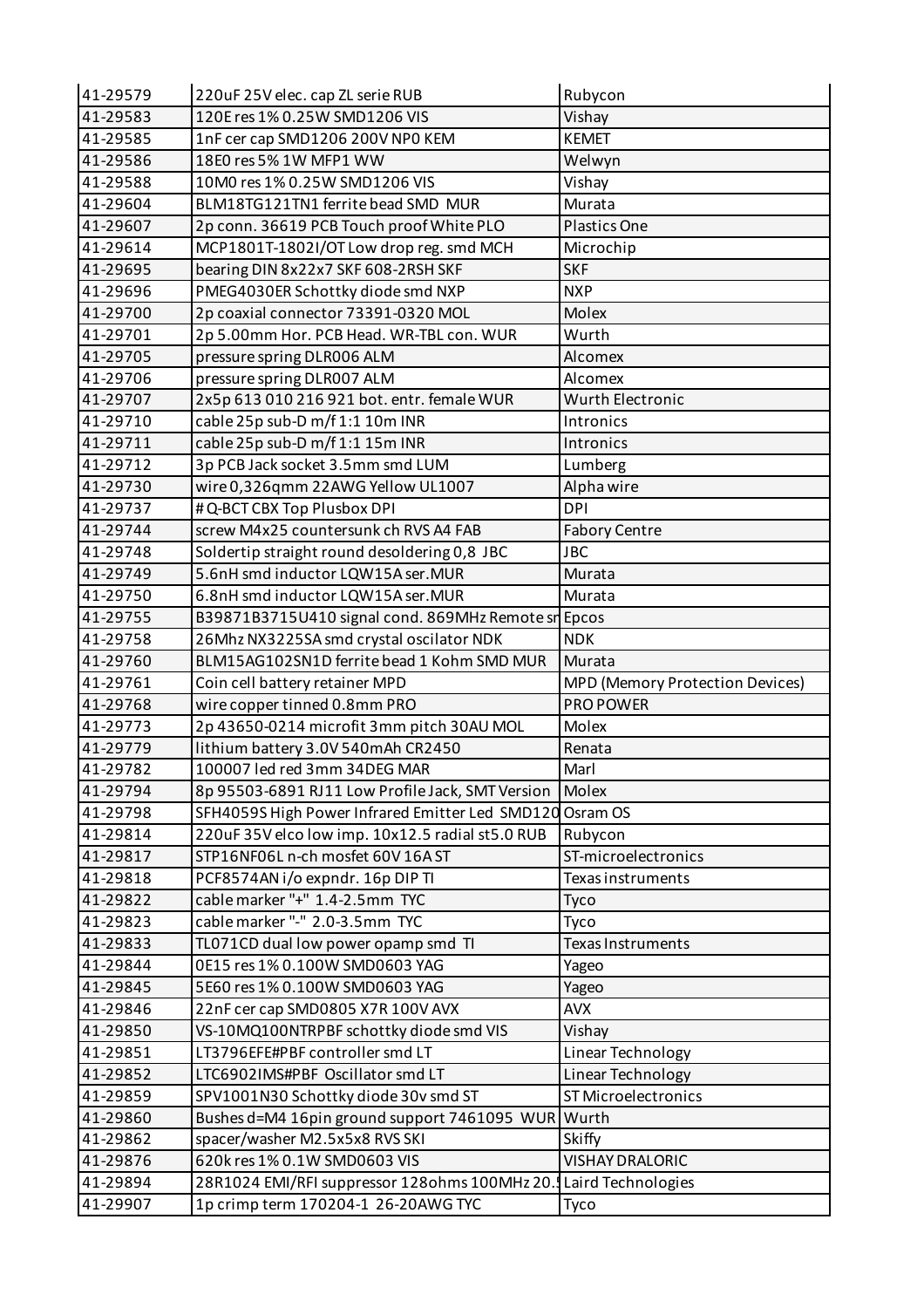| 41-29915 | 1p faston terminal horizontal 4.8x0.8mm TYC                              | Tyco Electronics / AMP |
|----------|--------------------------------------------------------------------------|------------------------|
| 41-29917 | Sata cable 50cm 88762-5400 MOL                                           | Molex                  |
| 41-29918 | Sata power cable 88751-1310 MOL                                          | Molex                  |
| 41-29920 | DVI-D, SINGLE LINK LEAD 88741-8000, 2M MOL                               | <b>MOLEX</b>           |
| 41-29924 | 2p low profile horizontal conn. 2.5mm CES SMT                            | Samtec                 |
| 41-29926 | REC6-2412SRW/R10/A 6W DC/DC Converter RCM                                | Recom                  |
| 41-29928 | AC inlet FN9260-10-06 SHF                                                | Schaffner              |
| 41-29929 | 2x4p TD Header straight male TD-104-G-AA SMT                             | Samtec                 |
| 41-29930 | 2x4p SD socket straight female SD-104-G-2 SMT                            | Samtec                 |
| 41-29940 | 56E0 res 1% 0.063W SMD0402 YAG                                           | Yageo                  |
| 41-29943 | 22uF 16V smd elco VS Serie size PAN                                      | Panasonic              |
| 41-29946 | LTL1CHKSKNN 3mm led yellow LTO                                           | Lite-On                |
| 41-29947 | ATMEGA644A-AU smd ATM                                                    | Atmel                  |
| 41-29950 | 2p pinheader 68001-202HLF pcb FCI                                        | <b>FCI</b>             |
| 41-29955 | 3p conn. jack power 2.1MM PCB CUI                                        | <b>CUI</b>             |
| 41-29956 | 2p jumper shorting link white FCI                                        | <b>FCI</b>             |
| 41-29959 | ledholder /spacer 7366 KNB                                               | Keystone               |
| 41-29966 | 8p Male angled connector, cable outlet 6-7,8 mm B Binder                 |                        |
| 41-29968 | 8p miniature round conn. BIN                                             | <b>Binder</b>          |
| 41-29975 | Cable assy coax. MXTK92TK1000 MUR                                        | Murata                 |
| 41-29976 | 9p male sub-D conn. str. solder cup HRT                                  | Harting                |
| 41-29993 | 2x10p SM20B-SRDS-G-TF(LF)(SN) RA conn. smd JST                           | <b>JST</b>             |
| 41-29995 | 8p WE-RJ45 LAN connector WUR                                             | Wurth                  |
| 41-30005 | Viba doseer pistool HP50DS VIB                                           | <b>VIBA</b>            |
| 41-30006 | Loctite mengbuis IDH1487440 LOC                                          | <b>LOCTITE</b>         |
| 41-30010 | 14p G51MH3-P14QC00-A070 MEDI-SNAP Plug RA14ODU                           |                        |
| 41-30011 | #Q-BCT CBX Bottom Plusbox DPI                                            | <b>DPI</b>             |
| 41-30012 | #Q-BCT Connector cover Pluxbox DPI                                       | <b>DPI</b>             |
| 41-30013 | Freya lens adhesive strip 51x2x0,3mm TNX                                 | <b>TNX</b>             |
| 41-30015 | Screw M2x10 Low. cyl. head. torx JEV                                     | Jeveka                 |
| 41-30016 | Screw M3x20 Low. Cyl. head. torx JEV                                     | Jeveka                 |
| 41-30019 | LTC4365CTS8#TRPBF Hot swap control smd LT                                | Linear Technology      |
| 41-30021 | BNX005-01 15ADC Power filter MUR                                         | Murata                 |
| 41-30034 | Rocker switch 2P C1350ALGAE ARC                                          | Arcolectric            |
| 41-30038 | HT731 Pvc dop met zwart plastic voet                                     | Metaalwinkel           |
| 41-30039 | HT732 Hulpstuk voor vastzetten voet                                      | Metaalwinkel           |
| 41-30046 | SPU0414HR5H Mini Sisonic microphone smd KNO                              | Knowles                |
| 41-30053 | screw M2x8 countersnk head FAB                                           | <b>JEVEKA</b>          |
| 41-30054 | conductive tape type 4713, 10mm width L66m HSS Holland Shielding Systems |                        |
| 41-30057 | 28B0734-000 cil. ferite core for cable LAI                               | Laird technologies     |
| 41-30080 | 680E0 res 1% 0.062W SMD0402 YAG                                          | Yageo                  |
| 41-30081 | MBRS230LT3G schott.diode smd MOT                                         | Motorola               |
| 41-30083 | LD2985BM33R Voltage Regulator smd ST                                     | ST-microelectronics    |
| 41-30088 | 4.096MHz GXO-3201L/BI cristal smd GDG                                    | Golledge               |
| 41-30090 | Axial Fan heater, 175W, 48V, no stat, 93C TUT                            | <b>Tutco Farnam</b>    |
| 41-30092 | 7P MC1.5/7-STF-3.81 PHO                                                  | Phoenix                |
| 41-30098 | # Q-BCT Test Connector Cover DPI                                         | <b>DPI</b>             |
| 41-30099 | # Q-BCT USB Cover DPI                                                    | <b>DPI</b>             |
| 41-30100 | # Q-BCT Test Connector Plug DPI                                          | <b>DPI</b>             |
| 41-30101 | Q-BCT Thermo Form BTC 300.02.010 NEL                                     | Nelipak                |
| 41-30102 | #Q-BCT Connector Cover Plug DPI                                          | <b>DPI</b>             |
| 41-30103 | # Q-BCT Lipo Plug DPI                                                    | <b>DPI</b>             |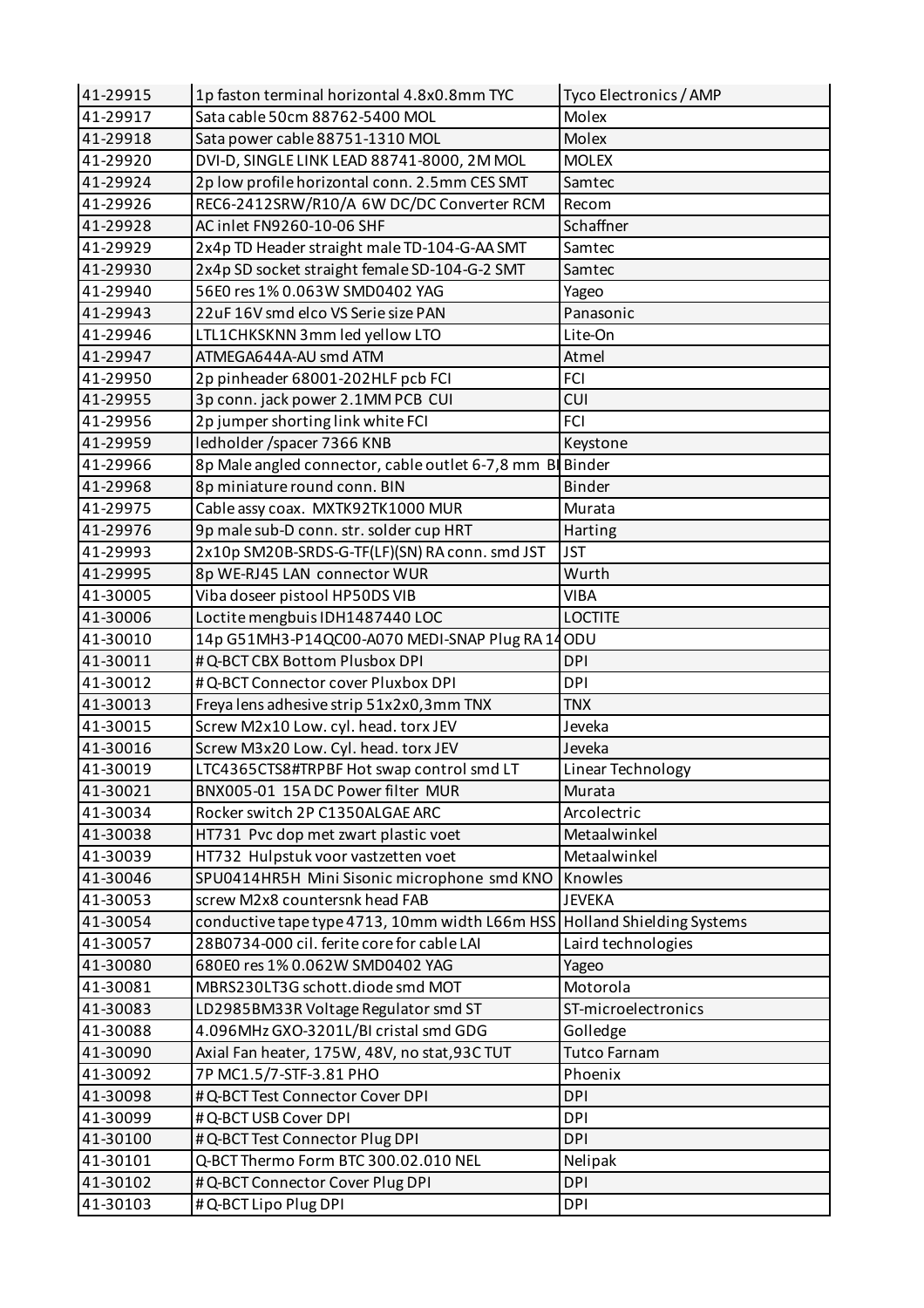| 41-30107 | spacer/washer 3.1x5x2 nylon SKI                             | <b>Skiffy</b>                  |
|----------|-------------------------------------------------------------|--------------------------------|
| 41-30109 | 4P Mate N Lock connector 1-480424-0 TE                      | <b>TE</b>                      |
| 41-30110 | 1P crimpterminal 60617-1 TE                                 | <b>TE</b>                      |
| 41-30115 | 24p minifit receptacle 39012240 MOL                         | <b>MOLEX</b>                   |
| 41-30119 | Dispensing needle KDS2012P 0.66mm CPR                       | Cooper tools                   |
| 41-30121 | 2x5p 95278-101A10LF Straight PinHeader smd FCI              | <b>FCI</b>                     |
| 41-30122 | 2x2p 95278-101A04LF Straight PinHeader smd FCI              | FCI                            |
| 41-30123 | 2x8p header 961216-6300 smd 3M                              | 3M                             |
| 41-30125 | STPS160A Pwr. skty diode smd ST                             | ST Microelectronics            |
| 41-30127 | ECMF02-2AMX6 EMI filter smd ST                              | ST Microelectronics            |
| 41-30128 | 100uH inductor SRN4018-101M 20% smd BRN                     | <b>Bourns</b>                  |
| 41-30132 | 0E068 res 1% 2W SMD2512 VIS                                 | <b>Stackpole Electronics</b>   |
| 41-30133 | EVQ-P2K02Q Tactile Switches 3.5NF smd PAN                   | Panasonic                      |
| 41-30134 | IRFH5006TR2PBF mosfet, N-ch, 60V, 21A smd IR                | <b>International Rectifier</b> |
| 41-30135 | 12MHz xtal ECS-120-20-33-TR ECS                             | Epson                          |
| 41-30141 | RFID Label ALN-9629-FWRWA ATP                               | Alien Technology               |
| 41-30142 | screw M1.8x6 ch.head cros. PT-10 for plastic ELVZ FA Jeveka |                                |
| 41-30144 | ESD raster tape 18mm PP grid PNT                            |                                |
| 41-30147 | Thermal Pad GR45A-00-100GY (10x10mm) FUJ                    | Fujipoly                       |
| 41-30148 | Thermal Pad GR45A-00-100GY (22x30mm) FUJ                    | Fujipoly                       |
| 41-30151 | FR2S1020 FR dry reed switch COT                             | Coto                           |
| 41-30152 | Attiny261A-SU MCU smd ATM                                   | Atmel                          |
| 41-30158 | 8p 43650-0829 microfit 3mm pitch MOL                        | Molex                          |
| 41-30186 | 820uF 35V radial elco 20% st5.0 PAN                         | Panasonic                      |
| 41-30229 | relay MPQ1-S-112D-A 12VDC MSE                               | Meishuo Electric               |
| 41-30240 | 2A fuse fast automotive 287 serie ATO LTF                   | Littlefuse                     |
| 41-30241 | 15A fuse fast automotive 287 serie ATO LTF                  | Littlefuse                     |
| 41-30246 | led 5mm angled red with housing DIA                         | Dialight                       |
| 41-30253 | LTC2941CDCB-1 Battery Gas Gauge smd LT                      | Linear Technology              |
| 41-30255 | TPS54160DGQ Step-down DC/DC Converter smd TI                | Texas Instruments              |
| 41-30256 | BLM41PG102SN1 chip Ferrite bead smd MUR                     | Murata                         |
| 41-30257 | 10uH 744 062 100 smd inductor WUR                           | Würth Elektronik               |
| 41-30258 | 100k 5% NTC thermistor smd VIS                              | Vishay                         |
| 41-30260 | ATXMEGA32D4-AU 8/16-BIT 32K Flash smd ATM                   | <b>ATMEL</b>                   |
| 41-30261 | 1p SKHMQLE010 tact pushb. 1.57N smd ALP                     | Alps                           |
| 41-30263 | 2.2pF cap NP0 50V +/-0.25pF SMD0402 TDK                     | <b>TDK</b>                     |
| 41-30266 | 1pF cap NP0 50V +/-0.1pF SMD0402 TDK                        | <b>TDK</b>                     |
| 41-30267 | AS179-92LF IC switch smd SKW                                | <b>Skyworks Solutions</b>      |
| 41-30268 | PIC16LF1823-I/SL 8-bit flash MCU SMD MCH                    | Microchip                      |
| 41-30269 | 12nH rfinductor 500mA 5.5GHz SMD0402 MUR                    | Murata                         |
| 41-30270 | 18nH rfinductor 370mA 4.5GHz SMD0402 MUR                    | Murata                         |
| 41-30271 | 3.3nH rfinductor 900mA 12GHz SMD0402 MUR                    | Murata                         |
| 41-30273 | 26Mhz +/-10PPM 16PF smd crystal oscilator WTL               | <b>WTL</b>                     |
| 41-30278 | relay 12V HF158F/012-ZS3T HFA                               | <b>HONGFA</b>                  |
| 41-30279 | 2x5p M22-2540505 R/A pinheader 2mm HRW                      | Harwin                         |
| 41-30287 | Case EM208 62208000 BOP (Exclusief bewerkingen Bopla        |                                |
| 41-30292 | 2x7p 71991-307LF break. bot. entr. female FCI               | <b>FCI</b>                     |
| 41-30301 | HEF4521BT 24 24-stage frequency divider and oscilla NXP     |                                |
| 41-30302 | 22uH B82442 ind. SMD2220 EPC                                | Epcos                          |
| 41-30303 | 8p 26-60-5080 st3.96 kk conn.str.MOL                        | Molex                          |
| 41-30304 | 93E1 res 1% 0.1W SMD0603 VIS                                | Vishay                         |
| 41-30305 | 100KHz 12.5PF ABS25 30ppm smd crystal                       | Abracon                        |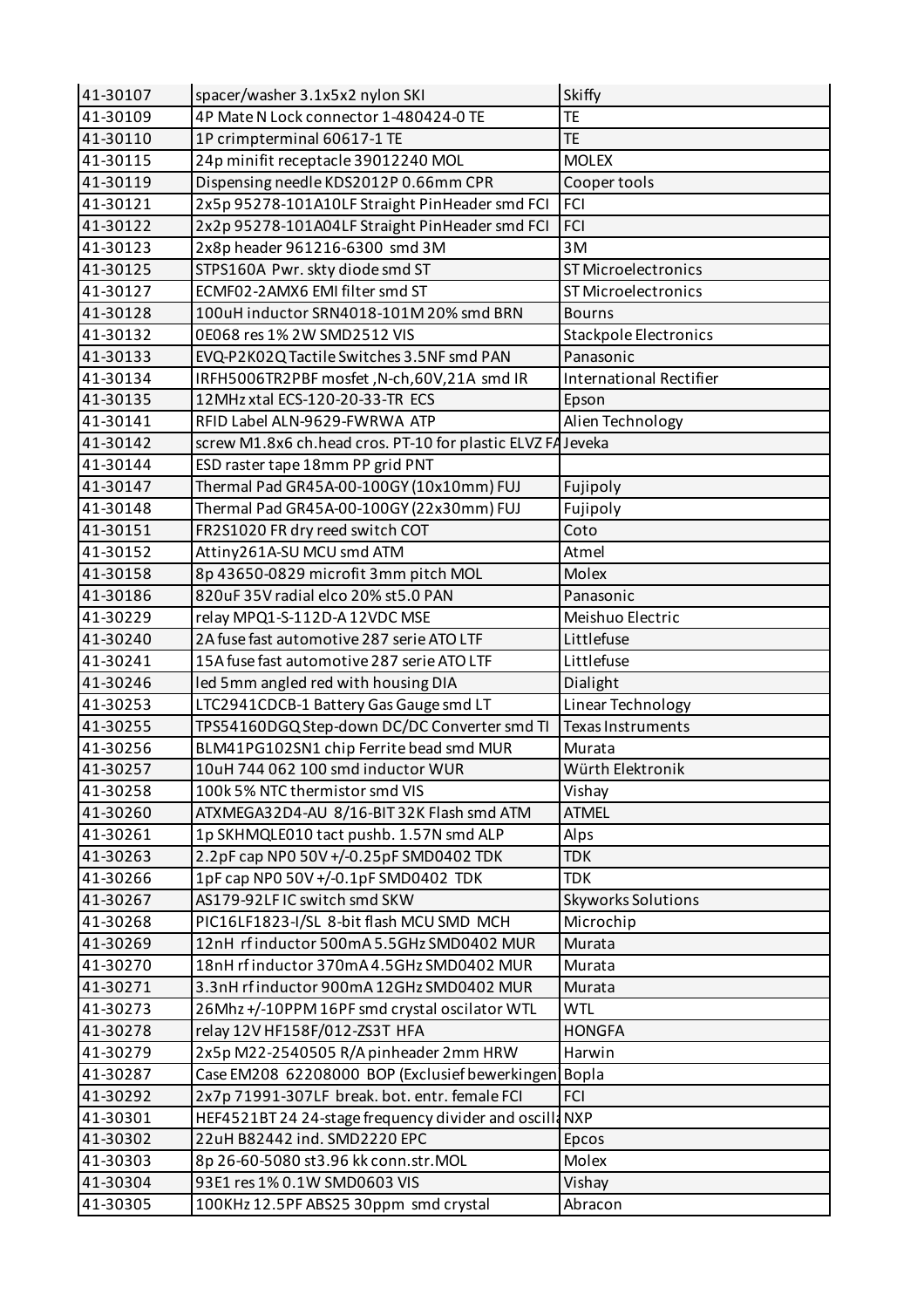| 41-30310 | TEN3-2421 dc/dc convertor TRA                             | <b>Traco Power</b>     |
|----------|-----------------------------------------------------------|------------------------|
| 41-30311 | AD8134ACPZ Triple Diff Driver smd AD                      | <b>Analog Devices</b>  |
| 41-30316 | 100pF cap NP0 50V 10% SMD0402 TDK                         | <b>TDK</b>             |
| 41-30318 | 12pF cap NP0 50V 5% SMD0402 TDK                           | <b>TDK</b>             |
| 41-30319 | 27pF cap NP0 50V 5% SMD0402 TDK                           | <b>TDK</b>             |
| 41-30320 | 47pF cap NP0 50V 5% SMD0402 TDK                           | <b>TDK</b>             |
| 41-30321 | 1.5pF cap NP0 50V +/-0.1pF SMD0402 TDK                    | <b>TDK</b>             |
| 41-30322 | 220pF cap NP0 50V 10% SMD0402 TDK                         | <b>TDK</b>             |
| 41-30325 | Heat spreader VSS0051 VAR                                 | Variscite              |
| 41-30326 | Thermal Pad TG6050-150-150-1.0-0 (15x15cm) T-gld T-Global |                        |
| 41-30334 | 96p V42254 row A-C angled conn. TYC                       | Tyco/AMP               |
| 41-30357 | washer M2 antiloss 173 0002 000 22 SKI                    | Skiffy                 |
| 41-30360 | 52k3 res 1% 0.063W SMD0603 YAG                            | Yageo                  |
| 41-30365 | ATXMEGA128D4-AU 128K Flash smd ATM                        | Atmel                  |
| 41-30388 | nRF24L01+Single Chip 2.4GHz Transceiver NOS               | Nordic Semiconductor   |
| 41-30393 | screw M2.5x10 cheese head A4 FAB                          | <b>Fabory Centre</b>   |
| 41-30398 | M27C512-10C6 smd ST                                       | ST Microelectronics    |
| 41-30412 | AD7797BRUZ 24BIT ADC, SIGMA DELTA smd AD                  | Analog Devices         |
| 41-30413 | 16p pcb cage clamp 0.100" WAG                             | Wago                   |
| 41-30416 | 100uF 100V smd elco size-J16 PAN                          | Panasonic              |
| 41-30420 | 12uH ELJPA120KF smd coil PAN                              | Panasonic              |
| 41-30428 | REF192ESZ 2.5V voltage ref. SMD BB                        | <b>Burr Brown</b>      |
| 41-30430 | 24p pcb cage clamp 0.100" WAG                             | Wago                   |
| 41-30431 | 1uF 50V elco size-B smd PAN                               | Panasonic              |
| 41-30432 | 220pF cer cap 1kV NP0 SMD0805 VIS                         | <b>VISHAY VITRAMON</b> |
| 41-30433 | 2.4GHz Wifi antenna GA-TR2400-3T QUBC                     | Gisantone Ind Ltd      |
| 41-30453 | 3.3pF cap NP0 50V +/-0.25pF SMD0402 YAG                   | Yageo                  |
| 41-30462 | LM2576T-5.0/NOPB regulator NSC                            | National Semiconductor |
| 41-30467 | IXSH20N60B2D1 IGBT 600V 35A IXY                           | <b>IXYS</b>            |
| 41-30470 | 8p MDSTB2,5/8-G1-5,08 conn.PHO                            | Phoenix Contact        |
| 41-30471 | 12p MDSTB2,5/12-G1-5,08 conn.PHO                          | <b>Phoenix Contact</b> |
| 41-30472 | 3p MSTBV 2,5/3-GF-5,0 con PHO                             | Phoenix Contact        |
| 41-30473 | 5p MSTBV 2,5/5-GF-5,0 con PHO                             | <b>Phoenix Contact</b> |
| 41-30474 | 6p MSTBV 2,5/6-GF-5,0 con PHO                             | <b>Phoenix Contact</b> |
| 41-30475 | 7p MSTBV 2,5/7-GF-5,0 con PHO                             | <b>Phoenix Contact</b> |
| 41-30476 | 8p MSTBV 2,5/8-GF-5,0 con PHO                             | <b>Phoenix Contact</b> |
| 41-30477 | 10p MSTBV 2,5/10-GF-5,0 con PHO                           | <b>Phoenix Contact</b> |
| 41-30478 | 12p MSTBV 2,5/12-GF-5,0 con PHO                           | <b>Phoenix Contact</b> |
| 41-30482 | 3p MVSTBR2,5/3-STF-5,0 con PHO                            | <b>Phoenix Contact</b> |
| 41-30483 | 5p MVSTBR2,5/5-STF-5,0 con PHO                            | <b>Phoenix Contact</b> |
| 41-30484 | 6p MVSTBR2,5/6-STF-5,0 con PHO                            | <b>Phoenix Contact</b> |
| 41-30485 |                                                           | <b>Phoenix Contact</b> |
| 41-30486 | 7p MVSTBR2,5/7-STF-5,0 con PHO                            | <b>Phoenix Contact</b> |
|          | 8p MVSTBR2,5/8-STF-5,0 con PHO                            |                        |
| 41-30487 | 10p MVSTBR2,5/10-STF-5,0 con PHO                          | <b>Phoenix Contact</b> |
| 41-30488 | 12p MVSTBR2,5/12-STF-5,0 con PHO                          | <b>Phoenix Contact</b> |
| 41-30489 | 5p MDSTB2,5/5-GF-5,08 con PHO                             | <b>Phoenix Contact</b> |
| 41-30491 | 9p sub-D connector right angle TYC                        | Tyco                   |
| 41-30494 | 1N5408RL 3A 1000V recovery diode ONS                      | ON Semiconductor       |
| 41-30495 | ACS712ELCTR-20A-T sensor current 20A smd ALL              | ALLEGRO MICROSYSTEMS   |
| 41-30496 | ADuM2250ARWZ Isolator I2C 2CH smd AD                      | <b>Analog Devices</b>  |
| 41-30499 | MCP2515-I/SO can controller smd MCH                       | Microchip              |
| 41-30503 | OVLBY4C7 Yellow led 3mm OPT                               | Optek                  |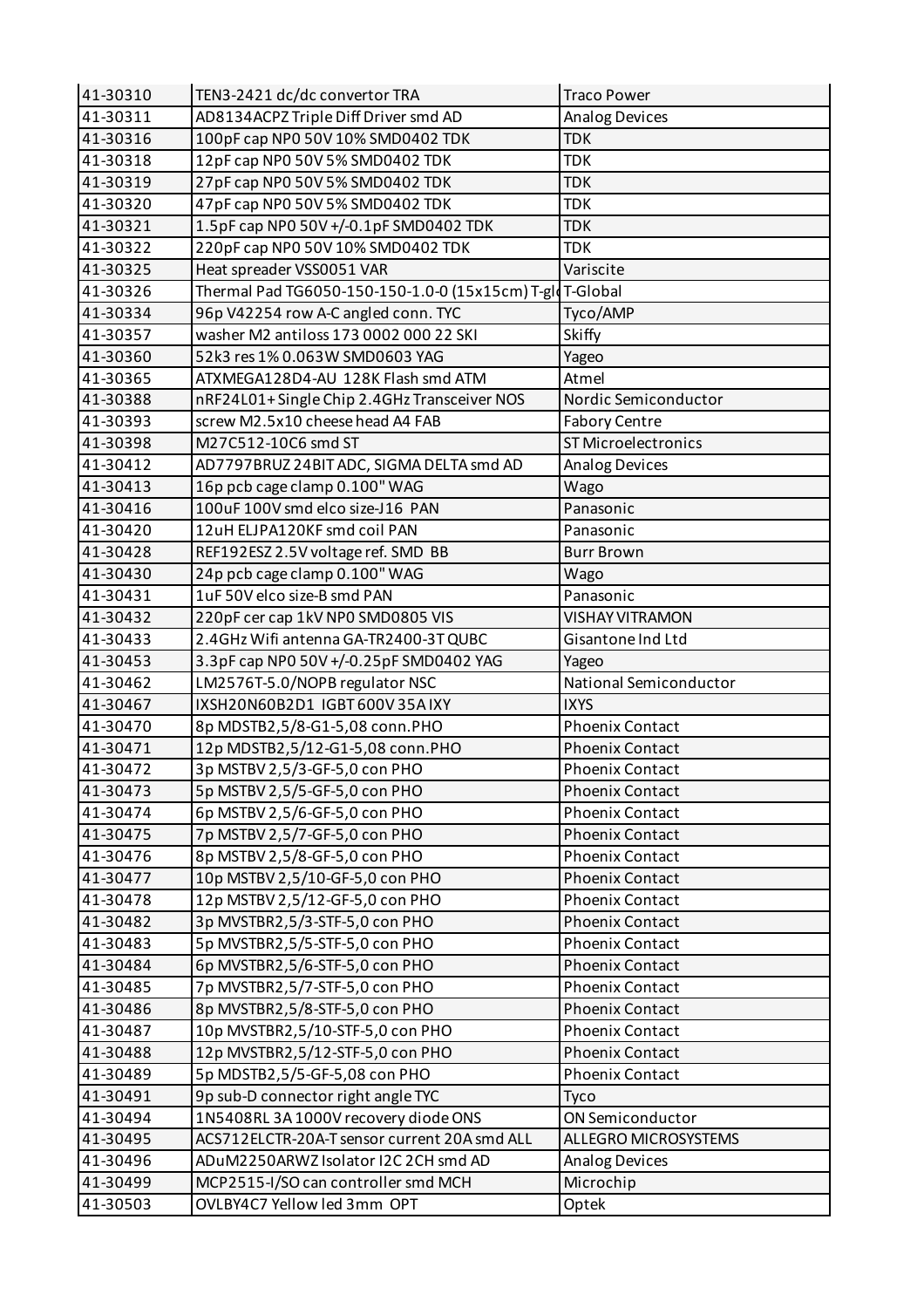| 41-30506 | ledspacer 3mm white LEDS1E-4-01 RIC                               | <b>RICHCO</b>          |
|----------|-------------------------------------------------------------------|------------------------|
| 41-30536 | wire 1.5qmm H07V-K white BEL                                      | Belden                 |
| 41-30539 | CC1101RGP RF transiever smd TI                                    | Texas Instruments      |
| 41-30553 | heatsink SK480/195/SA custom cfm drwg MYBG0-22 Fischer Elektronik |                        |
| 41-30567 | 5p MDSTB2,5/5-G1-5,08 conn.PHO                                    | <b>Phoenix Contact</b> |
| 41-30571 | FM24C04B smd ser eeprom CYP                                       | Cypress                |
| 41-30592 | 11p SL3.5/11/180F 3.2SN orange con. WEI                           | Weidmuller             |
| 41-30593 | 12p SL3.5/12/180F 3.2SN orange con. WEI                           | Weidmuller             |
| 41-30594 | 4p SL3.5/04/180F 3.2SN orange con. WEI                            | Weidmuller             |
| 41-30597 | 5p BLZF 3.50/05/180F SN OR BX Tens. Clamp WEI                     | Weidmuller             |
| 41-30598 | 8p BLZF 3.50/08/180F SN OR BX Tens. Clamp WEI                     | Weidmuller             |
| 41-30599 | 11p BLZF 3.50/11/180F SN OR BX Tens. Clamp WEI                    | Weidmuller             |
| 41-30600 | 12p BLZF 3.50/12/180F SN OR BX Tens. Clamp WEI                    | Weidmuller             |
| 41-30602 | 5p SL3.5/05/180F 3.2SN orange con. WEI                            | Weidmuller             |
| 41-30603 | 10p SL3.5/10/180F 3.2SN orange con. WEI                           | Weidmuller             |
| 41-30604 | 7p SL3.5/07/180F 3.2SN orange con. WEI                            | Weidmuller             |
| 41-30607 | 4p BLZF 3.50/04/180F SN OR BX Tens. Clamp WEI                     | Weidmuller             |
| 41-30608 | 7p BLZF 3.50/07/180F SN OR BX Tens. Clamp WEI                     | Weidmuller             |
| 41-30609 | 10p BLZF 3.50/10/180F SN OR BX Tens. Clamp WEI                    | Weidmuller             |
| 41-30636 | Push-in fitting QSM-4 FES                                         | Festo                  |
| 41-30651 | blindstopper for air R1/8" FES                                    | Festo                  |
| 41-30663 | Comp. spring Dm=2.5 d=0.32 L0=9.4 0.8N/mm ATV                     | <b>ATV</b>             |
| 41-30684 | rubber inlet D11/D9/Plate1.5 SKI                                  | Skiffy                 |
| 41-30685 | blind rivet M4x6 counts. mandrel                                  | <b>VVG Alfo</b>        |
| 41-30717 | knurled knob for hexagon S.H.C. screw M4 SKI                      | <b>Skiffy</b>          |
| 41-30718 | spacer/washer 4.3x3x8 brass SKI                                   | Skiffy                 |
| 41-30723 | Heatresist. paint BLACK, 500ML Rust-Oleum 7778                    | Rust-oleum             |
| 41-30750 | 264-351 4p mini cage clamp WAG                                    | Wago                   |
| 41-30754 | Tubing PUN-6X1-SI FES                                             | Festo                  |
| 41-30757 | MAX3232CAE+RS232 com.int.smd MAX                                  | Maxim                  |
| 41-30772 | IQS240 SO for CMZ3008W01VTWR7 ???                                 | Azotec                 |
| 41-30773 | 13p BLZF 3.50/13/180F SN OR BX Tens. Clamp WEI                    | Weidmuller             |
| 41-30774 | 13p SL3.5/13/180F 3.2SN orange con. WEI                           | Weidmuller             |
| 41-30777 | Fan MP1K0 / 1EE62410ML04WB79B6 MEA                                | Meanwell               |
| 41-30784 | 8655 MH1511 conn. backshell FCI                                   | <b>FCI</b>             |
| 41-30818 | 100pF cer cap st5.0 X7R 200V AVX                                  | <b>AVX</b>             |
| 41-30827 | BL01RN1-A1D2B ferrite bead 7A MUR                                 | Murata                 |
| 41-30841 | 4p miniature round conn. Au fem serie 723 BIN                     | <b>Binder</b>          |
| 41-30842 | screw M4x16 cheeseh. cros. RVS A4 FAB                             | <b>Fabory Centre</b>   |
| 41-30857 | screw M6x12 countersunk RVS A4 FAB                                | Fabory                 |
| 41-30865 | led 5mm Red L-53ID-5V KNB                                         | Kingbright             |
| 41-30881 | 2x3p 963357-5 Timer Connectors TYC                                | Tyco                   |
| 41-30912 | 7uH Inductor HA55-2223070LF TT                                    | <b>TT Electronics</b>  |
| 41-30913 | Self-Retaining Spacer WA-SNSR WUR                                 | Wurth                  |
| 41-30931 | 3A fuse fast automotive 287 serie ATO LTF                         | Littlefuse             |
| 41-30932 | 25A fuse fast automotive 287 serie ATO LTF                        | Littlefuse             |
| 41-30965 | 2E00 res 1% 0.125W SMD0805 YAG                                    | Vishay                 |
| 41-30970 | Si7960DP N-channel mosfet smd VIS                                 | Vishay Siliconix       |
| 41-30976 | BAS40-04 dual diode smd NXP                                       | <b>NXP</b>             |
| 41-31004 | screw M6x6 RVS A2 set screw flat point DIN:913 ISO: Fabory Centre |                        |
| 41-31005 | screw M2.5x5 cheese head A4 FAB                                   | <b>Fabory Centre</b>   |
| 41-31006 | washer M2.5 spring lock RVS A4 FAB                                | <b>Fabory Centre</b>   |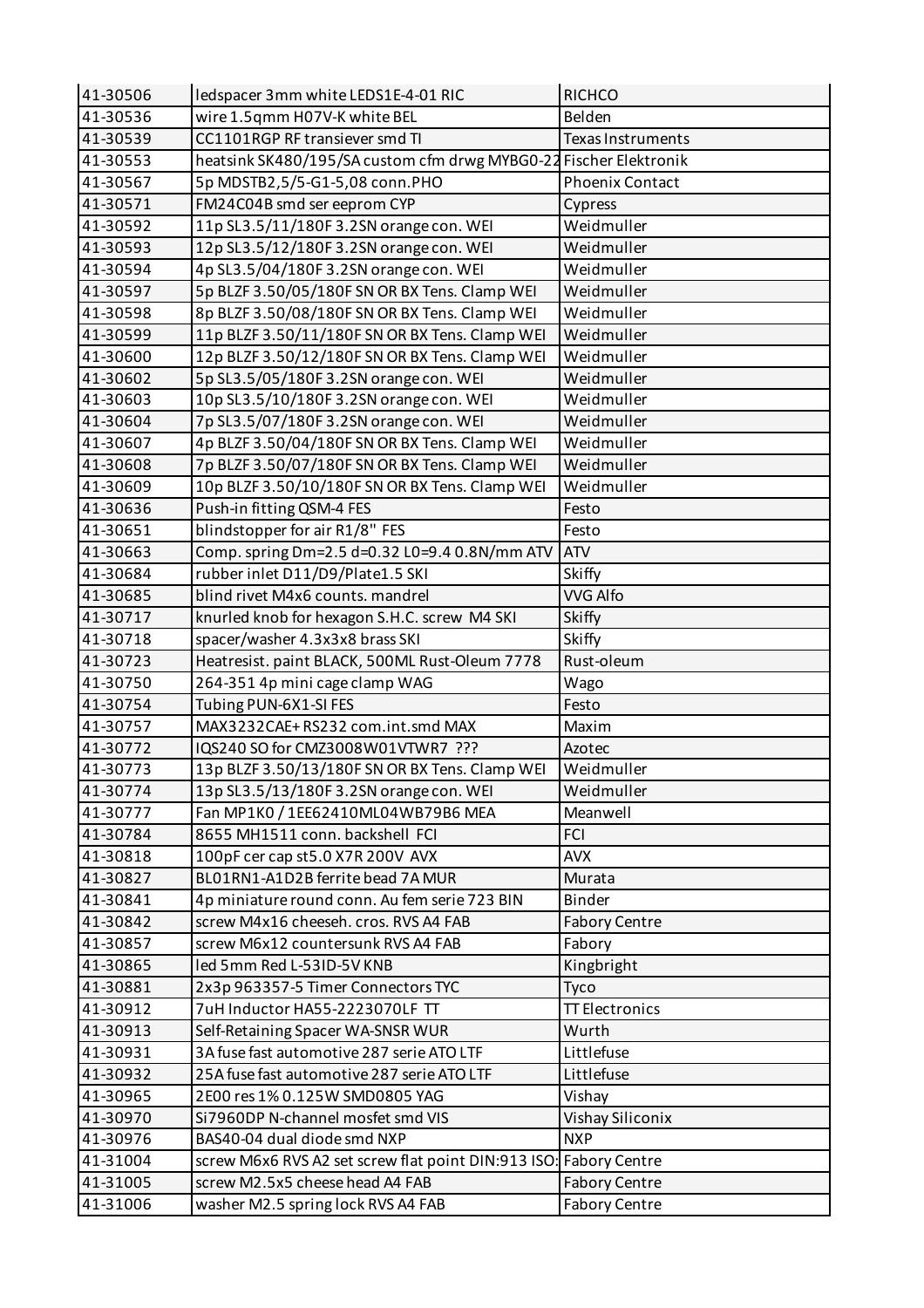| 41-31007 | 4mm ext. retaining circlip D471-4 RVS FAB                         | <b>Fabory Centre</b>      |
|----------|-------------------------------------------------------------------|---------------------------|
| 41-31017 | cover plug d=6.4 168 serie black SKI                              | <b>Skiffy</b>             |
| 41-31028 | thermal transfer (gap) pad 0.5mm 5W/m.K Berg                      | GP5000S35-0.020-02-0816   |
| 41-31037 | screw M3x08 shoulder screw hex socket RVS A2 FAB   Fabory Centre  |                           |
| 41-31040 | spacer M3x30x5 int\int brass AVT                                  | AVT Industrial components |
| 41-31056 | HSMS-A100-L00J1 topled smd AGI                                    | Agilent                   |
| 41-31070 | cable gland reduction M20-M16 HUM                                 | Hummel                    |
| 41-31071 | gland PG16 HSK-K grey long HUM                                    | Hummel                    |
| 41-31074 | screw M6x25 hexagon socket RVS A4 FAB                             | <b>Fabory Centre</b>      |
| 41-31075 | screw M5x8 cross. recess. RVS A4 FAB                              | <b>Fabory Centre</b>      |
| 41-31076 | Washer M5 D1=5.3 D2=15 S=1.2 FAB                                  | <b>Fabory Centre</b>      |
| 41-31077 | screw M4x35 cross. recess. RVS A4 FAB                             | <b>Fabory Centre</b>      |
| 41-31078 | screw M4x12 hex. socket buton head cap SS A2 FAB                  | <b>Fabory Centre</b>      |
| 41-31086 | Washer M5 D1=5.3 D2=15 S=2 FAB                                    | <b>Fabory Centre</b>      |
| 41-31091 | VCNL4000-GS08 Proximidty sensor smd VIS                           | Vishay                    |
| 41-31092 | MCP1802T-3302I/OT regulator smd MCH                               | Microchip                 |
| 41-31107 | screw M5x10 hex. socket buton head cap SS A2 FAB                  | <b>Fabory Centre</b>      |
| 41-31127 | #M1004-1 .40.260 enclosure back cover VCM2402d Appplikon          |                           |
| 41-31128 | #M1004-1.40.250 enclosure top cover VCM240250 Appplikon           |                           |
| 41-31140 | 3M60 res 1% 0.1W SMD0603 VIS                                      | Vishay Draloric           |
| 41-31149 | 3k60 res 1% 0.062W SMD0402 YAG                                    | Yageo                     |
| 41-31153 | 13k7 res 1% 0.062W SMD0402 YAG                                    | Yageo                     |
| 41-31159 | 28k0 res 1% 0.062W SMD0402 YAG                                    | Yageo                     |
| 41-31163 | 47uF cer cap SMD0805 X7S 10V TDK                                  | <b>TDK</b>                |
| 41-31165 | 330uF 2V5 tant elco smd size-D 10% AVX                            | <b>AVX</b>                |
| 41-31178 | TPS62090RG smd adj volt. regulator TI                             | Texas Instruments         |
| 41-31179 | XRP2997 ddr bus terminator smd EXA                                | <b>EXAR</b>               |
| 41-31181 | PCA9536DP 4-bit I2C-bus and SMBus I/O port smd N NXP              |                           |
| 41-31193 | TPS2051BDBV current-limited distr. switch smd TI                  | Texas instruments         |
| 41-31195 | 1k87 res 1% 0.062W5 SMD0402 YAG                                   | Yageo                     |
| 41-31196 | 1M02 res 1% 0.062W5 SMD0402 VIS                                   | Vishay / Dale             |
| 41-31197 | 3K32 res 1% 0.062W5 SMD0402 YAG                                   | Yageo                     |
| 41-31199 | 12K1 res 1% 0.062W5 SMD0402 YAG                                   | Yageo                     |
| 41-31200 | TS3A24159DRCR quad SPDT switch smd TI                             | Texas Instruments         |
| 41-31201 | 2x10p con. 1.27mm header 623 320 210 21 WUR                       | Wurth                     |
| 41-31221 | 57k6 res 1% 0.062W5 SMD0402 YAG                                   | Yageo                     |
| 41-31222 | 113k res 1% 0.062W5 SMD0402 YAG                                   | Yageo                     |
| 41-31223 | 210k res 1% 0.063W SMD0402 VIS                                    | Vishay / Dale             |
| 41-31224 | 887E res 1% 0.062W5 SMD0402 YAG                                   | Yageo                     |
| 41-31245 | 6k70 res 1% 0.0625W SMD0402 VIS                                   | Vishay / Dale             |
| 41-31251 | 300k res 1% 0.063W SMD0402 YAG                                    | Yageo                     |
| 41-31254 | BAS40W-04-7-F diode smd NXP                                       | Multicomp                 |
| 41-31265 | S25FL256SAGNFI001 256Mb flash smd SPA                             | Spansion                  |
| 41-31266 | MCP16251T-I/MNY sync boost reg. smd MCH                           | Microchip                 |
| 41-31273 | 10p 15-04-5104 interim clip MOL                                   | Molex                     |
| 41-31278 | 2.4GHz Bluetooth Antenna 2450AT43B100E smd JT JOHANSON TECHNOLOGY |                           |
| 41-31279 | 2K32 res 1% 0.062W SMD0402 VIS                                    | Vishay draloric           |
| 41-31321 | 75k0 res 1% 0.062W5 SMD0402 MC                                    | Multicomp                 |
| 41-31328 | 221k res 0.1% SMD0402                                             | Beyschlag                 |
| 41-31362 | BAS16LD high speed smd diode NXP                                  | <b>NXP</b>                |
| 41-31370 | SN74LS367AD hex bus driver smd TI                                 | Texas Instruments         |
| 41-31373 | HLMP-1421 led yellow 3mm AVG                                      | Avago                     |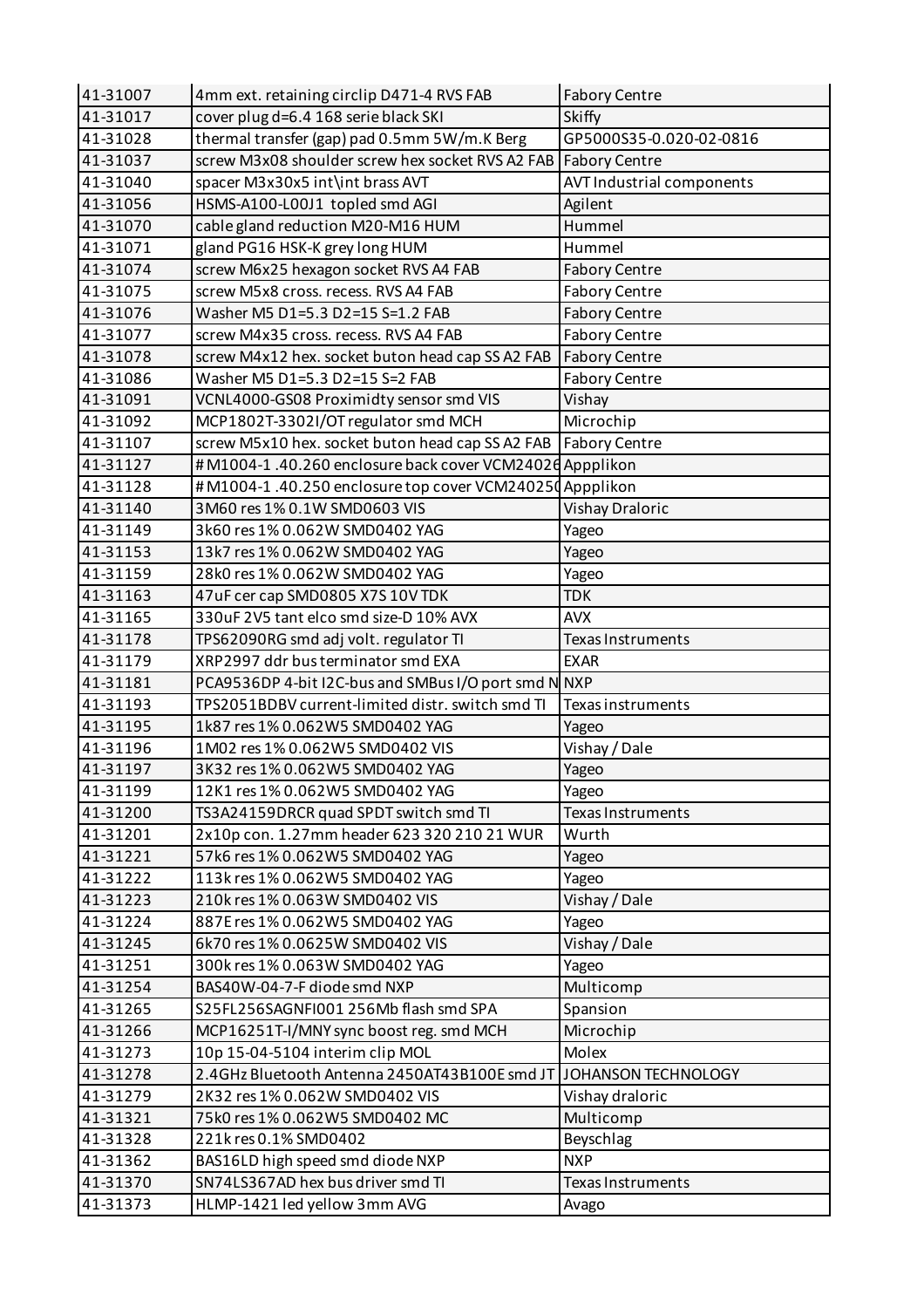| 41-31374 | HLMP-1521 led green 3mm AVG                                   | Avago                      |
|----------|---------------------------------------------------------------|----------------------------|
| 41-31378 | 2x10p TFM-110-02-L-D-WT smd header straight SMT Samtec        |                            |
| 41-31380 | 10p right angle header HAR                                    | Harting                    |
| 41-31381 | 100nF cer cap SMD0603 X7R 16V MUR                             | Murata                     |
| 41-31382 | 470nF cer cap SMD0603 Y5V 16V VIS                             | Vishay Vitramon            |
| 41-31384 | PESD5V0S1UB TVS 5V ESD prot smd NXP                           | <b>NXP</b>                 |
| 41-31388 | RS9113-NB0-S1N SMD RED                                        | Redpine Signals            |
| 41-31390 | 4p CCV 2,5/4-GF-5,08 P26THR 1955659 conn. PHO Phoenix Contact |                            |
| 41-31391 | 3p CCV 2,5/3-GF-5,08 P26THR 1955646 conn. PHO Phoenix Contact |                            |
| 41-31396 | 32K4 res 1% 0.1W SMD0603 VIS                                  | Vishay Draloric            |
| 41-31397 | 309K res 1% 0.1W SMD0603 VIS                                  | <b>Vishay Draloric</b>     |
| 41-31398 | 820E res 1% 0.063W SMD0402 TEC                                | TE CONNECTIVITY            |
| 41-31399 | 0.015E res 1% 0.5W SMD0805 YAG                                | Yageo                      |
| 41-31406 | 18pF cer cap SMD0603 NP0 50V KEM                              | Kemet                      |
| 41-31411 | 7p 47080-4001 SATA connector smd MOL                          | Wurth                      |
| 41-31413 | 5p MicroUSB SMD 47590-0001 MOL                                | Molex                      |
| 41-31414 | 15p connector DSUB 5747845-3 TEC                              | TE Connectivity            |
| 41-31415 | 30p connector FFC FI-X30SSLA-HF JAE                           | JAE-Electronics            |
| 41-31416 | 8p JK0654219NL RJ45 socket PUL                                | <b>Pulse Electronics</b>   |
| 41-31417 | 4p Header right angle S4B-EH(LF)(SN) JST                      | Japan Solderless Terminals |
| 41-31418 | 30p pin header 2.54mm TSW-110-05-T-T SAM                      | Samtec                     |
| 41-31423 | res.array 22E CAT16 smd BOU                                   | <b>Bourns</b>              |
| 41-31438 | ADuM4400CRIZ Digital Isolator smd AD                          | Analog Devices             |
| 41-31439 | ADuM4402CRIZ Digital Isolator smd AD                          | <b>Analog Devices</b>      |
| 41-31444 | TPS72301DBVTG4 200mA low-noise, neg out linear                | Texas Instruments          |
| 41-31445 | 1A Fuse SMD0603 0603FA1-R COB                                 | Cooper Bussmann            |
| 41-31446 | 3p 53047-0310 male header straight MOL                        | Molex                      |
| 41-31450 | TPS76933DBVT smd LDO Reg. 0.1A 10V TI                         | Texas Instruments          |
| 41-31462 | 22nF cer cap SMD0402 X7R 50V 10% MUR                          | Murata                     |
| 41-31469 | ADG821BRMZ Dual SPST Switch smd AD                            | Analog devices             |
| 41-31483 | 26k1 res 1% 0.062W SMD0402 YAG                                | Yageo                      |
| 41-31484 | 3k00 res 1% 0.062W SMD0402 YAG                                | Yageo                      |
| 41-31485 | 499K res 1% 0.062W SMD0402 YAG                                | Yageo                      |
| 41-31486 | 160K res 1% 0.062W SMD0402 YAG                                | Yageo                      |
| 41-31487 | 110K res 1% 0.062W SMD0402 YAG                                | Yageo                      |
| 41-31489 | 120K res 1% 0.062W SMD0402 YAG                                | Yageo                      |
| 41-31490 | 510K res 1% 0.062W SMD0402 YAG                                | Yageo                      |
| 41-31491 | 39nF cer cap SMD0603 X7R 25V AVX                              | <b>AVX</b>                 |
| 41-31494 | 68nF cer cap SMD0603 X7R 25V MC                               | Multicomp                  |
| 41-31495 | 680nF cer cap SMD0603 X7R 10V MC                              | Multicomp                  |
| 41-31498 | FTS-110-01-F-S Header SMT                                     | Samtec                     |
| 41-31499 | 8p 460DE08C3 micro sd connector smd MC                        | Multicomp                  |
| 41-31502 | 1254.1007 switch smd MEN                                      | Mentor                     |
| 41-31505 | MC74VHC1G09DTT1G smd ON                                       | ON Semiconductor           |
| 41-31507 | TLV2404CPWG4 Codec audio smd TI                               | Texsas Instruments         |
| 41-31510 | OPA2348AIDCNTG4 smd dual opamp TI                             | Texas Instruments          |
| 41-31511 | PCF8523TS/1,112 smd clock/calender PHI                        | <b>NXP</b>                 |
| 41-31516 | TLV2731CDBVTG4 Codec audio smd TI                             | Texsas Instruments         |
| 41-31517 | MC74VHC1G32DFT2G smd ON                                       | ON Semiconductor           |
| 41-31537 | 33pF cer cap SMD1812 NP0 3KV MC                               | Multicomp                  |
| 41-31551 | Led 5mm clear green KIN                                       | Kingbright                 |
| 41-31564 | 20p pin header straight ASS                                   | Assmann                    |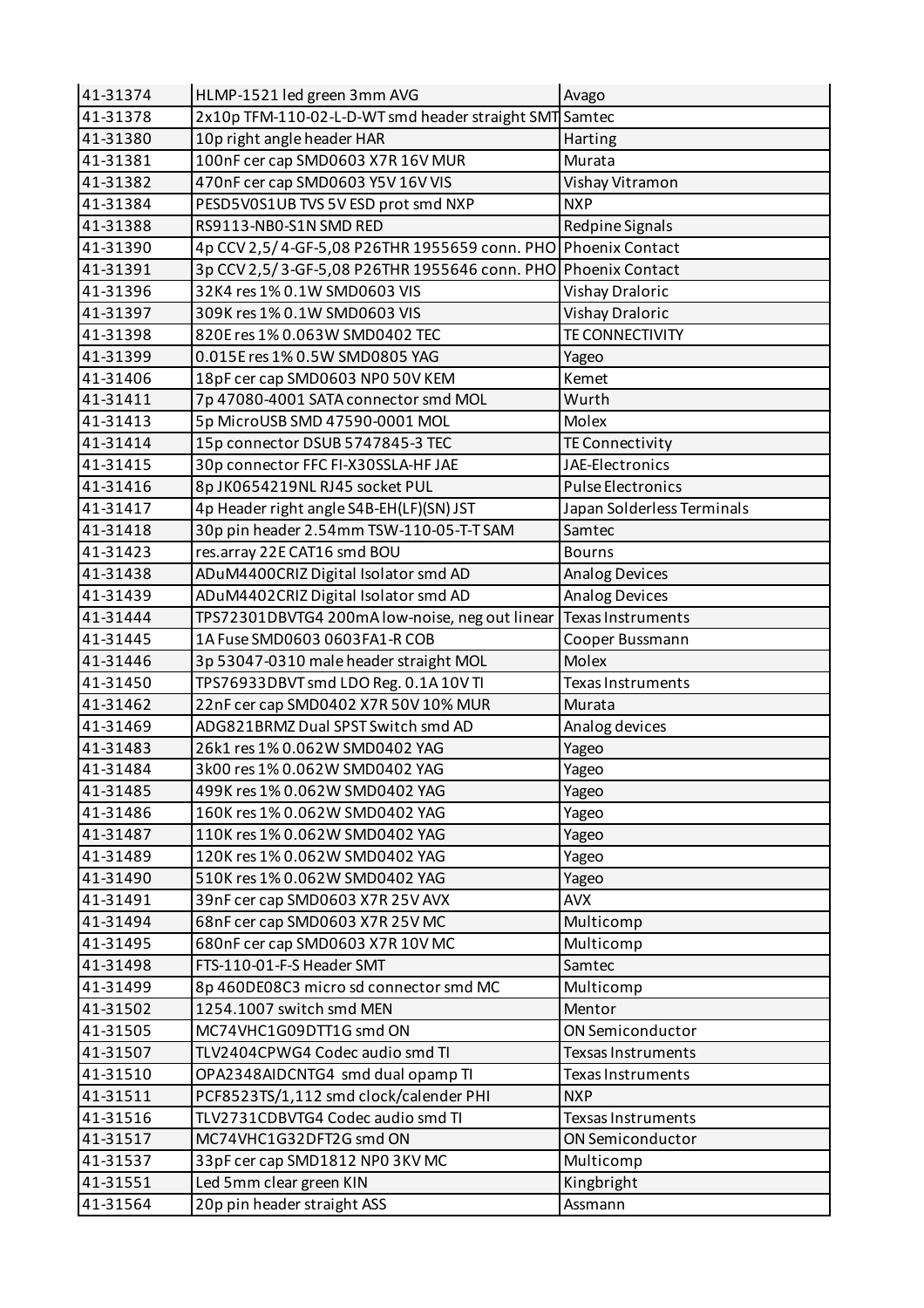| 41-31570 | 05 60 04 05 hex nut M3 WSB                                      |                             |
|----------|-----------------------------------------------------------------|-----------------------------|
| 41-31572 | spacer/washer 3.2x7x1.4 nylon SKI                               | Skiffy                      |
| 41-31573 | spacer/washer 3.1x7.5 nylon SKI                                 | Skiffy                      |
| 41-31575 | 221k res 1% SMD0402                                             |                             |
| 41-31578 | led 5mm Red LC503UHR1-30Q-A-00001 CRE                           | Cree                        |
| 41-31581 | RAFIX 22 QR Keylock switch 1.30.245.433/0100 RAF Rafi           |                             |
| 41-31584 | RAFIX 22 FS+ Contact block with quick-connect term Rafi         |                             |
| 41-31587 | 100uF 25V elco RSU038 rad. st5.0 BC                             | <b>Beyschlag Components</b> |
| 41-31601 | RS1-05 Relais 5V miniature HKE                                  | <b>HKE</b>                  |
| 41-31633 | spacer/washer 3.1x7.5x6 nylon SKI                               | Skiffy                      |
| 41-31636 | MC74VHC1G09DFT1G smd ON                                         | ON Semiconductor            |
| 41-31642 | MOSFET BUK7520-55A TO220-3 NXP                                  | <b>NXP</b>                  |
| 41-31643 | Isoleerbus TO220 FIS (41-04653)                                 | Fischer                     |
| 41-31648 | 2x4p 43045-0815 microfit 3mm pitch MOL                          | Molex                       |
| 41-31663 | Cable assebly HDL65012 8p 2.0mm DWI                             | <b>DWIn</b>                 |
| 41-31677 | 16MHz crystal HC-49S smd TXC                                    | Taiwan Xtal Corporation     |
| 41-31679 | 1p TL1014BF180QG tactile switch smd ESW                         | E-Switch                    |
| 41-31684 | 4k22 res 1% 0.063W SMD0402 VIS                                  | Vishay Draloric             |
| 41-31685 | 1uF cer cap SMD0402 4V X7R MUR                                  | Murata                      |
| 41-31686 | 390pF cer cap SMD0402 50V X7R 5% TDK                            | Kemet                       |
| 41-31687 | 33nF cer cap SMD0805 COG 50V 5% TDK                             | <b>TDK</b>                  |
| 41-31690 | 3p 78171-0003 Wire-to-Board Header smd MOL                      | Molex                       |
| 41-31692 | 742 841 210 ferrite bead 1.80E 50mA SMD0402 WU Würth Elektronik |                             |
| 41-31694 | IP4234CZ6 diode SOT-457 smd NXP                                 | <b>NXP</b>                  |
| 41-31696 | MGSF2N02ELT1G n-channel mosfet smd ON                           | ON-Semiconductor            |
| 41-31698 | 3.3uH LBMF1608T3R3M SMD0603 inductor TAI                        | <b>TAIYO YUDEN</b>          |
| 41-31701 | TMP35FSZ prog.temp.contr.smd AD                                 | <b>Analog Devices</b>       |
| 41-31702 | TL1014AF160QG tactile switch smd ESW                            | E-Switch                    |
| 41-31704 | 1p SSSS710607 slide sw smd ALP                                  | Alps                        |
| 41-31705 | SPU0414HR5H-SB Omni dir microphone smd KNO   Knowles            |                             |
| 41-31714 | 5p DX4R005HJ5R2000 micro USB 2.0 TYPE B smd JA JAE Electronics  |                             |
| 41-31715 | EFM32LG390F256-BGA112 MCU 32-Bit 256K flash s Sillicon Labs     |                             |
| 41-31719 | 2x10p FTSH-110-01-F-DV-K-P-TR smd SMT                           | Samtec                      |
| 41-31731 | 357K res 1% 0.1W SMD0603 YAG                                    | Vishay                      |
| 41-31852 | 14p BLZF 3.5/14/180F SN OR BX WEI                               | Weidmuller                  |
| 41-31853 | 5A fuse automotive 297 serie mini-ATO LTF                       | Littlefuse                  |
| 41-31854 | 39E RE 5% 7W SBCHE639RJ TYC                                     | Tyco electronics            |
| 41-31861 | 20MHz xtal HC49 LF A147K IQD                                    | <b>IQD Frequency</b>        |
| 41-31882 | 82UH B82477 choke EPC                                           | Epcos                       |
| 41-31883 | 10K 1% NTC NTCLE203E3103FB0 thermistor VIS                      | Vishay                      |
| 41-31895 | B40C1500G-E4/51 bridge rect Round. VIS                          | Vishay                      |
| 41-31897 | B40C1500 B40R bridge rect Round. DIO                            | Diotec                      |
| 41-31907 | 1k40 res 1% 0.1W SMD0603 PAN                                    | Panasonic                   |
| 41-31909 | 45k3 res 1% 0.1W SMD0603 PAN                                    | Panasonic                   |
| 41-31945 | 10p 8280408-10-02 10mm hdr INK                                  | Interkontakt                |
| 41-31951 | 16MHz crystal ±8pF ±10ppm smd2520 EPS                           | Epson                       |
| 41-31954 | 4.7nH inductor 744765047A 5% smd0402 WUR                        | Würth Elektronik            |
| 41-31955 | 10nH inductor 744765110A 5% smd0402 WUR                         | Würth Elektronik            |
| 41-31956 | 3.3nH inductor 744765033A 5% smd0402 WUR                        | Würth Elektronik            |
| 41-31958 | 15nH inductor 744765115A5% smd0402 WUR                          | Würth Elektronik            |
| 41-31959 | 0.8nH inductor MLG1005S0N8BT000 +/-0.1nH smd TDK                |                             |
| 41-31977 | screw M4x8 hex. sock. RVS A4 FAB                                | <b>Fabory Centre</b>        |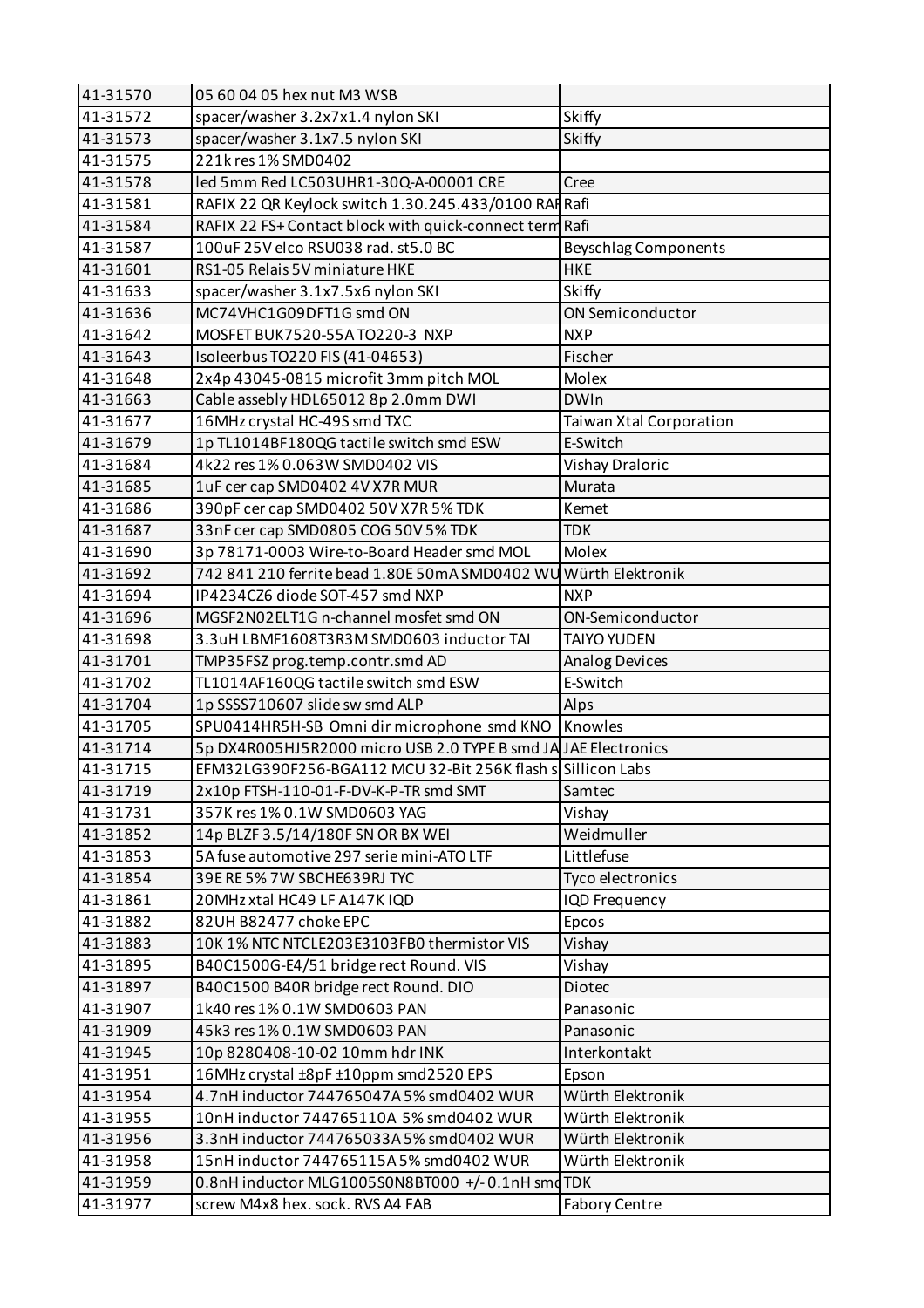| 41-32010 | Label Handling Electrostatic Discharge Sensitive Dev Vermason |                                |
|----------|---------------------------------------------------------------|--------------------------------|
| 41-32012 | 1p 08-70-1040 crimp term. 22-28AWG MOL                        | Molex                          |
| 41-32017 | 1p connection fork 13.13.519 ETT                              | Ettinger                       |
| 41-32021 | potmeter 1k 3386F-1-BRN                                       | <b>Bourns</b>                  |
| 41-32024 | Ring white 5.3x15x1.5 SKI                                     | Skiffy                         |
| 41-32041 | cable CAT 5E U 900255LA0000FE0100 DRAKA                       | <b>Draka</b>                   |
| 41-32042 | cable LIYY 2x0.25 0028302 LAPP KABEL                          | Lapp Cable                     |
| 41-32050 | 10p G51MC3-P10QC00-A060 MEDI-SNAP Plug RA bl ODU              |                                |
| 41-32055 | 6p G51ME3-P06QF00-A040 MEDI-SNAP Plug RA YelloODU             |                                |
| 41-32064 | BCX70G npn-transistor smd FCH                                 | <b>Fairchild Semiconductor</b> |
| 41-32068 | 22pF cer cap 400V st9.5 X7R 10% VIS                           | Vishay Sprague                 |
| 41-32069 | led 5mm HE-Red TLLR5401 VIS                                   | Vishay                         |
| 41-32076 | 33nF cer cap SMD0603 X7R 16V YAG                              | Yageo                          |
| 41-32083 | 10p 4.20mm Dual Row Header WR-MPC4 con. WUR Wurth             |                                |
| 41-32093 | 3p 5.08mm Hor. PCB Header. WR-TBL WUR                         | Wurth                          |
| 41-32094 | 4p 5.08mm Double Level Hor. PCB Header WUR                    | Wurth                          |
| 41-32095 | 8p 5.08mm Double Level Hor. PCB Header WUR                    | Wurth                          |
| 41-32097 | 8p RJ-45, 2X USB LAN connector WUR                            | Wurth                          |
| 41-32099 | LAN-transformer 749010040A smd WUR                            | Würth Elektronik               |
| 41-32109 | 32p RJ-45, 4Port 8P8C connector FCI                           | <b>FCI</b>                     |
| 41-32113 | 1M10 res 1% 0.1W SMD0603 YAG                                  | Yageo                          |
| 41-32114 | 21k0 res 1% 0.1W SMD0603 YAG                                  | Yageo                          |
| 41-32127 | 12mm Black Electrical Isolation Tape 3M                       | 3M                             |
| 41-32131 | 8p RJ-45, 2X USB LAN connector WUR                            | Wurth                          |
| 41-32133 | 5V41234NLG Clock Synthesizer / Jitter Cleaner PCIe IDT        |                                |
| 41-32172 | res.array 4x1K CAT16 smd BRN                                  | <b>Bourns</b>                  |
| 41-32177 | 75K0 res 0.1% 0.25W 25ppm SMD1206 YAG                         | Yageo                          |
| 41-32180 | LF-32.768Khz 85SMX A103F smd IQD                              | <b>IQD</b>                     |
| 41-32181 | 1nF cer cap SMD1812 5% NP0 1kV YAG                            | Yageo                          |
| 41-32194 | SMAJ13CA transzorb smd 13V 400W ST                            | <b>ST Microelectronics</b>     |
| 41-32195 | 0.1F5.5V electr. double layer cap. PAN                        | Panasonic                      |
| 41-32246 | BLM18TG102TN1D smd filter MUR                                 | Murata                         |
| 41-32267 | L-937EGW led 3mm red/green KNB                                | Kingbright                     |
| 41-32277 | 34p T821134A1S100CEU boxedheader APH                          | Amphenol                       |
| 41-32279 | potmeter 10k 3386W-1 BRN                                      | <b>Bourns</b>                  |
| 41-32280 | 100uF 35V elco ZLH rad. st2.5 RUB                             | Rubycon                        |
| 41-32281 | 0.47uF 35V tant elco radial st2.5 AVX                         | <b>AVX</b>                     |
| 41-32282 | 100uF 25V elco YXF rad. st2.5 RUB                             | Rubycon                        |
| 41-32283 | 4p pin header kk st3.96 MOL                                   | Molex                          |
| 41-32284 | 1N4007 diode gen. purpose FCH                                 | Fairchild                      |
| 41-32285 | 1uF 63V elco EEU-serie st 2mm PAN                             | Panasonic                      |
| 41-32288 | 2-layer Antistatic Bubble Bag 200 x 300 RAJ                   | Rajapack                       |
| 41-32297 | spacer/wash.6.4x11x1.5 nyl. SKI                               | <b>Skiffy</b>                  |
| 41-32308 | 0.22F 5.5V smd electr. double layer cap. NIC                  | NIC Components                 |
| 41-32318 | 6p 5.08mm Double Level Hor. PCB Header WUR                    | Wurth                          |
| 41-32348 | Cap Tactile switch round red C&K                              | <b>C &amp; K COMPONENTS</b>    |
| 41-32356 | 4p 90075-0031 Modular plug, IDC, RJ11, 6P6C MOL Molex         |                                |
| 41-32360 | 26p 17HD-026-P-AA-000 sub-D Male. APH                         | Amphenol                       |
| 41-32393 | 1.2pf cer cap SMD0603 200V AVX                                | <b>AVX</b>                     |
|          |                                                               |                                |
| 41-32400 | NC7WZ14P6X Inverters UHS Dual Inverter smd FCH                | Fairchild Semiconductor        |
| 41-32404 | PMEG2010EA smd schottky diode PHI                             | <b>NXP</b>                     |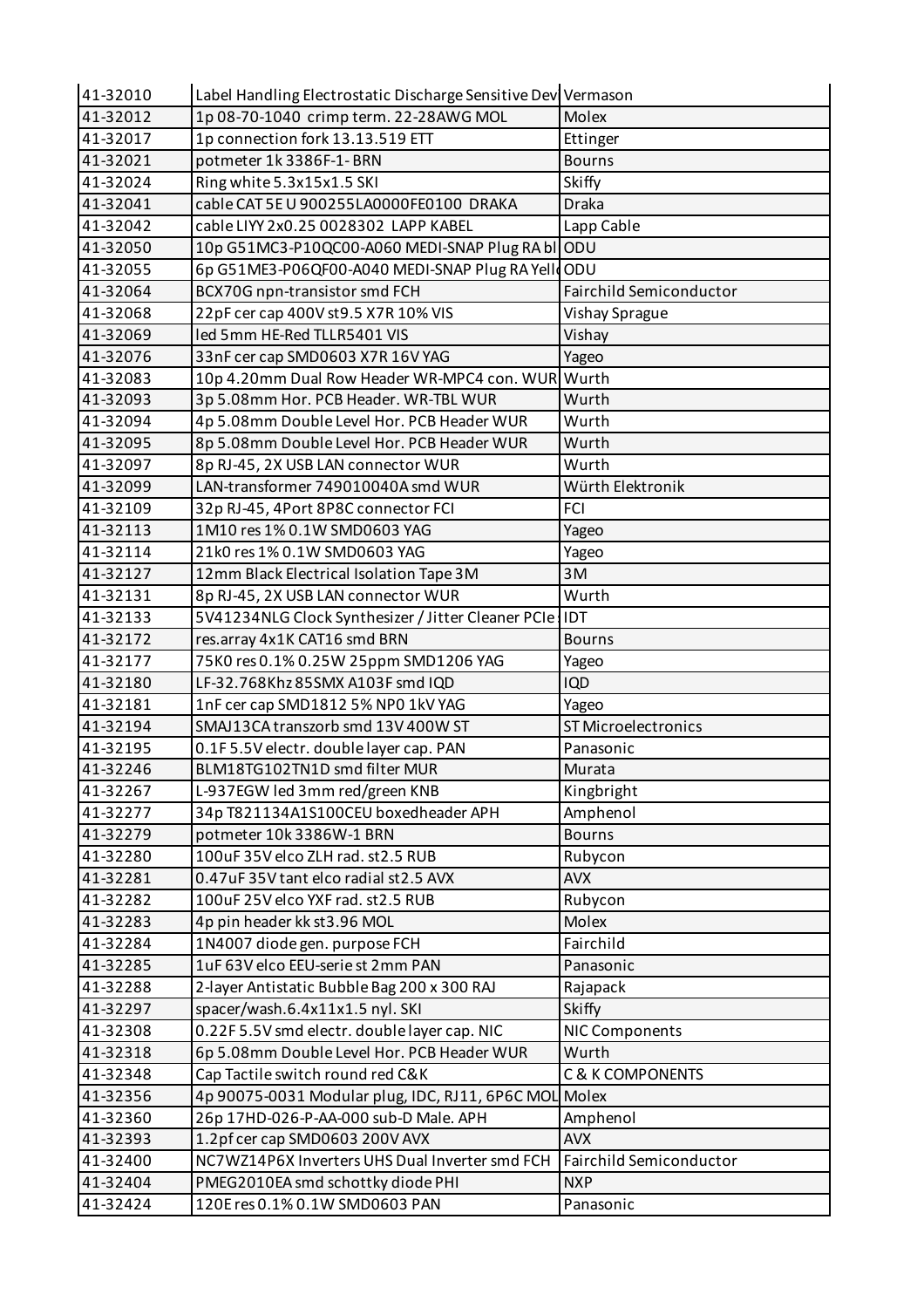| 41-32440 | 18nF cer cap SMD0402 50V X7R MUR                                      | Murata                   |
|----------|-----------------------------------------------------------------------|--------------------------|
| 41-32442 | TG1G-S002NZRL Transformers Audio & Signal ISO MoHalo Electronics inc. |                          |
| 41-32443 | LTC2954CTS8-1#TRMPBF PUSH BUTTON CONTR smd Linear Technology          |                          |
| 41-32446 | 8p Modjack RA compact CAT 5 PTH shielded MOL                          | Molex                    |
| 41-32451 | 22uH 744031220 smd inductor WUR                                       | Würth Elektronik         |
| 41-32452 | 10uH MLZ2012M100WT inductor 20% SMD0805 TI TDK                        |                          |
| 41-32453 | 3p 26-60-5030 st3.96 kk conn.str.MOL                                  | Molex                    |
| 41-32458 | 50MHz smd crystal osc. ABR                                            | Abracon Coörporation     |
| 41-32460 | led 5mm Green VAOL-5701DE4 VCC                                        | <b>VCC</b>               |
| 41-32461 | led 5mm Yellow VAOL-5701CE4 VCC                                       | <b>VCC</b>               |
| 41-32502 | screw M2x8 cheeseh. cros. RVS A4 FAB                                  | <b>Fabory Centre</b>     |
| 41-32505 | wire 4x1.5qmm BFOU 4G1,5 MM2 P5/P12 Cable                             | <b>Cable Partners</b>    |
| 41-32510 | 85101003208 Kogelketting 3,2mm (50m) PRIM                             | Primex                   |
| 41-32511 | 85101013208 Verbindingsbusje 3,2mm PRIM                               | Primex                   |
| 41-32512 | 85101023208 Eindring 3,2mm PRIM                                       | Primex                   |
| 41-32516 | 1p dc power plug 2,1mm 767KS15 STC                                    | Wurth                    |
| 41-32522 | 5p 35362-0550 2mm header MOL                                          | Molex                    |
| 41-32528 | M25x1,5 Ex-cable gland 50.625M/EX JAC                                 | Jacob Gmbh               |
| 41-32547 | PT65301L508 Rotary Switch 10 pos APM                                  | Apem                     |
| 41-32549 | LP2980AIM5-3.0 V Reg LDO 3V smd TI                                    | <b>Texas Instruments</b> |
| 41-32552 | BC850CW npn-transistor smd NXP                                        | <b>NXP</b>               |
| 41-32553 | PMBF170 mosfet smd NXP                                                | <b>NXP</b>               |
| 41-32554 | PDTC114YU npn transistor smd PHI                                      | <b>NXP</b>               |
| 41-32555 | 4p ADF04STTR04 dipswitch SMD TYC                                      | TE Connectivity          |
| 41-32557 | LP2951D Volt. Reg. ADJ W/SD smd TI                                    | <b>Texas Instruments</b> |
| 41-32559 | BAS16J high speed smd diode NXP                                       | <b>NXP</b>               |
| 41-32560 | S1M Diode standard 1A 1000V SMD FCH                                   | Fairchild Semiconductor  |
| 41-32574 | 3p 5.00mm 45° PCB Head. WR-TBL WUR                                    | Wurth                    |
| 41-32575 | 3p 5.00mm 45° PCB Head. WR-TBL WUR                                    | Wurth                    |
| 41-32597 | 0E62 res 1% 0.100W SMD0603 BRN                                        | <b>Bourns</b>            |
| 41-32598 | MIC24085EYML DC/DC CONV, BUCK, 3.3V, 1MHZ sm Micrel                   |                          |
| 41-32600 | 32.768KHZ 12.5PF 20ppm smd crystal FSRLF FOX                          | <b>Fox Electronics</b>   |
| 41-32602 | LMR62014XMFE Nano Module 1.4A smd TI                                  | Texas Instruments        |
| 41-32603 | WS2812 RGB led multicolour smd WSC                                    | World semi               |
| 41-32645 | screw M3x5 cheese head ch (41-03111)                                  | <b>Fabory Centre</b>     |
| 41-32646 | MDLSPK2-04M-01 spacer dual locking RIC                                | Richco                   |
| 41-32685 |                                                                       |                          |
|          | 18nF cer cap SMD0805 X7R 50V YAG                                      | Yageo                    |
| 41-32722 | wire 10x0.5qmm Unitronic LiYY 0028510 LAP                             | LAPP                     |
| 41-32724 | 15p 2 female metal 6m CABLE-D15SUB/B/S/600/KOM Phoenix contact        |                          |
| 41-32730 | 9p 2 female metal 6m CABLE-D9SUB/B/S/600/KONFI Phoenix contact        |                          |
| 41-32737 | 2840 miniature Speaker 40mm 1W 80hm VIS                               | Visaton                  |
| 41-32739 | HSMS-286C-TR1G smd schottky diode AVA                                 | Avago Technologies       |
| 41-32740 | 1pF cer cap SMD0603 100V +/-0.25pF NP0 PHY                            | <b>AVX</b>               |
| 41-32741 | 0.5pF cer cap SMD0603 50V +/-0.1pF COG AVX                            | <b>AVX</b>               |
| 41-32742 | NC7SP32P5X Logic Gates 2-Input OR Gate smd FCH                        | Fairchild Semiconductor  |
| 41-32748 | MSP430F2254IDA Ultra-Lo-Pwr Microcontroller sm                        | Texas Instruments        |
| 41-32750 | BAV99W dual smd diode NXP                                             | <b>NXP</b>               |
| 41-32752 | 1E62 res 1% 0.1W SMD0603 VIS                                          | Vishay                   |
| 41-32754 | 4p dipswitch smd DHN-04F-T-V DIP                                      | Diptronics               |
| 41-32755 | 6p dipswitch smd DHN-06F-T-V DIP                                      | Diptronics               |
| 41-32757 | MCP601T-I/OT OpAmp RROP/P smd MCH                                     | Microchip                |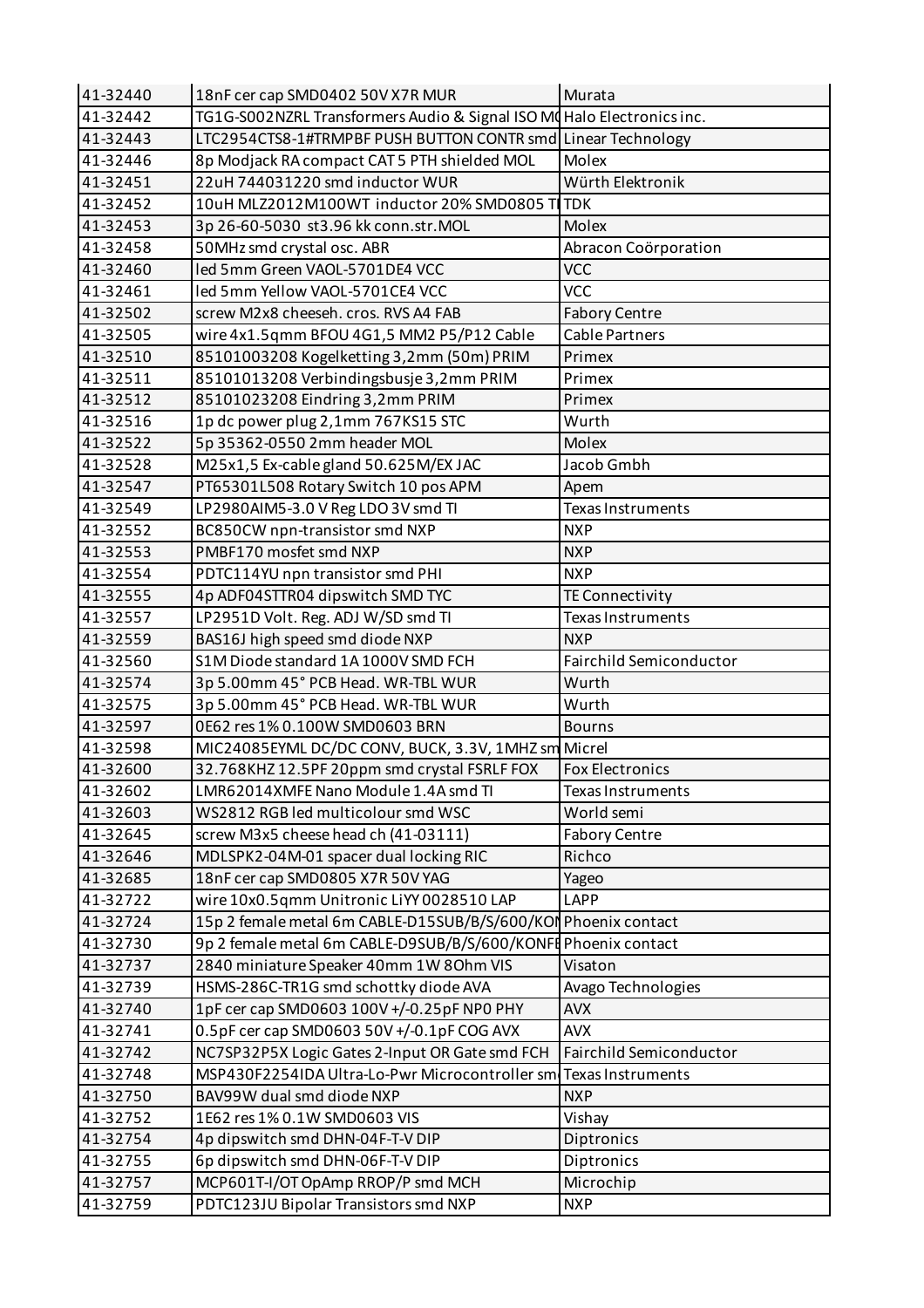| 41-32762 | wire 25x0.34qmm Unitronic LiYY 0028425 LAP                                    | <b>LAPP</b>                      |
|----------|-------------------------------------------------------------------------------|----------------------------------|
| 41-32766 | wire 40x0.34qmm 1181/40C SL005 ALP                                            | Alpha wire                       |
| 41-32769 | BLM18GG471SN1D ferrite bead 470E SMD0603 MU Murata                            |                                  |
| 41-32772 | STM1061N30WX6F Supervisory Circuits Lo Pwr VItg ST Microelectronics           |                                  |
| 41-32778 | 170-101-170L001 sub-d crimp plug 28-24AWG NOR NORCOMP                         |                                  |
| 41-32809 | led SML-P12PTT86 Green smd0402 ROH                                            | Rohm                             |
| 41-32810 | led SML-P12DTT86 Orange smd0402 ROH                                           | Rohm                             |
| 41-32826 | 402k res 1% 0.063W SMD0603 VIS                                                | Vishay Draloric                  |
| 41-32831 | res.array 8x1k00 smd 5% YC248 YAG                                             | Yageo                            |
| 41-32836 | 3K24 res 1% 0.125W SMD0805 PAN                                                | Panasonic                        |
| 41-32844 | B340A-13-F schottky diode 40V 3A smd DIO                                      | Diodes Inc.                      |
| 41-32853 | 11k8 res 1% 0.1W SMD0603 YAG                                                  | Yageo                            |
| 41-32859 | 432k res 1% 0.063W SMD0402 VIS                                                | Vishay Draloric                  |
| 41-32872 | 24V 300W power supply EPP-300-24 MNW                                          | Meanwell                         |
| 41-32881 | 1p crimp terminal butt blue 34071 AMP                                         | AMP                              |
| 41-32893 | screw M6x35 hexagon socket RVS A4 FAB                                         | <b>Fabory Centre</b>             |
| 41-32904 | 47k5 res 1% 0.0625W SMD0402 YAG                                               | Yageo                            |
| 41-32913 | Carabiner hook A4 RVS 4X40MM FAB                                              | <b>Fabory Centre</b>             |
| 41-32919 | spacer M3x40x7 int\ext steel                                                  | Fabory                           |
| 41-32922 | Equipotential bonding bar 2020301 POT16/25 POL                                | Pollmann                         |
| 41-32925 | locknut M16 BRASS HUM                                                         | Hummel                           |
| 41-33005 | BLM21PG600SN1D smd filter MUR                                                 | Murata                           |
| 41-33010 | HSME-A100-M02J1 led Yellow/Green smd0603 AVA Avago Technologies               |                                  |
| 41-33019 | 1p SA3622/P contact pin for 16p and 22p 26-22AW Bulgin                        |                                  |
| 41-33022 | 8p PXP6010/8P/CR plug pin contact Buccan 6000 c Bulgin                        |                                  |
| 41-33023 | 1p SA3623/S contact socket for 8p 26-22AWG solde Bulgin                       |                                  |
| 41-33024 | 1p SA3623/P pin socket for 8p 26-22AWG solder BU Bulgin                       |                                  |
| 41-33060 | 2p PXP6012/02P/ST pin contacts bucc 6000 panel r Bulgin                       |                                  |
| 41-33063 | MT47H64M16HR-3 H DDR2 SDRAM 1Gbit smd MCR Micron Technology Inc.              |                                  |
| 41-33065 | 1p wire end terminal isolated 10qmm BK38010                                   | weidmuller                       |
| 41-33080 | 20p IC socket strip INT                                                       | Interkontakt                     |
| 41-33124 | 100uF 25V elco SC serie size-D smd SMW                                        | Samwha                           |
| 41-33138 | A625308A-70SF 32Kx8 sram AMI                                                  | Amic Technology                  |
| 41-33152 | buzzer RMP-28SW 12VDC/95DB/50mA EKU                                           | Ekulit                           |
| 41-33156 | ECM-LX800-18-A203R Custom bios AVU*                                           | Avalue                           |
| 41-33162 | 12MHz crystal 20ppm/18pf 50E DFN SMD ABR                                      | Abracon LLC                      |
| 41-33171 | 3p dipswitch D03 UNAP-1 GRH                                                   | Grayhill                         |
| 41-33173 | SILICONE ISOLATION TO218 ALU                                                  | Alutronic                        |
| 41-33174 | DB3 Diac 36V do-35 STM                                                        | <b>ST MICROELECTRONICS</b>       |
| 41-33175 | Screwlock assembly ASVU 100 ASS                                               | Assmann                          |
| 41-33184 | 2p GMSTBVA 2,5/2-G-7,72 PHO                                                   | <b>Phoenix Contact</b>           |
| 41-33195 | 4p LSF-SMT 3,50/04/90 3.5SN BK TU conn. WEI                                   | Weidmuller                       |
| 41-33196 | 2p dipswitch Right Angle 418217270902 WUR                                     | Wurth                            |
| 41-33197 | LTV-816S smd optocoupler LTO                                                  | Lite-On                          |
| 41-33198 | PZT2222AT1G npn-transistor smd ON                                             | On Semiconducter                 |
| 41-33199 | BC847S Bipolar (BJT) NPN transistor smd INF                                   | Infineon                         |
| 41-33200 | BZX384-C6V2 smd zener diode NXP                                               | <b>NXP</b>                       |
| 41-33203 | PESD24VL1BA ESD Protection Device TVS diode smd                               | <b>NXP</b>                       |
| 41-33211 | 1p SA3148/1 Standard Circular Contacts BUL                                    | <b>Bulgin</b>                    |
| 41-33240 | L-130WDT/1EGW led 3mm red/green KNB                                           | Kingbright                       |
| 41-33244 |                                                                               |                                  |
|          | Housing XXTRN KU4589.0066462 4TE DLD<br>1p fas ring M10 10AWG (6qmm) yel. JST | E. Dold & Sohne KG<br><b>JST</b> |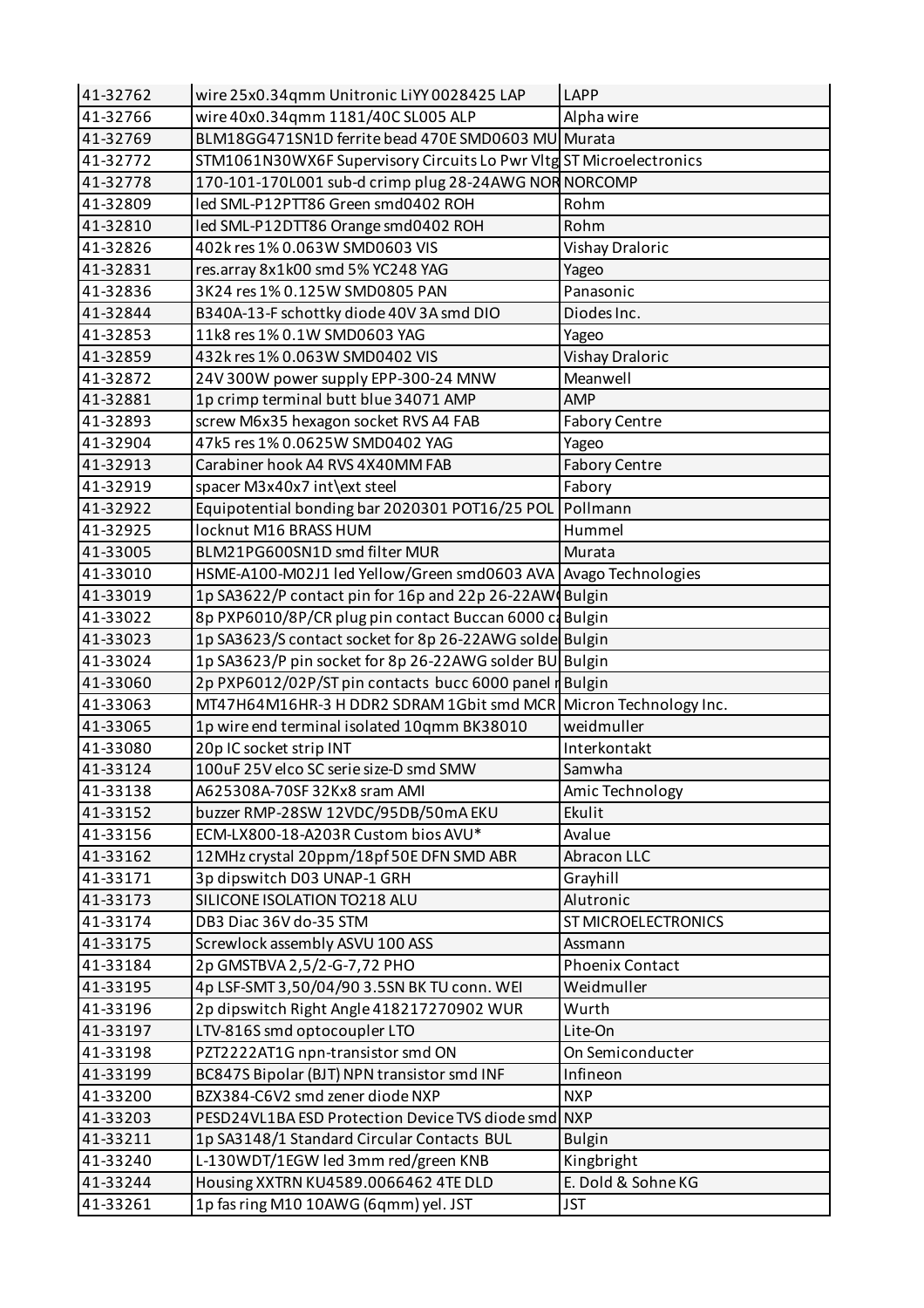| 41-33272 | res.array 4x1K5 CAT16 smd BRN                          | <b>Bourns</b>      |
|----------|--------------------------------------------------------|--------------------|
| 41-33330 | 3k57 res 0.1% 0.1W SMD0805 YAG                         | Yageo              |
| 41-33368 | 13E0 res 1% 0.063W SMD0603 YAG                         | Yageo              |
| 41-33370 | MAX9922EUB+Ultra-Prec, High-Side Current-Sense A Maxim |                    |
| 41-33376 | 2x20p pin header gold 6.00mm WUR                       | Wurth              |
| 41-33377 | 1p 1-1337541-0 2-pin BNC Straight Jack TYC             | TE CONNECTIVITY    |
| 41-33378 | 10uH 784 383 231 00 smd inductor WUR                   | Würth Elektronik   |
| 41-33380 | 1p testpin 20-313139 White VER (100pak)                | Vero               |
| 41-33381 | 20p 612 020 216 21 male header WE                      | Wurth Electronic   |
| 41-33382 | 2x20p 613 040 218 21 female header WE                  | Wurth Electronic   |
| 41-33388 | 6.8pF cer cap SMD0603 100V NP0 AVX                     | <b>AVX</b>         |
| 41-33395 | 40k2 res 1% 0.062W SMD0402 YAG                         | <b>AVX</b>         |
| 41-33396 | 2.2nF cer cap SMD0603 100V X7R MUR                     | <b>MUR</b>         |
| 41-33398 | 1.5nF cer cap SMD0603 100V X7R KEM                     | <b>MUR</b>         |
| 41-33401 | 15pF cer cap SMD0603 100V 5% COG MUR                   | <b>MURATA</b>      |
| 41-33407 | 24E9 res 1% 0.063W SMD0402 YAG                         | Yageo              |
| 41-33786 | 5/8" Tin Copper Tube Sleeve MBN0.63SV50 TEC            | <b>Techflex</b>    |
| 41-34535 | SN74LVC2G04DCK smd Inverter Gate, LVC TI               | Texas Instruments  |
| 41-34812 | Micro USB cable 1.8m nylon red ANKER                   | <b>ANKER</b>       |
| 41-35616 | 8MHz crystal HC49 LFXTAL011301 smd RAK / IQD           | Rakon / IQD        |
| 41-36490 | BAV99T smd dual in diode FCH                           | Fairchild          |
| 41-36956 | Housing XXTRN VoiceControl ABB Red/Black DLD           | E. Dold & Sohne KG |
| 41-37544 | 2p 1613 05 CHASSIS DC-SOCKET LUM                       | Lumberg            |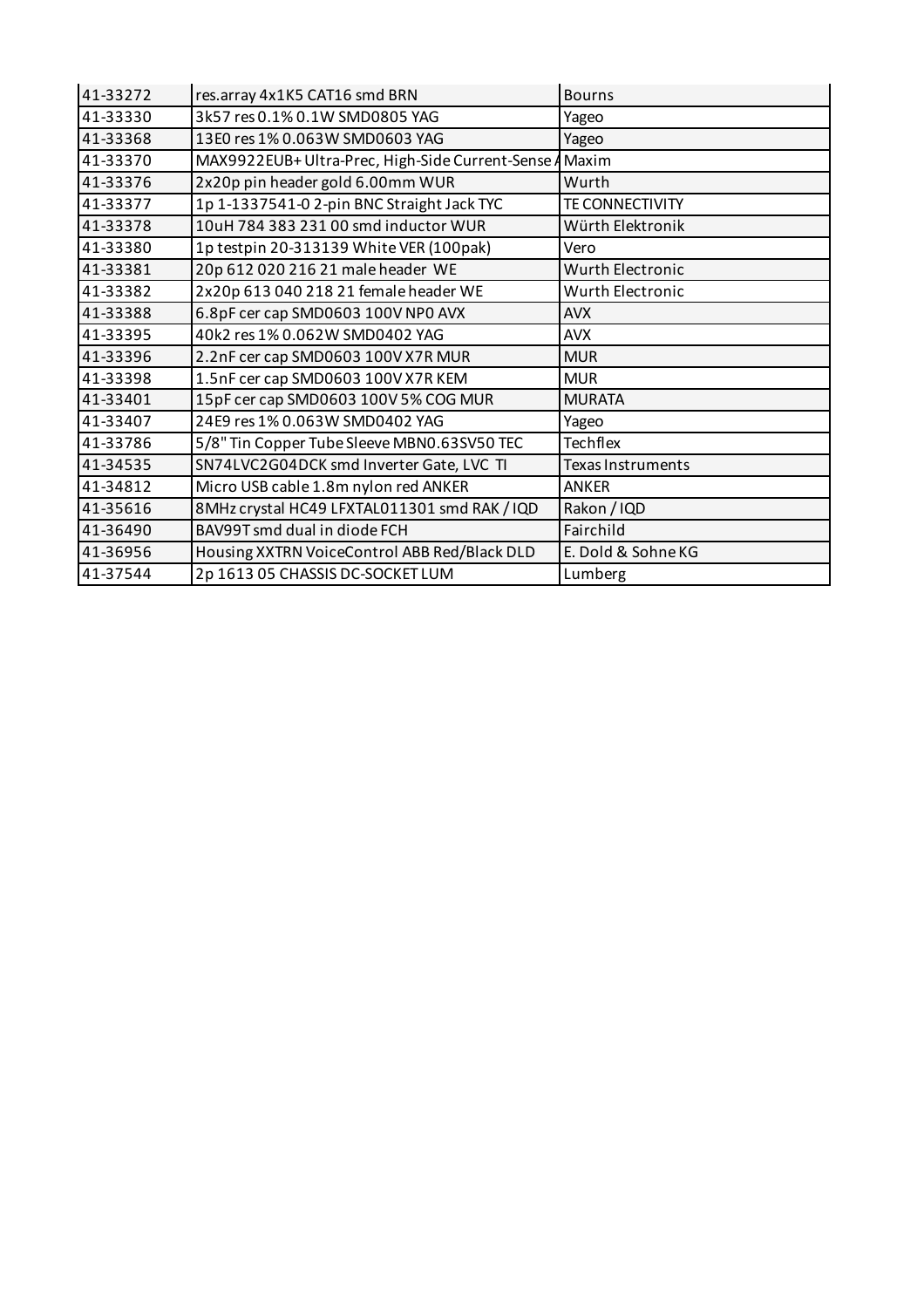| <b>Manufacturer Code</b> | <b>Extra Info</b>   | <b>Stock</b> |
|--------------------------|---------------------|--------------|
| 2322-181-43569           | 232218143569        | 9.662        |
| 2322-181-43101           | 2322-181-43101      | 4.770        |
|                          | 232218143154        | 1.680        |
|                          | <b>WM12E1</b>       | 1.772        |
| 2322-156-25609           | 232215625609        | 4.828        |
|                          | <b>WM261E</b>       | 4.316        |
| 2322-156-24641           | 232215624641        | 506          |
| 2322-156-27501           | 232215627501        | 626          |
|                          | 232215621402        | 403          |
| 2322-156-21822           | 232215621822        | 5.279        |
| 2322-156-22702           | 232215622702-BC     | 4.992        |
| 2322-156-23562           | 232215623652        | 707          |
| 2322-156-23922           | 232215623922        | 5.377        |
| 2322-156-24322           | 232215624322        | 5.112        |
| 2322-156-22203           | 232215622203        | 4.665        |
|                          | <b>WM27k4</b>       | 642          |
|                          | WM 64k9             | 1.055        |
| 2322-156-21304           | 232215621304        | 762          |
| 2322-156-23904           | 232215623904        | 2.043        |
| 2306-198-53391           | 230619853391        | 464          |
| 2306-198-53471           | 230619853471        | 5            |
| 2322-329-10151           | 2322-329-10151      | 165          |
| B37988-G5224-M54         | G5224-M54           | 2.354        |
|                          | CS4333 KS           | 49           |
|                          | 1N4003              | 1.009        |
| 47346150                 | 47346 150           | 31           |
|                          | TMS27C128-15JL      | 9            |
|                          | 74HCT221D           | 72           |
|                          | 74HCT193D           | 45           |
| MKFL17368-1-0-808        | 17368-1-0-808       | 12           |
| 218.500TA000             | 261455.3            | 18           |
| 218.630TA000             | NIET MEER IN PAKKET | 407          |
|                          | BZX84-C3V3          | 546          |
|                          | BZX84-C27           | 956          |
|                          | 931-731             | 2.796        |
|                          | 74HCT240N           | 4.209        |
|                          | SN74HCT02D          | 152          |
|                          | <b>HEF4024BT</b>    | 78           |
|                          | <b>HEF4060BT</b>    | 66           |
|                          | <b>HEF4541BT</b>    | 50           |
|                          | <b>HEF40106BT</b>   | 634          |
|                          | 147714.5            | 39           |
|                          |                     | 34           |
|                          | <b>LS 595D</b>      | 20           |
| 74HCT4052D               | 74HCT4052D          | 15           |
| <b>NE5514D</b>           | <b>NE5514D</b>      | 39           |
|                          | see descrip.        | 9            |
|                          | see descrip.        | 134          |
|                          | HCT85D              | 31           |
|                          | <b>OP 400FY</b>     | 22           |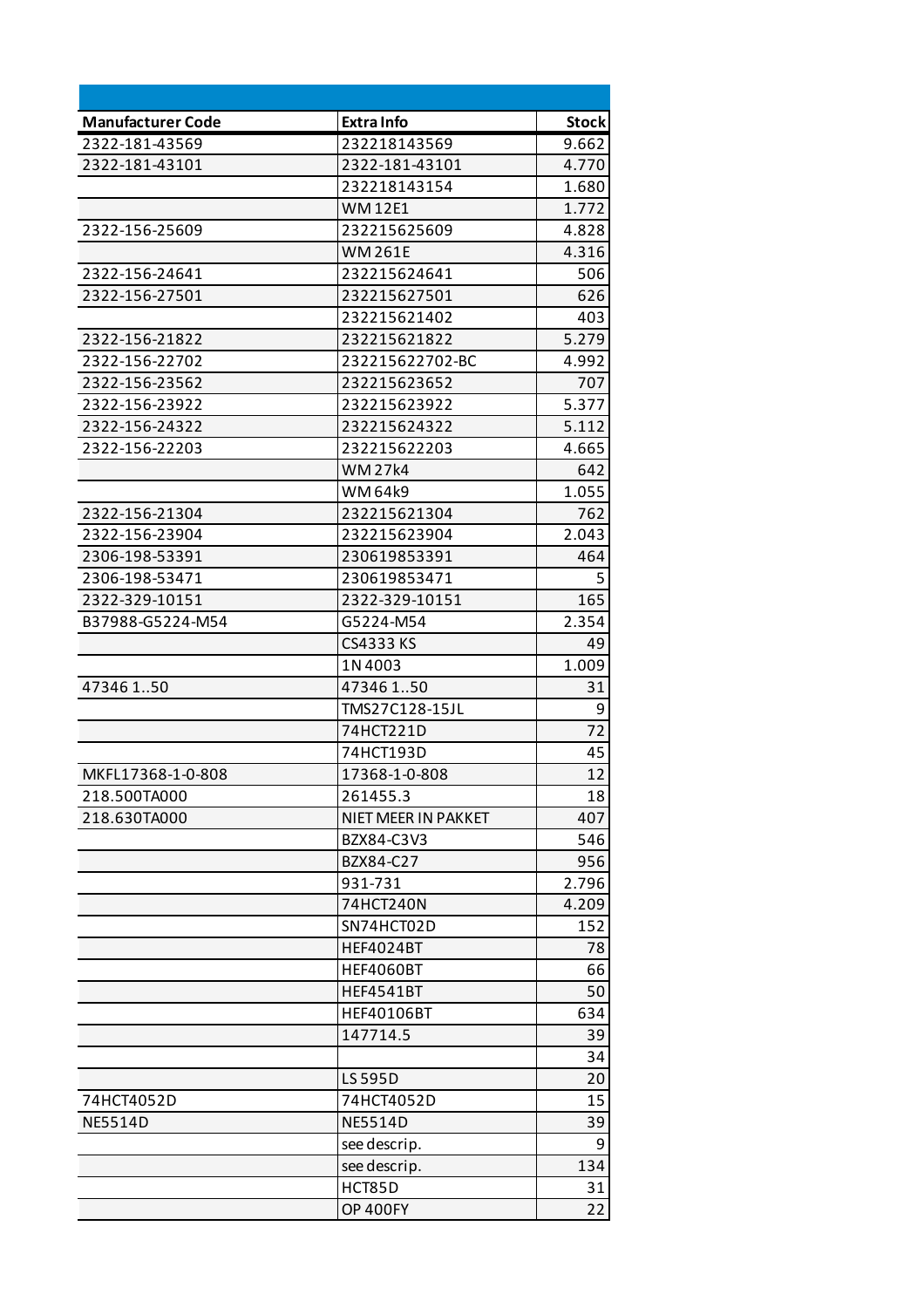|                 | MMX-FSI-Q-52      | 3              |
|-----------------|-------------------|----------------|
|                 | MAX 480CSA        | 35             |
|                 | SN74LS30N         | 2.016          |
|                 | 2,5mm2 bruin      | 48             |
|                 | SN 74LS373        | 1.449          |
| KM416S1120AG10  | see descrip.      | 5              |
|                 | CA3162E           | 13             |
| LTC1148CS-3.3   | LTC1148CS-3.3     | 20             |
| 74F08D          | 442643.6          | 85             |
| SI9433DY        | <b>SI9433 DY</b>  | 55             |
| SI9410DY        | SI9410 DY         | 10             |
|                 | see descript.     | 111            |
| PC16552DV       | PC 16552 DV       | 2              |
|                 | see descript.     | 16             |
| 7406M           | 7406 M            | 30             |
| IDT7201LA35J    | IDT7201LA35J      | 3              |
|                 | 0,1% 25ppm        | 704            |
| BS170-FCH       | BS170-FCH         | 1.363          |
|                 | N82C55A2          | 9              |
| HA1-4741-5      | HA1-4741-5        | 98             |
|                 | LG5360-GK         | 147            |
|                 | LT1305CS8         | 10             |
|                 | H1337CC           | 21             |
|                 | 132577.9          | 2.100          |
|                 | PGA204AU          | 12             |
|                 | LT1301CS8         | $\overline{7}$ |
|                 | TC12-720          | 542            |
| <b>TEA1104T</b> | <b>TEA1104T</b>   | 43             |
|                 | ICM7211AMIQH      | 48             |
|                 | 01.16 16 09       | 20             |
|                 | <b>PC74HC153T</b> | 58             |
|                 | 74HCT30D          | 38             |
|                 | 01082505          | 10             |
|                 | 74HC251D          | 63             |
|                 | LT1026CS8         | 49             |
|                 | LT1054CS8         | 50             |
|                 | P80C528FBP        | 57             |
|                 | 411-176           | 86             |
|                 | MC74ACT573DW      | 53             |
|                 | MAX690ACSA        | 3              |
|                 | 74HCT93D          | 31             |
|                 | LST670HK          | 1.610          |
|                 | LGT670HK 1210     | 48             |
|                 | FM24C04-S         | 189            |
|                 | 443832.9          | 3              |
| P89CE558EFB     | 1984888           | 5              |
|                 | BZV55C15          | 75             |
|                 | 110340.7          | 1.582          |
|                 | ADM232LJR         | 3              |
|                 | 300-1465          | 393            |
|                 | Z86E0812PSC       | 1.000          |
|                 | 93LCS56I/SN       | 100            |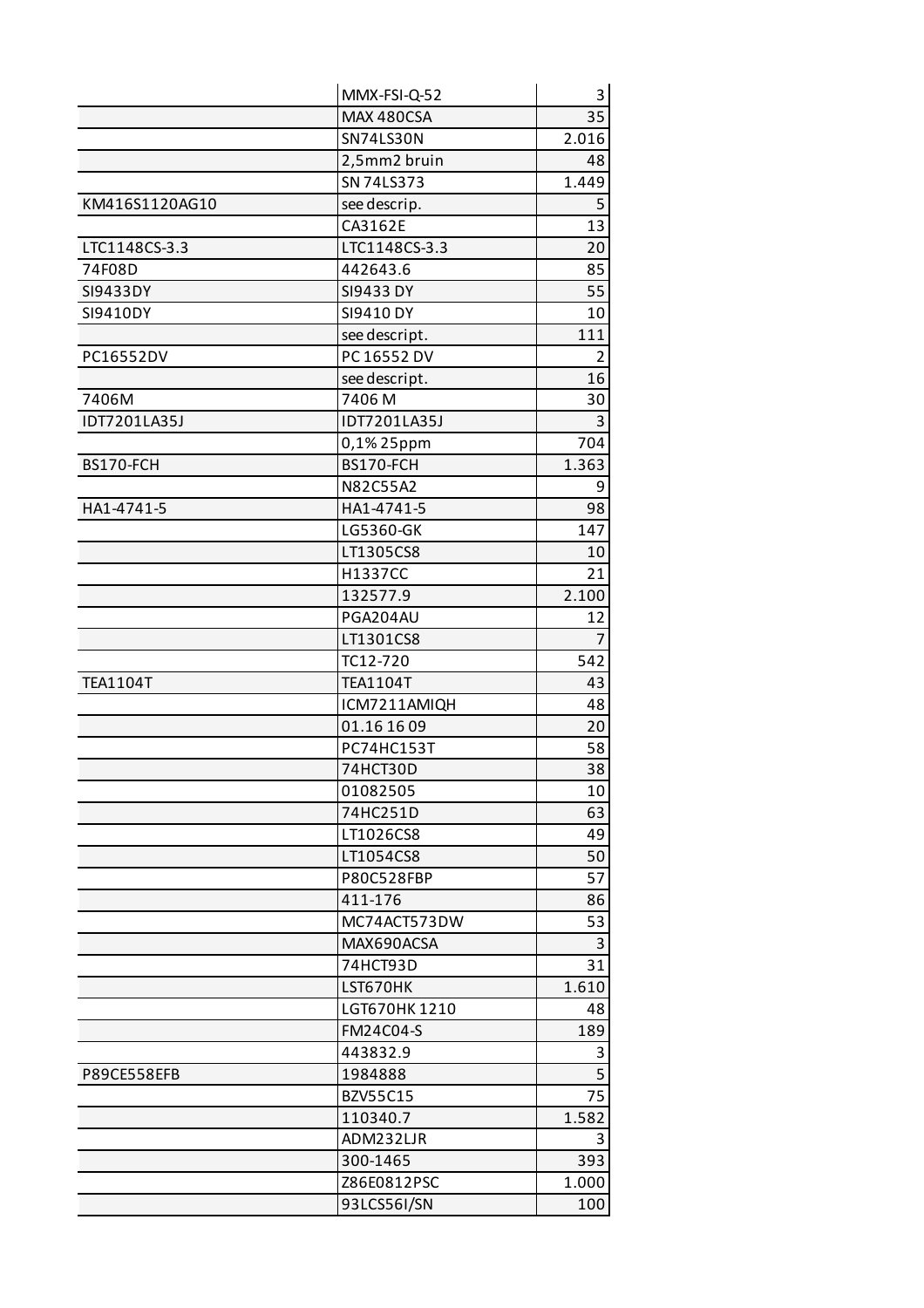|                             | LT1183CS           | 217                     |
|-----------------------------|--------------------|-------------------------|
|                             | <b>HEF4001BT</b>   | 58                      |
|                             | 146229.6           | 67                      |
|                             | 24LC04BSN          | 229                     |
|                             | <b>TLC 272ID</b>   | 75                      |
|                             | AT29C512-90JC      | 5                       |
|                             | AT89C51-16JC       | $\overline{5}$          |
|                             | 142820.9           | 74                      |
| SAA7167H                    | SAA7167H           | 22                      |
| <b>TQFP100</b>              | see discript.      | 3                       |
|                             | <b>TL16C554FN</b>  | 4                       |
|                             | see discript.      | 10                      |
|                             | AT24C64N-10SC      | 10                      |
| B82422A1272K100             | A1272-K100         | 1.056                   |
| B82721-K2262-N1             | B82721K2262N1      | 468                     |
|                             | <b>TL 064CD</b>    | 35                      |
| MB811643242A                | 81F643242B-70      | 89                      |
|                             | 470657.9           | 17                      |
| UA78L05ACD                  | 466854.5           | 108                     |
|                             | 710408964292       | 105                     |
|                             | 710408845071       | 31                      |
|                             | 710409921531       | 16                      |
|                             | 710409923391       | 22                      |
|                             | 710409932161       | 83                      |
|                             | 710409933691       | 149                     |
|                             | 933176000602       | 13                      |
| EPF8636ALC84-4              | see descript.      | 3                       |
| PDI1394P11                  | PDI1394P11         | 214                     |
| AM29LV040B-90JC             | see descript.      | 18                      |
|                             | 4625617            | 33                      |
| B82422-A1153-K100           | A1153-K100         | 1.581                   |
| <b>RAMTRON</b>              | <b>FM 24C16S</b>   | 204                     |
| Harris                      | 4679580            | 44                      |
| <b>W83C553F</b>             | W83C553F           | 29                      |
| PZ5128CS7BP                 | PZ5128CS7BP        | $\overline{2}$          |
| SG615PH33,000MHZC           | OSG33,0000C        | $\overline{3}$          |
|                             | ADG407BP           | 3                       |
|                             | <b>MAX 232 CWE</b> | $\overline{\mathbf{4}}$ |
|                             | MAX 543 ACWE       | 5                       |
|                             | MC 34063 AD        | 25                      |
|                             | MAX 637 ACSA       | $\overline{2}$          |
|                             | 143626.0           | 140                     |
|                             | 144737.8           | 2.059                   |
|                             | DAC 312 HS         | 30                      |
| SCANPSC100FSC               | SCANPSC100FSC      | 48                      |
|                             | AT29C010A12JC      | 5                       |
|                             | see descript       | $\overline{5}$          |
| Spoerle kan SM4001PH alleen | 60 16 24           | 286                     |
|                             | SM 4007            | 4.290                   |
|                             | AT89C52-24JC       | 27                      |
| <b>BC848B</b>               | <b>BC848B</b>      | 2.694                   |
| MAX797CSE                   | MAX797CSE          | $\overline{2}$          |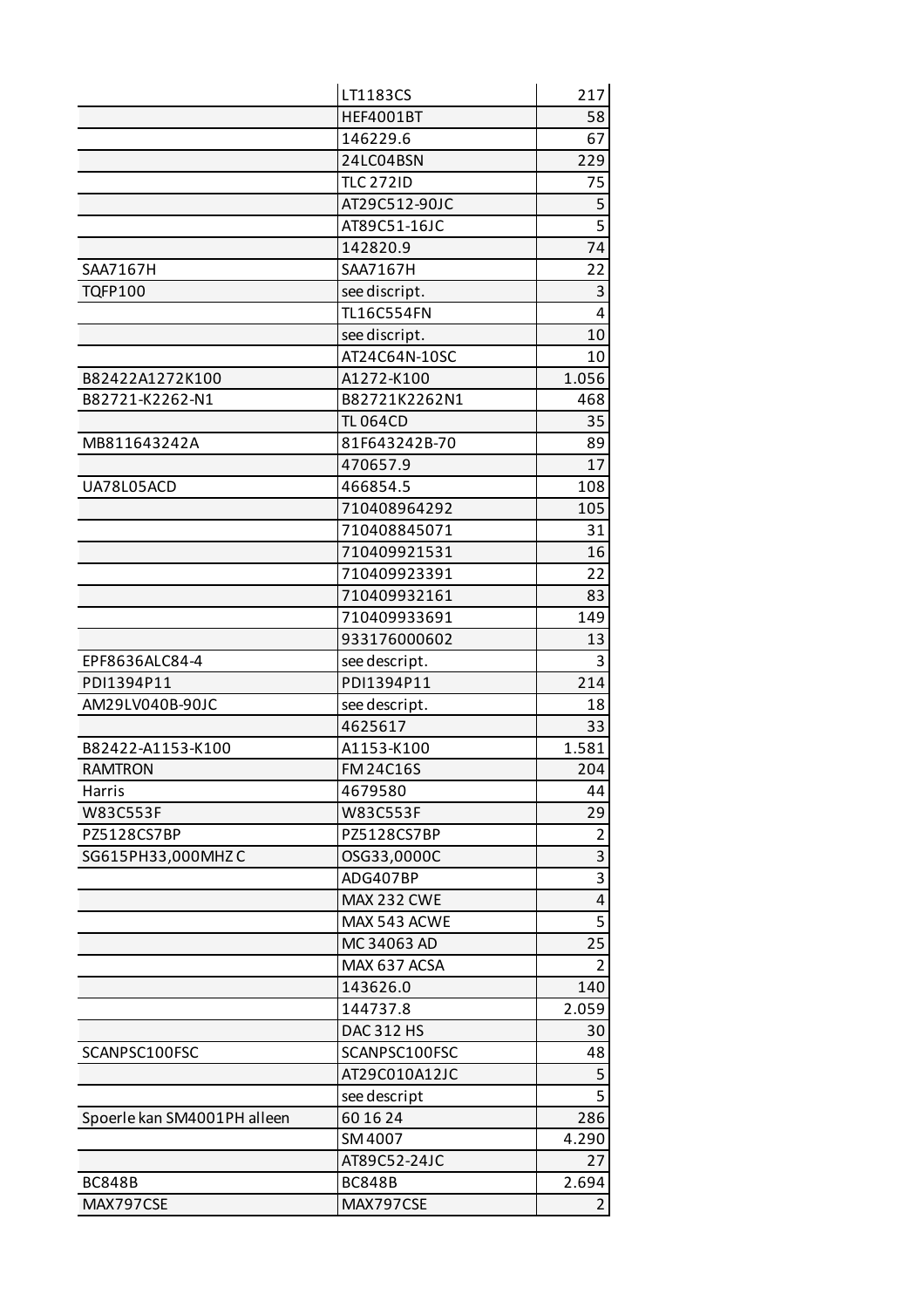| SAA7113H         | SAA7113H/V2       | 5            |
|------------------|-------------------|--------------|
| 74LVT125         | 444342.0          | 46           |
|                  | 710408845401      | 30           |
|                  | 242254901111      | 18           |
|                  | 145814            | 5            |
|                  | 710408845631      | 20           |
|                  | 710408846611      | 13           |
|                  | 933146370112      | 55           |
|                  | 933439450602      | 542          |
|                  | <b>BC 179 BPH</b> | 2.964        |
| AD835AR          | 461688.0          | 1            |
|                  | 710409928971      | 46           |
|                  | 933641570602      | 12           |
|                  | 933287030602      | 214          |
|                  | 933287530602      | 39           |
|                  | 933017510112      | 18           |
|                  | 641602480111      | $\mathbf{1}$ |
| 74LVT244AD       | 4443489           | 31           |
|                  | LM224D            | 2.082        |
| <b>HEF4049BT</b> | <b>HEF4049BT</b>  | 1.074        |
|                  | 710409931891      | 208          |
|                  | 710408846371      | 83           |
|                  | 710408846431      | 6            |
|                  | 710409923401      | 26           |
|                  | 710409923421      | 14           |
|                  | 93384520602       | 59           |
|                  | 933670060112      | 313          |
|                  | 933769290602      | 26           |
|                  | 933201862682      | 48           |
|                  | AM29809PC         | 62           |
|                  | 933044110112      | 687          |
|                  | 933428390127      | 44           |
|                  | LGT679CO          | 1.800        |
|                  | LM2903D           | 1.432        |
| LF351D           | LF351D            | 24           |
| <b>Siemens</b>   | BTS621L1E3128     | 175          |
| <b>ICS502</b>    | ICS502M           | 144          |
| <b>UDA1341TS</b> | <b>UDA1341TS</b>  | 35           |
|                  | 996-579           | 170          |
|                  | 288-446           | 242          |
|                  | 447934.3          | 65           |
|                  | BZV55C3V0         | 2.177        |
|                  | 199226.0          | 2            |
|                  | M24C02-MN6        | 395          |
|                  | <b>TLC2272ID</b>  | 15           |
|                  | <b>TLC2274 CD</b> | 18           |
|                  | 142758.0          | 352          |
|                  | <b>TLC 274CD</b>  | 23           |
|                  | 142755.5          | 2.565        |
|                  | LF353D            | 74           |
|                  | MAX3237CAI        | 88           |
|                  | 568-995           | 40           |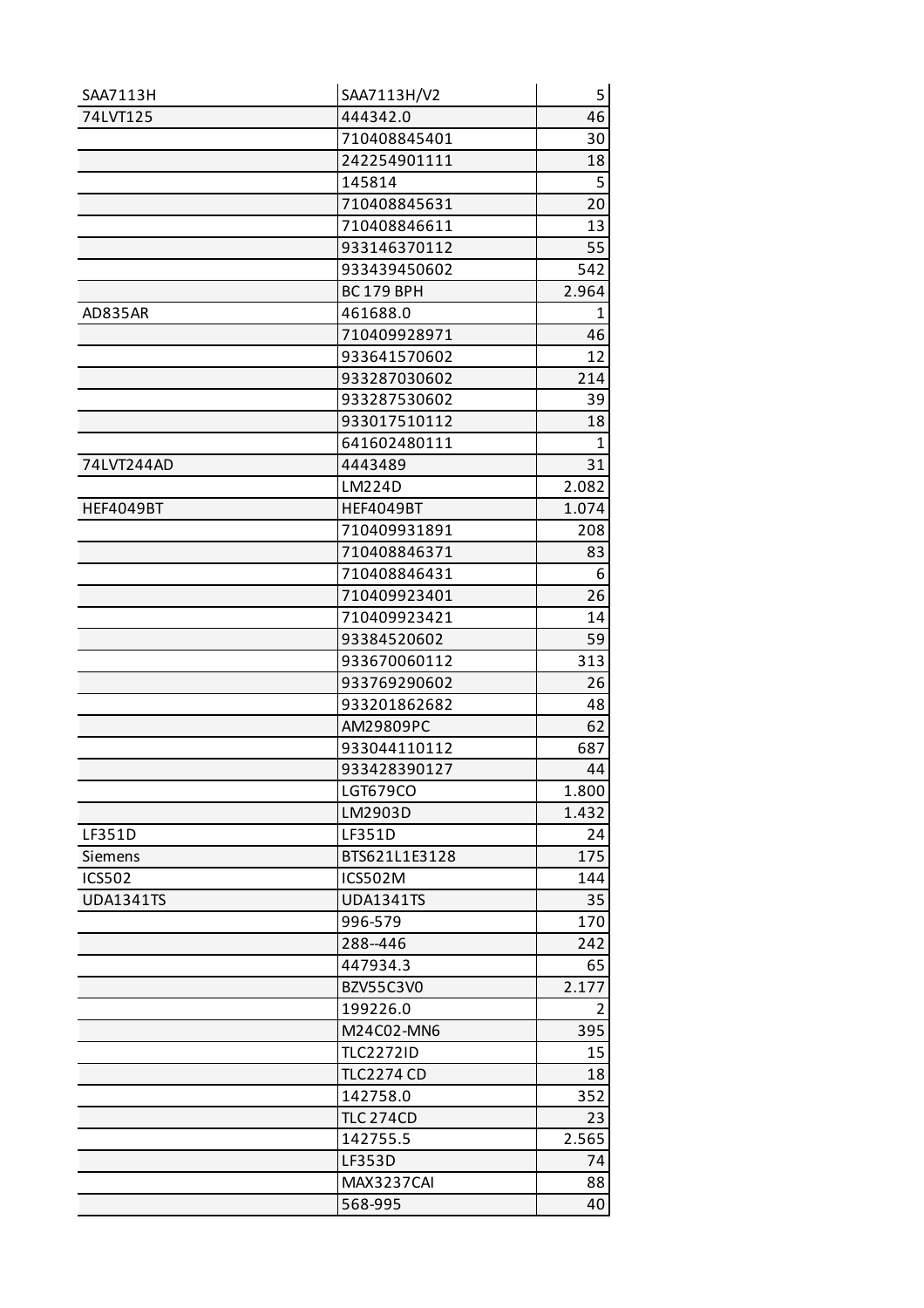|                 | see descript.            | 3         |
|-----------------|--------------------------|-----------|
|                 | 885-782                  | 5         |
|                 | 165566-4                 | 487       |
| 2322-193-90076  | 232219390076 ** OBSOLETE | 3.859     |
|                 | see descript.            | 1         |
|                 | 140698.1                 | 40        |
|                 | 207-718                  | 10        |
| $so-16$         | CD4053BM/BC              | 40        |
|                 | 440300.2                 | 44        |
|                 | SI4112BT                 | 3         |
|                 | AT43301-B                | 10        |
|                 | see descr.               | 91        |
|                 | BLM31PG500SN1L           | 8.820     |
|                 | 74HVT4020                | 26        |
|                 | 24LC02B/SN               | 53        |
|                 | <b>TN87C52</b>           | 13        |
|                 | 144838.2                 | 3         |
|                 | <b>DG444DY</b>           | 10        |
|                 | AM79C960KC/W             | 6         |
|                 | 20.00000M-PHB            | 10        |
|                 | LM2575S-5.0              | 20        |
|                 | MMBT3904-FCH             | 4.571     |
|                 | CDG-MURS120T3            | 1.698     |
|                 | 74HCT4066D               | 101       |
|                 | M74HCT00M1R              | 578       |
|                 | SN75179BD                | 128       |
|                 | SN74ALS273D              | 55        |
|                 | 110633.3<br>MC145574APB  | 1.240     |
| TQFP32          | SN75ALS180               | 454<br>28 |
|                 | <b>HCF4556BM</b>         |           |
|                 | RF2464                   | 24<br>20  |
|                 | 443932.5                 | 75        |
|                 | LM1973M                  | 8         |
| LM1117DT(X)-ADJ | LM1117DT-ADJ             | 134       |
|                 | 443694.6                 | 100       |
|                 | CY7C109-12VC             | 13        |
|                 | DS90CF386MTD             | 1         |
|                 | BQ2018SN                 | 2.393     |
|                 | EFOS8004B5               | 2.100     |
|                 | SN74AC00D                | 45        |
|                 | see descript.            | 9         |
|                 | LT1181ACSW               | 10        |
|                 | SG8002JC-STC             | 62        |
|                 | <b>IRF7307</b>           | 18        |
|                 | 74AHC1G04BVR             | 2.025     |
|                 | 111632.0                 | 2.970     |
|                 | 74HCT151D                | 45        |
|                 | 74HC4046AD               | 66        |
|                 | <b>BSR15</b>             | 2.730     |
|                 | MAX666CSA                | 97        |
|                 | 140689.2                 | 50        |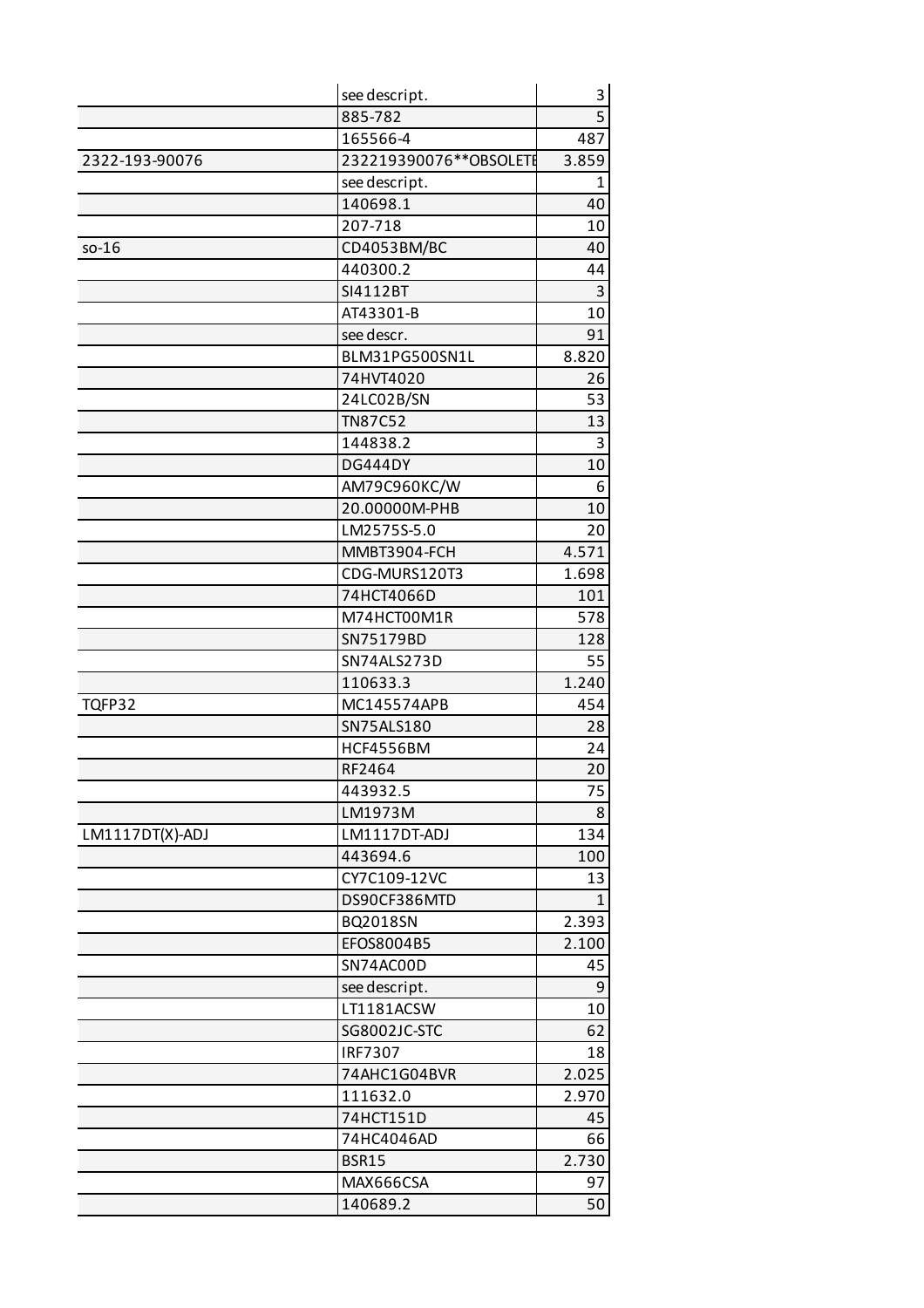|             | MAX934CSE          | 50             |
|-------------|--------------------|----------------|
|             | 146784.0           | 49             |
|             | 142877             | 84             |
|             | 406-790            | 28             |
|             | 144092.6           | 2.045          |
|             | 9901603            | 51             |
|             | MF-SM100-2         | 63             |
|             | SN74LS138D         | 310            |
|             |                    | 24             |
|             | 5082-7650          | 9              |
|             | 110426.8           | 1.977          |
|             | 154140.4           | 692            |
|             | MAX883CSA          | 604            |
|             | <b>UPD75P308GF</b> | 596            |
|             | <b>TL7757CD</b>    | 661            |
|             | <b>HEF4073BT</b>   | 694            |
|             | MTD5P06V           | 644            |
|             | 136681.5           | 365            |
|             | LTC1473CGN         | $\overline{2}$ |
|             | LTC1625CGN         | 3              |
|             | 186497.1           | 610            |
|             | ME-1033-1          | 70             |
| WP105000    | WP105000           | 13             |
| PW038356    | PW038356           | 13             |
| WP131706    | WP131706           | 11             |
| PW131766    | PW131766           | 13             |
|             | UDA1320ATS/N2      | 88             |
|             | 138509.7           | 754            |
|             | MXED102 BGA        | 8              |
| to-263      | LMS1587CS-3.3      | 11             |
|             | 215149.9           | 27             |
|             | 130687.1           | 21             |
|             | LT1112S8           | 4              |
|             | SN74LVC4245AD      | 115            |
|             | 20KMX7-06-801      | $\overline{7}$ |
|             | 24KMS70808601      | $\overline{7}$ |
|             | <b>HEF4514BT</b>   | 30             |
|             | IR2110S            | 51             |
|             | 464475.1           | 5              |
|             | X9C103SI           | 12             |
|             | ATTiny15L-1SC      | $\overline{4}$ |
|             | 460939.5           | 33             |
|             | LM2676S-ADJ        | $\overline{2}$ |
|             | SN65C1406D         | 78             |
|             | LM809M3-4.63       | 970            |
|             | T92S11D1224        | 27             |
|             | 142780.6           | 36             |
| 6-1437719-9 | 232563.2           | 30             |
|             | HCPL073A           | 45             |
|             | 100362.3           | 595            |
|             | 110349.0           | 2.300          |
|             | 130310.4           | 349            |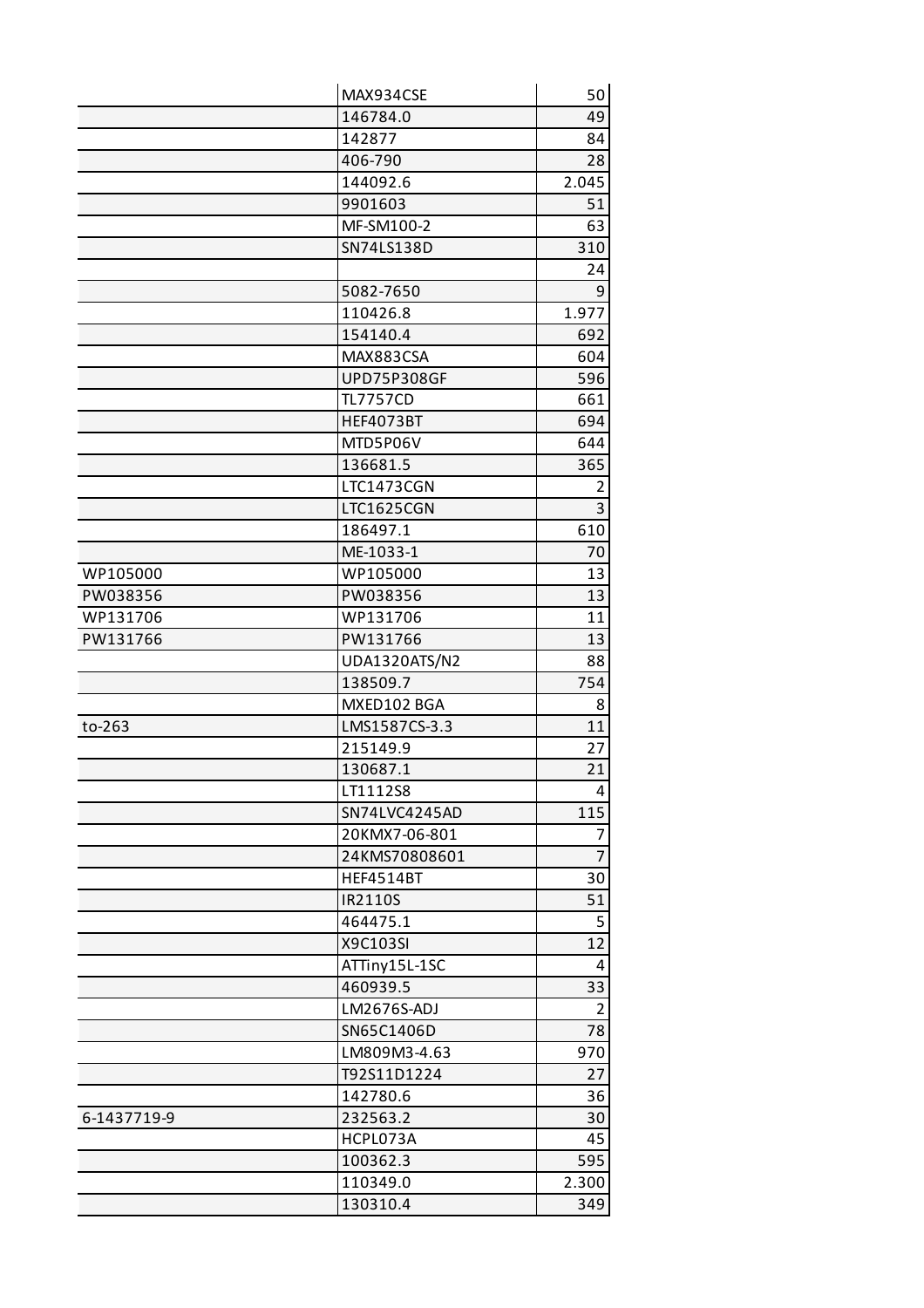|                   | <b>BAS385-TR</b>    | 1.450        |
|-------------------|---------------------|--------------|
|                   | <b>SG8002JC-STC</b> | 62           |
|                   | 463616.3            | 21           |
|                   | INA126UAG4-15       | 40           |
|                   | 447731.6            | 11           |
|                   | LT1223CS8#PBF       | 6            |
|                   | BZD27-C27           | 832          |
|                   | SMBJ33AVIS          | 63           |
|                   | MC34064D5           | 41           |
|                   | M93C86-MN6          | 32           |
|                   | 198498.5            | 1.050        |
|                   | 484-507             | 39           |
|                   | 24LC04B/SN          | 100          |
|                   | LT1491ACS           | 6            |
|                   | MAX5436EUB          | 5            |
|                   | <b>TLGU1102</b>     | 374          |
| 2222-370-42183    | 222237042183        | 1.000        |
| 2222-030-28109    | 090434.1            | 999          |
|                   | see descript.       | 5            |
|                   | CSTCC4M0G53R0       | 887          |
|                   | BC337-40            | 4.000        |
|                   | M74HC155M1R         | 48           |
|                   | THT102-422-10       | 7.165        |
|                   | HSMMA101R00J1       | 1.798        |
|                   | HSMSA100J00J1       | 2.972        |
| B82442-A1474-K    | B82422-A1474K       | 467          |
|                   | LP3961EMP-2.5       | 5            |
|                   | 189037.9            | 112          |
|                   | 0-30.00-VX3MH       | 13           |
|                   | see descript.       | 43           |
|                   | PCI9052             | 20           |
|                   | <b>LM1881M NSC</b>  | 5            |
|                   | 463130.7            | 5            |
|                   | PIC16F8404SO        | 5            |
| unprogrammed      | 805505.0            | 10           |
|                   | 74F573SC            | 28           |
|                   | 332-3626            | $\mathbf 1$  |
|                   | 74HC597D            | 30           |
|                   | LMV751M5 NSC        | 100          |
|                   | XR-2206D            | 22           |
| 3216FF-1A         | 975-280             | 323          |
|                   | 447661.1            | 178          |
|                   | DS21S07AS           | 116          |
| MLE-120-01-G-DV-A | MLE12001GDVA-PTR    | 303          |
|                   | <b>IY1475JR</b>     | 10.267       |
|                   | <b>IY1125JR</b>     | 6.000        |
|                   | MM74HC123AM         | 131          |
|                   | 572-329             | 10           |
|                   | 167-368             | 12           |
|                   | LT1021DCS8-10       | 3            |
|                   | LT1019CS8-2.5       | $\mathbf{1}$ |
|                   | SI9976DY            | 20           |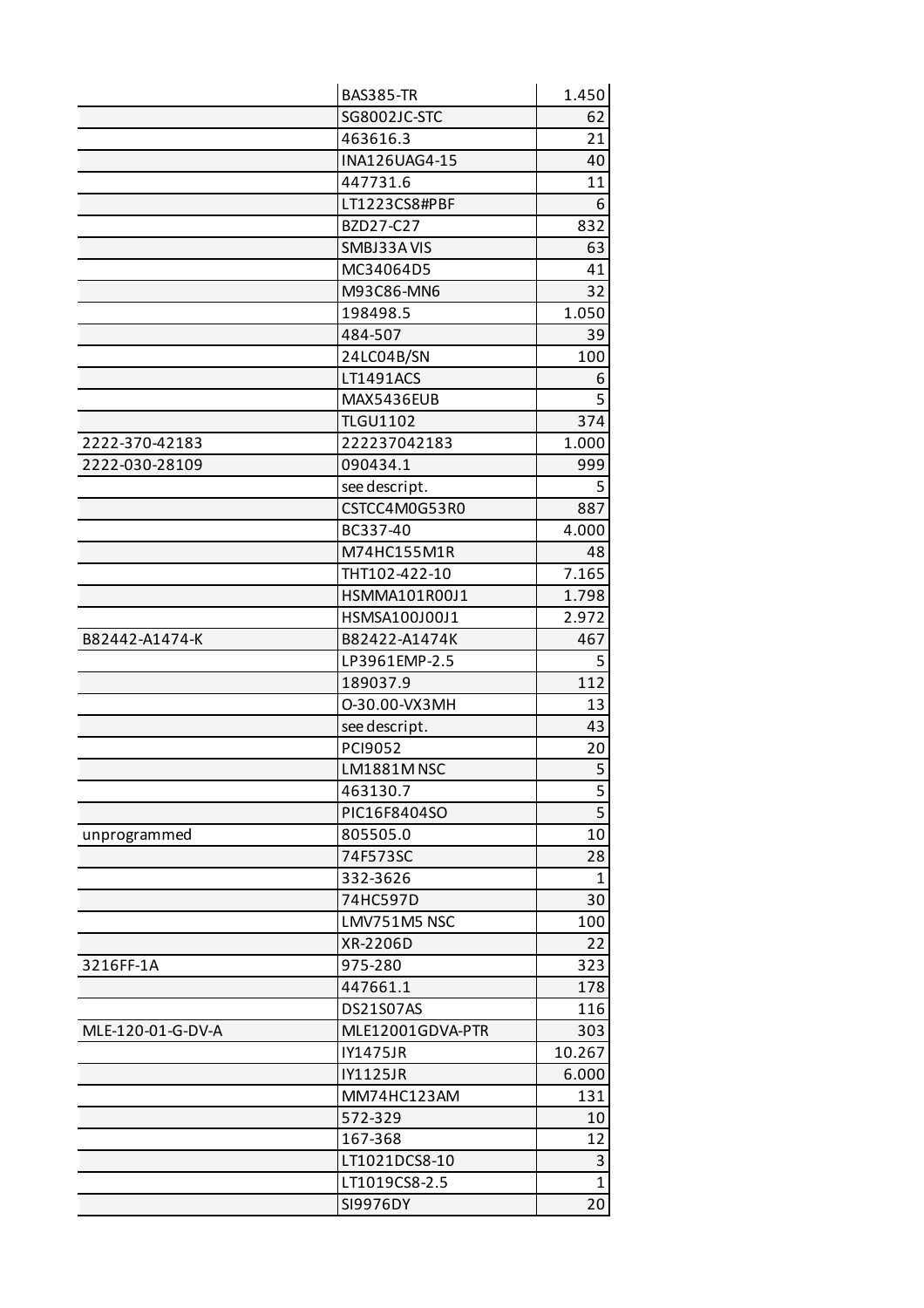|                         | OPA2350UA              | 38             |
|-------------------------|------------------------|----------------|
|                         | 302-5809               | 26             |
|                         | LP3964ES-ADJ           | 67             |
|                         | <b>FDV303N</b>         | 2.842          |
|                         | 61 16 33               | 44             |
| B32520-A1224-K          | A1224-K                | 1.948          |
| MMZ2012R102A            | MMZ2012R102A           | 920            |
| 2222-153-65471          | 222215365471           | 217            |
|                         | SMBJ9.0CA              | 137            |
|                         | OPA2228UA              | 37             |
|                         | DM03S2P                | 464            |
| NFW31SP106X1E40         | NFW31SP106X1E40        | 7.484          |
|                         | 190509.0               | 49             |
|                         | 360-5632               | 172            |
|                         | 167-230                | 18             |
| 728-11500-009           | 261179.1               | 100            |
| NACZ332M6.3V12.5x14TR13 | NACZ332M6.3V12.5x14TR1 | 350            |
|                         | 932-875                | 37             |
| 74279202                | 74279202               | 4.032          |
|                         | M25P16-VMF6P           | 33             |
|                         | MC9S12DG256BCPV        | 20             |
|                         | 444296.2               | 718            |
|                         | 194412.6               | 791            |
|                         | 444258.2               | 49             |
|                         | 74LVC273D              | 96             |
| TAJA105K020R            | 197-361                | 1.134          |
|                         | YS1230                 | 1.560          |
|                         | TQ2SA-L2 12V           | 16             |
|                         | 449715.5               | 35             |
|                         | 358-0234               | 23             |
|                         | LM2931AD               | 126            |
|                         | 1SMB5913BT3            | 2.470          |
|                         | 125134.1               | 321            |
|                         | 742 792 63             | 105            |
| 0430.500H               | 389-1847               | 8              |
|                         | 74935                  | 113            |
|                         | MM74HC123AMTC          | 460            |
|                         | 1N5819HW               | 2.911          |
| 1422455                 | 1422455                | 10             |
|                         | MC14538BD              | 54             |
| 934402201               | see description        | 3              |
|                         | 241958.0               | 69             |
|                         | 158981.4               | 41             |
|                         | MAX749CSA              | $\overline{7}$ |
| M27C256B-12C6           | M27C256B-12C6          | 40             |
|                         | BZV55-C27              | 9.600          |
|                         | S87C751-1A28           | 10             |
|                         | X9313WS                | 83             |
|                         | 452203.6               | 235            |
|                         | P89LPC935FDH           | 4              |
|                         | 616837.0               | 182            |
|                         | DS1804X-010            | 44             |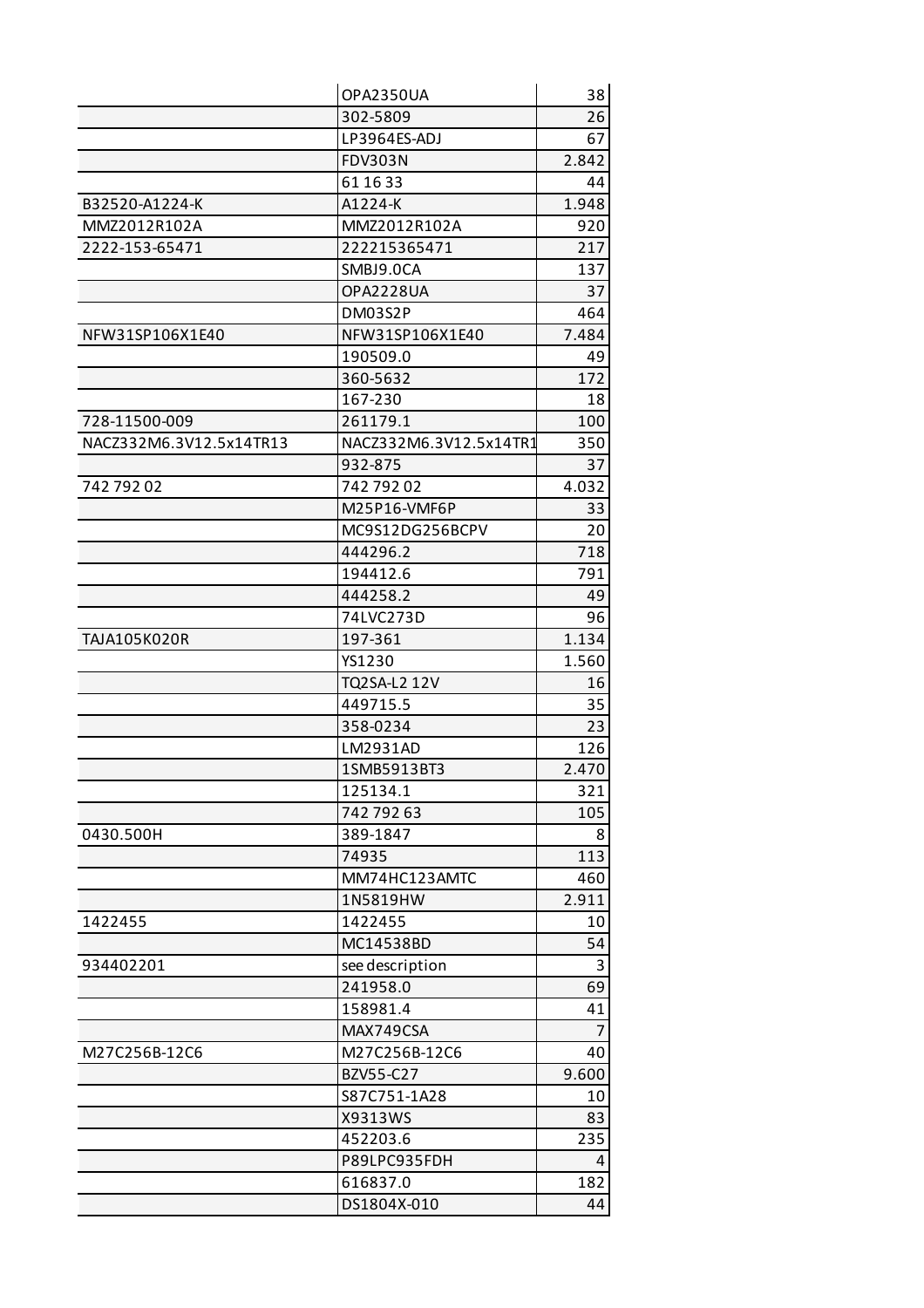|                | AT28C256-15JI     | 164            |
|----------------|-------------------|----------------|
|                | 2300005           | 999            |
|                | 744 764 02        | 25             |
|                | 744 762 312       | 16             |
|                | 744 764 04        | 121            |
|                | CY7C4261V-15JC    | 6              |
|                | 130079.2          | 30             |
|                | 609729.           | $\mathbf{1}$   |
|                | 211735            | 1.445          |
|                | 1210-103JTR       | 200            |
| A161G          | 041760.2          | 1.030          |
|                | 211724            | 2.312          |
|                | DF32-4P-2V(20)    | 28             |
| PLCC52P-T-SMT  | PLCC52P-T-SMT     | 36             |
|                | 300-0928          | 9              |
| IHLP-2525CZ-01 | 390-3527          | 46             |
| ETQP6F6R4HFA   | 322-7066          | 4              |
|                | 159099.5          | 68             |
|                | LT1934IS6#PBF     | 3              |
|                | LTC1149CS-5#PBF   | 37             |
|                | LT1510CGN#PBF     | 23             |
|                | CY25245PVC        | 14             |
|                | LM2937ES-2.5      | 70             |
|                | 445995.4          | 45             |
| 54596 SMC      | 063.197           | 90             |
|                | see description   | $\overline{2}$ |
|                | MAX6133AASA25     | $\overline{2}$ |
|                | 968-894           | 100            |
|                | <b>NC7S04P5</b>   | 90             |
|                | NC7WZ04P6X        | 80             |
|                | PIC16C64A-20PQ    | 3              |
|                | M22-6340522       | 38             |
|                | MCP41010-I/SN     | 97             |
|                | 852-9809          | 40             |
|                | <b>RTL8201CP</b>  | 194            |
|                | K4S641632H-TC60   | 162            |
|                | 744 760 218       | 2.728          |
|                | 744 760 16        | 2.628          |
|                | 744 762 327       | 68             |
|                | 7447626           | 3.748          |
| 1757307        | 189-6161          | 4              |
|                | DS5022P-104       | 10             |
|                | 461-6650 (Newark) | 350            |
| 727-11000-009  |                   | 120            |
|                | 101365.3          | 1.500          |
|                | 460-9384 (Newark) | 123            |
|                | 365-5556          | 6              |
|                | <b>TLE6228GP</b>  | 55             |
|                | 204725.0          | 64             |
|                | 179031-5          | 79             |
|                | 305-6491          | 113            |
|                | 563-249           | 12             |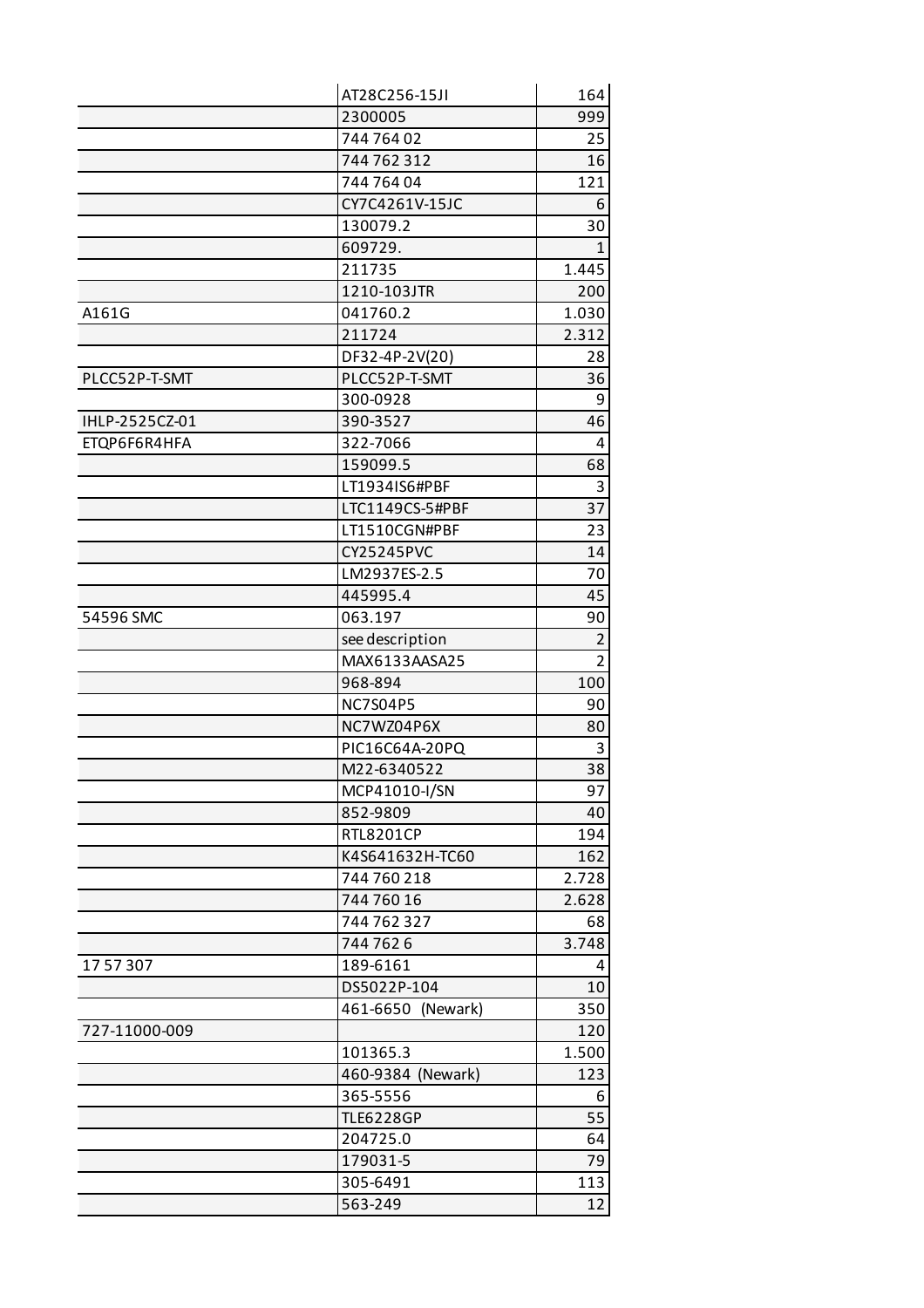|                      | 324-6504             | 30    |
|----------------------|----------------------|-------|
|                      | 354-8820             | 246   |
|                      | BLM21BB201SN1D       | 1.954 |
|                      | MM74HC573MTC         | 27    |
|                      | 839-7880             | 6     |
| <b>PCA9555D</b>      | PHSPCA9555D          | 24    |
| CY7C425-15PC         | CY7C425-15PC         | 9     |
| 2322 181 43228-PHI   | MF0207FTE52-2R2-YAG  | 822   |
| 2322-181-43229       | MF0207FTE52-22R-YAG  | 245   |
| 2322 181 43121       | 947-6342             | 12    |
| 2322-181-43221       | MF0207FTE52-220R-YAG | 540   |
| 2322-181-43561       | MFR0623FAEF5600-VIK  | 876   |
| 2322-181-43102       | 2322-181-43102       | 2.918 |
| 2322-181-43332       | 9476806              | 47    |
| 2322-181-43472       | MF0207FTE52-4K7-YAG  | 19    |
| 2322-181-43822       | 232215622153-VIS     | 774   |
| 2322 181 43273       | 9476636              | 64    |
| MF0207FTE52-270K-YAG | MF0207FTE52-270K-YAG | 769   |
| 2322-181-43105       | 2322-181-43105       | 9.559 |
| 2322-156-22208       | 9466959              | 30    |
| 2322-156-11009       | MF0207FTE52-10R      | 3.937 |
|                      | 9466134              | 34    |
| 2322-156-24999       | MF0207FTE52-49R9-YAG | 12    |
| MRS25000C6809FCT00   | 9469680              | 46    |
| 2322 156 21211       | MF0207FTE52-121R-YAG | 4.166 |
| MF0207FTE52-332R     | MF0207FTE52-332R-YAG | 49    |
| 2322 156 23401       | MF0207FTE52-340R-YAG | 46    |
| 2322-156-23901       |                      | 467   |
| 2322-156-24991       | MF0207FTE52-499R     | 2.576 |
| 2322-156-25111       | MBB02070C5110FC100   | 654   |
| 2322-156-21681       | MF0207FTE52-680R     | 4.035 |
| MF0207FTE52-820R     | MF0207FTE52-820R-YAG | 4.690 |
| 232215628251         | MF0207FTE52-825R     | 2.678 |
| MRS25000C9100FCT00   | 9470581              | 38    |
| 2322 156 21102       | 9465219              | 29    |
| 2322-156-21202       | MF0207FTE52-1K2      | 103   |
| MRS25000C1401FCT00   | 9465324              | 36    |
| MF0207FTE52-1K5      | MF0207FTE52-1K5      | 3.391 |
| 2322-156-11542       | 9465367              | 19    |
| 2322-156-61622       | MF0207FTE52-1K62-YAG | 832   |
|                      | 9465430              | 26    |
| MF0207FTE52-1K8      | MF0207FTE52-1K8-YAG  | 819   |
| 2322-156-11872       | MBB02070C1871FC100   | 703   |
| 2322-156-21962       | 2322-156-21962       | 5.070 |
| 2322-156-22152       | MF0207FTE52-2K15-YAG | 697   |
| MRS25000C2401FCT00   | 9466762              | 46    |
| 2322-156-22702       | MF0207FTE52-2K7      | 4.501 |
| 2322-156-22872       | 2322-156-22872       | 5.637 |
| 2322-156-23012       | 232215623012         | 428   |
| 2322-156-23322       | MF0207FTE52-3K32     | 3.500 |
|                      | 9467858              | 40    |
| 2322-156-23922       | MF0207FTE52-3K92     | 4.519 |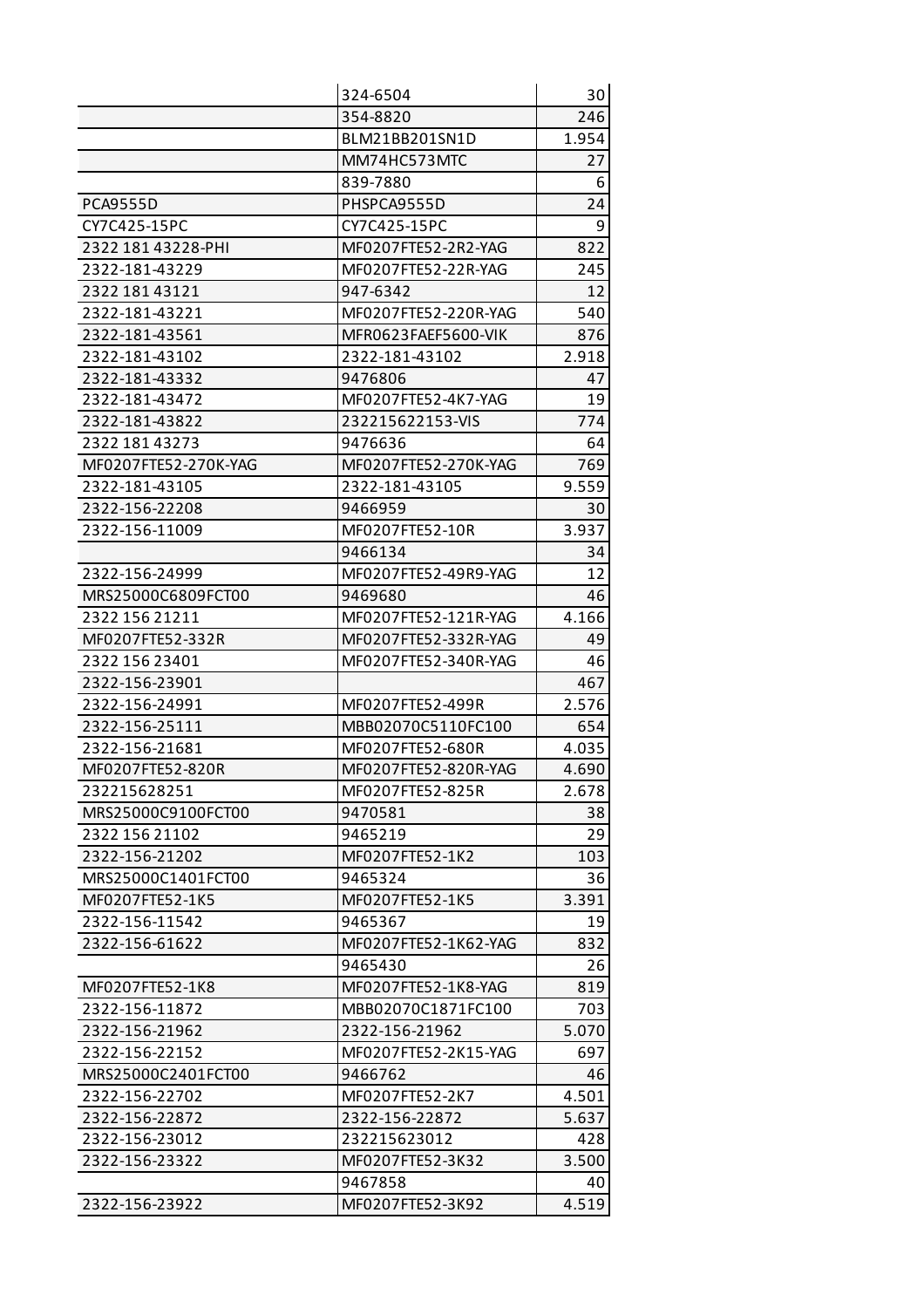| 2322-156-24022     | MF0207FTE52-4K02-YAG | 541   |
|--------------------|----------------------|-------|
| 2322 156 24222-PHI | 2322 156 24222-PHI   | 4.812 |
| 2322-156-24872     | 100-725              | 3.287 |
| 2322-156-25112     | MF0207FTE52-5K11     | 741   |
| 2322-156-25602     | 9469230              | 62    |
| 2322-156-25622     |                      | 5     |
| 2322-156-26812     | 9469818              | 49    |
| 2322-156-17872     | 9470131              | 5     |
| 2322-156-29532     | 2322-156-29532       | 975   |
| 2322-156-21213     | MF0207FTE52-12K1     | 3.287 |
| 2322-156-11333     | MF0207FTE52-13K3-YAG | 342   |
| 2322-156-11543     | MF0207FTE52-15K4-YAG | 3.667 |
| 2322-156-11963     | MF0207FTE52-19K6-YAG | 313   |
| 2322-156-12053     | MBB02070C2052FC100   | 746   |
| 2322-156-22153     | 2322-156-22153       | 4.555 |
| 2322-156-22203     | 2322-156-22203       | 335   |
| 2322-156-22263     | MBB02070C2262FC100   | 739   |
| 2322-156-12493     | 9466312              | 12    |
| 2322-156-22613     | MF0207FTE52-26K1-YAG | 182   |
| MRS25000C2742FCT00 | 9466525              | 20    |
| 2322-156-13013     | 9467181              | 9     |
| 2322-156-23323     | 2322-156-23323       | 4.090 |
|                    | 9467564              | 40    |
| 2322-156-13923     | MF0207FTE52-39K2     | 4.877 |
| 2322-156-14423     | 9468358              | 40    |
| 2322-156-15113     | 9468870              | 31    |
| 2322-156-15623     | 9469079              | 48    |
| 2322-156-18253     | 9470280              | 30    |
| 2322-156-18663     | 9470379              | 35    |
| 2322-156-1104      | MBB02070C1103FC100   | 810   |
| 2322-156-21214     | mbb0207OC1213FCT00   | 2.147 |
|                    | 9464280              | 40    |
| 2322-156-21304     | 9464387              | 19    |
| 2322-156-11474     | 9464549              | 22    |
| 2322-156-21504     | MF0207FTE52-150K-YAG | 3.813 |
| MRS25 162K 1%      | 9464760              | 4     |
| 2322-156-11784     | MBB02070C1783FC100   | 850   |
| RS25000C1963FCT00  | 9465111              | 5     |
| 2322-156-22004     | 9465871              | 39    |
| 232215623004-PHI   | 9467114              | 49    |
|                    | 9467637              | 39    |
|                    | 9467696              | 47    |
| 2322-156-15114     | 9468846              | 44    |
| 2322-156-16814     | 9469648              | 39    |
| 2322-156-17504     | MBB02070C7503FC100   | 912   |
| 2322-156-29094     | MF0207FTE52-909K     | 4.299 |
|                    |                      | 1.000 |
| 2322-193-13335     | PR01000103309JA100   | 116   |
| 2306-197-53101     | 594-5073NW100R0J     | 70    |
| 2306-197-53331     | pr01000103300ja100   | 821   |
| 2322-193-13561     | PPC560W-1CT-ND       | 25    |
| 2322-193-13102     | 018475.6             | 69    |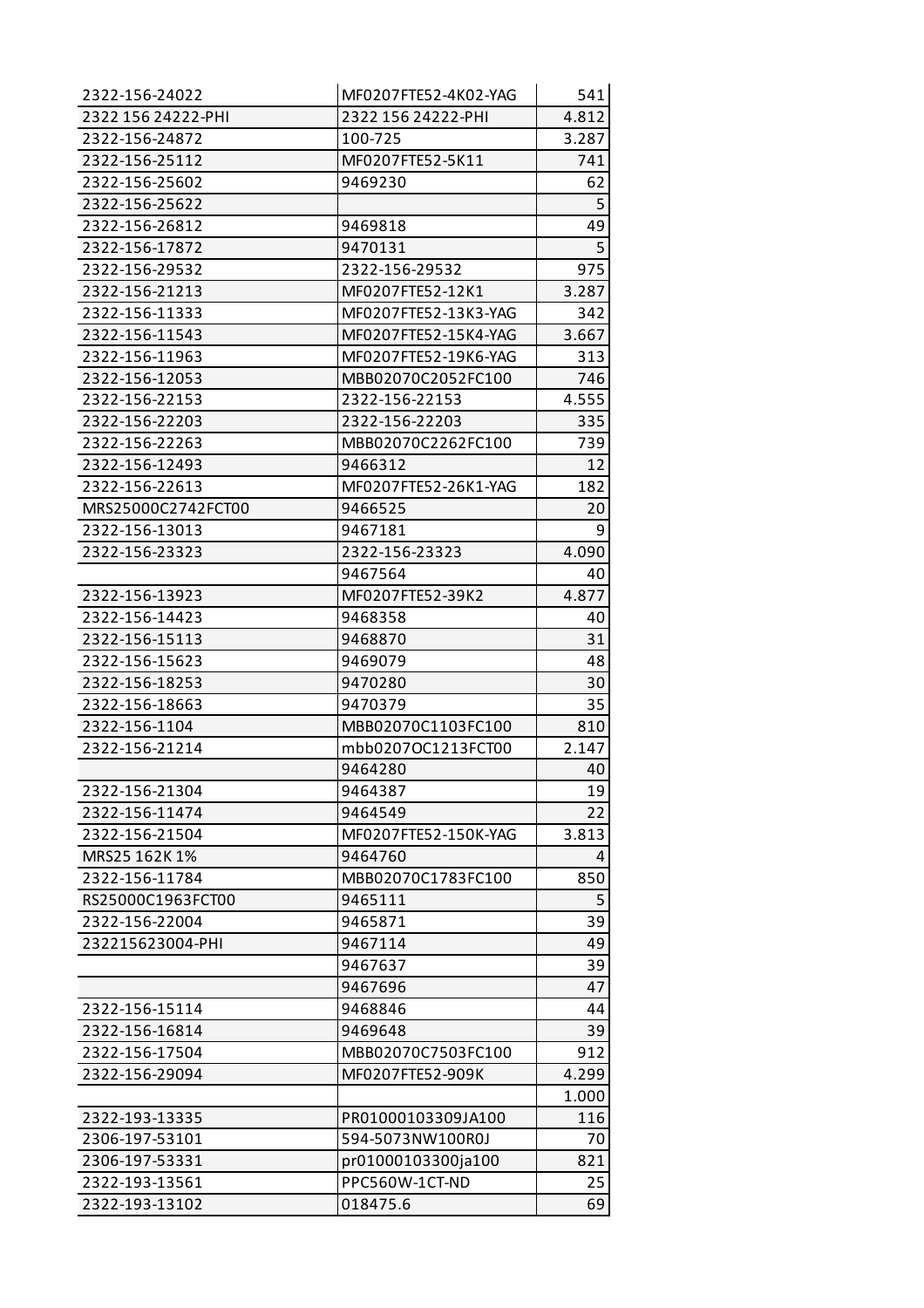|                             |                     | 5.000  |
|-----------------------------|---------------------|--------|
| 2322-193-13104              | 1602171             | 10     |
| PR02000201508JA100          | 683-5619            | 50     |
| 2322-194-13101              | 2322-194-13101      | 181    |
| <b>VISHAY BC COMPONENTS</b> | 5402554             | 164    |
| 2322-194-13104              | PR02000201003JA100  | 133    |
| 2322-329-03479              | 2322-329-03479      | 3      |
| 232232905479                | 232232905479-VIS    | 439    |
| CR1206-J/1R2E               | RC1206FR-071r2l     | 3.557  |
| CR1206-JW2R2E               | RC1206FR-072r2l     | 3.390  |
| CRL1206-FW-2R40ELF          | 2328121             | 180    |
| RC1206FR-072R7L             | 9236570RL           | 164    |
| RC1206FR-073R3L             |                     | 4.577  |
| RC1206FR-0727RL             | RC1206FR-0727RL     | 1.925  |
| CR1206-JW-131E              | CR1206-JW-131E      | 4.831  |
| WCR 1206 620R 2%            | 047343.0            | 3.400  |
| 2322-711-61122              | RC1206JR-071K2-YAG  | 7.394  |
| MC 0.1W 0805 5% 5K1         | CR1206-JW-512E-BRN  | 24.960 |
| 232271161473L               | RC1206JR-0747K-YAG  | 7.392  |
| RC1206FR-073M3              | RC1206FR-073M3      | 3.901  |
| CR1206-J/-106E              | RC1206FR-0710ml     | 3.613  |
| RC1206-073R9L               | RC1206fr-073R9L     | 6.554  |
| RC1206FR-0790R9L            | RC1206FR-0790R9L    | 9.000  |
| RC1206FR-07221RL            | RC1206FR-07221RL    | 3.520  |
| RC1206FR-07301RL            | RC1206FR-07301RL    | 4.622  |
| 2322-724-64641              | RC1206FR-07464R-YAG | 4.505  |
| RC1206FR-07475RL            | RC1206FR-07475RL    | 1.318  |
| 562E res 1% 0.25W           | RC1206FR-07562rl    | 3.895  |
| CRCW1206825RFKEA            | RC1206FR-07825rl    | 2.575  |
| CR1206-FX-1001E-LF          | RC1206FR-071kl      | 3.062  |
| RC1206FR-071K21L            | RC1206FR-071K21L    | 290    |
| RC1206FR-071K96L            | 0227587             | 4.771  |
| 2322-724-62742              | RC1206FR-072K74L    | 1.155  |
| MC0125W120613K01            | MC0125W120613K01    | 100    |
| 2322-724-64642              | 1653142             | 4.826  |
| RC1206FR-075K62             | RC1206FR-075K62     | 4.706  |
| D25/CRCW1206 100 6K2 1% P5  | A366K20FCS          | 8.000  |
| 2322-724-69092              | 2322-724-69092      | 7.642  |
| RC1206FR-0712K1             | RC1206FR-0712K1     | 2.650  |
|                             |                     | 4.670  |
| 2322-724-62003              | 2322-724-62003      | 469    |
| CRCW12062202FT              | CRCW120622K0FKEA    | 2.300  |
| CRCW1206 26k7FKEA           | CRCW120626K7FKEA    | 9.760  |
| 2322-724-62803              | RC1206FR-0728K-YAG  | 7.642  |
| 2322-724-63013              | 2322-724-63013      | 8.386  |
| RC1206FR-0739K2L            | RC1206FR-0739K2L    | 4.868  |
| RC1206FR-0760K4L            | 0524549             | 4.858  |
| CRCW120662K0FKEA            | CRCW120662K0FKEA    | 3.710  |
| RC1206FR-07147KL            | RC1206FR-07147KL    | 4.672  |
| RC1206FR-07150KL            | RC1206FR-07150KL    | 4.128  |
| RC1206FR-07182KL            | RC1206FR-07182KL    | 9.000  |
| RC1206FR-07200KL            | RC1206FR-07200KL    | 4.960  |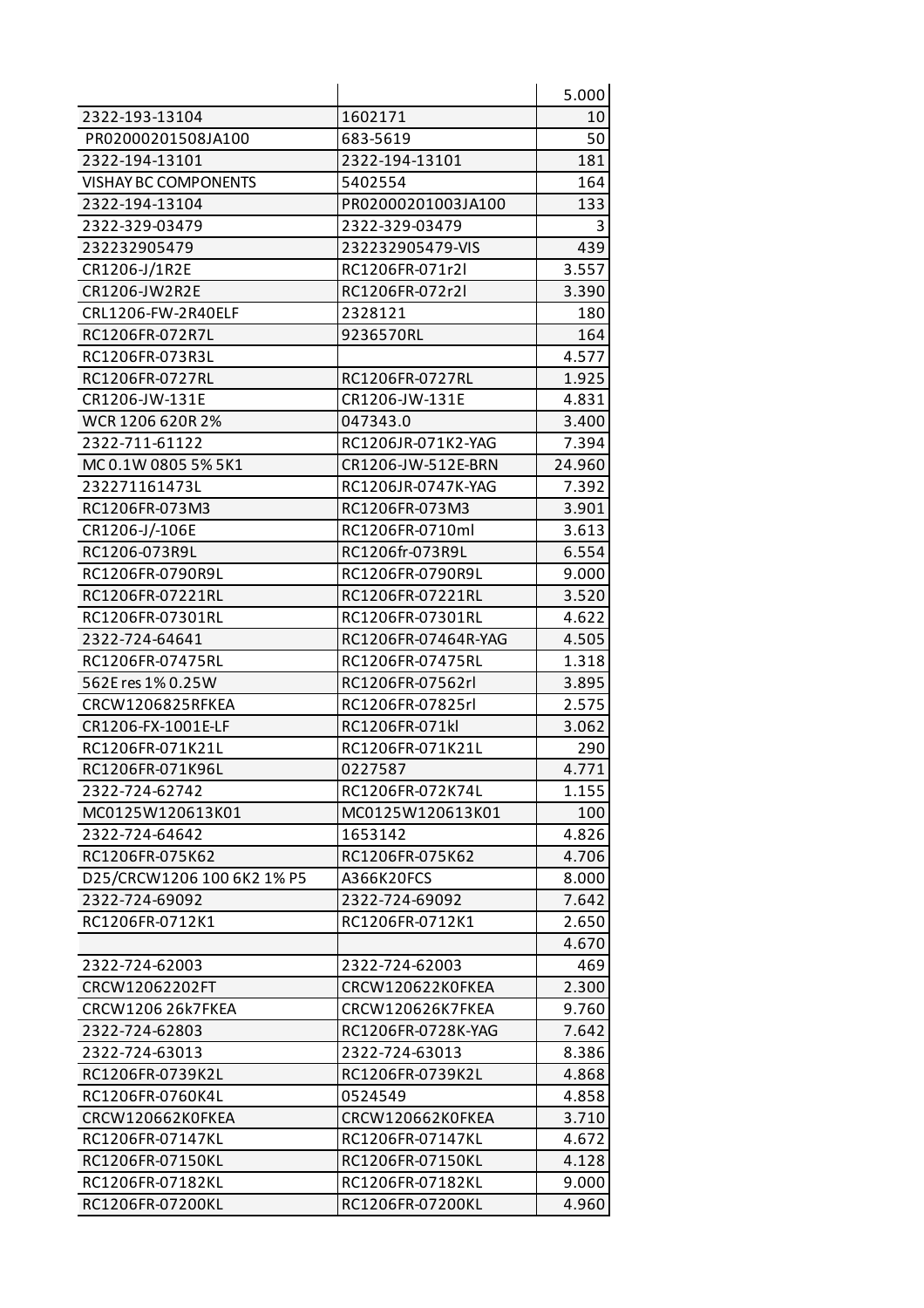| RC1206FR-07332KL     | RC1206FR-07332KL       | 3.989  |
|----------------------|------------------------|--------|
| D25 1M 1%            | 048034.7               | 5.183  |
| 4605X-101-102LF      | 4605X-101-102LF        | 78     |
| 4605X-101-103LF      | 011948.2 l051s103lf    | 70     |
| 4609X-101-472LF      | 4609X-101-472LF        | 138    |
| 4610X-101-472LF      | 4610X-101-472-BRN      | 150    |
| 4610X-101-103LF      | 4610X-101-103LF        | 167    |
| 3500 07 KOO          | 3500 07 KOO            | 2.834  |
| 3500 03 KOO          | 3500 03 KOO            | 25.368 |
| 3006P-1-500LF        | 021868                 | 56     |
| 3006P-1-201-BRN      | 044553                 | 23     |
| 3296Y-001-203        | 044435.9               | 34     |
| 2222-629-08103       | 1827843                | 4      |
| 2222-629-08223       | 2222 629 08223         | 149    |
| B37982-G5104-M54     | B37982-G5104-M54       | 928    |
| B32529-C104-K289     | B32529-C104-K289       | 742    |
| B32529-C105-K        | B32529C0105K289-EPC    | 1.411  |
| 2222-863-15339       | 061961                 | 543    |
| 2238-863-15101       | 223886315101-YAG       | 1.635  |
| 2238-863-15152       | 2238-863-15152         | 3.852  |
| 2238-863-15152       | 718-580                | 100    |
| 2238-581-15627       | 223858115627           | 9.694  |
| 2238 581 15641       | 2238 581 15641         | 4.000  |
| C0805C109C5GAC7800   |                        | 3.700  |
| 2238 861 15478       | 2238 861 15478         | 4.000  |
| B37940-K4060-C860    | 1856262RL              | 537    |
| B37940-K5120-J62     | 064699.7               | 5.378  |
| B37940-K5150-J60     | 223886115159-YAG       | 365    |
| B37940-K5270-J60-SIE | MC05JTN500270-VIK      | 3.963  |
| B37940-K5560-J60     | B37940-K5560-J60       | 1.988  |
| B37940K5680J60       | B37940-K5680-J60-SIE   | 9.179  |
| B37940-K5820-J60     | B37940-K5820-J60       | 7.597  |
| B37940-K5151-J60     | B37940K5151J060-EPC/R  | 2.070  |
| 08051A271JAT2A       | GRM2165C2A271JA01D     | 9.503  |
| 2222 038 51229       | 1834147                | 4      |
| MCGPR50V476M6.3X11   | 9451404                | 6      |
| MAL203838479E3       | MAL2038 38479E3        | 653    |
| MAL203876101E3       | 092370                 | 3.471  |
| 2238-861-15681       |                        | 3.734  |
| 222203756102         | SK025M1000A5S-1019-YAG | 87     |
| 293D476X96R3C2TE3    | 293D476X96R3C2TE3      | 171    |
| 08055C182KAT2A       | C0805C182K5RACTU       | 3.833  |
| M22-2030305          | M22-2030305            | 630    |
| 2222 021 17471       | 090426                 | 24     |
| B45196-E6104-K109    | B45196-E6104-K109      | 6.960  |
| B45196E4225K209      | B45196E4225K209        | 1.110  |
| B45196-H2336-K309    | B45196-H2336-K309      | 100    |
| <b>BAS16</b>         | BAS26,215              | 1.425  |
| B37987-M1104-K54     | B37987-M1104-K54       | 42     |
| MDT474M025           | 970-8421               | 4      |
| T350E475M035AT       | 085597                 | 20     |
| TAP226M025SCS        | TAP226M025SCS          | 43     |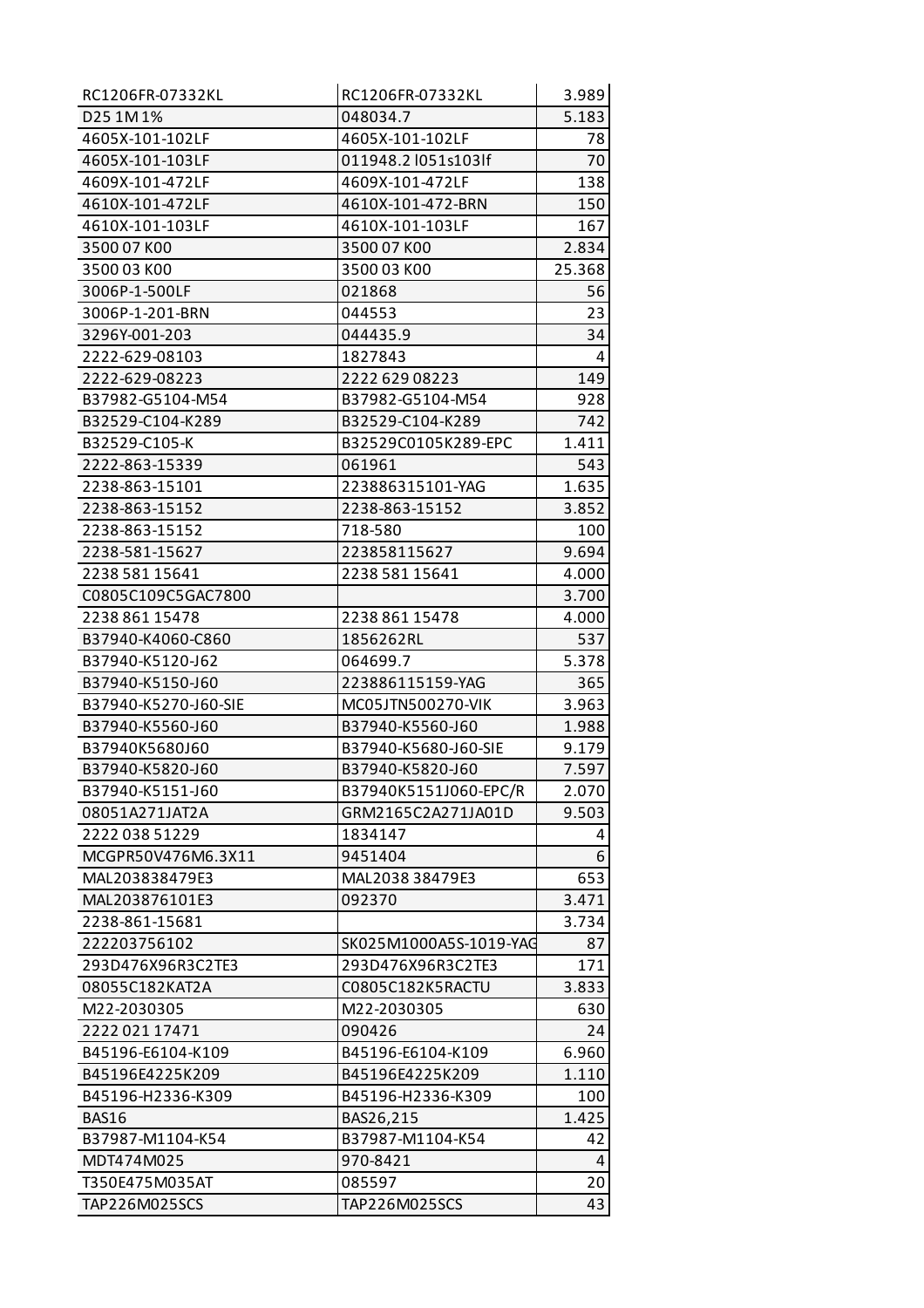| T350K226M035AT      | 085635              | 9     |
|---------------------|---------------------|-------|
| TAP107M016CCS-LF    | 085208              | 8     |
| LTL4251-N           | LTL4251-N           | 54    |
| BZX79C-3V0          | 109-7228            | 10    |
| BZX79-C4V7.113      | +BZX79C4V7;19       | 35    |
| BZX79-C6V2.113      | +BZX79C6V2;19       | 240   |
| BZX79C8V2           | BZX79C8V2           | 4.611 |
|                     | 1097213             | 6     |
| 9331 178 30133      | 110731              | 9.678 |
| 1N4148,133          | +1N4148,133 NXP;14  | 6.485 |
| LF-A116C            | <b>LF-A116C</b>     | 41    |
| 4-1437539-4         | 311493              | 445   |
| DS-08-DIP           | DS-08-DIP           | 21    |
|                     | DS-10-DIP           | 208   |
|                     | +SN75176BP;15       | 29    |
| 01300.060.001       | 50.09.34060001      | 146   |
| 24665.025.012 Chr3+ | 24665.025.012 Chr3+ | 109   |
| 24665.030.004       | 24665030004         | 218   |
| 24665.040.016 Chr3+ | 24665.040.016 Chr3+ | 148   |
| 24665.050.010       | 24665.050.010       | 181   |
| 24662.060.016       | 24662060016         | 548   |
| 24660.030.012 Chr3+ | 50.79.85030012      | 47    |
| 24670.030.008       | 24670030008         | 47    |
| 24670.030.012 Chr3+ | 24670.030.012 Chr3+ | 1.257 |
|                     | 24670.030.016       | 51    |
| 24520.025.006 Chr3+ | 50.00.84025006      | 2.349 |
| 24520 M3x8 Chr3+    | 24520.030.008 Chr3+ | 400   |
|                     | 24520 M4x8          | 197   |
| 24540.040.016       | 24540040016         | 506   |
| 37420.025.001 Chr3+ | 50.67.98025001      | 706   |
| 38130.050.001       | 50.01.25050001      | 34    |
| 38130.060.001 Chr3+ | 50.01.25060001      | 143   |
| 11396.030.015       | 11396.030.015       | 101   |
| 11396.040.015       | 11396.040.015       | 1.096 |
| 11398 M3x20x7       | 50.00.81032007      | 192   |
| 11398.030.035       | 11398.030.035       | 68    |
| 05.03.053           | 420080030505        | 62    |
|                     |                     | 35    |
| AF2020 / V6256/G    | V6256/G             | 140   |
| L334Z               | 1564650             | 6     |
| B37950-K1104-K62    | MC10KTB101104-VIK   | 7.500 |
|                     | TISSN74HCT00D       | 2.111 |
| 12065A102JAT2A      | 12065A102JAT2A-AVX  | 5.695 |
| MKS3735-6-0-505     | MKS3735-6-0-505     | 91    |
| MKS3736-6-0-606     | MKS3736-6-0-606     | 208   |
| MKS3737-6-0-707     | MKS3737-6-0-707     | 27    |
| MKS3738-6-0-808     | 37 000 276          | 45    |
| MKS3742-1-0-1212    | 37000306            | 259   |
| MKFL 17363-1-0-303  | 37000004            | 6     |
| 17367-1-0-707       | 17367-1-0-707       | 44    |
| MKFL17372-1-0-121   | 37000080            | 565   |
| MKFL17376-1-0-1616  | 37000721            | 338   |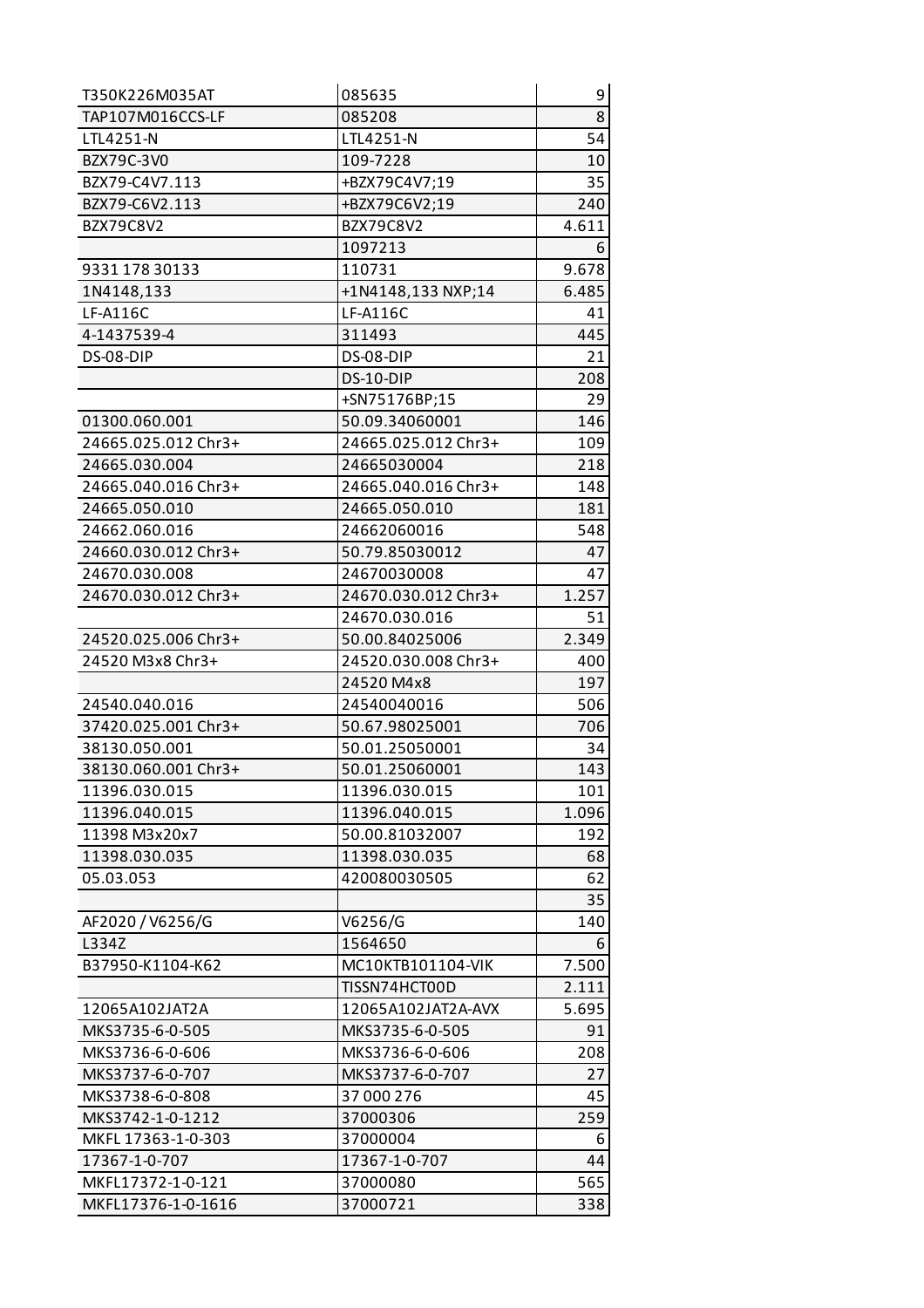| 22-27-2061          | 346109.2            | 1.304          |
|---------------------|---------------------|----------------|
| 4-1393483-8         | 4-1393483-8         | 40             |
| 3-1393483-8         | 150-812             | 261            |
| 5504F1-09P-02A-03   | 1848368             | 51             |
| SDBS25SNT           | 107-5157            | 1              |
| S500-500-R          | 1123088             | $\overline{4}$ |
| 218002.TAXP         | 1271686             | 19             |
| 21802.5TA000        | 21802.5TA000        | 43             |
| MF-R065-0-99        | MF-R065-0-99        | 25             |
| MF-R135-0-99        | MF-R135-0-99        | 434            |
| MF-R400-0-99        | MF-R400-0-99        | 28             |
| BZX84C4V3           | 129207.2            | 636            |
| BZX84C6V8           | BZX84C6V8           | 2.088          |
| BZX84-C9V1          | BZX84-C9V1.215-NXP  | 5.640          |
| BZX84C13            | BZX84-C13.215-NXP   | 2.226          |
| <b>BZX84C18</b>     | BZX84C18LT1-G       | 2.740          |
| BZX84C20            | BZX84C20            | 1.964          |
| BZX84C22            | BZX84C22            | 3.182          |
| BZX84-C27           | BZX84-C27           | 2.980          |
|                     | 129226.9            | 1.516          |
| BGX50A              | 50AINCT-ND          | 8              |
| 74HCT14N,652        | 140163.7            | 111            |
| 74HCT138N.652       | +74HCT138N,652;10   | 145            |
| 74HCT244N           | +74HCT244N,652;10   | 9              |
| 74HCT373N,652       | 382358              | 8              |
|                     | TC164-JR-07330RL    | 6.109          |
| 74HCT138D           | +74HCT138D,652;10   | 28             |
| 74HCT244D           | +74HCT244D,652;10   | 8              |
|                     | TISSN74HCT574DWR    | 3              |
| 74HCT688D           | 74HCT688D.652-NXP   | 67             |
| 74HCT4060D          | 1631660             | 9              |
| <b>HEF4040BT</b>    | <b>HEF4040BT</b>    | $\overline{5}$ |
|                     | B78108-S1223-K      | 1.568          |
| B78108-S1473-J      | B78108S1473J000-EPC | 85             |
| B78108S1224J        | 511-651             | 8              |
| B82412-A1222-K      | B82412-A1222K       | 1.609          |
| RC0805FR-0736KL     | RC0805FR-0736KL     | 13.328         |
| 005 2860            | 005 2860 000 05     | 496            |
| 005 3850 000 02     | 005 3850 000 02     | 1.448          |
| 005 3880 000 02     | 005 3880 000 02     | 1.532          |
| 005 3940 000 02     | 005 3940 000 02     | 498            |
| 005 4250 000 02     | 005 4250 000 02     | 497            |
| 005 4280 000 02     | 005 4280 000 02     | 801            |
| 015 0030 005 03     | 015 0030 005 03     | 629            |
| 015 1040 002 03     | 015 1040 002 03     | 886            |
| B59965-C120-A70-SIE | B59965C120A70       | 25             |
| 1-828582-0          | 1-828582-0          | 20             |
| 172313              | 1723130000          | 3              |
| 1723210000          | 1723210000          | $\overline{2}$ |
| 1581340000          | 1581340000          | 8              |
|                     | +TIP121;16          | 39             |
| RC0805FR-07360RL    | RC0805FR-07360RL    | 5.654          |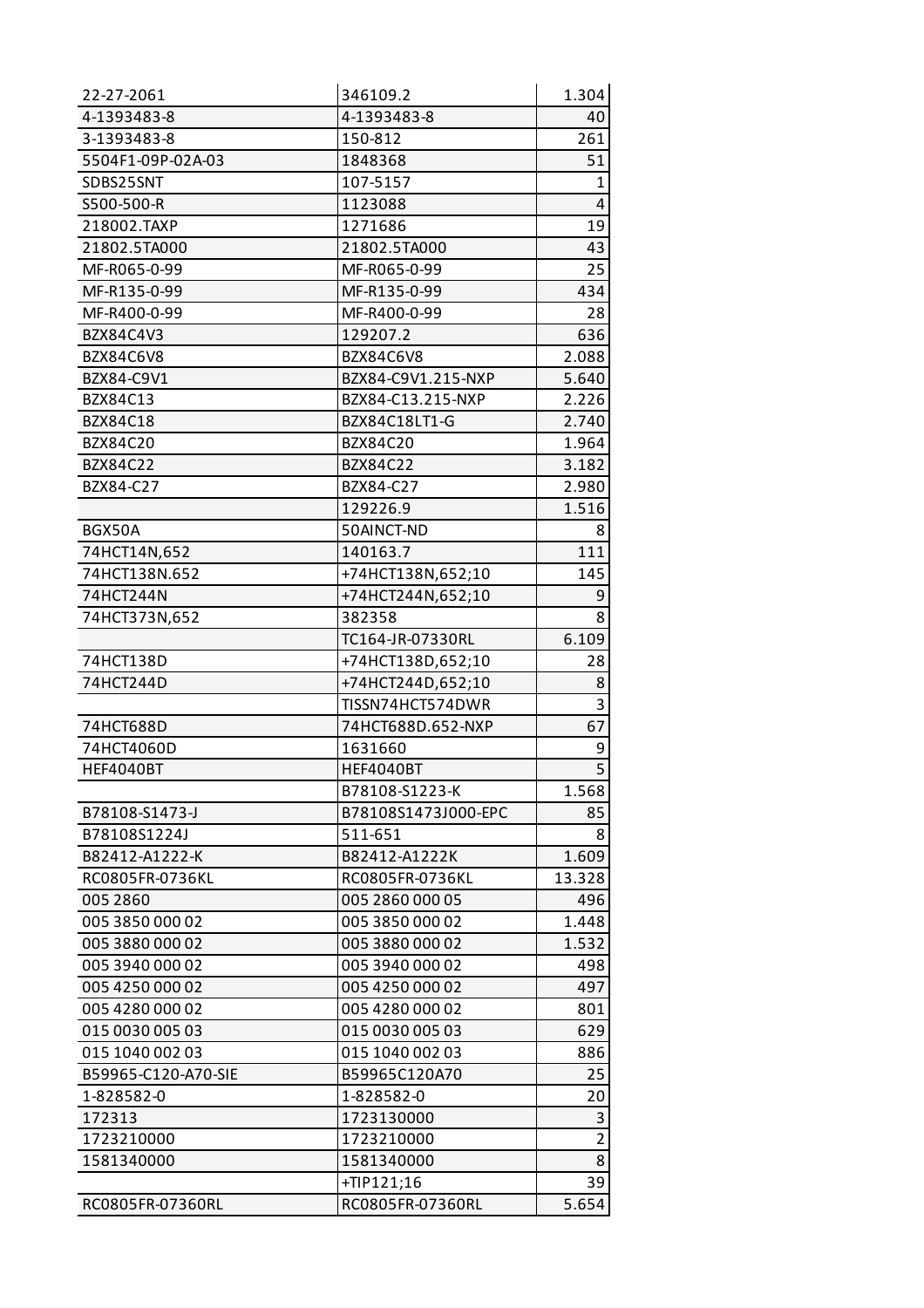| VJ1206Y472KXAT                                    | Q90472500KY06XC            | 8.500  |
|---------------------------------------------------|----------------------------|--------|
| <b>HLMP3301</b>                                   | +HLMP-3301;3               | 300    |
| <b>HEF4051BP</b>                                  | +HEF4051BP,652;10          | 50     |
| 22-05-7068                                        | 288436.4                   | 14     |
| <b>HEF4013BP</b>                                  |                            | 6      |
| RC0805FR-072M7L                                   | RC0805FR-072M7L            | 6.690  |
| 1604530000                                        | WDM1604530000              | 260    |
| C-002RX-32.768KHz-12.5pf-10ppm                    |                            | 256    |
| <b>PALL4489</b>                                   | <b>PALL4489</b>            | 50     |
| B37871-K5101-J60                                  | B37871-K5101-J601          | 3.785  |
| B37872-K5223-K60                                  | 22nFSMD1206                | 2.803  |
| MC06KTB50VJ1206Y104KXACW1BC MC06KTB50VJ1206Y104KX |                            | 100    |
| ZHCS1000                                          | ZHCS1000                   | 1.983  |
| 2238-580-15632                                    | CC0805KRX7R9BB472          | 22.298 |
| B37941-K5223-K62                                  | 223858015641-YAG           | 3.453  |
| RC0805FR-0733RL                                   | RC0805FR-0733RL            | 4.894  |
| 489D106X0025D1                                    | 489D106X0025D1             | 23     |
| RC0805FR-07270KL                                  | RC0805FR-07270KL           | 12.800 |
| RC0805FR-07620RL                                  | RC0805FR-07620RL           | 7.896  |
| RC0805FR-074K3L                                   | RC0805FR-074K3L            | 629    |
| B37940-K5102-J62                                  | MC05JTN500103-VIK          | 403    |
| 1N5404                                            | 1N5404                     | 616    |
| <b>GS220P</b>                                     | 191981.4                   | 144    |
| ECW0.2                                            | 1230974                    | 1.845  |
|                                                   | 693-7652                   | 3      |
| 74HCT125D                                         | 74HCT125D                  | 22     |
|                                                   | +SN7407N;15                | 26     |
|                                                   | 070860                     | 25     |
| BW 0107                                           | BW 0107                    | 64     |
| BW 0207                                           | BW 0207                    | 158    |
| <b>HEF4071BP</b>                                  | +HEF4071BP,652;10          | 12     |
| MKS2 0.47UF +/-10% 63V                            | MKS2-.47/100/10            | 1.475  |
| TIP42C                                            | +TIP42C;16                 | 44     |
| B32520-C1224-K                                    | 071681.2                   | 1.727  |
| B45196-H2226-M309                                 |                            | 480    |
| T491C227M010AT                                    | 399-11618-2-ND             | 95     |
| 9-160583-2                                        | 243363.0                   | 157    |
| 735160-0                                          | 243382                     | 62     |
| RC0805FR-0775RL                                   | RC0805FR-0775RL            | 5.392  |
| BE41258.2513K                                     | <b>BE41258 blue</b>        | 308    |
| BE41258 Brown                                     | 0.15mm2 bruin              | 42     |
| 0804293:0011                                      | 0804293:0011               | 179    |
| LAPP 4510 BLUE                                    | 130075HAR00BWD             | 195    |
|                                                   | ET 3019 RED                | 235    |
|                                                   | ET 3019 WHITE              | 410    |
|                                                   | ET 3019 GREEN              | 290    |
| RC0805FR-0733K2L                                  | RC0805FR-0733K2L           | 8.979  |
| BE41258 Yellow                                    | 0.15mm2 geel               | 4      |
| <b>BE41258 Pink</b>                               | BE41258PINK / ROSE         | 156    |
| BE41258 purple                                    | 0.15mm2 paars              | 12     |
| BE41258 White                                     | 1185 // Belden 41258 Wit   | 183    |
| 41206 YELLOW                                      | 0.4mm2 geel / reel 100 mtr | 9      |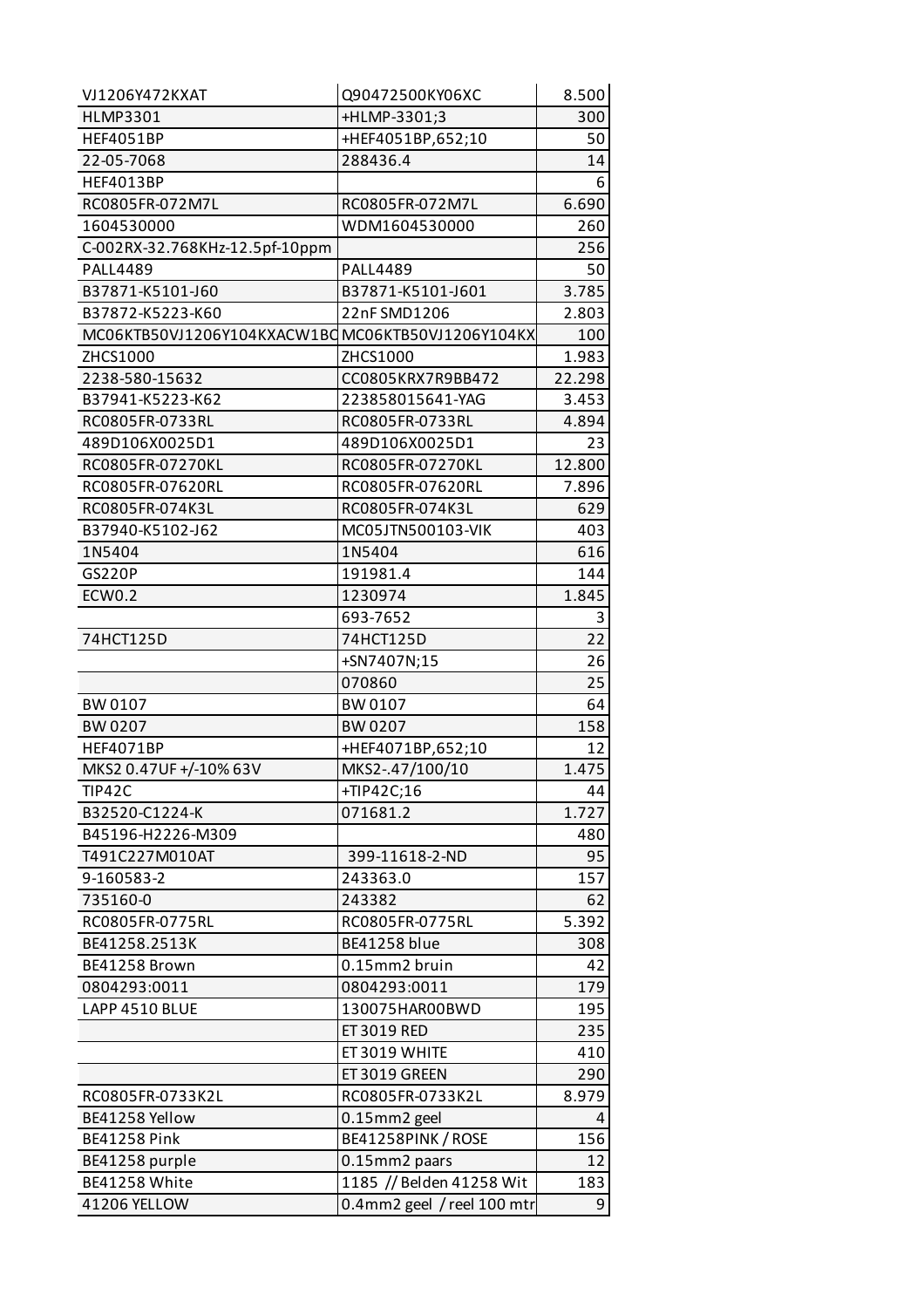| 41206 GREY                    | 356-482                              | 26             |
|-------------------------------|--------------------------------------|----------------|
| 41206 RED                     | 356-527                              | 97             |
| 41206 PURPLE                  | 356-511                              | 63             |
| 41206 WHITE                   | 356-533                              | 139            |
| 41206 BLACK                   | 1222                                 | 200            |
| LAPP 4510 BROWN               | 130075HAR00BND                       | 194            |
| LAPP 4510 GREEN               | 130075HAR00GND                       | 139            |
| LAPP 4510 Red                 | 1204079                              | 69             |
| $0.75$ mm $2$ wit             | KV3007WT                             | 68             |
| LAPP 4510 Black               | 130075HAR00ZTD                       | 29             |
| 1,00mm2 Red                   | 361-759                              | 55             |
| 8525 006100                   | 566-8525-100-06                      | 10             |
| 8525 001100                   | 566-8525-100-01                      | 24             |
| 8525 004100                   | 566-8525-100-04                      | 24             |
| 8525 005100                   | 566-8525-100-05                      | 20             |
|                               | 566-8525-100-02                      | 20             |
| 8525 007100                   | 566-8525-100-07                      | 24             |
| 8525 009100                   | 566-8525-100-09                      | 23             |
| 3-1393641-1                   | 3-1393641-1                          | 39             |
|                               | TRIVOLT H4020                        | 3              |
| UPD8279C-2                    | UPD8279C-2                           | 12             |
| MC6840P                       |                                      | 5              |
| <b>EF6850P</b>                | <b>EF6850P</b>                       | 13             |
| 74HCT32N.652                  | +74HCT32N,652;10                     | 8              |
| 74HCT365N.652-PHI             | 141062                               | 37             |
| B32520-C1334-K289-SIE         | B32520C1334K000-EPC                  | 46             |
| EF6809P                       | EF6809P                              | 8              |
| CY62128ELL-70SXC              | CYPCY62128ELL45SXI                   | 3              |
| BLM31AJ601SN1L                | BLM31AJ601SN1L                       | 800            |
| RC0805FR-0730RL               | RC0805FR-0730RL                      | 6.300          |
| RC0805FR-07910RL              | RC0805FR-07910RL                     | 4.106          |
| LM340AT-5.0/NOPB              | LM340AT-5.0/NOPB;2                   | 26             |
| B72210S0300K101               | 1004351                              | 57             |
| ASL050ZW                      | ASL050ZW                             | 40             |
| MAL205658472E3                | 091726                               | 4              |
| V23057-B6-A101-SIE            | V23057B0006A101                      | $\overline{2}$ |
| 2-828582-0                    | 337928                               | 13             |
| 1780050000                    | 1780050000                           | 30             |
| 1626040000                    | 1626040000                           | 7              |
| BZX79C-5V1                    | 1097236                              | 165            |
| PDA5411EWA                    | YD8022                               | 115            |
| 1625990000                    | 1625990000                           | 62             |
| 1723110000                    | 1723110000                           | $\overline{2}$ |
|                               | KU3-333SE-KUN                        | 4              |
| HT2 25mm-CR-BK-D1 (600-25250) | 1335311                              | 22             |
|                               | 1803594                              | 34             |
| 1-0390262-5                   | 311761                               | 280            |
| 1-0390261-2                   | 311751                               | 20             |
| 1-0390262-2                   | 1-0390262-2                          | 46             |
| 1N 827 [DO34/DO35]            | 60 21 65                             | 6              |
|                               |                                      |                |
| MBB020750 0.5% 200R           | 200E0.1% 25PPM<br>B32520-C1104-K-SIE | 480<br>513     |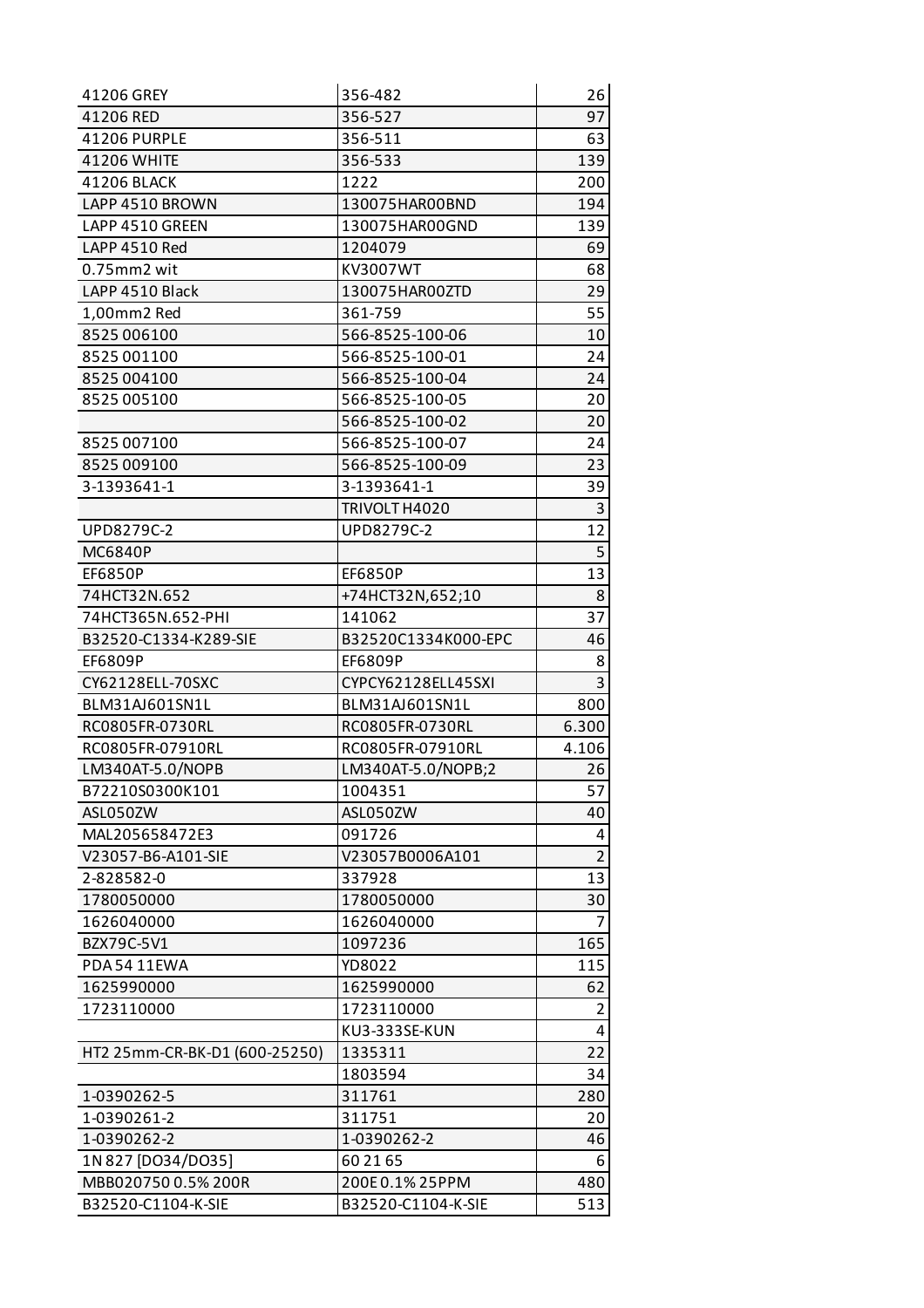| 1571160000            | 1571160000         | $\overline{2}$ |
|-----------------------|--------------------|----------------|
| 1723140000            | 1723140000         | 3              |
| T3277-600             | T3277-600          | 50             |
| 1904-18               | 1904-18            | 87             |
|                       | 63-049             | 16             |
| LAPP 4510 YE/GR       | 1204074            | 28             |
| 9021230000            | BK3800075          | 402            |
|                       | 2-215882-0         | 29             |
| BC327-16,126          | BC327-16           | 472            |
| <b>BC337</b>          | BC337PH            | 88             |
| BC556BTA              | 136768             | 552            |
| 1723170000            | 1723170000         | 121            |
| MAL203855102E3        | GRC00DD1021CTNL    | 317            |
|                       | 50.79.81029009     | 58             |
| 12300.040.001 Chr3+   | 50.09.85040001     | 44             |
| 41206 YEL/GR          | 0.44mm2 geel/groen | 24             |
| M27C64A-15F1-ST       | M27C64A-15F1;16    | 12             |
| LM555CN/NOPB          | LM555CN/NOPB;2     | 3              |
| <b>HLMP-1301</b>      | <b>HLMP-1301</b>   | 137            |
| BZV85C33              | 1097255            | 4              |
| B3F-1020              | B3F-1020           | 242            |
|                       | <b>BC 846</b>      | 1.844          |
|                       |                    | 355            |
| RC1206FR-0756KL       | 9236929            | 4.175          |
| 1803617               | 258163             | 270            |
| 015 0040 005 03       | 015 0040 005 03    | 994            |
| 293D105X9020A2TE3     | 293D105X9020A2TE3  | 610            |
| 55420.060.001         | 55420.060.001      | 32             |
| 64010.030.001         |                    | 378            |
|                       |                    | 59             |
| XTAL 3,6864 MHz HC49S | 2063940            | 16             |
| 51340.040.008         | 51340.040.008      | 18             |
| 51420.050.001         | 51420.050.001      | 65             |
|                       | 26300 2.9x4.5      | 206            |
| 51340.040.010         | 52.79.85040010     | 11             |
| 51340.040.016         | 51340.040.016      | 156            |
| 51300.040.012         | 51300.040.012      | 23             |
| 51080.100.001         | 51080.100.001      | 9              |
| B3F-1050              | ON304000           | 53             |
| RC0805FR-07150RL      | RC0805FR-07150RL   | 424            |
| <b>LM258P</b>         | +LM258P;15         | 5              |
| 2322-724-61204        | RC1206FR-07120KL   | 7.333          |
| RC1206FR-073K9L       | RC1206FR-073k9I    | 5.858          |
| RC1206FR-0747KL       | 053332             | 4.086          |
| 2322-724-68204        | 2322 724 68204     | 2.920          |
| CR1206-FX-3301E       |                    | 5.621          |
| 2322-724-64704        | RC1206FR-07470kl   | 6.009          |
| BAW56                 | 440109.3           | 3.940          |
|                       | 452848.4           | 39             |
| RC1206FR-071K8L       | RC1206FR-071k8l    | 3.293          |
| 232271161221          | 232271161221L      | 13.082         |
| 2232-711-61561        | 2232-711-61561     | 1.838          |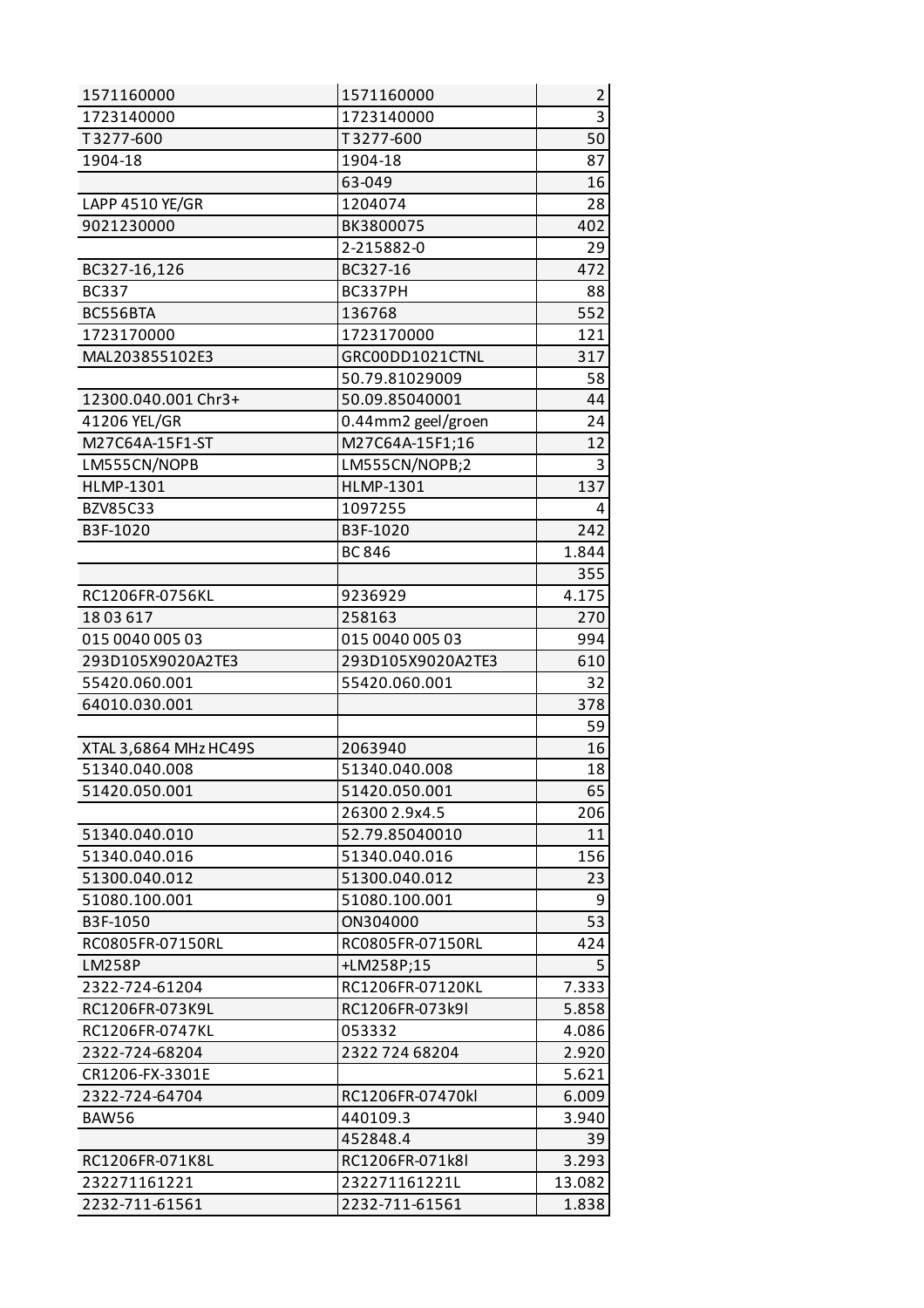| ECW0.5            | 1230981                  | 290            |
|-------------------|--------------------------|----------------|
| WK-150            | 7082307 (10m)            | 590            |
| SMA-21-P17,5      | SMA-21-P17,5             | $\overline{2}$ |
| 74HCT540N,652     | 141960.9                 | 4              |
| 2N3904            | 1574370                  | $\mathbf{1}$   |
| B82432-A1473-K    | B82432-A1473-K           | 1.582          |
|                   | 22E0 res 1% 0.25W SMD120 | 26.940         |
| 74HC14D           | 74HC14D                  | 7.935          |
| DS1220Y-100IND+   | DS1220Y-100IND+          | 14             |
| 2-1571552-8       | 311778                   | 10             |
| <b>B80C7000B</b>  | B80C7000B                | 7              |
| <b>BC850C</b>     | BC850C.215-NXP           | 4.883          |
| B37872-K5102-K60  | MC06KTB500102-VIK        | 8.826          |
| 22-01-2035        | 22-01-2035               | 213            |
| MAX232D           | TISMAX232D               | 1              |
|                   | MURBLM31AJ601SN1L        | 2.607          |
| 0-0165565-1       | 243378.8                 | 860            |
| B72210-S0250-K101 | B72210S0250K101-EPC      | 199            |
| MAX705CSA+        | MAX705CSA+               | 10             |
|                   | MB3773PF-E1;9            | 41             |
| 2322-724-62703    | AR06FTD2702-VIK          | 4.882          |
| RC1206FR-0739KL   | RC1206FR-0739KL          | 4.118          |
| RC1206FR-0724KL   | RC1206FR-0724KL          | 8.254          |
| <b>HEF4013BT</b>  | HEF4013BT.652-NXP        | $\overline{7}$ |
|                   |                          | 910            |
| SR3045B           | SR-3045-B                | 703            |
| RC1206FR-07 220K  |                          | 3.146          |
| AR06FTD(W)3902    | AR06FTD3902-VIK          | 4.246          |
| SS6-2             | SS6-2                    | 932            |
| 12600164          | 12600164                 | 478            |
| 0030300           | 003030000001             | 1.321          |
| <b>BC635</b>      | 1574385                  | 4              |
| RC0805FR-0711K5L  | RC0805FR-0711K5L         | 2.383          |
|                   | 8800022                  | 108            |
| RC0805FR-0768KL   | RC0805FR-0768KL          | 18.410         |
| B82432-A1472K     | B82432                   | 54             |
| 2322-724-61201    | RC1206FR-07120RL         | 10.734         |
| BYM 10-400        |                          | 3.617          |
| RC1206FR-07 390K  | RC1206FR-07390K          | 4.383          |
| RC1206FR-0733K    | RC1206FR-0733K           | 2.597          |
|                   | PMA 5 D15 (900005-21500  | 3              |
|                   | <b>YL5322</b>            | 27             |
|                   | 224-947                  | 4              |
| RC0805FR-071M8L   | RC0805FR-071M8L          | 4.952          |
| RC1206FR-07330RL  | RC1206FR-07330RL         | 8.410          |
| RC0805FR-072K21L  | RC0805FR-072K21L         | 13.540         |
|                   | 152815.7                 |                |
| <b>SRHR3045</b>   | <b>SRHR-3045</b>         | 700<br>361     |
| 223858119715      | MC06MTF500333-VIK        | 6.142          |
| B37873-K5474-M62  | MC06KTB500-474-VIK       | 2.202          |
| LM339D            |                          | 51             |
| AD680JRZ          | LM339DG4;15<br>215080.8  | 99             |
|                   |                          |                |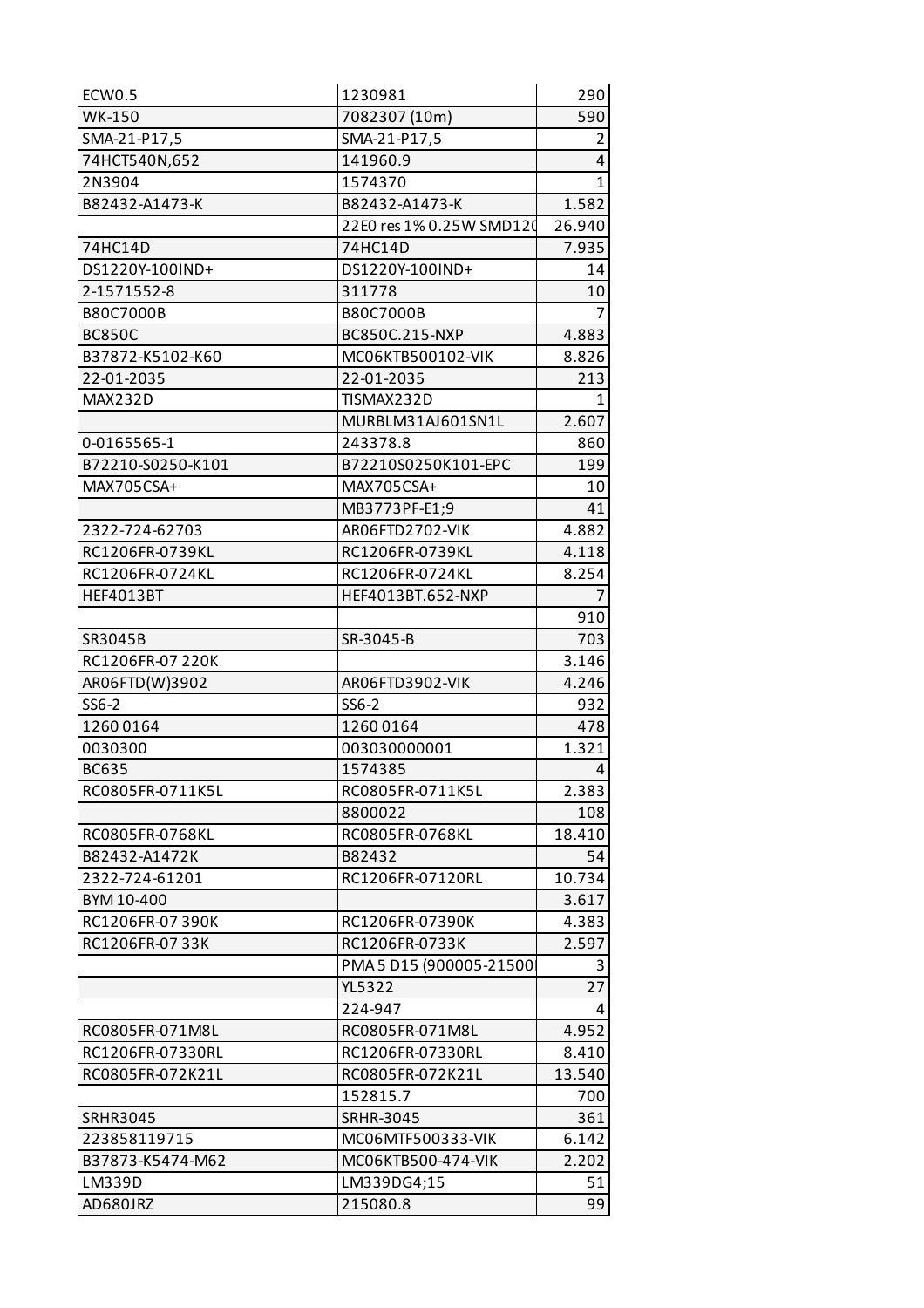| 041 0300 000 01           | 041 0300 000 01             | 1.372          |
|---------------------------|-----------------------------|----------------|
| 1N4148                    | +1N4148,113;10              | 9.229          |
|                           |                             | $\overline{2}$ |
| 640456-2                  | 640456-2                    | 52             |
| BLM41P800SPT              | BLM41PF800SN1L              | 328            |
| SDR-06DS-0020             | SDR-06DS-0020               | 6              |
| <b>INA128UA</b>           | TISINA128UA                 | 26             |
| AM26LS31CD                | 1648735                     | 5              |
| 1.285.0700.18             | 1.285.0700.18               | 489            |
| UK 35/AL-220              | UK35 / AL220 - Fischer Heat | 12             |
| AK2306                    | AK2306                      | 3              |
|                           | 109-7207                    | 2.055          |
| 735279-0                  | 571-735279                  | 1.             |
| B37941-K5473-K60          | 064638                      | 2.961          |
| RC0805FR-075R6L           | RC0805FR-075R6L             | 5.145          |
| 1.293.0700.14             | 1293070014                  | $\overline{2}$ |
|                           | 800244.4                    | 25             |
| 0287010.xxxx              | 2137128                     | 5              |
| ECH-U1H101GX5             | 074593.6                    | 461            |
| T491D336M016AT            | 82235                       | 445            |
| B82422-A1104-K100         | B82422A1104K100-EPC         | 2.077          |
| RC0805FR-0717K8L          | RC0805FR-0717K8L            | 10.347         |
| RC0805FR-0732K4L          | RC0805FR-0732K4L            | 2.099          |
|                           | MA-505 20MHz                | 67             |
| B80C3700                  | B80C3700                    | 48             |
| B45196-H3476-M409         | B45196-H3476-M409           | $\mathbf{1}$   |
| 293D107X9010D2T-E3        | 293D107X9010D2TE3           | 450            |
| MCRR50102X7RK0100         | 1216427                     | 1              |
| <b>TL750L08CD</b>         | <b>TL750L08CD</b>           | 46             |
| 26100 2.2x4.5             | 50.79.81122045              | 233            |
|                           | LPC662IM/NOPB;2             | 75             |
| RC0805FR-0724K9L          | RC0805FR-0724K9L            | 8.610          |
| 32.0022.11202 / MJ22      | 1614 15                     | 63             |
| RC0805FR-0739RL           | RC0805FR-0739RL             | 4.340          |
| RC0805FR-07470KL          | RC0805FR-07470KL            | 2.387          |
|                           | 101-3097                    | 305            |
| <b>TL084CD</b>            | <b>TL084CD</b>              | 45             |
| RC0805FR-072ML            | RC0805FR-072ML              | 5.000          |
| DG212BDY-E3               | DG212BDY-E3;6               | 1.784          |
| D25/CRCW1206 100 3K 1% P5 | A363K00FCS                  | 14.932         |
| MF0207FTE52-10M           | MF0207FTE52-10M             | 4.739          |
| <b>MMON 638</b>           | 063843                      | 7.750          |
| EEE1HA470P                | EEE1HA470P                  | 302            |
| MF-SM030-2-99             | 117-5870                    | 80             |
| 71570.030.001             | 42.80.01030001              | 163            |
| 1-1825059-7               | 1-1825059-7                 | 14             |
| 1776508                   | 1776508                     | 90             |
| 74HCT541D                 | +74HCT541D,652;10           | 17             |
| SLY2/85 40S               |                             | 15             |
| 74HC132D                  | PHS74HC132D                 | 1.169          |
| RC0805FR-073R6L           | 2322 734 63608              | 4.795          |
| RC0805FR-075K11L          | RC0805FR-075K11L            | 4.216          |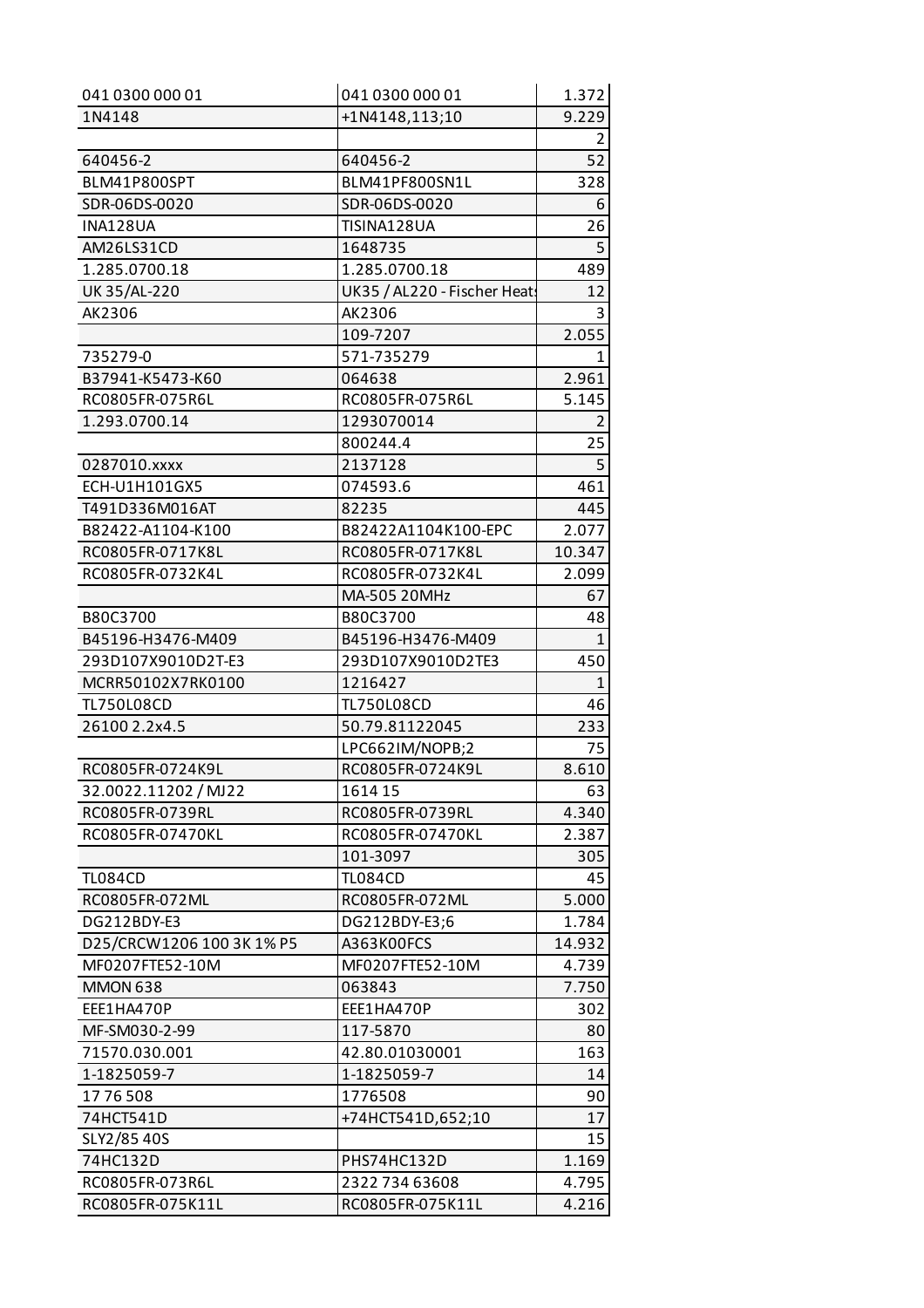|                    | 28A-2025-OA0        | $\overline{2}$ |
|--------------------|---------------------|----------------|
| 2322-724-61804     | RC1206FR-07180RL    | 4.080          |
| RC1206FR-071RL     | RC1206FR-071RL      | 2.218          |
|                    | 2139271RL           | 108            |
| B82422-A1153-K100  | B82422-A1153-K100   | 2.000          |
| 1216432            | 1216432             | 4              |
| 18 30 596          | 18 30 596           | 10             |
| SEH 001T P0.6      | 36031214            | 15.205         |
| B4B EH-A (LF)(SN)  | 36530040            | 414            |
| EHR-4              | 36530014            | 419            |
|                    | YD3526              | 30             |
| <b>NC7S86M5</b>    | <b>NC7S86M5</b>     | 2.893          |
| B37941K5272K060    | 08055C272KAT2A      | 1.506          |
|                    | TZB4Z100AB10R00     | 150            |
| <b>SM 6T15A</b>    | SM6T15A-16          | 1.973          |
| BD139-16           | BD139-16            | 40             |
| MB2S-E3/xx         | MB2S-E3/80          | 263            |
| RC0805FR-0782RL    | RC0805FR-0782RL     | 1.517          |
| RC0805FR-0713KL    | RC0805FR-0713KL     | 11.370         |
| 2322-724-63001     | RC1206FR-07300R-YAG | 5.687          |
|                    | 536-842             | 8              |
| C0805C471J5GAC7800 | C0805C471J5GAC7800  | 756            |
| 1.209.1100.60      | 1.209.1100.60       | 2              |
| 1.209.0700.60      | 1.209.0700.60       | $\mathbf{1}$   |
| 105.0703.20        | 105.0703.20         | 37             |
| 1.262.1100.11      | 1.262.1100.11       | $\mathbf{1}$   |
| 1.262.0700.11      | 1.262.0700.11       | $\mathbf{1}$   |
| 520.07             | 520.07              | $\overline{2}$ |
| 1.321.1100.17      | 1.321.1100.17       | $\mathbf{1}$   |
| 1.321.0700.17      | 1.321.0700.17       | $\overline{2}$ |
| 17 15 721          | 17 15 72 1          | $\mathbf{1}$   |
| LM337LM            | LM337LM/NOPB;2      | 69             |
| EEAGA1H150         | 2079080             | $\overline{2}$ |
| RC0805FR-07412KL   | 311-412KCRCT-ND     | 23             |
| RC0805FR-07402KL   | 311-402KCRCT-ND     | 23             |
| 282858-2           | A98113-ND           | $\overline{2}$ |
| 1-329631-2         | 1651010             | 12             |
|                    | +4N32;19            | 678            |
| BAS116-7-F         | BAS116.215-NXP      | 430            |
| RC1206FR-0739RL    | RC1206FR-0739RL     | 6.011          |
| OP200GPZ           | OP200GPZ            | 20             |
| TPS3823-3.3        | +TPS3823-33DBVT;15  | 782            |
| LM2937IMP-3.3      | LM2937IMP3.3NOPB;2  | 870            |
| RC0805FR-0756RL    | RC0805FR-0756RL     | 20.179         |
| RC0805FR-07604KL   | RC0805FR-07604KL    | 8.275          |
| V33ZA70            | F3081-ND            | 3              |
| 2322-735-60151     | RC1218FK-07150RL    | 213            |
|                    | ANAAD7248AARZ       | 34             |
| AD8079AR           | 465926.0            | 10             |
| AD8174AR           | 466901.0            | $\overline{2}$ |
|                    | 402200745420        | 736            |
| RN73C2A4K99BTG     | RC0805FR-074K99L    | 3.750          |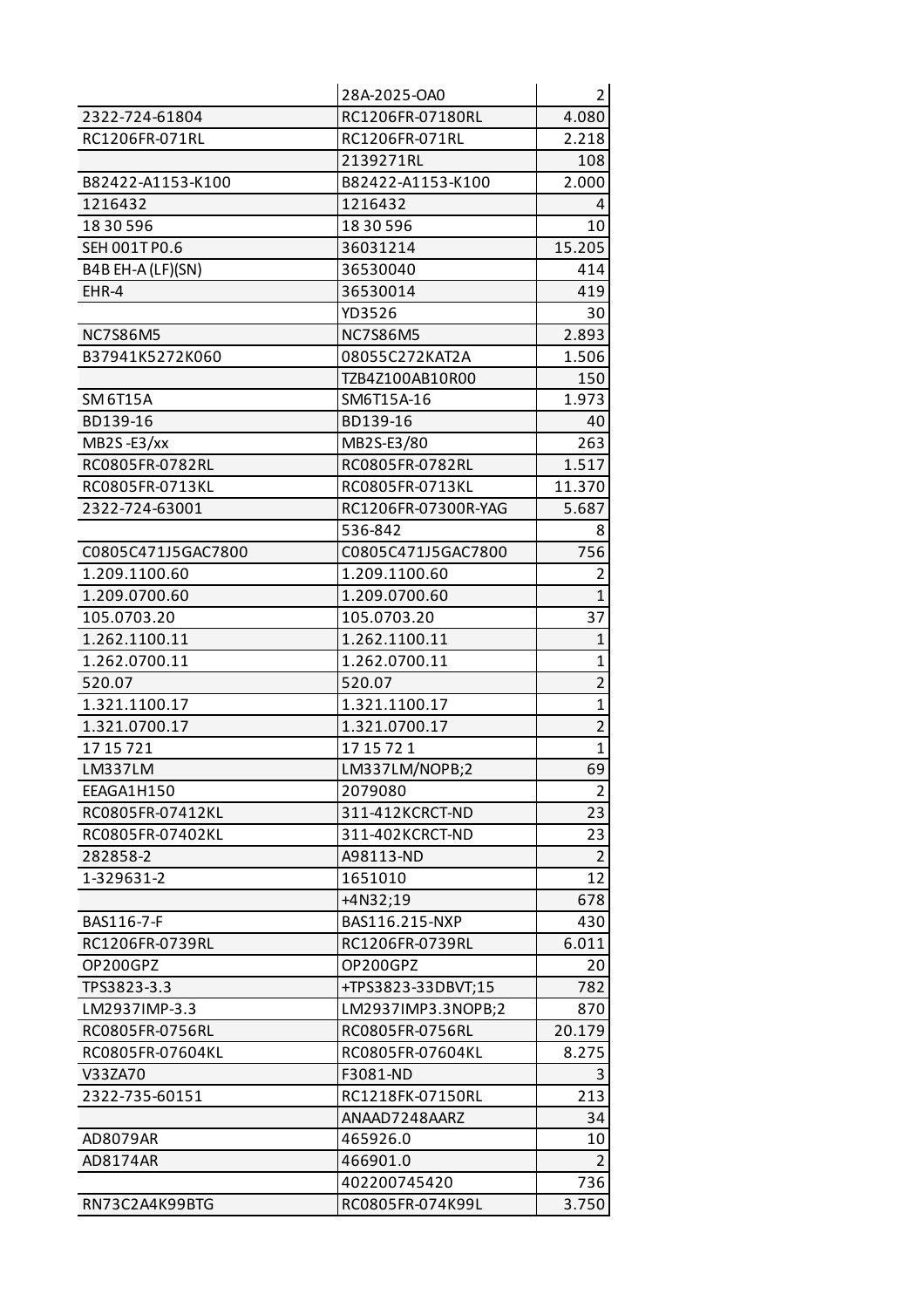| RC0805FR-0710K5L     | RC0805FR-0710K5L  | 2.285          |
|----------------------|-------------------|----------------|
| RC0805FR-072K55L     | RC0805FR-072K55L  | 4.700          |
| B32520-C105-K        | 495-4810-ND       | 220            |
| 1517260000           | 1517260000        | 76             |
| RC0805FR-0782KL      | RC0805FR-0782KL   | 3.098          |
| 1518260000           | 1518260000        | 250            |
| 1716320000           | 1716320000        | 75             |
| BZX84C11             |                   | 2.860          |
| L78L05ACD            | L78L05ACD         | 451            |
| 2322-157-11003       | 2322-157-11003    | 4.723          |
| 1.161.1600.01        | 1.161.1600.01     | 103            |
|                      | 146786.7          | 44             |
| <b>BST50</b>         | 1757931           | 826            |
|                      |                   | 50             |
| RC0805FR-0739KL      | RC0805FR-0739KL   | 14.935         |
| RC0805FR-0733KL      | RC0805FR-0733KL   | 2.602          |
| RC0805FR-07820KL     | RC0805FR-07820KL  | 4.447          |
|                      | 452738            | 438            |
| SA39-11SRWA          | YD3226            | 37             |
| TL431CLP             | TL431CLP          | 15             |
| RC0805FR-072K49L     | RC0805FR-072K49L  | 11.908         |
| MAX770CSA+           | MAX770CSA+        | 85             |
| RC0805FR-071M1L      | RC0805FR-071M1L   | 18.761         |
| 2322-734-62205       | RC0805FR-072M2L   | 7.342          |
| RC0805FR-076K81L     | RC0805FR-076K81L  | 4.510          |
| RC0805FR-071K69L     | RC0805FR-071K69L  | 13.240         |
| RC0805FR-076K98L     | RC0805FR-076K98L  | 5.100          |
| RC0805FR-079K09L     | RC0805FR-079K09L  | 5.776          |
| 1830648              | 1830648           | 11             |
| TPSE686K20R0200      | TPSE686K20R0200   | 358            |
| TAJD226K025RNJ       | 293D226X9025D2TE3 | 260            |
| G2R-1-E-24DC         | 994-9429          | 27             |
| 1755574              | 1755574           | 45             |
| 63YXF470M12.5X25     | 114-4639          | $\overline{2}$ |
| FKS3 0,01-5-100RM7.5 | 070803            | 182            |
| CM316CG103J25AT      | VJ1206A103JXXT    | 1.633          |
| 1755778              | 1755778           | 94             |
| C0805C105M4VAC7800   | C0805C105M4VACTU  | 18.636         |
| 153333               | 153333            | 8              |
| B3F-3100             | ON310500          | 275            |
| 55050.060.012        | 55050.060.012     | 1              |
| RC0805FR-07160KL     | RC0805FR-07160KL  | 20.648         |
| RC0805FR-07120KL     | RC0805FR-07120KL  | 6.079          |
| RC0805FR-07240KL     | RC0805FR-07240KL  | 16.719         |
|                      | 132595            | 6.927          |
| 55050.060.020        | 54.09.12060020    | 18             |
| 55580.060.016        | 55580.060.016     | 1              |
| LM78L05ACZ           | LM78L05ACZ/NOPB;2 | $\mathbf{1}$   |
| 35YXF470MY1021       | 114-4629          | 8              |
| RC0805FR-071K6L      | RC0805FR-071K6L   | 7.798          |
| 55050.060.016        | 55050.060.016     | $\overline{2}$ |
| 55260.050.006        | 55260.050.006     | 181            |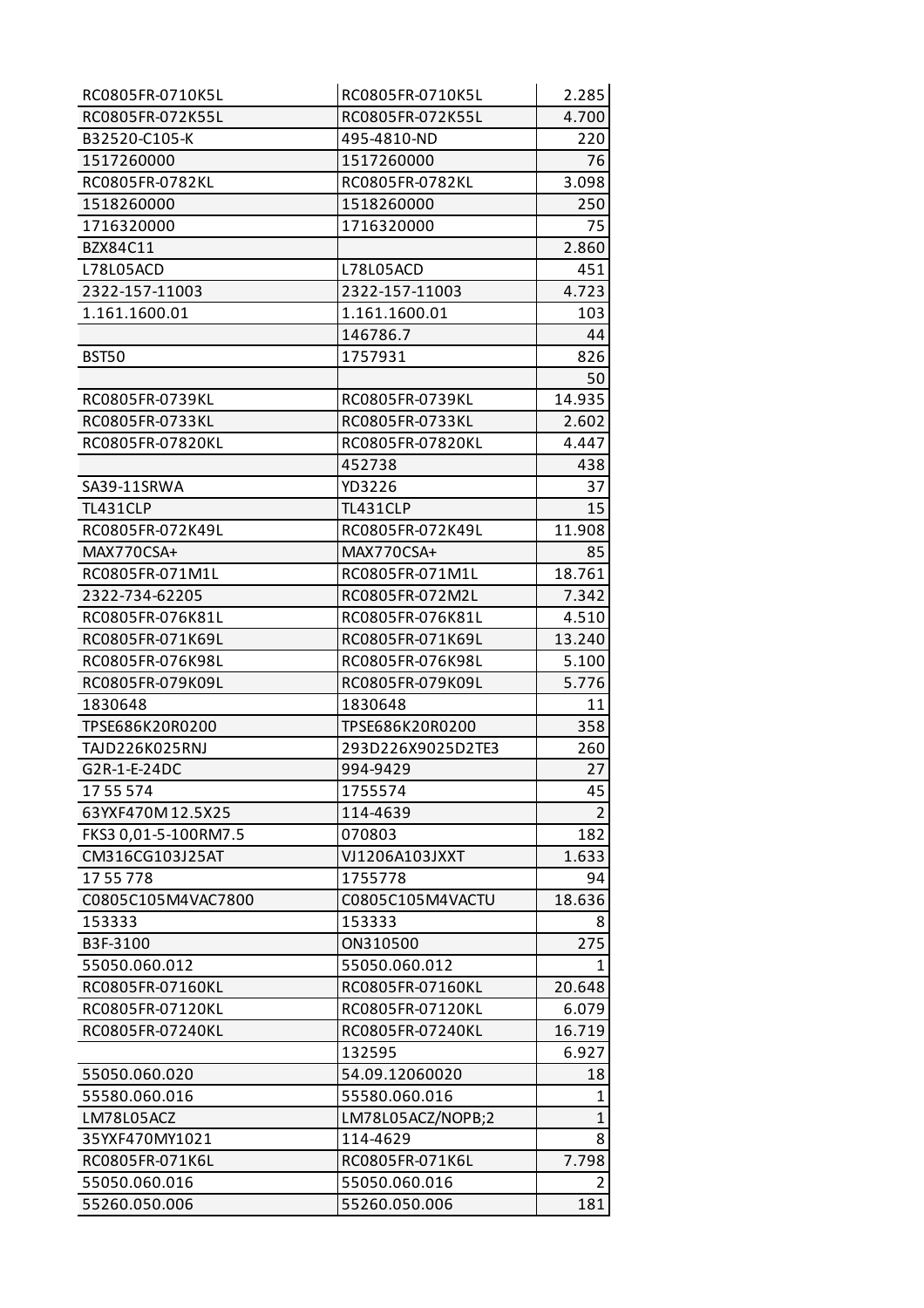| RC0805FR-07499KL    | RC0805FR-07499KL                 | 6.672          |
|---------------------|----------------------------------|----------------|
| RC0805FR-07909KL    | RC0805FR-07909KL                 | 4.216          |
| BTS409L1-E3062A     | BTS409L1E3062A;23                | 799            |
| 39-28-1203          | 39-28-1203                       | 168            |
| 55042.050.016       | 55042.050.016                    | 54             |
| 55390.100.001       | 55390.100.001                    | 160            |
| 55300.050.008       | 55300.050.008                    | 12             |
| 55050.050.008       | 55050.050.008                    | $\overline{2}$ |
| 55050.040.012       | 55050.040.012                    | 178            |
| 165566-1            | 3085387                          | 38             |
| 4510041             | 4510041 Lapp                     | 61             |
| 4510111             | H05VK 1 x 0,50 Geel              | 129            |
| 4510011             | H05VK 1 x 0,50 Zwart             | 97             |
|                     | 07800.040.008                    | 83             |
| 39080 M4x12         | 39080.040.012                    | 79             |
| RC0805FR-0711K0L    | RC0805FR-0711K0L                 | 6.017          |
| 12300.030.001 Chr3+ | 12300.030.001 Chr3+              | 70             |
|                     | 122109.4                         | 1.867          |
| 4510061             | H05VK 1 x 0,50 Grijs             | 61             |
|                     | LM311M/NOPB;2                    | 236            |
| INA117KU            | 218-8382                         | 6              |
| 55030.040.008       | 55030.040.008                    | 20             |
| PMBT2222A-215       | +PMBT2222A,215;10                | 1.361          |
| 55340.030.004       | 55340030004                      | 2.363          |
| 2222-136-60221      | 2222-136-30221                   | 993            |
|                     | 132624                           | 951            |
| PCF0805R3K32BI.T1   | 3k32                             | 4.891          |
| ECEVOJA220SR        | EEE-0JA22SR                      | 1.862          |
| EEEHB1H1ROR         | 094648                           | 619            |
| 21101-705           | 21101-705                        | 2.293          |
| TC164-JR-07470RL    | TC164-JR-07470RL                 | 3.745          |
| RC0805FR-071K21L    | RC0805FR-071K21L                 | 1.712          |
| MC0063W0603113K3    | 41-13180                         | 5.064          |
| HD64F2357TE20IV     | RENHD64F2357TE20IV               | 1              |
| BZT03C150           | BZT03C150                        | 1.963          |
| KTY83/120           | KTY83/120                        | 3              |
|                     | +OPA277UA;15                     | 6              |
| BCP53-16            | 484-5122P                        | 8              |
| RS3K                | 094695                           | 543            |
| 1007516             |                                  | 31             |
| SMA-24L-P17.5       | SMA-24L-P17,5                    | 8              |
| SFR16S0003300JA500  | 9475931                          | 10             |
| MAX232AESE+         | MAX232AESE+                      | 15             |
| 39-01-2040          | 346227                           | 259            |
| 39-01-2060          | 151868                           | 23             |
| TFDU4100-TR3        | 170223.8                         | 232            |
| RXEF020             |                                  |                |
|                     | 266797                           | 145            |
| CL21C222JBNE        | 08055A222JAT1A                   | 3.686          |
|                     | LM338T/NOPB;2                    | 15             |
| RL2512FK-07R33      | RL2512FK-07R33I                  | 2.217          |
| RC0603FR-07680KL    | 311-680KHRCT-ND<br>+OPA2277UA;15 | 4.749<br>31    |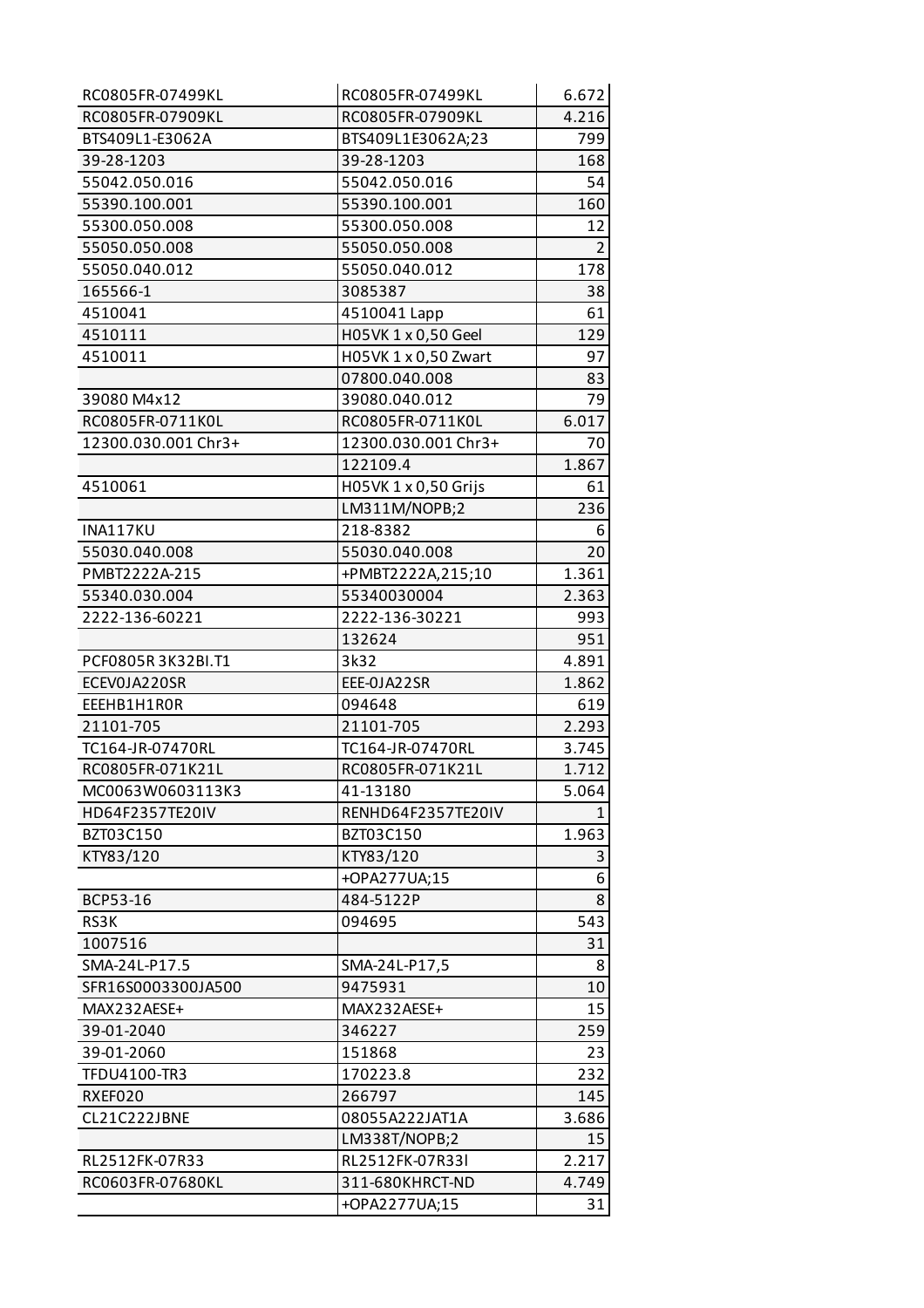| miniSMDC075(F)-2       | 1175840                   | 15           |
|------------------------|---------------------------|--------------|
| HW1216SD255SM          | HW1216SD255SM             | 15           |
| EPC2LC20N              | EPC2LC20N;24              | $\mathbf{1}$ |
| MAX485CSA+             | MAX485CSA+                | 25           |
| 636-2024ES (5499922-4) | 110-7829                  | 5            |
| PBRC16.00HR70X000      | PBRC16.00HR70X000         | 55           |
| OPA241UA               | OPA241UA                  | 12           |
| ECOS1HA472DA           | PICECOS1HA472DA           | 137          |
| ADG509AKNZ             | ADG509AKNZ                | 5            |
| LF-A122A               | 166-6955 (used to be 9712 | $\mathbf{1}$ |
| 43045-0200             | 43045-200                 | 70           |
| 2312-165-11501         | MMU010250 150 1%BL        | 1.165        |
| 2312-155-11604         | MMU010250 160K 1%BL       | 1.992        |
| 2312-165-12201         | 121-5913                  | 80           |
| 2312-155-11809         | MMA020450 18 1%BL         | 2.842        |
| 2312-155-12208         | MMA020450 2.2 1%BL        | 2.682        |
| 2312-165-15602         | 121-5952                  | 2.342        |
| 2312-165-14703         | MMU010250 47K 1%BL        | 3.600        |
| 2312-165-12701         | MMU010250 270 1%BL        | 1.203        |
| 43045-0212             | 43045-0212                | 180          |
| 041 0250 000 01        | 041 0250 000 01           | 3.660        |
| 2312-165-11105         | 121-6014                  | 5            |
|                        | 108-2524                  | $\mathbf{1}$ |
| 43025-1000             | 43025-1000                | 51           |
|                        | 346289.7                  | 20           |
| 43030-0010             | 43030-0010                | 333          |
| LT1019CN8-2.5#PBF      | LT1019CN8-2.5             | 9            |
| 2312-165-15601         | MMU010250 560 1%BL        | 5.640        |
| 767054-1               | 237571.0                  | 24           |
|                        | PHS74HCT153D,652          | 118          |
| MMA02040C1801FB300     | MMA02040C1801FB300        | 1.808        |
| ICL7660ACBAZA          | ICL7660ACBAZA             | 55           |
| 180226                 | 120-9344                  | 458          |
| PBRC-4.00HR            | 036741                    | 1.212        |
| NHDS-08                | AM050803                  | 21           |
| HSDL7001               | HSDL-7001                 | 10           |
| SN74HC1G32DBV          | SN74HC1G32DBV             | 5.670        |
| MAX492CSA+             | MAX492CSA+                | 83           |
| MAX700CSA+             | MAX700CSA+                | 77           |
| RC0603FR-07360KL       | RC0603FR-07360KL          | 7.356        |
| RC0603FR-07360RL       | RC0603FR-07360RL          | 2.701        |
| RC0805FR-076M8L        | RC0805FR-076M8L           | 4.548        |
| K200-NA-30X30          | 121-9148                  | 10           |
| 022175.9               | RC1206FR-0747RL           | 1.810        |
| SP 2507 FL             | SP 2507 FL1               | 62           |
| 2312-165-16804         | MMU010250 680K 1%BL       | 2.665        |
| RC0603FR-0751RL        | 018128.5                  | 2.779        |
| 2222-058-56472         | EEU-FC1E472               | 32           |
| 46090-M6               | 46090060001               | 1            |
| B <sub>2</sub> B-EH-A  | B <sub>2</sub> B-EH-A     | 997          |
| 22-05-7028             | 22-05-7028                | 18           |
| <b>DAC1220E</b>        | TISDAC1220E               | 13           |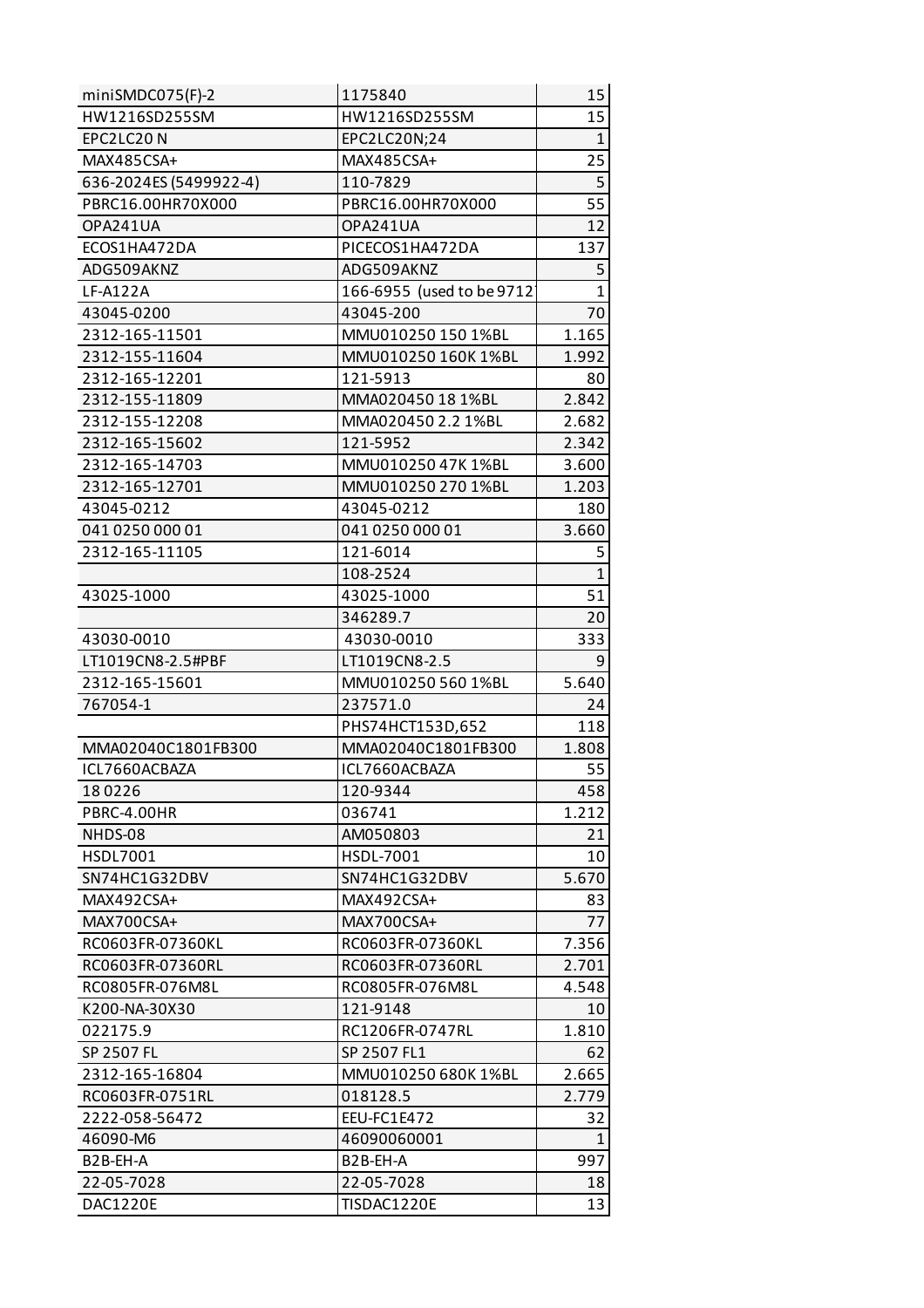| TAJB475K025R      | TAJB475K025R       | 3.768          |
|-------------------|--------------------|----------------|
| SMBJ30A           | SMBJ30A            | 419            |
| RC1206FR-0722RL   | RC1206FR-0722RL    | 12.160         |
| RC1206FRE07680K   | see description    | 3.605          |
| B82442-H1104-K    | B82442-H1104-K     | 560            |
| <b>NDT2955</b>    | +NDT2955;19        | 2.378          |
| MIC6211YM5        | MIC6211YM5         | 955            |
|                   | RC0603FR-074k7l    | 2.465          |
|                   | HCPL0720-000E      | 74             |
| B5B-PH-SM4-TB     | 9491937            | 9              |
| OPA2277PAG4       | OPA2277PAG4;15     | $\overline{2}$ |
| RC0603FR-07390RL  | RC0603FR-07390RL   | 9.195          |
| 74HC1G00GW        | 447134.2           | 4              |
| 74LS245D          | SN74LS245DWG4;15   | 17             |
| 51340.030.012     | 52.79.85030012     | 110            |
| AW140/11.2/G36    | AW140-11.2G36      | 17             |
|                   | TEN4-2421          | 3              |
| AD7846JPZ         | 476009.3           | 3              |
|                   | DG211BDY-E3        | 14             |
| STD12NF06LT4      | STMSTD12NF06LT4    | 1.420          |
| 2222 136 61101    | 090767.7           | 17             |
| 34110.032.006     | 34110.032.006      | 2.329          |
| 2322735x1107      | MF0207JT-52-0R1    | 2.557          |
| 56800.029.002     | 42.66.00030503     | 546            |
| LR2010-R10FW      | 985-1205-1-ND      | 154            |
| 77138-001LF       | 77138-001LF        | 8.327          |
| SPPH210100        | 688-SPPH210100     | $\overline{2}$ |
| BCV47             | BCV47              | 1.430          |
|                   | MURS160T3G         | 1.670          |
|                   | 447147             | 4.525          |
| RC0805FR-07332KL  | 311-332KCRCT-ND    | 156            |
| RC0805FR-07121KL  | RC0805FR-07121KL   | 4.546          |
| RC0805FR-0768K1L  | RC0805FR-0768K1L   | 9.757          |
| RC0805FR-0773K2L  | RC0805FR-0773K2L   | 4.990          |
| RC0805FR-07681KL  | RC0805FR-07681KL   | 4.602          |
| MCRR25103X7RK0100 | 1216425            | 26             |
|                   | IR1020             | 3              |
|                   | 997-2374           | 3.650          |
| 735978            | 200439.9           | 22             |
| NTC-5 ROHS        | NTC-5 ROHS         | 4              |
| MTP10N10ELG       | MTP10N10ELG        | 29             |
| 2322-735-64153    | 9240080            | 10             |
| 43045-1200        | 346692             | 93             |
| 1277              | 117-8397           | 15             |
|                   | 118-8047           | 750            |
| 0054340-00002     | 0054340-00002      | 809            |
| 55340.040.030     | 55340040030        | 91             |
| 39-51-2403        | 349142             | 24             |
| LM2596S-5.0/NOPB  | LM2596S-5.0/NOPB;2 | 5              |
| 2238-786-19754    | 431-199            | 2.951          |
| LM2936M-5.0       | LM2936M-5.0/NOPB;2 | 28             |
| MKFL17365-60505   | MKFL17365-60505    | 92             |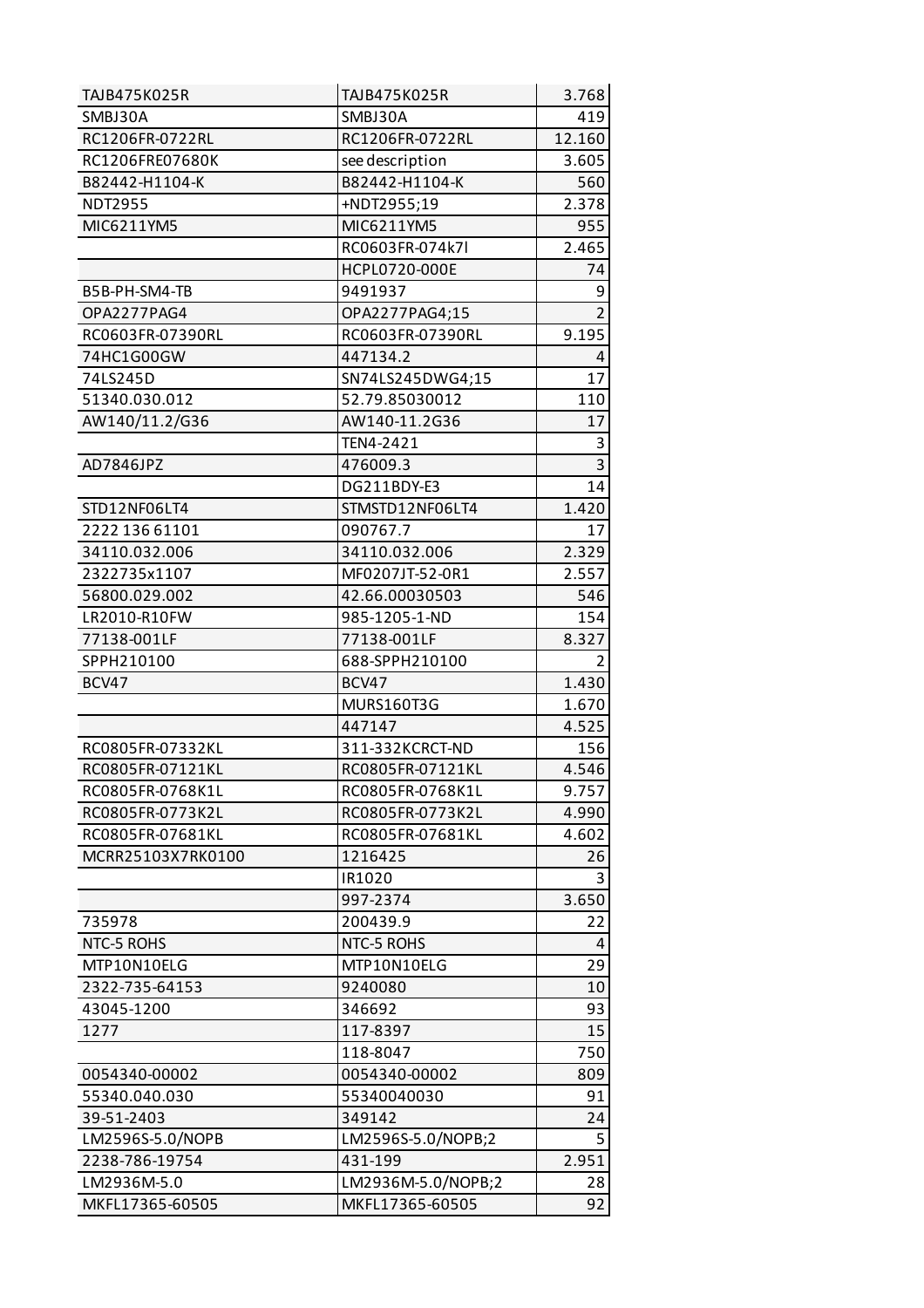| SN74LVC2244ADW      | +SN74LVC2244ADW;15    | 15             |
|---------------------|-----------------------|----------------|
| <b>BAT754</b>       | +BAT754,215;10        | 1.089          |
| CV9162E-NN-SR-N6    | CV9162E-NN-SR-N6-CLO  | 9              |
| ATMEGA128L-8AU      | ATmega128L-8AU        | 316            |
|                     | 184146.7              | 1.598          |
| RC0805FR-0791KL     | RC0805FR-0791KL       | 2.413          |
|                     | 09185067903           | 183            |
|                     | 2141016RL             | 230            |
| MAX242CAP+          | max242CAP             | 10             |
| <b>LF-A122K</b>     | 051213.3              | 77             |
|                     | 1667004               | $\mathbf{1}$   |
|                     | LQH55DN100M03L        | 125            |
| RC55Y16K20.1%       | 950-0510              | 2              |
| 2238-246-19863      | CL10F105ZP8NNNC       | 3.865          |
| RC0603FR-0753K6L    | RC0603FR-0753K6L      | 4.794          |
| 171825-2            | A105177-ND            | 2              |
| RC55Y27K40.1%       | 950-1401              | $\overline{2}$ |
| 2238-863-15332      | 2238-863-15332        | 7.204          |
| RC0805FR-076K2L     | RC0805FR-076K2L       | 7.309          |
|                     | MC78M05CDTG;30        | 16             |
| 7-1437719-2         | 7-1437719-2           | 16             |
| 6-1437719-6         | 6-1437719-6           | 17             |
| 6-1437719-5         | 234699                | 24             |
| 09185067813         | 09185066803+091850609 | 11             |
| AK2304              | AK2304                | 127            |
| <b>TAJC107K010R</b> | 197-180               | 4              |
| TAJD227K010R        | TAJD227K010R          | 66             |
| <b>BZV85C15</b>     | 1097251               | 696            |
| 2-100103-0          | 381-5640              | 4              |
| <b>CPC1035N</b>     | 849-CPC1035N          | 4              |
|                     | 570-450               | 400            |
| 2322-735-21001      | RC1218FK-07100RL      | 486            |
| <b>TAJC226K020R</b> | <b>TAJC226K020R</b>   | 630            |
| 2222-128-37228      | 1166597               | 2              |
| <b>TLHG4405</b>     | 104-5459              | 4              |
| DS26LS32CN/NOPB     |                       | 24             |
| 09 67 009 565505    | 09 67 009 5655        | 1              |
| G6H-2100-24DC       | G6H210024DC           | 403            |
| 171825-3            | 712-1804              | 1              |
| 171825-8            | 339082                | 82             |
|                     | TEN5-2423             | 18             |
| <b>TAJD476K020R</b> | 197-464               | 4              |
| <b>TAJB226K010R</b> | 197154                | 10             |
| LF XTAL003000       | 971-3220              | 111            |
| F60M117             | F60M117               | 195            |
| T01-0570S04         | 232563                | 8              |
| <b>CSV50</b>        | CSV50 DE001981        | 4              |
| ZRC400F03TA         | 1132717               | 45             |
| 2-1761603-3         | 2-1761603-3           | 40             |
| TAJB475K035R        | TAJB475K035R          | 1.492          |
| EEE1CA470SP         | EEE1CA470SP           | 111            |
| UUJ1H471MNR1ZD      | EEV-FK1J471M          | 112            |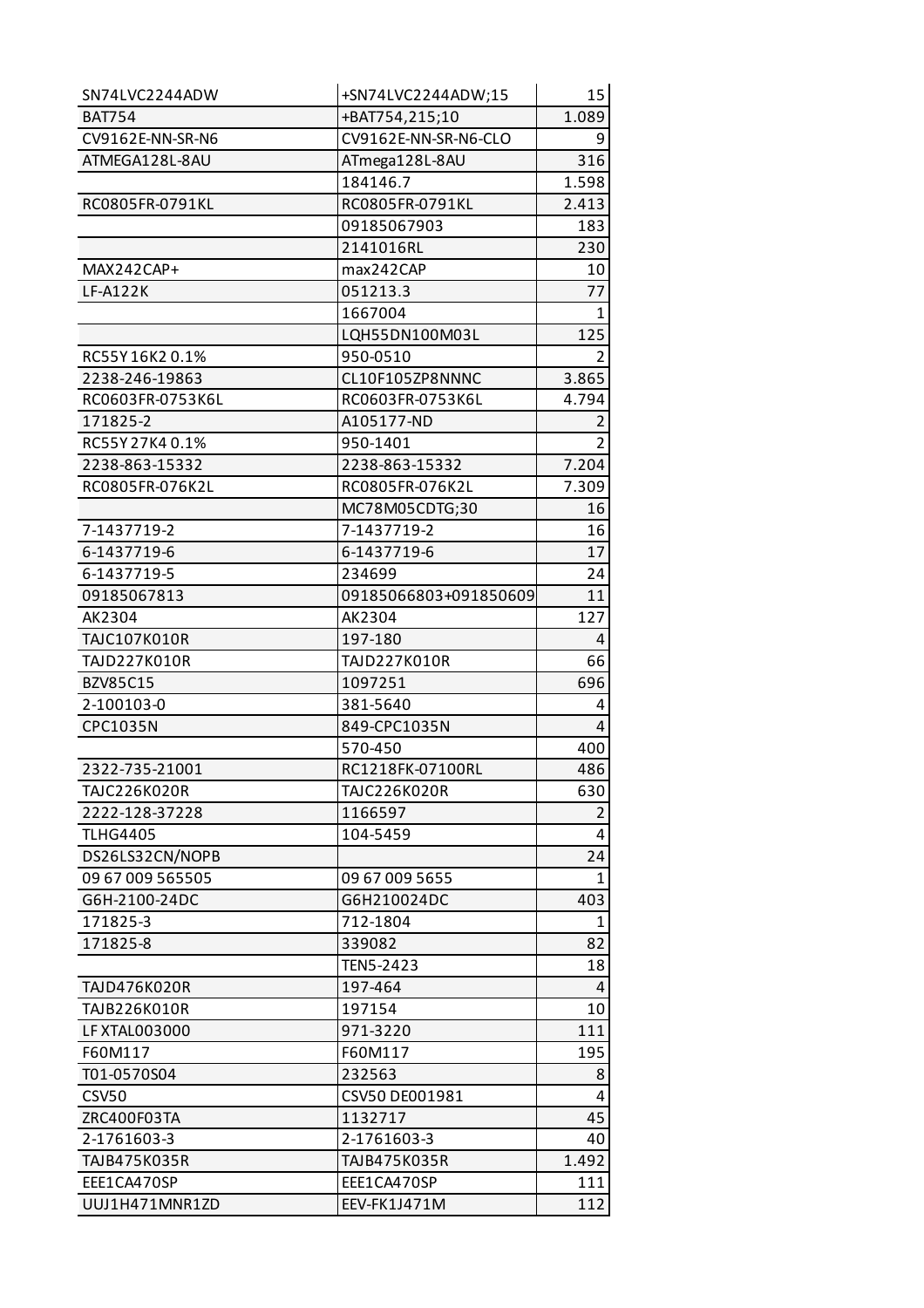| EEE1EA330SP      | EEE-1EA330SP     | 598    |
|------------------|------------------|--------|
| F-SGV-1/5 K180   | F-SGV-1/5 K180   | 157    |
| ABM3050-9        | ABM3050/9-FIS    | 731    |
| BAS40-04         |                  | 2.961  |
| AD7568BSZ        | AD7568BSZ        | 83     |
| 2238-586-15626   | 060733.9         | 3.879  |
| 232270461205     | RC0603FR-071M2L  | 2.485  |
| B82442-A1684-K   | B82441-A1684-K   | 1.318  |
|                  | 271202890122     | 97     |
| 2522-642-08086   | 252264208086     | 177    |
| SMCJ33A          | 128643           | 329    |
| 2222-781-19872   | 2238-781-19872   | 18.485 |
|                  | 463616.3         | 13     |
|                  | 473253.7         | 155    |
|                  | 192795.7         | 5      |
| REF03GSZ         | 453069.1         | 50     |
| LM2662M/NOPB     | 193245.4         | 9      |
|                  | CDC208DW         | 5      |
| RC0805FR-0722K6L | RC0805FR-0722K6L | 4.408  |
| RC0805FR-0782K5L | RC0805FR-0782K5L | 14.658 |
| RC0805FR-074K75L | RC0805FR-074K75L | 12.196 |
| RC0805FR-077K87L | RC0805FR-077K87L | 11.524 |
| RC0805FR-0747K5L | RC0805FR-0747K5L | 8.200  |
| 360322           | 1688171          | 2      |
| LHN974           | LHN974-Z;4       | 3.902  |
| 1757349          | 1757349          | 10     |
| SMBJ24A          | 101-7836         | 4      |
| 35ZA47M6.3x11    | KEL10887         | 159    |
|                  | SMBJ33A-E3/52;6  | 550    |
|                  | LYR976-Z         | 2.970  |
| B82442-A1102-K   | 35 21 84         | 10     |
|                  | MM74HC574WM      | 50     |
|                  | MM74HC541WM      | 335    |
|                  | ST232CD          | 51     |
|                  | MM74HC157M       | 31     |
|                  | ULN2003AFWG(5,M) | 2      |
|                  |                  |        |
|                  | HIN211ECBZ       | 3      |
|                  | SMBJ9.0A         | 412    |
| M7571-05         | 148-029          | 9      |
| 2238-586-15624   | 3019664          | 6      |
| RC0603FR-07332RL | RC0603FR-07332RL | 8.243  |
| RC0603FR-07221RL | RC0603FR-07221RL | 10.720 |
| RC0603FR-0743K2L | RC0603FR-0743K2L | 4.915  |
| RC0603FR-07499RL | RC0603FR-07499RL | 7.847  |
| ZTE 2.0          | 124066.8         | 53     |
| ES3C             | 151420.2         | 150    |
| 333-2UYD/S530-A3 | 333-2UYD/S530-A3 | 217    |
| RC1218FK-071KL   | RC1218FK-071KL   | 3.438  |
|                  |                  | 1      |
| G2R-1-E-12DC     | G2R-1-E12        | 35     |
|                  | LM393DG          | 242    |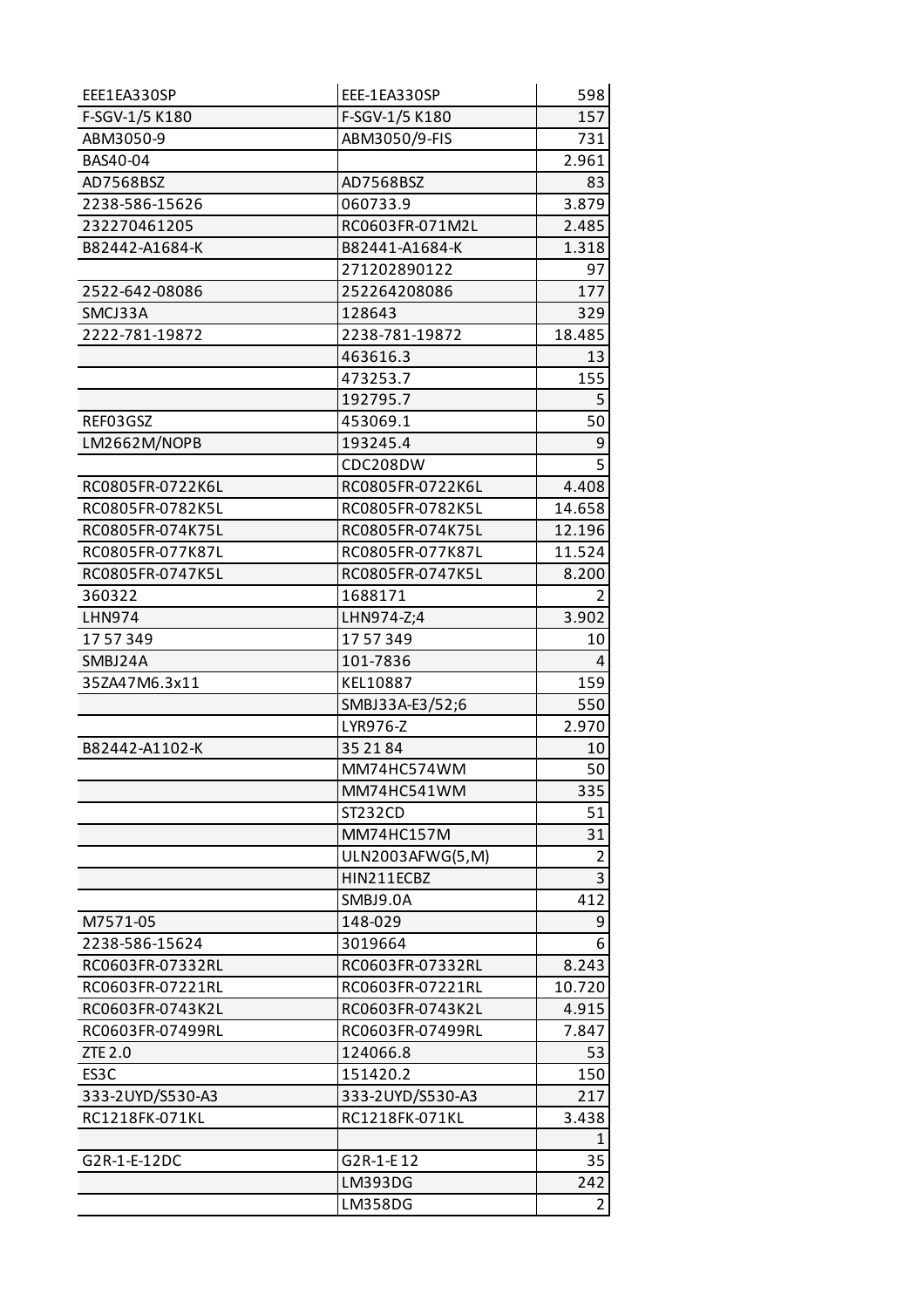|                       | LM339DG               | 290            |
|-----------------------|-----------------------|----------------|
| 17-21SYGC/S530-E1/TR8 | 17-21SYGC/S530-E1/TR8 | 2.764          |
| LGT670-K1L2-1         | LGT670-K1L2-1-Z;4     | 1.895          |
| MAL203038109E3        | 090434.1              | 406            |
| 19372K1A              | 261649.1              | 40             |
| D014755               | 1733405               | 113            |
| 42819-2222            | 538-42819-2222        | $\overline{2}$ |
| CD4066BCM NL          | +CD4066BCMX;19        | 1.497          |
|                       | LM1117DT-5.0NOPB;2    | 1.226          |
| TC164-JR-07560RL      | 2350-034-10561        | 2.929          |
| RC0805FR-0778K7L      | RC0805FR-0778K7L      | 4.780          |
| 2222-780-19867        | 2238-780-19867        | 1.672          |
| 2222-780-19763        | 2238-780-19863        | 4.800          |
| 826646-6              | 826646-6              | 28             |
| OPA690ID              | 461195.0              | 57             |
| <b>LM224N</b>         | <b>LM224N</b>         | 34             |
| RP73D1J3K74BTDG       | 1752542               | 97             |
| B82442-H1333-K        | B82442-H1333-K        | 479            |
| 304 3120 400 50       | 304312040050          | 26             |
| 52610-2071            | 52610-2071            | 524            |
| <b>INA126U</b>        | INA126UG4;15          | 51             |
|                       | +LM358M;19            | 62             |
| L297D                 | +L297D;16             | 12             |
| M74HC05M1R            | M74HC05M1R            | 2.342          |
| M74HC155M1R           | STMM74HC155M1R        | 1.609          |
| RN73F1J22KBTG         | 1697394RL             | 144            |
| ATMEGA8515-16AU       | Atmega8515-16AU       | 19             |
|                       | L7812ABV-ST           | 30             |
| C3216Y5V1C475Z        | C3216Y5V1C475Z        | 3.644          |
| 3FTL6                 | M-RA3FTL6             | 7              |
| IRFBG30PBF            | RFBG30PBF             | 360            |
| NACE101M16V6.3x5.5    | 6500019               | 260            |
| TAJC476K016R          | TAJC476K016R          | 370            |
| TPSD476M016R0150      | TPSD476M016R0150      | 362            |
| 154002.TA000          | 9943722               | 2              |
| RC0603FR-074K99L      | RC0603FR-074K99L      | 4.493          |
| 640456-3              | 640456-3              | 5              |
| DZ5CE015              | klemco 1,5 black      | 51             |
| MCRR25104X7RK0050     | 1216438               | 1.710          |
| B37941-K5103-K60      | 65-723-45             | 490            |
| CM21X7R224K16AT       | 0805YC224KAT2A        | 2.209          |
|                       | 474304.0              | 8              |
| RC0805FR-0775KL       | RC0805FR-0775KL       | 3.287          |
|                       | 940-6425              | 30             |
| 850002 100M           | 1190205               | 53             |
| 2238-867-15688        | CC0603 DRNP096N6R8    | 2.175          |
| RC0603FR-0728KL       | RC0603FR-0728KL       | 1.495          |
| PCF0805R-1M0BT1       | 116-0303              | 132            |
| 20846-362             | 20846362              | 21             |
| TAP105M035CCS-LF      | TAP105M035CCS-LF      | 63             |
| CTML0805-2R2K         |                       | 1.219          |
| TMMBAT48              | +TMMBAT48FILM;16      | 2.102          |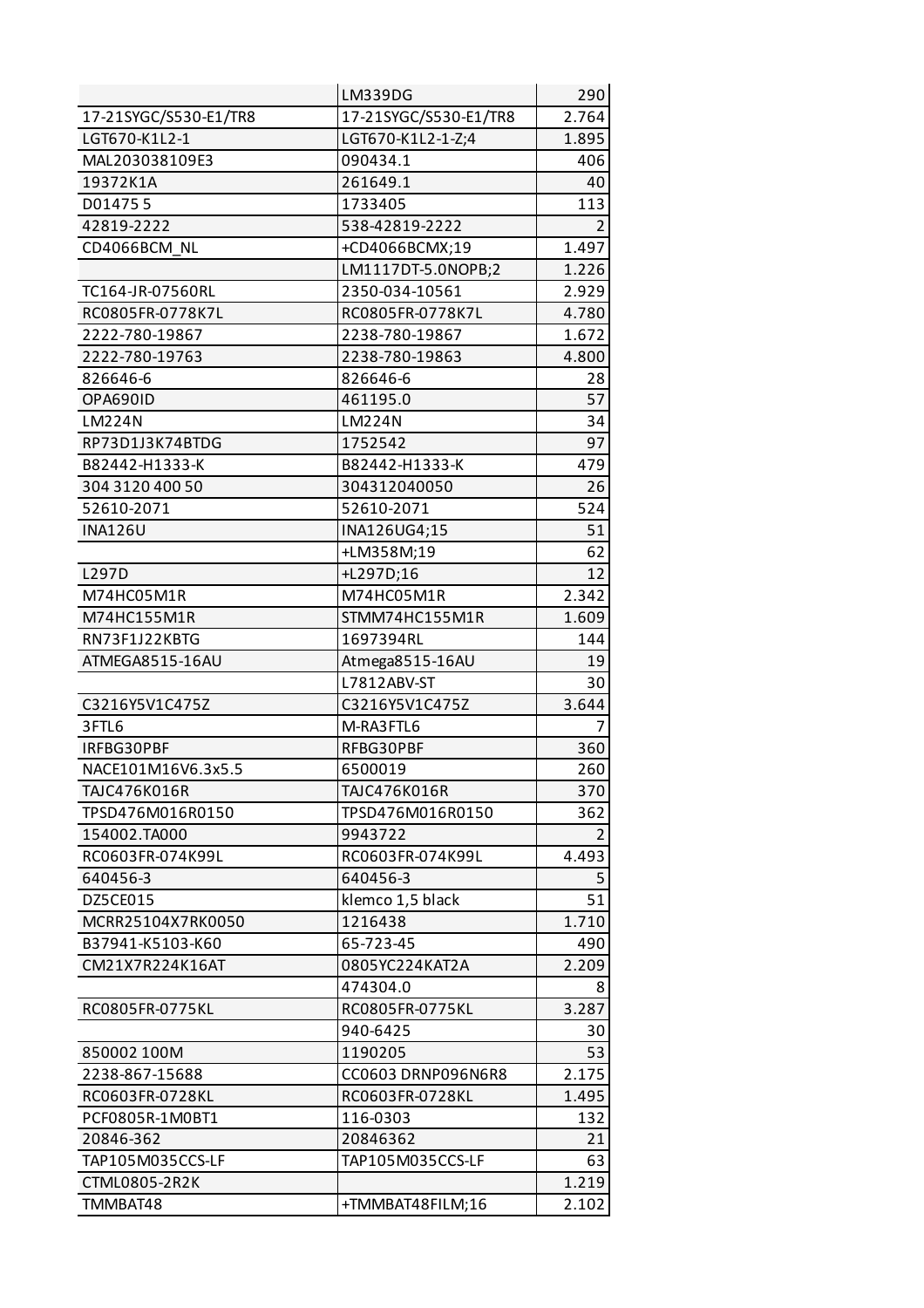| CR162741FL         | RC0603FR-072K74L   | 7.466          |
|--------------------|--------------------|----------------|
| RC0603FR-075K62L   | RC0603FR-075K62L   | 4.837          |
|                    | 082808             | 86             |
| 74HC377D           | +74HC377D,653;10   | 64             |
|                    | PLS-44SM-0005      | 15             |
| MLE-120-01-G-DV-A  | MLE-120-01-G-DV-A  | 11             |
|                    | IY1565JR           | 10.000         |
| SMCJ24A            | SMCJ24A            | 14.340         |
| <b>EL298P</b>      | +L298P;16          | 12             |
| C1206C104K1RAC     | C1206C104K1RACTU   | 6.969          |
| 594D107X0016D2T    | 594D107X0016D2T    | 230            |
| 1571380000         | 1571380000         | 11             |
| 18 27 7 23         | 1827923            | 19             |
| 1571360000         | 1571360000         | 65             |
| SMBJ15CA           | SMBJ15CA           | 1.347          |
| DZ5CE007           | 120-6999           | 88             |
| LM2590HVS-ADJ/NOPB | LM2590HVSADJNOP;2  | 20             |
| 09 66 152 6612     | 09 66 152 6612     | $\mathbf{1}$   |
| B82432-A1684-K     | B82432-A1684-K     | 521            |
| EEVFK1J221Q        | EEVFK1KJ221Q       | 52             |
| 74HCT4094D         | +74HCT4094D,112;10 | 41             |
| B82442-A1473-K100  | 102758.1           | 1.091          |
| TZB4Z250AB10R00    | TZB4Z250AB10R00    | 89             |
| <b>FSN22A10</b>    | FSN-22A-10         | 39             |
|                    | ASTMI-N-M3-16      | 117            |
| CC0603JRNPO9BN331  | 2238-867-18331     | 3.934          |
| B72214S0250K101    | 871-B72214S250K101 | $\mathbf{1}$   |
| GRAS1-2042-0.3     | GRAS1-2042-0.3     | 41             |
| GRAS1-2043-0.3     | GRAS1-2043-0.3     | 22             |
|                    | 447150.4           | 3.691          |
| <b>BCP56-16</b>    | 1081258            | 80             |
|                    | 1N5819             | 165            |
| RN73C1J4K02BTG     | 114-0545           | 84             |
| 2238-586-15628     | 2238-586-15628     | 2.398          |
| RC0603FR-078R2L    | RC0603FR-078R2L    | 3.307          |
| LM7805CT           | 1102157            | 8              |
| 311320140050       | 311320140050       | 254            |
| SMBJ9V0CA          | SMBJ9.0CA-E3/52;6  | 574            |
| IRFR5505PBF        | IRFR5505PBF        | 8              |
| GRAS1-2032-0.1     | GRAS1-2032-0.1     | $\overline{2}$ |
| GRAS1-2033-0.2     | GRAS1-2033-0.2     | 34             |
| RC0805FR-07 7K5    | RC0805FR-07 7K5    | 4.792          |
| 53015160           | 1178948            | 4              |
| AIEK0-2013-0.4     |                    |                |
| CT10-1530-G4       | AIEK0-2013-0.4     | $\mathbf{1}$   |
|                    | CT10-1530-G4       | 413            |
| MC 0.063W 0603 0R  | RC0603jr-070rl     | 3.923          |
| CM105X7R104K16AT   | 0603YC104KAT2A     | 1.950          |
| CC0603KRX7R9BB153  | CC0603KRX7R9BB153  | 3.911          |
| RC0603FR-07249KL   | RC0603FR-07249KL   | 8.028          |
| RC0603FR-0745K3L   | RC0603FR-0745K3L   | 4.921          |
| RC0603FR-07261RL   | 056115             | 8.309          |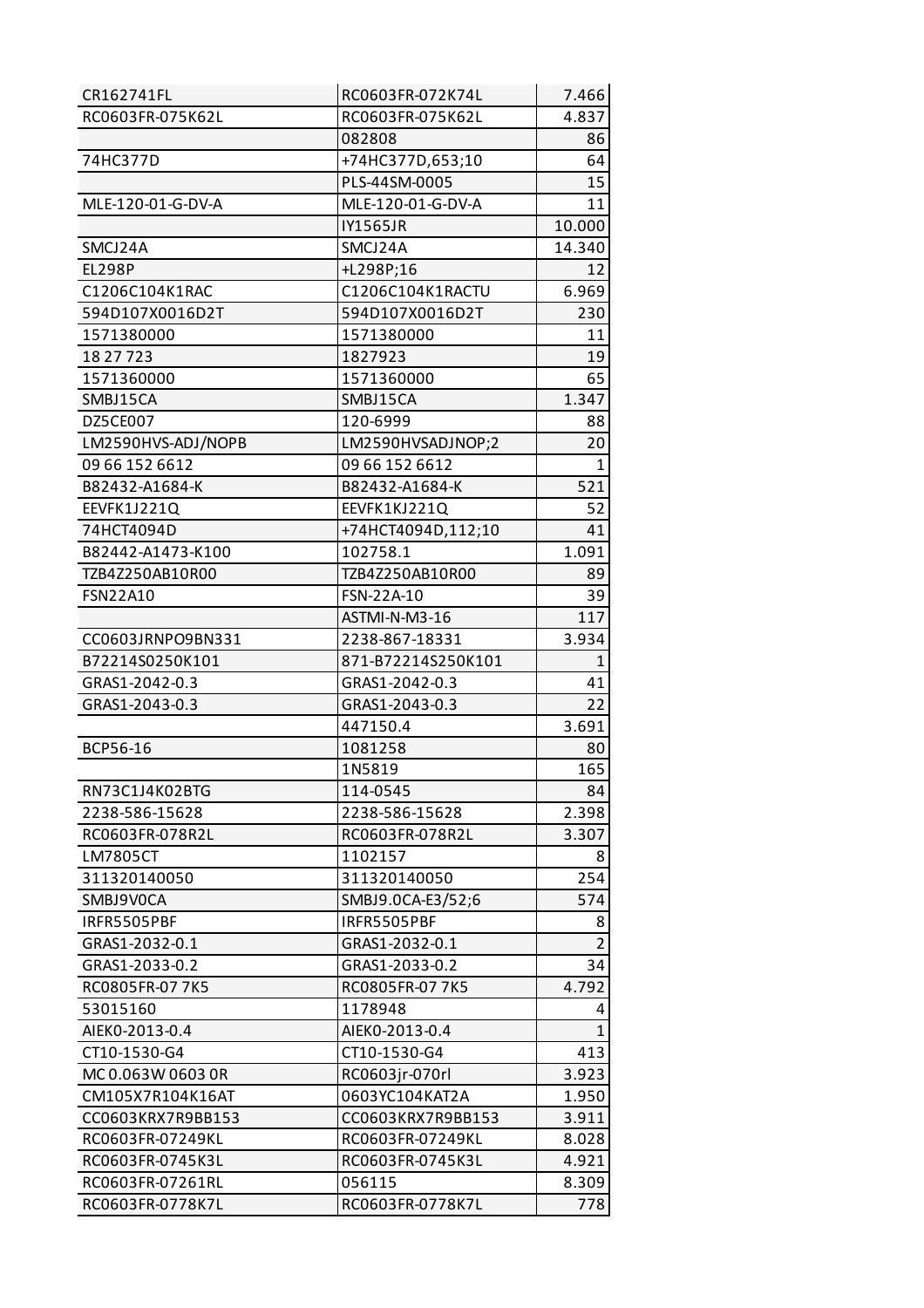| 30SOFU142           | 209-4833            | 117   |
|---------------------|---------------------|-------|
| RC0805FR-07750KL    | RC0805FR-07750KL    | 7.675 |
| VJ1206Y102JXBT      | VJ1206Y102JXBT      | 2.999 |
| 4816P-T02-104       | 022253              | 95    |
| 1762376             | 259185              | 17    |
| EEEFC1V331P         | EEEFC1V331P         | 691   |
|                     | FQP17P06            | 19    |
| EEEFK1H100UR        | EEEFK1H100UR        | 493   |
| LP3966ES-ADJ/NOPB   | LP3966ES-ADJ/NOPB   | 25    |
| TPSV686K025R0080    | TPSV686K025R0080    | 212   |
| B32620-A5104-J      | B32620A5104J000-EPC | 192   |
| B32622-A5334-J      | B32622-A5334-J      | 2.950 |
| 828763-1            | AMP8287631          | 4     |
| TO-126 KU620/3      | KU6-620/CG30-KUN    | 371   |
| <b>BC846B</b>       | <b>BC846B</b>       | 9.586 |
| B37941-K5102-K60    | B37941-K5102-K60    | 55    |
| B37942-K5473-M60    | B37942-K5473-M60    | 1.876 |
| B37872-K5474-K062   | MC06KTB500-474-VIK  | 210   |
| RC0805FR-07510KL    | RC0805FR-07510KL    | 3.755 |
| 310 3126 599 02     | AZK-N-6-M3-12       | 91    |
| 2238-867-15568      | CC0603DRNP09BN5R6   | 2.380 |
| 2238-867-15108      | 2238-867-15108      | 3.908 |
| 64030.040.001       |                     | 143   |
| RC0603FR-0751RL     | RC0603FR-0751RL     | 8.166 |
| 2322-141-50015      | 2322-141-50015      | 850   |
| 2322-141-50021      | 041901.0            | 871   |
| 4116R-1-101LF       | 4116R-1-101LF       | 12    |
| 3329H-001-500       | 3329H-001-500       | 25    |
| MD015C104MAB        | MD015C104MAB        | 74    |
| 4610M-901-104       | 4610M-901-104       | 76    |
| 1-822473-2          | 1-822473-2          | 8     |
| 818-AG11D-ESL-LF    | 818-AG11D-ESL-LF    | 156   |
| KB <sub>2</sub>     | KB <sub>2</sub>     | 23    |
| KB4                 | KB4                 | 202   |
| TAJC106K035R        | 293D106X9035C2TE3   | 235   |
| <b>TAJA475K020R</b> | TAJA475K020R        | 1.091 |
| VJ1210Y334KXAAT     |                     | 2.900 |
| GRAS1-2041-04       | GRAS1-2041-04       | 5     |
| 0154 01.5T          | F1304CT-ND          | 4     |
| TQ2SA-L2 12V        | TQ2SA-L2 12V        | 134   |
| <b>TJA1054AT</b>    | <b>TJA1054AT</b>    | 5     |
| 2238-580-15532      | 2238-580-15532      | 3.263 |
| 2238-861-15689      | 061328              | 1.155 |
| B45196-H5105-K109   | B45196-H5105-K109   | 1.077 |
| <b>TLE4267G</b>     | TLE4267GINCT-ND     | 45    |
| RC0805FR-0762RL     | RC0805FR-0762RL     | 3.799 |
| RC0805FR-071K3L     | RC0805FR-071K3L     | 2.177 |
|                     | 873-1144            | 99    |
| LR2010-R04FW        | LR2010-R04FW        | 475   |
| RC0805FR-07300KL    | RC0805FR-07300KL    | 1.650 |
| 21101-568           | 21101-568           | 1.186 |
| D270G20C0GH63J5R    | 183-4999            | 6     |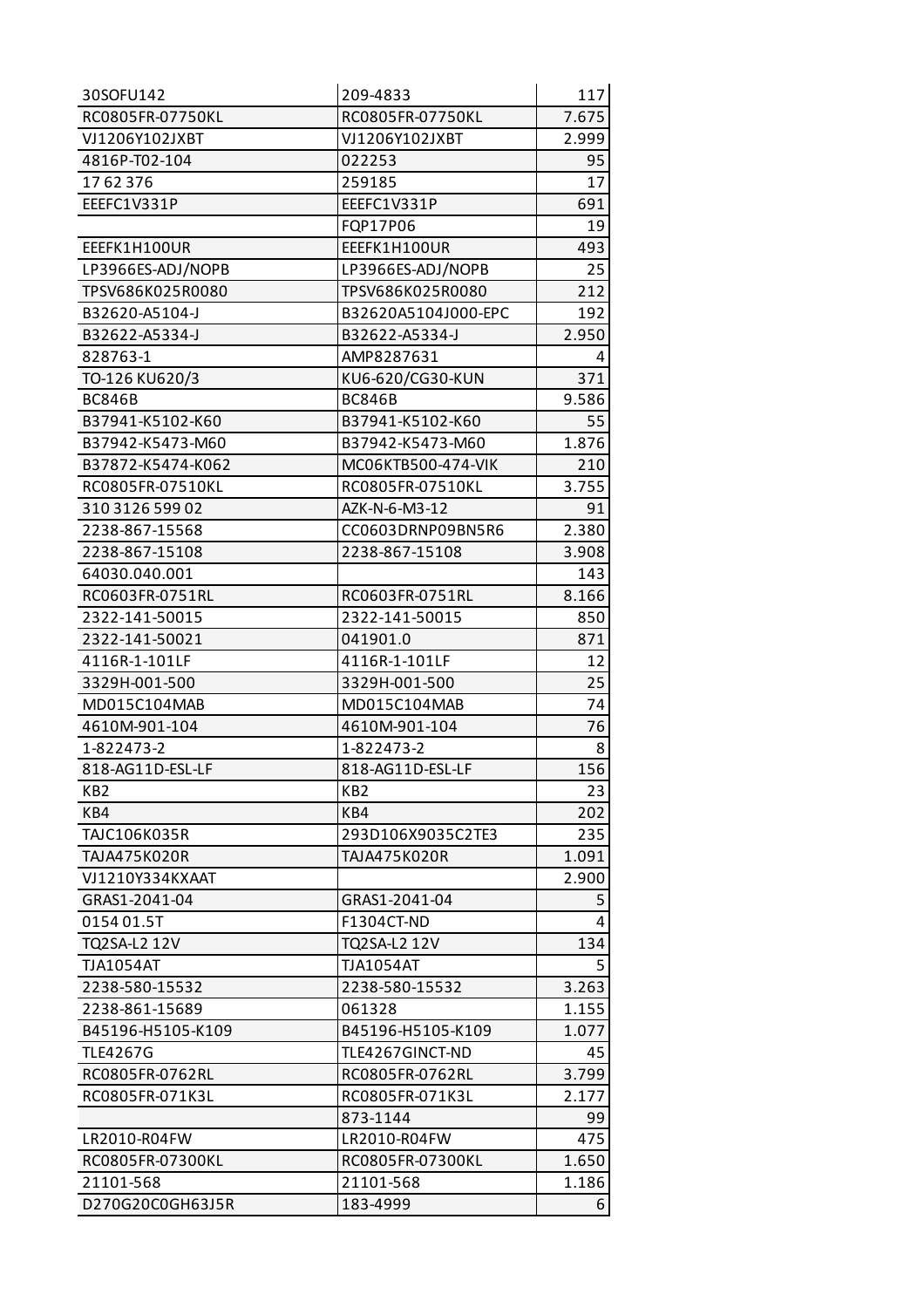| CM453232-101K           | BNSCM453232-101KL       | 415   |
|-------------------------|-------------------------|-------|
| Q-8,00000-SMU4-30-30/30 | Q-8,00000-SMU4-30-30/30 | 47    |
| LM2931AD-5.0G           | LM2931AD-5.0G;30        | 91    |
| LVR008NS                | LVR008NS                | 222   |
| 12063C474KAT2A          | 12063C474KAT2A          | 3.800 |
|                         | 742 792 63              | 1.259 |
| 3314J-001-103E          | 3314J-1-103E            | 221   |
| RC0603FR-07143KL        | RC0603FR-07143KL        | 4.766 |
| 2322-724-62008          |                         | 4.975 |
| MBR0540T1G              | 094933.7                | 6.420 |
| type 9183               | 01.9183.50.50           | 29    |
| GRAS1-2031-0.5          | GRAS1-2031-0.5          | 8     |
|                         | 8027394                 | 23    |
| <b>FM24C04A-S</b>       | <b>FM24C04A-G</b>       | 41    |
| 2222-862-14103          | 222286214103-YAG        | 2.642 |
| RC0805FR-0751RL         | RC0805FR-0751RL         | 7.550 |
| 2322-704-64753          | RC0603FR-0747K5L        | 8.689 |
| 08-50-0185              | 08-50-0185              | 672   |
| TVX1V222MCD             | TVX1V222MCD             | 1     |
| BPT14-8423-2.5(t)       | BPT14-8423-2.5(t)       | 799   |
| 43031-0007 MOL          | 346661                  | 4.503 |
| QTLP630CBTR             | 173314                  | 1.000 |
| 2322-735-64338          | RC1218JK-073R3L         | 2.398 |
| <b>LM324N</b>           | <b>LM324N</b>           | 5     |
| MRS25000C1504FCT00      | 9465537                 | 100   |
| EPM7160SLC84-10N        | EPM7160SLC8410N;24      | 60    |
| 816-AG11D-ESL           | 2-1571552-4             | 6     |
| 8514005                 | 2700019                 | 32    |
| S1D13305F00A200         | S1D13305F00A200         | 32    |
| <b>HCPL-0601</b>        | HCPL-0601-000E;3        | 836   |
| M27C512-12C6            | STMM27C512-12C6         | 8     |
| GAL16V8D-15QJN          | GAL16V8D-15QJN          | 140   |
| 87135-1062              | D09S33E4GV00LF          | 59    |
| C1206C105M3VAC7800      | 060213.2                | 880   |
| 2322-724-61783          | RC1206FR-0717K8-YAG     | 4.530 |
| <b>CRCW1206</b>         | 031822.1                | 4.530 |
| CR322611FF              | CR322611FF              | 7.692 |
| CPPT7-A7BR-11.059       | CPPT7-A7BR-11.059NP     | 4     |
| 74HC243D                | PHS74HC243D,118         | 27    |
| LM393AD                 | LM393AD                 | 1.837 |
| RC0805FR-0712k1L        | 031423                  | 2.433 |
| RC0805FR-0740K2L        | RC0805FR-0740K2L        | 4.720 |
| Procell MN2400 1.5V AAA | 6625                    | 10    |
| SLY 2/85-20G            | 9729143                 | 2     |
| 2322-724-61203          | RC1206FR-0712K-YAG      | 9.351 |
|                         | ON515100                | 2     |
| 18 28 401               | 1828401                 | 13    |
| 1SMB5915BT3             |                         | 2.385 |
| EEVFK1J101P             | EEVFK1J101P             | 271   |
|                         | 34090200                | 22    |
| RC2512JK-070RL          | RC2512JK-070RL          | 1.229 |
| 6-1437719-3             | 245514.5                | 3     |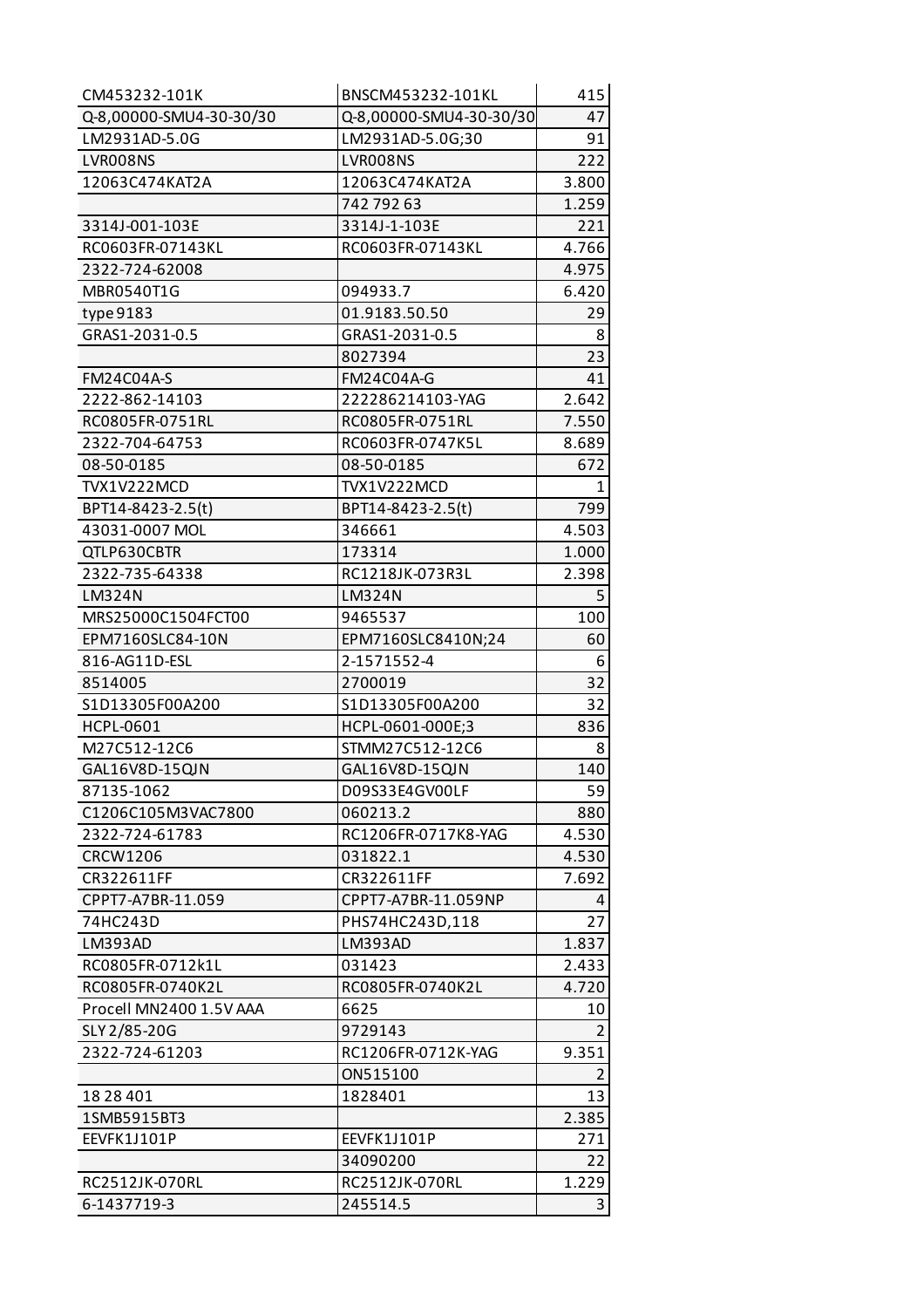| 22-27-2071             | 238786.7             | 43     |
|------------------------|----------------------|--------|
| 2238-867-15271         | 2238-867-15271       | 1.363  |
| M25P10-AVMN6           | 485-6188             | 29     |
|                        | 52207-1685           | 672    |
| 08056D106KAT1A         | 08056D106KAT2A       | 6.578  |
| 2238-869-15339         | 3019196RL            | 40     |
| GRM1555C1H270JZ01D     | GRM1555C1H270JZ01D   | 8.330  |
| 2238-587-15614         | CC0402KRS7R9BB221    | 8.350  |
| RC0402FR-07475RL       | RC0402FR-07475RL     | 9.866  |
| 1W with dedicated pads |                      | 2.000  |
| TAJD106K035R           | TAJD106K035R         | 350    |
|                        | 873-1179             | 26     |
| RN73F1J10RBTG          | RT0603BRD0710RL      | 4.881  |
| SN74LVC1G125DCKR       | SN74LVC1G125DCKR     | 4.411  |
| RC0805FR-07649RL       | RC0805FR-07649RL     | 6.000  |
| RC0603FR-074K75L       | RC0603FR-074K75L     | 13.431 |
|                        | RC0603FR-07294RL     | 4.874  |
| A161G                  | 051219.2             | 978    |
| PKLCS1212E4001-R1      | PKLCS1212E4001-R1    | 758    |
| <b>HEF4053BT</b>       | 189586.9             | 50     |
| 2238-867-18189         | 2238-867-18189       | 6.000  |
| 2238-867-15829         |                      | 8.000  |
|                        | DF32-4P-2V(20)       | 5      |
| RC0603FR-07210KL       | RC0603FR-07210KL     | 3.588  |
| 06035A8R2CAT2A         | 06035A8R2CAT2A       | 1.179  |
| 822516-4               | 822516-4             | 15     |
| 18 28 375              | 1828375              | 21     |
|                        | CFPS73B-27MHzLV      | 60     |
| MC68HC711E9CFN2        | MC68HC711E9CFN2      | 6      |
| 744 772 102            | 744 772 102          | 91     |
| B340B-13-F             | 1843677              | 40     |
| F-SGV-1/5-K360SN       | F-SGV-1/5-K360SN     | 44     |
| RC0805FR-071M2L        | RC0805FR-071M2L      | 3.570  |
| GQM1875C2E330JB12D     | CBR06C330JAGAC       | 2.382  |
| B37931-K5102-K         | 753-580              | 47     |
| RC0603FR-071M8L        | RC0603FR-071M8L      | 2.975  |
| RC0603FR-0718K2L       | RC0603FR-0718K2L     | 3.902  |
| 06035A100JAT2A         | 06035A100JAT2A       | 3.826  |
| B37941-K5104-K60       | B37941-K5104-K60-SIE | 156    |
| 2322 761 64701         | RC2010FK-07470RL     | 1.983  |
| CBBR0210               | 41-20781             | 27     |
|                        | 744 772 068          | 37     |
| MM74HC14M              | 164896.9             | 133    |
| RC0603FR-0736RL        | 41-20819             | 6.487  |
| CRCW0603634KFKEA       | CRCW0603634KFKEA     | 3.918  |
| PCF0603R-17k4BI        | 2330968RL            | 19     |
| RC0603FR-07910RL       | RC0603FR-07910RL     | 9.804  |
| CRCW12061K10FKEA       |                      | 9.980  |
| 2238-786-15647         | CC0603KRX7R7BB683    | 3.675  |
| 6SVP100M               | 918-8800             | 7      |
| <b>BSS138N</b>         |                      | 463    |
|                        | SI9407AEY-E3         | 8      |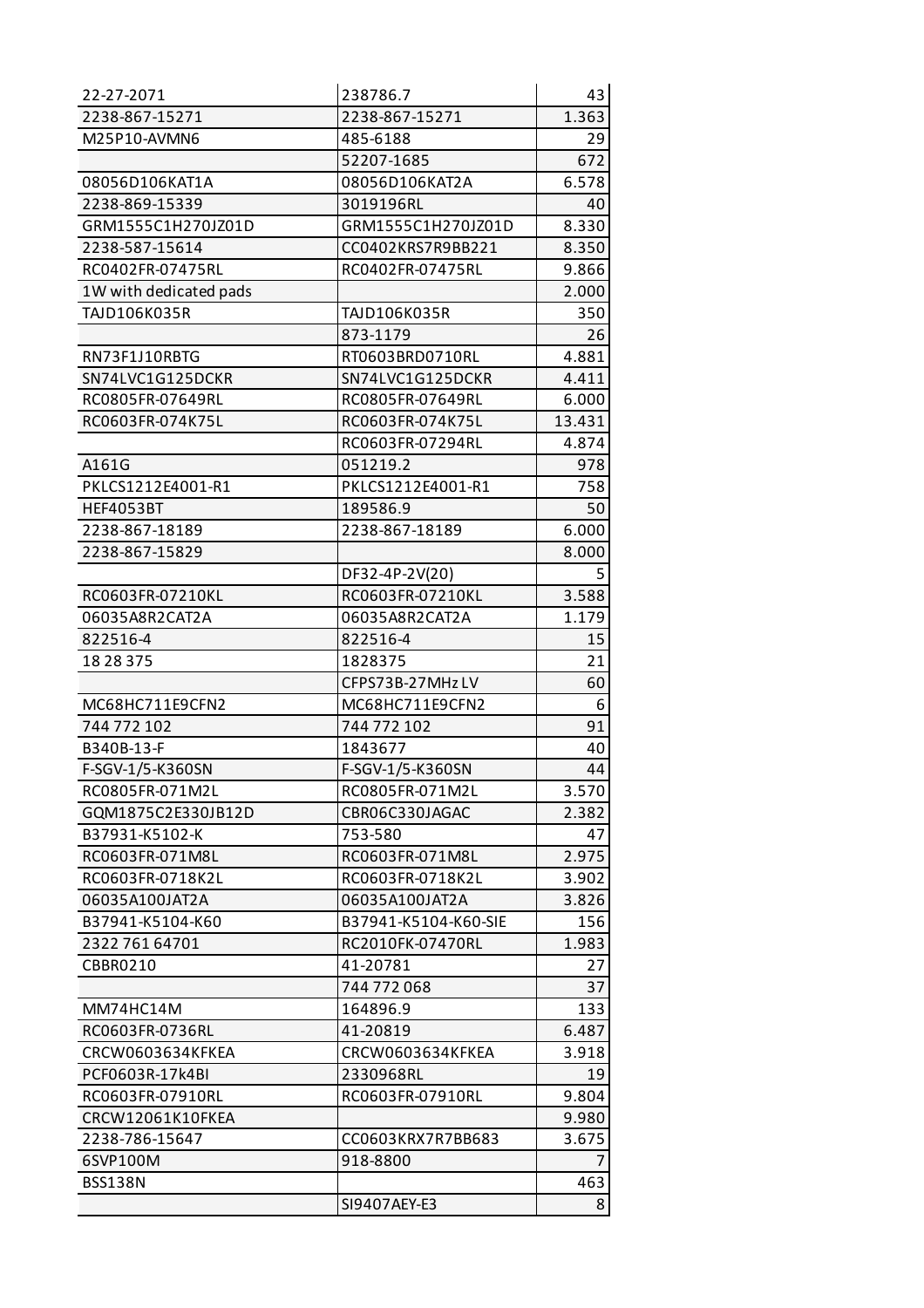|                    | 873-1128             | 97     |
|--------------------|----------------------|--------|
| TPS62046DGQ        | TPS62046DGQG4;15     | 55     |
| RS2G-E3/52T        | 700-1209P            | 15     |
| LQH32CN101K23 (LF) | LQH32CN101K23L       | 1.959  |
|                    | 134240.1             | 2.959  |
|                    | MLF1608E100K         | 1.928  |
| 293D105X9016A2T3   | 293D105X9016A2TE3    | 820    |
| GRM188F51H473ZA01D | GRM188F51H473ZA01D   | 3.321  |
|                    | LM2937ES-2.5/NOPB    | 23     |
| LM78L12ACM         | 197528.5             | 63     |
| LM79L12ACM         | LM79L12ACM           | 73     |
| MAX1247ACEE        | 799-8478             | 13     |
| 54596 SMC          | 063.197              |        |
| CM322522-100k      | CM322522-100KL       | 3.661  |
| 1N4007-E3/54       | 094725.3             | 4.579  |
| 2322-724-63009     | 2322-724-63009       | 4.850  |
| CC1206ZRY5V9BB684  | CC1206ZRY5V9BB684    | 3.352  |
| RC1206FR-077K5L    | RC1206FR-077K5L      | 2.019  |
|                    | CV201210-100K        | 1.321  |
| GRM31MR71C334KA01L | 1759303              | 979    |
| RC0805FR-07442KL   | RC0805FR-07442KL     | 7.500  |
|                    | LQH32CN100K33L       | 1.568  |
| CL160808T-4R7M-N   | CL160808T-4R7K-N     | 19.348 |
| TAJA105K025R       | 030121               | 373    |
| TAJA475K020R       | 082451.8             | 3.536  |
|                    |                      | 480    |
|                    |                      | 480    |
| LM6142BIM/NOPB     | 465654.7             | 6      |
| GRM31MR71C155KA    | GRM31MR71C155KA      | 2.995  |
| TL2BR010FTE        | 1173966              | 10     |
| 2238-586-15616     | 2238-586-15616       | 7.760  |
| 18 27 910          | 1827910              | 18     |
| 18 28 391          | 1828391              | 20     |
| B37931-K5103-K60   | B37931-K5103-K60-SIE | 7.800  |
|                    | CLP-103-02-L-D       | 32     |
|                    | HLE-105-02-S-DV      | 6      |
|                    | 112-3256             | 89     |
|                    | 112-3250             | 99     |
|                    | 744 032 100          | 384    |
|                    | 1812LS-105XKLC       | 492    |
|                    | 984-4805             | 80     |
|                    | LP3470M53.08NOPB     | 21     |
|                    |                      | 50     |
|                    | BQ24003PWP           | 95     |
|                    | UCC3952PW-3G4        | 50     |
|                    |                      | 2.742  |
|                    | NC7WZ04P6X           | 187    |
|                    | 74LCX16373MTD        | 21     |
|                    | NC7WZ08K8X           | 114    |
|                    | TPS2211AIDB          | 71     |
|                    | LTC1473LCGN#PBF      | 100    |
|                    | 051252               | 35     |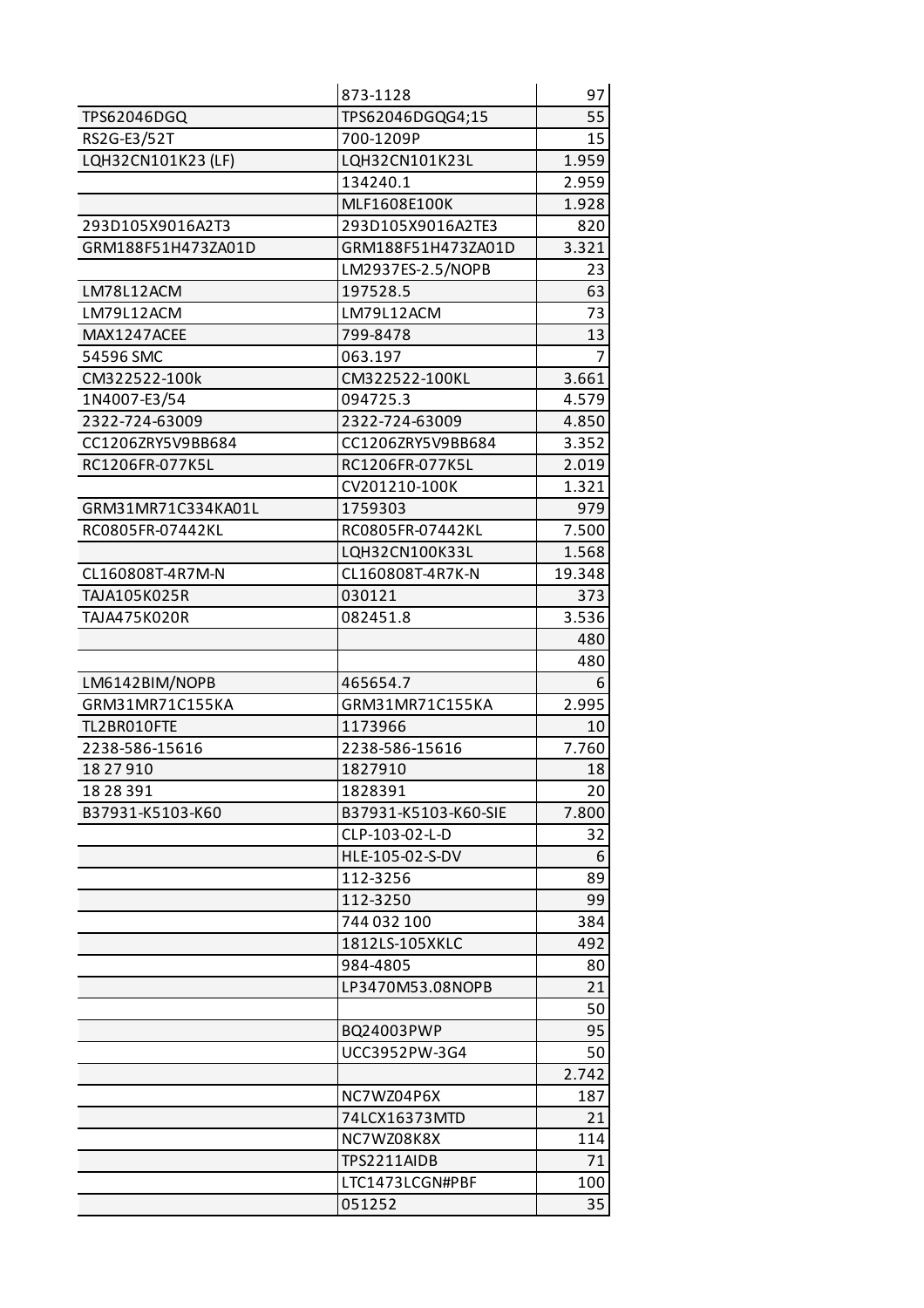| RC0603FR-072ML          | RC0603FR-072ML        | 2.402 |
|-------------------------|-----------------------|-------|
| RC0603FR-07590KL        | RC0603FR-07590KL      | 9.920 |
| EEEFK1V100UR            | EEEFK1V100UR          | 4.033 |
| EEEFK1V330P             | 969-5842              | 185   |
| 7" REEL                 | <b>IY1275JR</b>       | 2.690 |
| TPSD226K035R0300        | TPSD226K035R0300/KEMT | 99    |
| CMF0603 68R1 1% 50ppm/K |                       | 4.830 |
| MCT0603-50 1% 4K22      |                       | 4.996 |
| RC0603FR-0710ML         | RC0603FR-0710ML       | 3.928 |
| RC0805FR-07169KL        | RC0805FR-07169KL      | 4.607 |
| 1597360000              | 1597360000            | 39    |
| SL22-112-72G            | 230383.3              | 9     |
| 2238-916-15649          | 2238-916-15649        | 3.849 |
|                         | SP232ECT-L            | 38    |
| 21KBTS06DPXGB           | 21KBTS06DPXGB         | 45    |
| BZX284-C33              | 108-1388              | 48    |
|                         |                       | 83    |
|                         | 165409.8              | 124   |
| RK73Z2HTTE              | RK73Z2HTTE            | 1.100 |
| RK73B2HTTE205J          |                       | 3.659 |
| RK73B2HLTE394J          |                       | 3.682 |
| UUR0J331MCL1GS          | UUR0J331MCL1GS        | 1.900 |
| UUL1E331MNL1GS          | UUL1E331MNL1GS        | 1.990 |
| BAS16W                  | +BAS16W,115;10        | 9.000 |
| 39-29-1028              | 3929-1028             | 279   |
|                         |                       | 1.500 |
| 87831-1420              | 269369                | 14    |
| 9924 RED                | 9509924RDE0031        | 20    |
| 9924 BLACK              | 9509924ZTE0031        | 62    |
| 8919 RED                | 9508919RDE0031        | 203   |
| 43025-1400              | 346651                | 80    |
| 69307-010LF             | 134-417 Newark        | 321   |
| MH10552                 | 347665                | 40    |
| 69307-014LF             | 69307-014LF           | 18    |
| 8917 RED                | 9508917RDE0031        | 15    |
| 8917 BROWN              | 8917 BROWN Belden     | 59    |
|                         | 452958.8              | 47    |
| ADG426B                 | 452909.0              | 44    |
| 3101.0110               | 108-1794              | 1     |
| EEEFK1E100R             | EEEFK1E100R           | 1.456 |
| TAJA104K035R            | TAJA104K035R          | 7.989 |
| <b>TLHR4205</b>         | 1045464               | 1     |
| 18 30 677               | 18 30 677             | 58    |
| 18 30 635               | 18 30 635             | 10    |
| RC2512FK-07470RL        | RC2512FK-07470RL      | 3.889 |
|                         | 1N4448W-V-GS08        | 1.446 |
|                         | ZMY15                 | 1.389 |
| TAJB226K016R            | 086442                | 237   |
| 2222-784-13681          | 940-2292              | 100   |
| 2238-586-15613          | CC0603FRNPO9BN181     | 3.816 |
| 06035A620FAT2A          | C0603C620J5GACTU      | 3.970 |
| BAT54T1G                | 1651157               | 143   |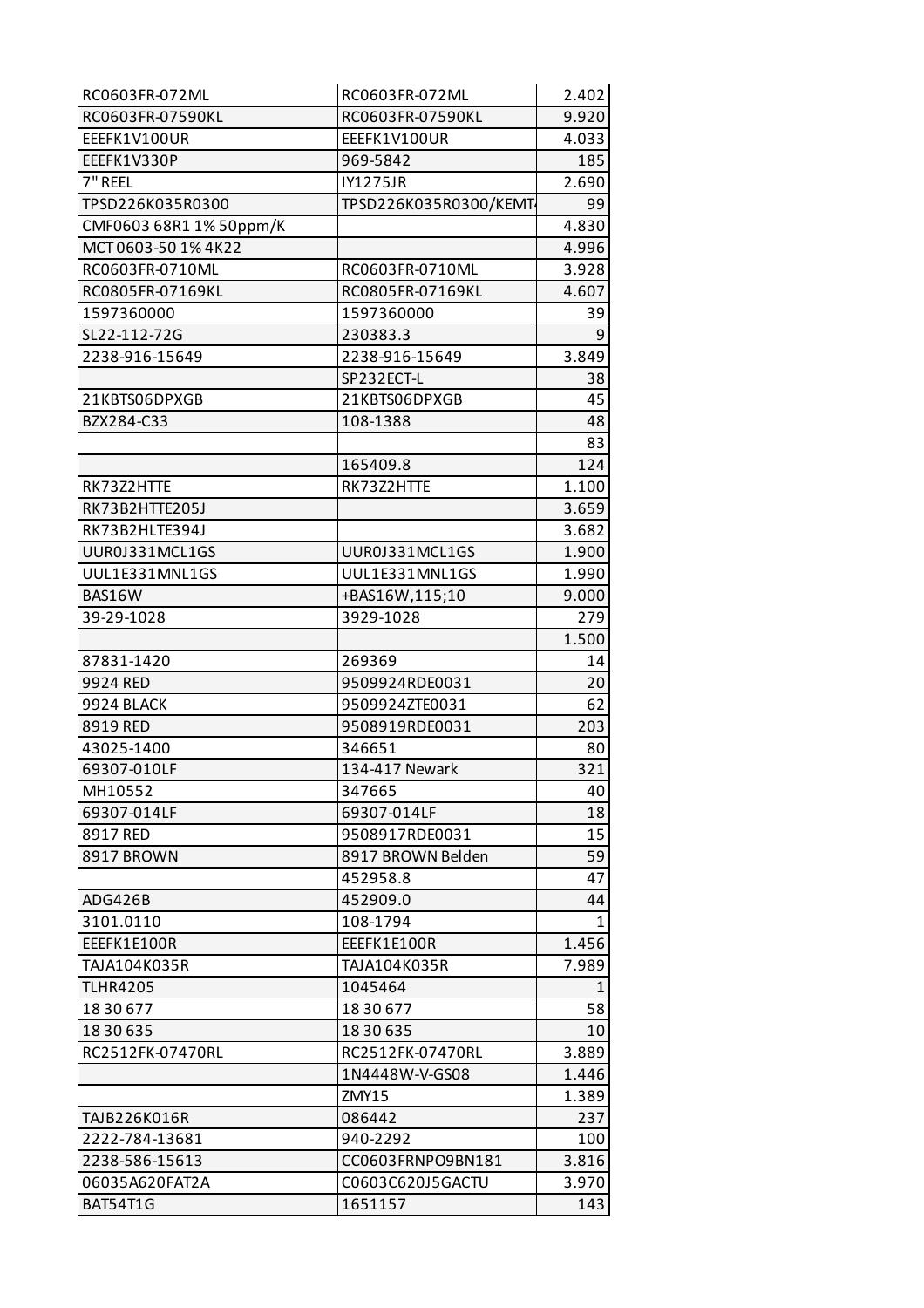| TPS62040DGQ           | TPS62040DGQ        | 59             |
|-----------------------|--------------------|----------------|
|                       | 744 760 239        | 138            |
|                       | 744 760 12         | 138            |
|                       | 744 760 282        | 138            |
|                       | 7447604            | 138            |
| RC0603FR-07698RL      | RC0603FR-07698RL   | 9.914          |
| TAJB106K006R          | TAJB106K006R       | 1.960          |
| OPA2357AIDGS          | OPA2357AIDGS       | 250            |
| LMV358MM/NOPB         | LMV358MM           | 590            |
| CLB300RTP + SPC125    | 117-5500           | $\overline{2}$ |
|                       | 43640-0200         | 93             |
| 2238-931-15641        | 2222-931-15641     | 1.928          |
| MLS0603-4S7-121       | 101365.3           | 495            |
| SI1013R               | 781-SI1013R-T1-GE3 | 121            |
| NC7SZ125P5X           | 1417648            | 2.400          |
| C2012Y5V1A106Z        | C2012Y5V1A106Z     | 1.726          |
| GRM1555C1H820JZ01T    | GRM1555C1H820JZ01D | 9.984          |
|                       | 744 762 147        | 18             |
|                       | 744 763 93         | 18             |
| 3-1415055-1           | 3-1415055-1        | 4              |
| RC0603FR-07499KL      | RC0603FR-07499KL   | 3.002          |
| RC0603FR-076K81L      | RC0603FR-076K81L   | 3.829          |
| RC0603FR-071K21L      | RC0603FR-071K21L   | 2.635          |
| 38-00-1346            | 38-00-1346         | 251            |
| RN73C2A150KBTG        | RT0805BRD07150KL   | 2.366          |
|                       | LM339M-NOPB        | 40             |
| <b>FCN-3-PK-6</b>     | 14770              | 90             |
| SO 40503-A6-6         | SO40503-6-6        | 100            |
| innerside transparant | 01005010070        | 32             |
| SO 7025-6 ECK         | SO 7425-6 ECK      | 10             |
| 51030.030.008         | 51030.030.008      | 158            |
| 55340.060.010         | 55340.060.010      | 134            |
| 6009.1315             |                    | 19             |
| MAX563CWN+            |                    | 5              |
|                       | PHSISP1582BS551    | 32             |
|                       | TJA1020TN1,112     | 30             |
| C1206C475K3PAC        | C1206C475K3PAC     | 920            |
| 1639530000            | WDM1639530000      | 10             |
| RC0805FR-0746K4L      | RC0805FR-0746K4L   | 2.170          |
|                       | 148675.6           |                |
| 62405-003             | 62405003           | 41             |
| BAS21                 | +BAS21,215;10      | 780            |
| <b>BAV199</b>         | +BAV199,215;10     | 877            |
| RC0402FR-0782KL       | RC0402FR-0782KL    | 6.165          |
| RC0402FR-0727KL       | RC0402FR-0727KL    | 10.416         |
| TC164-JR-0715KL       | TC164-JR-0715KL    | 10.850         |
| RC0402FR-0718KL       | RC0402FR-0718KL    | 10.170         |
| RC0402FR-0733KL       | 9239413RL          | 15.142         |
| LYT676-R1S2-26-Z      | 767407.4           | 1.388          |
|                       | XC6219B252MRN      | 2.200          |
| TC164-JR-07220RL      | TC164-JR-07220RL   | 1.275          |
| NCB0603R601TR         | NCB0603R601TR      | 2.795          |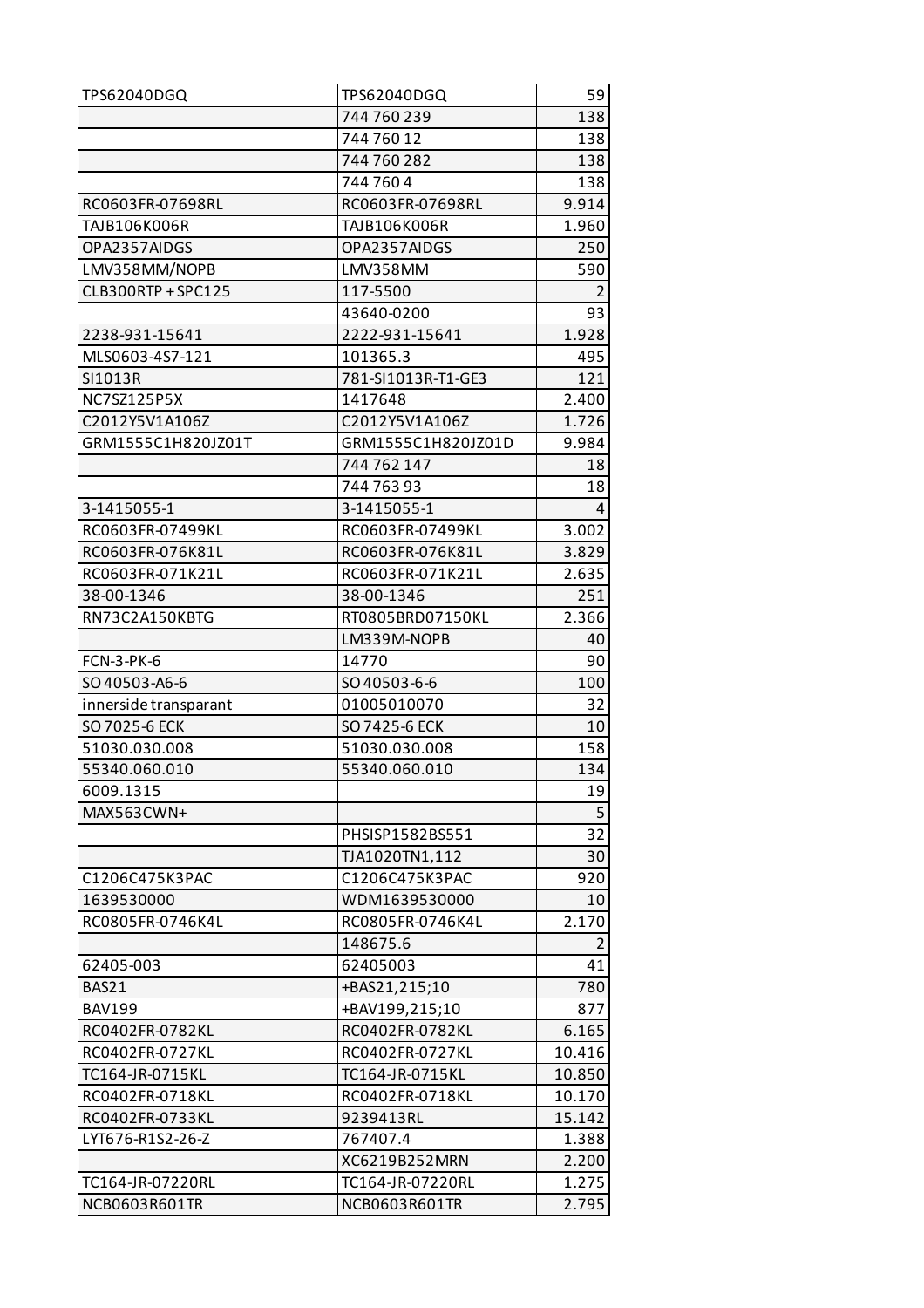| IEC44-HP05Y3                                        | IEC44-HP05Y3            | 5.025  |
|-----------------------------------------------------|-------------------------|--------|
| ZR431FTA                                            | ZR431FTA 2.5V 2%        | 2.014  |
| NC7SZ00M5X                                          | +NC7SZ00M5X;19          | 920    |
| XC6201P302MRN                                       | XC6201P302MRN           | 210    |
| XC6201P182MRN                                       | XC6201P182MRN           | 850    |
| MSPM-14-01                                          | 27103960                | 1.438  |
| ECA1CHG222(B)                                       | PICECA1CHG222           | 11     |
| TAJA106K016R                                        | 082290                  | 164    |
| 2238-869-15478                                      | MCO223886915478         | 10.605 |
| 1605170000                                          | WDM1605170000           | 1      |
| 1870660000                                          | WDM1870660000           | 329    |
| 1605130000                                          | WDM1605130000           | 5      |
| SPHD-002T-P0.5S                                     | SPHD-002T-P0.5S         | 6.759  |
| 61-9970.0                                           | 61-9970.0               | 9      |
|                                                     | 744 764 904             | 144    |
|                                                     | 744 790 32              | 103    |
| RC0402FR-07110RL                                    | RC0402FR-07110RL        | 9.893  |
| RC0402FR-0775RL                                     | RC0402FR-0775RL         | 9.642  |
| B37931-K5222-K60                                    | 064318.1                | 909    |
| PCF0805R-976KBI                                     | PCF0805 976K 0,1% 25ppm | 1.278  |
|                                                     | 148868                  | 50     |
|                                                     | INA2133UAE4;15          | 198    |
|                                                     | 215517                  | 9      |
|                                                     | 474176                  | 10     |
|                                                     | +LE33CD;16              | 6      |
|                                                     | LM337D2TG;30            | 64     |
|                                                     | TSM4YJ102KR05           | 185    |
|                                                     | TSM4YJ504KR05           | 250    |
| SN74HCT244PW                                        | SN74HCT244PW            | 107    |
| 43045-1612                                          | 43045-1612              | 306    |
| <b>PHR-10</b>                                       | <b>PHR-10</b>           | 190    |
| PCF0603R3K65BT1                                     | PCF0603R3K65BT1         | 1.079  |
| PCF0603R86R6BT1                                     | 1752368RL               | 139    |
| PCF0603R4K22BT1                                     | PCF0603R4K22BT1         | 1.007  |
| RC0603FR-0726K1L                                    | RC0603FR-0726K1L        | 4.536  |
| RC0805JR-0730ML                                     | RC0805JR-0730ML         | 6.464  |
| RC0603FR-0714KL                                     | RC0603FR-0714KL         | 5.954  |
| 09 67 015 5655                                      | 0967 015 5655           | 4      |
| 2522 201 07018                                      | 252220107018            | 252    |
| MK3306/S                                            | 522636                  | 27     |
|                                                     | 950-4532                | 1      |
|                                                     | 950-5130                | 51     |
|                                                     | 101-4652                | 20     |
| SMCJ33CA                                            | SMCJ33CA-E3/57T;6       | 281    |
| MA-406-11.0592MHZ-16PF50PPM-AMA-406-11.0592MHZ-16PF |                         | 39     |
|                                                     | 109-5388                | 54     |
|                                                     | <b>TNY266GN</b>         | 5      |
| 74456133                                            | 74456133                | 19     |
| BLM21BB201SN1D                                      | BLM21BB201SN1D          | 8.000  |
| 3314J-1-501E                                        | 3314J-1-501E            | 177    |
| 744 551 0                                           | 744 551 0               | 18     |
| CAT16-153J4LF                                       | 046038.9                | 4.357  |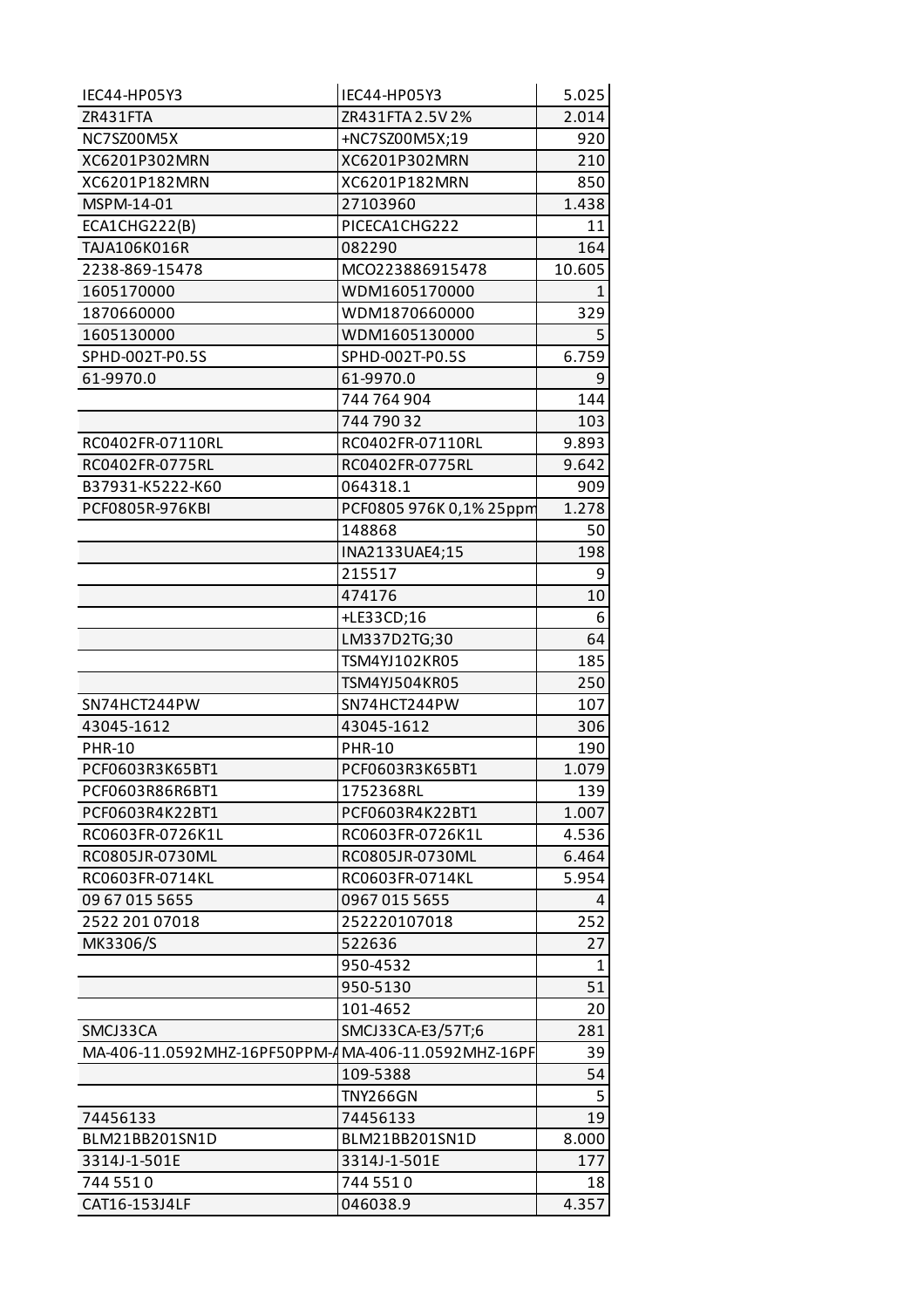| MLE-135-01-G-DV-A-K-TR | MLE-135-01-G-DV-A-K-TR | 11             |
|------------------------|------------------------|----------------|
| 153003                 | 153003                 | $\overline{7}$ |
| 3296P-1-103LF          | 3296P-1-103LF          | 28             |
| 90120-0762             | 244434                 | 640            |
|                        | KA-3022SGC-4.5SF       | 200            |
|                        | 102-3035               | 72             |
| GRM32ER61A106KC01L     | C1210C106K8PACTU       | 197            |
| TPSD107K010R0100       | 570-370                | 470            |
|                        | 954-7720 Newark        | 35             |
|                        | 475333.0               | 4              |
|                        | 970-7530               | 60             |
|                        | ADG609BRUZ             | 36             |
|                        | IDTQS3861PAG           | 52             |
|                        | ANAAD8529ARZ           | 38             |
| MBR0530T1G             | 094960.4               | 2.962          |
| 39250.022.008          | 39250.022.008          | 40             |
| 39250.022.020          | 39250.022.020          | 40             |
| 36000.008.001          | 36000.008.001          | 478            |
|                        | 2689538                | 4.883          |
|                        | 107-7069               | 8              |
| C5750X7R1H106M         | C5750X7R1H106M230KB    | 300            |
| EEU-FC1V221            | EEU-FC1V221            | 50             |
| C5750X7R1E226M         | C5750X7R1E226M         | 471            |
| RN73C1J4K12BTG         | 114-0546               | 8              |
|                        | LTC3704EMS#PBF         | 1              |
|                        | LT3431IFE#PBF          | $\mathbf{1}$   |
|                        | <b>MBRB1060</b>        | 38             |
| 55420.120.001          | 55420.120.001          | 166            |
| 51435.008.001          | 51435.008.001          | 80             |
| 51050.100.025          |                        | $\overline{2}$ |
| 51050.120.040          | 51050.120.040          | 7              |
| 51050.040.010          | 51050.040.010          | 25             |
| 51050.060.025          | 51050.060.025          | 164            |
| 51050.080.012          | 51050.080.012          | 68             |
| 51050.080.025          | 51050.080.025          | 39             |
| 51240.030.003          | 51240.030.003          | 167            |
| 39080.030.016          | 39080.030.016          | 90             |
| YR1B1KOCC              | 1083251                | 19             |
| TPME106K050R0120       | 113-5252               | 8              |
|                        | 101-4101               | $\overline{2}$ |
| 74HC1G14GW             | 74HC1G14GW             | 2.012          |
|                        | 107-7069               | $\overline{2}$ |
| 51437.019.001          | 51437.019.001          | 4              |
| 86018425M              | 119-0160               | 33             |
| 39-01-4050             | 996-3502               | 19             |
| 1510960000             | 1510960000             | 1              |
|                        | XLXXC3S20004FGG4!C     | 5              |
| 08051A331JAT2A         | CL21C331JCANNNC        | 3.280          |
| LQH32CN4R7M33L         | 9522190RL              | 17             |
|                        | 959-4566               | 604            |
| DL1BEB                 | DL1BEB                 | 2              |
| 0031.7701.11           |                        | 151            |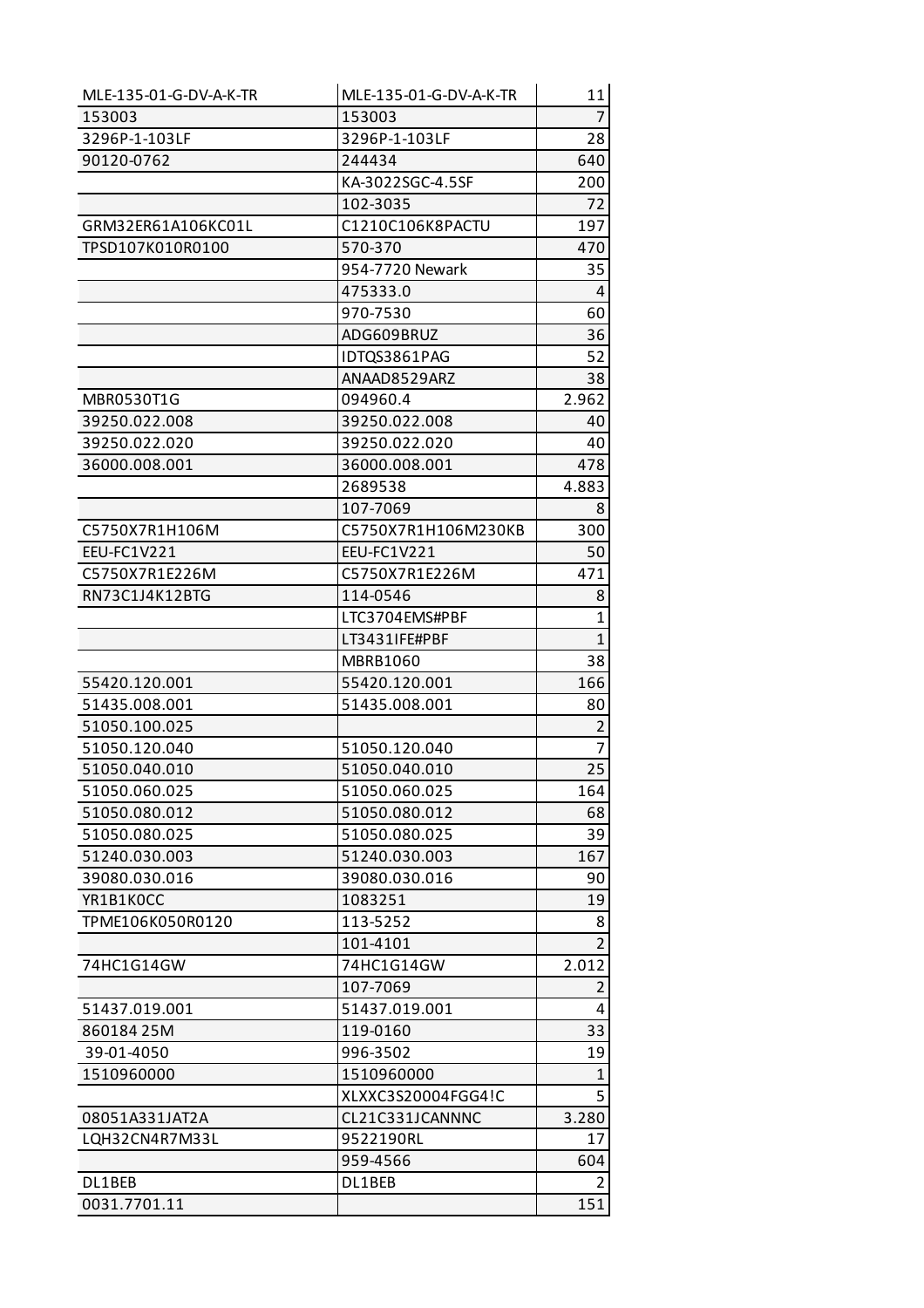|                         | 742 792 023            | 19           |
|-------------------------|------------------------|--------------|
| B82477-G4103-M          | 743-0353               | 1            |
| 64050.060.001           | 64050.060.001          | 8            |
| LR1206-R10FI            | LR1206-R10FI           | 848          |
|                         | L05585                 | 10           |
| 50WQ06FNPBF             | 910-1314               | 43           |
| B82496-C3100-J          | B82496-C3100-J         | 1.000        |
| B82496-C3220-J          | B82496-C3220-J         | 1.000        |
| RL0603FR-070R1L         | RL0603FR-070R1L        | 4.570        |
| <b>P82B96TD</b>         | PHSP82B96TD112XYZ      | 19           |
| LQW18AN33NG00D          | LQW18AN33NG00D         | 3.936        |
| B45197-A3227-K509       | B45197A3227K509-KEM    | 473          |
| B3FS-1002               | B3FS1002               | 43           |
|                         | 74LCX16245TTR          | 110          |
| STLZ950/5G-5.08-V green | 5009057                | 1.671        |
| LM2673S-ADJ             | 948-6160               | 16           |
| LM2731YMF               | 818-1659               | 16           |
| 43060.000.011           | MPC M10-12 mm M011-W1  | 334          |
| RC1206FR-0747R          | RC1206FR-0747R-YAG     | 2.500        |
| 232272468208            | RC1206FR-078R2L        | 5.992        |
| RC0805FR-0714K3-YAG     | RC0805FR-0714K3I       | 2.288        |
| C0805C224K5RAC          | 066547.9               | 1.284        |
| NOJE337M006RWJ          | 293D337X96R3E2TE3      | 140          |
| L-934GD                 | YL3212                 | 415          |
| 00-9162-006-206-175     | 00-9162-006-206-175    | 313          |
| PDTC114YT               | PDTC114TT              | 900          |
| <b>BAS16</b>            | BAS16 NL               | 1.487        |
| 7447785002              | 7447785002             | 5            |
| 7447785004              |                        | 34           |
| 61082-102400LF          | 253491.6               | 9            |
| RC0603FR07 40k2         | RC0603FR-0740K2L       | 4.941        |
| 55365-0011              | 55365-0011             | 8            |
| M25P05-AVMN6P           | M25P05-AVMN6P;7        | 75           |
| CD214A-B160LF           | B160                   | 336          |
| RC0402FR-07150RL        | RC0402FR-07150RL       | 8.815        |
| 10.5567.00312           | 1807699/0000135        | 40           |
| 1814929                 |                        | 7            |
| ELC09D101F              | 8094764                | 3            |
| SL1-025-10Z             | 9729038                | 24           |
| 20-313137               | 8731144                | 24           |
| 7201405                 | 780-1394               | 500          |
| 7201408                 | 780-1424               | 164          |
| 51390.040.001           | 52.79.80040001         | 45           |
| 51410.040.020           | 51410040020            | 574          |
| 1802850000              | 1802850000             | 51           |
| 1802860000              | 1802860000             | 94           |
| R403000802              | R403000802             | 178          |
| MMBZ5V6ALT1G            | MMBZ5V6ALT1            | 2.115        |
| FDS4435                 |                        |              |
| EEEFC1V220P             | FDS4435<br>EEEFC1V220P | 2.046<br>420 |
|                         |                        |              |
| 06031A100JAT2A          | 066251                 | 386          |
| 87831-1020              | 87831-1020             | 40           |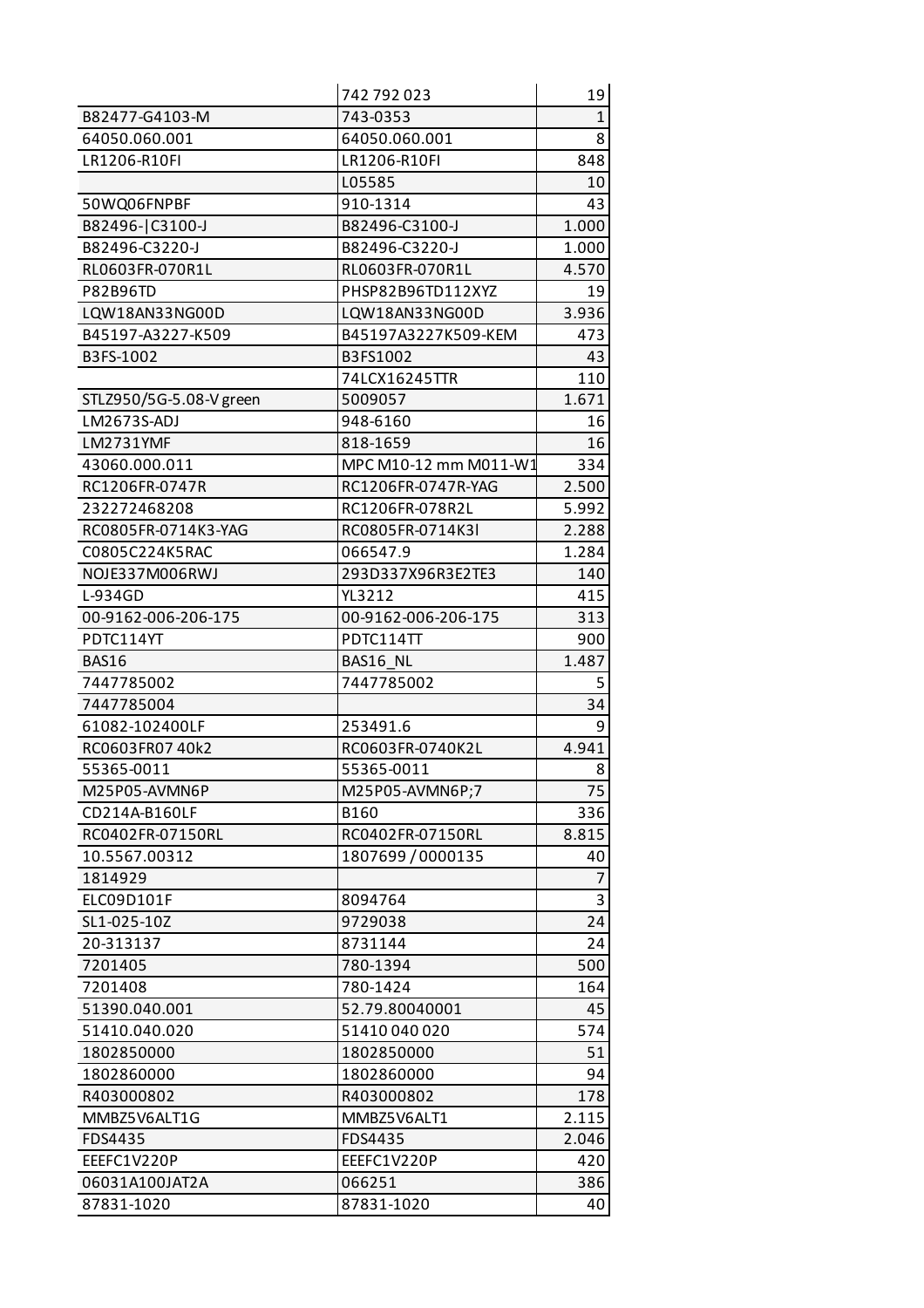| AT43USB355                                                | AT43USB355            | 55             |
|-----------------------------------------------------------|-----------------------|----------------|
| RC0805FR-0762KL                                           | RC0805FR-0762KL       | 33.894         |
| MICRF505YML                                               | MICRF505YML           | 114            |
| 0603CS-8N7XJB                                             | CLF0603CS-8N7XGLW     |                |
| VJ0805Y154KXAAT                                           | C0805C154K5RACTU      | 2.959          |
| C0805C475K4PAC                                            | C0805C475K4PACTU      | 5.500          |
| 08055A8R2KAT2A                                            | 08055A8R2CAT2A        | 3.990          |
| 16.0MHz GSX-333/112NF SM Crystal 16.0MHz GSX-333/112NF SI |                       | 445            |
| W2112E5%                                                  | W21125%               | 44             |
| 74476410                                                  |                       | 30             |
| 2222 368 56684                                            | 2222 368 56684        | 5.500          |
| TAJD476K025R                                              | TAJD476K025R          | 452            |
| A6H-6101                                                  | 877-4277              | 6              |
| SFH615A-3X006                                             | +SFH615A-3X006;6      | 87             |
| <b>TSKS5400S-ASZ</b>                                      | 173606                | 1.243          |
| S3B-ZR-SM2-TF                                             | S-3B-ZR-SM2-TF-LF     | 840            |
| 565978000                                                 | 12170.0176            | 2.801          |
| FQA47P06                                                  | FQA47P06              | 20             |
| 232273462264L                                             | 232273462264LYAG      | 9.660          |
| 00280124                                                  | 00280124              | 3              |
| 0154.500T                                                 | 9943684               | $\overline{5}$ |
| 2238-786-19863                                            | 0603YG105ZAT2A        | 3.648          |
| BCX55-16                                                  | BCX55-16              | 2              |
| O-48.0-VX3MH-LF                                           | 0-48.0-VX3MH-LF       | $\overline{2}$ |
| 2255 207 13663                                            | 2255 207 13663        | 9.990          |
| DZ5CE040                                                  | BK40004               | 1              |
| NX2520SA-26MHZ                                            | 644-1063-1-ND         | 304            |
| 2238 787 15636                                            | 2238-787-15636        | 8.370          |
| BYG10M                                                    | 154846.8              | 799            |
| 632-92-05GB00                                             | 632-92-05GB00         | 40             |
| MAX809R EUR-T                                             | MAX809R EUR-T+        | 18             |
| 2322 763 66808                                            | RC2512FK-076R8L       | 2.963          |
| 2322 763 61009                                            | RC2512FK-0710RL       | 2.973          |
| SN74HC373PWE4                                             | 147411.1              | 1.998          |
| XC6204B332MRN                                             | XC6204B332MRN         | 2.000          |
| HSMF-A201-A00J1                                           | HSMF-A201-A00J1;3     | 1.129          |
| RC0402FR-07560RLL                                         | RC0402FR-07560RL      | 9.183          |
| AT93C46A-10SI-2.7                                         | AT93C46A10SU2.7;27    | 4              |
| 34070                                                     | 587321                | 318            |
| 168 0055 220 02                                           | 168 0055 220 02       | 4.039          |
| 168 0030 220 02                                           | 168 0030 220 02       | 796            |
| PET1010                                                   | 997-2293              | 24             |
| GRM155R61A224KE19D                                        | GRM155R61A224KE19D    | 3.880          |
| AD780BRZ                                                  | AD780BRZ              | 2              |
| OPA627BM                                                  | OPA627BM              | 29             |
| 2322 705 70223                                            | RC0402FR-0722KL       | 9.484          |
| 74HCT4066N                                                | 568-7854-5-ND         | $\overline{2}$ |
| <b>SFH5140F</b>                                           | +SFH5140F;4           | 112            |
| TPS73101DBVTG4                                            | TPS73101DBVTG4;15     | 21             |
| 3631B330LL                                                | 117-4027              | 1              |
| LM2576S-5.0TR                                             | LM2576SX-5.0NOPB;2    | 43             |
| 5004032                                                   | AKZ300/5-5.08-GRAU-LF | 30             |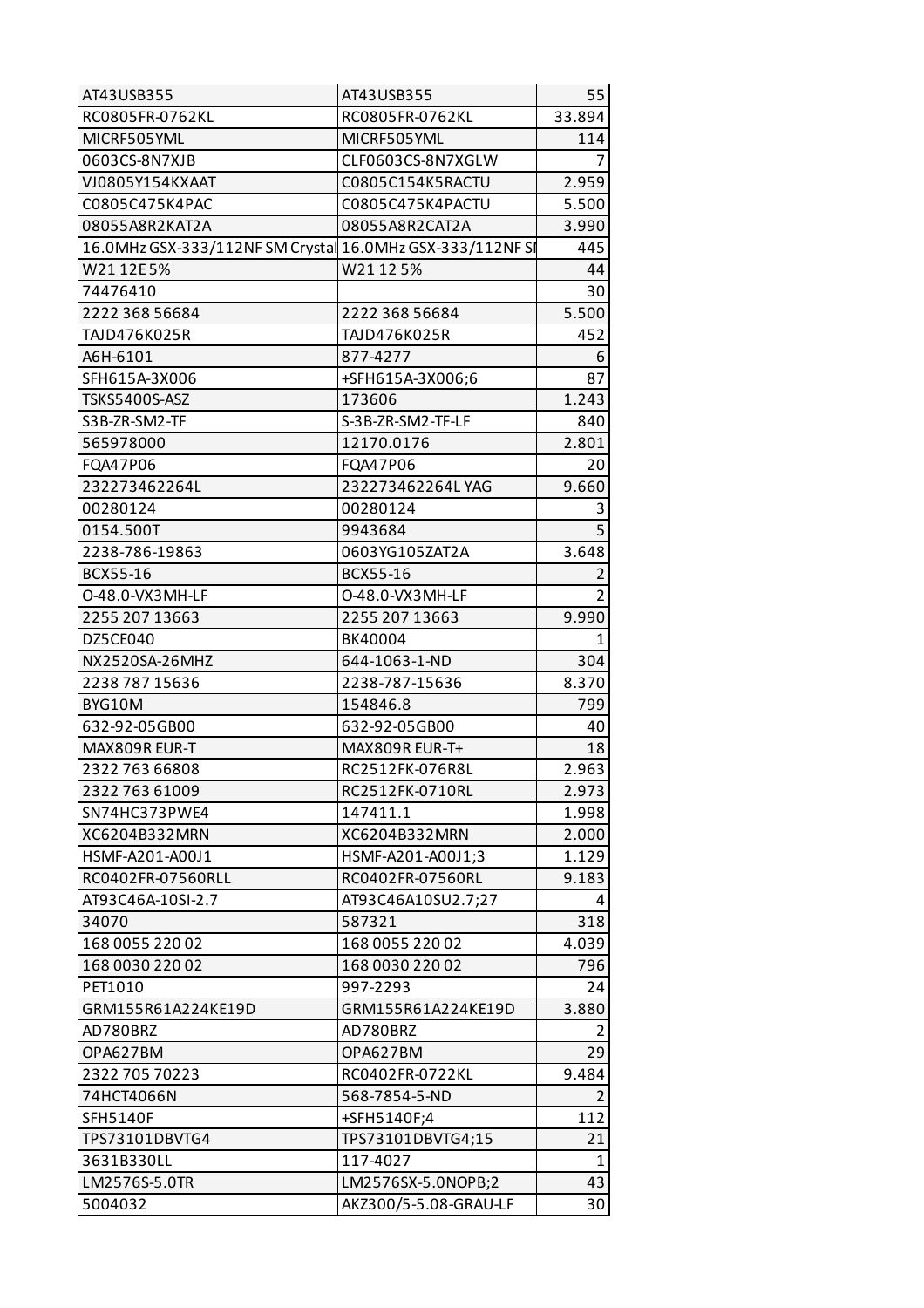| RM12J206CT-LF          | RM12J206CT-LF          | 4.638  |
|------------------------|------------------------|--------|
| L78M12CDT              | +L78M12CDT-TR;16       | 1.862  |
| LM4040AIM3-4.1/NOPB    | LM4040AIM341NOPB-2     | 869    |
| T3484001               | T3484001               | 15     |
| T3504001               | T3504001               | 46     |
| LM2676S-12             | LM2676S-12/NOPB;2      | 16     |
| IRF520PBF              | 082758                 | 86     |
| JQX-105F-1/012DT-1HSTF | JQX-105F-1/012DT-1HSTF | 1.161  |
| JQX-115F/012-2Z4BF     | JQX-115F/012-2Z4BF     | 1.782  |
| 1287-ST                | <b>BAT4298</b>         | 872    |
| 0257020                | 0287020                | 14.390 |
| 0257003                | F996-ND                | 7      |
| 3522                   | <b>BAT814</b>          | 6.252  |
| LAPP 0028208           | 0028208                | 35     |
| LAPP 0028507           | 0028507                | 28     |
| 74HC74PW               | 74HC74PW               | 1.634  |
| SPH-004T-P0.5S         | SPH-004T-P0.5S         | 642    |
| AR28HGL                | AR28HGL                | 42     |
| D2W202F                | 211103                 | 20     |
| EEEFC1A101P            | EEE-FC1A101P           | 9.090  |
| MINISMDC075F-2         | MINISMDC075F-2         | 5      |
| LAPP 0028210           | 0028210                | 57     |
| NCP18XW223J03RB        | NCP18XW223J03RB        | 1.386  |
| HSML-C150              | HSML-C150;3            | 2.720  |
| 690157001472           | 690157001472           | 11     |
| GRM155R71C683KA88D     | GRM155R71C683KA88D     | 9.990  |
| EMK105CH560FZ-T        | EMK105CH560FZ-T        | 9.995  |
| 0402ZC333KAT2A         | 132-7669               | 19     |
| BLM15AG700SN1          | BLM15AG700SN1          | 9.970  |
| RC0402FR-07390KL       | RC0402FR-07390KL       | 9.980  |
| RC0402FR-07470KL       | RC0402FR-07470KL       | 20     |
| RC0402FR-078K06        | RC0402FR-078K06L       | 9.686  |
| RT0402BRD07200K        | RT0402BRD07200K        | 55     |
| RC0402FR-078R25        | RC0402FR-078R25        | 9.950  |
| RC0402FR-0718K2L       | RC0402FR-0718K2L       | 9.692  |
| RC0402FR-0795K3L       | RC0402FR-0795K3L       | 9.841  |
| SN74AHC125PW           | SN74AHC125PWE4;15      | 79     |
| OPA2227UA-E4           | 1206937                | 10     |
| LM319D                 | LM319D                 | 100    |
| 12061A102JAT2A         | 499316RL               | 3.498  |
| KLDVX-0202-A           | KLDVX-0202-A           | 278    |
| 8280221-36-01          | 8280221-36-01          | 95     |
| 0154.500               | 994-3625               | 22     |
| 690367281076           | 690367281076           | 78     |
| 7447789139             |                        | 10     |
| 60874-1                | 60874-1                | 729    |
| 1729021                | 1729021                | 223    |
| RC0805FR-07620KL       | RC0805FR-07620KL       | 3.896  |
| 1-1658526-3            | 1-1658526-3            | 9      |
| GBU8B-E3/51            | 094844                 | 19     |
| BPSPT-125-175-WT       | BPSPT-125-175-W        | 390    |
| LAPP 0028308           | LAPP 0028308           | 73     |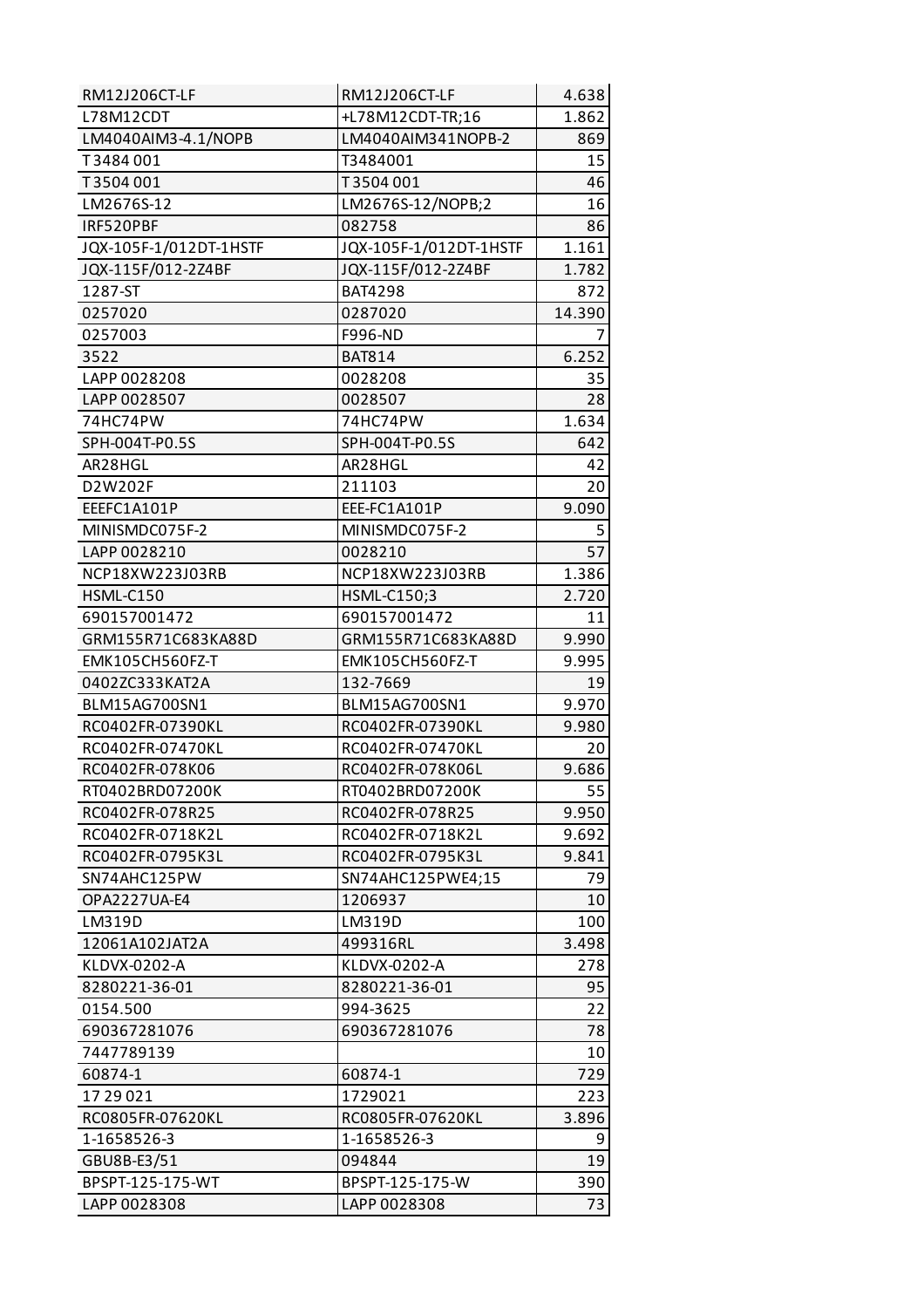| quick guide WCM-Control ver.5.0 FR guide WCM-Control ver.5.0 |                      | 131            |
|--------------------------------------------------------------|----------------------|----------------|
| 55 0183 000 03                                               | 055 0183 000 03      | 1.115          |
| 9058                                                         | 205616               | 785            |
| TFDU4101-TT3                                                 | TFDU4101-TT3         | $\overline{7}$ |
| 2238 580 15638                                               | 2238 580 15638       | 3.997          |
| MS 0.50 ORANGE                                               | KV3005OR             | 22             |
| KVCC 2 X 1,5 QMM                                             | KE02015              | $\overline{7}$ |
| <b>KVCC 2x0.75 GY</b>                                        | KE02007              | 94             |
| CPV10P-10-6A-IC-R-Y-6C+9D                                    | 18200                | 1              |
| SMAJ18A                                                      | SMAJ18A              | 76             |
| TS77V                                                        | <b>TS77V</b>         | 638            |
| LM3S1133-IQC50                                               | LM3S1133IQC50A2;15   | 437            |
| LM3S300-IQN25                                                | LM3S300-IQN25        | 15             |
| SG8002CA-PT48MHz                                             | SG8002CA-PT48MHz     | 19             |
| SN74AC04D                                                    | SN74AC04D(R)         | 4.550          |
| 2238-863-15189                                               | 2238-863-15189       | 3.595          |
| RC1206FR-0749R9                                              | RC1206FR-0749R9      | 3.787          |
| 8-1393239-5                                                  | 8-1393239-5          | 614            |
| LM25576MH                                                    | LM25576MH/NOPB;2     | 22             |
| <b>TNY264GN</b>                                              | TNY264GN-TL          | 68             |
| ADUM1401ARWZ                                                 | ADUM1401ARWZ         | 15             |
| ADUM1301ARWZ                                                 | ADUM1301ARWZ         | 15             |
| 1-1705949-1                                                  | 1284335              | 4              |
| BZG03-C120                                                   | BZG03-C120           | 7.458          |
| <b>LMV2011MF</b>                                             | LMV2011MF/NOPB;2     | $\overline{7}$ |
| MDP-88DS-0029                                                | MDP-88DS-0029        | 1.698          |
| SFH6156-3TX001                                               | SFH6156-3TX001       | 182            |
| AR05BTB4220                                                  | AR05BTB4220-VIK      | 75             |
| AR05BTB8200                                                  | AR05BTB8200-VIK      | 90             |
| AR05BTB8661                                                  | AR05BTB8661-VIK      | 430            |
| AR05BTB2401                                                  | AR05BTB2401-VIK      | 260            |
| AR05BTB3302                                                  | AR05BTB3302-VIK      | 80             |
| AR05BTB3602                                                  | AR05BTB3602-VIK      | 120            |
| 1812CC473KAT1A                                               | 1812CC473KAT1A       | 1.703          |
| 1PS70SB20                                                    | 1PS70SB20,115;10     | 1.530          |
| ZXMN2A01F                                                    | DIIZXMN2A01FTA       | 1.600          |
| CX7SB10.000HJ16                                              | CX7SB10.000HJ16 REEL | 114            |
| C0603C475K9PAC                                               | CL10A475KP8NNNC      | 83             |
| 687 130 145 22                                               | 68713014522          | 53             |
| SE016M0100B2F-0511                                           | SE016M0100B2F-0511   | 900            |
| 5787834-1                                                    | 5787834-1            | 6              |
| SQW-117-01-F-D-VS-A                                          | SQW-117-01-F-D-VS-A  | 13             |
| RC0402JR-074M7L                                              | RC0402JR-074M7L      | 4.966          |
| RC0402FR-07698KL                                             | RC0402FR-07698KL     | 5.688          |
| RC0402FR-07806KL                                             | RC0402FR-07806KL     | 4.967          |
| NCP15XH103J03RC                                              | NCP15XH103J03RC      | 3.852          |
| <b>TPS78833DBV</b>                                           | TPS78833DBVTG4;15    | 80             |
| AR05BTB0120                                                  | AR05BTB0120-VIK      | 596            |
| 3216FF250-R                                                  | 1123250RL            | 8              |
| ZXCL330E5TA                                                  | ZXCL330E5CT-ND       | 10             |
| MBB02070C3902FC100                                           | MBB02070C3902FC100   | 4.208          |
| MBB02070C3903FC100                                           | MBB02070C3903FC100   | 368            |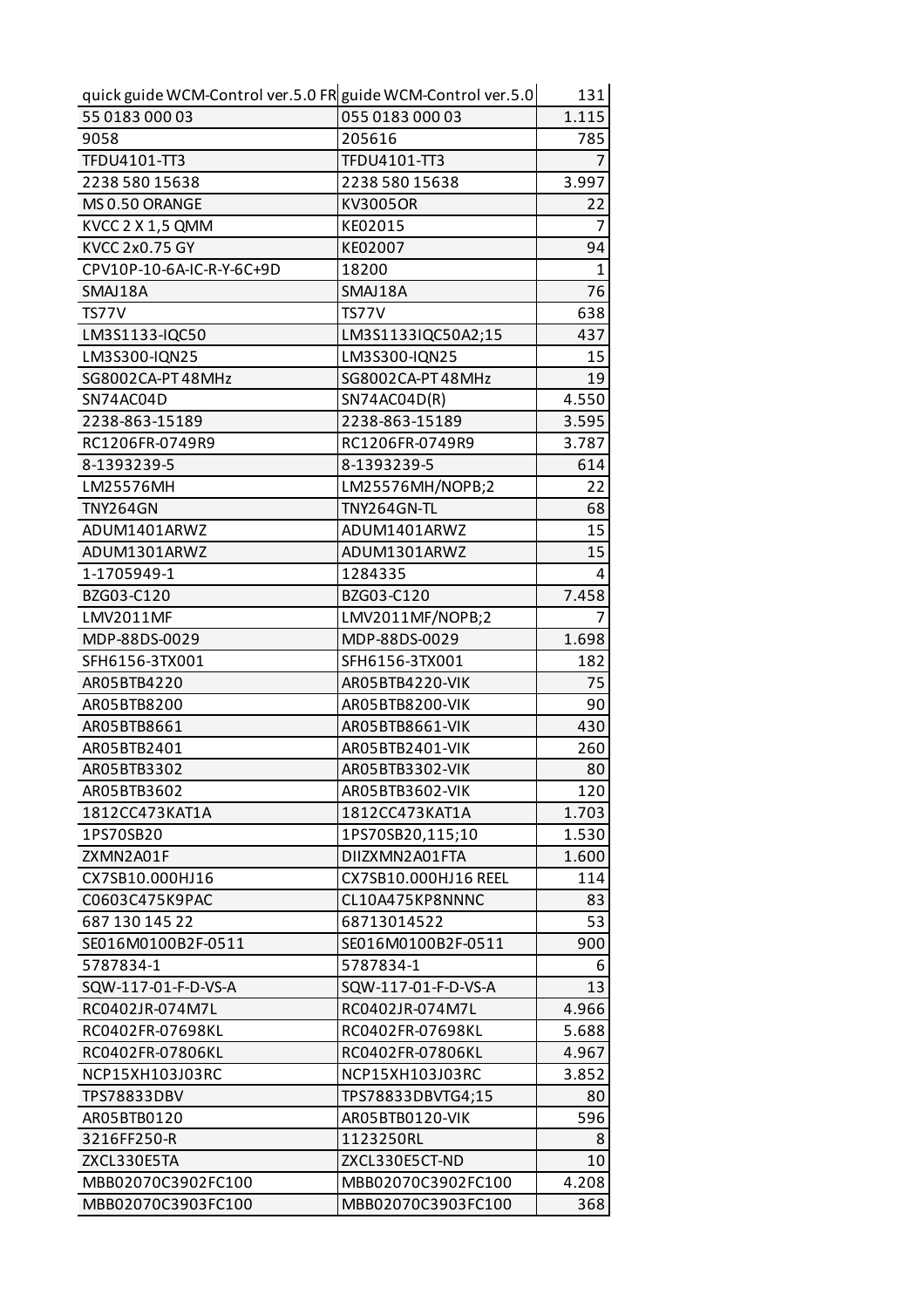| MBB02070C4871FC100           | MBB02070C4871FC100     | 491            |
|------------------------------|------------------------|----------------|
| SMA020750 374 1%A2           | SMA020750 374 1%A2     | 1.000          |
| <b>HSMW-C191</b>             | HSMW-C191;3            | 1.470          |
| 2222 044 66228               | 2222 1526228           | 176            |
| ATMEGA164PV-10MU             | Atmega164PV-10MU       | 275            |
| 8280205-06-01                | 8280205-06-01          | 94             |
| DRR3016                      | 224348                 | 110            |
| "AAA" contacts No. 82        | <b>DK82</b>            | 20             |
| RC0603FR-0736K5              | RC0603FR-0736K5        | 3.040          |
| BL12-762-10                  | BL12-762               | 9              |
| 42878-6362                   | <b>WM5479-ND</b>       | 293            |
| 42878-8410                   | 242469                 | 339            |
| 74LVC07AD                    | 74LVC07AD              | 39             |
| B81123-C1103-M               | B81123-C1103-M         | 80             |
| AR03BTN11R5                  | AR03BTN11R5-VIK        | 758            |
| RC0805FR-0727K4L             | RC0805FR-0727K4L       | 4.180          |
| <b>KLDX-202-A</b>            | KLDX-0202-A            | 413            |
| 2250 004 15636               | 1812AC103KAT1A         | 1.052          |
| 2312-155-12203               | MMA020450 22K 1%       | 1.855          |
| LT1025CS8                    | LT1025CS8              | 14             |
| 74600                        | 74600T                 | $\overline{2}$ |
| LM4132AMF-4.1                | 167-3971               | $\overline{5}$ |
| 8280204-36-01                | 8280204-36-01          | 83             |
| 232273564473                 | 232273564473           | 7.962          |
| 8280504-72-02                | 8280504-72-02          | 26             |
| HVR2500001005J               | <b>HVR255%</b>         | 34.047         |
| PCFW1206LF034993BPLT         | RT1206BRD07499KL       | 1.625          |
| MF-NSMF020                   | MF-NSMF020             | 1.980          |
| CS10 12.000MABJ-UT           | 300-8089-1-ND          | 4              |
| TSOP36238TT                  | <b>TSOP36238TT</b>     | 128            |
| AR03BTN1501                  | AR03BTN1501-VIK        | 4.194          |
| 1803570000                   | 1803570000             | 4              |
| E5908-57A132-L               | E5908-57A132-L         | 130            |
| 30 25 189                    | 30 25 189              | 240            |
| 30 22 276                    | 30 22 276              | 11             |
| 8280218-05-01                | 8280218-05-01          | 83             |
| H-137-000                    | H-137-000              | 502            |
| 100nF-2000V-MKP10-20%-RM37.5 | 100nF-2000V-MKP10-20%- | 39             |
| 090075-0141                  | 090075-0141            | 37             |
| MDLSP2-16M-01                | MDLSP2-16M-01          | 746            |
| MDLSP2-06M-01                | MDLSP2-06M-01          | 964            |
| 51300.040.016                | 52.09.65040016         | 1              |
| 11490.040.001                | 11490.040.001          | 228            |
| THT-5-428-10                 | THT-5-428-10           | 9.990          |
| 03-09-1031                   | 03-09-1031             | 958            |
| 02-09-1104                   | 242283.2               | 1              |
| 52030-2029                   | 52030-2029             | 309            |
| ZT3483LEEN                   | ZT3483LEEN             | 1.944          |
| <b>HSB750</b>                | SB190                  | 5              |
| MC09325M/45                  | 1124768                | 34             |
| 74611                        | 74611T                 | 31             |
| SB 2402                      | SB2402                 | 5              |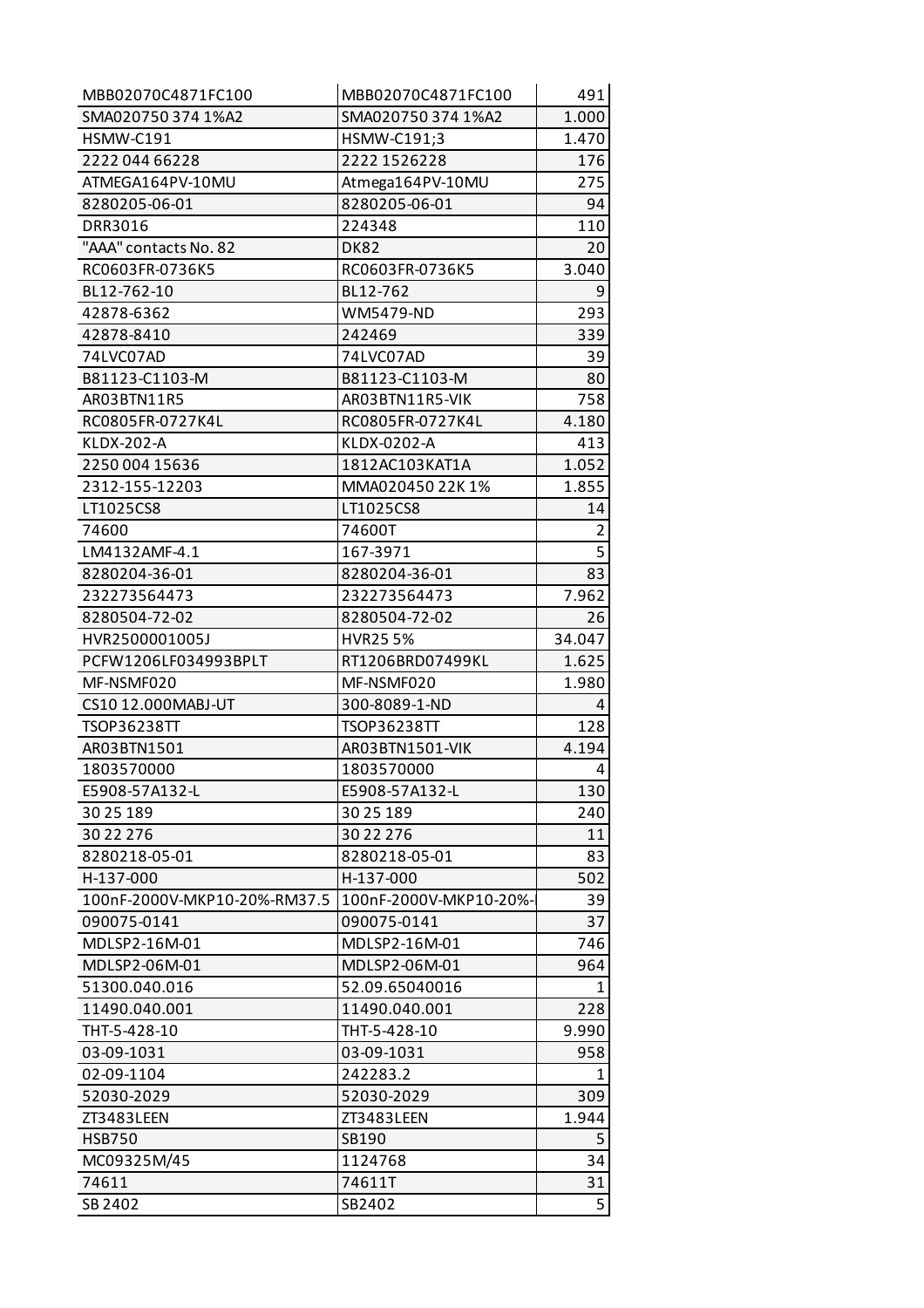| SI4948BEY               | 1779277                  | 24             |
|-------------------------|--------------------------|----------------|
| 474MKP275KB             | 474MKP275KB              | 256            |
| 63849-1                 | 63849-1                  | 2.035          |
| PR2-101-JBW             | PR2-101-JTW              | 8              |
| T92S7A12-120            | 9-1393211-7 (T92S7A12-12 | 9              |
| V150LA10AP              | V150LA10AP               | 194            |
| A3079-2                 | A3079-2                  | 333            |
| A3077-3                 | A3077-3                  | 65             |
| A3077-6                 | A3077-6                  | 305            |
| A5072C                  | A5072C                   | 30             |
| 1024                    | Zierick 1024             | 950            |
| 3-350816-2              | 3-350816-2               | 349            |
| 55410.050.020           | 54.90.22050020           | 2.997          |
| CT10-1519-G1            | CT10-0035                | 30             |
| CT10-2327-G1            | CT10-0036                | 1.100          |
| STPS5H100B              | STPS5H100B               | 5.009          |
| STD10NF10T4             | STD10NF10T4              | 5.200          |
| DE2E3KH472MA3B          | 81-DE2E3KY472MA3BM2F     | 173            |
| STN3NF06L               | STN3NF06L                | 1.825          |
| ES1A                    | ES1A Fairchaild          | 7.700          |
| st. PESC-H-EC           | Sticker PESC-H-EC        | 559            |
| 3386H-1-503LF           | 3386H-1-503LF            | 7              |
| 3386H-1-103LF           | 3386H-1-103LF            | 18             |
| 1734401                 | 1734401                  | 74             |
| <b>VNP49N04</b>         | <b>VNP49N04</b>          | 17             |
| BD139-10                | BD139-10                 | 35             |
| STP75NF75               | +STP75NF75;16            | 22             |
| CD40106BE               | CD40106BE                | 8              |
| B32529-C0102-K289       | B32529C0102K289-EPC      | 96             |
| ZTX653                  | ZTX653-ND                | 82             |
| 55120.030.020           | 54.00.84030020           | 106            |
| 55120.030.008           | 54.00.84030008           | 662            |
| 55450.030.001           | 54.01.27030001           | 948            |
| 51340.030.020           | 52.79.85030020           | 539            |
| 301 3301 400 50         | 42.00.80033055           | 36             |
| 76.823.004              | 76.823.004               | 46             |
| DH5W                    | DH5W-FIS                 | 112            |
| 032030000001            | 032030000001             | 776            |
| 17 35 785               | 17 35 785                | 15             |
| MKS2 0.33UF +/-10% 100V | MKS2-.33/100/10          | 21             |
| 0491.500MAT1            | 9943943                  | 9              |
| MPSA92                  | 955-8543                 | 3              |
| 51120.030.020           | 52.00.84030020           | 192            |
| IRF2907ZPBF             | IRF2907ZPBF              | 80             |
| 51340.030.016           | 51340.030.016            | 62             |
| KV1025zw black          | KV1025ZW                 | 99             |
| RTL8306SD-GR            | RTL8306SD-GR             | $\overline{2}$ |
| PBSS305PD               | 1510749                  | 13             |
| 255-402                 | 255-402                  | 9              |
| 3386X-1-103T            | 3386X-1-103T             | 91             |
| GL41Y                   | 094854                   | 590            |
| SE400M4R70B5S-1015      | 092140                   | 220            |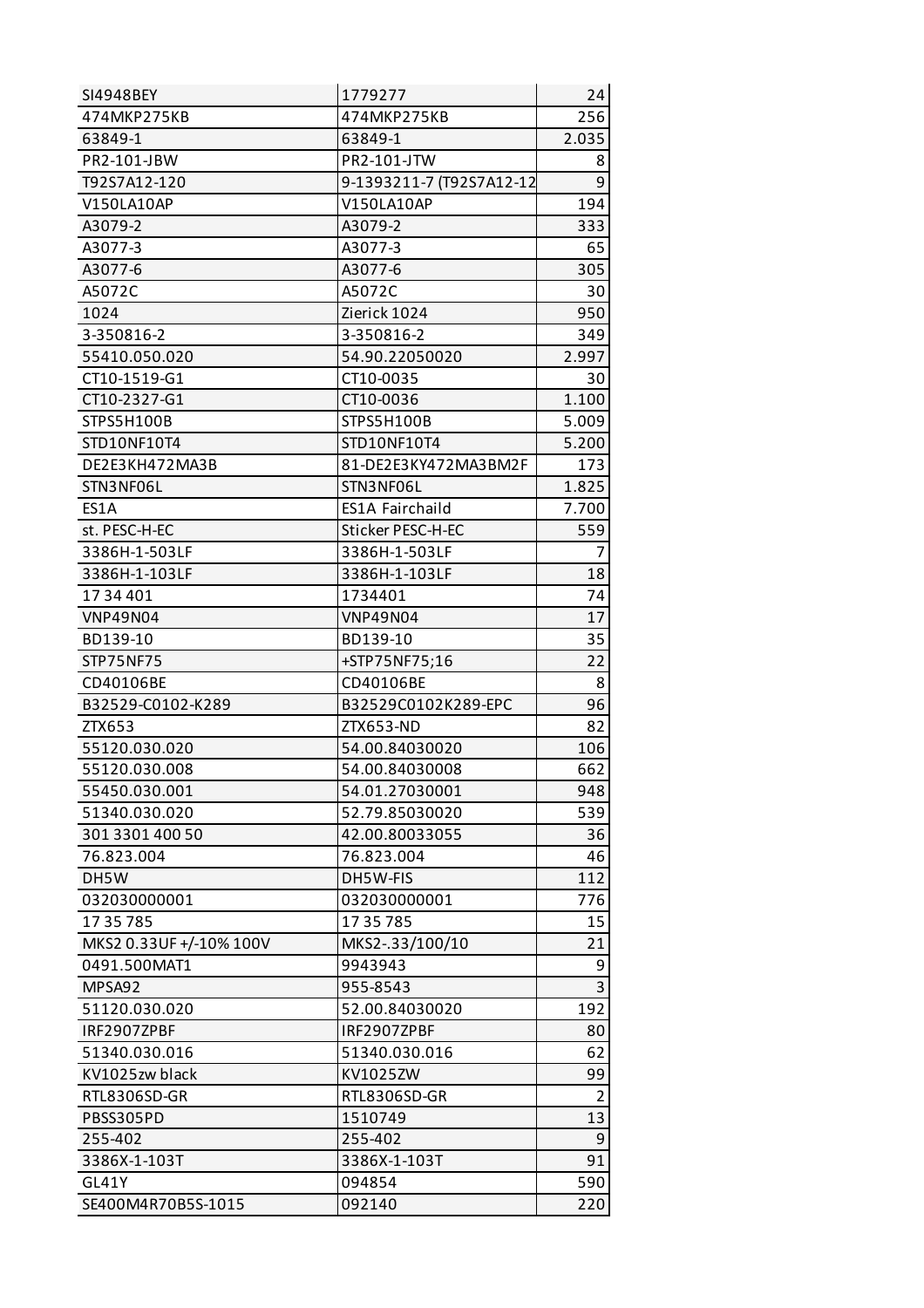| 744232601                  | 744232601                  | 620            |
|----------------------------|----------------------------|----------------|
|                            |                            | 1.930          |
| WH1601LNBJJT#              | WH1601LNBJJT#              | 5              |
| 74003 conform latest specs | 74003 Flyback trafo 3,3+5V | 90             |
| F13EA-40DP-1.25V(55)       | F13EA-40DP-1.25V(55)       | 9              |
| RC0603FR-0711K3L           | RC0603FR-0711K3L           | 3.003          |
| LMV331M5                   | LMV331M5                   | 440            |
| ATTINY261-20SU             | ATtiny261-20SUR            | 2.700          |
| HF41F/012-H8               | HF41F/012-H8               | 3.048          |
| HSMH-C265                  | <b>HSMH-C265;3</b>         | 3.105          |
| 43045-0418                 | 43045-0418                 | 6              |
| 43045-0618                 | 43045-0618                 | 41             |
| <b>BCP55</b>               | <b>BCP55</b>               | 125            |
| RC0603FR-07240K            | RC0603FR-07240K            | 1.574          |
| IRFR120NTR                 | IRFR120NTR                 | 796            |
| 8280408-26-02              | 8280408-26-02              | 76             |
| BZG03-C47                  | BZG03C47                   | 835            |
| NTF5P03T3                  | NTF5P03T3GOSCT-ND          | 144            |
| IRF540ZSPBF                | IRF540ZS                   | 39             |
| P89V664FA                  | P89V664FA                  | 3              |
| NFM41CC102R2A3L            | 81-NFM41CC102R2A3L         | 40             |
| 3.14.002.684               | 3.14.002.684               | 17             |
| DA56-11EWA                 | DA56-11EWA                 | 50             |
| DYSI-97PS/PSK/S            | DYSI-97PS/PSK/S            | 249            |
| ICD-10DS-3070              | ICD-10DS-3070              | 465            |
| 18 30 7 29                 | 1830729                    | 28             |
| B130-13-F                  | B130-13-F                  | 4.908          |
| SDR-30DS-0020              | SDR-30DS-0020              | 161            |
| LT1677CS8#PBF              | 780968                     | 188            |
| <b>TDA8542AT</b>           | <b>TDA8542AT</b>           | 6              |
| TPA3001D1PWP               | TPA3001D1PWP               | $\overline{2}$ |
| 8280410-72-02              | 8280410-72-02              | $\overline{2}$ |
| HSMC-A430-W50M1            | HSMC-A430-W50M1            | 280            |
| 8280400-20-02              | 8280400-20-02              | 36             |
| RC0603FR-07649R            | RC0603FR-07649R            | 4.970          |
| RC0603FR-0771K5            | 1170973                    | 4.327          |
| MAX1486CUB+                | MAX1486CUB+                | 36             |
| <b>HT-159UYG</b>           | <b>HT-159UYG</b>           | 6.264          |
| <b>HT-159USD</b>           | <b>HT-159USD</b>           | 8.708          |
| <b>HT-T169TW</b>           | <b>HT-T169TW</b>           | 3.574          |
| 5177983-3                  | 5177983-3                  | 10             |
| 304 2050 400 50            | 304 2050 400 50            | 105            |
| SMTSO-M25-3ET              | SMTSO-M25-3ET              | 94             |
| PS1850-2366-B-C-U          | PS1B50-236GBC-U            | 302            |
| LM3402MR                   | LM3402MR                   | 1              |
| 744 778 24                 | 74477824                   | 17             |
| RC0603FR-0712R7            | RC0603FR-0712R7            | 4.339          |
| RC0603FR-0762K             | RC0603FR-0762K             | 4.700          |
| 43650-0819                 | 670-4812                   | 130            |
| 4150502                    | 4150502 "KV52060BL"        | 99             |
| 1-106505-2                 | 571-1-106505-2             | 5              |
| 1-106506-2                 | 1-106506-2                 | $\overline{7}$ |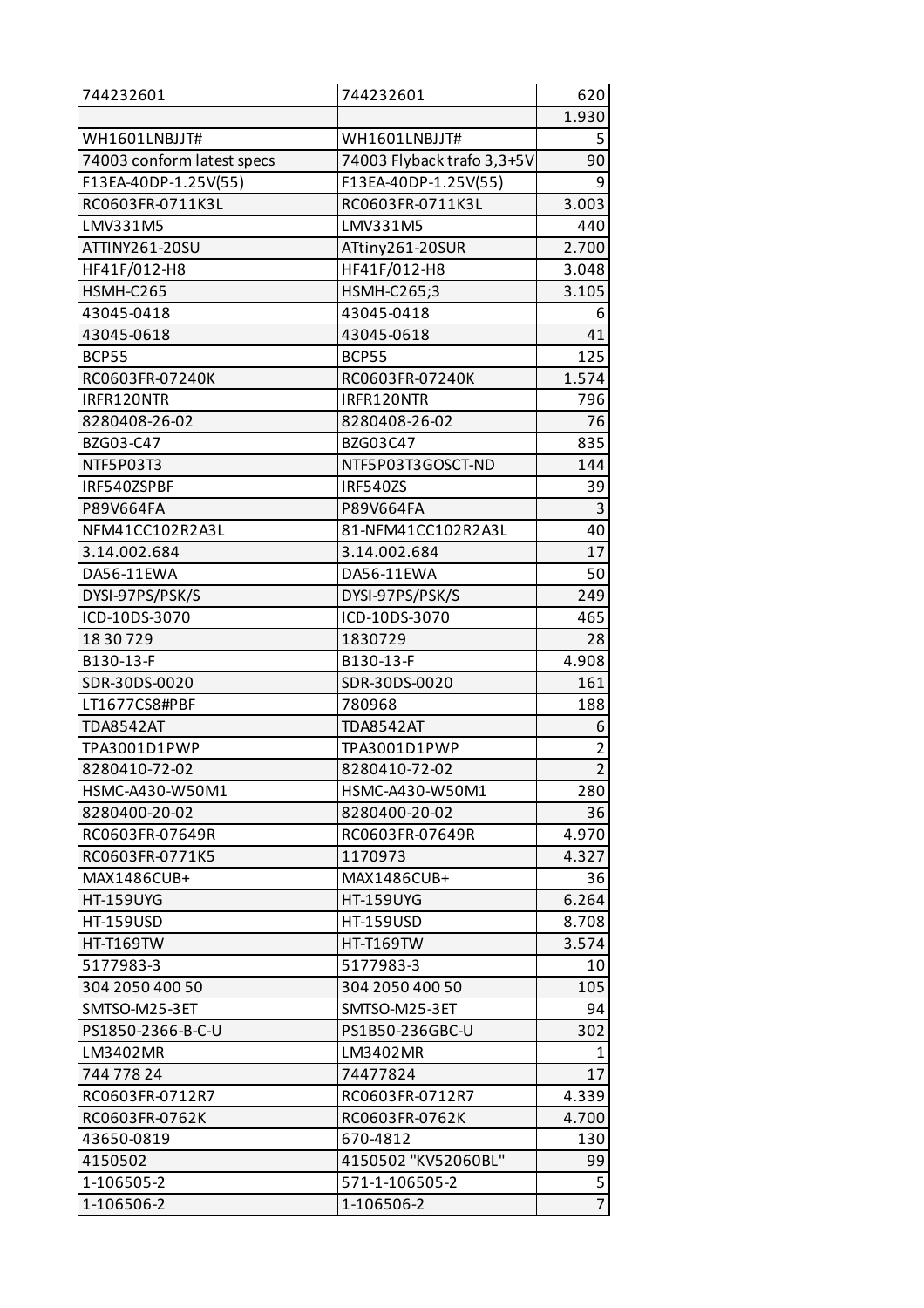| TZ03Z500F169B00         | TZ03Z500F169B00         | 549            |
|-------------------------|-------------------------|----------------|
| <b>LGR971</b>           | <b>LGR971-OSR</b>       | 12             |
| KEMC1206C472J5GAC7800   | KEMC1206C472J5GAC7800   | 309            |
| RC0603FR-0762RL         | RC0603FR-0762RL         | 1.026          |
| RC0603FR-075R1          | RC0603FR-075R1          | 1.075          |
| M24C08-WBN6P            | 988-2820                | 5              |
| 95503-2881              | 95503-2881              | 109            |
| MCF52258CAG66           | MCF52258CAG66;1         | 6              |
| THD-06DS-0020           | THD-06DS-0020           | 658            |
| LM2671M-ADJ/NOPB        | LM2671M-ADJ/NOPB        | 70             |
| 21852-001-00-01 REV 1-1 | 21852-001-00-01 REV 1-1 | $\overline{2}$ |
| RC0805FR-0726K1L        | RC0805FR-0726K1L        | 4.340          |
| <b>LF A140K</b>         | 9712844                 | 2              |
| 5-826632-0              | 5-826632-0              | 16             |
| 59170-1-S-00-D          | 59170-1-S-00-D          | 22.750         |
| LTC2641IMS8-16          | 1432751                 | 48             |
| 189020.0,5              | 189020.0,5              | 70             |
| 1713612                 | 1713612                 | 5              |
| IB5700                  | IB5700                  | 8              |
| 18 47 372               | 1847372                 | 25             |
| 18 47 398               | 18 47 398               | 152            |
| RC0805JR-0733ML         | RC0805JR-0733ML         | 2.828          |
| 825433-6                | 825433-6                | 519            |
| 2312-155-12702          | 2312-155-12702          | 1.468          |
| TC164-FR-072K2L         | TC164-FR-072K2L         | 4.981          |
| HD64F3687H              | HD64F3687H              | 1              |
| 8280300-02-02           | 8280303-02-02           | 82             |
| BAS16LT1G               | ONSBAS16LT1G            | 2.285          |
| LM4040C25FTA            | LM4040C25FTA            | 7.283          |
| PH1S25-108-G-B-6/3-U    | PH1S25-108-G-B-6/3-U    | 1.004          |
| LM258D(R2)G             | 1211094                 | 11             |
| RC805FR-0713K3          | RC0805FR-0713K3         | 4.760          |
| RC805FR-07147K          | RC0805FR-07147K         | 4.055          |
| RC805FR-0715K4          | RC0805FR-0715K4         | 4.603          |
| RC805FR-07178K          | RC0805FR-07178K         | 4.608          |
| RC805FR-071K87          | RC0805FR-071K87         | 4.260          |
| RC805FR-07205K          | RC0805FR-07205K         | 4.654          |
| RC805FR-0720K5          | RC0805FR-0720K5         | 4.760          |
| RC805FR-07215K          | RC0805FR-07215K         | 4.206          |
| RC805FR-0721K5          | RC0805FR-0721K5         | 4.603          |
| RC805FR-07249K          | RC0805FR-07249K         | 4.400          |
| RC805FR-0725K5          | RC0805FR-0725K5         | 8.965          |
| RC805FR-0744K2          | RC0805FR-0744K2         | 4.740          |
| RC805FR-074K87          | RC0805FR-074K87         | 4.743          |
| RC805FR-0751K1          | RC0805FR-0751K1         | 3.180          |
| RC2512FK-071K5          | RC2512FK-071K5          | 3.038          |
| <b>HEF4011BT</b>        | 1085279                 | 27             |
| RC805FR-0759K           | RC0805FR-0759K          | 4.597          |
| 8380302-36-02           | 8380302-36-02           | 116            |
| LR2512-R200FW           | LR2512LF-01-R200-FT     | 90             |
| 43650-0424              | 43650-0424              | 98             |
| 43650-0524              | 1756724                 | 32             |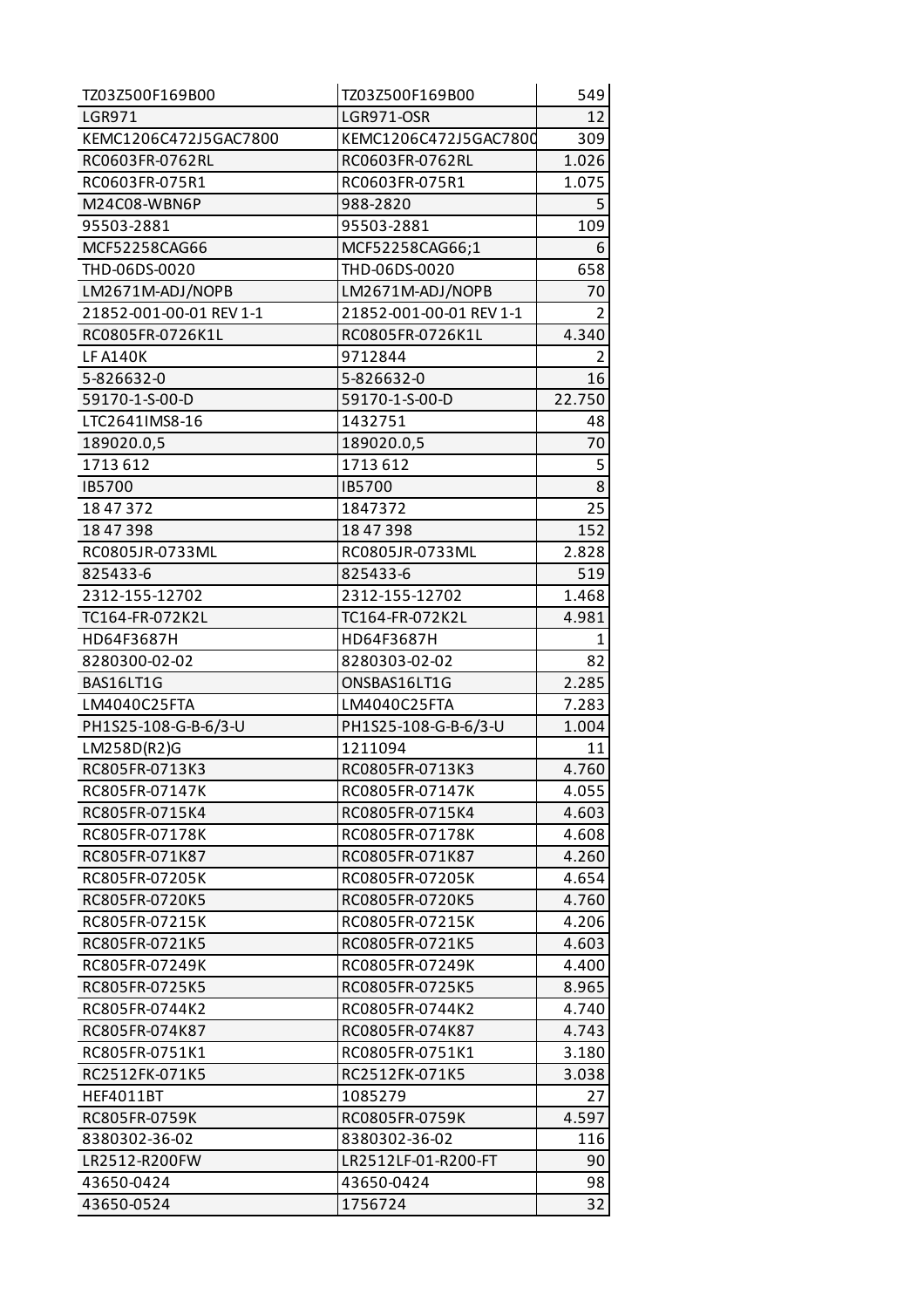| 43650-0624             | WM2631TR-ND             | 250          |
|------------------------|-------------------------|--------------|
| 43650-0724             | <b>WM2632TR-ND</b>      | 95           |
| 43650-0824             | WM2633CT-ND             | 1            |
| 74LVC244APW            | 380-0263P               | 337          |
| AD5160BRJZ100-R        | AD5160BRJZ100-R         | 198          |
| LT3845EFE              | LT3845EFE               | 39           |
| 43045-0218             | 43045-0218              | 54           |
| 43045-1018             | 43045-1018              | 100          |
| TFM-135-22-S-D-A-P-TR  | TFM-135-22-S-D-A-P-TR   | 14           |
| SFM-135-02-S-D-A-P-TR  | SFM-135-02-S-D-A-P-TR   | 5            |
| 74435574700            | 74435574700             | $\mathbf{1}$ |
| 1842770000             | 1842770000              | 61           |
| 39-00-0039             | 670-6335                | 28           |
| 43645-0700             | 43645-0700              | 235          |
| 0510650600             | 0510650600              | 26           |
| GE24148-P1J            | GE24148-P1J             | 34           |
| AC plug MIX            | AC plug MIX             | 2            |
| MMBTA56LT1G            | MMBTA56LT1G             | 3.516        |
| 43645-0400             | 43645-0400              | 3            |
| 43645-0600             | 43645-0600              | 95           |
| 09-0128-80-07          | 09-0128-80-07           | 35           |
| 51530.030.001          | 52.09.65030012          | 347          |
| MAX3232EUE+            | MAX3232EUE+             | 63           |
| <b>PBSS4160T</b>       | PBSS4160T               | 710          |
| RXEF050                | 650-RXEF050             | 275          |
| W22 4R7 JI             | 756-W22-4R7JI           | 5            |
| TPSD107K16R0150        | TPSD107K016R0150        | 275          |
| TSW-110-15-L-D         | TSW-110-15-L-D          | 1            |
| B6802650               | B6802650                | 68           |
| 05.03.181              | 05.03.181-50.00.8003185 | 522          |
| 126-80G-20P            | 126-80G-20P             | 1            |
| SSW-110-01-L-D         | SSW-110-01-L-D          | 8            |
| PIC32MX360F512L-80I/PT | PIC32MX360F512L-80I/PT  | 2            |
| ENC624J600-I/PT        | 579-ENC624J600-I/PT     | 1            |
| AD8606ARZ              | AD8606ARZ               | 8            |
| LT3505IMS8E            | LT3505IMS8E             | 5            |
| <b>REF5040ID</b>       | 661-9708                | 45           |
| BS62LV4006TIP55        | BS62LV4006TIP55         | 19           |
| AT24C512BN-SH-B        | AT24C512BN-SH-B         | $\mathbf{1}$ |
| 4.0MHZ CFPS-73 C       | 4,0MHZ CFPS-73 C        | 125          |
| MAX3486EESA            | MAX3486EESA+            | 70           |
| 53201 2003 0           | 118.034                 | $\mathbf{1}$ |
| 53201 2008 0           | 118.038                 | 36           |
| GE24115-P1J            | GE24115-P1J             | 18           |
| IGP03N120H2            | IGP03N120H2             | 49           |
| <b>SK110B</b>          | <b>SK110B</b>           | 4.200        |
| SPM0408HE5H            | 423-1085-1-ND           | 149          |
| CCM03-3013 R102        | CCM03-3013 (LFT) R102   | 204          |
| TPA2010D1YZFT          | TPA2010D1YZFT           | 522          |
| PSG01550               | 736902-89               | 20           |
|                        |                         |              |
| 0868AT43A0020          | 712-1399-1-ND           | 5            |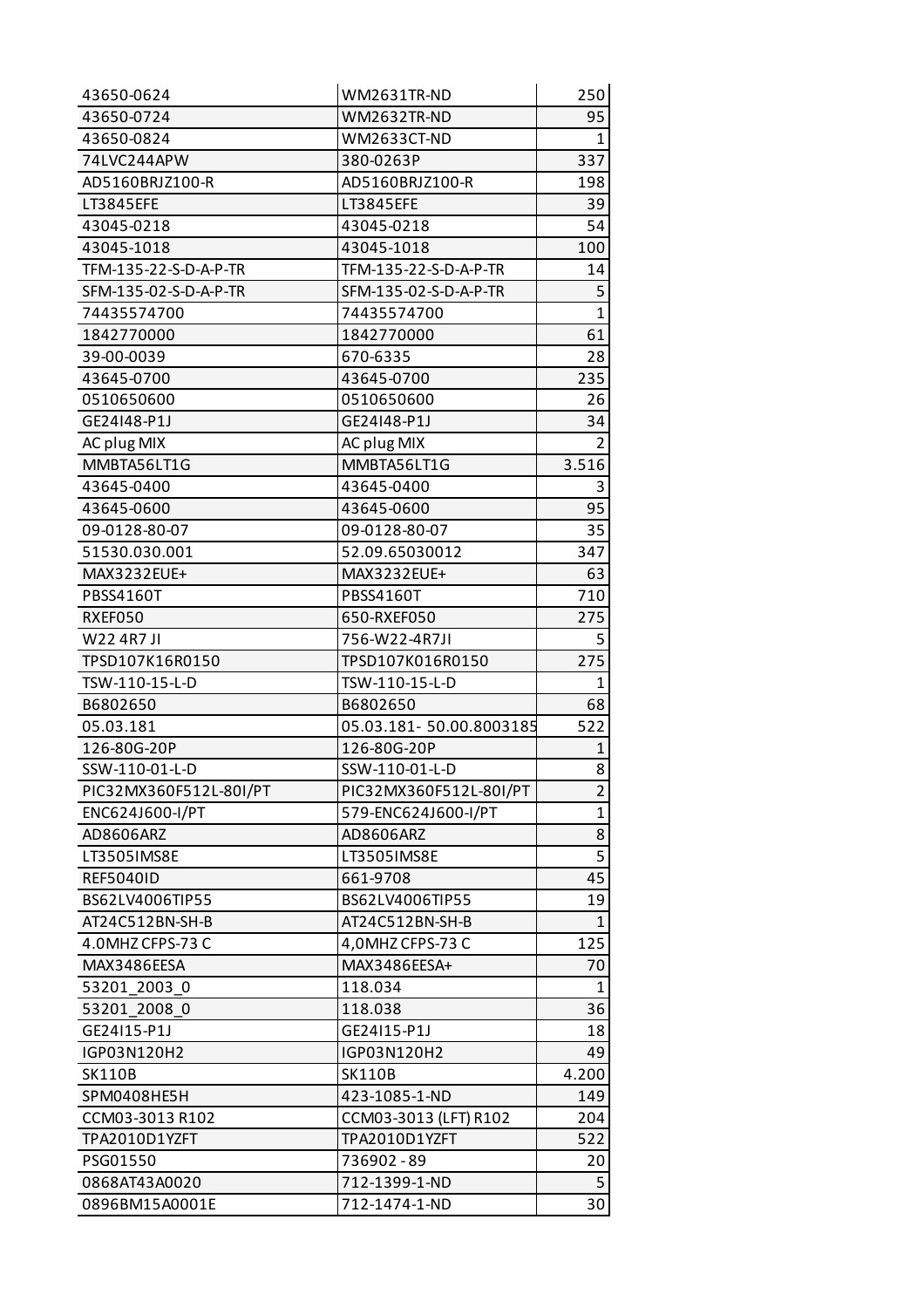| D01132<br>9.404<br>1624023<br>NAND08GAH0JZC5E<br>NAND08GAH0JZC5E-ND<br>10<br>392<br>CLS0401MAE-L152<br>CLS0401MAE-L152<br>2<br><b>NCV8675DS50G</b><br>NCV8675DS50G<br>770<br>RC0805FR-0738K3L<br>RC0805FR-0738K3L<br>1748540<br>ATTINY2313V-10MU<br>84<br>RC0603FR-0711K5L<br>RC0603FR-0711K5L<br>4.557<br>RC0603FR-0730K9L<br>RC0603FR-0730K9L<br>5.317<br>4.940<br>RC0603FR-07536KL<br>RC0603FR-07536KL<br>RC0603FR-076K04L<br>136<br>RC0603FR-076K04L<br>$\overline{2}$<br>W31-3R9JI<br>1565255<br>45<br>CSTCR4M00G53-R0<br>81-CSTCR4M00G53<br>594<br>52207-0685<br>52207-0685<br>SAM9G45<br>12<br>EBG ICnova SAM9G45 SOD<br><b>MUR4100E</b><br>625-5357P<br>1<br>RL2512FK-070R15L<br>RL2512FK-070R15L<br>3.783<br>20300136<br>20300136<br>$\mathbf{1}$<br>10<br>TVX1V101MAD<br>647-TVX1V101MAD1LS<br>5<br>EC4A13<br>EC4A13<br>12<br>6601-52-PPS-11-F6<br>6601-52-PPS-11-F6<br>3<br>670-2642P<br>54150-0878<br>35<br>1-1473005-1<br>1-1473005-1<br>EEUFC2A680<br>140<br>667-EEU-FC2A680<br>74HC594DB<br>568-2718-5-ND<br>90<br>LT73 3000 2A 1K0J TE<br>LT7330002A1K0JTG /1624<br>1.200<br>1.454<br>41-28171<br>IPS7091GPBF<br>IPS7091GPBF<br>108<br>1581330000<br>1581330000<br>87<br>1581420000<br>1581420000<br>36<br>RC0402FR-071K8L<br>RC0402FR-071K8L<br>9.745<br>9.389<br>RC0402FR-0730K0L<br>RC0402FR-0730K0L<br>B82477P4105M00<br>300<br>B82477P4105M000<br>OVSTRGBB1CR8<br>365-1560-1-ND<br>700<br>0491.250MAT1<br><b>F5533CT-ND</b><br>6<br>4<br>2N3820<br>1467937<br>60<br>448-0955<br>448-0955<br>ICL7662CPA+<br>ICL7662CPA<br>45<br><b>LP2951CN</b><br><b>LP2951CN</b><br>30<br>5<br>99.5605.15.03<br>99-5605-15-03<br>24<br>C01630H00610012<br>395-480<br>5<br>622 010 211 21<br>622 010 211 21<br>MPA-S-112-A<br>MPA-S-112-A<br>3.014<br>1-435097-1<br>450-1182-ND<br>$\mathbf{1}$<br>25<br>1862616<br>1862616<br>139<br>SBCHE4220RJ<br>1174335<br>MMB02070C6802FB200<br>MMB02070C6802FB200<br>3.243<br>1766259<br>75<br>17 66 259<br>1767025<br>1767025<br>13<br>74HC1G02GW<br>74HC1G02GW<br>1.885<br>1658621-3<br>34<br>1658621-3<br>499252-8<br>183<br>499252-8 | <b>CC1101RTK</b> | CC1101RKT | 41 |
|--------------------------------------------------------------------------------------------------------------------------------------------------------------------------------------------------------------------------------------------------------------------------------------------------------------------------------------------------------------------------------------------------------------------------------------------------------------------------------------------------------------------------------------------------------------------------------------------------------------------------------------------------------------------------------------------------------------------------------------------------------------------------------------------------------------------------------------------------------------------------------------------------------------------------------------------------------------------------------------------------------------------------------------------------------------------------------------------------------------------------------------------------------------------------------------------------------------------------------------------------------------------------------------------------------------------------------------------------------------------------------------------------------------------------------------------------------------------------------------------------------------------------------------------------------------------------------------------------------------------------------------------------------------------------------------------------------------------------------------------------------------------------------------------------------------------------------------------------------------------------------------------------------------------------------------------------------------------------------------------------------------------------------------------------------------------------------------|------------------|-----------|----|
|                                                                                                                                                                                                                                                                                                                                                                                                                                                                                                                                                                                                                                                                                                                                                                                                                                                                                                                                                                                                                                                                                                                                                                                                                                                                                                                                                                                                                                                                                                                                                                                                                                                                                                                                                                                                                                                                                                                                                                                                                                                                                      |                  |           |    |
|                                                                                                                                                                                                                                                                                                                                                                                                                                                                                                                                                                                                                                                                                                                                                                                                                                                                                                                                                                                                                                                                                                                                                                                                                                                                                                                                                                                                                                                                                                                                                                                                                                                                                                                                                                                                                                                                                                                                                                                                                                                                                      |                  |           |    |
|                                                                                                                                                                                                                                                                                                                                                                                                                                                                                                                                                                                                                                                                                                                                                                                                                                                                                                                                                                                                                                                                                                                                                                                                                                                                                                                                                                                                                                                                                                                                                                                                                                                                                                                                                                                                                                                                                                                                                                                                                                                                                      |                  |           |    |
|                                                                                                                                                                                                                                                                                                                                                                                                                                                                                                                                                                                                                                                                                                                                                                                                                                                                                                                                                                                                                                                                                                                                                                                                                                                                                                                                                                                                                                                                                                                                                                                                                                                                                                                                                                                                                                                                                                                                                                                                                                                                                      |                  |           |    |
|                                                                                                                                                                                                                                                                                                                                                                                                                                                                                                                                                                                                                                                                                                                                                                                                                                                                                                                                                                                                                                                                                                                                                                                                                                                                                                                                                                                                                                                                                                                                                                                                                                                                                                                                                                                                                                                                                                                                                                                                                                                                                      |                  |           |    |
|                                                                                                                                                                                                                                                                                                                                                                                                                                                                                                                                                                                                                                                                                                                                                                                                                                                                                                                                                                                                                                                                                                                                                                                                                                                                                                                                                                                                                                                                                                                                                                                                                                                                                                                                                                                                                                                                                                                                                                                                                                                                                      |                  |           |    |
|                                                                                                                                                                                                                                                                                                                                                                                                                                                                                                                                                                                                                                                                                                                                                                                                                                                                                                                                                                                                                                                                                                                                                                                                                                                                                                                                                                                                                                                                                                                                                                                                                                                                                                                                                                                                                                                                                                                                                                                                                                                                                      |                  |           |    |
|                                                                                                                                                                                                                                                                                                                                                                                                                                                                                                                                                                                                                                                                                                                                                                                                                                                                                                                                                                                                                                                                                                                                                                                                                                                                                                                                                                                                                                                                                                                                                                                                                                                                                                                                                                                                                                                                                                                                                                                                                                                                                      |                  |           |    |
|                                                                                                                                                                                                                                                                                                                                                                                                                                                                                                                                                                                                                                                                                                                                                                                                                                                                                                                                                                                                                                                                                                                                                                                                                                                                                                                                                                                                                                                                                                                                                                                                                                                                                                                                                                                                                                                                                                                                                                                                                                                                                      |                  |           |    |
|                                                                                                                                                                                                                                                                                                                                                                                                                                                                                                                                                                                                                                                                                                                                                                                                                                                                                                                                                                                                                                                                                                                                                                                                                                                                                                                                                                                                                                                                                                                                                                                                                                                                                                                                                                                                                                                                                                                                                                                                                                                                                      |                  |           |    |
|                                                                                                                                                                                                                                                                                                                                                                                                                                                                                                                                                                                                                                                                                                                                                                                                                                                                                                                                                                                                                                                                                                                                                                                                                                                                                                                                                                                                                                                                                                                                                                                                                                                                                                                                                                                                                                                                                                                                                                                                                                                                                      |                  |           |    |
|                                                                                                                                                                                                                                                                                                                                                                                                                                                                                                                                                                                                                                                                                                                                                                                                                                                                                                                                                                                                                                                                                                                                                                                                                                                                                                                                                                                                                                                                                                                                                                                                                                                                                                                                                                                                                                                                                                                                                                                                                                                                                      |                  |           |    |
|                                                                                                                                                                                                                                                                                                                                                                                                                                                                                                                                                                                                                                                                                                                                                                                                                                                                                                                                                                                                                                                                                                                                                                                                                                                                                                                                                                                                                                                                                                                                                                                                                                                                                                                                                                                                                                                                                                                                                                                                                                                                                      |                  |           |    |
|                                                                                                                                                                                                                                                                                                                                                                                                                                                                                                                                                                                                                                                                                                                                                                                                                                                                                                                                                                                                                                                                                                                                                                                                                                                                                                                                                                                                                                                                                                                                                                                                                                                                                                                                                                                                                                                                                                                                                                                                                                                                                      |                  |           |    |
|                                                                                                                                                                                                                                                                                                                                                                                                                                                                                                                                                                                                                                                                                                                                                                                                                                                                                                                                                                                                                                                                                                                                                                                                                                                                                                                                                                                                                                                                                                                                                                                                                                                                                                                                                                                                                                                                                                                                                                                                                                                                                      |                  |           |    |
|                                                                                                                                                                                                                                                                                                                                                                                                                                                                                                                                                                                                                                                                                                                                                                                                                                                                                                                                                                                                                                                                                                                                                                                                                                                                                                                                                                                                                                                                                                                                                                                                                                                                                                                                                                                                                                                                                                                                                                                                                                                                                      |                  |           |    |
|                                                                                                                                                                                                                                                                                                                                                                                                                                                                                                                                                                                                                                                                                                                                                                                                                                                                                                                                                                                                                                                                                                                                                                                                                                                                                                                                                                                                                                                                                                                                                                                                                                                                                                                                                                                                                                                                                                                                                                                                                                                                                      |                  |           |    |
|                                                                                                                                                                                                                                                                                                                                                                                                                                                                                                                                                                                                                                                                                                                                                                                                                                                                                                                                                                                                                                                                                                                                                                                                                                                                                                                                                                                                                                                                                                                                                                                                                                                                                                                                                                                                                                                                                                                                                                                                                                                                                      |                  |           |    |
|                                                                                                                                                                                                                                                                                                                                                                                                                                                                                                                                                                                                                                                                                                                                                                                                                                                                                                                                                                                                                                                                                                                                                                                                                                                                                                                                                                                                                                                                                                                                                                                                                                                                                                                                                                                                                                                                                                                                                                                                                                                                                      |                  |           |    |
|                                                                                                                                                                                                                                                                                                                                                                                                                                                                                                                                                                                                                                                                                                                                                                                                                                                                                                                                                                                                                                                                                                                                                                                                                                                                                                                                                                                                                                                                                                                                                                                                                                                                                                                                                                                                                                                                                                                                                                                                                                                                                      |                  |           |    |
|                                                                                                                                                                                                                                                                                                                                                                                                                                                                                                                                                                                                                                                                                                                                                                                                                                                                                                                                                                                                                                                                                                                                                                                                                                                                                                                                                                                                                                                                                                                                                                                                                                                                                                                                                                                                                                                                                                                                                                                                                                                                                      |                  |           |    |
|                                                                                                                                                                                                                                                                                                                                                                                                                                                                                                                                                                                                                                                                                                                                                                                                                                                                                                                                                                                                                                                                                                                                                                                                                                                                                                                                                                                                                                                                                                                                                                                                                                                                                                                                                                                                                                                                                                                                                                                                                                                                                      |                  |           |    |
|                                                                                                                                                                                                                                                                                                                                                                                                                                                                                                                                                                                                                                                                                                                                                                                                                                                                                                                                                                                                                                                                                                                                                                                                                                                                                                                                                                                                                                                                                                                                                                                                                                                                                                                                                                                                                                                                                                                                                                                                                                                                                      |                  |           |    |
|                                                                                                                                                                                                                                                                                                                                                                                                                                                                                                                                                                                                                                                                                                                                                                                                                                                                                                                                                                                                                                                                                                                                                                                                                                                                                                                                                                                                                                                                                                                                                                                                                                                                                                                                                                                                                                                                                                                                                                                                                                                                                      |                  |           |    |
|                                                                                                                                                                                                                                                                                                                                                                                                                                                                                                                                                                                                                                                                                                                                                                                                                                                                                                                                                                                                                                                                                                                                                                                                                                                                                                                                                                                                                                                                                                                                                                                                                                                                                                                                                                                                                                                                                                                                                                                                                                                                                      |                  |           |    |
|                                                                                                                                                                                                                                                                                                                                                                                                                                                                                                                                                                                                                                                                                                                                                                                                                                                                                                                                                                                                                                                                                                                                                                                                                                                                                                                                                                                                                                                                                                                                                                                                                                                                                                                                                                                                                                                                                                                                                                                                                                                                                      |                  |           |    |
|                                                                                                                                                                                                                                                                                                                                                                                                                                                                                                                                                                                                                                                                                                                                                                                                                                                                                                                                                                                                                                                                                                                                                                                                                                                                                                                                                                                                                                                                                                                                                                                                                                                                                                                                                                                                                                                                                                                                                                                                                                                                                      |                  |           |    |
|                                                                                                                                                                                                                                                                                                                                                                                                                                                                                                                                                                                                                                                                                                                                                                                                                                                                                                                                                                                                                                                                                                                                                                                                                                                                                                                                                                                                                                                                                                                                                                                                                                                                                                                                                                                                                                                                                                                                                                                                                                                                                      |                  |           |    |
|                                                                                                                                                                                                                                                                                                                                                                                                                                                                                                                                                                                                                                                                                                                                                                                                                                                                                                                                                                                                                                                                                                                                                                                                                                                                                                                                                                                                                                                                                                                                                                                                                                                                                                                                                                                                                                                                                                                                                                                                                                                                                      |                  |           |    |
|                                                                                                                                                                                                                                                                                                                                                                                                                                                                                                                                                                                                                                                                                                                                                                                                                                                                                                                                                                                                                                                                                                                                                                                                                                                                                                                                                                                                                                                                                                                                                                                                                                                                                                                                                                                                                                                                                                                                                                                                                                                                                      |                  |           |    |
|                                                                                                                                                                                                                                                                                                                                                                                                                                                                                                                                                                                                                                                                                                                                                                                                                                                                                                                                                                                                                                                                                                                                                                                                                                                                                                                                                                                                                                                                                                                                                                                                                                                                                                                                                                                                                                                                                                                                                                                                                                                                                      |                  |           |    |
|                                                                                                                                                                                                                                                                                                                                                                                                                                                                                                                                                                                                                                                                                                                                                                                                                                                                                                                                                                                                                                                                                                                                                                                                                                                                                                                                                                                                                                                                                                                                                                                                                                                                                                                                                                                                                                                                                                                                                                                                                                                                                      |                  |           |    |
|                                                                                                                                                                                                                                                                                                                                                                                                                                                                                                                                                                                                                                                                                                                                                                                                                                                                                                                                                                                                                                                                                                                                                                                                                                                                                                                                                                                                                                                                                                                                                                                                                                                                                                                                                                                                                                                                                                                                                                                                                                                                                      |                  |           |    |
|                                                                                                                                                                                                                                                                                                                                                                                                                                                                                                                                                                                                                                                                                                                                                                                                                                                                                                                                                                                                                                                                                                                                                                                                                                                                                                                                                                                                                                                                                                                                                                                                                                                                                                                                                                                                                                                                                                                                                                                                                                                                                      |                  |           |    |
|                                                                                                                                                                                                                                                                                                                                                                                                                                                                                                                                                                                                                                                                                                                                                                                                                                                                                                                                                                                                                                                                                                                                                                                                                                                                                                                                                                                                                                                                                                                                                                                                                                                                                                                                                                                                                                                                                                                                                                                                                                                                                      |                  |           |    |
|                                                                                                                                                                                                                                                                                                                                                                                                                                                                                                                                                                                                                                                                                                                                                                                                                                                                                                                                                                                                                                                                                                                                                                                                                                                                                                                                                                                                                                                                                                                                                                                                                                                                                                                                                                                                                                                                                                                                                                                                                                                                                      |                  |           |    |
|                                                                                                                                                                                                                                                                                                                                                                                                                                                                                                                                                                                                                                                                                                                                                                                                                                                                                                                                                                                                                                                                                                                                                                                                                                                                                                                                                                                                                                                                                                                                                                                                                                                                                                                                                                                                                                                                                                                                                                                                                                                                                      |                  |           |    |
|                                                                                                                                                                                                                                                                                                                                                                                                                                                                                                                                                                                                                                                                                                                                                                                                                                                                                                                                                                                                                                                                                                                                                                                                                                                                                                                                                                                                                                                                                                                                                                                                                                                                                                                                                                                                                                                                                                                                                                                                                                                                                      |                  |           |    |
|                                                                                                                                                                                                                                                                                                                                                                                                                                                                                                                                                                                                                                                                                                                                                                                                                                                                                                                                                                                                                                                                                                                                                                                                                                                                                                                                                                                                                                                                                                                                                                                                                                                                                                                                                                                                                                                                                                                                                                                                                                                                                      |                  |           |    |
|                                                                                                                                                                                                                                                                                                                                                                                                                                                                                                                                                                                                                                                                                                                                                                                                                                                                                                                                                                                                                                                                                                                                                                                                                                                                                                                                                                                                                                                                                                                                                                                                                                                                                                                                                                                                                                                                                                                                                                                                                                                                                      |                  |           |    |
|                                                                                                                                                                                                                                                                                                                                                                                                                                                                                                                                                                                                                                                                                                                                                                                                                                                                                                                                                                                                                                                                                                                                                                                                                                                                                                                                                                                                                                                                                                                                                                                                                                                                                                                                                                                                                                                                                                                                                                                                                                                                                      |                  |           |    |
|                                                                                                                                                                                                                                                                                                                                                                                                                                                                                                                                                                                                                                                                                                                                                                                                                                                                                                                                                                                                                                                                                                                                                                                                                                                                                                                                                                                                                                                                                                                                                                                                                                                                                                                                                                                                                                                                                                                                                                                                                                                                                      |                  |           |    |
|                                                                                                                                                                                                                                                                                                                                                                                                                                                                                                                                                                                                                                                                                                                                                                                                                                                                                                                                                                                                                                                                                                                                                                                                                                                                                                                                                                                                                                                                                                                                                                                                                                                                                                                                                                                                                                                                                                                                                                                                                                                                                      |                  |           |    |
|                                                                                                                                                                                                                                                                                                                                                                                                                                                                                                                                                                                                                                                                                                                                                                                                                                                                                                                                                                                                                                                                                                                                                                                                                                                                                                                                                                                                                                                                                                                                                                                                                                                                                                                                                                                                                                                                                                                                                                                                                                                                                      |                  |           |    |
|                                                                                                                                                                                                                                                                                                                                                                                                                                                                                                                                                                                                                                                                                                                                                                                                                                                                                                                                                                                                                                                                                                                                                                                                                                                                                                                                                                                                                                                                                                                                                                                                                                                                                                                                                                                                                                                                                                                                                                                                                                                                                      |                  |           |    |
|                                                                                                                                                                                                                                                                                                                                                                                                                                                                                                                                                                                                                                                                                                                                                                                                                                                                                                                                                                                                                                                                                                                                                                                                                                                                                                                                                                                                                                                                                                                                                                                                                                                                                                                                                                                                                                                                                                                                                                                                                                                                                      |                  |           |    |
|                                                                                                                                                                                                                                                                                                                                                                                                                                                                                                                                                                                                                                                                                                                                                                                                                                                                                                                                                                                                                                                                                                                                                                                                                                                                                                                                                                                                                                                                                                                                                                                                                                                                                                                                                                                                                                                                                                                                                                                                                                                                                      |                  |           |    |
|                                                                                                                                                                                                                                                                                                                                                                                                                                                                                                                                                                                                                                                                                                                                                                                                                                                                                                                                                                                                                                                                                                                                                                                                                                                                                                                                                                                                                                                                                                                                                                                                                                                                                                                                                                                                                                                                                                                                                                                                                                                                                      |                  |           |    |
|                                                                                                                                                                                                                                                                                                                                                                                                                                                                                                                                                                                                                                                                                                                                                                                                                                                                                                                                                                                                                                                                                                                                                                                                                                                                                                                                                                                                                                                                                                                                                                                                                                                                                                                                                                                                                                                                                                                                                                                                                                                                                      |                  |           |    |
|                                                                                                                                                                                                                                                                                                                                                                                                                                                                                                                                                                                                                                                                                                                                                                                                                                                                                                                                                                                                                                                                                                                                                                                                                                                                                                                                                                                                                                                                                                                                                                                                                                                                                                                                                                                                                                                                                                                                                                                                                                                                                      |                  |           |    |
|                                                                                                                                                                                                                                                                                                                                                                                                                                                                                                                                                                                                                                                                                                                                                                                                                                                                                                                                                                                                                                                                                                                                                                                                                                                                                                                                                                                                                                                                                                                                                                                                                                                                                                                                                                                                                                                                                                                                                                                                                                                                                      |                  |           |    |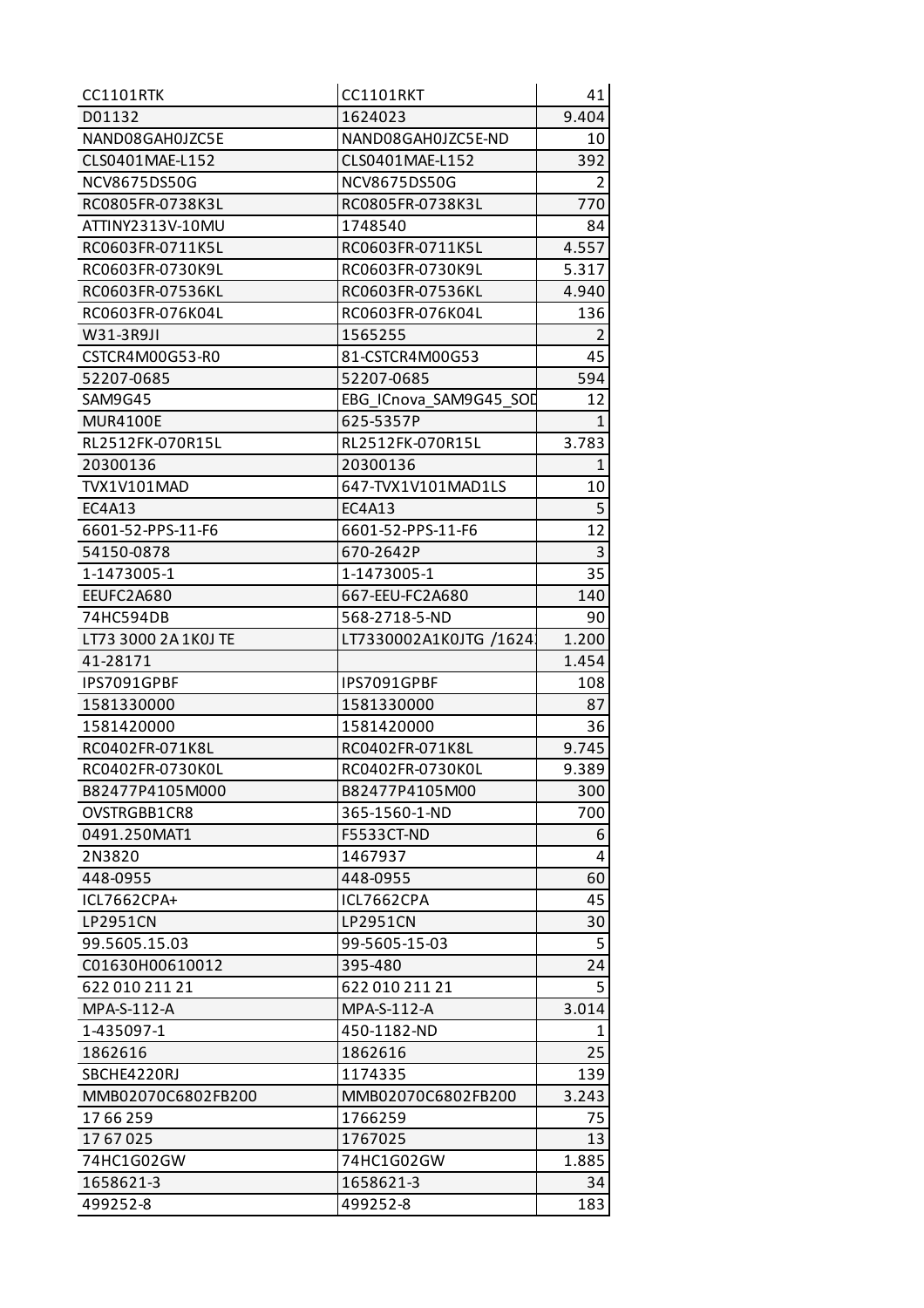| AD5254BRUZ10             | AD5254BRUZ10           | 320            |
|--------------------------|------------------------|----------------|
| M24C32-WMN6TP            | M24C32-WMN6TP          | 1.774          |
| <b>TPS2049DR</b>         | <b>TPS2049DR</b>       | 1.505          |
| ASE-1.8432MHZ-LC-T       | ASE-1.8432MHZ-LC-T     | 743            |
| <b>PA.25A</b>            | 931-1060-1-ND          | 190            |
| 55300.025.020            | 55300.025.020          | 29             |
| 42117-2                  | 719-7218               | 130            |
| CLV6A-FKB-CKNPRGJBB7A363 | CLV6A-FKB-CKNPRGJBB7A3 | 35             |
| RC0603FR-072R7L          | RC0603FR-072R7L        | 744            |
| BZG05-C4V7               | BZG05-C4V7TR           | 334            |
| SN74HCT240PW             | 1752946                | 8              |
| <b>FM18W08-SG</b>        | FM18W08-SG             | 4              |
| 50100.040.001            | 50100.040.001          | 717            |
| 10072354-G01-10ULF       | 10072354-G01-10ULF     | 497            |
| TLC2272IPW               | TLC2272IPW             | 5.600          |
| CEP-1126                 | 102-1145-ND            | 171            |
| MCATQ 35A 32V            | 1586594                | 4              |
| 1500-77-40-5-MC          | 1500-77-40-5-MC        | 156            |
| <b>SS14</b>              | SS14                   | 1.533          |
| 662 006 231 822          | 662 306 231 822        | 7.210          |
| 662 304 231 822          | 662 304 231 822        | 4.880          |
| 7827287                  | 1717290                | 338            |
| ATMEGA88PA-AU            | ATMEGA88PA-AU          | 1.324          |
| 51300.030.016            | 51300.030.016          | 9              |
| 301 3401 400 50          | 42.00.80034055         | 41             |
| 615 006 138 421          | 615 006 138 421        | $\overline{7}$ |
| 0257001                  | 125-6759               | 55             |
| SUM110P06-07L-E3         | SUM110P06-07L-E3       | 286            |
| MDLSP2-12M-01            | MDLSP2-12M-01          | 958            |
| RC0805FR-07221RL         | RC0805FR-07221RL       | 4.987          |
| AR06BTNV2493             | AR06BTNV2493           | 310            |
| 29990051                 | 29990051               | 8              |
| 610 004 243 021          | 610 304 243 021        | 26.550         |
| MM9329-2700RA1           | 81-MM9329-2700RA1      |                |
| A1324LLHLX-T             | A1324LLHLT-T           | 57.200         |
| SR211C472KAR             | 1100523                | 4              |
| RC0402FR-0716KL          | RC0402FR-0716KL        | 8.554          |
| OVS9WBCR4                | OVS9WBCR4              | 733            |
| L3W-N4500-Z1AB           | L3W-N4500-Z1AB         | 23.000         |
| RY-SP190UHR24-5A         | RY-SP190UHR24-5A       | 20.198         |
| 17128.123.025            | 17128.123.025          | 112.192        |
| 18 30 664                | 18 30 664              | 10             |
| 3-338313-2               | 3-338313-2             | 31             |
| 18 27 787                | 18 27 787              | 32             |
| 18 27 800                | 18 27 800              | 12             |
| 18 27 761                | 18 27 761              | 44             |
| 18 27 774                | 18 27 774              | 41             |
| F20A08005ACFA06E         | 317-1002-ND            | $\mathbf{1}$   |
| RC2512FK-074K7L          | RC2512FK-074K7L        | 5.848          |
| 156571                   | 156571                 | 8              |
| TD5705                   | <b>TD5705</b>          | 74             |
| LP602535 1S1P            | 112                    | 1.725          |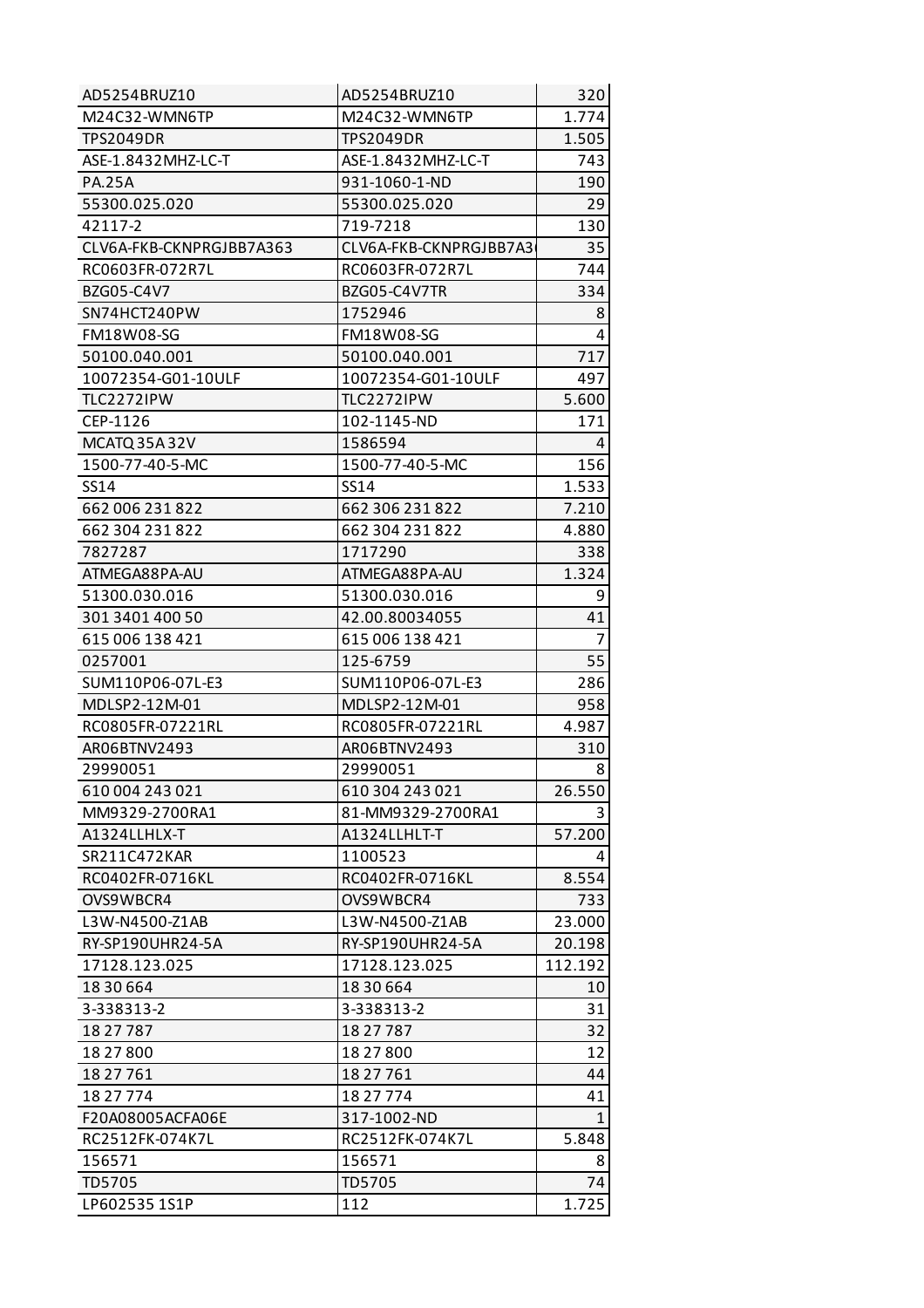| <b>BNX024H01L</b>      | BNX024H01(L)         | 381            |
|------------------------|----------------------|----------------|
| LT1490ACMS8            | LT1490ACMS8          | 200            |
| MMA02040C1500FB300     | 3087682RL            | 55             |
| MMA02040C1202FB300     | 3087918RL            | 100            |
| <b>CVT-070B</b>        | 1773455              | 365            |
| 3901-4041              | 3901-4041            | 62             |
| WP154A4SUREQBFZGW      | 604-WP154A4SUREQBFZW | 5              |
| LM78L05AIMX            | LM78L05AIMX          | 60             |
| <b>KSZ8895MQI</b>      | <b>KSZ8895MQI</b>    | 17             |
| TPS60400DBVT           | TPS60400DBVT         | 103            |
| LM219D                 | LM219D               | 109            |
| LMC6462AIM/NOPB        | LMC6462AIM           | $\overline{7}$ |
| LP2950CDT-5.0          | LP2950CDT-5.0        | 10             |
| RC0805FR-07487R        | 311-487CRCT-ND       | 375            |
| RC0805FR-074K64L       | 311-4.64KCRCT-ND     | 420            |
| RC0805FR-0723K7L       | 311-23.7KCRCT-ND     | 439            |
| ERA6AEB2372V           | 1810638RL            | 8              |
| RC0805FR-07511KL       | 311-511KCRCT-ND      | 48             |
| RC0805FR-074K87L       | 311-4.87KCRCT-ND     | 50             |
| RC0805FR-073K16L       | 311-3.16KCRCT-ND     | 215            |
| RC0805FR-07383KL       | 311-383KCRCT-ND      | 180            |
| MC 0.1W 0805 0.1% 127E | 1575596RL            | 7              |
| MC 0.1W 0805 0.1% 909K | 41-29037             | 4              |
| MC 0.1W 0805 0.1% 536K | 1576096RL            | 11             |
| ERA6AEB224V            | 1577690RL            | 57             |
| MC 0.1W 0805 0.1% 2K32 | 1575833RL            | 36             |
| LMV324IPWR             | LMV324IPWR           | 14.699         |
|                        |                      |                |
| CHIPCAP-R              | CHIPCAP-R            | 6              |
| UA7824CKCS             | UA7824CKCSE3         | 48             |
| IRL540NPBF             | IRL540NPBF           | 143            |
| SFM-120-02-S-DH-TR     | SFM-120-02-S-DH-TR   | 82             |
| FFSD-17-D-59-01-N      | FFSD-17-D-59-01-N    | 25             |
| So 2865.000            | So 2865.000          | 2              |
| 536910006              | 536910006            | 3              |
| 8237-6009              | 2064855              | $\mathbf{1}$   |
| 3448-8D37A             | 972848               | 4              |
| 169-2832-050           | 1440137              | 1              |
| 09 67 009 5604         | 1096848              | 10             |
| 09 01080 00 03         | 09 01080 00 03       | 6              |
| 901.227B001            | 901.227B001          | 18             |
| 12062C104KAT2A         | 12062C104KAT2A       | 2.110          |
| <b>TD5505</b>          | <b>TD5505</b>        | 1              |
| 704.074.2              | 704.074.2            | $\mathbf{1}$   |
| MCC-USB-4-250          | MCC-USB-4-250        | 27             |
| HS120                  | KJ90127              | $\overline{2}$ |
| YE01962+00B100         | 1877515              | 88             |
| TT79851Z 25 10         | TT79851Z 25 10       | 900            |
| S10K420                | 495-3791-ND          | 1              |
| 153159                 | 153159               | 9              |
| 153160                 | 153160               | $\overline{7}$ |
| 159666                 | 159666               | 49             |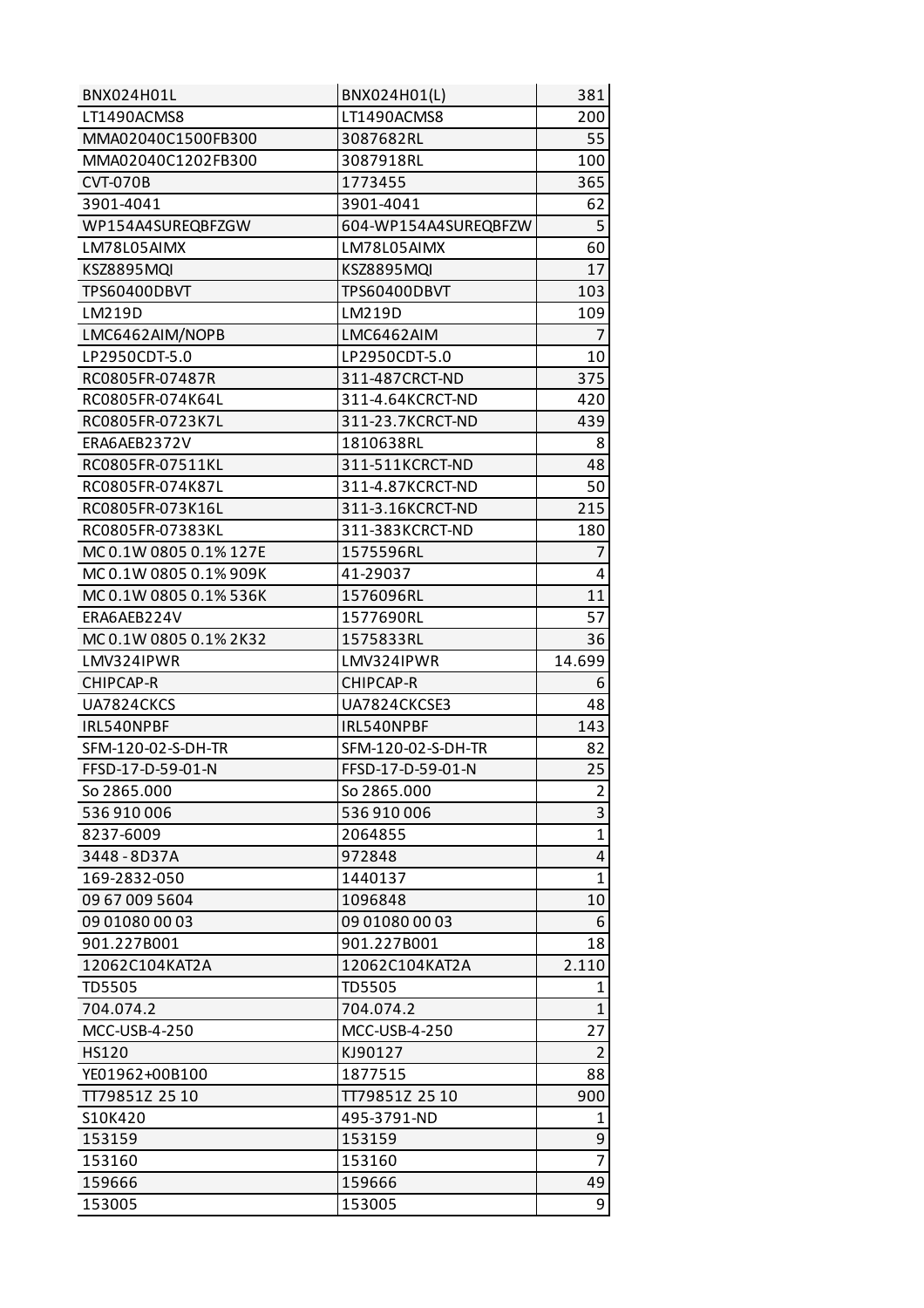| 153007             | 153007             | 9              |
|--------------------|--------------------|----------------|
| 09 0124 00 06      | 09 0124 00 06      | $\overline{2}$ |
| 153129             | 153129             | 17             |
| 281-334            | 3190079            | $\overline{7}$ |
| 18 30 004          | 651-1830004        | 3              |
| 18 30 017          | 1830017            | $\overline{2}$ |
| 18 30 046          | 651-1830046        | $\overline{3}$ |
| RTF-5010           | 262-2999           | $\overline{5}$ |
| 649 010 227 222    | 649 010 227 222    | 6              |
| 649 012 227 222    | 88                 | 110            |
| 691 317 710 004    | 691 317 710 004    | 52             |
| 615 008 142 621    | 615 008 142 621    | 247            |
| 3522-2             | 3522-2             | 249            |
| CY7C65634-48AXC    | CY7C65634-48AXC    | 288            |
| 1591XXDBK          | HM1044-ND          | 50             |
| 613 024 216 921    | 613 024 216 921    | 54             |
| R13-508A-05-BB     | 701105             | $\overline{2}$ |
| NAUSB-W-B          | 1760682            | $\mathbf{1}$   |
| EETEE2G121HJ       | 1828657            | 25             |
| 191-2815-034       | 1440150            | $\mathbf{1}$   |
| 17 55 503          | 277-1139-ND        | 45             |
| 531002B02500G      | <b>HS351-ND</b>    | 25             |
| LTC6101HVACS5      | 1663920            | $\overline{2}$ |
| 649 012 113 322    | 649 012 113 322    | 49             |
| 691 340 500 004    | 691 340 500 004    | 50             |
| 649 006 137 22     | 649 006 137 22     | 403            |
| $L$ HS3-1TW/0      | 177-9842           | 100            |
| $L$ HS3-1TW/1      | 177-9843           | 400            |
| LHS3-1TW/2         | 177-9844           | 150            |
| $LHS3-1TW/3$       | 177-9845           | 100            |
| $LHS3-1TW/4$       | 177-9846           | 100            |
| LHS3-1TW/5         | 177-9847           | 100            |
| $L$ HS3-1TW/6      | 177-9848           | 100            |
| LHS3-1TW/7         | 177-9851           | 100            |
| LHS3-1TW/8         | 177-9852           | 100            |
| LHS3-1TW/9         | 177-9853           | 100            |
| 18AWG Black UL1007 | 1182509            | 912            |
| <b>SR-6P3</b>      | 126-9030           | 100            |
| SR-6R3             | 126-9032           | 150            |
| 1EE62410ML04WB79B5 | 1EE62410ML04WB79B5 | 10             |
| 513002B02500G      | 532-513002B25G     | 25             |
| 190643             | 190643             | 8              |
| 281-681            | 1283453            | $\overline{2}$ |
| 153004             | 153004             | 8              |
| 153452             | 153452             | 8              |
| 37420.080.001      | 37420.080.001      | 59             |
| NTR4171PT1G        | NTR4171PT1G        | 1.966          |
| CPC3703CTR         | <b>CPC3703CTR</b>  | 902            |
| 1896340000         | 1809168            | $\overline{2}$ |
| 1906210000         | 644-7770           | 3              |
| EEFSX0J151ER       | 1751929RL          | 58             |
| SB550              | 700-0919           | 12             |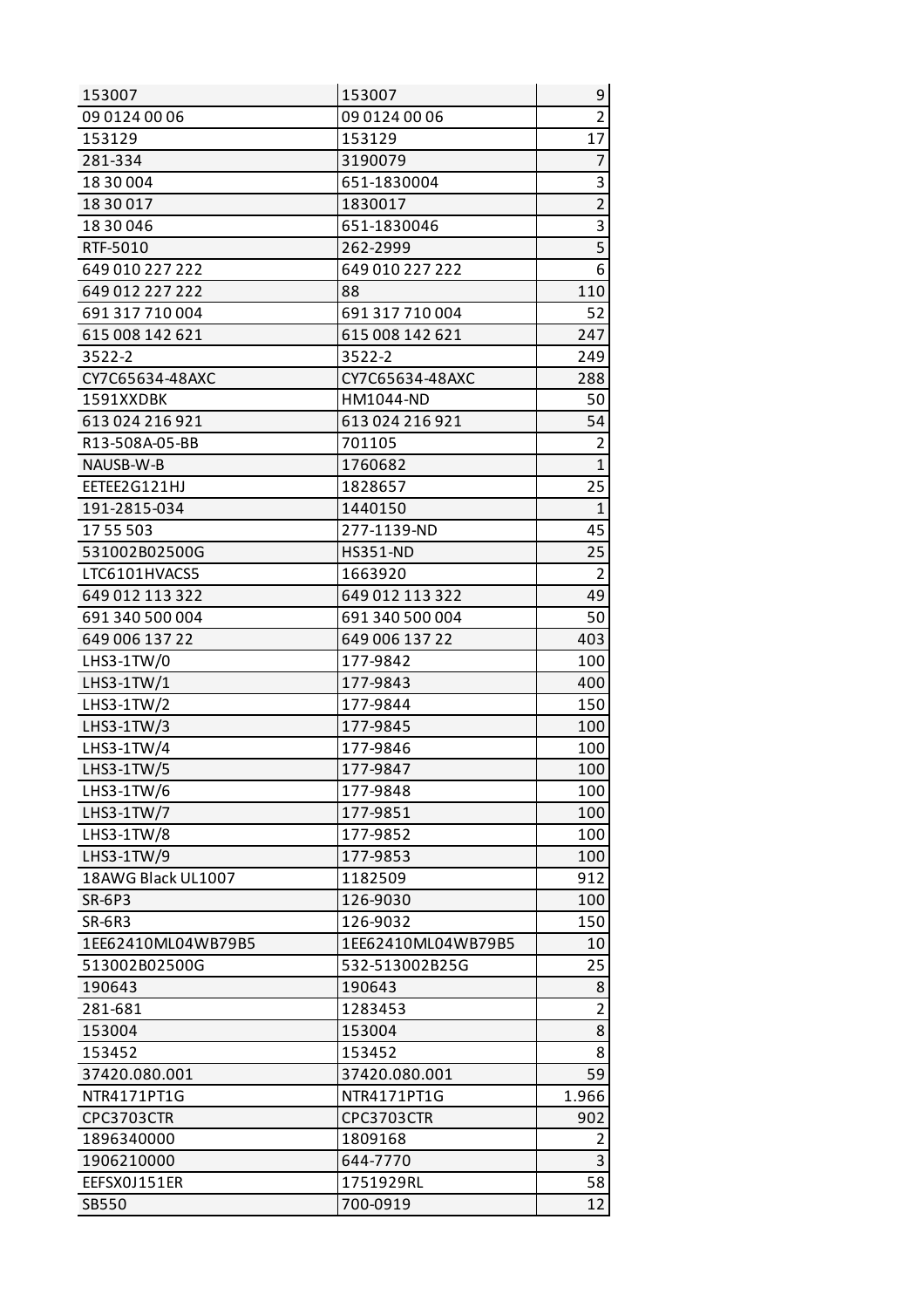| BAV99WT1G                             | 1651159RL                             | 1.940             |
|---------------------------------------|---------------------------------------|-------------------|
| <b>TPS5450DDA</b>                     | <b>TPS5450DDA</b>                     | $\overline{2}$    |
| <b>TPD12S521DBTR</b>                  | 296-24020-1-ND                        | $\overline{2}$    |
| TPA2012D2RTJR                         | 296-17692-1-ND                        | $\overline{1}$    |
| OPA452FAKTWT                          | OPA452FAKTWT                          | 10                |
| LP2989IM-3.0                          | LP2989IM-3.0                          | 82                |
| 0154.005T                             | F1310CT-ND                            | 5                 |
| 744771182                             | 744771182                             | $\overline{5}$    |
| 613 034 216 921                       | 613034216921                          | $\mathbf{1}$      |
| 749 020 010                           | 1636356                               | 4                 |
| 5787082-7                             | 5787082-7                             | 6                 |
| 5787082-9                             | 684-1361                              | 3                 |
| G51MA3-P10QC00-A020                   | G51MA3-P10QC00-A020                   | $\mathbf{1}$      |
| 39-53-2044                            | 9785957                               | $\overline{2}$    |
| SFMC-104-02-S-D-K (-TR)               | SFMC-104-02-S-D-K (-TR)               | $\mathbf 1$       |
| SFMC-105-02-S-D-T(-TR)                | SFMC-105-02-S-D-K (-TR)               | 4                 |
| 2510-6002UB                           | 517-2510-6002                         | 10                |
| OP484FSZ                              | ANAOP484FSZ                           | 6                 |
| PCF0805R4K02BI.T1                     | 1160174                               | 4                 |
| BC847CM                               | 568-8208-1-ND                         | 25                |
| <b>BC847T</b>                         | BC847T,115                            | 2.900             |
| MAX7317AEE                            | 700-MAX7317AEE                        | 10                |
| TG30-A90XSMD                          | 2101615                               | 123               |
| OP484ESZ                              | OP484ESZ                              | $\overline{2}$    |
| 1714-00102                            | 1714-00102                            | 55                |
| 015 1040 002 03                       | 015 1040 002 03                       | 5.109             |
| 894920202                             | 894920202                             | 393               |
| R-7950                                | A00334                                | $\overline{2}$    |
| 0985065100                            | 0985065100                            | 375               |
| C10G4                                 | 1701357                               | 3                 |
| 613-9609                              | 613-9609                              | 48                |
| 55460060001                           | 55460060001                           | $\overline{5}$    |
| 20-313138                             | 8731160                               | 37                |
| ISO14580-M3x8-8.8-verzinkt            | ISO14580-M3x8-8.8-verzink             | 3.020             |
| ISO14580-M4x10-8.8-verzinkt           | ISO14580-M4x10-8.8-verzir             | 14.318            |
| ISO14580-M4x10-8.8-verzinkt           | ISO14580-M4x16-8.8-verzir             | 5.336             |
| 467                                   | 467MP 12,7 mm                         | 45                |
| 250x150x100mm                         | <b>RPT14</b>                          | 25                |
| <b>PRU1525</b>                        | <b>PRU1525</b>                        | 123               |
| PA6C                                  | FGPMMOPAC6C                           | 3                 |
| PIS2816-150M-04                       | 449978-89                             | 4                 |
| S25FL004K0XMFI01x                     | S25FL004K0XMFI01x                     | 79                |
| 0.87.0021.0                           | 1516457                               | 22                |
| GP1500-0.040-02-0816                  | BER227-ND                             | $\overline{2}$    |
| T491C225K050AT                        | T491C225K050AT                        | 692               |
| OP497GPZ                              | OP497GPZ                              | 4<br>$\mathbf{1}$ |
| 7x0.5qmm Unitronic LiYY               | 6x0.5qmm Unitronic LiYY               |                   |
| CASCE0-60244208R0R0                   | CASCE0-60244208R0R0                   | 4<br>4            |
| CASCE0-60244203R0R0<br>09 66 252 6612 | CASCE0-60244203R0R0<br>09 66 252 6612 | $\mathbf{1}$      |
| DILB16P223TLF                         | 1824434                               | $\mathbf{1}$      |
| 09 65 162 6812                        | 09 65 162 6812                        | $\overline{1}$    |
|                                       |                                       |                   |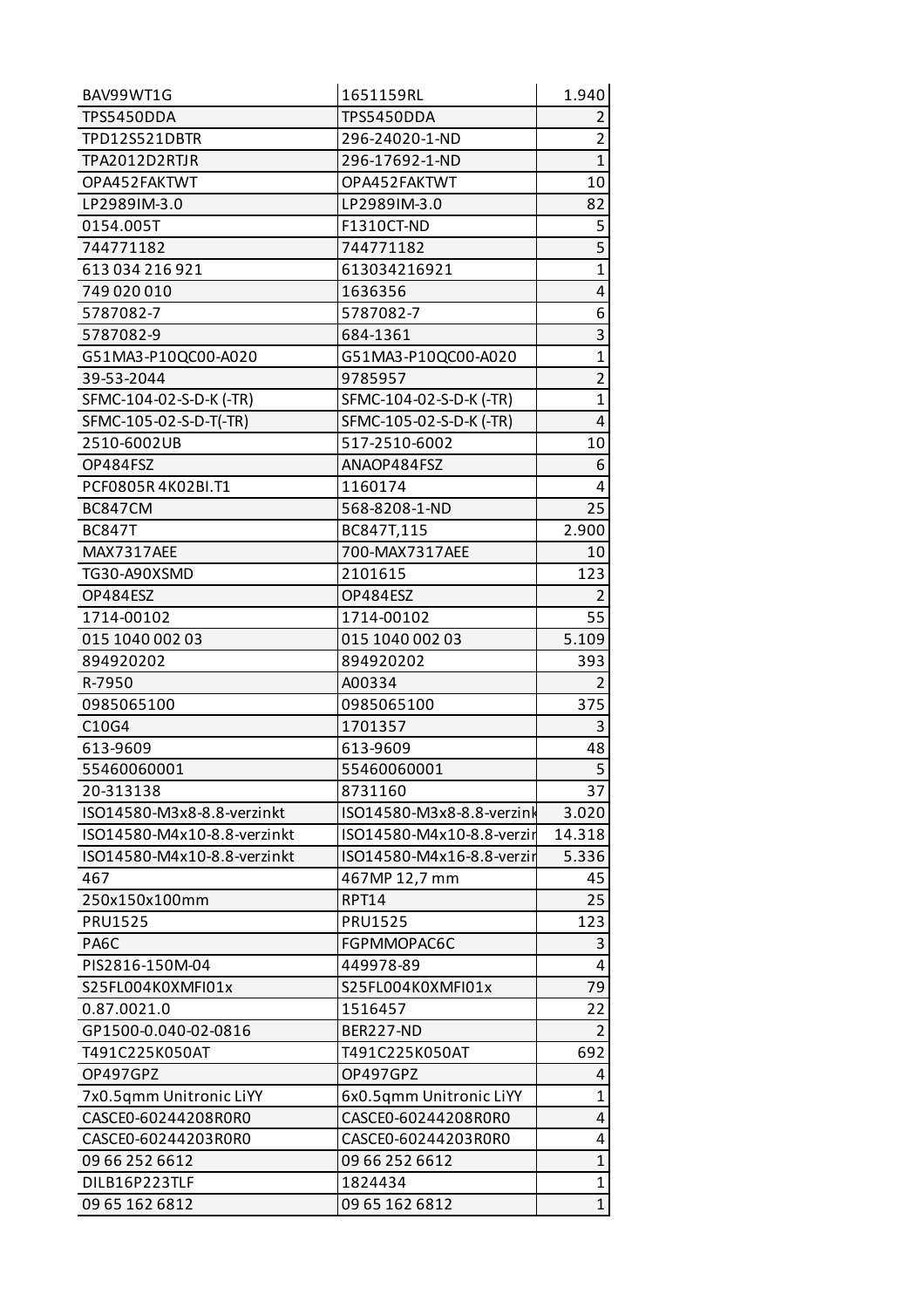| 25ZL220MEFC8X11.5   | 1144699              | 3              |
|---------------------|----------------------|----------------|
| CRCW1206120RFKEA    | RC1206FR-07120RL     | 700            |
| C1206C102J2GACTU    | 1414708              | 30             |
| <b>MFP1-18RJI</b>   | 1565352              | 9              |
| CRCW120610M0FKEA    | CRCW120610M0FKEA     | 2.446          |
| BLM18TG121TN1       | 81-BLM18TG121TN1D    | 120            |
| 3661904F            | 8R003661904F         | 10             |
| MCP1801T-1802I/OT   | 579-MCP1801T-1802IOT | 30             |
| <b>SKF 608-2RSH</b> | 608-2RSH             | 4              |
| PMEG4030ER          | 1829202RL            | 58             |
| 73391-0320          | 73391-0320           | 97             |
| 691 317 710 002     | 691 317 710 002      | 195            |
| <b>DLR006</b>       | DLR006               | $\overline{2}$ |
| <b>DLR007</b>       | DLR007               | $\overline{2}$ |
| 613 010 216 921     | 613 010 216 921      | 18             |
| AK4066              | AK4066               | 1              |
| AK4068              | AK4068               | $\mathbf{1}$   |
| 150303R             | 150303R              | 27             |
| 22AWG Yellow UL1007 | 22AWG YELLOW UL1007  | 305            |
| 894960211           | 894960211            | 106            |
| 55300.040.025       | 55300.040.025        | 37             |
| C5600-002           | C5600-002            | 5              |
| LQW15AN5N6C10D      | 1762610              | 30             |
| LQW15AN6N8G00D      | 1762612              | 60             |
| B39871B3715U410     | 871-B39871B3715U410  | 18             |
| NX3225SA-26MHZ-B1   | 644-1101-6-ND        | 42             |
| BLM15AG102SN1D      | 1515759              | 10             |
| <b>BK-887</b>       | <b>BK-887-ND</b>     | 90             |
| <b>TCW21250G</b>    | 1230994              | 32             |
| 43650-0214          | 0436500214           | 5              |
| CR2450 NFH-LF       | CR2450 NFH-LF        | 23             |
| 100007              | 1057124              | $\overline{2}$ |
| 95503-6891          | 538-95503-6891       | 1              |
| <b>SFH4059S</b>     | SFH4059S             | 1.055          |
| 35YXF220MEFC10X12.5 | 1144628              | 2              |
| STP16NF06L          | STP16NF06L           | 12             |
| <b>PCF8574AT</b>    | PCF8574AN            | 14             |
| 7191436             | 7801106              | 90             |
| 7201437             | 7802781              | 89             |
| <b>TL071CD</b>      | 9589449              | 4              |
| RL0603FR-070R15L    | 1779425RL            | 150            |
| RC0603FR-075R6L     | RC0603FR-075R6L      | 5.000          |
| 08051C223KAT2A      | 08051C223KAT2A       | 1.048          |
| VS-10MQ100NTRPBF    | VS-10MQ100NTRPBF     | 2.504          |
| LT3796EFE#PBF       | LT3796EFE#PBF        | 60             |
| LTC6902IMS#PBF      | LTC6902IMS#PBF       | 17             |
| SPV1001N30          | SPV1001N30           | 19             |
| 7461095             | 7461095              | 9              |
| 311250841556        | 311 2508 415 56      | 595            |
| CRCW0603620KFKEA    | CRCW0603620KFKEA     | 3.000          |
| 28R1024             | 28R1024              | 5.679          |
| 170204-1            | 680-1193             | 80             |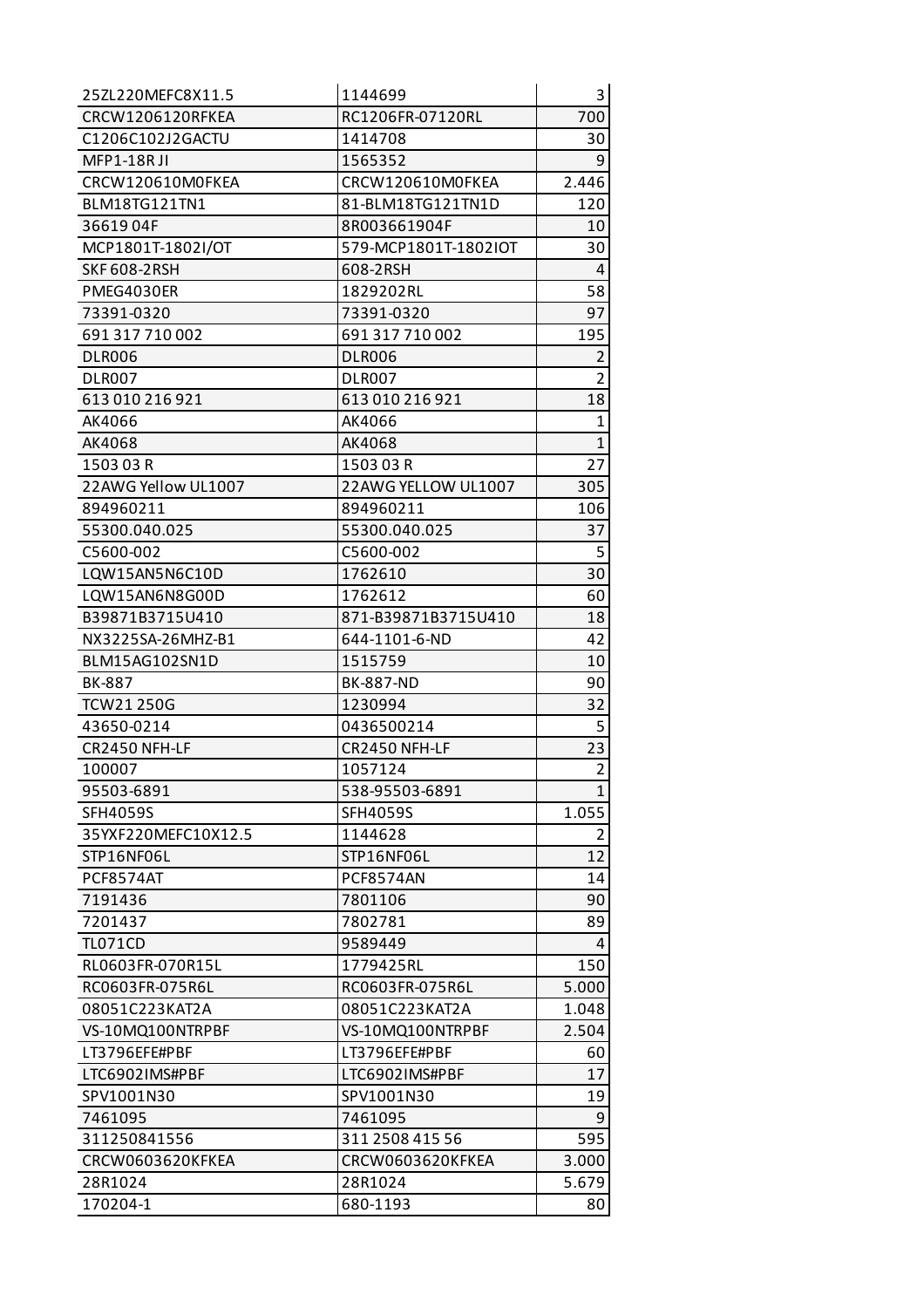| 1-726389-2                  | 4215588                   | 94             |
|-----------------------------|---------------------------|----------------|
| 88762-5400                  | 88762-5400                | 40             |
| 88751-1310                  | 88751-1310                | 15             |
| 88741-8000                  | 9973893                   | $\mathbf{1}$   |
| CES-102-02-G-S-RA           | 1803305                   | 17             |
| REC6-2412SRW/R10/A          | REC6-2412SRW/R10/A        | 5              |
| FN9260-10-06                | FN9260-10-06              | 10             |
| TD-104-G-AA                 | TD-104-G-AA               | 30             |
| SD-104-G-2                  | SD-104-G-2                | 61             |
| RC0402FR-0756RL             | 2073143                   | 73             |
| EEE1CA220SR                 | 536-9865                  | 5              |
| LTL1CHKSKNN                 | 859-LTL1CHKSKNN           | $\overline{2}$ |
| ATMEGA644A-AU               | 1972104                   | 16             |
| 68001-202HLF                | 649-68001-202HLF          | 15             |
| PJ-102A                     | CP-102A-ND                | $\mathbf{1}$   |
| 63429-202LF                 | 649-63429-202LF           | 6              |
| 7366                        | 534-7366                  | 4              |
| 99 5671 75 08               | 99 5671 75 08             | $\overline{5}$ |
| 09 0174 00 08               | 09 0174 00 08             | 11             |
| MXTK92TK1000                | MXTK92TK1000              | 66             |
| 09 67 009 4704              | 1096854                   | 10             |
| SM20B-SRDS-G-TF(LF)(SN)     | SM20B-SRDS-G-TF(LF)(SN)   | 149            |
| 749 901 000 04A             | 31                        | 14             |
| 29990050                    | 29990050                  | 3              |
| IDH1487440                  | 90.00 IDH1487440 mengtu   | 36             |
| G51MH3-P14QC00-A070         | G51MH3-P14QC00-A070       | $\overline{2}$ |
| 894960212                   | 894960212                 | 32             |
| 894970201                   | 894970201                 | 135            |
| 5391B-300                   | 5391B-300                 | 4.932          |
| ISO14580-M2x10-8.8 verzinkt | ISO14580-M2x10 A2 RVS     | 580            |
| ISO14580-M3x20-8.8 verzinkt | ISO14580-M3x20-8.8 verzin | 384            |
| LTC4365CTS8                 | 1847455                   | 5              |
| BNX005-01                   | BNX005-01                 | $\overline{2}$ |
| C1350ALGAE                  | 480356                    | $\mathbf 1$    |
| HT731                       | HT731                     | 3              |
| HT732                       | HT732                     | 3              |
| SPU0414HR5H                 | SPU0414HR5H               | 516            |
| D965-H 4.8 Elvz M2x8        | D965-H 4.8 Elvz M2x8      | 756            |
| 4713                        | conductive tape type 4713 | 161            |
| 28B0734-000                 | 875-28B0734-000           | 4              |
| RC0402FR-07680RL            | RC0402FR-07680RL          | 9.234          |
| MBRS230LT3G                 | MBRS230LT3G               | 1.220          |
| LD2985BM33R                 | LD2985BM33R               | 490            |
| GXO-3201L/BI 4.096Mhz       | STC-E-M-2747              | 645            |
| AF-175-48-X-D-10-2.4        | AF-175-48-X-D-10-2.4      | 10             |
| 1827758                     | 1827758                   | 17             |
| 894980212                   | 894980212                 | 1.694          |
| 894980213                   | 894980213                 | 1.505          |
| 894980211                   | 894980211                 | 342            |
| 300.02.010                  |                           | 6.855          |
| 894980214                   | 894980214                 | 1.656          |
| 894980217                   | 894980217                 | 1.545          |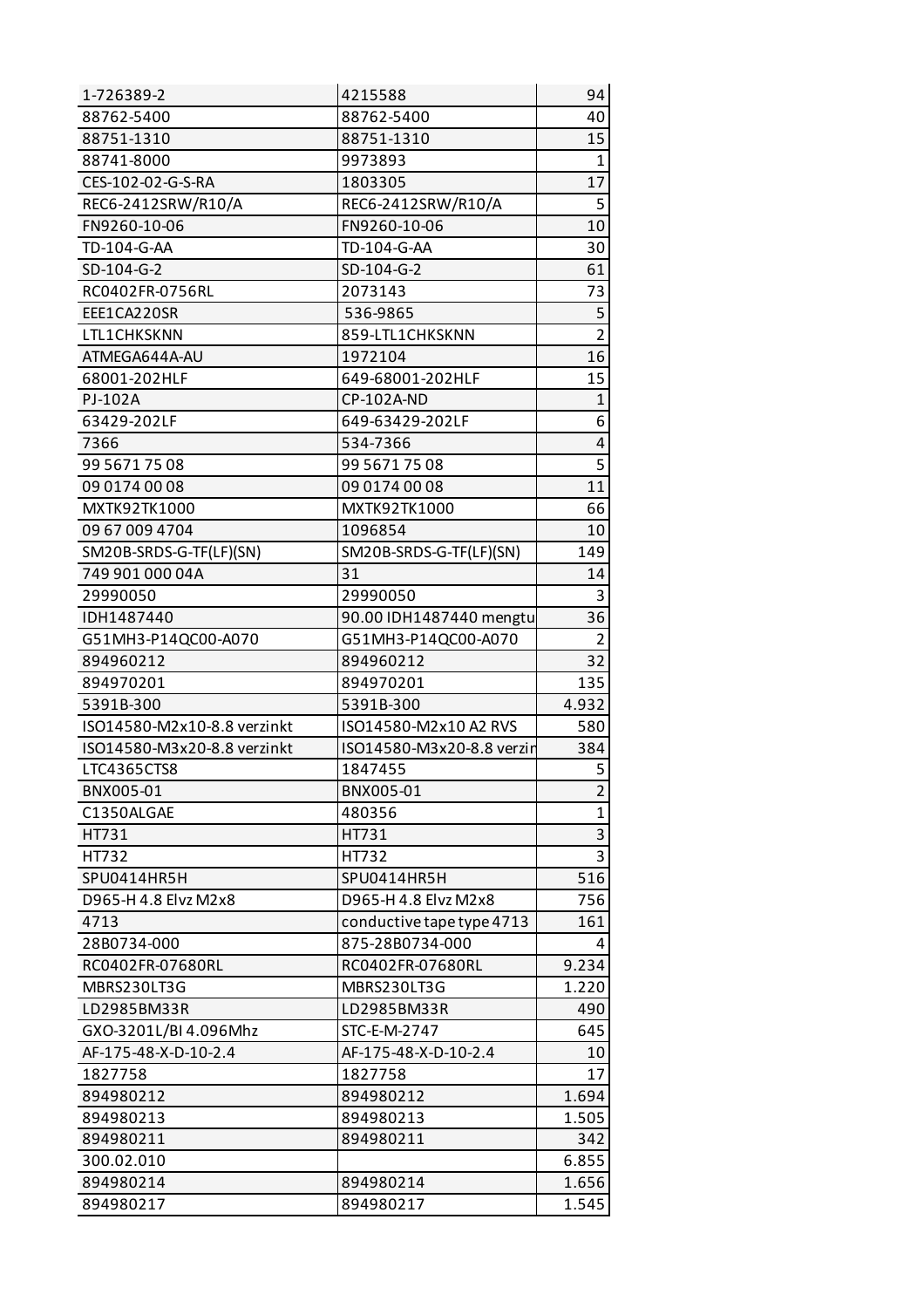| 005 2740 000 05                                          | 005 2740 000 05          | 924            |
|----------------------------------------------------------|--------------------------|----------------|
| 1-480424-0                                               | 148085                   | 26             |
| 60618-4                                                  | 1248259                  | 44             |
| 39-01-2240                                               | 4138417                  | 39             |
| KDS2012P                                                 | 3975605                  | 50             |
| 95278-101A10LF                                           | 649-95278-101A10LF       | 1              |
| 95278-101A04LF                                           | 649-95278-101A04LF       | $\mathbf{1}$   |
| 961216-6300-AR-PR                                        | 3M9495CT-ND              | $\mathbf{1}$   |
| <b>STPS160A</b>                                          | 497-3756-1-ND            | $\overline{3}$ |
| ECMF02-2AMX6                                             | 511-ECMF02-2AMX6         | $\overline{1}$ |
| SRN4018-101M                                             | 652-SRN4018-101M         | $\mathbf{1}$   |
| CSRN2512FK68L0                                           | CSRN2512FK68LOCT-ND      | 6              |
| EVQ-P2K02Q                                               | 667-EVQ-P2K02Q           | $\overline{2}$ |
| IRFH5006TR2PBF                                           | 1813405                  | $\overline{2}$ |
| ECS-120-20-33-DUT                                        | ECS-120-20-33-TR         | $\overline{2}$ |
| ALN-9629-FWRWA                                           | ALN-9629 FWRWA           | 7.995          |
| KT7981-1.8x6-St-verzinkt                                 | KT7981-1.8x6-St-verzinkt | 235            |
| WE2820346218                                             | WE2820346218             | 16             |
| GR45A-00-100GY                                           | GR45A-00-100GY (10x10)m  | 3.319          |
| GR45A-00-100GY                                           | GR45A-00-100GY (22x30mr  | 485            |
| FR2S1020                                                 | FR2S1020                 | 400            |
| Attiny261A-SU                                            | Attiny261A-SU            | 10             |
| 43650-0829                                               | 670-4821P                | $\mathbf{1}$   |
| EEUFR1V821L                                              | 2063073                  | 45             |
| MPQ1-S-112D-A                                            | MPQ1-S-112D-A            | 9.550          |
| 0287002.xxxx                                             | 576-0287002.PXCN         | 60             |
| 0287015                                                  | 0287015                  | 40             |
| 550-0407F                                                | 645-550-0407F            | 225            |
| LTC2941IDCB-1                                            | LTC2941IDCB-1#TRMPBFCT   | 4              |
| TPS54160DGQ                                              | TPS54160DGQ              | 40             |
| BLM41PG102SN1                                            | 490-1061-1-ND            | 75             |
| 744062100                                                | 744 062 100              | 19             |
| NTCS0603E3104JXT                                         | NTCS0603E3104JXT         | 2.948          |
| ATXMEGA32D4-AU                                           | ATXMEGA32D4-AU           | 12             |
| SKHMQLE010                                               | SKHMQLE010               | 134            |
| C1005C0G1H2R2C                                           | 445-4865-1-ND            | 199            |
| C1005C0G1H010B050BA                                      | 445-4854-1-ND            | 70             |
| AS179-92LF                                               | AS179-92                 | 6              |
| PIC16LF1823-I/SL                                         | PIC16LF1823-I/SL         | 5              |
| LQW15AN12NJ00D                                           | 490-1147-1-ND            | 100            |
| LQW15AN18NJ00D                                           | 81-LQW15AN18NJ00D        | 250            |
| LQW15AN3N3D10                                            | 81-LQW15AN3N3D10D        | 143            |
| 49SMD, 26.000MHz, 16pF, +/-10ppm 49SMD, 26.000MHz, 16pF, |                          | 1.000          |
| HF158F/012-ZS3T                                          | HF158F/012-ZS3T          | 5.860          |
| M22-2540505                                              | 855-M22-2540505          | 4              |
| EM208 62208000                                           | EM208 62208000           | $\mathbf{1}$   |
| 71991-307LF                                              | 649-71991-307LF          | $\overline{7}$ |
| 568-3131-5-ND<br><b>HEF4521BT</b>                        | <b>HEF4521BT</b>         | 87             |
| B82442-A1223-K                                           | 158768                   | 4              |
| 26-60-5080                                               | 1675512                  | 47             |
| CRCW060393R1FKEA                                         | 2141274RL                | 26             |
| ABS25-100.000KHZ-T                                       | 815-ABS25-100KT          | 160            |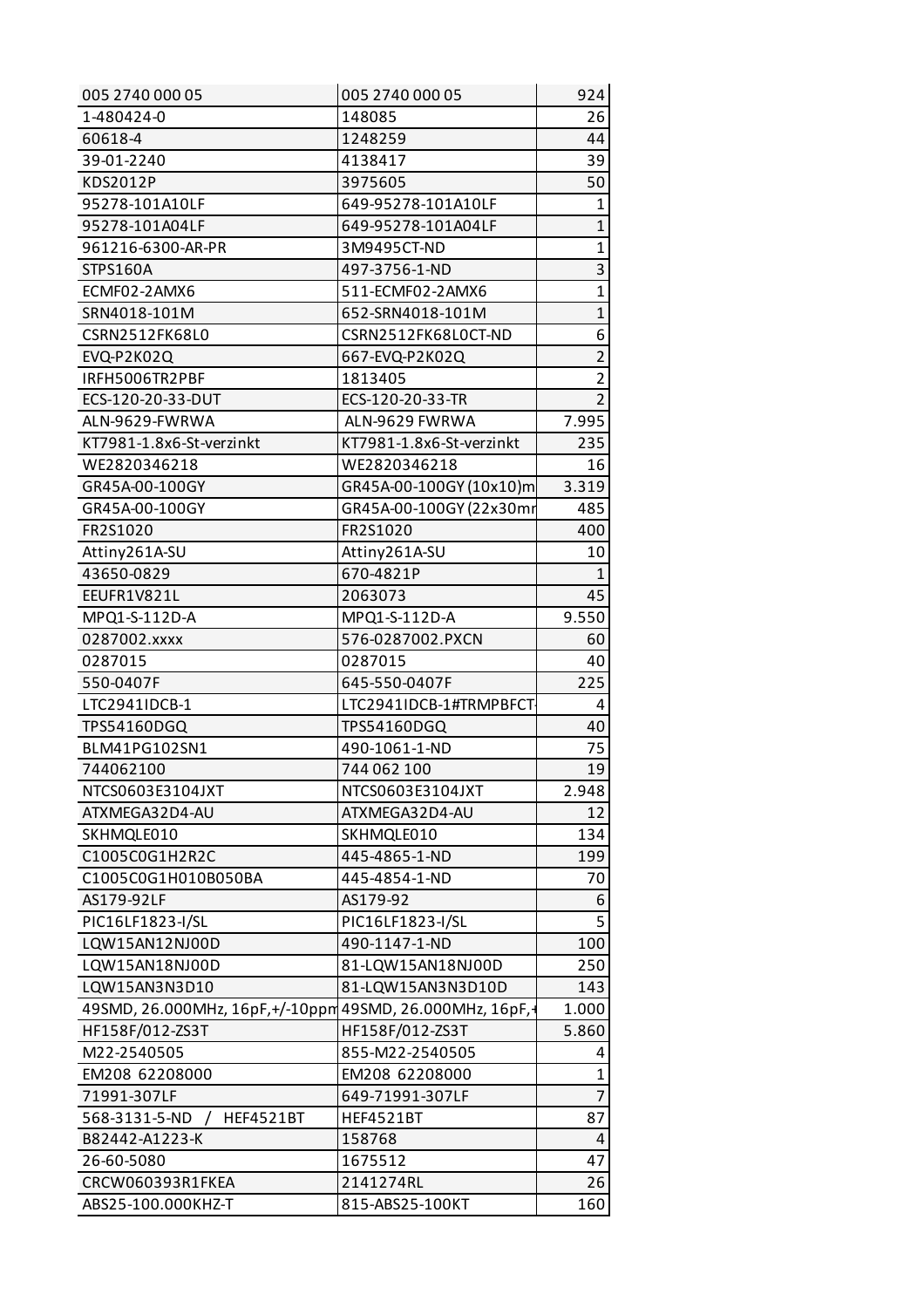| TEN3-2421                | 2280045                 | 5              |
|--------------------------|-------------------------|----------------|
| AD8134ACPZ               | AD8134ACPZ-REEL7CT-ND   | $\overline{2}$ |
| C1005C0G1H101K050BA      | 445-13760-1-ND          | 70             |
| C1005C0G1H120J050BA      | 445-1236-1-ND           | 70             |
| C1005C0G1H270J050BA      | 445-1240-1-ND           | 70             |
| C1005C0G1H470J050BA      | 445-1243-1-ND           | 970            |
| C1005C0G1H1R5B050BA      | 445-4858-1-ND           | 70             |
| C1005C0G1H221K050BA      | 445-13765-1-ND          | 945            |
| VSS0051                  | VSS0051                 | 37             |
| TG6050-150-150-1.0-0     | 1168-1343-ND            | 1              |
| V42254-B1200-C960        | 9-1393644-1             | 85             |
| 173 0002 000 22          | 173 0002 000 22         | 285            |
| RC0603FR-0752K3L         | RC0603FR-0752K3L        | 1.778          |
| ATXMEGA128D4-AU          | ATXMEGA128D4-AU         | 107            |
| nRF24L01+                | nRF24L01+               | 5              |
| 55340.025.010            | 55340.025.010           | 508            |
| M27C512-10C6             | M27C512-10C6            | 12             |
| AD7797BRUZ               | 1306151                 | 1              |
| 234-516                  | 234-516                 | $\overline{2}$ |
| EEETK2A101AM             | 2079222                 | $\overline{7}$ |
| ELJPA120KF               | 1888844                 | 12             |
| REF192ESZ                | REF192ESZ-ND            | 3              |
| 234-524                  | 234-524                 | $\overline{2}$ |
| EEE1HA010SR              | 9697063RL               | $\overline{7}$ |
| VJ0805A221JXGAT5Z        | 1961229RL               | 14             |
| GA-TR2400-3T             | GA-TR2400-3T            | 59             |
| CC0402BRNP09BN3R3        | CC0402BRNP09BN3R3       | 9.323          |
| LM2576T-5.0/NOPB         | LM2576T-5.0/NOPB        | 9              |
| IXSH20N60B2D1            | 20N60B2D1               | 16             |
| 1762431                  |                         |                |
|                          | 1762431                 | 19             |
| 1762790                  | 1762790                 | 17             |
| 1776896                  | 1776896                 | 217            |
| 1776919                  | 1776919                 | 184            |
| 1776922                  | 1776922                 | 67             |
| 1776935                  | 1776935                 | 67             |
| 1776948                  | 1776948                 | 66             |
| 1776964                  | 1776964                 | 67             |
| 1776980                  | 1776980                 | 17             |
| 18 35 481                | 1835481                 | 17             |
| 18 35 504                | 1835504                 | 34             |
| 18 35 517                | 1835517                 | 17             |
| 18 35 5 20               | 1835520                 | 17             |
| 18 35 533                | 1835533                 | 17             |
| 18 35 559                | 1835559                 | 17             |
| 18 35 575                | 1835575                 | 17             |
| 1842393                  | 1842393                 | 17             |
| 1734348-1                | 571-1734348-1           | $\overline{2}$ |
| 1N5408RL                 | 1N5408RL                | 948            |
| ACS712ELCTR-20A-T        | ACS712ELCTR-20A-T       | 4              |
| ADuM2250ARWZ             | ADuM2250ARWZ            | 32             |
| MCP2515-I/SO<br>OVLBY4C7 | 41-30499<br>365-1176-ND | 14<br>5        |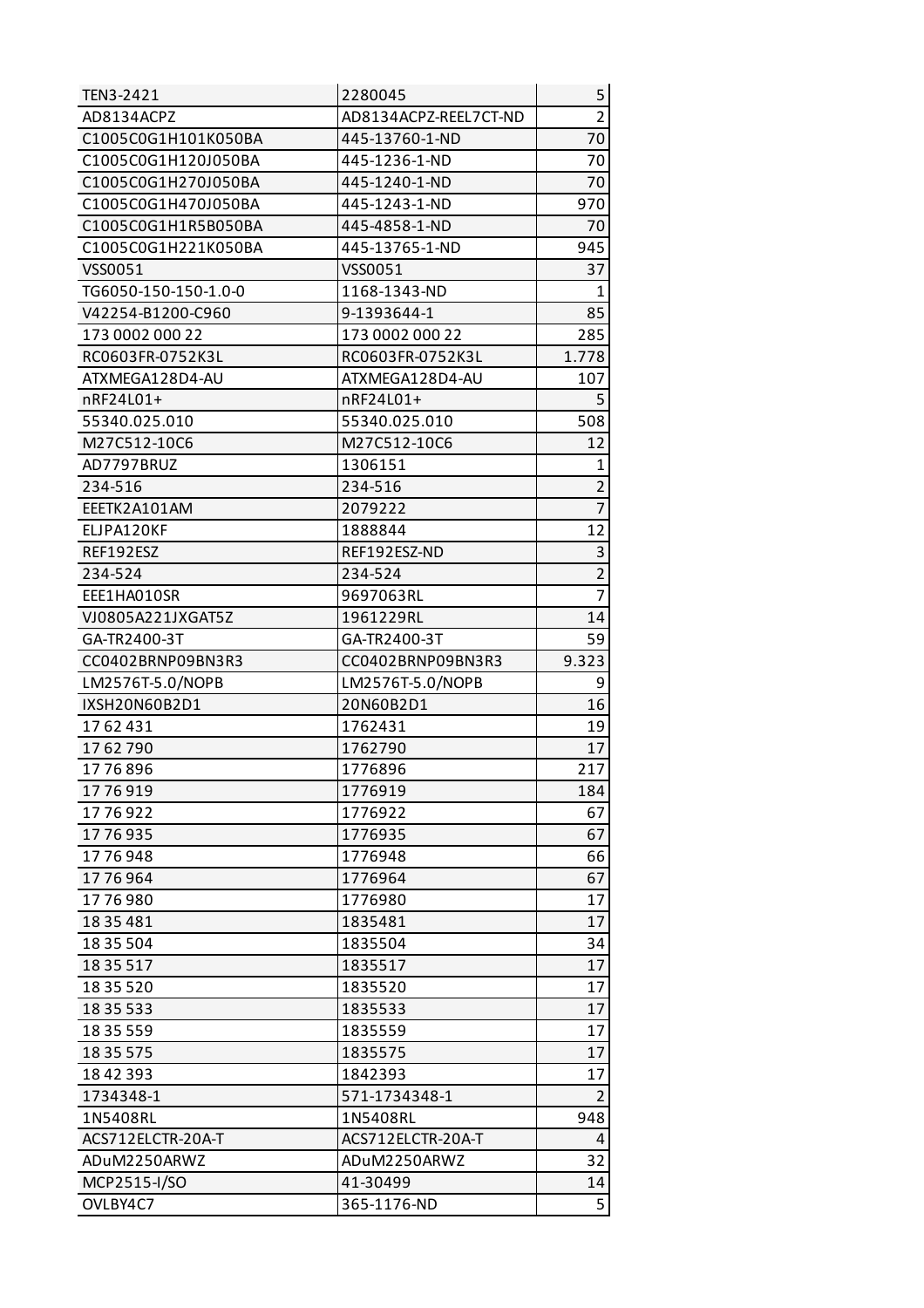| LEDS1E-4-01          | 1325971                   | 244            |
|----------------------|---------------------------|----------------|
|                      | KV3015WH                  | 198            |
| <b>CC1101RGP</b>     | <b>CC1101RGP</b>          | 48             |
| SK480/195/SA cust.   | SK/480/195/SA/SL acc BG22 | 8              |
| 1938951              | 1792916                   | $\overline{2}$ |
| <b>FM24C04B-G</b>    | <b>FM24C04B</b>           | 184            |
| 1607590000           | 1607590000                | 50             |
| 1607600000           | 1607600000                | 5              |
| 1607520000           | 1607520000                | 96             |
| 1690910000           | 1690910000                | 45             |
| 1690940000           | 1690940000                | 89             |
| 1690970000           | 1690970000                | 49             |
| 1690980000           | 1690980000                | 55             |
| 1607530000           | 1607530000                | 45             |
| 1607580000           | 1607580000                | 45             |
| 1607550000           | 1607550000                | 93             |
| 1690900000           | 1690900000                | 105            |
| 1690930000           | 1690930000                | 94             |
| 1690960000           | 1690960000                | 45             |
| 153324               | 153324 QSM-4              | $\overline{2}$ |
| 3568 B-1/8           | 3568 B-1/8                | 72             |
| D-040                | D-040 (AVT)               | 70             |
| 042 0600 699 07      | 042 0600 699 07           | 49             |
| 10708400060-0-1      | H708V0A20040006           | 491            |
| 038 0400 599 05      | 038 0400 599 05           | 40             |
| 311 4303 400 50      | 311 4303 400 50           | 32             |
| 7778                 | Rust-oleum 7778 lak       | 3              |
| 264-351              | 264-351                   | 92             |
| 152586               | 152586                    | 38             |
| MAX3232CAE+          | MAX3232CAE+               | 15             |
| IQS2400008C0 SO T    | IQ240 S for CMZ3008W01V   | 35.000         |
| 1690990000           | 1690990000                | 45             |
| 1607610000           | 1607610000                | 45             |
| 1EE62410ML04WB79B6   | 1EE62410ML04WB79B6        | 7              |
| 8655MH1511LF         | 8655MH1511LF              | 32             |
| CK05BX101K           | 286930                    | 1              |
| BL01RN1A1D2B         | 81-BL01RN1A1D2B           | $\mathbf{1}$   |
| 09-0112-89-04        | 09-0112-89-04             | 4              |
| 55340.040.016        | 55340.040.016             | 61             |
| 55300.060.012        | 55300.060.012             | 14             |
| L-53ID-5V            | L-53ID-5V                 | 540            |
| 963357-5             | 963357-5                  | 65             |
| HA55-2223070LF       | 987-1479-ND               | 5              |
| 702 941 500          | 702 941 500               | 579            |
| 0287003.xxxx         | 2137125                   | 5              |
| 0287025.xxxx         | 2137131                   | 5              |
| <b>CRCW08052R00F</b> | 71-CRCW08052R00FKEA       | 85             |
| SI7960DP-T1-GE3      | SI7960DP-T1-GE3CT-ND      | $\overline{2}$ |
| BAS40-04             | 1907602                   | 6              |
| DIN:913 ISO:4026     | DIN:913 ISO:4206          | 67             |
| 54.7985025005        | 54.7985025005             | 96             |
|                      |                           | 65             |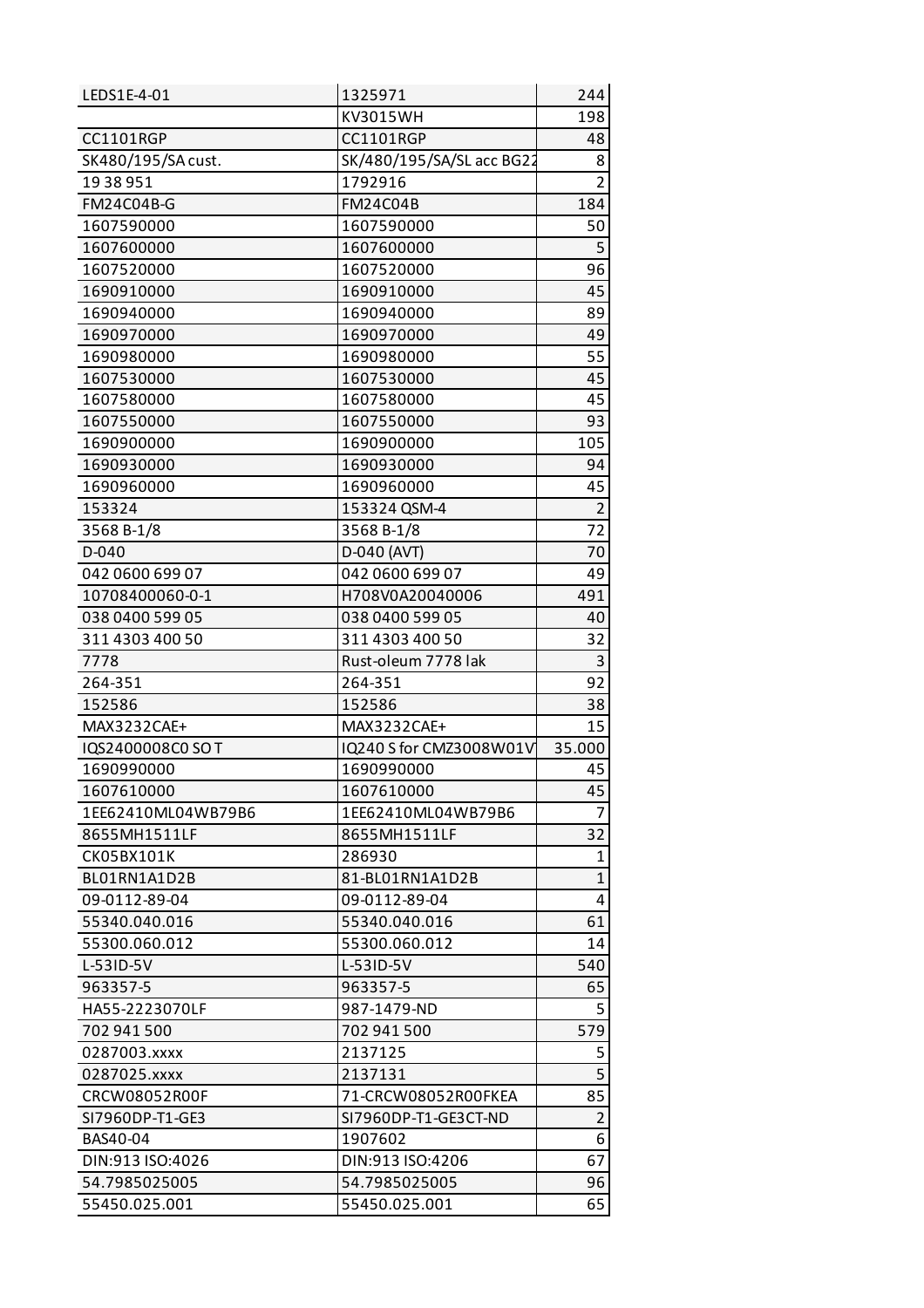| 51435.004.001        | 51435.004.001        | 74             |
|----------------------|----------------------|----------------|
| 168 0020 220 02      | 168 0020 220 02      | 60             |
| Bergquist            | <b>BER364-ND</b>     | $\overline{2}$ |
| ISO:7379             | see description      | 108            |
| 27206688             | 27206688             | 24             |
| HSMS-A100-L00J1      | HSMS-A100-L00J1      | 1.965          |
| 1.076.2016.50        | 1.076.2016.50        | 29             |
| 1.209.1600.50        | 1.209.1600.50        | 29             |
| 55050.060.025        | 55050.060.025        | 34             |
| 55340.050.008        | 55340.050.008        | 13             |
| DIN:9021 ISO:7093    | DIN:9021 ISO:7093    | 48             |
| 55340.040.035        | 55340.040.035        | 16             |
| 51028.040.012        | 51028.040.012        | 76             |
| 38430.050.001        | 38430.050.001        | 190            |
| <b>VCNL4000-GS08</b> | 78-VCNL4000-GS08     | 508            |
| MCP1802T-3302I/OT    | MCP1802T-3302I/OT    | 500            |
| 51028.050.010        | 51028.050.010        | 10             |
| M1004-1.40.260       | M1004-1.40.260       | $\mathbf{1}$   |
| M1004-1.40.250       | M1004-1.40.250       | $\mathbf{1}$   |
| CRCW06033M60FKEA     | CRCW06033M60FKEA     | 5.033          |
| RC0402FR-073K6L      | RC0402FR-073K6L      | 9.490          |
| RC0402FR-0713K7L     | RC0402FR-0713K7L     | 180            |
| RC0402FR-0728KL      | RC0402FR-0728KL      | 9.590          |
| C2012X5R1A476M125AC  | C2012X5R1A476M125AC  | 70             |
| TAJD337K002RNJ       | TAJD337K002RNJ       | 43             |
| <b>TPS62090RG</b>    | 595-TPS62090RGTT     | 360            |
| XRP2997              | 701-XRP2997IDBTR-F   | 70             |
| PCA9536DP            | PCA9536DP            | 8              |
| TPS2051BDBV          | TPS2051BDBV          | 44             |
| RC0402FR-071K87L     | 603-RC0402FR-071K87L | 9.687          |
| 71-CRCW04021M02FKED  | 71-CRCW04021M02FKED  | 45             |
| RC0402FR-073K32L     | 603-RC0402FR-073K32L | 9.400          |
| RC0402FR-0712K1L     | 603-RC0402FR-0712K1L | 9.722          |
| <b>TS3A24159DRCR</b> | TS3A24159DRCR        | 11             |
| 623 320 210 21       | 623 320 210 21       | 3              |
| RC0402FR-0757K6L     | 603-RC0402FR-0757K6L | 9.960          |
| RC0402FR-07113KL     | 603-RC0402FR-07113KL | 9.995          |
| CRCW0402210KFKED     | 71-CRCW0402-210K-E3  | 45             |
| RC0402FR-07887RL     | 603-RC0402FR-07887RL | 9.833          |
| CRCW040226K7FKED     | 2140886RL            | 94             |
| RC0402FR-07300KL     | 1458779RL            | 40             |
| BAS40W-04-7-F        | 621-BAS40W-04-F      | 107            |
| S25FL256SAGNFI001    | 797-25FL256SAGNFI001 | 3              |
| MCP16251T-I/MNY      | MCP16251T-I/MNYCT-ND | $\overline{2}$ |
| 15-04-5104           | 2319951              | 16             |
| 2450AT43B100E        | 2450AT43B100         | 95             |
| CRCW04022K32FKED     | 41-31279             | 50             |
| MCMR04X7502FTL       | 41-31321             | 470            |
| MCS04020D2213BE100   | 594-MCS04020D2213BE1 | 85             |
| BAS16LD              | 1859907RL            | 50             |
| SN74LS367AD          | 595-SN74LS367AD      | 10             |
| <b>HLMP-1421</b>     | 630-HLMP-1421        | 11             |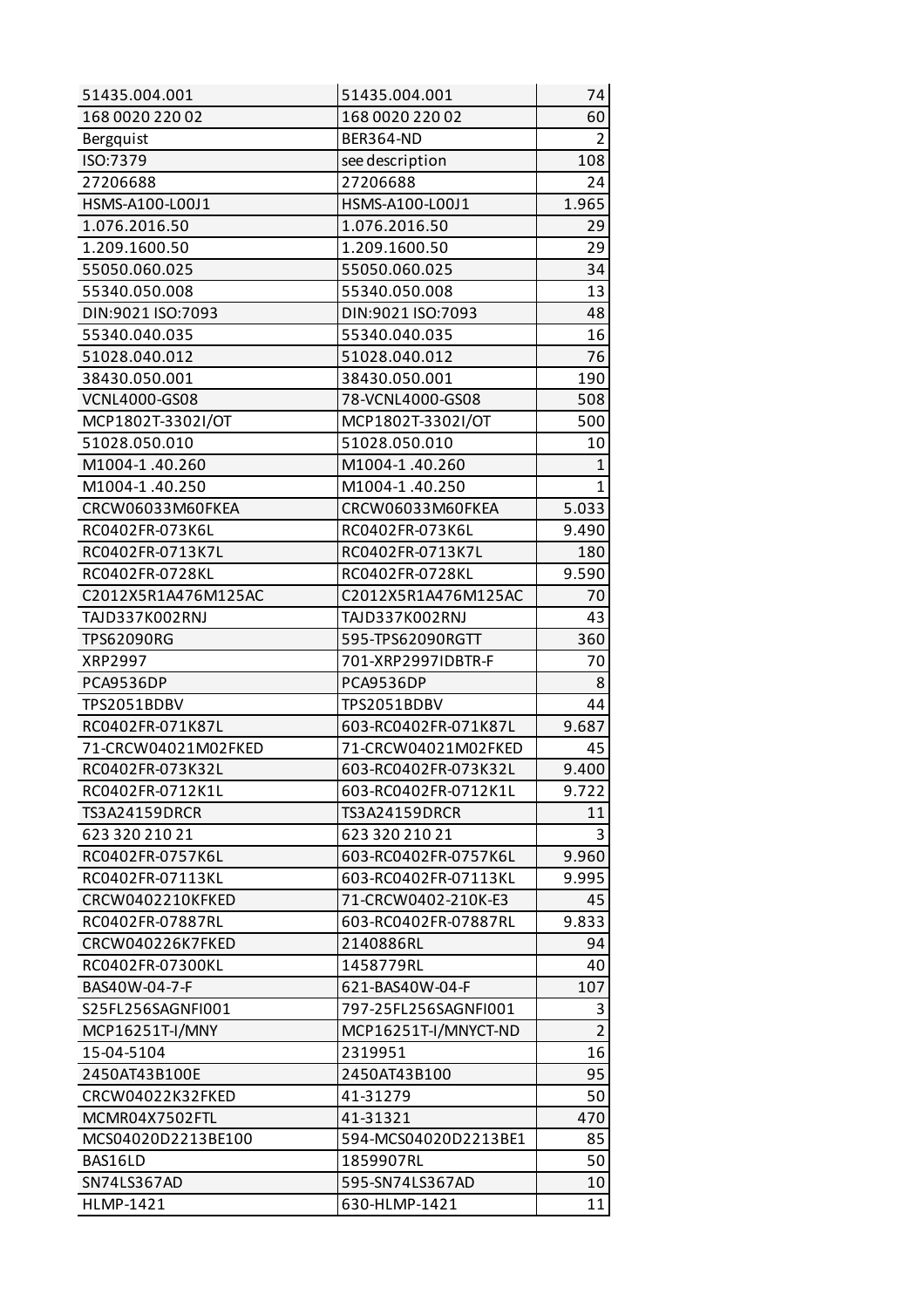| <b>HLMP-1521</b>    | 630-HLMP-1521          | 14             |
|---------------------|------------------------|----------------|
| TFM-110-02-L-D-WT   | TFM-110-02-L-D-WT      | 10             |
| 09 18 510 7323      | 1096980                | $\mathbf{1}$   |
| GRM188R71C104KA01D  | 81-GRM39X104K16        | 50             |
| VJ0603V474ZXJPW1BC  | 77-VJ0603V474ZXJPBC    | 50             |
| PESD5V0S1UB         | 771-PESD5V0S1UB115     | 20             |
| RS9113-NB0-S1N      | RS9113-NBO-SIN SMD RED | 19             |
| 1955659             | 651-1955659            | 8              |
| 1955646             | 1955646                | $\mathbf{1}$   |
| CRCW060332K4FKEA    | RC0603FR-0732K4L       | 4.881          |
| CRCW0603309KFKEA    | 2138544                | 122            |
| CRG0402F820R        | 2331568                | 149            |
| RL0805FR-7W0R015L   | 1857049                | 56             |
| C0603C180J5GACTU    | 1414620                | 3.112          |
| 47080-4001          | 47080-4001             | 152            |
| 47590-0001          | WM17144CT-ND           | 32             |
| 5747845-3           | 1772828                | 104            |
| FI-X30SSLA-HF       | FI-X30SSLA-HF          | 59             |
| JK0654219NL         | JK0654219NL            | 2              |
| S4B-EH(LF)(SN)      | 1830721                | 35             |
| TSW-110-05-T-T      | 2050578                | 107            |
| CAT16-220J4LF       | CAT16-220J4LF          | 3.413          |
| ADuM4400CRIZ        | 802-3464P              | 25             |
| ADuM4402CRIZ        | 584-ADUM4402CRIZ       | 50             |
| TPS72301DBVTG4      | TPS72301DBVTG4         | 5              |
| 0603FA1-R           | 504-TR/0603FA1-R       | 40             |
| 53047-0310          | 538-53047-0310         | $\mathbf{1}$   |
| <b>TPS76933DBVT</b> | 8461538RL              | 120            |
| GRM155R71H223KA12D  | GRM155R71H223KA12D     | 7.646          |
| ADG821BRMZ          | 584-ADG821BRMZ         | 1              |
| RC0402FR-0726K1L    | RC0402FR-0726K1L       | 9.748          |
| RC0402FR-073KL      | RC0402FR-073KL         | 9.970          |
| RC0402FR-07499KL    | RC0402FR-07499KL       | 9.880          |
| RC0402FR-07160KL    | RC0402FR-07160KL       | 9.880          |
| RC0402FR-07110KL    | RC0402FR-07110KL       | 9.894          |
| RC0402FR-07120KL    | RC0402FR-07120KL       | 9.970          |
| RC0402FR-07510KL    | RC0402FR-07510KL       | 9.970          |
| 06033C393KAT2A      | 2332588RL              | 120            |
| MC0603B683K250CT    | 1759033RL              | 140            |
| MCSH18B684K100CT    | 1856312RL              | 140            |
| FTS-110-01-F-S      | FTS-110-01-F-S         | 10             |
| 460DE08C3           | 1686452                | $\overline{2}$ |
| 1254.1007           | 1775334                | 5              |
| MC74VHC1G09DTT1G    | 863-MC74VHC1G09DTT1G   | $\overline{5}$ |
| <b>TLV2404CPWG4</b> | 661-2101P              | $\mathbf{1}$   |
| OPA2348AIDCNTG4     | 1207098                | $\overline{2}$ |
| PCF8523TS/1,112     | 771-PCF8523TS/1112     | 101            |
| TLV2731CDBVTG4      | 595-TLV2731CDBVTG4     | 5              |
| MC74VHC1G32DFT2G    | 863-MC74VHC1G32DFT2G   | $\overline{5}$ |
| MC1812N330J302CT    | <b>KKS2072</b>         | 728            |
| L-7113GC            | L-7113GC               | 111            |
| AW110 20G           | AW110 20G              | 78             |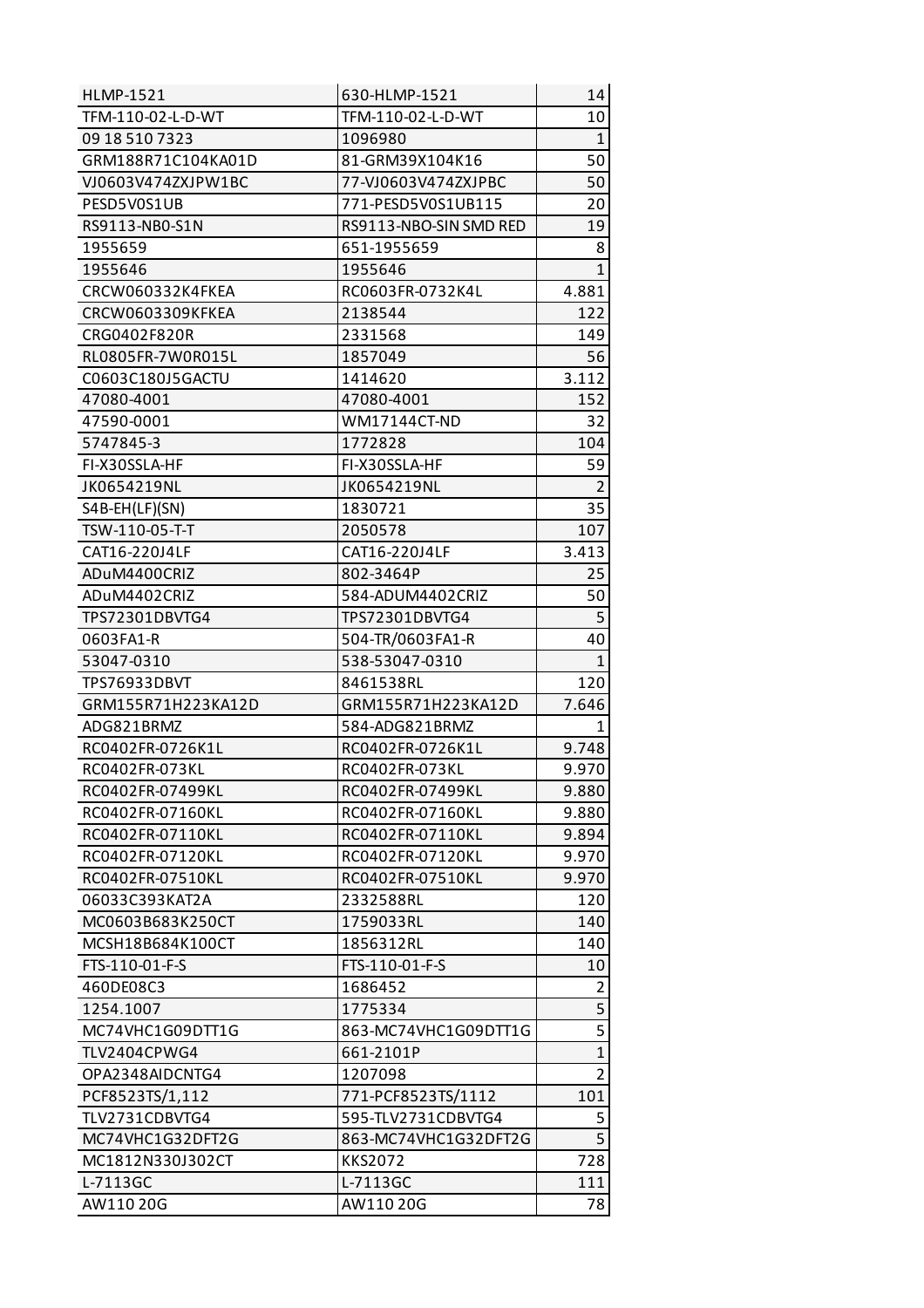| 05 60 04 05                                  | 05 60 04 05             | 226            |
|----------------------------------------------|-------------------------|----------------|
| 003-0300-000-01                              | 003-0300-000-01         | 772            |
| 005-3200-000-02                              | 005-3200-000-02         | 681            |
| CRCW0402221KFKED                             | 2140959RL               | 121            |
| LC503UHR1-30Q-A-00001                        | 1648996                 | 1.696          |
| 1.30.245.433/0100                            | 1.30.245.433/0100       | 1              |
| 1.20.126.703/9000                            | 1.20.126.703/9000       | 45             |
| MAL203836101E3/2222 037 90054 446095 - 89    |                         | 12             |
| RS1-05                                       | AZ5Y-1CH-5DE            | 8              |
| 005 3200 000 02                              | 005-3200-000-02         | 617            |
| MC74VHC1G09DFT1G                             | MC74VHC1G09DFT1G        | 10             |
| BUK7520-55A, 127                             | BUK7520-55A,127         | 20             |
| IB6-FIS                                      | IB6-FIS                 | 24             |
| 43045-0815                                   | 688-2763                | 10             |
| HDL65012                                     | HDL65012                | 405            |
| AT-16.000MAGE-T                              | 2142522                 | 10             |
| TL1014BF180QG                                | 2103641                 | 10             |
| CRCW04024K22FKED                             | 2140827                 | 29             |
| GRM155R70G105KA12D                           | 2426954RL               | 7              |
| C0402C391J5GACTU                             | 2210779                 | 95             |
| CGA4J2C0G1H333J125AA                         | 2210953RL               | 25             |
| 78171-0003                                   | 2313562                 | 3              |
| 742 841 210                                  | 1748573                 | 14             |
| IP4234CZ6                                    | 1829276                 | 5              |
| MGSF2N02ELT1G                                | 1453618                 |                |
| LBMF1608T3R3M                                | 963-LBMF1608T3R3M       | $\overline{5}$ |
| TMP35FSZ                                     | 1439059                 | $\overline{3}$ |
| TL1014AF160QG                                | 1633003                 | 17             |
| SSSS710607                                   | 688-SSSS710607          | 5              |
| SPU0414HR5H-SB                               | 721-SPU0414HR5H-SB      | $\overline{5}$ |
| DX4R005HJ5R2000                              | 670-2674-1-ND           | $\overline{5}$ |
| EFM32LG390F256-BGA112                        | 914-1074-1-ND           | $\overline{2}$ |
| FTSH-110-01-F-DV-K-P-TR                      | FTSH-110-01-F-DV-K-P-TR | 1              |
| CRCW0603357KFKEA                             | 2138551                 | 88             |
| 1691000000                                   | 1691000000              | 94             |
| 0297005.xxxx                                 | 9943846                 | 49             |
| SBCHE4220RJ                                  | 1174373                 | 49             |
| <b>LF A147K</b>                              | <b>LF A147K</b>         | 75             |
| B82477G4823M                                 | 495-5694-1-ND           | 25             |
| NTCLE203E3103FB0                             | NTCLE203E3103FB0        | 330            |
| B40C1500G-E4/51                              | B40C1500G-E4/51         | 2              |
| B40C1500G-E4/51                              | 501433-89               | 25             |
| ERJ3EKF1401V                                 | 2397698                 | 4.713          |
| ERJ3EKF4532V                                 | 2059468RL               | 46             |
| 8280408-10-02                                | 8280408-10-02           | 256            |
| FA-20H 16.000000MHz 8pF +/-10pp SER3913CT-ND |                         | 90             |
| 744765047A                                   | 744765047A              | 20             |
| 744765110A                                   | 744765110A              | 20             |
| 744765033A                                   | 744765033A              | 20             |
| 744765115A                                   | 744765115A              | 20             |
| MLG1005S0N8BT000                             | 810-MLG1005S0N8BT000    | 20             |
| 55050.040.008                                | 55050.040.008           | 59             |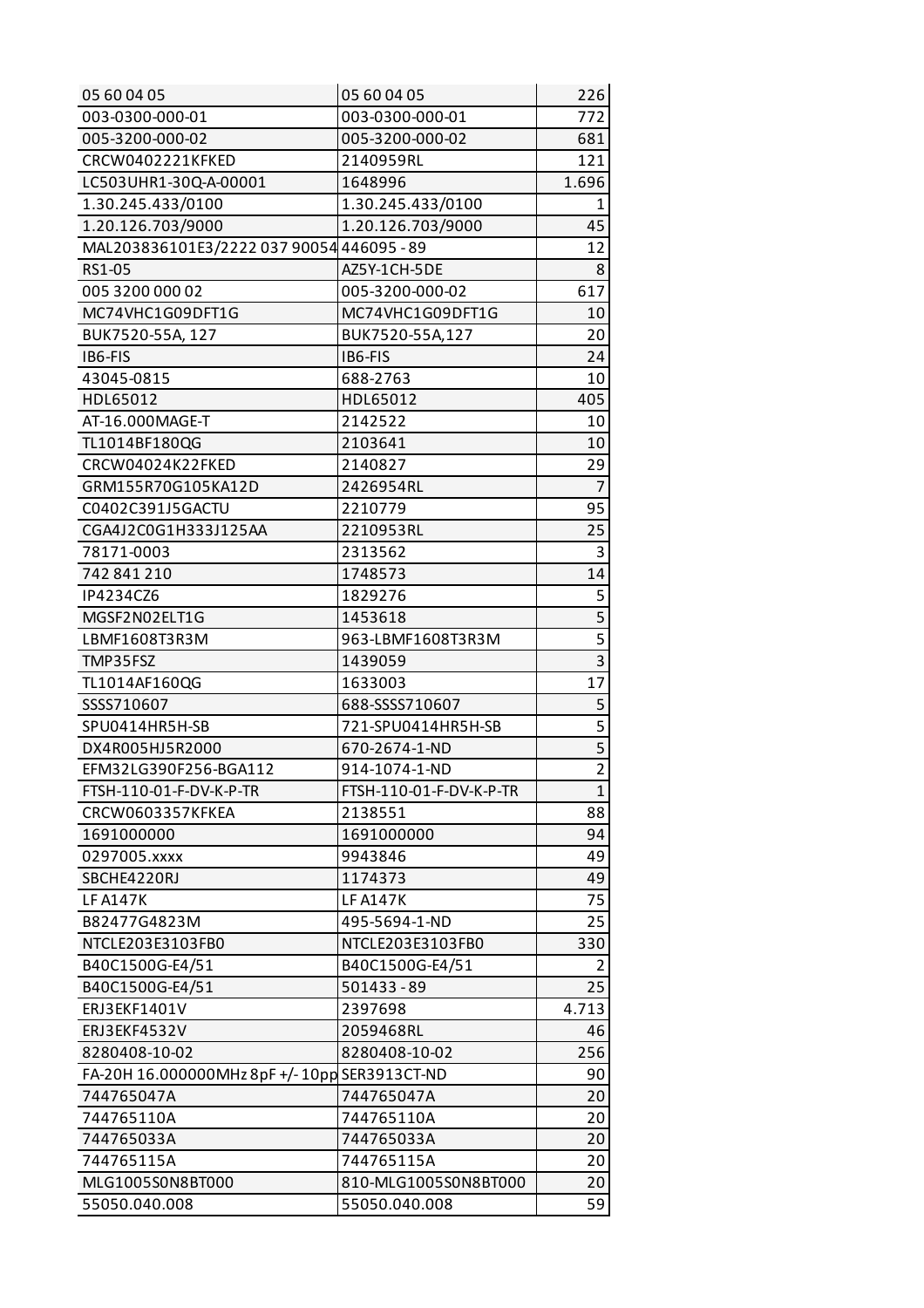| L5202                    | 936790                   | 680                     |
|--------------------------|--------------------------|-------------------------|
| 08-70-1040               | 9979530                  | 49                      |
| 13.13.519                | 2691425                  | 30                      |
| 3386F-1-102LF            | 3386F-1-102LF            | 15                      |
| 032 0500 000 01          | 032 0500 000 01          | 370                     |
| 900255LA0000FE0100       | 41-32041                 | 83                      |
| 0028302                  | 1204316                  | 41                      |
| G51MC3-P10QC00-A060      | G51MC3-P10QC00-A060      | $\mathbf{1}$            |
| G51ME3-P06QF00-A040      | G51ME3-P06QF00-A040      | 5                       |
| BCX70G                   | 1700694RL                | 156                     |
| 440LQ22-R                | 1260930                  | 8                       |
| <b>TLLR5401</b>          | 1045508                  | 3                       |
| CC0603KRX7R7BB333        | CC0603KRX7R7BB333        | 8.308                   |
| 649 010 211 22           | 649 010 211 22           | 42                      |
| 691 317 510 003          | 691 317 510 003          | 4                       |
| 691 332 510 004          | 691 332 510 004          | $\mathbf{1}$            |
| 691 332 510 008          | 691 332 510 008          | 4                       |
| 7497010211A              | 7497010211A              | 4                       |
| 749 010 040A             | 749010040A               | 4                       |
| 10118076-513B010LF       | 2215334                  | 3                       |
| RC0603FR-071M1L          | RC0603FR-071M1L          | 4.990                   |
| RC0603FR-0721KL          | RC0603FR-0721KL          | 4.964                   |
| 22 TAPE 12MM X 33MTR     | 1825469                  | 32                      |
| 7497110615               | 7497110615               | 3                       |
| 5V41234NLG               | 972-5V41234NLG           | 94                      |
| CAT16-102J4LF            | CAT16-102J4LF            | 1.700                   |
| RT1206BRD0775KL          | RT1206BRD0775KL          | 5.350                   |
| LF-32.768Khz 85SMX A103F | LF-32.768Khz 85SMX A103F | 1.750                   |
| CC1812JKNPOCBN102        | CC1812JKNPOCBN102        | 3.700                   |
| SMAJ13CA                 | SMAJ13CA                 | 399                     |
| EECSOHD104H              | EECSOHD104H              | 10                      |
| BLM18TG102TN1D           | BLM18TG102TN1D           | 5.700                   |
| L-937EGW                 | L-937EGW                 | 4                       |
| T821134A1S100CEU         | 2215313                  | 3                       |
| 3386W-1-103LF            | 9355286                  | $\mathbf{1}$            |
| 35ZLH100MEFC6.3X11       | 8126658                  | $\mathbf{1}$            |
| <b>TAP474K035SCS</b>     | 581-TAP474K035SCS        | 5                       |
| 25YXF100MEFC6.3X11       | 1144620                  | $\overline{\mathbf{5}}$ |
| 09 65 2048               | 1756762                  | $\overline{5}$          |
| 1N4007                   | 1467514                  | $\overline{5}$          |
| EEUEB1J1R0S              | 2079127                  | 5                       |
| SCB <sub>16</sub>        | SCB16                    | $\mathbf{1}$            |
| 041 0600 000 01          | 041 0600 000 01          | 706                     |
| NEXC224Z3.5V10.5X5.5TRF  | NEXC224Z5.5V10.5X8.5TRF  | 1.499                   |
| 691 332 510 006          | 691 332 510 006          | 1                       |
| BTN KSC9 40              | 611-BTNKSC940            | $\overline{2}$          |
| 90075-0031               | 1125137                  | 4                       |
| 17HD-026-P-AA-000        | 2347741                  | $\mathbf{1}$            |
| 06032U1R2BAT2A           | 7568169RL                | 54                      |
| NC7WZ14P6X               | 1417668RL                | 102                     |
| PMEG2010EA               | 8737908RL                | 74                      |
| ERA3AEB121V              | 1577594RL                | 30                      |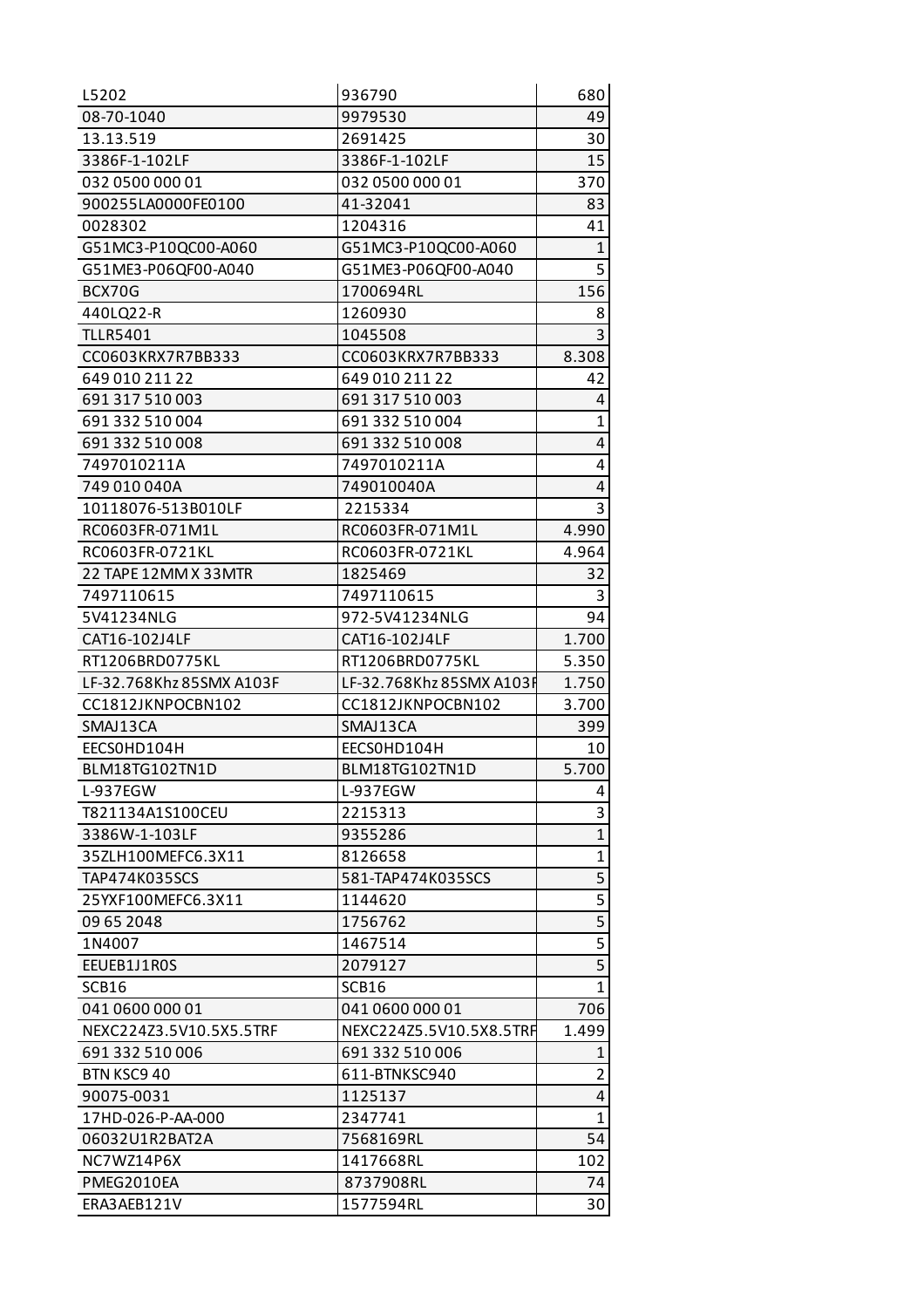| TG1G-S002NZRL<br>493-TG1G-S002NZRL<br>5<br>LTC2954CTS8-1#TRMPBF<br>40<br>1663886<br>WM6471-ND<br>40<br>44661-0011<br>744 031 220<br>744 031 220<br>45<br>2215650RL<br>31<br>MLZ2012M100WT<br>$\mathbf{1}$<br>26-60-5030<br>538-26-60-5030<br>ASE-50.000MHZ-LC-T<br>535-9577-1-ND<br>10<br>11<br>VAOL-5701DE4<br>593-VAOL-5701DE4<br>27<br>VAOL-5701CE4<br>593-VAOL-5701CE4<br>55340.020.008<br>25<br>55340.020.008<br>BFOU 4G1,5 MM2 P5/P12<br>DIVE392200<br>12<br>46<br>85101003208<br>85101003208<br>85101013208<br>85101013208<br>84<br>52<br>85101023208<br>85101023208<br>767KS15<br>$\mathbf{1}$<br>767KS15<br>6<br>35362-0550<br>9289380<br>3<br>50.625M/EX<br>1005937 |
|-------------------------------------------------------------------------------------------------------------------------------------------------------------------------------------------------------------------------------------------------------------------------------------------------------------------------------------------------------------------------------------------------------------------------------------------------------------------------------------------------------------------------------------------------------------------------------------------------------------------------------------------------------------------------------|
|                                                                                                                                                                                                                                                                                                                                                                                                                                                                                                                                                                                                                                                                               |
|                                                                                                                                                                                                                                                                                                                                                                                                                                                                                                                                                                                                                                                                               |
|                                                                                                                                                                                                                                                                                                                                                                                                                                                                                                                                                                                                                                                                               |
|                                                                                                                                                                                                                                                                                                                                                                                                                                                                                                                                                                                                                                                                               |
|                                                                                                                                                                                                                                                                                                                                                                                                                                                                                                                                                                                                                                                                               |
|                                                                                                                                                                                                                                                                                                                                                                                                                                                                                                                                                                                                                                                                               |
|                                                                                                                                                                                                                                                                                                                                                                                                                                                                                                                                                                                                                                                                               |
|                                                                                                                                                                                                                                                                                                                                                                                                                                                                                                                                                                                                                                                                               |
|                                                                                                                                                                                                                                                                                                                                                                                                                                                                                                                                                                                                                                                                               |
|                                                                                                                                                                                                                                                                                                                                                                                                                                                                                                                                                                                                                                                                               |
|                                                                                                                                                                                                                                                                                                                                                                                                                                                                                                                                                                                                                                                                               |
|                                                                                                                                                                                                                                                                                                                                                                                                                                                                                                                                                                                                                                                                               |
|                                                                                                                                                                                                                                                                                                                                                                                                                                                                                                                                                                                                                                                                               |
|                                                                                                                                                                                                                                                                                                                                                                                                                                                                                                                                                                                                                                                                               |
|                                                                                                                                                                                                                                                                                                                                                                                                                                                                                                                                                                                                                                                                               |
|                                                                                                                                                                                                                                                                                                                                                                                                                                                                                                                                                                                                                                                                               |
|                                                                                                                                                                                                                                                                                                                                                                                                                                                                                                                                                                                                                                                                               |
| $\overline{4}$<br>PT65301L508<br>PT65301L508                                                                                                                                                                                                                                                                                                                                                                                                                                                                                                                                                                                                                                  |
| 22<br>LP2980AIM5-3.0<br>9779949RL                                                                                                                                                                                                                                                                                                                                                                                                                                                                                                                                                                                                                                             |
| 211<br>BC850CW<br>2439030                                                                                                                                                                                                                                                                                                                                                                                                                                                                                                                                                                                                                                                     |
| <b>PMBF170</b><br><b>PMBF170</b><br>2.967                                                                                                                                                                                                                                                                                                                                                                                                                                                                                                                                                                                                                                     |
| PDTC114YU<br>2439575<br>1.416                                                                                                                                                                                                                                                                                                                                                                                                                                                                                                                                                                                                                                                 |
| ADF04STTR04<br>1-1825059-7<br>98                                                                                                                                                                                                                                                                                                                                                                                                                                                                                                                                                                                                                                              |
| LP2951D<br>25<br>LP2951D                                                                                                                                                                                                                                                                                                                                                                                                                                                                                                                                                                                                                                                      |
| BAS16J,135<br>BAs16J<br>1.642                                                                                                                                                                                                                                                                                                                                                                                                                                                                                                                                                                                                                                                 |
| S1M<br>9843841RL<br>90                                                                                                                                                                                                                                                                                                                                                                                                                                                                                                                                                                                                                                                        |
| 7<br>691 201 720 003<br>691 201 720 003                                                                                                                                                                                                                                                                                                                                                                                                                                                                                                                                                                                                                                       |
| $\overline{2}$<br>691 211 720 003<br>691 211 720 003                                                                                                                                                                                                                                                                                                                                                                                                                                                                                                                                                                                                                          |
| 70<br>CRL0603-FW-R620ELF<br>2328099RL                                                                                                                                                                                                                                                                                                                                                                                                                                                                                                                                                                                                                                         |
| 10<br>MIC24085EYML<br>2420894                                                                                                                                                                                                                                                                                                                                                                                                                                                                                                                                                                                                                                                 |
| FSRLF327<br>70<br>FSRLF327                                                                                                                                                                                                                                                                                                                                                                                                                                                                                                                                                                                                                                                    |
| LMR62014XMFE<br>LMR62014XMFE<br>20                                                                                                                                                                                                                                                                                                                                                                                                                                                                                                                                                                                                                                            |
| 106<br>WS2812<br>WS2812                                                                                                                                                                                                                                                                                                                                                                                                                                                                                                                                                                                                                                                       |
| 24660.030.005<br>24660.030.005<br>24                                                                                                                                                                                                                                                                                                                                                                                                                                                                                                                                                                                                                                          |
| MDLSPK2-04M-01<br>MDLSPK2-04M-01<br>88                                                                                                                                                                                                                                                                                                                                                                                                                                                                                                                                                                                                                                        |
| CC0805KRX7R8BB183<br>1.800<br>C0805C183K5RACTU                                                                                                                                                                                                                                                                                                                                                                                                                                                                                                                                                                                                                                |
| 10x0.5qmm Unitronic LiYY<br>15<br>0028510                                                                                                                                                                                                                                                                                                                                                                                                                                                                                                                                                                                                                                     |
| $\overline{2}$<br>2302117<br>2302117                                                                                                                                                                                                                                                                                                                                                                                                                                                                                                                                                                                                                                          |
| $\overline{2}$<br>2302049<br>2302049                                                                                                                                                                                                                                                                                                                                                                                                                                                                                                                                                                                                                                          |
| 18<br>2840<br>840-5636                                                                                                                                                                                                                                                                                                                                                                                                                                                                                                                                                                                                                                                        |
| <b>HSMS-286C-TR1G</b><br>102<br>1056829RL                                                                                                                                                                                                                                                                                                                                                                                                                                                                                                                                                                                                                                     |
| 2332557RL<br>122<br>06031A1R0CAT2A                                                                                                                                                                                                                                                                                                                                                                                                                                                                                                                                                                                                                                            |
| 06035J0R5BBTTR<br>478-5064-1-ND<br>4                                                                                                                                                                                                                                                                                                                                                                                                                                                                                                                                                                                                                                          |
| 512-NC7SP32P5X<br>10<br>NC7SP32P5X                                                                                                                                                                                                                                                                                                                                                                                                                                                                                                                                                                                                                                            |
| $\overline{2}$<br>595-MSP430F2254IDA<br>MSP430F2254IDA                                                                                                                                                                                                                                                                                                                                                                                                                                                                                                                                                                                                                        |
| 82<br>BAV99W,115<br>1081212RL                                                                                                                                                                                                                                                                                                                                                                                                                                                                                                                                                                                                                                                 |
| 56<br>MCT 0603-50 1% P5 1R62<br>2325138RL                                                                                                                                                                                                                                                                                                                                                                                                                                                                                                                                                                                                                                     |
| DHN-04F-T-V<br>DHN-04F-T-V<br>27                                                                                                                                                                                                                                                                                                                                                                                                                                                                                                                                                                                                                                              |
| DHN-06F-T-V<br>DHN-06F-T-V<br>60                                                                                                                                                                                                                                                                                                                                                                                                                                                                                                                                                                                                                                              |
| <b>MCP601T-I/OT</b><br>9758631RL<br>102                                                                                                                                                                                                                                                                                                                                                                                                                                                                                                                                                                                                                                       |
| <b>PDTC123JU</b><br>8737150RL<br>102                                                                                                                                                                                                                                                                                                                                                                                                                                                                                                                                                                                                                                          |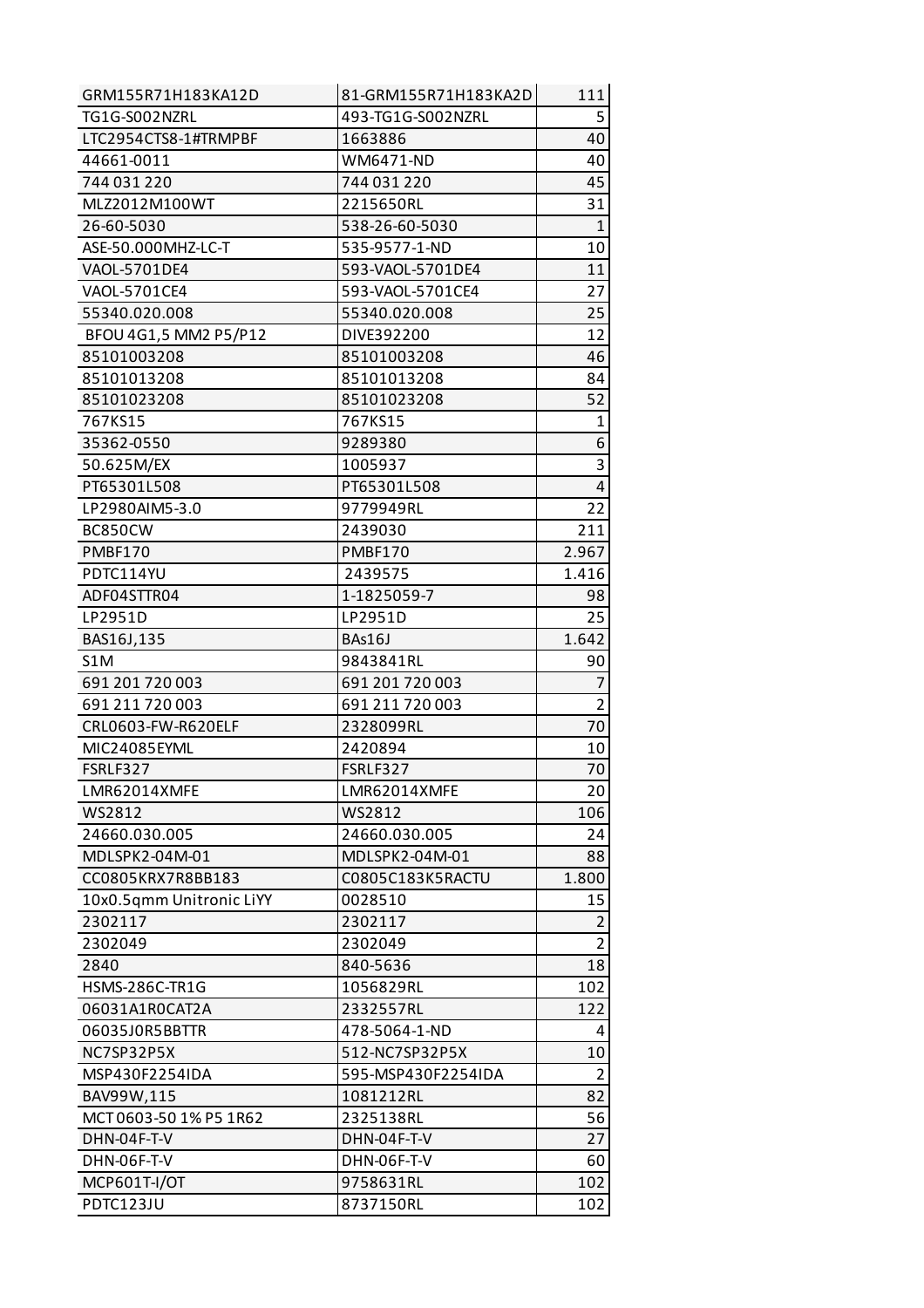| 25x0.34qmm Unitronic LiYY | 0028425            | 9              |
|---------------------------|--------------------|----------------|
| 1181/40C SL005            | 41-32766           | 16             |
| BLM18GG471SN1D            | BLM18GG471SN1D     | 3.004          |
| STM1061N30WX6F            | 511-STM1061N30WX6F | 4              |
| 170-101-170L00            | 2294210            | 14             |
| SML-P12PTT86              | 1973104RL          | 105            |
| SML-P12DTT86              | 1973110RL          | 135            |
| CRCW0603402KFKEA          | 2138558RL          | 144            |
| YC248-JR-071KL            | YC248-JR-071KL     | 1.750          |
| ERJ6ENF3241V              | 2398149            | 1.750          |
| B340A-13-F                | B340A-13-F         | 1.750          |
| RC0603FR-0711K8L          | RC0603FR-0711K8L   | 4.884          |
| CRCW0402432KFKED          | 2140996RL          | 71             |
| EPP-300-24                | EPP-300-24         | $\mathbf{1}$   |
| 34071                     | 587333             | 30             |
| 55050.060.035             | 55050060035        | 8              |
| RC0402FR-0747K5L          | 716-9349           | 9.705          |
| 54125.040.040             | 54125.040.040      | $\overline{2}$ |
| 11398.030.040             | 11398.030.040      | 68             |
| 1082N-2017001             | 1082N-2017001      | 4              |
| 1.161.1600.50             | 2707491            | 76             |
| BLM21PG600SN1D            | BLM21PG600SN1D     | 2.440          |
| HSME-A100-M02J1           | 1058391RL          | 50             |
| SA3622/P                  | 2491359            | $\overline{2}$ |
| PXP6010/8P/CR             | 765-9763           | $\mathbf{1}$   |
| SA3623/S                  | 2491362            | 3              |
| SA3623/P                  | 2491361            | $\overline{2}$ |
| PXP6012/02P/ST            | PXP6012/02P/ST     | $\mathbf{1}$   |
| MT47H64M16HR-3 H          | MT47H64M16HR-3:H   | 3              |
| 4008190086886/9021150000  | BK38010            | 12             |
| ISS-20DS-0070             | ISS-20DS-0070      | 65             |
| SC1E107M0806BVR           | SC1E107M0806BVR    | 5.995          |
| A625308A-70SF             | 17373165           | 1              |
| RMP-28SW                  | RMP-28SW           | 25             |
| ECM-LX800-18-A203R        | ECM-LX800-18-A203R | 1              |
| ABMM2-12.000MHZ-E2-T      | 1652557            | $\overline{5}$ |
| <b>D03 UNAP-1</b>         | NDS-03-V-DIP       | 37             |
| SI 491                    | SI 491             | 85             |
| DB <sub>3</sub>           | 108-132            | 9              |
| <b>ASVU 100</b>           | <b>ASVU 100</b>    | 69             |
| 17 66 770                 | 651-1766770        | 4              |
| 1824440000                | 1824440000         | 9              |
| 418 217 270 902           | 418 217 270 902    | 5              |
| LTV-816S                  | LTV-816S           | 500            |
| PZT2222AT1G               | PZT2222AT1G        | 730            |
| <b>BC847S</b>             | BC847S/H6327       | 2.750          |
| BZX384-C6V2               | BZX384-C6V2        | 2.750          |
| PESD24VL1BA               | 8737460RL          | 50             |
| SA3148/1                  | 157-SA3148/1       | 100            |
| L-130WDT/1EGW             | 2001682            | 30             |
| KU4589.0066462            | CDO-103            | 5              |
| <b>FVGS10-6 (LF)</b>      | 9993363            | 41             |